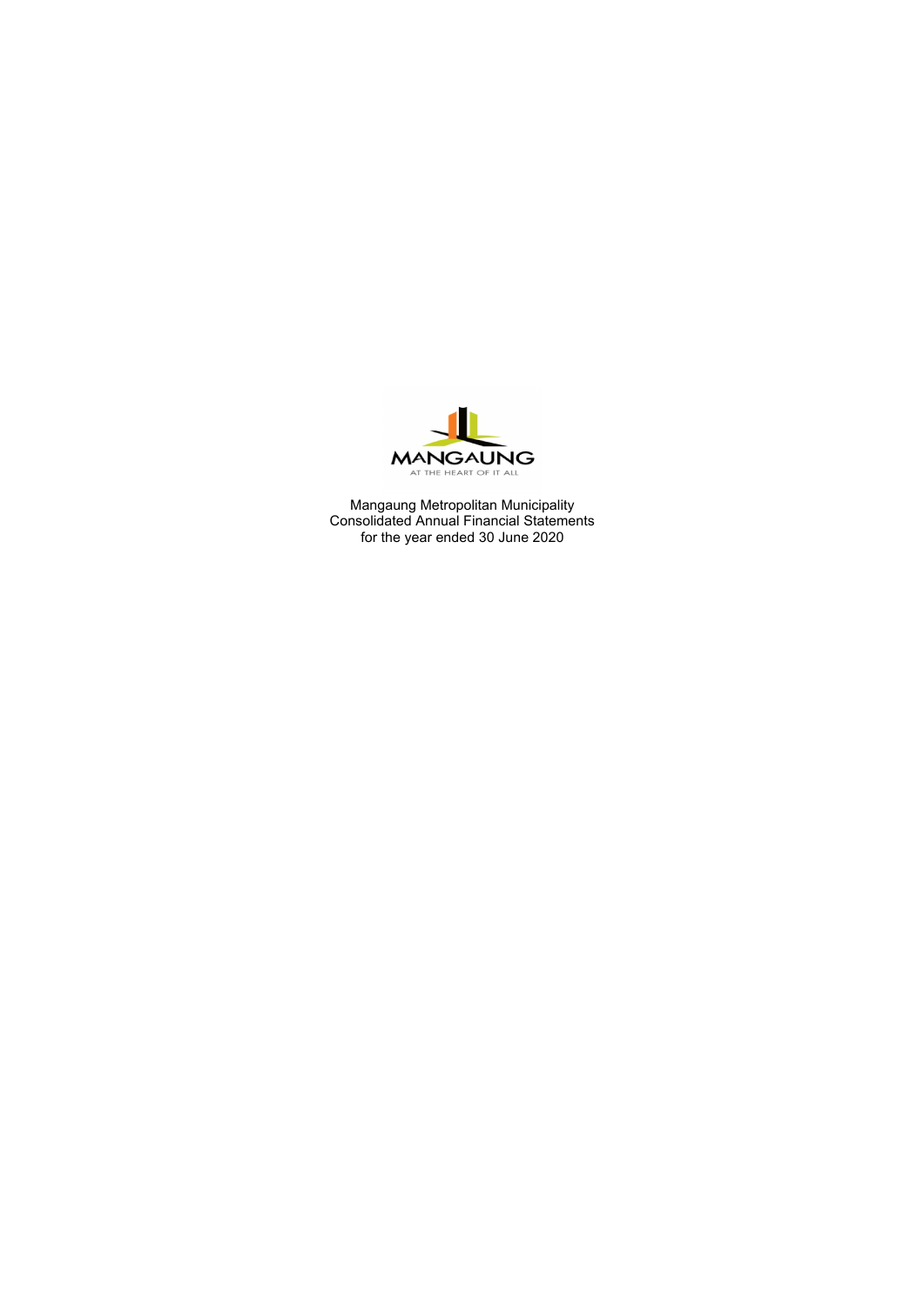Consolidated Annual Financial Statements for the year ended 30 June 2020

# **General Information**

| Legal form of entity                        | Municipality                                                                                                                                                                                                                                                                             |
|---------------------------------------------|------------------------------------------------------------------------------------------------------------------------------------------------------------------------------------------------------------------------------------------------------------------------------------------|
| Nature of business and principal activities | Providing municipal services and maintaining the best interest of the local<br>community, mainly in the Mangaung area                                                                                                                                                                    |
| <b>Grading of local authority</b>           | Metropolitan                                                                                                                                                                                                                                                                             |
| <b>Executive Mayor</b>                      | LA Masoetsa - Acting as at 30 November 2020<br>SM Mlamleli - as at 30 June 2020                                                                                                                                                                                                          |
| <b>Deputy Executive Mayor</b>               | LA Masoetsa                                                                                                                                                                                                                                                                              |
| <b>Speaker</b>                              | MA Siyonzana                                                                                                                                                                                                                                                                             |
| <b>Mayoral Committee Members</b>            | VE Jonas<br><b>MM Mahase</b><br>NP Monyakoana<br>NA Morake<br>J Nothnagel<br>M Nkhabu<br>XD Pongolo<br>G Thipenyane<br><b>LM Titi-Odili</b>                                                                                                                                              |
| <b>Accounting Officer</b>                   | Adv TB Mea                                                                                                                                                                                                                                                                               |
| <b>Chief Financial Officer</b>              | S Mofokeng                                                                                                                                                                                                                                                                               |
| <b>Registered office</b>                    | Bram Fischer Building<br>Cnr Nelson Mandela Drive and Markgraaff Street<br><b>Bloemfontein</b><br>9301                                                                                                                                                                                   |
| <b>Postal address</b>                       | PO Box 3704<br><b>Bloemfontein</b><br>9301                                                                                                                                                                                                                                               |
| <b>Bankers</b>                              | <b>Nedbank</b><br><b>ABSA</b><br>Development Bank of South Africa<br><b>First National Bank</b><br><b>Standard Bank</b>                                                                                                                                                                  |
| <b>Auditors</b>                             | <b>Auditor General of South Africa</b>                                                                                                                                                                                                                                                   |
| <b>Enabling legislation</b>                 | Municipal Finance Management Act, (Act 56 of 2003)<br>Municipal Systems Act, (Act 32 of 2000)<br>Municipal Structures Act, (Act 117 of 1998)<br>Municipal Property Rates Act, (Act 3 of 2017)<br>Division of Revenue Act (Act 16 of 2019)<br>Municipal Demarcation Act, (Act 27 of 1998) |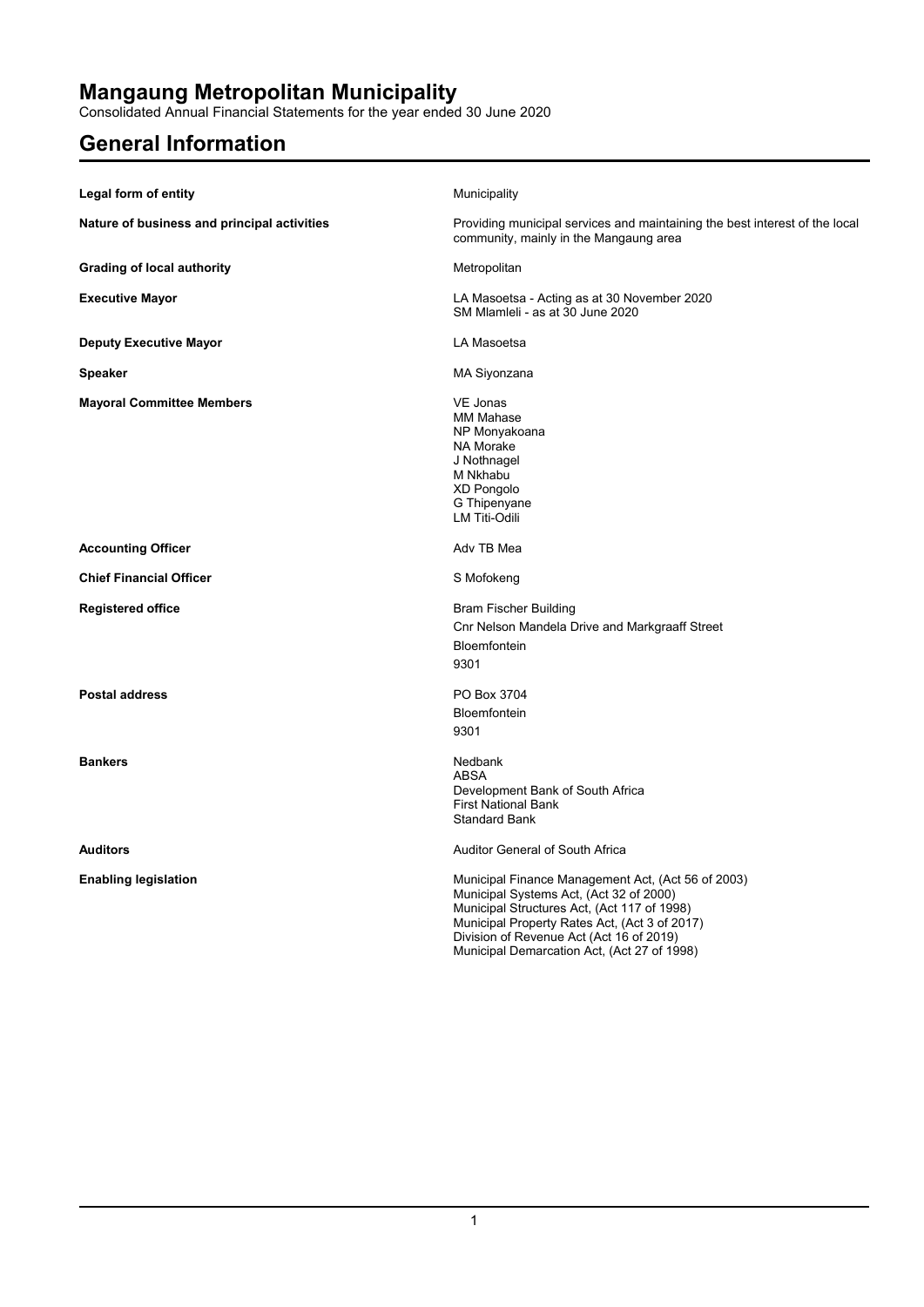Consolidated Annual Financial Statements for the year ended 30 June 2020

### **Index**

The reports and statements set out below comprise the consolidated annual financial statements presented to the council and the provincial legislature:

|                                                                                                                     | Page       |
|---------------------------------------------------------------------------------------------------------------------|------------|
| Abbreviations                                                                                                       | 3          |
| Accounting Officer's Responsibilities and Approval                                                                  | 4          |
| Accounting Officer's Report                                                                                         | 5          |
| <b>Statement of Financial Position</b>                                                                              | 6          |
| <b>Statement of Financial Performance</b>                                                                           | 7          |
| Statement of Changes in Net Assets                                                                                  | 8          |
| <b>Cash Flow Statement</b>                                                                                          | 9          |
| Statement of Comparison of Budget and Actual Amounts                                                                | $10 - 12$  |
| <b>Accounting Policies</b>                                                                                          | $13 - 49$  |
| Notes to the Consolidated Annual Financial Statements                                                               | $50 - 116$ |
| Appendixes:                                                                                                         |            |
| Appendix A: Schedule of External loans - Unaudited                                                                  | 117        |
| Appendix B: Councillors' arrear consumer accounts (over 90 days) - Audited                                          | 118        |
| Appendix C: Disclosure of Grants and Subsidies in terms of the Municipal Finance Management Act -<br>Unaudited      | 122        |
| Appendix D(1): Budgeted Financial Performance (revenue and expenditure) - Unaudited                                 | 123        |
| Appendix D(2): Budgeted Financial Performance (revenue and expenditure by municipal vote) - Audited                 | 124        |
| Appendix D(3): Budgeted Financial Performance (revenue and expenditure by functional classification) -<br>Unaudited | 125        |
| Appendix D(4): Budgeted Capital Expenditure by vote - Audited                                                       | 127        |
| Appendix D(5): Budgeted Capital Expenditure by functional classification and funding - Unaudited                    | 128        |
| Appendix D(6): Budgeted Cash Flows - Unaudited                                                                      | 129        |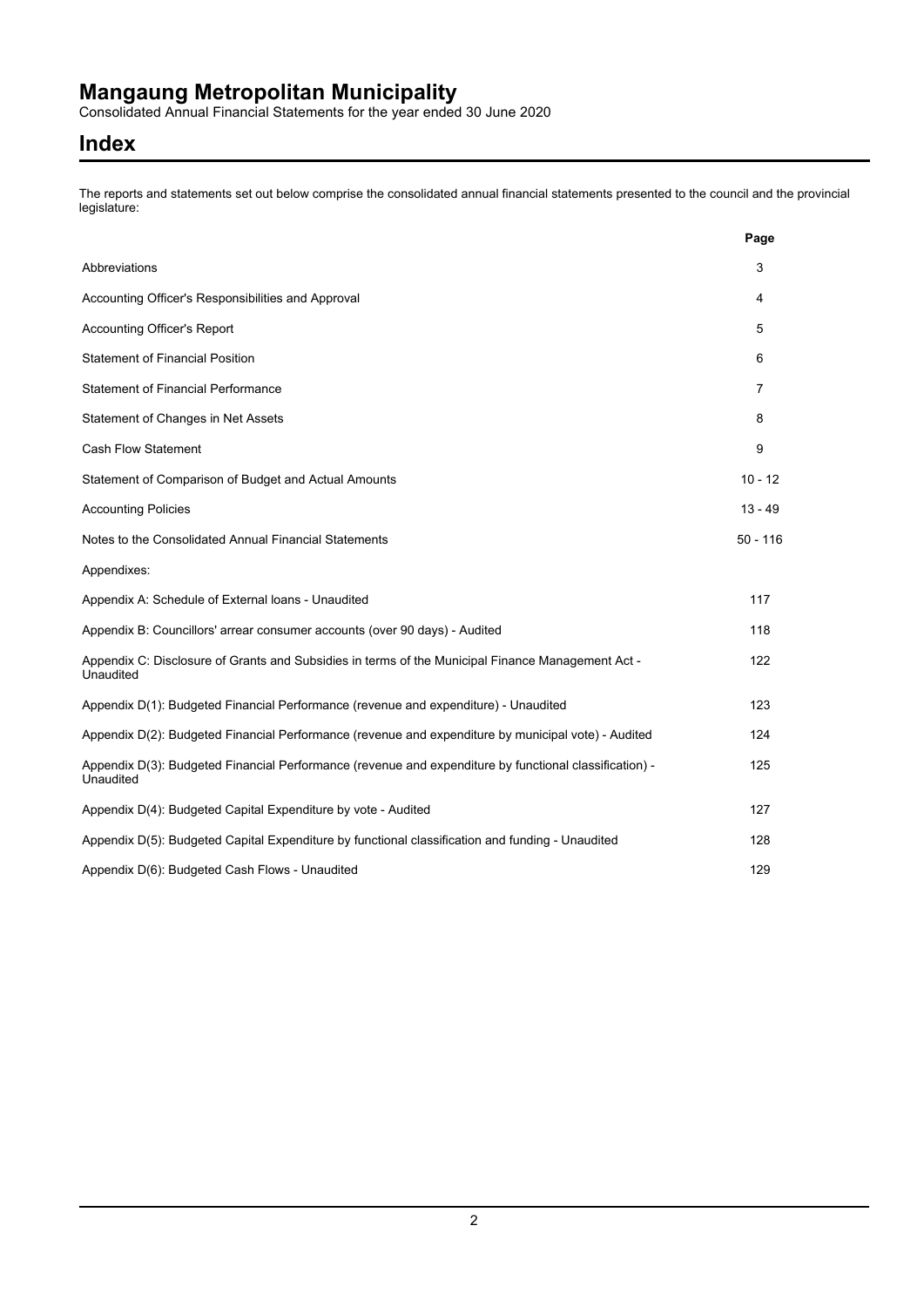Consolidated Annual Financial Statements for the year ended 30 June 2020

# **Abbreviations**

### **1. Abbreviations used within the consolidated annual financial statements**

| <b>ACT</b>   | Actual                                                                      |
|--------------|-----------------------------------------------------------------------------|
| <b>BAL</b>   | <b>Balance</b>                                                              |
| <b>COID</b>  | Compensation for Occupational Injuries and Diseases                         |
| <b>CPI</b>   | <b>Consumer Price Index</b>                                                 |
| <b>DBSA</b>  | Development Bank of South Africa                                            |
| <b>GRAP</b>  | <b>Generally Recognised Accounting Practice</b>                             |
| <b>HOD</b>   | <b>Head of Directorate</b>                                                  |
| <b>IFRS</b>  | International Financial Reporting Standards                                 |
| <b>IAS</b>   | International Accounting Standards                                          |
| <b>IGRAP</b> | Interpretation of the Standards of Generally Recognised Accounting Practice |
| <b>MFMA</b>  | Municipal Finance Management Act, (Act 56 of 2003)                          |
| NDR.         | Non Distributable Reserve                                                   |
| <b>NERSA</b> | National Energy Regulator of South Africa                                   |
| <b>PAYE</b>  | Pay As You Earn                                                             |
| <b>PPE</b>   | Property, Plant and Equipment                                               |
| <b>SALGA</b> | South African Local Government Association                                  |
| <b>SARS</b>  | South African Revenue Service                                               |
| <b>SOC</b>   | <b>State Owned Company</b>                                                  |
| UIF          | Unemployment Insurance Fund                                                 |
| <b>VAT</b>   | Value Added Tax                                                             |
| <b>WIP</b>   | Work-in-Progress                                                            |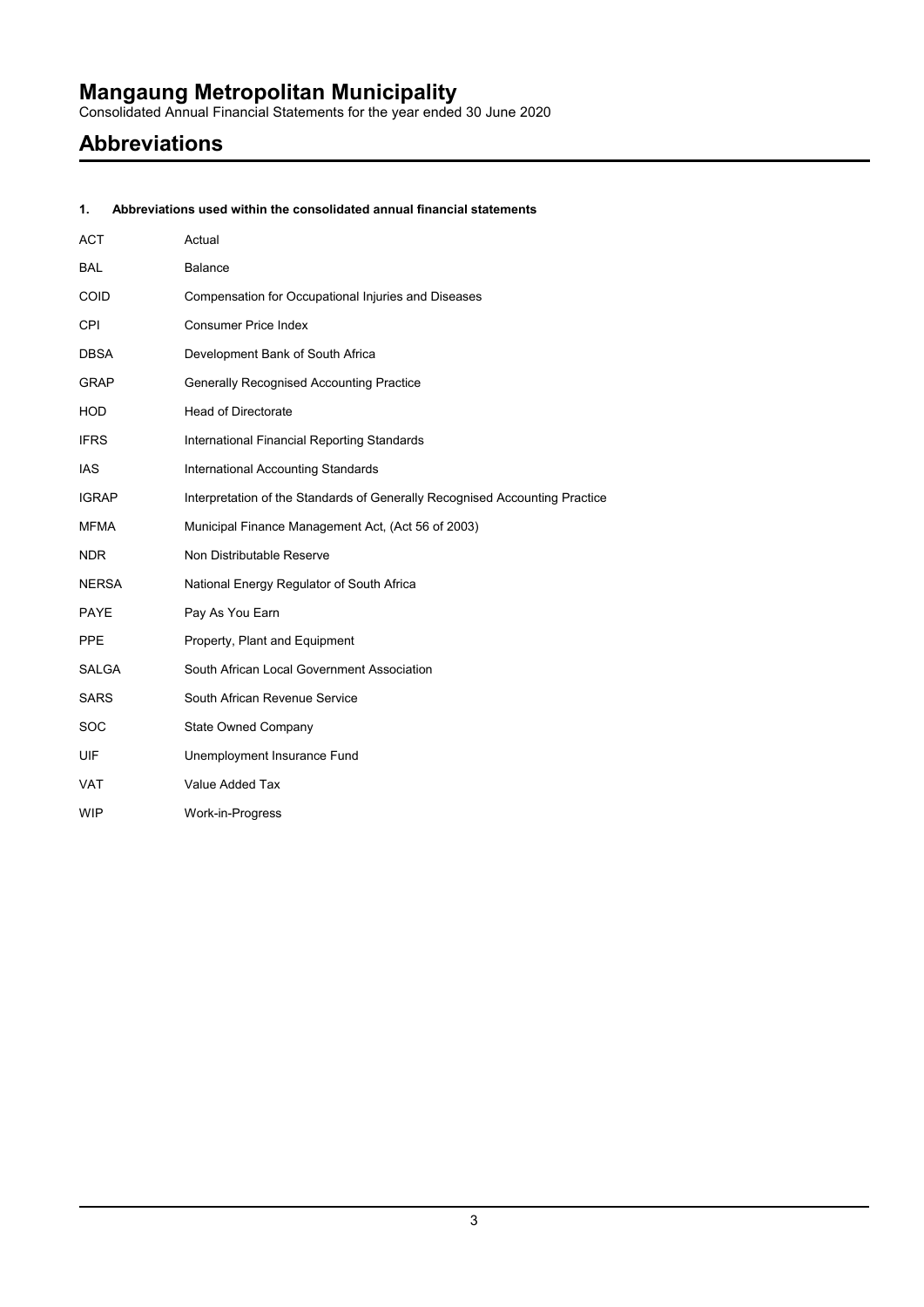Consolidated Annual Financial Statements for the year ended 30 June 2020

# **Accounting Officer's Responsibilities and Approval**

The accounting officer is required by the Municipal Finance Management Act (Act 56 of 2003), to maintain adequate accounting records and is responsible for the content and integrity of the consolidated annual financial statements and related financial information included in this report. It is the responsibility of the accounting officer to ensure that the consolidated annual financial statements fairly present the state of affairs of the entity as at the end of the financial year and the results of its operations and cash flows for the period then ended. The external auditors are engaged to express an independent opinion on the consolidated annual financial statements and was given unrestricted access to all financial records and related data.

The consolidated annual financial statements have been prepared in accordance with Standards of Generally Recognised Accounting Practice (GRAP) including any interpretations, guidelines and directives issued by the Accounting Standards Board.

The consolidated annual financial statements are based upon appropriate accounting policies consistently applied, unless included in note 2,and supported by reasonable and prudent judgements and estimates.

The accounting officer acknowledges that he is ultimately responsible for the system of internal financial control established by the entity and place considerable importance on maintaining a strong control environment. To enable the accounting officer to meet these responsibilities, the accounting officer sets standards for internal control aimed at reducing the risk of error or loss in a cost effective manner. The standards include the proper delegation of responsibilities within a clearly defined framework, effective accounting procedures and adequate segregation of duties to ensure an acceptable level of risk. These controls are monitored throughout the entity and all employees are required to maintain the highest ethical standards in ensuring the entity's business is conducted in a manner that in all reasonable circumstances is above reproach. The focus of risk management in the entity is on identifying, assessing, managing and monitoring all known forms of risk across the entity. While operating risk cannot be fully eliminated, the entity endeavours to minimise it by ensuring that appropriate infrastructure, controls, systems and ethical behaviour are applied and managed within predetermined procedures and constraints.

The accounting officer is responsible for the preparation of these consolidated annual financial statements in terms of Section 126(1) of the Municipal Finance Management Act, (Act 56 of 2003), and has signed on behalf of the entity.

The accounting officer certifies that the salaries, allowances and benefits of Councillors, loans made to Councillors, if any, and payments made to Councillors for loss of office, if any, as disclosed in note 42 of these consolidated annual financial statements are within the upper limits of the framework envisaged in Section 219 of the Constitution, read with the Remuneration of Public Office Bearers Act, (Act 20 of 1998) and the Minister of Provincial and Local Government's determination in accordance with this Act.

The accounting officer is of the opinion, based on the information and explanations given by management, that the system of internal control provides reasonable assurance that the financial records may be relied on for the preparation of the consolidated annual financial statements. However, any system of internal financial control can provide only reasonable, and not absolute, assurance against material misstatement or deficit.

The accounting officer has reviewed the entity's cash flow forecast for the year to 30 June 2021 and, in the light of this review and the current financial position, he is satisfied that the entity has or has access to adequate resources to continue in operational existence for the foreseeable future.

Although the accounting officer is primarily responsible for the financial affairs of the entity, he is supported by the entity's external auditors to express an independent opinion on the fair presentation of the consolidated annual financial statements.

The external auditors are responsible for independently reviewing and reporting on the entity's consolidated annual financial statements.

The consolidated annual financial statements set out on pages 6 to 116, which have been prepared on the going concern basis, were approved by the accounting officer on 30 November 2020 and were signed:

**Accounting Officer Adv TB Mea**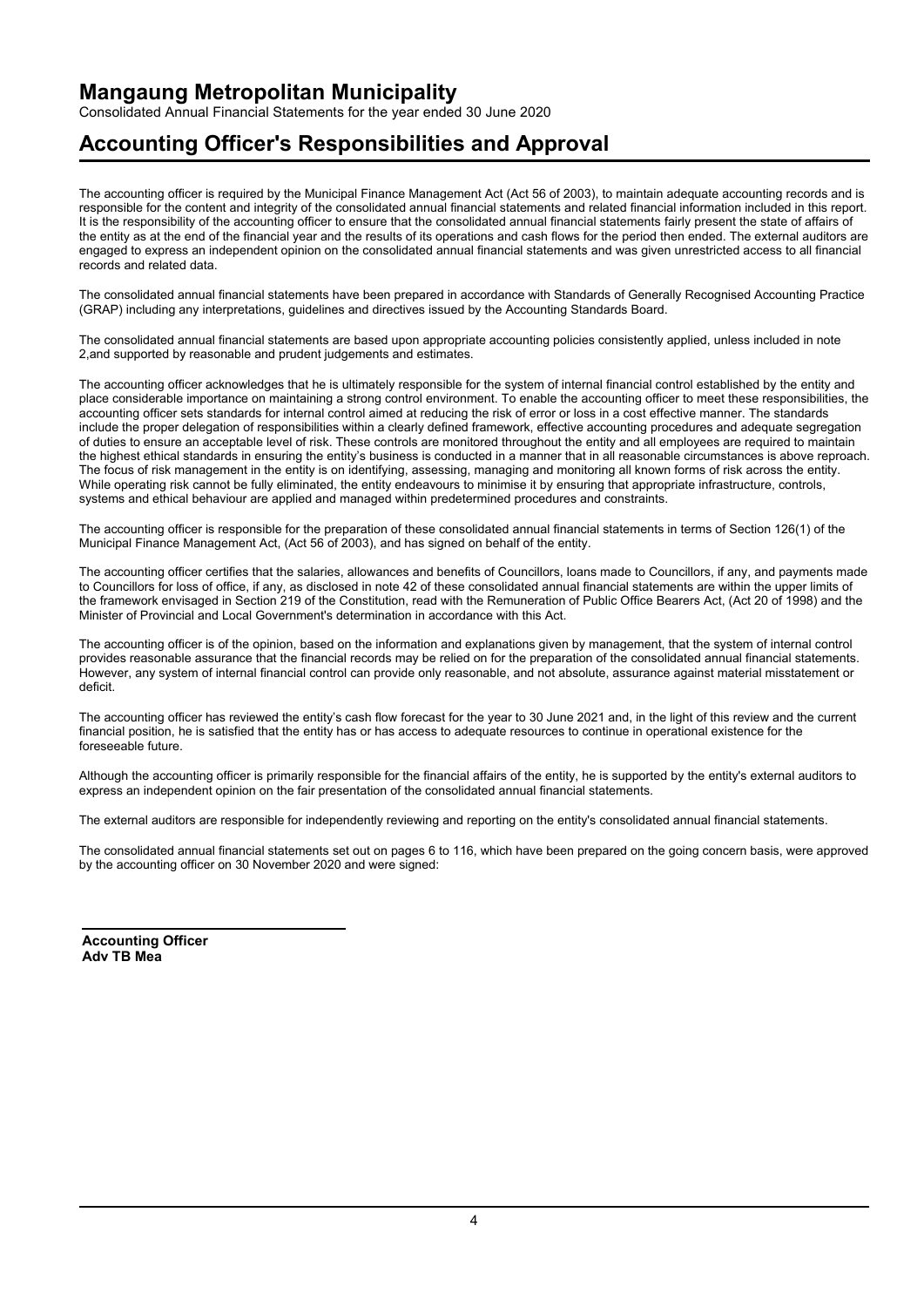Consolidated Annual Financial Statements for the year ended 30 June 2020

# **Accounting Officer's Report**

The accounting officer submits his report for the year ended 30 June 2020.

### **1. Review of activities**

#### **Main business and operations**

The entity is engaged in providing municipal services and maintaining the best interest of the local community, mainly in the Mangaung area and operates principally in South Africa.

The operating results and state of affairs of the entity are fully set out in the attached consolidated annual financial statements and do not in my opinion require any further comment.

Net surplus of the entity was R 185 293 063 (2019: deficit R 25 669 947).

### **2. Going concern**

I draw attention to the fact that at 30 June 2020, the entity had an accumulated surplus of R 13 505 698 551 and that the entity's total assets exceed its liabilities by R 18 616 693 739.

The consolidated annual financial statements have been prepared on the basis of accounting policies applicable to a going concern. This basis presumes that funds will be available to finance future operations and that the realisation of assets and settlement of liabilities, contingent obligations and commitments will occur in the ordinary course of business. Refer to note 60 for further details.

The entity still has the power to levy rates and taxes and it will continue to receive funding from government as evident from the equitable share allocation in terms of the Division of Revenue Act, (Act 4 of 2020).

### **3. Subsequent events**

There was a settlement agreement reached with Bloemwater on 9 December 2020, after the reporting date and before the annual financial statements were authorised for issue, whereby the liability as at 30 June 2020 was agreed to be R538 810 190.

### **4. Accounting Officer's interest in contracts**

None.

### **5. Accounting Officer**

The accounting officer of the entity during the year and to the date of this report is as follows:

Name Nationality<br>Adv TB Mea Nationality<br>South Afric

South African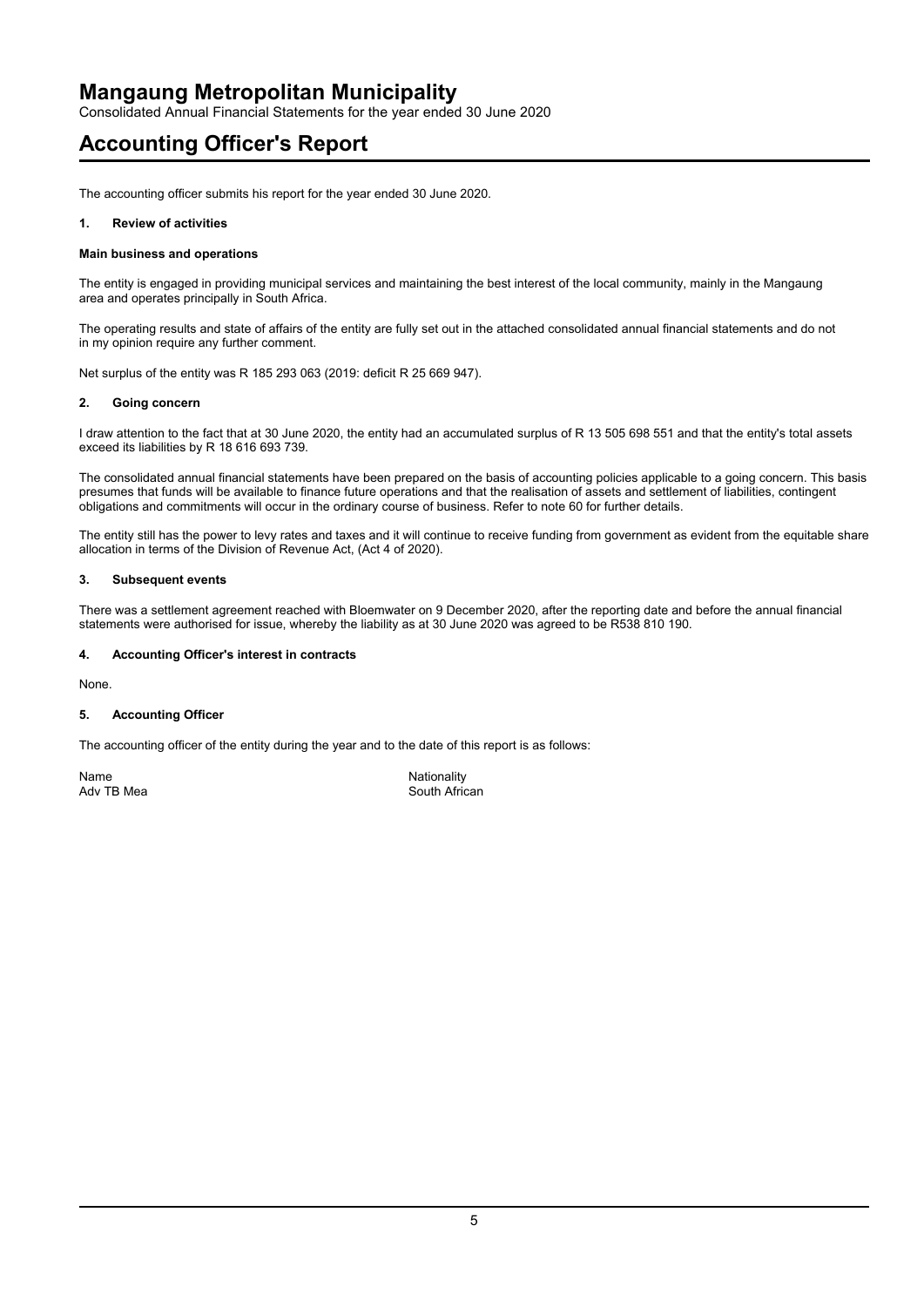Consolidated Annual Financial Statements for the year ended 30 June 2020

### **Statement of Financial Position as at 30 June 2020**

| Figures in Rand                                         | Note(s)  | 2020                       | 2019<br>Restated*             |
|---------------------------------------------------------|----------|----------------------------|-------------------------------|
|                                                         |          |                            |                               |
|                                                         |          |                            |                               |
| Assets                                                  |          |                            |                               |
| <b>Current Assets</b>                                   |          |                            |                               |
| Inventories                                             | 3        | 620 588 411                | 581 273 778                   |
| Consumer receivables from non-exchange transactions     | 4        | 848 662 955                | 685 266 358                   |
| Consumer receivables from exchange transactions         | 5        | 1726 005 037               | 1 574 737 999                 |
| Other receivables from non-exchange transactions        | 6        | 400 270                    | 606 414                       |
| Other receivables from exchange transactions            | 7        | 141 891 805                | 124 440 530                   |
| Current portion of non-current receivables              | 13       | 275 470                    | 275 470                       |
| Cash and cash equivalents                               | 8        | 427 624 591                | 127 986 225                   |
|                                                         |          | 3765448539                 |                               |
|                                                         |          |                            | 3 094 586 774                 |
| <b>Non-Current Assets</b>                               |          |                            |                               |
| Investment property                                     | 9        | 1571238441                 | 1 570 113 653                 |
| Property, plant and equipment                           | 10       | 18 522 325 471             | 16 371 701 682                |
| Intangible assets                                       | 11       | 104 528 020                | 87 518 787                    |
| Heritage assets                                         | 12       | 279 968 687                | 279 968 687                   |
| Non-current receivables                                 | 13       | 1 005 832                  | 4 070 151                     |
| Deferred tax                                            | 14       | 1 224 504 758              | 454 432 719                   |
|                                                         |          |                            |                               |
|                                                         |          |                            | 21 703 571 209 18 767 805 679 |
| <b>Total Assets</b>                                     |          |                            | 25 469 019 748 21 862 392 453 |
|                                                         |          |                            |                               |
| <b>Liabilities</b>                                      |          |                            |                               |
| <b>Current Liabilities</b>                              |          |                            |                               |
| Payables from exchange transactions                     | 15       | 1840916278                 | 1715786519                    |
| Payables from non-exchange transactions                 | 16       | 266 325 253                | 286 291 274                   |
| VAT payable                                             | 17       | 41 104 500                 | 12 196 997                    |
| Consumer deposits                                       | 18       | 162 375 447                | 148 402 252                   |
| Unspent conditional grants and receipts                 | 19       | 436 229 060                | 459 078 487                   |
| Current portion of finance lease obligation             | 20       | 74 194 252                 | 28 654 747                    |
| Current portion of borrowings                           | 21       | 190 591 008                | 158 581 540                   |
| Current portion of provisions                           | 22       | 473 799 061                | 457 873 356                   |
| Current portion of employee benefit obligation          | 23       | 3 271 000                  | 1 569 000                     |
|                                                         |          |                            |                               |
|                                                         |          | 3488805859                 | 3 268 434 172                 |
|                                                         |          |                            |                               |
| <b>Non-Current Liabilities</b>                          |          | 1412657987                 |                               |
| Deferred tax                                            | 14       |                            | 667 591 871                   |
| Finance lease obligation                                | 20       | 74 561 668                 | 41 660 603                    |
| <b>Borrowings</b><br>Provisions                         | 21       | 706 254 111<br>178 043 636 | 868 583 041                   |
|                                                         | 22       |                            | 178 043 636                   |
| Employee benefit obligation<br><b>FRESHCO Liability</b> | 23       | 520 253 629<br>177 776 030 | 557 528 163                   |
| Land availability liability                             | 24<br>25 | 293 973 089                | 191 903 926<br>294 475 115    |
|                                                         |          |                            |                               |
|                                                         |          | 3 363 520 150              | 2799786355                    |
| <b>Total Liabilities</b>                                |          | 6 852 326 009              | 6 068 220 527                 |
| <b>Net Assets</b>                                       |          |                            | 18 616 693 739 15 794 171 926 |
|                                                         |          |                            |                               |
| Reserves                                                |          |                            |                               |
| Revaluation reserve                                     | 26       | 5 018 707 913              | 2 402 238 396                 |
| Other NDR                                               | 27       | 60 000 000                 | 60 000 000                    |
| Self insurance reserve                                  | 28<br>29 | 10 000 000                 | 10 000 000                    |
| COID reserve                                            |          | 22 287 275                 | 20 922 250                    |
| Accumulated surplus                                     |          |                            | 13 505 698 551 13 301 011 280 |
| <b>Total Net Assets</b>                                 |          | 18 616 693 739             | 15 794 171 926                |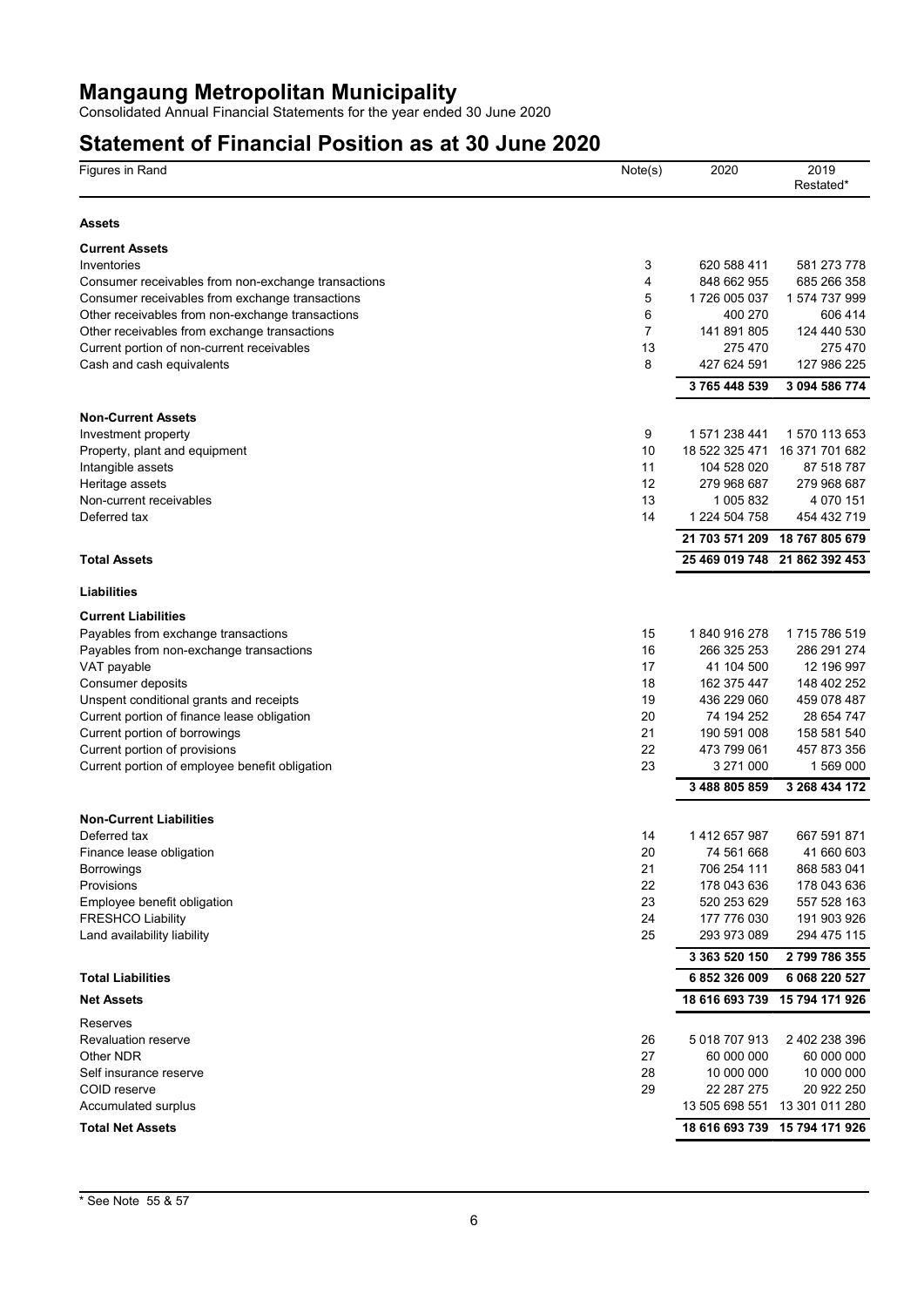Consolidated Annual Financial Statements for the year ended 30 June 2020

## **Statement of Financial Performance**

| Figures in Rand                                  | Note(s) | 2020                  | 2019<br>Restated*               |
|--------------------------------------------------|---------|-----------------------|---------------------------------|
| <b>Revenue</b>                                   |         |                       |                                 |
| Revenue from exchange transactions               |         |                       |                                 |
| Service charges                                  | 31      | 3748895528            | 3 506 499 189                   |
| Rental of facilities and equipment               | 32      | 46 910 288            | 45 993 141                      |
| Gain on derecognition of assets and liabilities  |         |                       | 1 0 0 0                         |
| Agency services                                  |         | 5 5 6 5 5 6 5         | 8 195 007                       |
| Other income from exchange transactions          | 33      | 77 207 270            | 139 520 665                     |
| Interest received from exchange transactions     | 34      | 214 477 966           | 237 048 703                     |
| Fair value adjustments                           | 35      | 1 124 715             | 3777387                         |
| Actuarial gains                                  |         | 84 954 526            | 268 328 213                     |
| Dividends received                               | 34      | 2849<br>4 179 139 707 | 1420<br>4 209 364 725           |
| Total revenue from exchange transactions         |         |                       |                                 |
| Revenue from non-exchange transactions           |         |                       |                                 |
| <b>Taxation revenue</b>                          |         |                       |                                 |
| Property rates                                   | 36      | 1 334 854 287         | 1 209 977 460                   |
| Interest received from non-exchange transactions | 34      | 62 804 076            | 69 751 900                      |
| <b>Transfer revenue</b>                          |         |                       |                                 |
| Government grants & subsidies                    | 37      | 1 556 357 427         | 1871199842                      |
| Public contributions and donations               | 38      | 6406736               | 2894962                         |
| Fines, penalties and forfeits                    | 39      | 18 343 894            | 63 775 784                      |
| Total revenue from non-exchange transactions     |         | 2978766420            | 3 217 599 948                   |
| <b>Total revenue</b>                             | 30      | 7 157 906 127         | 7426964673                      |
| <b>Expenditure</b>                               |         |                       |                                 |
| Employee related costs                           | 40      |                       | (2 091 169 670) (2 073 251 137) |
| Remuneration of councillors                      | 41      | (67201568)            | (64434209)                      |
| Depreciation and amortisation                    | 42      | (933710193)           | (953 727 223)                   |
| Impairment loss / Reversal of impairments        | 43      | (7949323)             | (1685783)                       |
| Finance costs                                    | 44      | (181908641)           | (205 115 816)                   |
| Debt impairment and bad debt write off           | 45      | (812 762 495)         | (766 098 642)                   |
| <b>Bulk purchases</b>                            | 46      |                       | (2 003 941 534) (2 337 991 957) |
| Contracted services                              | 47      | (568 257 849)         | (662721986)                     |
| Grants and subsidies paid                        | 48      | (2000)                | (6659800)                       |
| Loss on derecognition of assets and liabilities  |         | (19515783)            | (21887405)                      |
| General expenses                                 | 49      | (311199931)           | (348 235 541)                   |
| <b>Total expenditure</b>                         |         |                       | (6 997 618 987) (7 441 809 499) |
| Surplus (deficit) before taxation                |         | 160 287 140           | (14844826)                      |
| Taxation                                         | 50      | 25 005 923            | (10825121)                      |
| Surplus (deficit) for the year                   |         | 185 293 063           | (25669947)                      |
|                                                  |         |                       |                                 |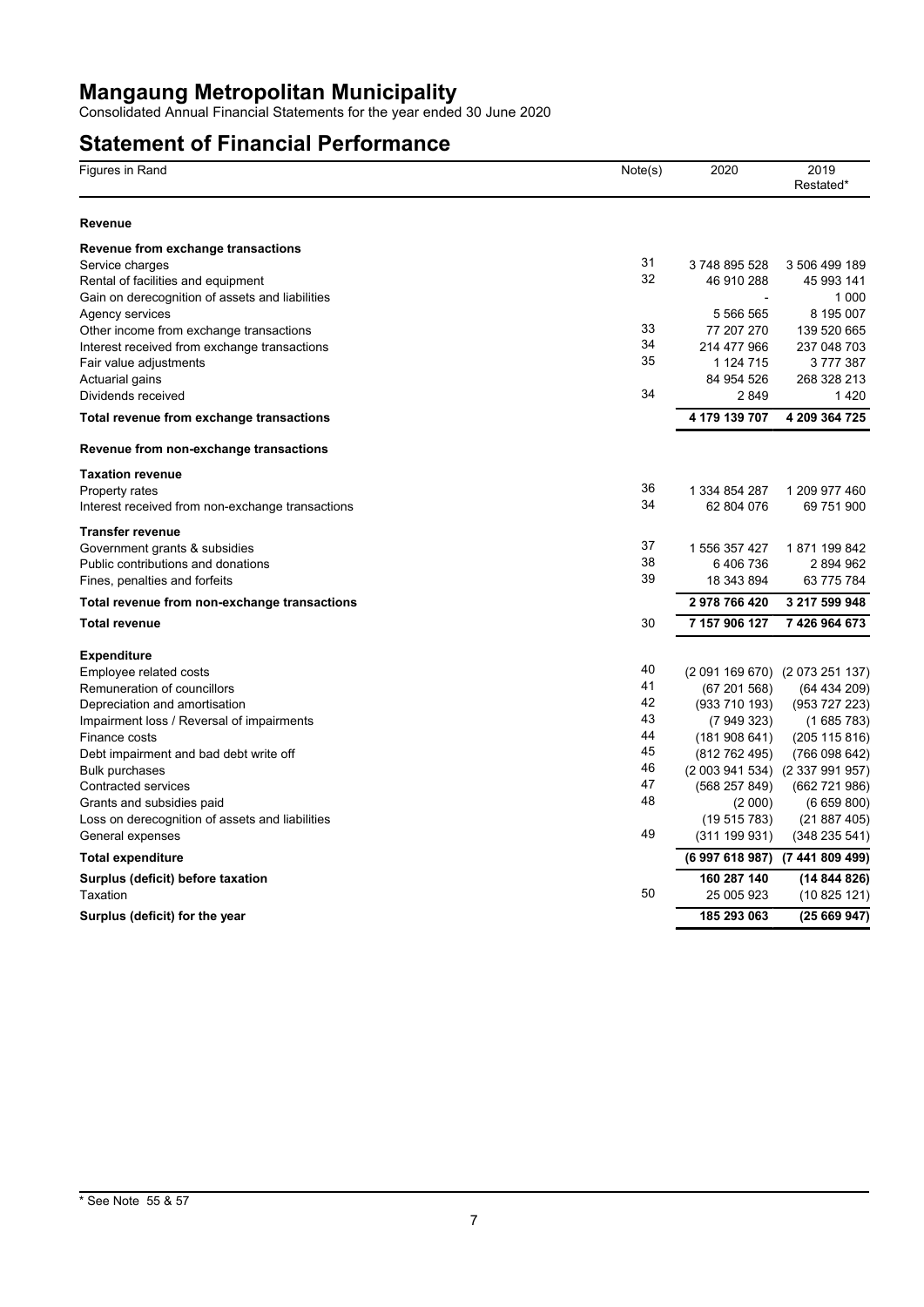Consolidated Annual Financial Statements for the year ended 30 June 2020

# **Statement of Changes in Net Assets**

| Figures in Rand                                                         | Revaluation<br>reserve | Other NDR  | Self insurance<br>reserve | COID reserve | <b>Total reserves</b> | Accumulated<br>surplus | Total net assets |
|-------------------------------------------------------------------------|------------------------|------------|---------------------------|--------------|-----------------------|------------------------|------------------|
| Opening balance as previously reported                                  | 2 426 263 791          | 60 000 000 | 5 000 000                 | 16 690 714   | 2 507 954 505         | 13 545 268 919         | 16 053 223 424   |
| Adjustments<br>Prior year adjustments                                   |                        |            |                           |              |                       | (233 547 112)          | (233 547 112)    |
| Balance at 01 July 2018 as restated*<br>Changes in net assets           | 2 426 263 791          | 60 000 000 | 5 000 000                 | 16 690 714   | 2 507 954 505         | 13 311 721 807         | 15 819 676 312   |
| Surplus for the year                                                    |                        |            |                           |              |                       | (25669947)             | (25669947)       |
| Contributions received                                                  |                        |            | 5 0 9 4 4 7 5             | 5450081      | 10 544 556            | (10544556)             |                  |
| Insurance claims processed                                              |                        |            | (94, 475)                 | (1218545)    | (1313020)             | 1 313 020              |                  |
| Revaluation of assets                                                   | 289 355                |            |                           |              | 289 355               |                        | 289 355          |
| Realisation of the revaluation reserve through depreciation             | (24 190 956)           |            |                           |              | (24 190 956)          | 24 190 956             |                  |
| Realisation of the revaluation reserve through disposal                 | (22965)                |            |                           |              | (22965)               |                        | (22965)          |
| Impairment losses on revalued capital assets                            | (100 829)              |            |                           |              | (100 829)             |                        | (100 829)        |
| Total changes                                                           | (24025395)             | $\sim$     | 5 000 000                 | 4 231 536    | (14793859)            | (10710527)             | (25504386)       |
| Opening balance as previously reported<br>Adjustments                   | 2 402 238 396          | 60 000 000 | 10 000 000                | 20 922 250   | 2 493 160 646         | 13 272 424 814         | 15 765 585 460   |
| Prior year adjustments                                                  |                        |            |                           |              |                       | 28 586 463             | 28 586 463       |
| Restated* Balance at 01 July 2019 as restated*<br>Changes in net assets | 2 402 238 396          | 60 000 000 | 10 000 000                | 20 922 250   | 2 493 160 646         | 13 301 011 277         | 15 794 171 923   |
| Surplus for the year                                                    |                        |            |                           |              |                       | 185 293 063            | 185 293 063      |
| Contributions received                                                  |                        |            | 416 673                   | 2 7 18 7 5 5 | 3 135 428             | (3135428)              |                  |
| Insurance claims processed                                              |                        |            | (416673)                  | (1353730)    | (1770403)             | 1770403                |                  |
| Revaluation of assets                                                   | 2637228753             |            |                           |              | 2 637 228 753         |                        | 2 637 228 753    |
| Realisation of the revaluation reserve through depreciation             | (20759236)             |            |                           |              | (20759236)            | 20 759 236             |                  |
| Total changes                                                           | 2616469517             |            | $\blacksquare$            | 1 365 025    | 2 617 834 542         | 204 687 274            | 2 822 521 816    |
| Balance at 30 June 2020                                                 | 5 018 707 913          | 60 000 000 | 10 000 000                | 22 287 275   | 5 110 995 188         | 13 505 698 551         | 18 616 693 739   |
| Note(s)                                                                 | 26                     | 27         | 28                        | 29           |                       |                        |                  |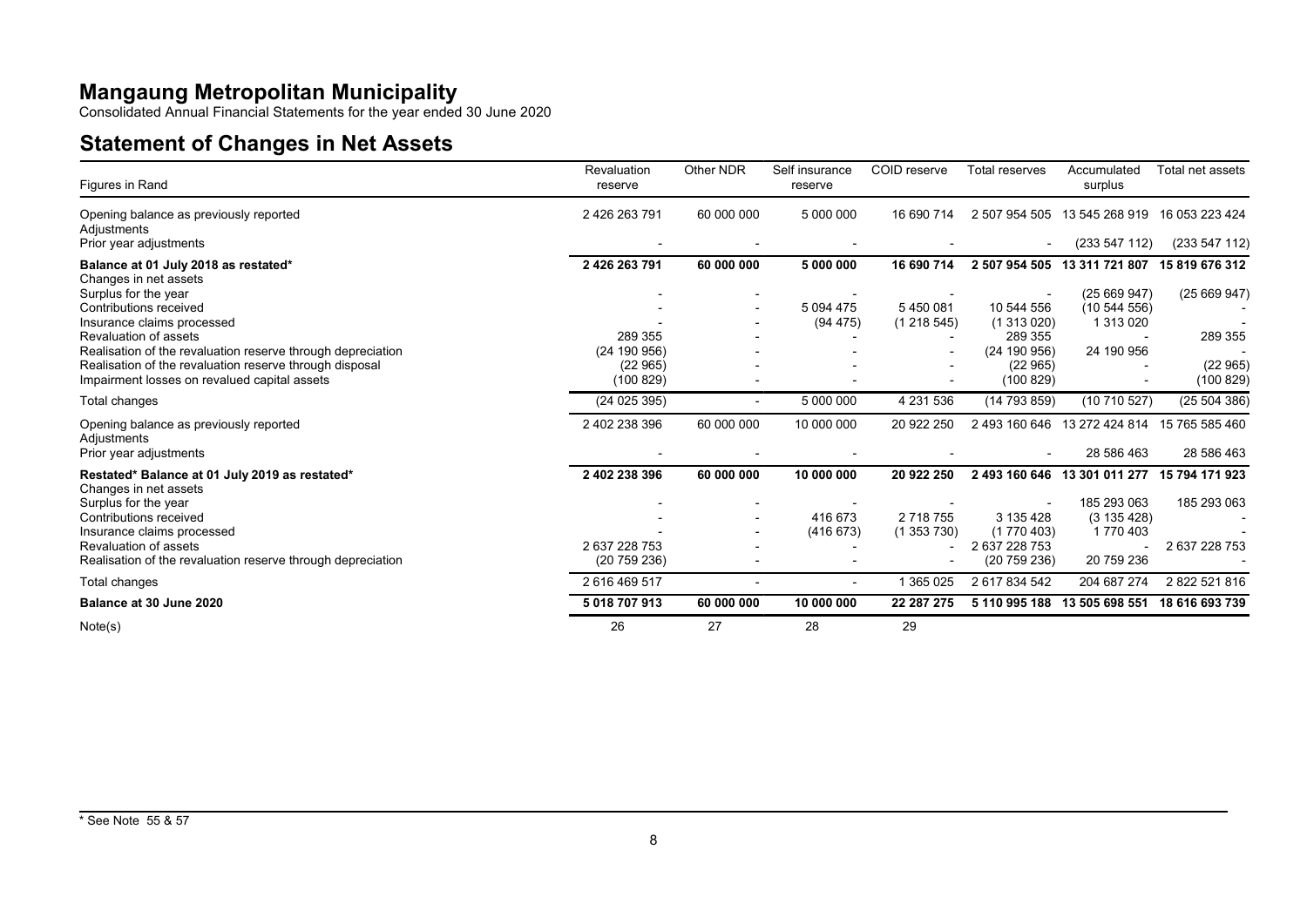Consolidated Annual Financial Statements for the year ended 30 June 2020

# **Cash Flow Statement**

| <b>Cash Flow Statement</b>                             |         |               |                                 |
|--------------------------------------------------------|---------|---------------|---------------------------------|
| Figures in Rand                                        | Note(s) | 2020          | 2019<br>Restated*               |
| Cash flows from operating activities                   |         |               |                                 |
| <b>Receipts</b>                                        |         |               |                                 |
| Sale of goods and services                             |         | 4 056 046 750 | 3797043002                      |
| Grants                                                 |         | 1 533 508 000 | 2 000 543 002                   |
| Interest income                                        |         | 276 190 721   | 305 342 025                     |
| Dividends received                                     |         | 2849          | 1420                            |
|                                                        |         | 5 865 748 320 | 6 102 929 449                   |
| <b>Payments</b>                                        |         |               |                                 |
| Employee costs                                         |         |               | (2 108 140 513) (2 057 441 988) |
| Suppliers                                              |         |               | (2 845 105 262) (3 120 327 957) |
| Finance costs                                          |         | (23474671)    | (14824680)                      |
| Grants paid                                            |         | (2000)        | (6659800)                       |
|                                                        |         |               | (4 976 722 446) (5 199 254 425) |
| Net cash flows from operating activities               | 51      | 889 025 874   | 903 675 024                     |
| Cash flows from investing activities                   |         |               |                                 |
| Purchase of property, plant and equipment              | 10      | (330635294)   | (757 161 391)                   |
| Purchase of other intangible assets                    | 11      | (17133690)    | (7496894)                       |
| Proceeds from sale of financial assets                 |         |               | 53 265 198                      |
| Proceeds from non-current receivables                  |         | 3 064 246     | 738 586                         |
| Finance costs                                          |         | 1 091 320     | 1456301                         |
| Net cash flows from investing activities               |         | (343613418)   | (709 198 200)                   |
| Cash flows from financing activities                   |         |               |                                 |
| Repayment of borrowings                                |         | (130319462)   | (97115670)                      |
| Movement in land availability liability                |         | 16 228 100    | (70521445)                      |
| Finance lease payments                                 |         | (37669543)    | (19394519)                      |
| Consumer deposits                                      |         | 13 973 195    | (9549)                          |
| Finance cost                                           |         | (107986380)   | (115351329)                     |
| Net cash flows from financing activities               |         | (245 774 090) | (302 392 512)                   |
| Net increase/(decrease) in cash and cash equivalents   |         | 299 638 366   | (107915688)                     |
| Cash and cash equivalents at the beginning of the year |         | 127 986 225   | 235 901 913                     |
| Cash and cash equivalents at the end of the year       | 8       | 427 624 591   | 127 986 225                     |
|                                                        |         |               |                                 |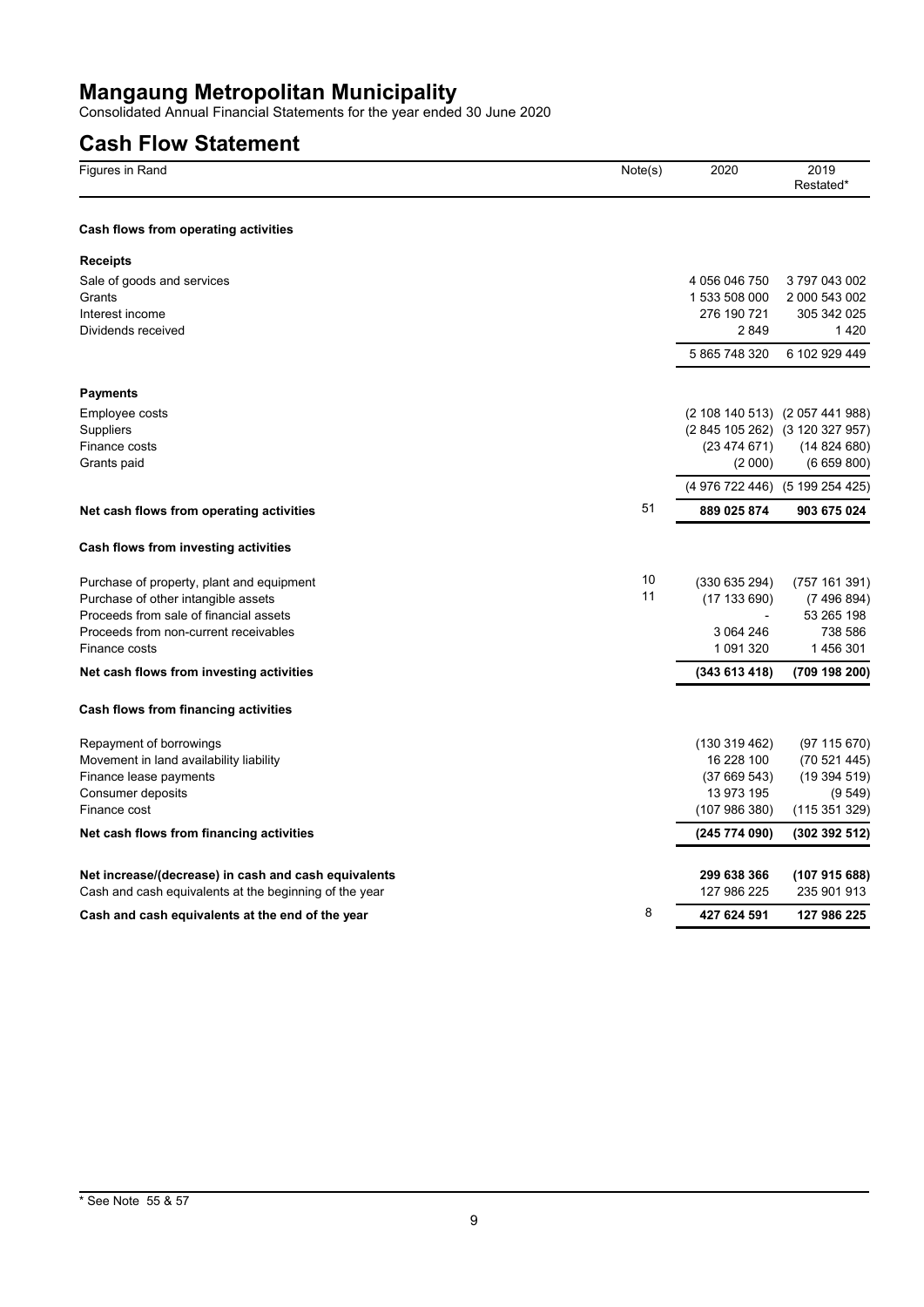Consolidated Annual Financial Statements for the year ended 30 June 2020

# **Statement of Comparison of Budget and Actual Amounts**

| Figures in Rand                                                            |                               |                                                                |                                |                                                                 |                                         |                                     |                                                   |               |                                                 |                                                           |
|----------------------------------------------------------------------------|-------------------------------|----------------------------------------------------------------|--------------------------------|-----------------------------------------------------------------|-----------------------------------------|-------------------------------------|---------------------------------------------------|---------------|-------------------------------------------------|-----------------------------------------------------------|
|                                                                            | <b>Original budget Budget</b> | adjustments<br>(i.t. o. s28 and<br>s31 of the<br><b>MFMA</b> ) | Final<br>adjustments<br>budget | <b>Shifting of</b><br>funds (i.t.o. s31 council<br>of the MFMA) | Virement (i.t.o.<br>approved<br>policy) | <b>Final budget</b>                 | <b>Actual outcome Unauthorised</b><br>expenditure | Variance      | Actual<br>outcome<br>as % of<br>final<br>budget | <b>Actual</b><br>outcome<br>as % of<br>original<br>budget |
| 2020                                                                       |                               |                                                                |                                |                                                                 |                                         |                                     |                                                   |               |                                                 |                                                           |
| <b>Financial Performance</b>                                               |                               |                                                                |                                |                                                                 |                                         |                                     |                                                   |               |                                                 |                                                           |
| Property rates                                                             | 1 266 537 837                 |                                                                | 1 266 537 837                  |                                                                 |                                         | 266 537 837                         | 1 334 854 287                                     | 68 316 450    | 105 %                                           | 105 %                                                     |
| Service charges                                                            | 3 956 915 402                 | 2 334 238                                                      | 3 959 249 640                  |                                                                 |                                         | 3 959 249 640                       | 4 044 678 335                                     | 85 428 695    | 102 %                                           | 102 %                                                     |
| Investment revenue                                                         | 27 497 123                    |                                                                | 27 497 123                     |                                                                 |                                         | 27 497 123                          | 15 142 088                                        | (12355035)    | 55 %                                            | 55 %                                                      |
| Transfers recognised -<br>operational                                      | 1 057 008 219                 | (311 514 000)                                                  | 745 494 219                    |                                                                 |                                         | 745 494 219                         | 1 052 160 239                                     | 306 666 020   | 141 %                                           | 100 %                                                     |
| Other own revenue                                                          | 641 678 947                   | 268 149 103                                                    | 909 828 050                    |                                                                 |                                         | 909 828 050                         | 628 989 577                                       | (280 838 473) | 69 %                                            | 98 %                                                      |
| <b>Total revenue (excluding</b><br>capital transfers and<br>contributions) | 6 949 637 528                 | (41030659)                                                     | 6908606869                     |                                                                 |                                         | 6908606869                          | 7 075 824 526                                     | 167 217 657   | 102 %                                           | 102 %                                                     |
| Employee costs                                                             | (2065238049)                  | 61 689 459                                                     | (2003548590)                   |                                                                 |                                         | (2003548590)                        | (2056606176)                                      | (53057586)    | 103 %                                           | 100 %                                                     |
| Remuneration of councillors                                                | (69547125)                    | 4 040 000                                                      | (65 507 125)                   |                                                                 |                                         | (65 507 125)                        | (67201568)                                        | (1694443)     | 103 %                                           | 97 %                                                      |
| Debt impairment                                                            | (390 476 699)                 | (639175896)                                                    | (1029652595)                   |                                                                 |                                         | (1029652595)                        | (833 723 409)                                     | 195 929 186   | 81 %                                            | 214 %                                                     |
| Depreciation and asset<br>impairment                                       | (401 249 322)                 | 100 488 376                                                    | (300760946)                    |                                                                 |                                         | (300760946)                         | (946 214 184)                                     | (645453238)   | 315 %                                           | 236 %                                                     |
| Finance charges                                                            | (245 946 199)                 | 12 000 000                                                     | (233946199)                    |                                                                 | $\overline{a}$                          | (233946199)                         | (131 721 185)                                     | 102 225 014   | 56 %                                            | 54 %                                                      |
| Materials and bulk purchases                                               | (2 398 930 105)               | 389 800 620                                                    | (2 009 129 485)                |                                                                 |                                         |                                     | (2 009 129 485) (2 149 025 983)                   | (139 896 498) | 107 %                                           | 90 %                                                      |
| Transfers and grants                                                       | (7937980)                     | 5 584 971                                                      | (2353009)                      |                                                                 |                                         | (2353009)                           | (5548227)                                         | (3195218)     | 236 %                                           | 70 %                                                      |
| Other expenditure                                                          | (1240469285)                  | 346 883 065                                                    | (893 586 220)                  |                                                                 |                                         |                                     | (893 586 220) (1 211 699 602)                     | (318113382)   | 136 %                                           | 98 %                                                      |
| <b>Total expenditure</b>                                                   | (6 819 794 764)               | 281 310 595                                                    | (6 538 484 169)                |                                                                 |                                         | $-$ (6 538 484 169) (7 401 740 334) |                                                   | (863 256 165) | 113 %                                           | 109 %                                                     |
| Surplus/(Deficit)                                                          | 129 842 764                   | 240 279 936                                                    | 370 122 700                    |                                                                 |                                         | 370 122 700                         | (325915808)                                       | (696038508)   | (88)%                                           | (251)%                                                    |
|                                                                            |                               |                                                                |                                |                                                                 |                                         |                                     |                                                   |               |                                                 |                                                           |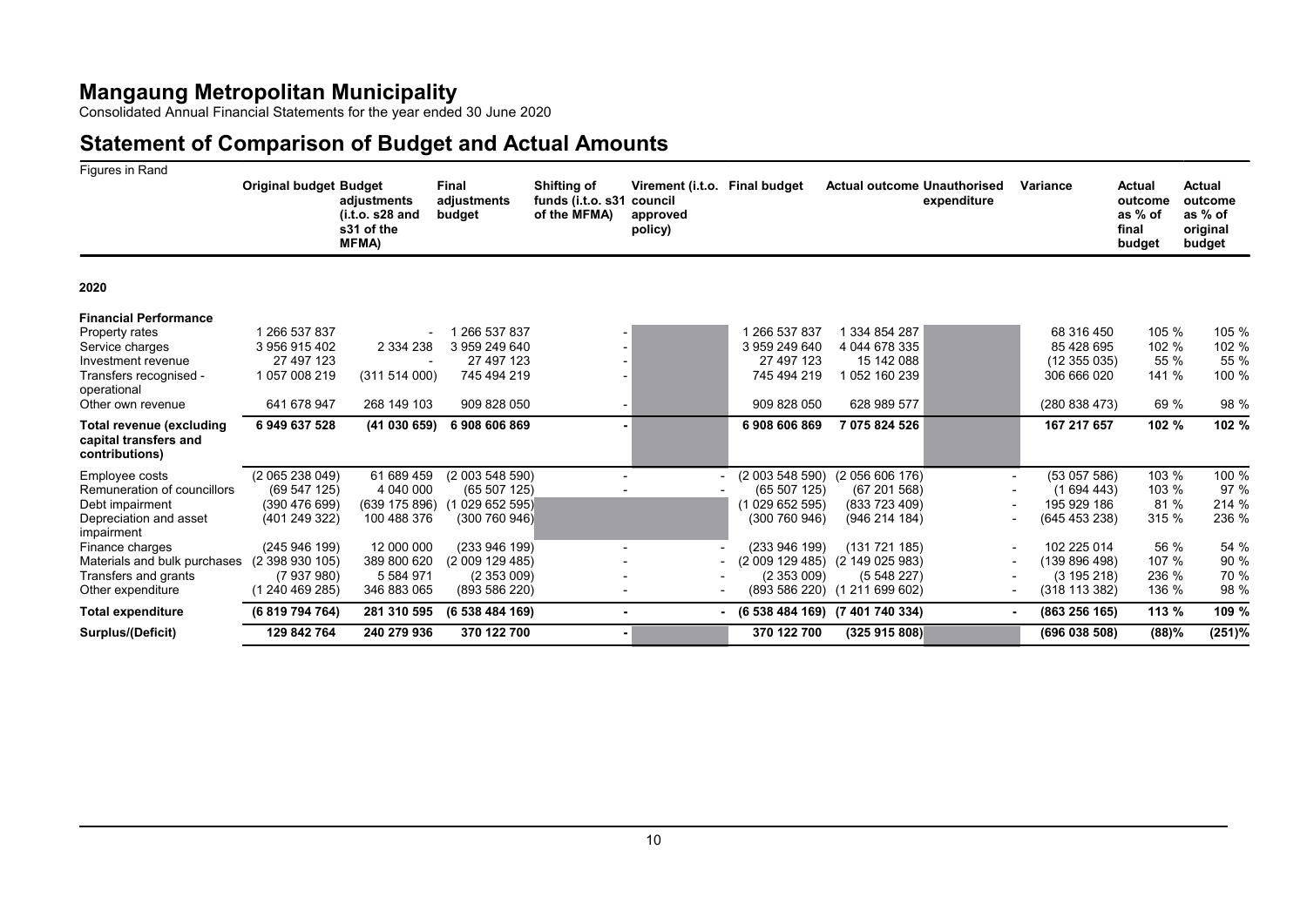Consolidated Annual Financial Statements for the year ended 30 June 2020

# **Statement of Comparison of Budget and Actual Amounts**

| Figures in Rand                                                            |                               |                                                              |                                |                                                          |                                         |                          |                                    |             |                 |                                                        |                                                           |
|----------------------------------------------------------------------------|-------------------------------|--------------------------------------------------------------|--------------------------------|----------------------------------------------------------|-----------------------------------------|--------------------------|------------------------------------|-------------|-----------------|--------------------------------------------------------|-----------------------------------------------------------|
|                                                                            | <b>Original budget Budget</b> | adjustments<br>(i.t. o. s28 and<br>s31 of the<br><b>MFMA</b> | Final<br>adjustments<br>budget | Shifting of<br>funds (i.t.o. s31 council<br>of the MFMA) | Virement (i.t.o.<br>approved<br>policy) | <b>Final budget</b>      | <b>Actual outcome Unauthorised</b> | expenditure | <b>Variance</b> | <b>Actual</b><br>outcome<br>as % of<br>final<br>budget | <b>Actual</b><br>outcome<br>as % of<br>original<br>budget |
| Transfers recognised -                                                     | 1 089 348 079                 | (275 700 000)                                                | 813 648 079                    |                                                          |                                         | 813 648 079              | 542 939 172                        |             | (270708907)     | 67 %                                                   | 50 %                                                      |
| capital<br>Contributions recognised -<br>capital and contributed<br>assets | 11 408 079                    | $\sim$                                                       | 11 408 079                     |                                                          |                                         | 11 408 079               |                                    |             | (11408079)      | $-$ %                                                  | $-$ %                                                     |
| Surplus (Deficit) after<br>capital transfers and<br>contributions          | 1 230 598 922                 | (35 420 064)                                                 | 1 195 178 858                  |                                                          |                                         | 1 195 178 858            | 217 023 364                        |             | (978 155 494)   | 18 %                                                   | 18 %                                                      |
| Taxation                                                                   |                               | $\overline{\phantom{0}}$                                     |                                |                                                          |                                         | $\overline{\phantom{0}}$ | (25005923)                         |             | (25005923)      | DIV/0 %                                                | DIV/0 %                                                   |
| <b>Surplus/(Deficit) for the</b><br>year                                   | 1 230 598 922                 | (35, 420, 064)                                               | 1 195 178 858                  |                                                          |                                         | 1 195 178 858            | 242 029 287                        |             | (953 149 571)   | <b>20 %</b>                                            | 20%                                                       |
| Capital expenditure and funds sources                                      |                               |                                                              |                                |                                                          |                                         |                          |                                    |             |                 |                                                        |                                                           |
| Total capital expenditure<br>Sources of capital funds                      | 1 266 260 876                 | (540598908)                                                  | 725 661 968                    |                                                          |                                         | 725 661 968              | 419 995 995                        |             | (305665973)     | 58 %                                                   | 33 %                                                      |
| Transfers recognised -<br>capital                                          | 987 397 874                   | (396078155)                                                  | 591 319 719                    |                                                          |                                         | 591 319 719              | 286 014 848                        |             | (305304871)     | 48 %                                                   | 29 %                                                      |
| Borrowing                                                                  | 77 707 953                    | (8,500,000)                                                  | 69 207 953                     |                                                          |                                         | 69 207 953               | 48 744 946                         |             | (20463007)      | 70 %                                                   | 63 %                                                      |
| Internally generated funds                                                 | 201 155 049                   | (136020753)                                                  | 65 134 296                     |                                                          |                                         | 65 134 296               | 85 236 201                         |             | 20 101 905      | 131 %                                                  | 42 %                                                      |
| <b>Total sources of capital</b><br>funds                                   | 1 266 260 876                 | (540598908)                                                  | 725 661 968                    |                                                          |                                         | 725 661 968              | 419 995 995                        |             | (305665973)     | 58 %                                                   | 33 %                                                      |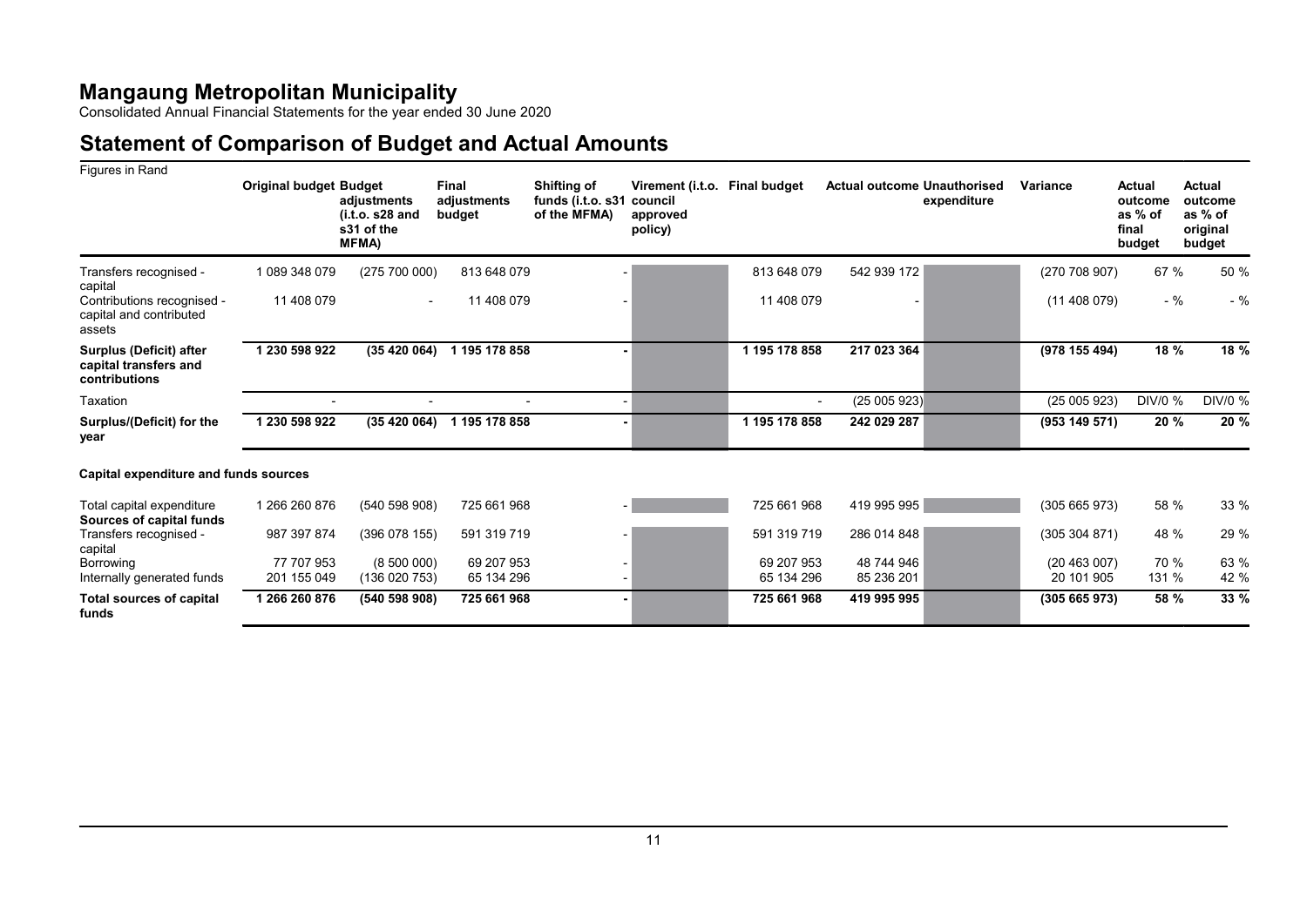Consolidated Annual Financial Statements for the year ended 30 June 2020

# **Statement of Comparison of Budget and Actual Amounts**

| Figures in Rand                                                                                                                             |                                                                   |                                                               |                                                                   |                                                          |                                                      |                                                                   |                                                                |             |                                                           |                                                 |                                                           |
|---------------------------------------------------------------------------------------------------------------------------------------------|-------------------------------------------------------------------|---------------------------------------------------------------|-------------------------------------------------------------------|----------------------------------------------------------|------------------------------------------------------|-------------------------------------------------------------------|----------------------------------------------------------------|-------------|-----------------------------------------------------------|-------------------------------------------------|-----------------------------------------------------------|
|                                                                                                                                             | <b>Original budget Budget</b>                                     | adjustments<br>(i.t. o. s28 and<br>s31 of the<br><b>MFMA)</b> | Final<br>adjustments<br>budget                                    | Shifting of<br>funds (i.t.o. s31 council<br>of the MFMA) | Virement (i.t.o. Final budget<br>approved<br>policy) |                                                                   | <b>Actual outcome Unauthorised</b>                             | expenditure | Variance                                                  | Actual<br>outcome<br>as % of<br>final<br>budget | <b>Actual</b><br>outcome<br>as % of<br>original<br>budget |
| <b>Financial Position and Cash flows</b>                                                                                                    |                                                                   |                                                               |                                                                   |                                                          |                                                      |                                                                   |                                                                |             |                                                           |                                                 |                                                           |
| <b>Financial Position</b><br>Total current assets<br>Total non-current assets<br>Total current liabilities<br>Total non-current liabilities | 4 681 923 000<br>21 399 898 000<br>4 312 053 000<br>2 941 983 000 | (1665415000)<br>1 350 958 000)<br>(1888148000)<br>51 142 000  | 3 016 508 000<br>20 048 940 000<br>2 423 905 000<br>2 993 125 000 |                                                          |                                                      | 3 016 508 000<br>20 048 940 000<br>2 423 905 000<br>2 993 125 000 | 3765448539<br>21 703 571 209<br>3 488 805 859<br>3 363 520 150 |             | 748 940 539<br>1654631209<br>1 064 900 859<br>370 395 150 | 125 %<br>108 %<br>144 %<br>112 %                | 80 %<br>101 %<br>81 %<br>114 %                            |
| Community wealth / Equity 18 827 785 000                                                                                                    |                                                                   |                                                               | (1 179 367 000) 17 648 418 000                                    |                                                          |                                                      |                                                                   | 17 648 418 000 18 616 693 739                                  |             | 968 275 739                                               | 105 %                                           | 99 %                                                      |
| <b>Cash flows</b><br>Net cash from (used)<br>operating<br>Net cash from (used)<br>investing<br>Net cash from (used)                         | 1628 578 000<br>(1144874000)<br>(120 884 340)                     | (91814000)<br>392 815 000<br>(75262000)                       | 710 438 000<br>(752059000)<br>(196 146 340)                       |                                                          |                                                      | 710 438 000<br>(752 059 000)<br>(196 146 340)                     | 889 025 874<br>(343613418)<br>(245 774 090)                    |             | 178 587 874<br>408 445 582<br>(49627750)                  | 125 %<br>46 %<br>125 %                          | 55 %<br>30 %<br>203 %                                     |
| financing<br>Net increase/(decrease) in<br>cash and cash equivalents                                                                        | 362 819 660                                                       | (600 587 000)                                                 | (237 767 340)                                                     |                                                          |                                                      | (237 767 340)                                                     | 299 638 366                                                    |             | 537 405 706                                               | $(126)\%$                                       | 83 %                                                      |
| Cash and cash equivalents<br>at the beginning of the year                                                                                   | 219 255 134                                                       | (91269157)                                                    | 127 985 977                                                       |                                                          |                                                      | 127 985 977                                                       | 127 986 225                                                    |             | 248                                                       | 100 %                                           | 58 %                                                      |
| Cash and cash equivalents<br>at year end                                                                                                    | 582 074 794                                                       | (691856157)                                                   | (109 781 363)                                                     |                                                          |                                                      | (109781363)                                                       | 427 624 591                                                    |             | (537 405 954)                                             | $(390)$ %                                       | 73 %                                                      |

Refer to note 69 for commentary on the changes from the original budget to the final budget as well as explanations for material differences between the final budget and the actual amounts.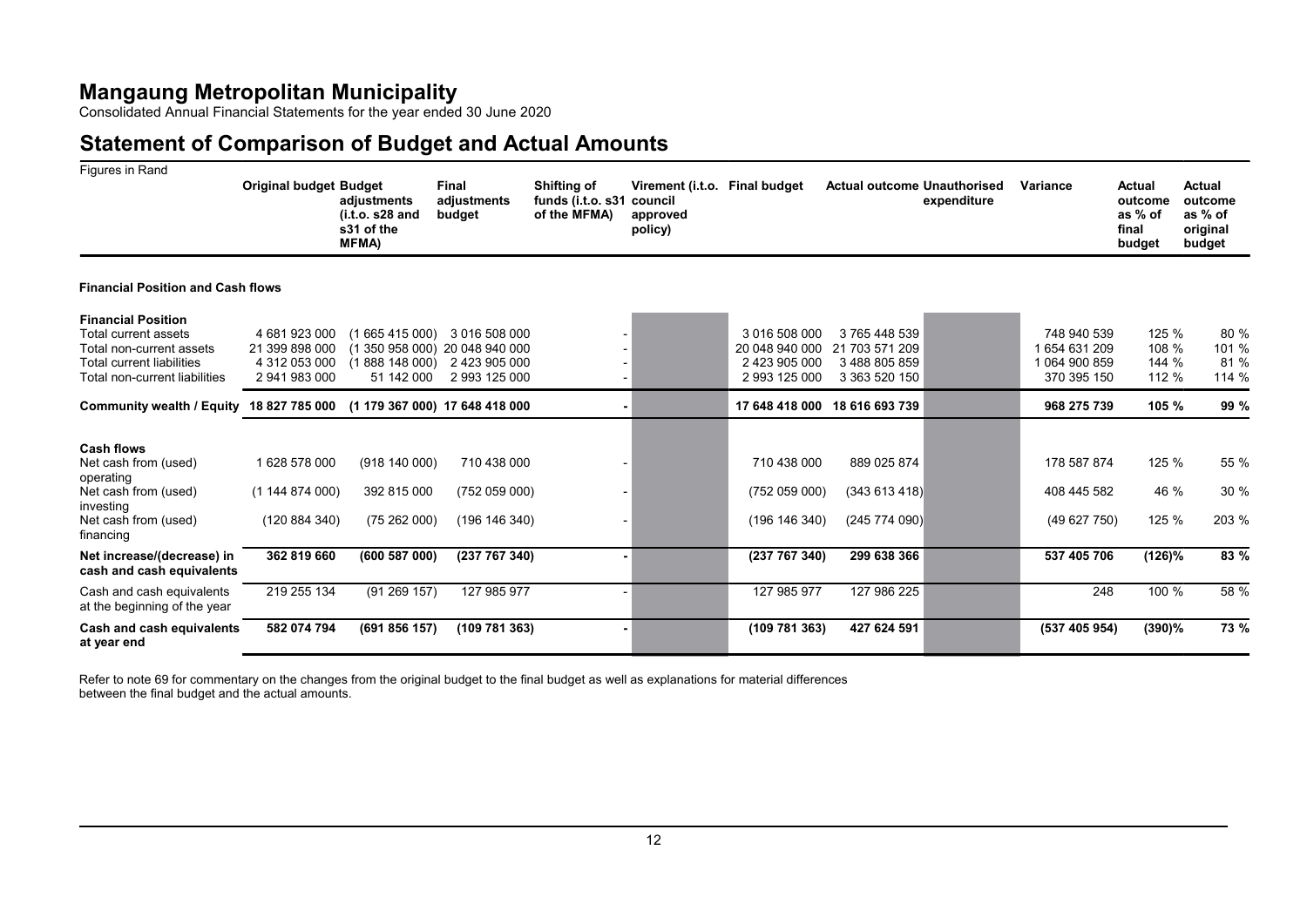Consolidated Annual Financial Statements for the year ended 30 June 2020

## **Accounting Policies**

#### **1. Presentation of Consolidated Annual Financial Statements**

The consolidated annual financial statements have been prepared in accordance with the Standards of Generally Recognised Accounting Practice (GRAP), issued by the Accounting Standards Board in accordance with Section 122(3) of the Municipal Finance Management Act (Act 56 of 2003).

These consolidated annual financial statements have been prepared on an accrual basis of accounting and are in accordance with historical cost convention as the basis of measurement, unless specified otherwise. They are presented in South African Rand.

In the absence of an issued and effective Standard of GRAP, accounting policies for material transactions, events or conditions were developed in accordance with paragraphs 8, 10 and 11 of GRAP 3 as read with Directive 5.

Assets, liabilities, revenues and expenses were not offset, except where offsetting is either required or permitted by a Standard of GRAP.

A summary of the significant accounting policies, which have been consistently applied in the preparation of these consolidated annual financial statements, are disclosed below.

These accounting policies are consistent with the previous period, except for the changes set out in note 55 Changes in accounting policy.

#### **1.1 Going concern assumption**

These consolidated annual financial statements have been prepared based on the expectation that the entity will continue to operate as a going concern for at least the next 12 months.

#### **1.2 Materiality**

Material omissions or misstatements of items are material if they could, individually or collectively, influence the decisions or assessments of users made on the basis of the consolidted annual financial statements. Materiality depends on the nature or size of the omission or misstatement judged in the surrounding circumstances. The nature or size of the information item, or a combination of both, could be the determining factor.

Assessing whether an omission or misstatement could influence decisions of users, and so be material, requires consideration of the characteristics of those users. The Framework for the Preparation and Presentation of Financial Statements states that users are assumed to have a reasonable knowledge of government, its activities, accounting and a willingness to study the information with reasonable diligence. Therefore, the assessment takes into account how users with such attributes could reasonably be expected to be influenced in making and evaluating decisions.

#### **1.3 Consolidation**

#### **Basis of consolidation**

Consolidated annual financial statements are the financial statements of the entity and its municipal entity presented as those of a single entity.

The consolidated annual financial statements incorporate the annual financial statements of the controlling entity and all controlled entities, including special purpose entities, which are controlled by the controlling entity.

Consolidated annual financial statements are prepared using uniform accounting policies for like transactions and other events in similar circumstances.

Control exists when the controlling entity has the power to govern the financial and operating policies of another entity so as to obtain benefits from its activities.

The revenue and expenses of a controlled entity are included in the consolidated annual financial statements from the transfer date or acquisition date as defined in the Standards of GRAP on Transfer of functions between entities under common control or Transfer of functions between entities not under common control. The revenue and expenses of the controlled entity are based on the values of the assets and liabilities recognised in the controlling entity's consolidated annual financial statements at the acquisition date.

The consolidated annual financial statements of the controlling entity and its controlled entities used in the preparation of the consolidated annual financial statements are prepared as of the same date.

When the end of the reporting dates of the controlling entity is different from that of a controlled entity, the controlled entity prepares, for consolidation purposes, additional annual financial statements as of the same date as the annual financial statements of the controlling entity unless it is impracticable to do so. When the annual financial statements of a controlled entity used in the preparation of consolidated annual financial statements are prepared as of a date different from that of the controlling entity, adjustments are made for the effects of significant transactions or events that occur between that date and the date of the controlling entity's annual financial statements. In any case, the difference between the end of the reporting date of the controlled entity and that of the controlling entity is no more than three months. The length of the reporting periods and any difference between the ends of the reporting dates is the same from period to period.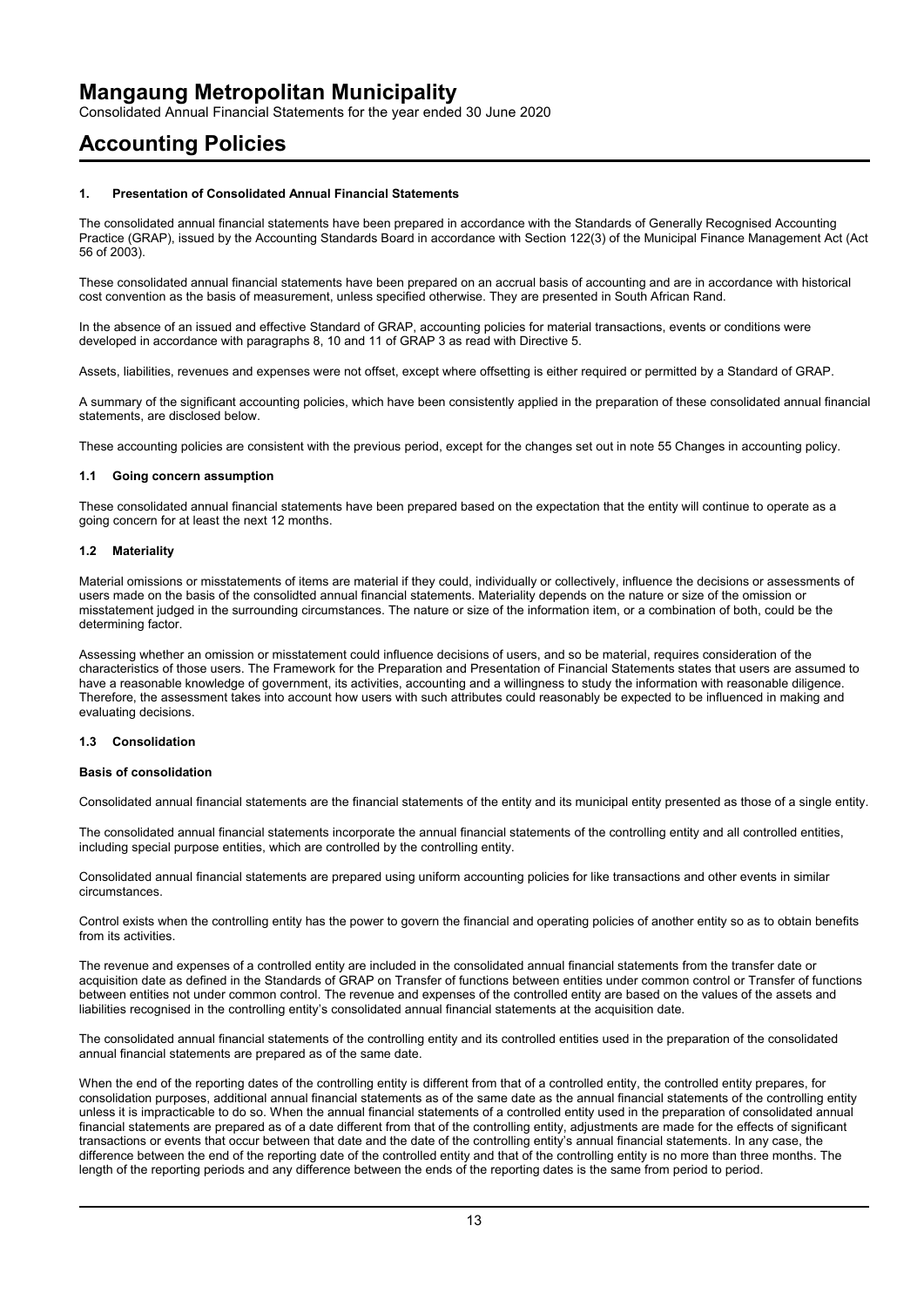Consolidated Annual Financial Statements for the year ended 30 June 2020

## **Accounting Policies**

#### **1.3 Consolidation (continued)**

Adjustments are made when necessary to the annual financial statements of the controlled entities to bring their accounting policies in line with those of the controlling entity.

All intra-entity transactions, balances, revenues and expenses are eliminated in full on consolidation.

Non-controlling interest in the net assets of the entity is identified and recognised separately from the controlling entity's interest therein, and are recognised within net assets.

Changes in a controlling entity's ownership interest in a controlled entity that do not result in a loss of control are accounted for as transactions that affect net assets.

A Special purpose entity is consolidated when the substance of the relationship between the entity and the Special purpose entity indicates that the Special purpose entity is controlled by the entity.

#### **1.4 Significant judgements and sources of estimation uncertainty**

In preparing the consolidated annual financial statements, management is required to make estimates and assumptions that affect the amounts represented in the consolidated annual financial statements and related disclosures. Use of available information and the application of judgement is inherent in the formation of estimates. Actual results in the future could differ from these estimates which may be material to the consolidated annual financial statements. Significant judgements include:

#### **Trade receivables, loans and other receivables**

The entity assesses its trade receivables, loans and other receivables for impairment at the end of each reporting period. In determining whether an impairment loss should be recorded in surplus or deficit, the entity makes judgements as to whether there is observable data indicating a measurable decrease in the estimated future cash flows from a financial asset.

Where the impairment for trade receivables, loans and other receivables is calculated on a portfolio basis, these are based on historical loss ratios. These annual loss ratios are applied to the balances in the portfolio. The impairment is measured as the difference between the receivables' carrying amount and the present value of the estimated future cash flows discounted at the effective interest rate, computed at initial recognition. The impairment loss is recognised in surplus or deficit when there is objective evidence that it is impaired.

#### **Allowance for slow moving, damaged and obsolete stock**

An allowance for stock to write stock down to the lower of cost or net realisable value. Management have made estimates of the selling price and direct cost to sell on certain inventory items. The write down is included in the statement of financial performance.

#### **Fair value estimation**

The fair value of financial instruments traded in active markets (such as trading and available-for-sale securities) is based on quoted market prices at the end of the reporting period. The quoted market price used for financial assets held by the entity is the current bid price.

The fair value of investment property is determined on the basis of a valuation by an independent valuer who holds a recognised and relevant professional qualification and has recent experience in the location and category of the investment property being valued.

The fair value of items of land and buildings is determined from market-based evidence by appraisal. An appraisal of the value of the asset is undertaken by a member of the valuation profession, who holds a recognised and relevant professional qualification.

The fair value of heritage assets is the price at which the heritage asset could be exchanged between knowledgeable, willing parties in an arm's length transaction. The fair value of heritage assets is determined from market-based evidence determined by appraisal. An appraisal of the value of the asset is normally undertaken by a member of the valuation profession, who holds a recognised and relevant professional qualification.

#### **Impairment testing**

The recoverable amounts of cash-generating units and individual assets have been determined based on the higher of value-in-use calculations and fair values less costs to sell. The recoverable service amount of non-cash-generating assets have been determined on the higher of value-in-use calculations and fair value less cost to sell. These calculations require the use of estimates and assumptions. It is reasonably possible that the assumptions may change which may then impact our estimations and may then require a material adjustment to the carrying value of tangible assets.

The entity reviews and tests the carrying value of assets when events or changes in circumstances suggest that the carrying amount may not be recoverable. Assets are grouped at the lowest level for which identifiable cash flows are largely independent of cash flows of other assets and liabilities. If there are indications that impairment may have occurred, estimates are prepared of expected future cash flows for each group of assets. Expected future cash flows used to determine the value in use of goodwill and tangible assets are inherently uncertain and could materially change over time. They are significantly affected by a number of factors including production estimates, supply demand, together with economic factors such as exchange rates, inflation rates and interest rates.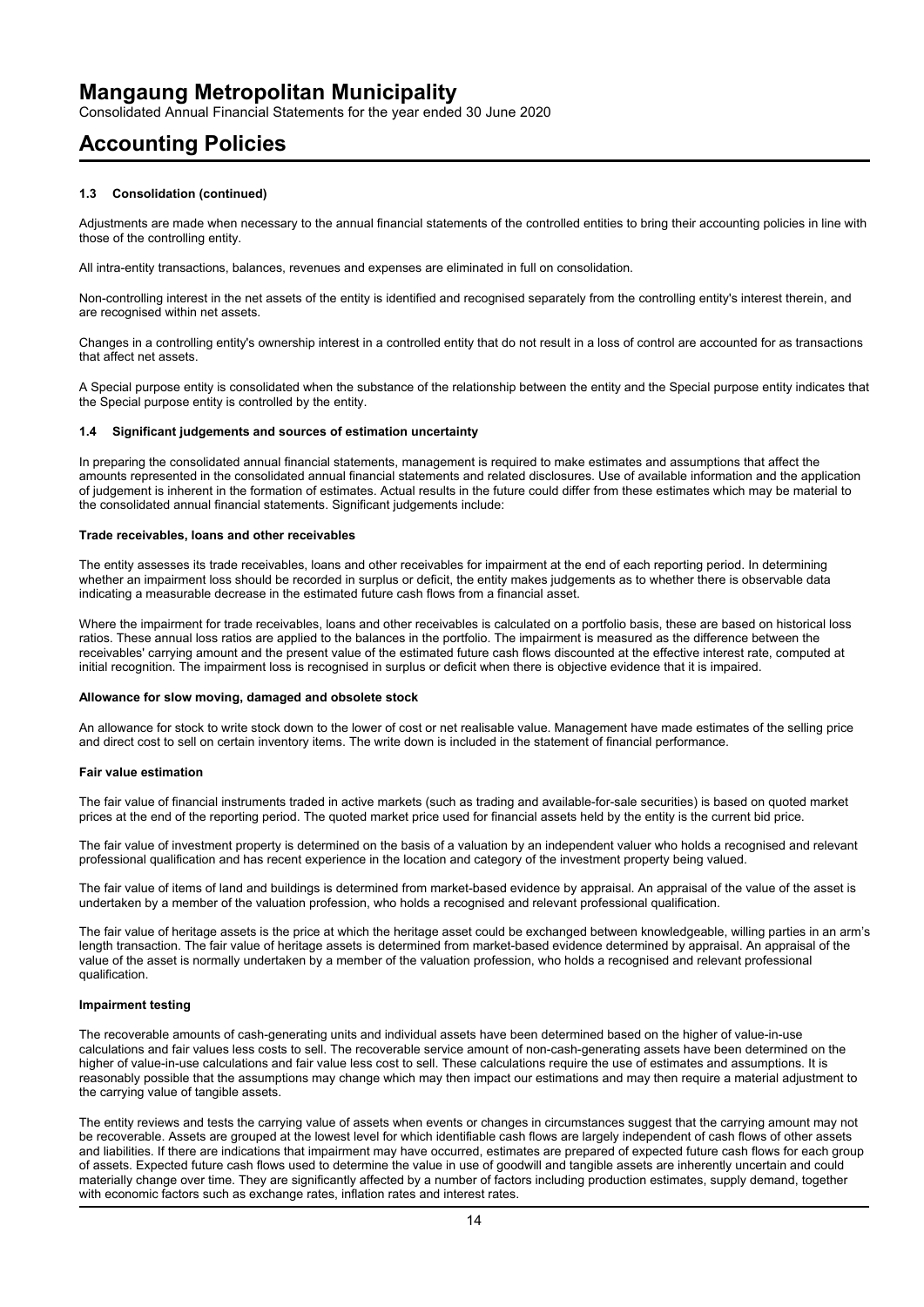Consolidated Annual Financial Statements for the year ended 30 June 2020

# **Accounting Policies**

#### **1.4 Significant judgements and sources of estimation uncertainty (continued)**

### **Provisions**

Provisions were raised and management determined an estimate based on the information available. Additional disclosure of these estimates of provisions are included in note 22 - Provisions.

### **Taxation**

Judgement is required in determining the provision for income taxes due to the complexity of legislation. There are many transactions and calculations for which the ultimate tax determination is uncertain during the ordinary course of business. The municipality recognises liabilities for anticipated tax audit issues based on estimates of whether additional taxes will be due. Where the final tax outcome of these matters is different from the amounts that were initially recorded, such differences will impact the income tax and deferred tax provisions in the period in which such determination is made.

The municipality recognises the net future tax benefit related to deferred income tax assets to the extent that it is probable that the deductible temporary differences will reverse in the foreseeable future. Assessing the recoverability of deferred income tax assets requires the municipality to make significant estimates related to expectations of future taxable income. Estimates of future taxable income are based on forecast cash flows from operations and the application of existing tax laws in each jurisdiction. To the extent that future cash flows and taxable income differ significantly from estimates, the ability of the municipality to realise the net deferred tax assets recorded at the end of the reporting period could be impacted.

#### **Useful lives and residual values**

The entity's management determines the estimated useful lives and related depreciation charges for assets as noted in accounting policies 1.8 and 1.6. These estimates are based on industry norm.

Management will increase the depreciation charge prospectively where useful lives are less than previously estimated useful lives. Management will decrease the depreciation charge prospectively where useful lives are more than previously estimated useful lives.

Where changes are made to the estimated residual lives, management also makes these changes prospectively.

#### **Employee benefit obligations**

The present value of the post-retirement obligation depends on a number of factors that are determined on an actuarial basis using a number of assumptions. The assumptions used in determining the net cost (income) include the discount rate. Any changes in these assumptions will impact on the carrying amount of post-retirement obligations.

The entity determines the appropriate discount rate at the end of each year. This is the interest rate that should be used to determine the present value of estimated future cash outflows expected to be required to settle the pension obligations. In determining the appropriate discount rate, the entity considers the interest rates of high-quality corporate bonds that are denominated in the currency in which the benefits will be paid, and that have terms to maturity approximating the terms of the related pension liability.

Other key assumptions for pension obligations are based on current market conditions. Additional information is disclosed in Note 23.

#### **1.5 Investment property**

Investment property is property (land or a building - or part of a building - or both) held to earn rentals or for capital appreciation or both, rather than for:

- use in the production or supply of goods or services or for
- administrative purposes, or
- sale in the ordinary course of operations.

Owner-occupied property is property held for use in the production or supply of goods or services or for administrative purposes.

Investment property is recognised as an asset when, it is probable that the future economic benefits or service potential that are associated with the investment property will flow to the entity, and the cost or fair value of the investment property can be measured reliably.

Investment property is initially recognised at cost. Transaction costs are included in the initial measurement.

Where investment property is acquired through a non-exchange transaction, its cost is its fair value as at the date of acquisition.

Cost is the amount of cash or cash equivalents or the fair value of the consideration given to acquire an asset at the time of its acquisition or construction. Costs include costs incurred initially and costs incurred subsequently to add to, or to replace a part of, or service a property. If a replacement part is recognised in the carrying amount of the investment property, the carrying amount of the replaced part is derecognised.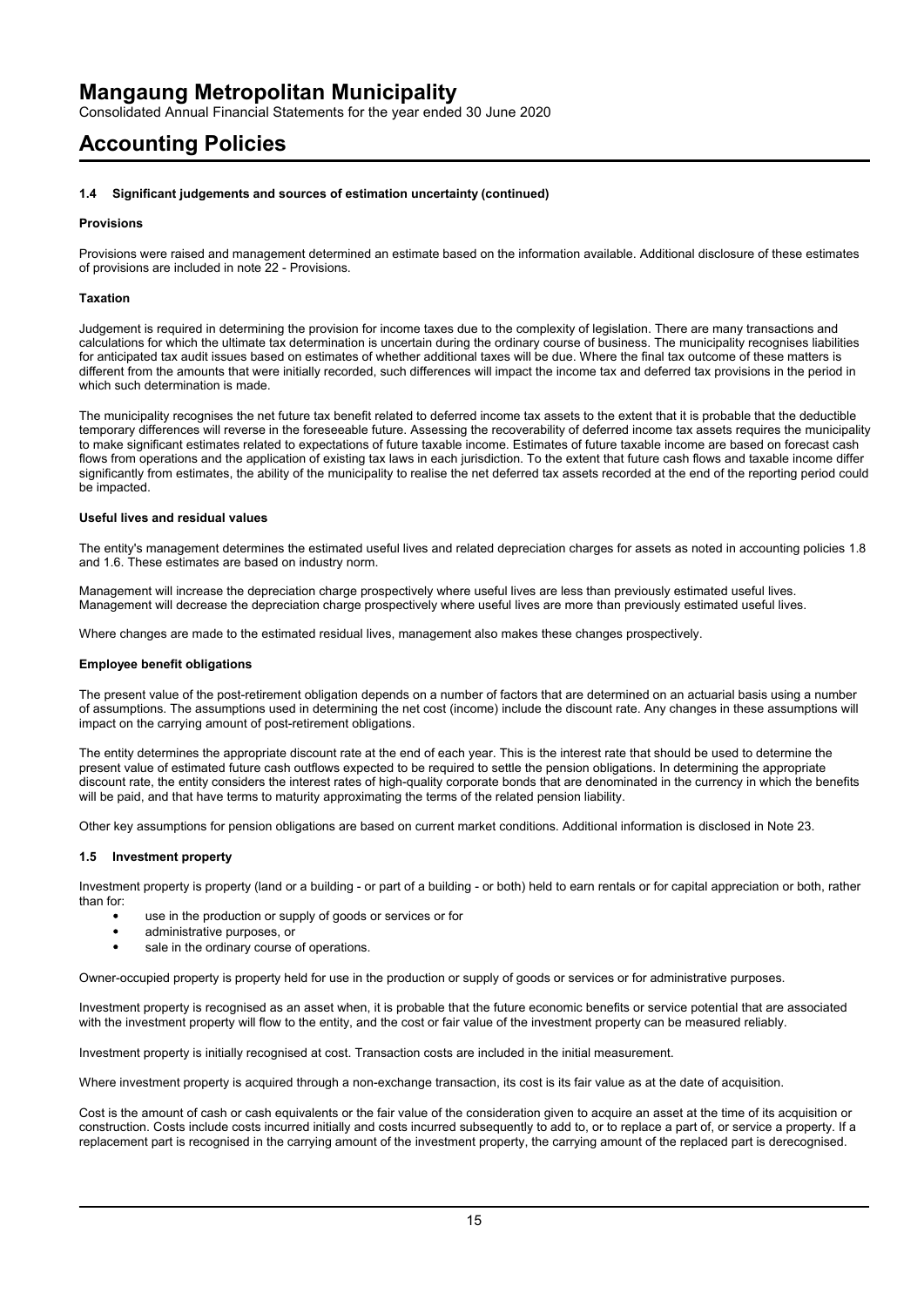Consolidated Annual Financial Statements for the year ended 30 June 2020

# **Accounting Policies**

### **1.5 Investment property (continued)**

#### **Fair value**

Subsequent to initial measurement investment property is measured at fair value.

The fair value of investment property reflects market conditions at the reporting date.

A gain or loss arising from a change in fair value is included in net surplus or deficit for the period in which it arises.

Although unlikely, if the entity determines that the fair value of an investment property under construction is not reliably determinable but expects the fair value of the property to be reliably measurable when construction is complete, it measures that investment property under construction at cost until either its fair value becomes reliably determinable or construction is completed (whichever is earlier). If the entity determines that the fair value of an investment property (other than an investment property under construction) is not reliably determinable on a continuing basis, the entity measures that investment property using the cost model (as per the accounting policy on Property, plant and equipment). The residual value of the investment property is then assumed to be zero. The entity applies the cost model (as per the accounting policy on Property, plant and equipment) until disposal of the investment property.

Once the entity becomes able to measure reliably the fair value of an investment property under construction that has previously been measured at cost, it measures that property at its fair value. Once construction of that property is complete, it is presumed that fair value can be measured reliably. If this is not the case, the property is accounted for using the cost model in accordance with the accounting policy on Property, plant and equipment.

Compensation from third parties for investment property that was impaired, lost or given up is recognised in surplus or deficit when the compensation becomes receivable.

#### **Derecognition**

Items of investment property are derecognised when the asset is disposed of or when there are no further economic benefits or service potential expected from the use or disposal of the asset.

The gain or loss arising from the derecognition of an item of investment property is included in surplus or deficit when the item is derecognised. The gain or loss arising from the derecognition of an item of investment property is determined as the difference between the net disposal proceeds and the carrying amount of the asset.

The entity discloses relevant information relating to assets under construction or development, in the notes to the consolidated annual financial statements (refer to note 9).

### **1.6 Property, plant and equipment**

Property, plant and equipment are tangible non-current assets (including infrastructure assets) that are held for use in the production or supply of goods or services, rental to others (other than investment property), or for administrative purposes, and are expected to be used during more than one period.

The cost of an item of property, plant and equipment is recognised as an asset when:

- it is probable that future economic benefits or service potential associated with the item will flow to the entity; and
- the cost of the item can be measured reliably.

Property, plant and equipment is initially measured at cost.

The cost of an item of property, plant and equipment is the purchase price and other costs attributable to bring the asset to the location and condition necessary for it to be capable of operating in the manner intended by management. Trade discounts and rebates are deducted in arriving at the cost.

Where an asset is acquired through a non-exchange transaction, its cost is its fair value as at date of acquisition.

Where an item of property, plant and equipment is acquired in exchange for a non-monetary asset or monetary assets, or a combination of monetary and non-monetary assets, the asset acquired is initially measured at fair value (the cost). If the acquired item's fair value was not determinable, it's deemed cost is the carrying amount of the asset(s) given up.

When significant components of an item of property, plant and equipment have different useful lives, they are accounted for as separate items (major components) of property, plant and equipment.

Costs include costs incurred initially to acquire or construct an item of property, plant and equipment and costs incurred subsequently to add to, replace part of, or service it. If a replacement cost is recognised in the carrying amount of an item of property, plant and equipment, the carrying amount of the replaced part is derecognised.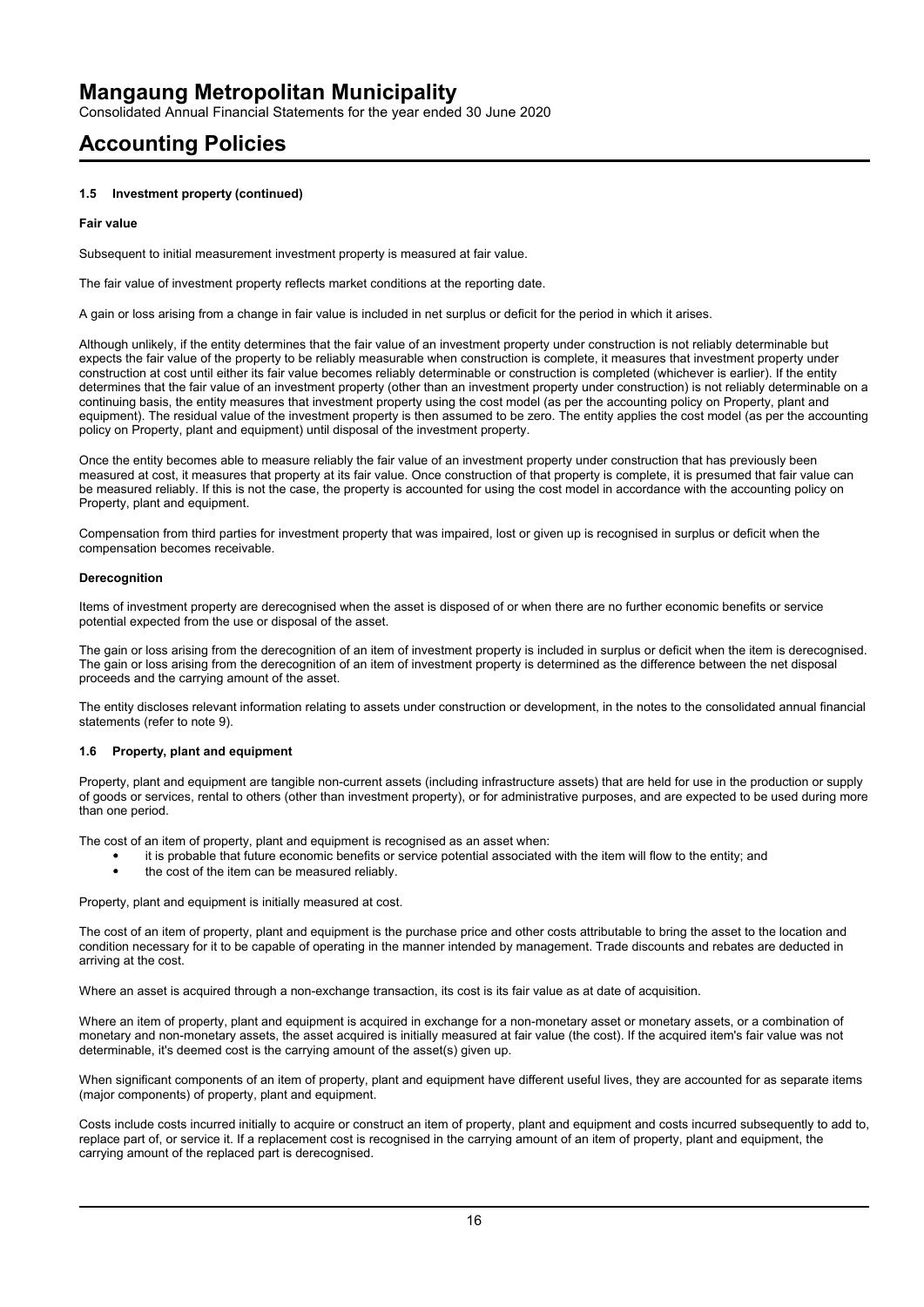Consolidated Annual Financial Statements for the year ended 30 June 2020

### **Accounting Policies**

#### **1.6 Property, plant and equipment (continued)**

The initial estimate of the costs of dismantling and removing the item and restoring the site on which it is located is also included in the cost of property, plant and equipment, where the entity is obligated to incur such expenditure, and where the obligation arises as a result of acquiring the asset or using it for purposes other than the production of inventories.

Recognition of costs in the carrying amount of an item of property, plant and equipment ceases when the item is in the location and condition necessary for it to be capable of operating in the manner intended by management.

Items such as spare parts, standby equipment and servicing equipment are recognised when they meet the definition of property, plant and equipment.

Major inspection costs which are a condition of continuing use of an item of property, plant and equipment and which meet the recognition criteria above are included as a replacement in the cost of the item of property, plant and equipment. Any remaining inspection costs from the previous inspection are derecognised.

#### **Subsequent measurement**

Property, plant and equipment is carried at cost less accumulated depreciation and any impairment losses except for land, buildings, water meters and zoo animals which are carried at revalued amount being the fair value at the date of revaluation less any subsequent accumulated depreciation and subsequent accumulated impairment losses.

Revaluations are made with sufficient regularity such that the carrying amount does not differ materially from that which would be determined using fair value at the end of the reporting period.

When an item of property, plant and equipment is revalued, any accumulated depreciation at the date of the revaluation is eliminated against the gross carrying amount of the asset and the net amount restated to the revalued amount of the asset.

Any increase in an asset's carrying amount, as a result of a revaluation, is credited directly to the revaluation surplus. The increase is recognised in surplus or deficit to the extent that it reverses a revaluation decrease of the same asset previously recognised in surplus or deficit.

Any decrease in an asset's carrying amount, as a result of a revaluation, is recognised in surplus or deficit in the current period. The decrease is debited directly to the revaluation surplus to the extent of any credit balance existing in the revaluation surplus in respect of that asset.

The revaluation surplus in equity related to a specific item of property, plant and equipment is transferred directly to accumulated surplus as the asset is used. The amount transferred is equal to the difference between depreciation based on the revalued carrying amount and depreciation based on the original cost of the asset.

#### **Depreciation and impairment**

Property, plant and equipment are depreciated on the straight line basis over their expected useful lives to their estimated residual value.

Land, except for landfill and quarry sites, is not depreciated as it has an indefinite useful life.

Depreciation of an asset begins when it is available for use, i.e. when it is in the location and condition necessary for it to be capable of operating in the manner intended by management.

Subsequent to initial recognition, property, plant and equipment on the cost model is carried at cost less accumulated depreciation and any accumulated impairment losses. Assets held under finance leases are depreciated over their expected useful lives on the same basis as owned assets or, where shorter, the term of the relevant lease.

The useful lives of items of property, plant and equipment have been assessed as follows:

| Item                          | <b>Depreciation method</b> | Average useful life (years) |
|-------------------------------|----------------------------|-----------------------------|
| <b>Buildings</b>              | Straight line              | $30 - 60$                   |
| Landfill sites                | Straight line              | $20 - 69$                   |
| Fire arms                     | Straight line              | $5 - 40$                    |
| Environmental facilities      | Straight line              | $5 - 50$                    |
| Quarries                      | Straight line              | $20 - 30$                   |
| Roads and stormwater          | Straight line              | $3 - 100$                   |
| Equipment under finance lease | Straight line              | $3 - 5$                     |
| Community / Recreational      | Straight line              | $10 - 30$                   |
| Sewerage and mains            | Straight line              | $10 - 60$                   |
| Water network                 | Straight line              | $5 - 100$                   |
| Security                      | Straight line              | 10                          |
| Housing                       | Straight line              | $30 - 60$                   |
| Other vehicles                | Straight line              | $5 - 20$                    |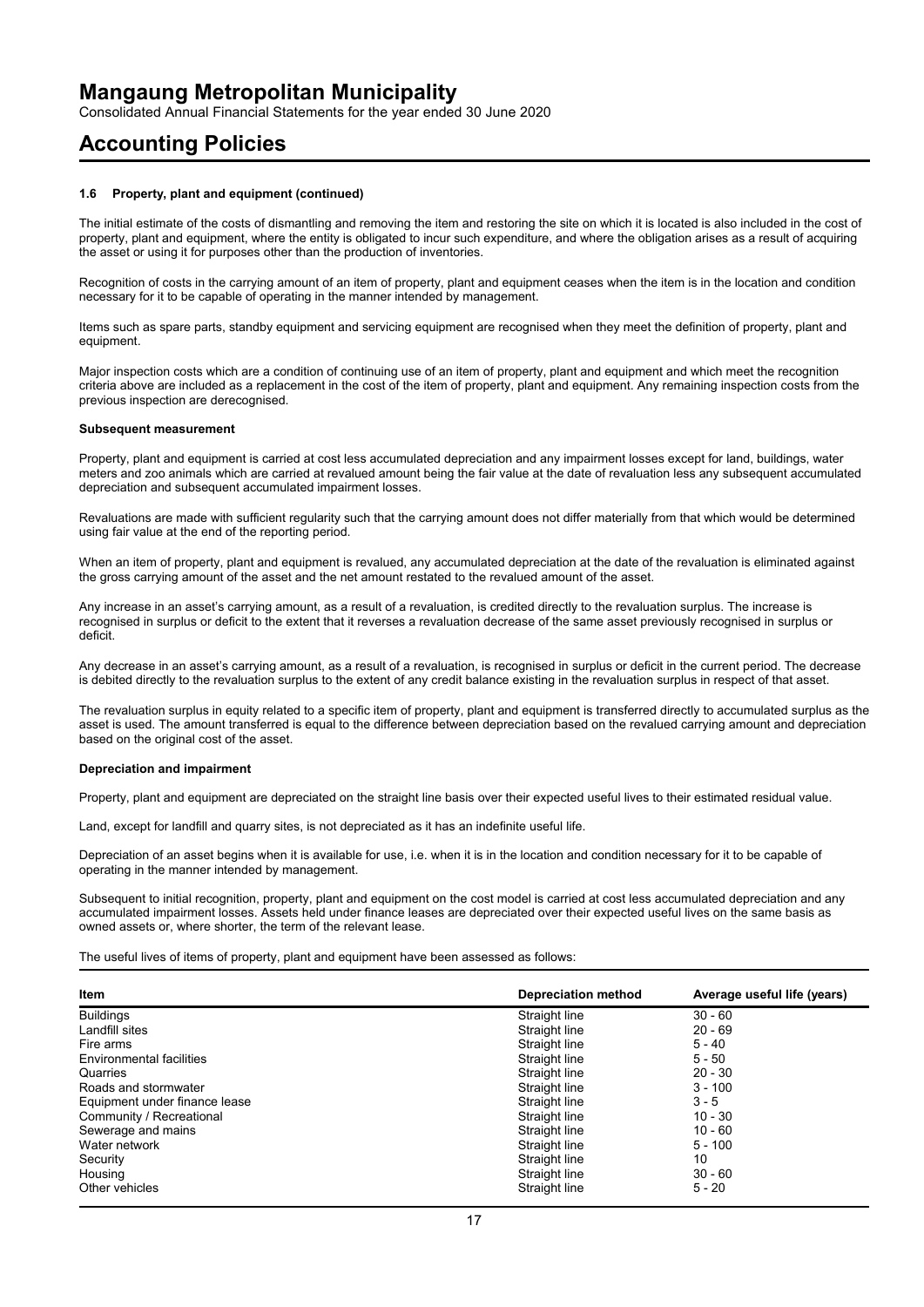Consolidated Annual Financial Statements for the year ended 30 June 2020

## **Accounting Policies**

### **1.6 Property, plant and equipment (continued)**

Other assets 3 - 20 Straight line 3 - 20 Straight line 3 - 20

The depreciable amount of an asset is allocated on a systematic basis over its useful life.

Each part of an item of property, plant and equipment with a cost that is significant in relation to the total cost of the item is depreciated separately. Components of assets that are significant in relation to the whole asset and that have different useful lives are depreciated separately.

The entity assesses at each reporting date whether there is any indication that the entity expectations about the residual value and the useful life of an asset have changed since the preceding reporting date. If any such indication exists, the entity revises the expected useful life and/or residual value accordingly. The change is accounted for as a change in an accounting estimate.

The depreciation charge for each period is recognised in surplus or deficit unless it is included in the carrying amount of another asset.

Compensation from third parties for items of property, plant and equipment that were impaired, lost or given up is recognised in surplus or deficit when the compensation becomes receivable.

#### **Derecognition**

Items of property, plant and equipment are derecognised when the asset is disposed of or when there are no further economic benefits or service potential expected from the use of the asset.

The gain or loss arising from the derecognition of an item of property, plant and equipment is included in surplus or deficit when the item is derecognised. The gain or loss arising from the derecognition of an item of property, plant and equipment is determined as the difference between the net disposal proceeds, if any, and the carrying amount of the item.

Assets which the entity holds for rentals to others and subsequently routinely sell as part of the ordinary course of activities, are transferred to inventories when the rentals end and the assets are available-for-sale. Proceeds from sales of these assets are recognised as revenue. All cash flows on these assets are included in cash flows from operating activities in the entity.

The entity separately discloses expenditure to repair and maintain property, plant and equipment in the notes to the consolidated annual financial statements (refer to note 10).

The entity discloses relevant information relating to assets under construction or development, in the notes to the cpnsolidated annual financial statements (refer to note 10).

#### **1.7 Site restoration and dismantling cost**

The entity has an obligation to dismantle, remove and restore items of property, plant and equipment. Such obligations are referred to as 'decommissioning, restoration and similar liabilities'. The cost of an item of property, plant and equipment includes the initial estimate of the costs of dismantling and removing the item and restoring the site on which it is located, the obligation for which a entity incurs either when the item is acquired or as a consequence of having used the item during a particular period for purposes other than to produce inventories during that period.

If the related asset is measured using the cost model:

- (a) subject to (b), changes in the liability are added to, or deducted from, the cost of the related asset in the current period;
- (b) if a decrease in the liability exceeds the carrying amount of the asset, the excess is recognised immediately in surplus or deficit; and
- (c) if the adjustment results in an addition to the cost of an asset, the entity considers whether this is an indication that the new carrying amount of the asset may not be fully recoverable. If it is such an indication, the asset is tested for impairment by estimating its recoverable amount or recoverable service amount, and any impairment loss is recognised in accordance with the accounting policy on impairment of cash-generating assets and/or impairment of non-cash-generating assets.

#### **1.8 Intangible assets**

An intangible asset is an identifiable non-monetary asset without physical substance.

An asset is identifiable if it either:

- is separable, i.e. is capable of being separated or divided from an entity and sold, transferred, licensed, rented or exchanged, either individually or together with a related contract, identifiable assets or liability, regardless of whether the entity intends to do so; or
- arises from binding arrangements (including rights from contracts), regardless of whether those rights are transferable or separable from the entity or from other rights and obligations.

A binding arrangement describes an arrangement that confers similar rights and obligations on the parties to it as if it were in the form of a contract.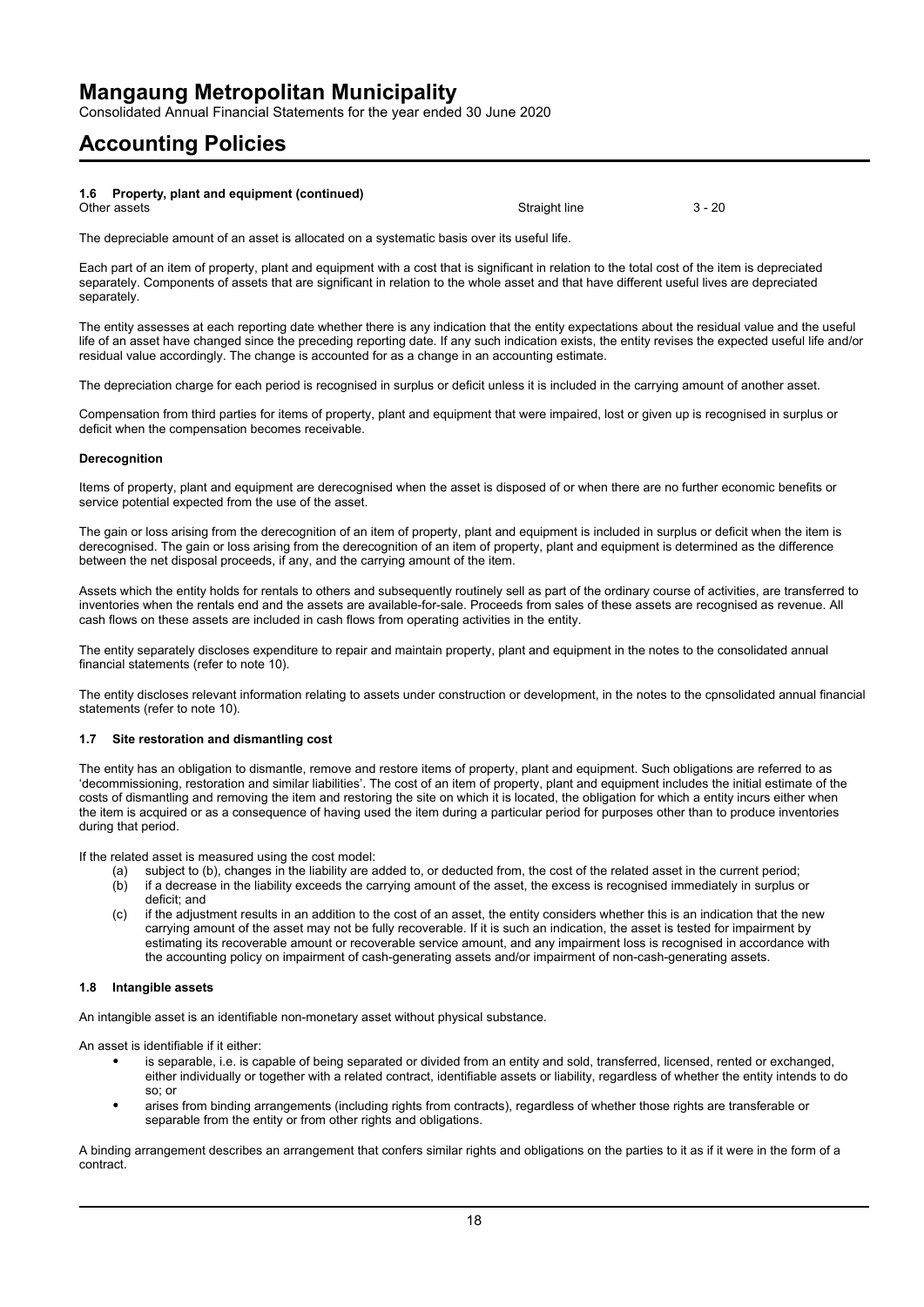Consolidated Annual Financial Statements for the year ended 30 June 2020

## **Accounting Policies**

#### **1.8 Intangible assets (continued)**

An intangible asset is recognised when:

- it is probable that the expected future economic benefits or service potential that are attributable to the asset will flow to the entity; and
- the cost or fair value of the asset can be measured reliably.

The entity assesses the probability of expected future economic benefits or service potential using reasonable and supportable assumptions that represent management's best estimate of the set of economic conditions that will exist over the useful life of the asset.

Where an intangible asset is acquired through a non-exchange transaction, its initial cost at the date of acquisition is measured at its fair value as at that date.

Expenditure on research (or on the research phase of an internal project) is recognised as an expense when it is incurred.

#### **Subsequent measurement**

Intangible assets are carried at cost less any accumulated amortisation and any impairment losses.

An intangible asset is regarded as having an indefinite useful life when, based on all relevant factors, there is no foreseeable limit to the period over which the asset is expected to generate net cash inflows or service potential. Amortisation is not provided for these intangible assets, but they are tested for impairment annually and whenever there is an indication that the asset may be impaired. For all other intangible assets amortisation is provided on a straight-line basis over their useful life.

The amortisation period and the amortisation method for intangible assets are reviewed at each reporting date.

Reassessing the useful life of an intangible asset with a finite useful life after it was classified as indefinite is an indicator that the asset may be impaired. As a result the asset is tested for impairment and the remaining carrying amount is amortised over its useful life.

Amortisation begins when intangible assets are in the location and condition necessary for it to be capable of operating in the manner intended by management and ceases at the date that the asset is derecognised.

Amortisation is provided to write down the intangible assets, on a straight line basis, to their residual values as follows:

| Item                            | <b>Depreciation method</b> | Average useful life    |
|---------------------------------|----------------------------|------------------------|
| Computer software<br>Servitudes | Straight line              | $3 - 30$<br>Indefinite |

The entity discloses relevant information relating to assets under construction or development, in the notes to the financial statements (refer to note 11).

### **Derecognition**

Intangible assets are derecognised:

- on disposal; or
	- when no future economic benefits or service potential are expected from its use or disposal.

The gain or loss arising from the derecognition of intangible assets is included in surplus or deficit when the asset is derecognised (unless the Standard of GRAP on leases requires otherwise on a sale and leaseback).

### **1.9 Heritage assets**

Heritage assets are assets that have a cultural, environmental, historical, natural, scientific, technological or artistic significance and are held indefinitely for the benefit of present and future generations.

#### **Recognition**

The entity recognises a heritage asset as an asset if it is probable that future economic benefits or service potential associated with the asset will flow to the entity, and the cost or fair value of the asset can be measured reliably.

#### **Initial measurement**

Heritage assets are measured at cost.

Where a heritage asset is acquired through a non-exchange transaction, its cost is measured at its fair value as at the date of acquisition.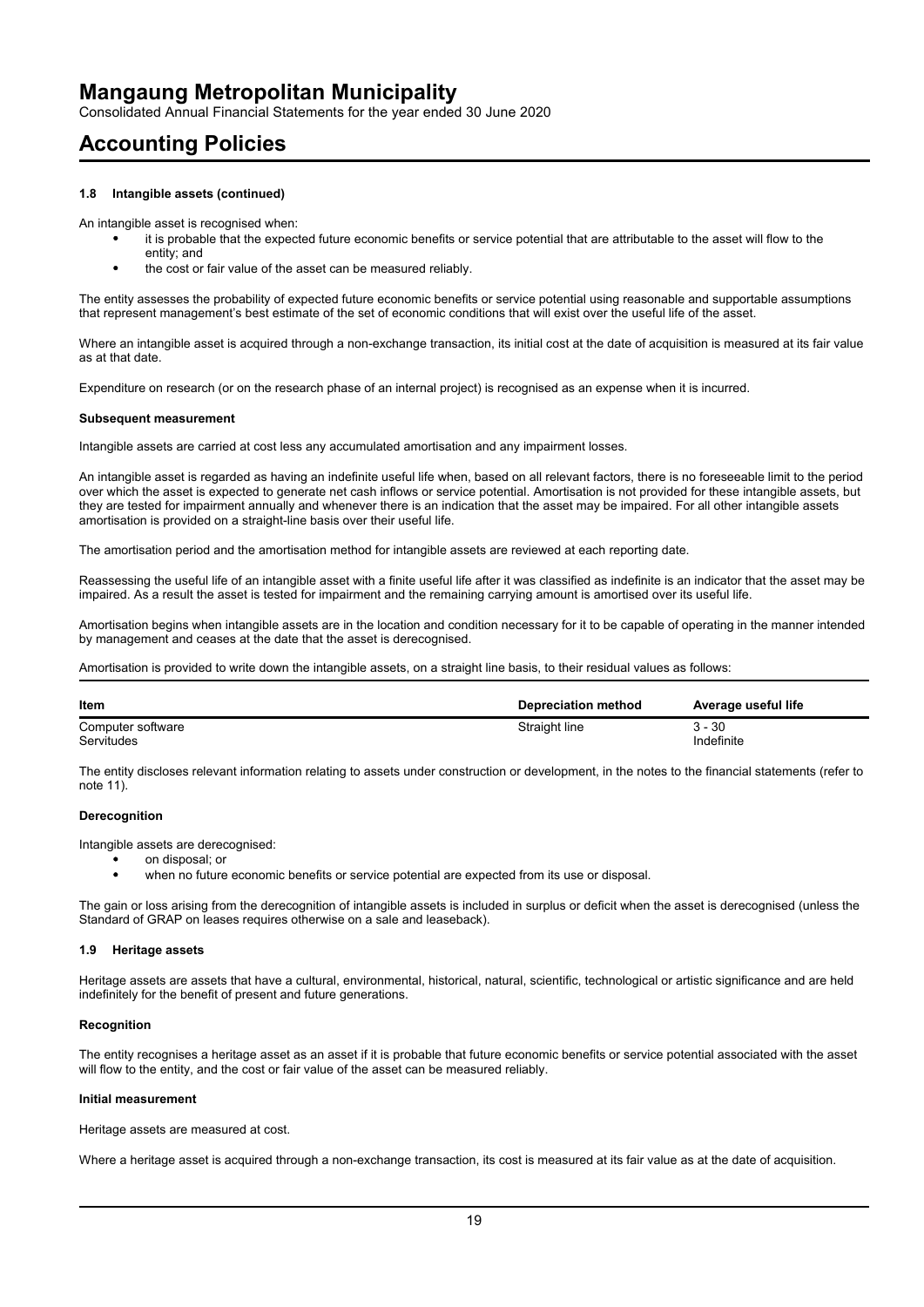Consolidated Annual Financial Statements for the year ended 30 June 2020

## **Accounting Policies**

### **1.9 Heritage assets (continued)**

#### **Subsequent measurement**

After recognition as an asset, a class of heritage assets, whose fair value can be measured reliably, is carried at a revalued amount, being its fair value at the date of the revaluation less any subsequent impairment losses.

If a heritage asset's carrying amount is increased as a result of a revaluation, the increase is credited directly to the revaluation surplus. However, the increase is recognised in surplus or deficit to the extent that it reverses a revaluation decrease of the same heritage asset previously recognised in surplus or deficit.

If a heritage asset's carrying amount is decreased as a result of a revaluation, the decrease is recognised in surplus or deficit. However, the decrease is debited directly to a revaluation surplus to the extent of any credit balance existing in the revaluation surplus in respect of that heritage asset.

#### **Impairment**

The entity assesses at each reporting date whether there is an indication that it may be impaired. If any such indication exists, the entity estimates the recoverable amount or the recoverable service amount of the heritage asset.

Compensation from third parties for items of heritage assets property that were impaired, lost or given up is recognised in surplus or deficit when the compensation becomes receivable.

#### **Transfers**

Transfers from heritage assets are only made when the particular asset no longer meets the definition of a heritage asset.

Transfers to heritage assets are only made when the asset meets the definition of a heritage asset.

#### **Derecognition**

The entity derecognises heritage asset on disposal, or when no future economic benefits or service potential are expected from its use or disposal.

The gain or loss arising from the derecognition of a heritage asset is included in surplus or deficit when the item is derecognised (unless the Standard of GRAP on leases requires otherwise on a sale and leaseback).

The entity separately discloses expenditure to repair and maintain heritage assets in the notes to the financial statements (refer to note 12).

The entity discloses relevant information relating to assets under construction or development, in the notes to the financial statements (refer to note 12).

#### **1.10 Investments in controlled entities**

Investments in controlled entities are carried at cost less any accumulated impairment.

The cost of an investment in a controlled entity is the aggregate of:

the fair value, at the date of exchange, of assets given, liabilities incurred or assumed, and equity instruments issued by the entity; plus

any costs directly attributable to the purchase of the controlled entity.

#### **1.11 Financial instruments**

A financial instrument is any contract that gives rise to a financial asset of one entity and a financial liability or a residual interest of another entity.

The amortised cost of a financial asset or financial liability is the amount at which the financial asset or financial liability is measured at initial recognition minus principal repayments, plus or minus the cumulative amortisation using the effective interest method of any difference between that initial amount and the maturity amount, and minus any reduction (directly or through the use of an allowance account) for impairment or uncollectibility.

Credit risk is the risk that one party to a financial instrument will cause a financial loss for the other party by failing to discharge an obligation.

Currency risk is the risk that the fair value or future cash flows of a financial instrument will fluctuate because of changes in foreign exchange rates.

Derecognition is the removal of a previously recognised financial asset or financial liability from an entity's statement of financial position.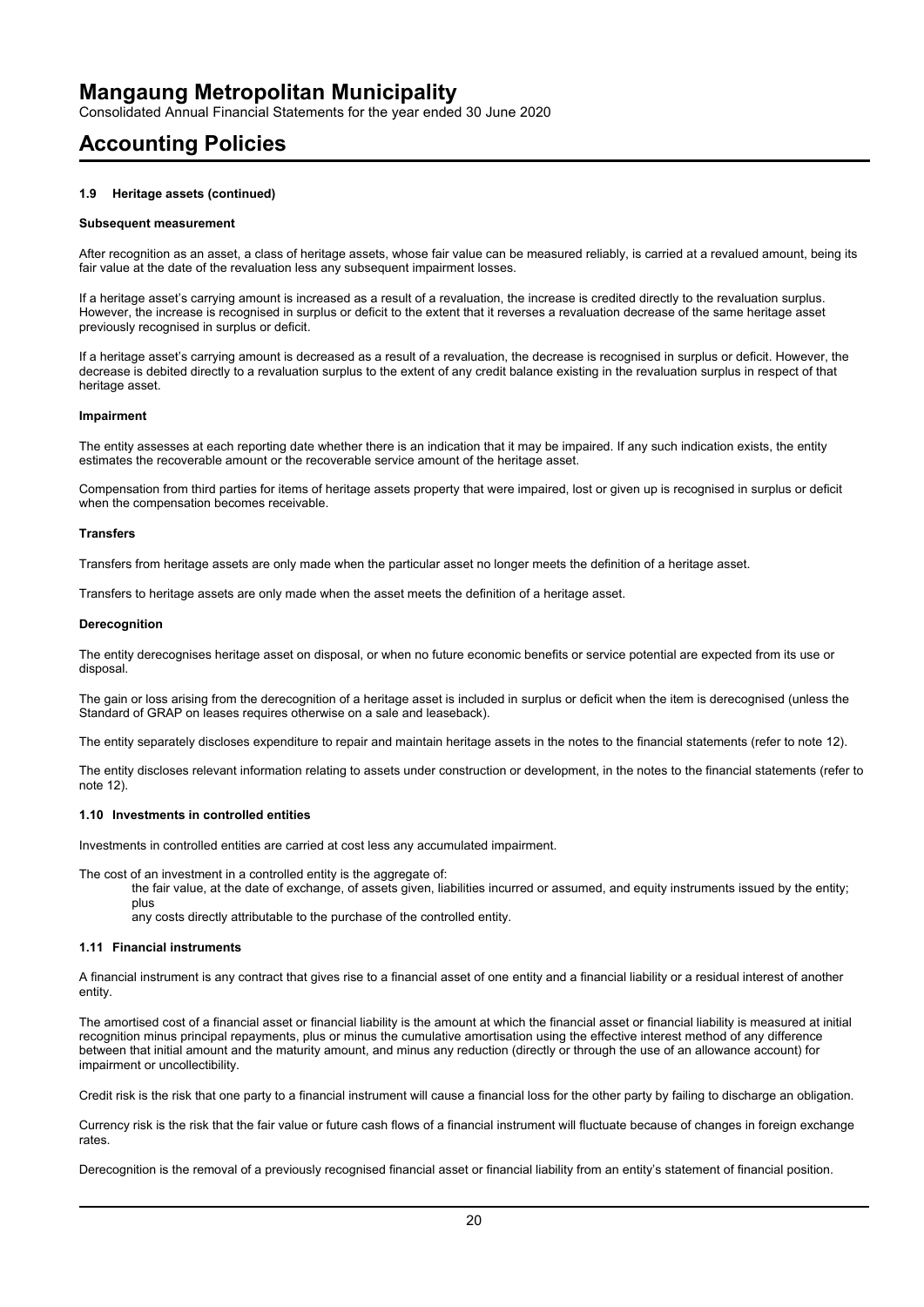Consolidated Annual Financial Statements for the year ended 30 June 2020

# **Accounting Policies**

### **1.11 Financial instruments (continued)**

The effective interest method is a method of calculating the amortised cost of a financial asset or a financial liability (or group of financial assets or financial liabilities) and of allocating the interest income or interest expense over the relevant period. The effective interest rate is the rate that exactly discounts estimated future cash payments or receipts through the expected life of the financial instrument or, when appropriate, a shorter period to the net carrying amount of the financial asset or financial liability. When calculating the effective interest rate, an entity shall estimate cash flows considering all contractual terms of the financial instrument (for example, prepayment, call and similar options) but shall not consider future credit losses. The calculation includes all fees and points paid or received between parties to the contract that are an integral part of the effective interest rate (see the Standard of GRAP on Revenue from Exchange Transactions), transaction costs, and all other premiums or discounts. There is a presumption that the cash flows and the expected life of a group of similar financial instruments can be estimated reliably. However, in those rare cases when it is not possible to reliably estimate the cash flows or the expected life of a financial instrument (or group of financial instruments), the entity shall use the contractual cash flows over the full contractual term of the financial instrument (or group of financial instruments).

Fair value is the amount for which an asset could be exchanged, or a liability settled, between knowledgeable willing parties in an arm's length transaction.

A financial asset is:

- cash;
- a residual interest of another entity; or
- a contractual right to:
	- **-** receive cash or another financial asset from another entity; or
	- **-** exchange financial assets or financial liabilities with another entity under conditions that are potentially favourable to the entity.

A financial liability is any liability that is a contractual obligation to:

- deliver cash or another financial asset to another entity; or
- exchange financial assets or financial liabilities under conditions that are potentially unfavourable to the entity.

Interest rate risk is the risk that the fair value or future cash flows of a financial instrument will fluctuate because of changes in market interest rates

Liquidity risk is the risk encountered by an entity in the event of difficulty in meeting obligations associated with financial liabilities that are settled by delivering cash or another financial asset.

Loans payable are financial liabilities, other than short-term payables on normal credit terms.

Market risk is the risk that the fair value or future cash flows of a financial instrument will fluctuate because of changes in market prices. Market risk comprises three types of risk: currency risk, interest rate risk and other price risk.

Other price risk is the risk that the fair value or future cash flows of a financial instrument will fluctuate because of changes in market prices (other than those arising from interest rate risk or currency risk), whether those changes are caused by factors specific to the individual financial instrument or its issuer, or factors affecting all similar financial instruments traded in the market.

A financial asset is past due when a counterparty has failed to make a payment when contractually due.

A residual interest is any contract that manifests an interest in the assets of an entity after deducting all of its liabilities. A residual interest includes contributions from owners, which may be shown as:

- equity instruments or similar forms of unitised capital;
- a formal designation of a transfer of resources (or a class of such transfers) by the parties to the transaction as forming part of an entity's net assets, either before the contribution occurs or at the time of the contribution; or
- a formal agreement, in relation to the contribution, establishing or increasing an existing financial interest in the net assets of an entity.

Transaction costs are incremental costs that are directly attributable to the acquisition, issue or disposal of a financial asset or financial liability. An incremental cost is one that would not have been incurred if the entity had not acquired, issued or disposed of the financial instrument.

Financial instruments at amortised cost are non-derivative financial assets or non-derivative financial liabilities that have fixed or determinable payments, excluding those instruments that:

- the entity designates at fair value at initial recognition; or
- are held for trading.

Financial instruments at cost are investments in residual interests that do not have a quoted market price in an active market, and whose fair value cannot be reliably measured.

Financial instruments at fair value comprise financial assets or financial liabilities that are:

derivatives;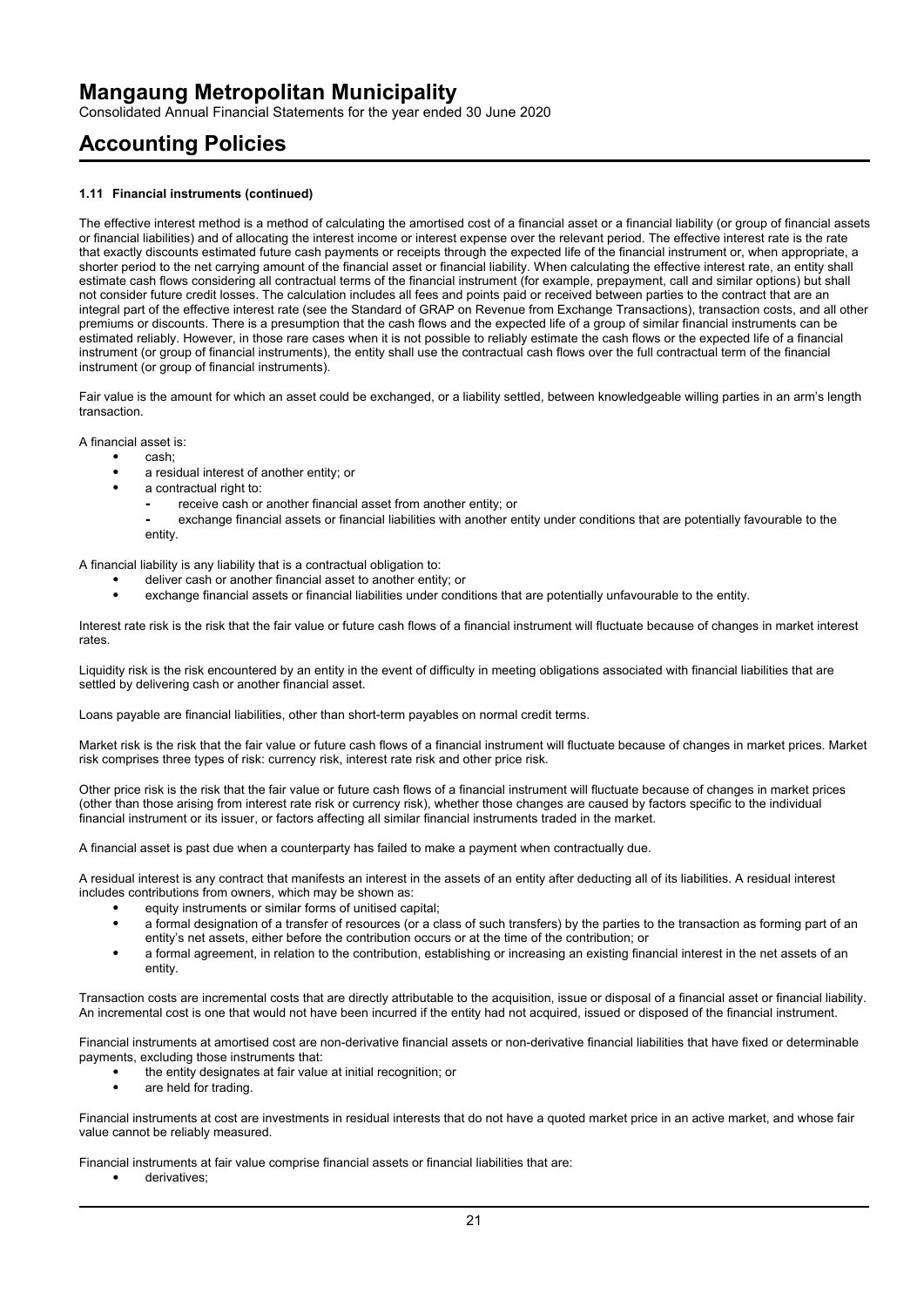Consolidated Annual Financial Statements for the year ended 30 June 2020

# **Accounting Policies**

### **1.11 Financial instruments (continued)**

- contingent consideration of an acquirer in a transfer of functions between entities not under common control to which the Standard
	- of GRAP on Transfer of Functions Between Entities Not Under Common Control (GRAP 106) applies
- combined instruments that are designated at fair value;
- instruments held for trading. A financial instrument is held for trading if:
	- **-** it is acquired or incurred principally for the purpose of selling or repurchasing it in the near-term; or
	- **-** on initial recognition it is part of a portfolio of identified financial instruments that are managed together and for which there is evidence of a recent actual pattern of short term profit-taking;
	- **-** non-derivative financial assets or financial liabilities with fixed or determinable payments that are designated at fair value at initial recognition; and
	- **-** financial instruments that do not meet the definition of financial instruments at amortised cost or financial instruments at cost.

### **Classification**

The entity has the following types of financial instruments (classes and category) as reflected on the face of the statement of financial position or in the notes thereto:

- Financial instruments measured at fair value;
- Financial instruments measured at amortised cost;
- Financial instruments measured at cost.

### **Initial recognition**

The entity recognises a financial asset or a financial liability in its statement of financial position when the entity becomes a party to the contractual provisions of the instrument.

The entity recognises financial assets using trade date accounting.

### **Initial measurement of financial assets and financial liabilities**

The entity measures a financial asset and financial liability initially at its fair value plus, in the case of a financial instrument not subsequently measured at fair value, transaction costs that are directly attributable to the acquisition or issue of the financial asset or financial liability.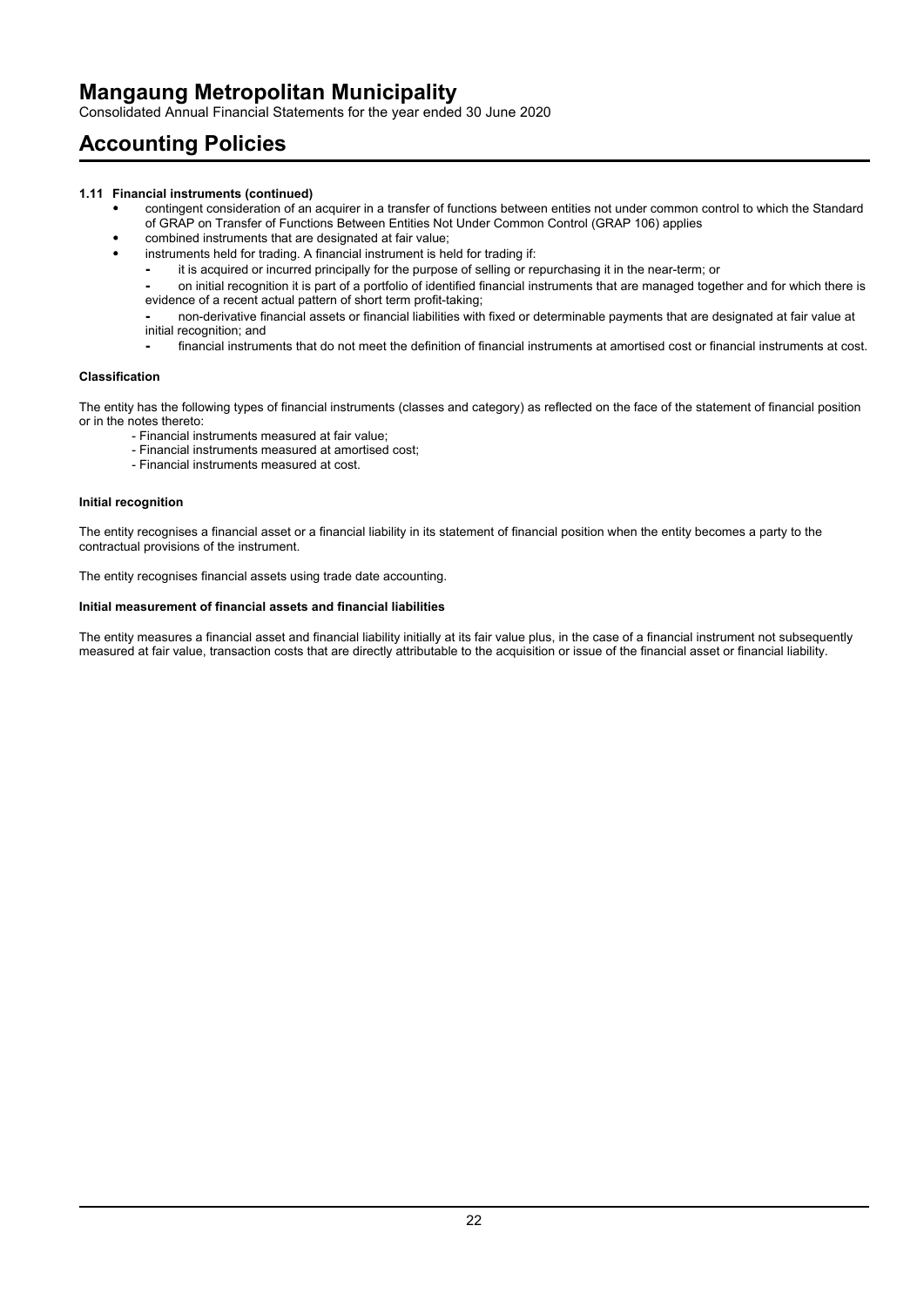Consolidated Annual Financial Statements for the year ended 30 June 2020

# **Accounting Policies**

### **1.11 Financial instruments (continued)**

### **Subsequent measurement of financial assets and financial liabilities**

The entity measures all financial assets and financial liabilities after initial recognition using the following categories:

- Financial instruments at fair value. Financial instruments at amortised cost.
- 
- Financial instruments at cost.

All financial assets measured at amortised cost, or cost, are subject to an impairment review.

#### **Fair value measurement considerations**

The best evidence of fair value is quoted prices in an active market. If the market for a financial instrument is not active, the entity establishes fair value by using a valuation technique. The objective of using a valuation technique is to establish what the transaction price would have been on the measurement date in an arm's length exchange motivated by normal operating considerations. Valuation techniques include using recent arm's length market transactions between knowledgeable, willing parties, if available, reference to the current fair value of another instrument that is substantially the same, discounted cash flow analysis and option pricing models. If there is a valuation technique commonly used by market participants to price the instrument and that technique has been demonstrated to provide reliable estimates of prices obtained in actual market transactions, the entity uses that technique. The chosen valuation technique makes maximum use of market inputs and relies as little as possible on entity-specific inputs. It incorporates all factors that market participants would consider in setting a price and is consistent with accepted economic methodologies for pricing financial instruments. Periodically, an entity calibrates the valuation technique and tests it for validity using prices from any observable current market transactions in the same instrument (i.e. without modification or repackaging) or based on any available observable market data.

The fair value of a financial liability with a demand feature (e.g. a demand deposit) is not less than the amount payable on demand, discounted from the first date that the amount could be required to be paid.

#### **Reclassification**

The entity does not reclassify a financial instrument while it is issued or held unless it is:

- combined instrument that is required to be measured at fair value; or
- an investment in a residual interest that meets the requirements for reclassification.

Where the entity cannot reliably measure the fair value of an embedded derivative that has been separated from a host contract that is a financial instrument at a subsequent reporting date, it measures the combined instrument at fair value. This requires a reclassification of the instrument from amortised cost or cost to fair value.

If fair value can no longer be measured reliably for an investment in a residual interest measured at fair value, the entity reclassifies the investment from fair value to cost. The carrying amount at the date that fair value is no longer available becomes the cost.

If a reliable measure becomes available for an investment in a residual interest for which a measure was previously not available, and the instrument would have been required to be measured at fair value, the entity reclassifies the instrument from cost to fair value.

#### **Gains and losses**

A gain or loss arising from a change in the fair value of a financial asset or financial liability measured at fair value is recognised in surplus or deficit.

For financial assets and financial liabilities measured at amortised cost or cost, a gain or loss is recognised in surplus or deficit when the financial asset or financial liability is derecognised or impaired, or through the amortisation process.

### **Impairment and uncollectibility of financial assets**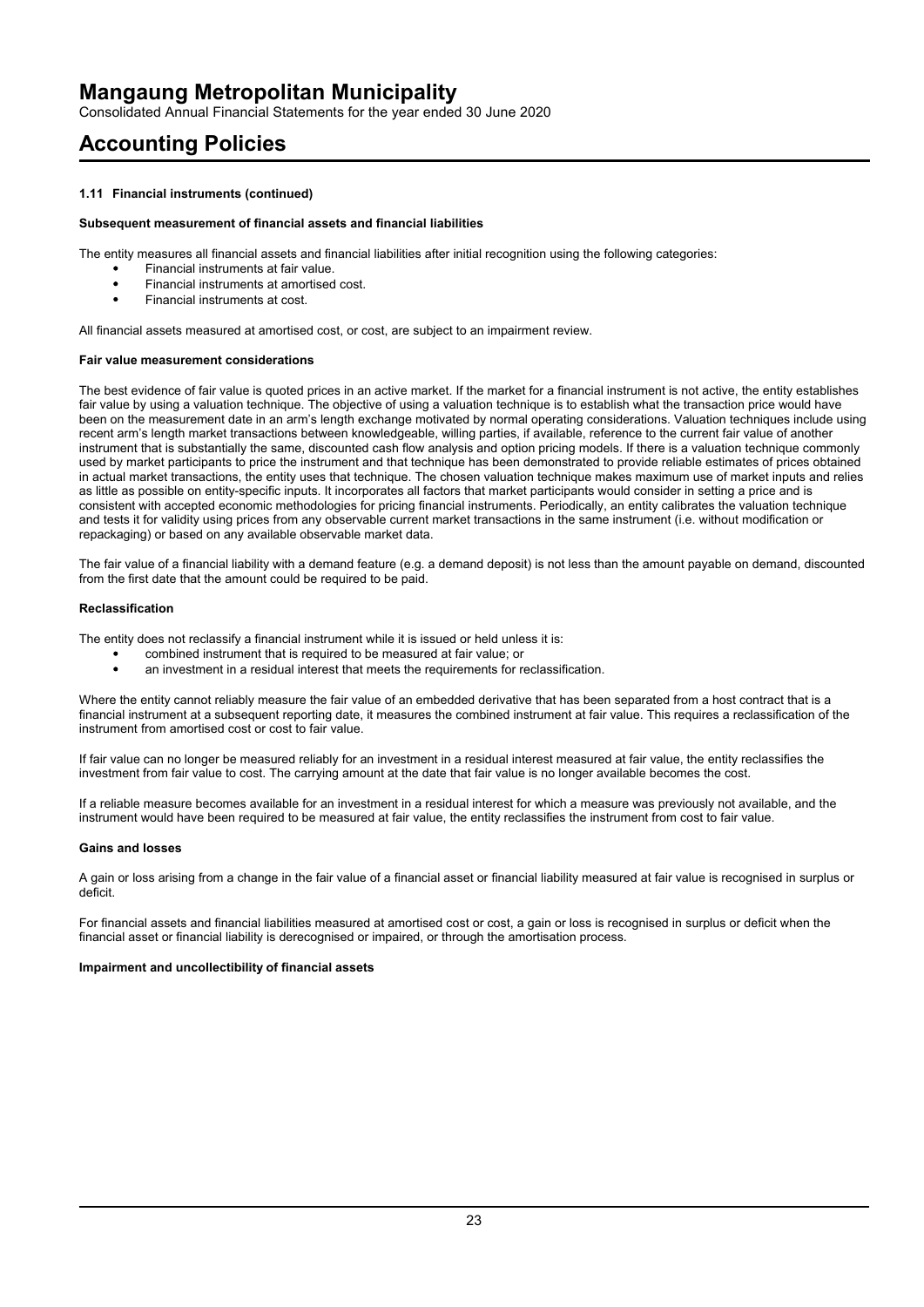Consolidated Annual Financial Statements for the year ended 30 June 2020

# **Accounting Policies**

### **1.11 Financial instruments (continued)**

The entity assesses at the end of each reporting period whether there is any objective evidence that a financial asset or group of financial assets is impaired.

The entity assess financial assets individually, when assets are individually significant, and individually or collectively for financial assets that are not individually significant. Where no objective evidence of impairment exists for an individually assessed asset (whether individually significant or not), an entity includes the assets in a group of financial assets with similar credit risk characteristics and collectively assesses them for impairment.

Assets that are individually assessed for impairment and for which an impairment loss is or continues to be recognised, are not included in the collective assessment of impairment.

For collective assessments of impairment, assets with similar credit risk characteristics are grouped together. The credit risk characteristics are indicative of the debtors' ability to pay all amounts due according to the contractual terms.

In making this assessment management may consider the following indicators as guidance for possible impairment:

- Significant financial difficulty experienced by the borrower/debtor;
- Delays in payments (including interest payments) or failure to pay/defaults;
- For economic or legal reasons, allowing disadvantaged customers who are experiencing financial difficulties to pay as and when they can. The entity would not otherwise have considered this concession. For example, allowing disadvantaged customers to pay

their account when they can due to the fact that the water it supplies to the customer is a basic human right;

- It is probable that the borrower/debtor will enter sequestration (bankruptcy) or other financial reorganisation;

- The disappearance of an active market for the financial asset because of financial difficulties

- Observable data, for example historical data, indicating that there is a decrease in the estimated future cash flows that will received (which can be measured reliably), from a group of financial assets (financial assets with similar credit risk characteristics grouped together) since the initial recognition of those assets. The decrease may not yet be identified for the individual financial assets in the group. These can include:

- the payment status of borrowers/debtors in the group has deteriorated (e.g. an increased number of delayed payments); or

- national or local economic conditions that are in line with non-payments in the group (e.g. an increase in the unemployment rate in the geographical area of the borrowers/debtors, or adverse changes in market conditions that affect

the borrowers/debtors in the group)

- Accounts in arrears for a period longer that the initial estimated repayment period;
- Accounts with arrears of over 90 days showing no repayments in the last financial year;
- Accounts handed over for collection;

- Any negative changes in the ability of debtors and borrowers to repay the amounts due to the entity (e.g. an increased number of late payments);

- A breach in contract, such as a default in interest or capital payments.

Management need not utilize all the indicators given above as guidance but only use the indicators to which management has sufficient information to make the assessment for possible or actual impairment.

Refer to notes 4, 5, 6 and 7 for the impact of the above application.

Financial assets measured at amortised cost:

If there is objective evidence that an impairment loss on financial assets measured at amortised cost has been incurred, the amount of the loss is measured as the difference between the asset's carrying amount and the present value of estimated future cash flows (excluding future credit losses that have not been incurred) discounted at the financial asset's original effective interest rate. The carrying amount of the asset is reduced directly OR through the use of an allowance account. The amount of the loss is recognised in surplus or deficit.

If, in a subsequent period, the amount of the impairment loss decreases and the decrease can be related objectively to an event occurring after the impairment was recognised, the previously recognised impairment loss is reversed directly OR by adjusting an allowance account. The reversal does not result in a carrying amount of the financial asset that exceeds what the amortised cost would have been had the impairment not been recognised at the date the impairment is reversed. The amount of the reversal is recognised in surplus or deficit.

#### Financial assets measured at cost:

If there is objective evidence that an impairment loss has been incurred on an investment in a residual interest that is not measured at fair value because its fair value cannot be measured reliably, the amount of the impairment loss is measured as the difference between the carrying amount of the financial asset and the present value of estimated future cash flows discounted at the current market rate of return for a similar financial asset. Such impairment losses are not reversed.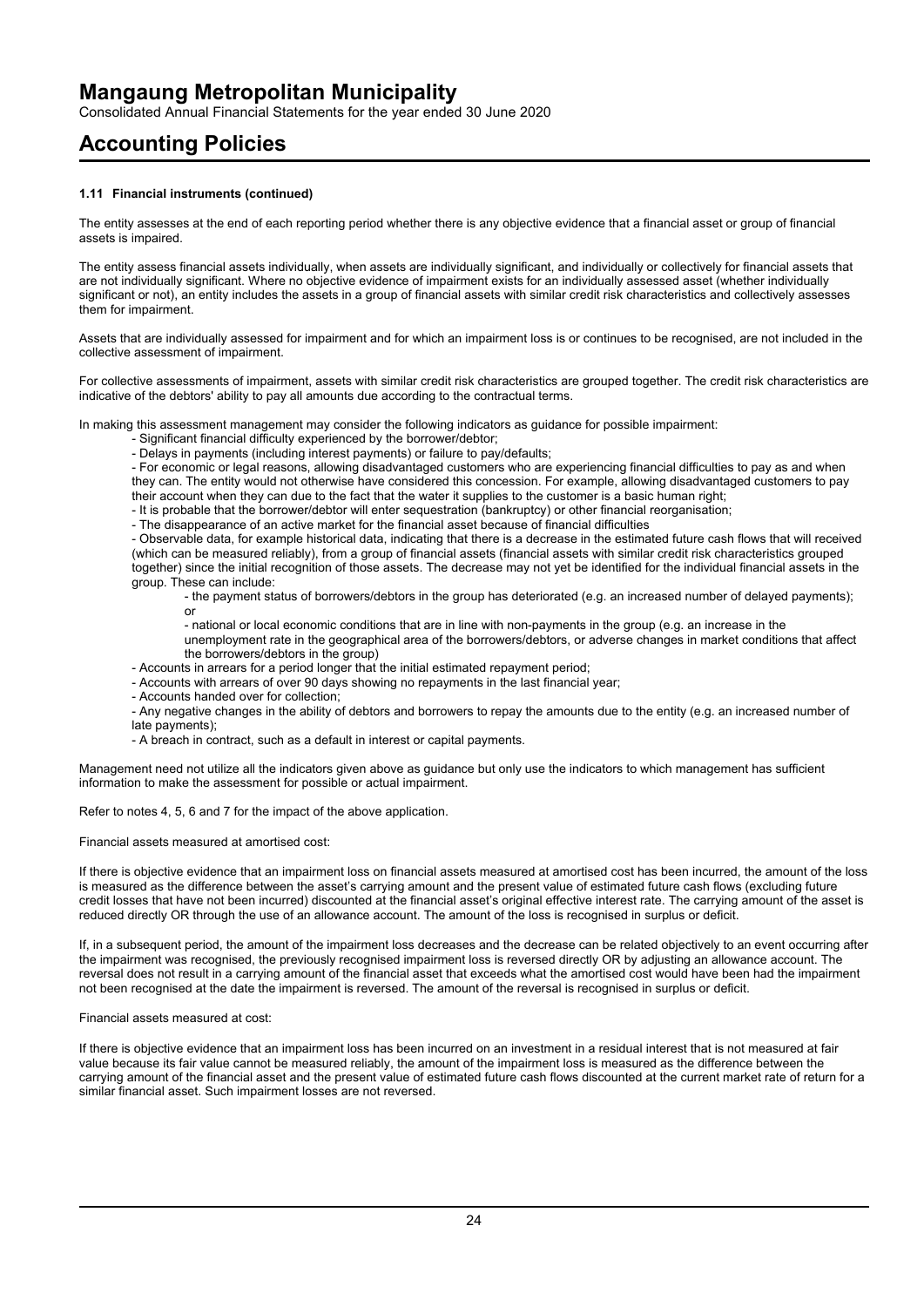Consolidated Annual Financial Statements for the year ended 30 June 2020

# **Accounting Policies**

### **1.11 Financial instruments (continued)**

### **Derecognition**

### **Financial assets**

The entity derecognises financial assets using trade date accounting.

The entity derecognises a financial asset only when:

- the contractual rights to the cash flows from the financial asset expire, are settled or waived;
- the entity transfers to another party substantially all of the risks and rewards of ownership of the financial asset; or the entity, despite having retained some significant risks and rewards of ownership of the financial asset, has transferred control of the asset to another party and the other party has the practical ability to sell the asset in its entirety to an unrelated third party, and is able to exercise that ability unilaterally and without needing to impose additional restrictions on the transfer. In this case, the entity
	- **-** derecognise the asset; and
		- **-** recognise separately any rights and obligations created or retained in the transfer.

The carrying amounts of the transferred asset are allocated between the rights or obligations retained and those transferred on the basis of their relative fair values at the transfer date. Newly created rights and obligations are measured at their fair values at that date. Any difference between the consideration received and the amounts recognised and derecognised is recognised in surplus or deficit in the period of the transfer.

If the entity transfers a financial asset in a transfer that qualifies for derecognition in its entirety and retains the right to service the financial asset for a fee, it recognises either a servicing asset or a servicing liability for that servicing contract. If the fee to be received is not expected to compensate the entity adequately for performing the servicing, a servicing liability for the servicing obligation is recognised at its fair value. If the fee to be received is expected to be more than adequate compensation for the servicing, a servicing asset is recognised for the servicing right at an amount determined on the basis of an allocation of the carrying amount of the larger financial asset.

If, as a result of a transfer, a financial asset is derecognised in its entirety but the transfer results in the entity obtaining a new financial asset or assuming a new financial liability, or a servicing liability, the entity recognise the new financial asset, financial liability or servicing liability at fair value.

On derecognition of a financial asset in its entirety, the difference between the carrying amount and the sum of the consideration received is recognised in surplus or deficit.

If the transferred asset is part of a larger financial asset and the part transferred qualifies for derecognition in its entirety, the previous carrying amount of the larger financial asset is allocated between the part that continues to be recognised and the part that is derecognised, based on the relative fair values of those parts, on the date of the transfer. For this purpose, a retained servicing asset is treated as a part that continues to be recognised. The difference between the carrying amount allocated to the part derecognised and the sum of the consideration received for the part derecognised is recognised in surplus or deficit.

If a transfer does not result in derecognition because the entity has retained substantially all the risks and rewards of ownership of the transferred asset, the entity continues to recognise the transferred asset in its entirety and recognise a financial liability for the consideration received. In subsequent periods, the entity recognises any revenue on the transferred asset and any expense incurred on the financial liability. Neither the asset, and the associated liability nor the revenue, and the associated expenses are offset.

### **Financial liabilities**

The entity removes a financial liability (or a part of a financial liability) from its statement of financial position when it is extinguished - i.e. when the obligation specified in the contract is discharged, cancelled, expires or waived.

An exchange between an existing borrower and lender of debt instruments with substantially different terms is accounted for as having extinguished the original financial liability and a new financial liability is recognised. Similarly, a substantial modification of the terms of an existing financial liability or a part of it is accounted for as having extinguished the original financial liability and having recognised a new financial liability.

The difference between the carrying amount of a financial liability (or part of a financial liability) extinguished or transferred to another party and the consideration paid, including any non-cash assets transferred or liabilities assumed, is recognised in surplus or deficit. Any liabilities that are waived, forgiven or assumed by another entity by way of a non-exchange transaction are accounted for in accordance with the Standard of GRAP on Revenue from Non-exchange Transactions (Taxes and Transfers).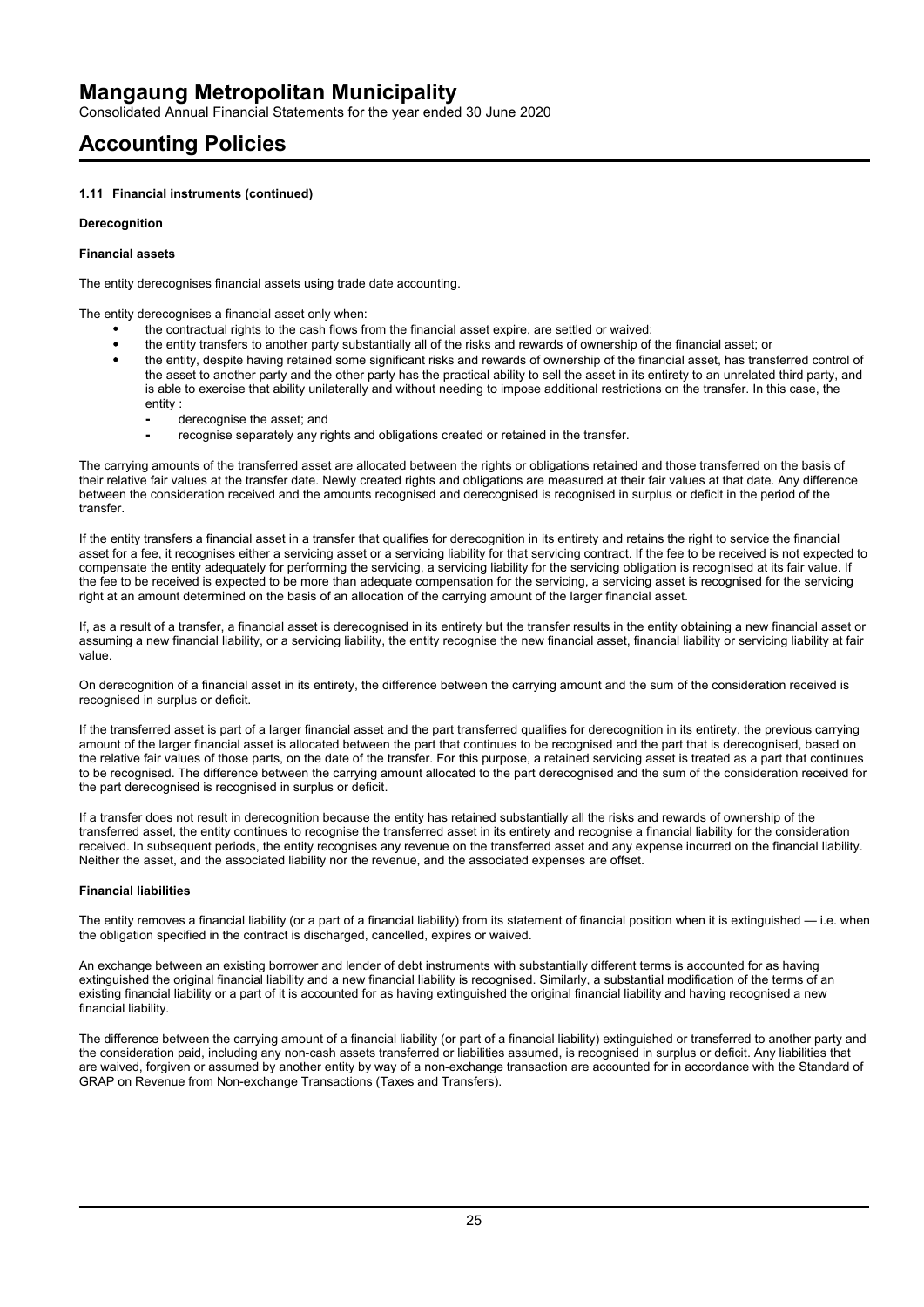Consolidated Annual Financial Statements for the year ended 30 June 2020

# **Accounting Policies**

#### **1.11 Financial instruments (continued)**

#### **Presentation**

Interest relating to a financial instrument or a component that is a financial liability is recognised as revenue or expense in surplus or deficit.

Dividends or similar distributions relating to a financial instrument or a component that is a financial liability is recognised as revenue or expense in surplus or deficit.

Losses and gains relating to a financial instrument or a component that is a financial liability is recognised as revenue or expense in surplus or deficit.

A financial asset and a financial liability are only offset and the net amount presented in the statement of financial position when the entity currently has a legally enforceable right to set off the recognised amounts and intends either to settle on a net basis, or to realise the asset and settle the liability simultaneously.

In accounting for a transfer of a financial asset that does not qualify for derecognition, the entity does not offset the transferred asset and the associated liability.

#### **1.12 Statutory receivables**

#### **Identification**

Statutory receivables are receivables that arise from legislation, supporting regulations, or similar means, and require settlement by another entity in cash or another financial asset.

The cost method is the method used to account for statutory receivables that requires such receivables to be measured at their transaction amount, plus any accrued interest or other charges (where applicable) and, less any accumulated impairment losses and any amounts derecognised.

Nominal interest rate is the interest rate and/or basis specified in legislation, supporting regulations or similar means.

The transaction amount (for purposes of this Standard) for a statutory receivable means the amount specified in, or calculated, levied or charged in accordance with, legislation, supporting regulations, or similar means.

#### **Recognition**

The entity recognises statutory receivables:

- if the transaction is an exchange transaction, using the policy on Revenue from exchange transactions;
- if the transaction is a non-exchange transaction, using the policy on Revenue from non-exchange transactions; or
- if the transaction is not within the scope of the policies listed in the above or another Standard of GRAP, the receivable is recognised when the definition of an asset is met and, when it is probable that the future economic benefits or service potential associated with the asset will flow to the entity and the transaction amount can be measured reliably.

#### **Initial measurement**

The entity initially measures statutory receivables at their transaction amount.

### **Subsequent measurement**

The entity measures statutory receivables after initial recognition using the cost method. Under the cost method, the initial measurement of the receivable is changed subsequent to initial recognition to reflect any:

- interest or other charges that may have accrued on the receivable (where applicable);
- impairment losses; and
- amounts derecognised.

#### **Accrued interest**

Where the entity levies interest on the outstanding balance of statutory receivables, it adjusts the transaction amount after initial recognition to reflect any accrued interest. Accrued interest is calculated using the nominal interest rate.

Interest on statutory receivables is recognised as revenue in accordance with the policy on Revenue from exchange transactions or the policy on Revenue from non-exchange transactions, whichever is applicable.

#### **Other charges**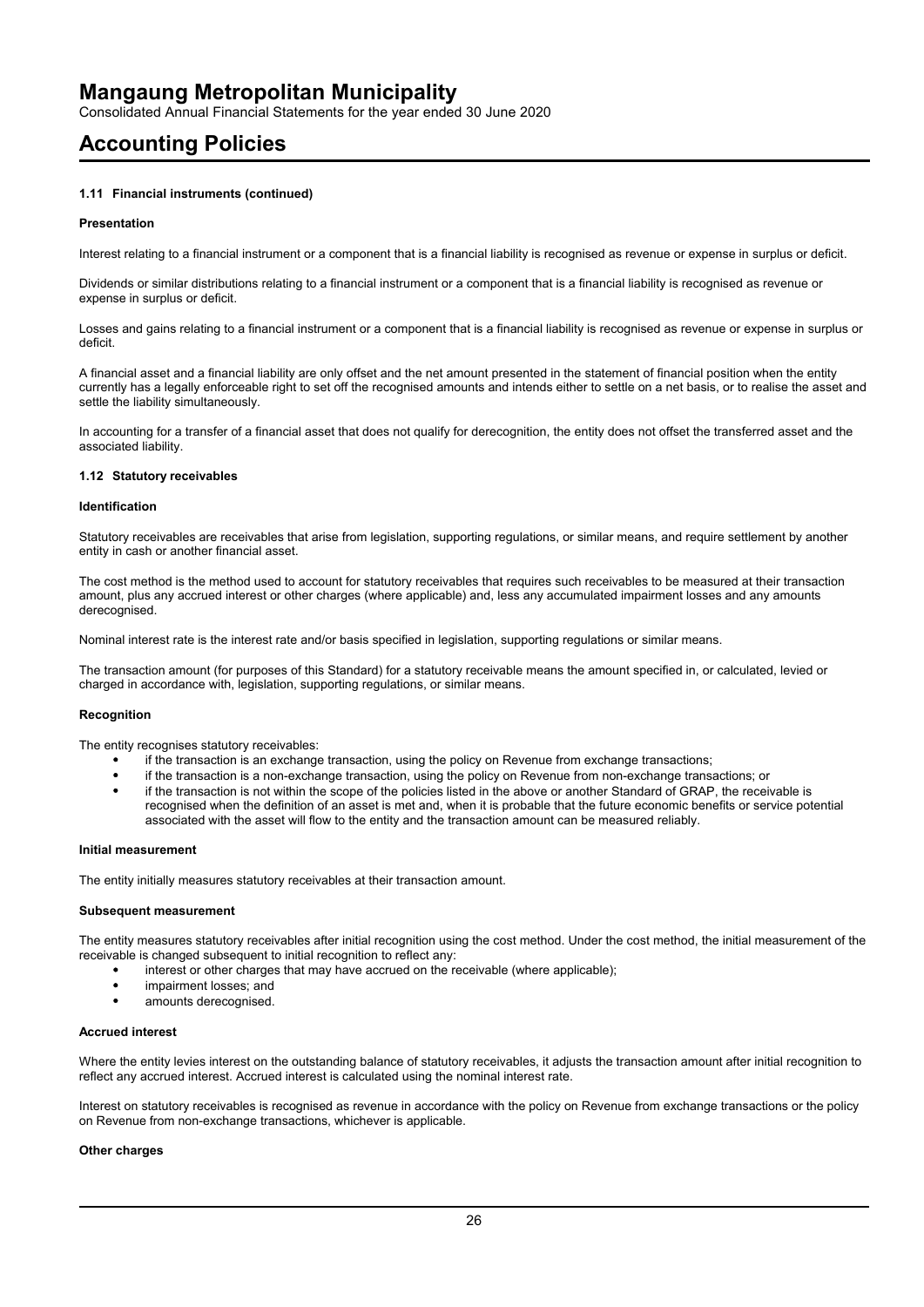Consolidated Annual Financial Statements for the year ended 30 June 2020

### **Accounting Policies**

#### **1.12 Statutory receivables (continued)**

Where the entity is required or entitled in terms of legislation, supporting regulations, by-laws or similar means to levy additional charges on overdue or unpaid amounts, and such charges are levied, the entity applies the principles as stated in "Accrued interest" above, as well as the relevant policy on Revenue from exchange transactions or the policy on Revenue from non-exchange transactions.

#### **Impairment losses**

The entity assesses at each reporting date whether there is any indication that a statutory receivable, or a group of statutory receivables, may be impaired.

The entity assess statutory receivables individually, when assets are individually significant, and individually or collectively for statutory receivables that are not individually significant. Where no objective evidence of impairment exists for an individually assessed debtor (whether individually significant or not), an entity includes the assets in a group of statutory receivables with similar credit risk characteristics and collectively assesses them for impairment.

Statutory receivables that are individually assessed for impairment and for which an impairment loss is or continues to be recognised, are not included in the collective assessment of impairment.

For collective assessments of impairment, statutory receivables with similar credit risk characteristics are grouped together. The credit risk characteristics are indicative of the debtors' ability to pay all amounts due according to the contractual terms.

In making this assessment management may consider the following indicators as guidance for possible impairment:

- Significant financial difficulty experienced by the borrower/debtor;
- Delays in payments (including interest payments) or failure to pay/defaults;

- For economic or legal reasons, allowing disadvantaged customers who are experiencing financial difficulties to pay as and when they can. The entity would not otherwise have considered this concession. For example, allowing disadvantaged customers to pay their account when they can due to the fact that the water it supplies to the customer is a basic human right;

- It is probable that the borrower/debtor will enter sequestration (bankruptcy) or other financial reorganisation;

- Observable data, for example historical data, indicating that there is a decrease in the estimated future cash flows that will received (which can be measured reliably), from a group of statutory receivables (statutory receivables with similar credit risk characteristics grouped together) since the initial recognition of those receivables. The decrease may not yet be identified for the individual financial ` receivable in the group. These can include:

- the payment status of borrowers/debtors in the group has deteriorated (e.g. an increased number of delayed payments); or

- national or local economic conditions that are in line with non-payments in the group (e.g. an increase in the

unemployment rate in the geographical area of the borrowers/debtors, or adverse changes in market conditions that affect the borrowers/debtors in the group)

- Accounts in arrears for a period longer that the initial estimated repayment period;
- Accounts with arrears of over 90 days showing no repayments in the last financial year;
- Accounts handed over for collection;

- Any negative changes in the ability of debtors and borrowers to repay the amounts due to the entity (e.g. an increased number of late payments);

- A breach in contract, such as a default in interest or capital payments.

Management need not utilize all the indicators given above as guidance but only use the indicators to which management has sufficient information to make the assessment for possible or actual impairment.

If there is an indication that a statutory receivable, or a group of statutory receivables, may be impaired, the entity measures the impairment loss as the difference between the estimated future cash flows and the carrying amount. Where the carrying amount is higher than the estimated future cash flows, the carrying amount of the statutory receivable, or group of statutory receivables, is reduced, either directly or through the use of an allowance account. The amount of the losses is recognised in surplus or deficit.

In estimating the future cash flows, the entity considers both the amount and timing of the cash flows that it will receive in future. Consequently, where the effect of the time value of money is material, the entity discounts the estimated future cash flows using a rate that reflects the current risk-free rate and, if applicable, any risks specific to the statutory receivable, or group of statutory receivables, for which the future cash flow estimates have not been adjusted.

An impairment loss recognised in prior periods for a statutory receivable is revised if there has been a change in the estimates used since the last impairment loss was recognised, or to reflect the effect of discounting the estimated cash flows.

Any previously recognised impairment loss is adjusted either directly or by adjusting the allowance account. The adjustment does not result in the carrying amount of the statutory receivable or group of statutory receivables exceeding what the carrying amount of the receivable(s) would have been had the impairment loss not been recognised at the date the impairment is revised. The amount of any adjustment is recognised in surplus or deficit.

#### **Derecognition**

The entity derecognises a statutory receivable, or a part thereof, when: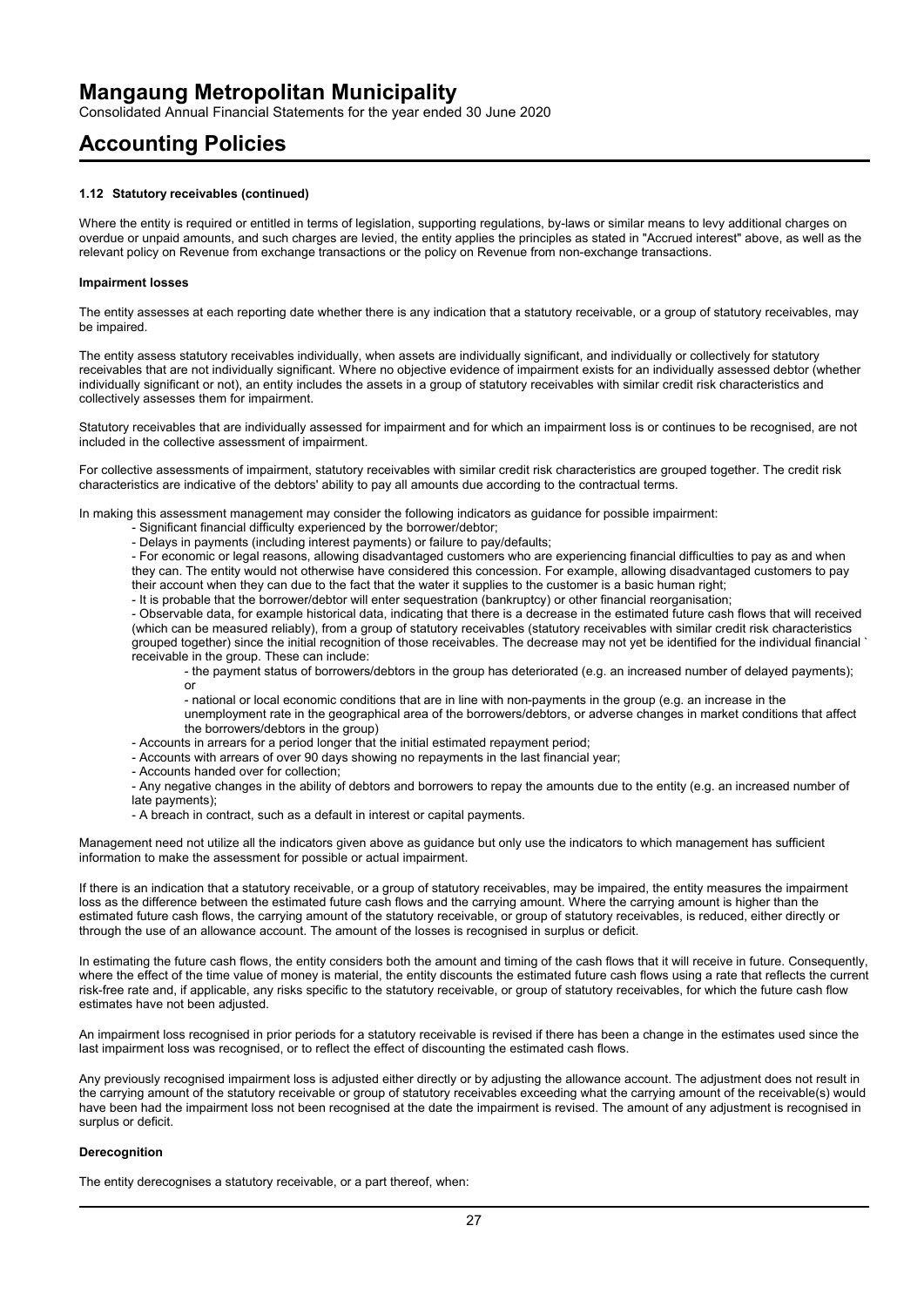Consolidated Annual Financial Statements for the year ended 30 June 2020

## **Accounting Policies**

### **1.12 Statutory receivables (continued)**

- the rights to the cash flows from the receivable are settled, expire or are waived;
- the entity transfers to another party substantially all of the risks and rewards of ownership of the receivable; or
- the entity, despite having retained some significant risks and rewards of ownership of the receivable, has transferred control of the receivable to another party and the other party has the practical ability to sell the receivable in its entirety to an unrelated third party, and is able to exercise that ability unilaterally and without needing to impose additional restrictions on the transfer. In this case, the entity:
	- **-** derecognise the receivable; and
	- **-** recognise separately any rights and obligations created or retained in the transfer.

The carrying amounts of any statutory receivables transferred are allocated between the rights or obligations retained and those transferred on the basis of their relative fair values at the transfer date. The entity considers whether any newly created rights and obligations are within the scope of the Standard of GRAP on Financial Instruments or another Standard of GRAP. Any difference between the consideration received and the amounts derecognised and, those amounts recognised, are recognised in surplus or deficit in the period of the transfer.

#### **1.13 Tax**

#### **Current tax assets and liabilities**

Current tax for current and prior periods is, to the extent unpaid, recognised as a liability. If the amount already paid in respect of current and prior periods exceeds the amount due for those periods, the excess is recognised as an asset.

Current tax liabilities (assets) for the current and prior periods are measured at the amount expected to be paid to (recovered from) the tax authorities, using the tax rates (and tax laws) that have been enacted or substantively enacted by the end of the reporting period.

### **Deferred tax assets and liabilities**

A deferred tax liability is recognised for all taxable temporary differences, except to the extent that the deferred tax liability arises from the initial recognition of an asset or liability in a transaction which at the time of the transaction, affects neither accounting surplus nor taxable profit (tax loss).

A deferred tax asset is recognised for all deductible temporary differences to the extent that it is probable that taxable surplus will be available against which the deductible temporary difference can be utilised. A deferred tax asset is not recognised when it arises from the initial recognition of an asset or liability in a transaction at the time of the transaction, affects neither accounting surplus nor taxable profit (tax loss).

A deferred tax asset is recognised for the carry forward of unused tax losses and unused STC credits to the extent that it is probable that future taxable surplus will be available against which the unused tax losses and unused STC credits can be utilised.

Deferred tax assets and liabilities are measured at the tax rates that are expected to apply to the period when the asset is realised or the liability is settled, based on tax rates (and tax laws) that have been enacted or substantively enacted by the end of the reporting period.

#### **Tax expenses**

Current and deferred taxes are recognised as income or an expense and included in surplus or deficit for the period, except to the extent that the tax arises from:

- a transaction or event which is recognised, in the same or a different period, to net assets; or
- a business combination.

Current tax and deferred taxes are charged or credited to net assets if the tax relates to items that are credited or charged, in the same or a different period, to net assets.

#### **VAT**

The entity accounts for VAT on the accrual basis, and is liable for VAT on the payment basis. The entity is liable to account for VAT at the standard rate in terms of section 7(1)(a) of the Value Added Tax Act, (Act 89 of 1991) in respect of the supply of goods or services, except where the supplies are specifically zero-rated in terms of section 11 of the VAT Act, exempted in terms of section 12 of the VAT Act or are scoped out for VAT purposes. The entity accounts for VAT on a monthly basis.

#### **1.14 Leases**

A lease is classified as a finance lease if it transfers substantially all the risks and rewards incidental to ownership. A lease is classified as an operating lease if it does not transfer substantially all the risks and rewards incidental to ownership.

When a lease includes both land and buildings elements, the entity assesses the classification of each element separately.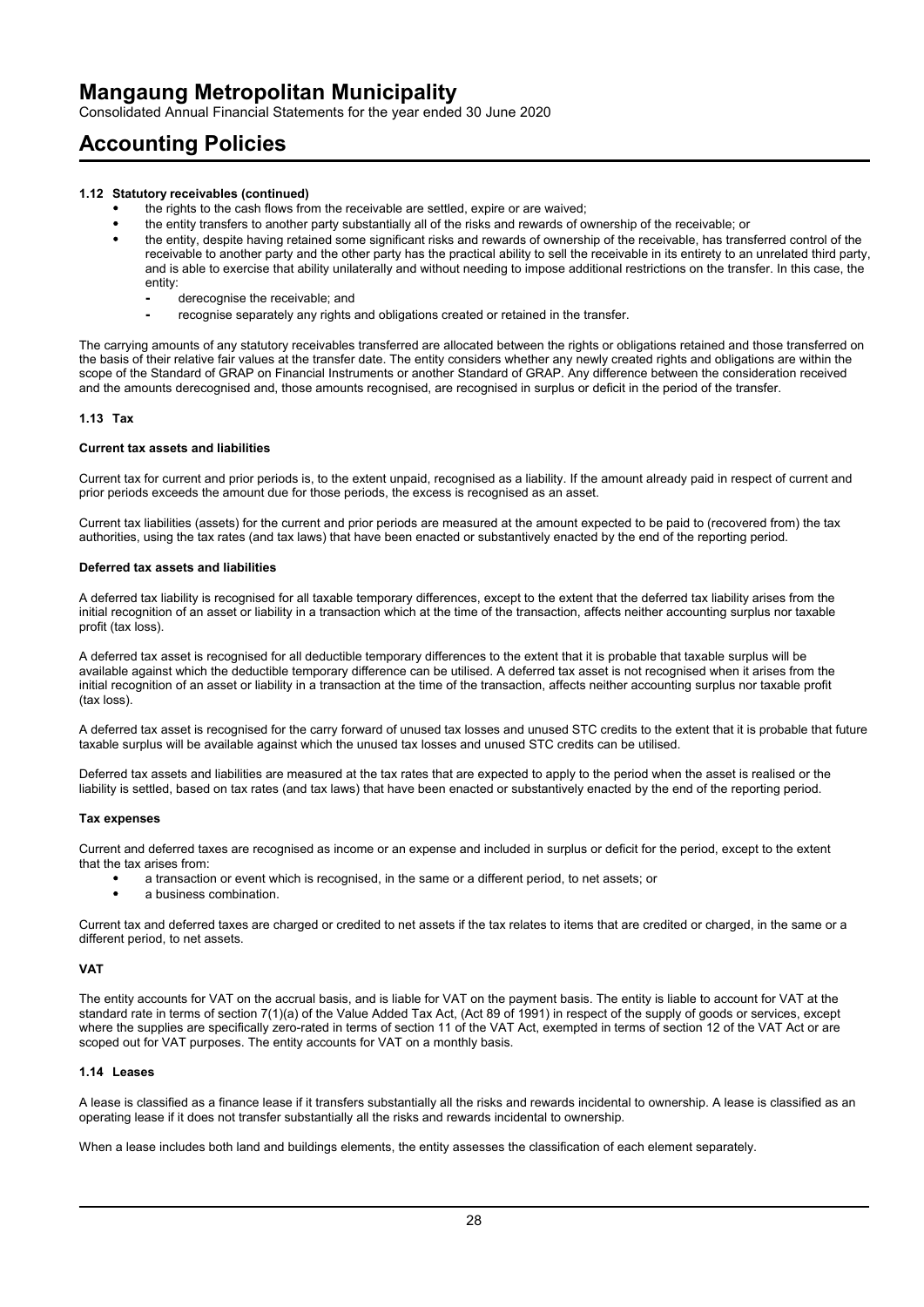Consolidated Annual Financial Statements for the year ended 30 June 2020

# **Accounting Policies**

#### **1.14 Leases (continued)**

#### **Finance leases - lessee**

Finance leases are recognised as assets and liabilities in the statement of financial position at amounts equal to the fair value of the leased property or, if lower, the present value of the minimum lease payments. The corresponding liability to the lessor is included in the statement of financial position as a finance lease obligation.

The discount rate used in calculating the present value of the minimum lease payments is the interest rate implicit in the lease.

Minimum lease payments are apportioned between the finance charge and reduction of the outstanding liability. The finance charge is allocated to each period during the lease term so as to produce a constant periodic rate of on the remaining balance of the liability.

Any contingent rents are expensed in the period in which they are incurred.

#### **Operating leases - lessor**

Operating lease revenue is recognised as revenue on a straight-line basis over the lease term.

Initial direct costs incurred in negotiating and arranging operating leases are added to the carrying amount of the leased asset and recognised as an expense over the lease term on the same basis as the lease revenue.

The aggregate cost of incentives is recognised as a reduction of rental revenue over the lease term on a straight-line basis.

Income for leases is disclosed under revenue in statement of financial performance.

#### **Operating leases - lessee**

Operating lease payments are recognised as an expense on a straight-line basis over the lease term. The difference between the amounts recognised as an expense and the contractual payments are recognised as an operating lease asset or liability.

The aggregate benefit of incentives is recognised as a reduction of rental expense over the lease term on a straight-line basis.

#### **1.15 Inventories**

Inventories are initially measured at cost except where inventories are acquired through a non-exchange transaction, then their costs are their fair value as at the date of acquisition.

Subsequently inventories are measured at the lower of cost and net realisable value.

Inventories are measured at the lower of cost and current replacement cost where they are held for;

- distribution at no charge or for a nominal charge; or
- consumption in the production process of goods to be distributed at no charge or for a nominal charge.

Net realisable value is the estimated selling price in the ordinary course of operations less the estimated costs of completion and the estimated costs necessary to make the sale, exchange or distribution.

Current replacement cost is the cost the entity incurs to acquire the asset on the reporting date.

The cost of inventories comprises of all costs of purchase, costs of conversion and other costs incurred in bringing the inventories to their present location and condition.

The cost of inventories of items that are not ordinarily interchangeable and goods or services produced and segregated for specific projects is assigned using specific identification of the individual costs.

The cost of inventories is assigned using the first-in, first-out (FIFO) formula. The same cost formula is used for all inventories having a similar nature and use to the entity.

When inventories are sold, the carrying amounts of those inventories are recognised as an expense in the period in which the related revenue is recognised. If there is no related revenue, the expenses are recognised when the goods are distributed, or related services are rendered. The amount of any write-down of inventories to net realisable value or current replacement cost and all losses of inventories are recognised as an expense in the period the write-down or loss occurs. The amount of any reversal of any write-down of inventories, arising from an increase in net realisable value or current replacement cost, are recognised as a reduction in the amount of inventories recognised as an expense in the period in which the reversal occurs.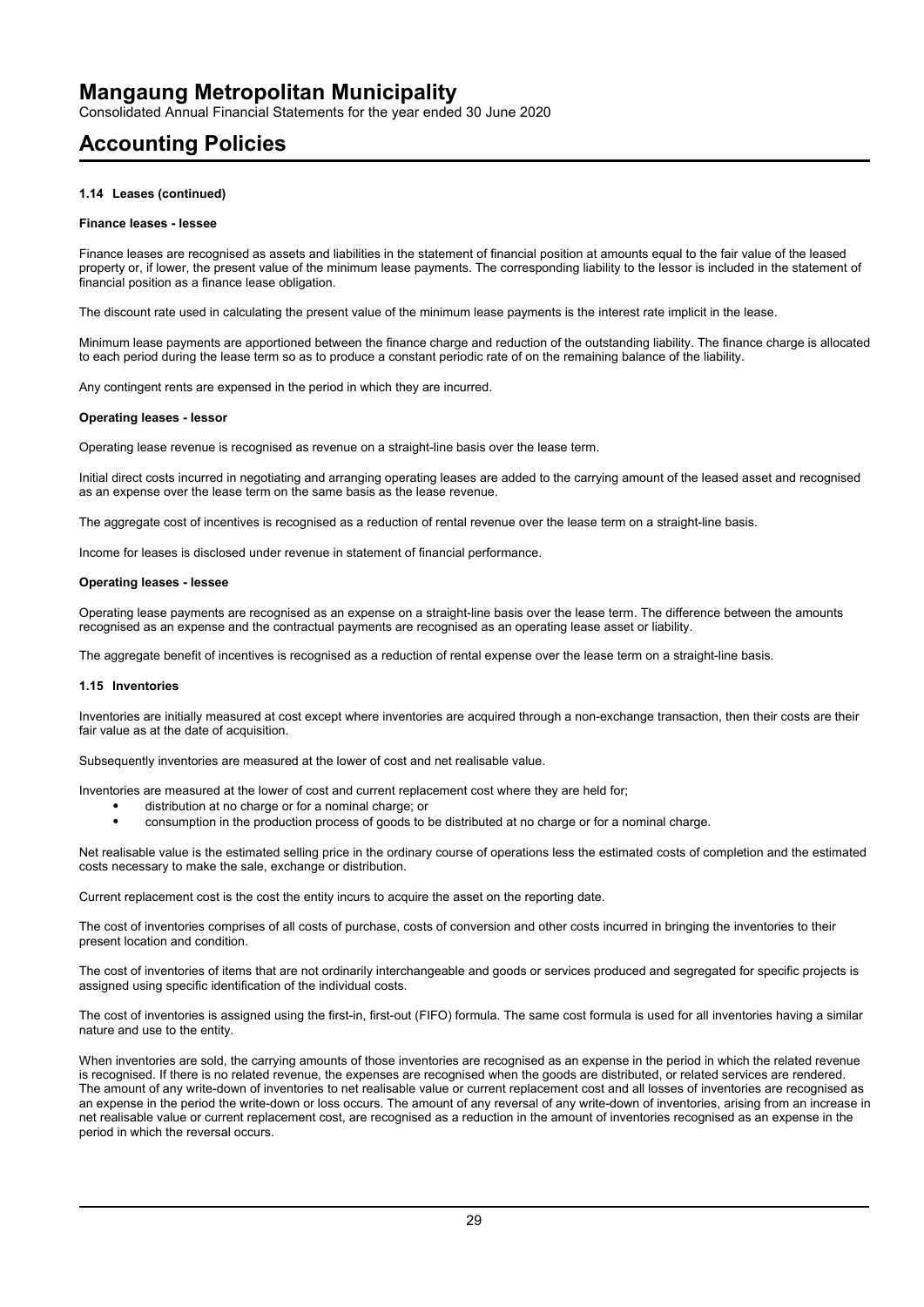Consolidated Annual Financial Statements for the year ended 30 June 2020

## **Accounting Policies**

#### **1.16 Impairment of cash-generating assets**

Cash-generating assets are assets used with the objective of generating a commercial return. Commercial return means that positive cash flows are expected to be significantly higher than the cost of the asset.

Impairment is a loss in the future economic benefits or service potential of an asset, over and above the systematic recognition of the loss of the asset's future economic benefits or service potential through depreciation (amortisation).

Carrying amount is the amount at which an asset is recognised in the statement of financial position after deducting any accumulated depreciation and accumulated impairment losses thereon.

A cash-generating unit is the smallest identifiable group of assets used with the objective of generating a commercial return that generates cash inflows from continuing use that are largely independent of the cash inflows from other assets or groups of assets.

Costs of disposal are incremental costs directly attributable to the disposal of an asset, excluding finance costs and income tax expense.

Depreciation and amortisation is the systematic allocation of the depreciable amount of an asset over its useful life.

Fair value less costs to sell is the amount obtainable from the sale of an asset in an arm's length transaction between knowledgeable, willing parties, less the costs of disposal.

Recoverable amount of an asset or a cash-generating unit is the higher its fair value less costs to sell and its value in use.

Useful life is either:

- the period of time over which an asset is expected to be used by the entity; or
- the number of production or similar units expected to be obtained from the asset by the entity.

All assets of the entity are accounted for as non-cash generating assets.

#### **Value in use**

Value in use of a cash-generating asset is the present value of the estimated future cash flows expected to be derived from the continuing use of an asset and from its disposal at the end of its useful life.

When estimating the value in use of an asset, the entity estimates the future cash inflows and outflows to be derived from continuing use of the asset and from its ultimate disposal and the entity applies the appropriate discount rate to those future cash flows.

#### **Basis for estimates of future cash flows**

In measuring value in use the entity:

- base cash flow projections on reasonable and supportable assumptions that represent management's best estimate of the range of economic conditions that will exist over the remaining useful life of the asset. Greater weight is given to external evidence;
- base cash flow projections on the most recent approved financial budgets/forecasts, but excludes any estimated future cash inflows or outflows expected to arise from future restructuring's or from improving or enhancing the asset's performance. Projections based on these budgets/forecasts covers a maximum period of five years, unless a longer period can be justified; and
- estimate cash flow projections beyond the period covered by the most recent budgets/forecasts by extrapolating the projections based on the budgets/forecasts using a steady or declining growth rate for subsequent years, unless an increasing rate can be justified. This growth rate does not exceed the long-term average growth rate for the products, industries, or country or countries in which the entity operates, or for the market in which the asset is used, unless a higher rate can be justified.

#### **Composition of estimates of future cash flows**

Estimates of future cash flows include:

- projections of cash inflows from the continuing use of the asset;
- projections of cash outflows that are necessarily incurred to generate the cash inflows from continuing use of the asset (including cash outflows to prepare the asset for use) and can be directly attributed, or allocated on a reasonable and consistent basis, to the asset; and
- net cash flows, if any, to be received (or paid) for the disposal of the asset at the end of its useful life.

Estimates of future cash flows exclude:

- cash inflows or outflows from financing activities; and
- income tax receipts or payments.

The estimate of net cash flows to be received (or paid) for the disposal of an asset at the end of its useful life is the amount that the entity expects to obtain from the disposal of the asset in an arm's length transaction between knowledgeable, willing parties, after deducting the estimated costs of disposal.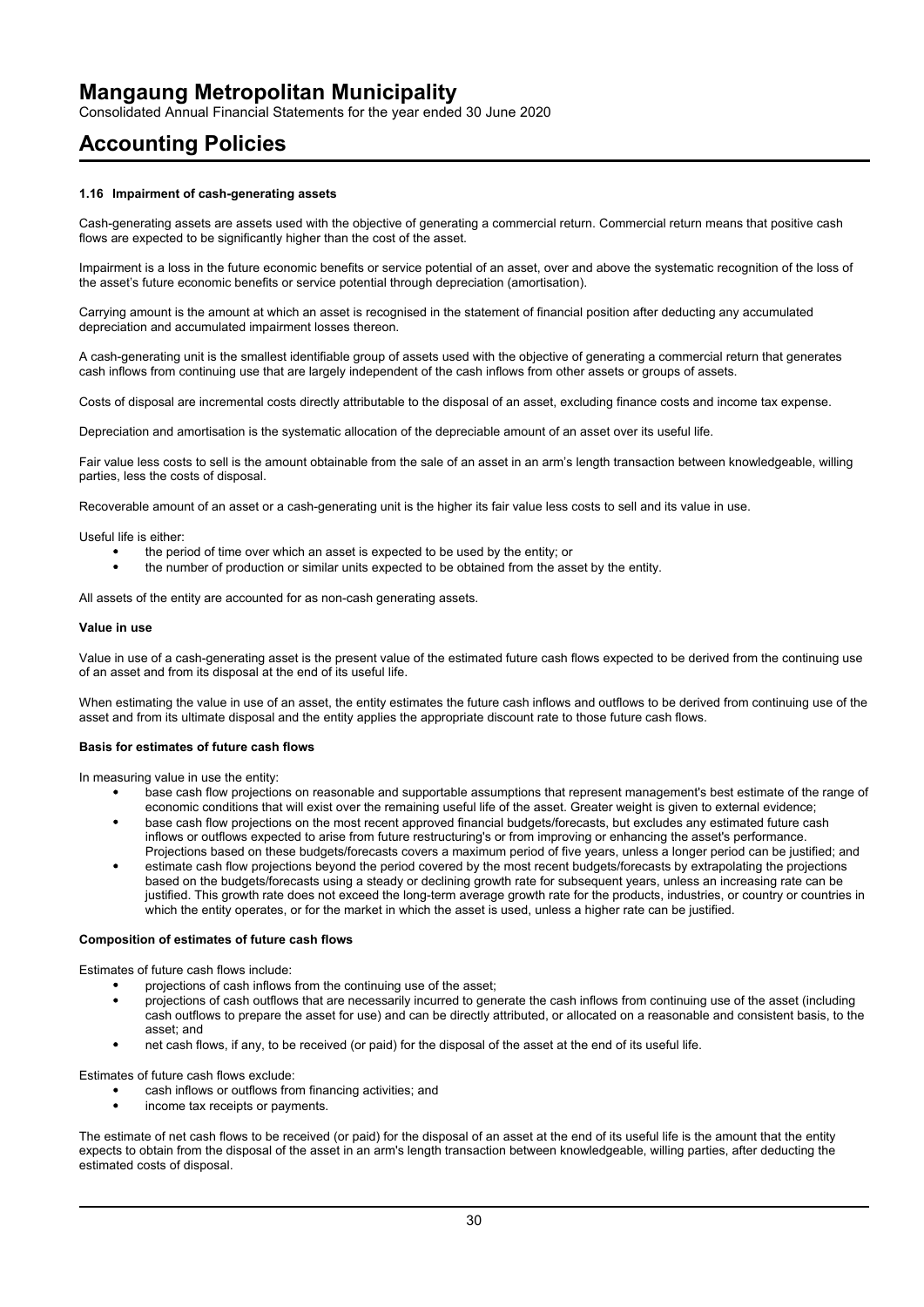Consolidated Annual Financial Statements for the year ended 30 June 2020

## **Accounting Policies**

#### **1.16 Impairment of cash-generating assets (continued)**

#### **Discount rate**

The discount rate is a pre-tax rate that reflects current market assessments of the time value of money, represented by the current risk-free rate of interest and the risks specific to the asset for which the future cash flow estimates have not been adjusted.

#### **Recognition and measurement (individual asset)**

If the recoverable amount of a cash-generating asset is less than its carrying amount, the carrying amount of the asset is reduced to its recoverable amount. This reduction is an impairment loss.

The entity assesses at each reporting date whether there is any indication that a cash-generating asset may be impaired. If any such indication exists, the entity estimates the recoverable amount of the asset.

Irrespective of whether there is any indication of impairment, the entity also test a cash-generating intangible asset with an indefinite useful life or a cash-generating intangible asset not yet available for use for impairment annually by comparing its carrying amount with its recoverable amount. This impairment test is performed at the same time every year. If an intangible asset was initially recognised during the current reporting period, that intangible asset was tested for impairment before the end of the current reporting period.

An impairment loss is recognised immediately in surplus or deficit.

Any impairment loss of a revalued cash-generating asset is treated as a revaluation decrease.

When the amount estimated for an impairment loss is greater than the carrying amount of the cash-generating asset to which it relates, the entity recognises a liability only to the extent that is a requirement in the Standard of GRAP.

After the recognition of an impairment loss, the depreciation (amortisation) charge for the cash-generating asset is adjusted in future periods to allocate the cash-generating asset's revised carrying amount, less its residual value (if any), on a systematic basis over its remaining useful life.

#### **Cash-generating units**

If there is any indication that an asset may be impaired, the recoverable amount is estimated for the individual asset. If it is not possible to estimate the recoverable amount of the individual asset, the entity determines the recoverable amount of the cash-generating unit to which the asset belongs (the asset's cash-generating unit).

If an active market exists for the output produced by an asset or group of assets, that asset or group of assets is identified as a cashgenerating unit, even if some or all of the output is used internally. If the cash inflows generated by any asset or cash-generating unit are affected by internal transfer pricing, the entity use management's best estimate of future price(s) that could be achieved in arm's length transactions in estimating:

- the future cash inflows used to determine the asset's or cash-generating unit's value in use; and
- the future cash outflows used to determine the value in use of any other assets or cash-generating units that are affected by the internal transfer pricing.

Cash-generating units are identified consistently from period to period for the same asset or types of assets, unless a change is justified.

The carrying amount of a cash-generating unit is determined on a basis consistent with the way the recoverable amount of the cash-generating unit is determined.

An impairment loss is recognised for a cash-generating unit if the recoverable amount of the unit is less than the carrying amount of the unit. The impairment is allocated to reduce the carrying amount of the cash-generating assets of the unit on a pro rata basis, based on the carrying amount of each asset in the unit. These reductions in carrying amounts are treated as impairment losses on individual assets.

In allocating an impairment loss, the entity does not reduce the carrying amount of an asset below the highest of:

- its fair value less costs to sell (if determinable);
- its value in use (if determinable); and
- zero.

The amount of the impairment loss that would otherwise have been allocated to the asset is allocated pro rata to the other cash-generating assets of the unit.

Where a non-cash-generating asset contributes to a cash-generating unit, a proportion of the carrying amount of that non-cash-generating asset is allocated to the carrying amount of the cash-generating unit prior to estimation of the recoverable amount of the cash-generating unit.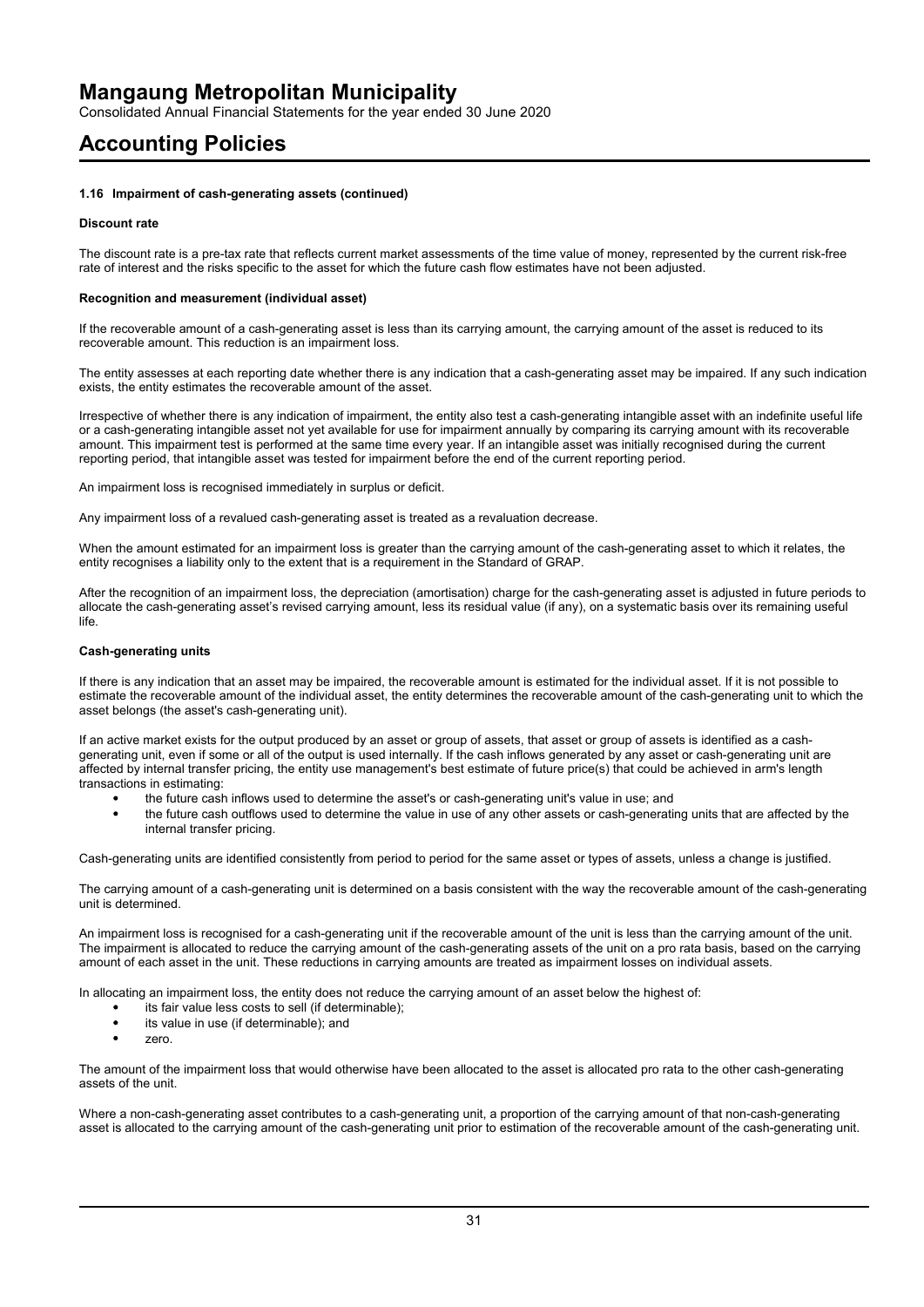Consolidated Annual Financial Statements for the year ended 30 June 2020

## **Accounting Policies**

#### **1.16 Impairment of cash-generating assets (continued)**

#### **Reversal of impairment loss**

The entity assesses at each reporting date whether there is any indication that an impairment loss recognised in prior periods for a cashgenerating asset may no longer exist or may have decreased. If any such indication exists, the entity estimates the recoverable amount of that asset.

An impairment loss recognised in prior periods for a cash-generating asset is reversed if there has been a change in the estimates used to determine the asset's recoverable amount since the last impairment loss was recognised. The carrying amount of the asset is increased to its recoverable amount. The increase is a reversal of an impairment loss. The increased carrying amount of an asset attributable to a reversal of an impairment loss does not exceed the carrying amount that would have been determined (net of depreciation or amortisation) had no impairment loss been recognised for the asset in prior periods.

A reversal of an impairment loss for a cash-generating asset is recognised immediately in surplus or deficit.

Any reversal of an impairment loss of a revalued cash-generating asset is treated as a revaluation increase.

After a reversal of an impairment loss is recognised, the depreciation (amortisation) charge for the cash-generating asset is adjusted in future periods to allocate the cash-generating asset's revised carrying amount, less its residual value (if any), on a systematic basis over its remaining useful life.

A reversal of an impairment loss for a cash-generating unit is allocated to the cash-generating assets of the unit pro rata with the carrying amounts of those assets. These increases in carrying amounts are treated as reversals of impairment losses for individual assets. No part of the amount of such a reversal is allocated to a non-cash-generating asset contributing service potential to a cash-generating unit.

In allocating a reversal of an impairment loss for a cash-generating unit, the carrying amount of an asset is not increased above the lower of:

- its recoverable amount (if determinable); and
- the carrying amount that would have been determined (net of amortisation or depreciation) had no impairment loss been recognised for the asset in prior periods.

The amount of the reversal of the impairment loss that would otherwise have been allocated to the asset is allocated pro rata to the other assets of the unit.

#### **Redesignation**

The redesignation of assets from a cash-generating asset to a non-cash-generating asset or from a non-cash-generating asset to a cashgenerating asset only occur when there is clear evidence that such a redesignation is appropriate.

#### **1.17 Impairment of non-cash-generating assets**

Cash-generating assets are assets used with the objective of generating a commercial return. Commercial return means that positive cash flows are expected to be significantly higher than the cost of the asset.

Non-cash-generating assets are assets other than cash-generating assets.

Impairment is a loss in the future economic benefits or service potential of an asset, over and above the systematic recognition of the loss of the asset's future economic benefits or service potential through depreciation (amortisation).

Carrying amount is the amount at which an asset is recognised in the statement of financial position after deducting any accumulated depreciation and accumulated impairment losses thereon.

A cash-generating unit is the smallest identifiable group of assets managed with the objective of generating a commercial return that generates cash inflows from continuing use that are largely independent of the cash inflows from other assets or groups of assets.

Costs of disposal are incremental costs directly attributable to the disposal of an asset, excluding finance costs and income tax expense.

Depreciation and amortisation is the systematic allocation of the depreciable amount of an asset over its useful life.

Fair value less costs to sell is the amount obtainable from the sale of an asset in an arm's length transaction between knowledgeable, willing parties, less the costs of disposal.

Recoverable service amount is the higher of a non-cash-generating asset's fair value less costs to sell and its value in use.

Useful life is either:

- the period of time over which an asset is expected to be used by the entity; or
- the number of production or similar units expected to be obtained from the asset by the entity.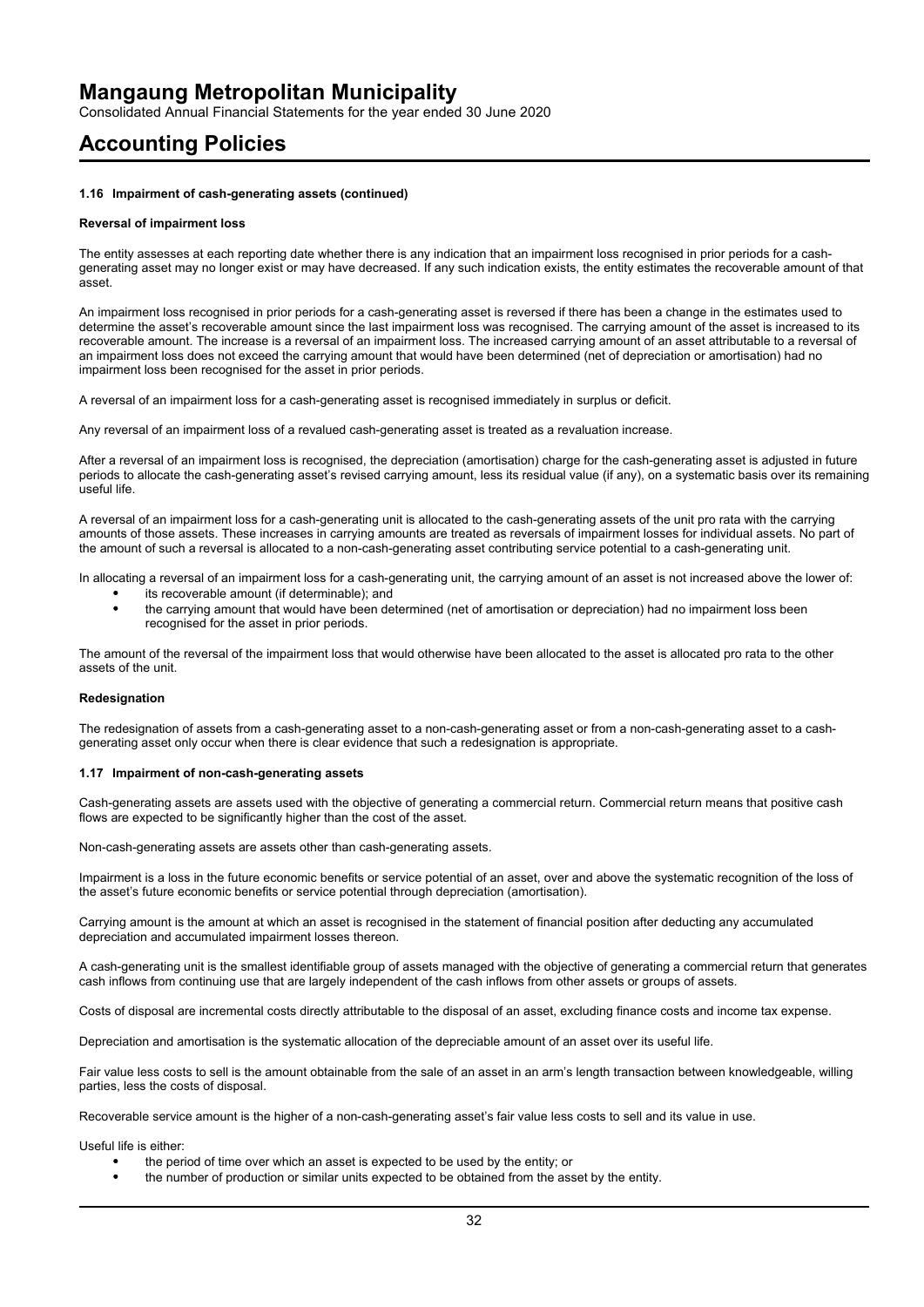Consolidated Annual Financial Statements for the year ended 30 June 2020

# **Accounting Policies**

#### **1.17 Impairment of non-cash-generating assets (continued)**

All assets of the entity are accounted for as non-cash generating assets.

#### **Identification**

When the carrying amount of a non-cash-generating asset exceeds its recoverable service amount, it is impaired.

The entity assesses at each reporting date whether there is any indication that a non-cash-generating asset may be impaired. If any such indication exists, the entity estimates the recoverable service amount of the asset.

Irrespective of whether there is any indication of impairment, the entity also tests a non-cash-generating intangible asset with an indefinite useful life or a non-cash-generating intangible asset not yet available for use for impairment annually by comparing its carrying amount with its recoverable service amount. This impairment test is performed at the same time every year. If an intangible asset was initially recognised during the current reporting period, that intangible asset was tested for impairment before the end of the current reporting period.

#### **Value in use**

Value in use of non-cash-generating assets is the present value of the non-cash-generating assets remaining service potential.

When estimating the value in use of an asset, the entity estimates the future cash inflows and outflows to be derived from continuing use of the asset and from its ultimate disposal and the entity applies the appropriate discount rate to those future cash flows.

### **Depreciated replacement cost approach**

The present value of the remaining service potential of a non-cash-generating asset is determined as the depreciated replacement cost of the asset. The replacement cost of an asset is the cost to replace the asset's gross service potential. This cost is depreciated to reflect the asset in its used condition. An asset may be replaced either through reproduction (replication) of the existing asset or through replacement of its gross service potential. The depreciated replacement cost is measured as the current reproduction or replacement cost of the asset, whichever is lower, less accumulated depreciation calculated on the basis of such cost, to reflect the already consumed or expired service potential of the asset.

The replacement cost and reproduction cost of an asset is determined on an "optimised" basis. The rationale is that the entity would not replace or reproduce the asset with a like asset if the asset to be replaced or reproduced is an overdesigned or overcapacity asset. Overdesigned assets contain features which are unnecessary for the goods or services the asset provides. Overcapacity assets are assets that have a greater capacity than is necessary to meet the demand for goods or services the asset provides. The determination of the replacement cost or reproduction cost of an asset on an optimised basis thus reflects the service potential required of the asset.

#### **Restoration cost approach**

Restoration cost is the cost of restoring the service potential of an asset to its pre-impaired level. The present value of the remaining service potential of the asset is determined by subtracting the estimated restoration cost of the asset from the current cost of replacing the remaining service potential of the asset before impairment. The latter cost is determined as the depreciated reproduction or replacement cost of the asset, whichever is lower.

#### **Service units approach**

The present value of the remaining service potential of the asset is determined by reducing the current cost of the remaining service potential of the asset before impairment, to conform to the reduced number of service units expected from the asset in its impaired state. The current cost of replacing the remaining service potential of the asset before impairment is determined as the depreciated reproduction or replacement cost of the asset before impairment, whichever is lower.

#### **Recognition and measurement**

If the recoverable service amount of a non-cash-generating asset is less than its carrying amount, the carrying amount of the asset is reduced to its recoverable service amount. This reduction is an impairment loss.

An impairment loss is recognised immediately in surplus or deficit.

Any impairment loss of a revalued non-cash-generating asset is treated as a revaluation decrease.

When the amount estimated for an impairment loss is greater than the carrying amount of the non-cash-generating asset to which it relates, the entity recognises a liability only to the extent that is a requirement in the Standards of GRAP.

After the recognition of an impairment loss, the depreciation (amortisation) charge for the non-cash-generating asset is adjusted in future periods to allocate the non-cash-generating asset's revised carrying amount, less its residual value (if any), on a systematic basis over its remaining useful life.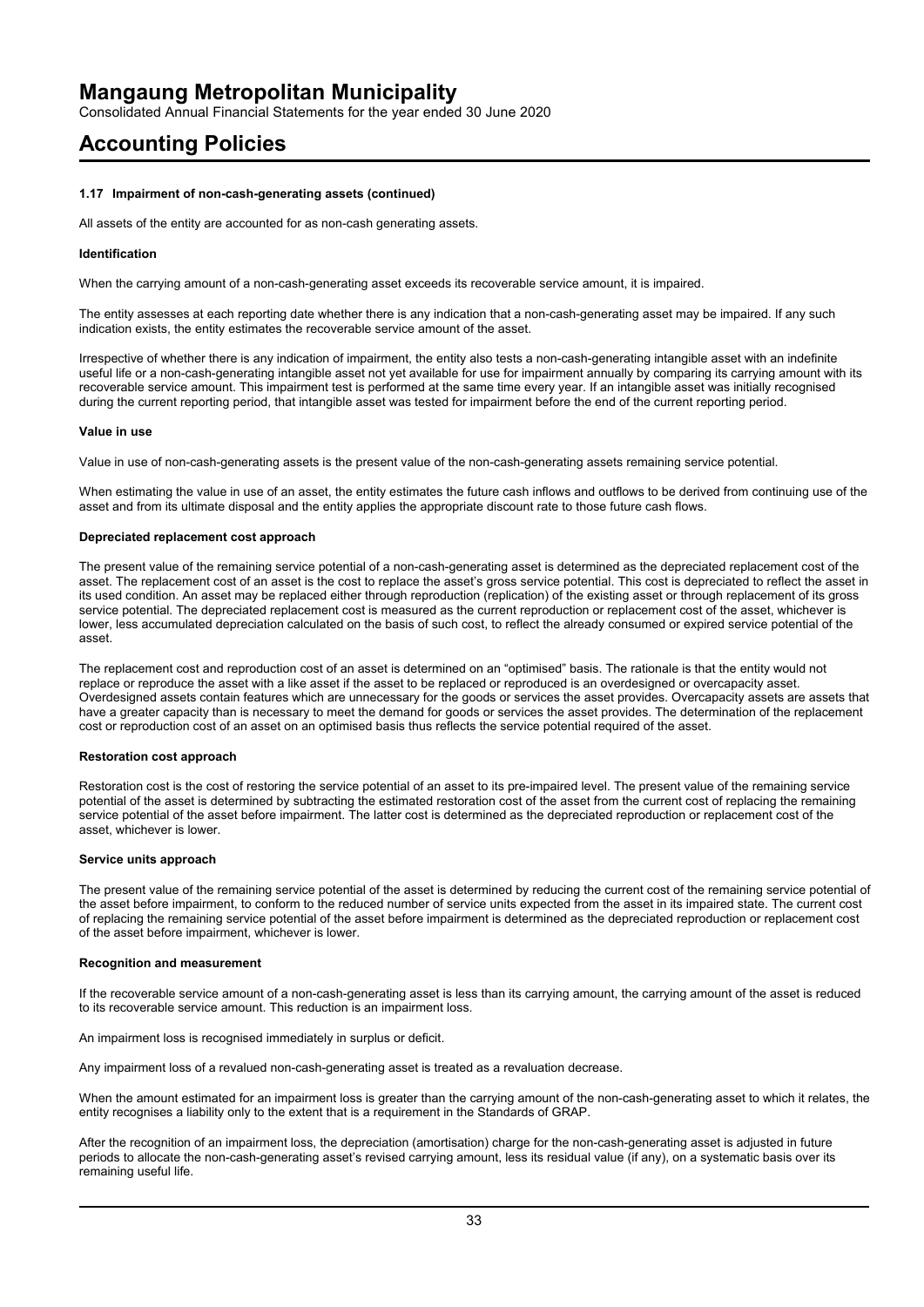Consolidated Annual Financial Statements for the year ended 30 June 2020

# **Accounting Policies**

### **1.17 Impairment of non-cash-generating assets (continued)**

### **Reversal of an impairment loss**

The entity assesses at each reporting date whether there is any indication that an impairment loss recognised in prior periods for a non-cashgenerating asset may no longer exist or may have decreased. If any such indication exists, the entity estimates the recoverable service amount of that asset.

An impairment loss recognised in prior periods for a non-cash-generating asset is reversed if there has been a change in the estimates used to determine the asset's recoverable service amount since the last impairment loss was recognised. The carrying amount of the asset is increased to its recoverable service amount. The increase is a reversal of an impairment loss. The increased carrying amount of an asset attributable to a reversal of an impairment loss does not exceed the carrying amount that would have been determined (net of depreciation or amortisation) had no impairment loss been recognised for the asset in prior periods.

A reversal of an impairment loss for a non-cash-generating asset is recognised immediately in surplus or deficit.

Any reversal of an impairment loss of a revalued non-cash-generating asset is treated as a revaluation increase.

After a reversal of an impairment loss is recognised, the depreciation (amortisation) charge for the non-cash-generating asset is adjusted in future periods to allocate the non-cash-generating asset's revised carrying amount, less its residual value (if any), on a systematic basis over its remaining useful life.

### **Redesignation**

The redesignation of assets from a cash-generating asset to a non-cash-generating asset or from a non-cash-generating asset to a cashgenerating asset only occur when there is clear evidence that such a redesignation is appropriate.

#### **1.18 Employee benefits**

Employee benefits are all forms of consideration given by an entity in exchange for service rendered by employees.

Termination benefits are employee benefits payable as a result of either:

- an entity's decision to terminate an employee's employment before the normal retirement date; or
	- an employee's decision to accept voluntary redundancy in exchange for those benefits.

Other long-term employee benefits are employee benefits (other than post-employment benefits and termination benefits) that are not due to be settled within twelve months after the end of the period in which the employees render the related service.

Vested employee benefits are employee benefits that are not conditional on future employment.

A constructive obligation is an obligation that derives from an entity's actions where by an established pattern of past practice, published policies or a sufficiently specific current statement, the entity has indicated to other parties that it will accept certain responsibilities and as a result, the entity has created a valid expectation on the part of those other parties that it will discharge those responsibilities.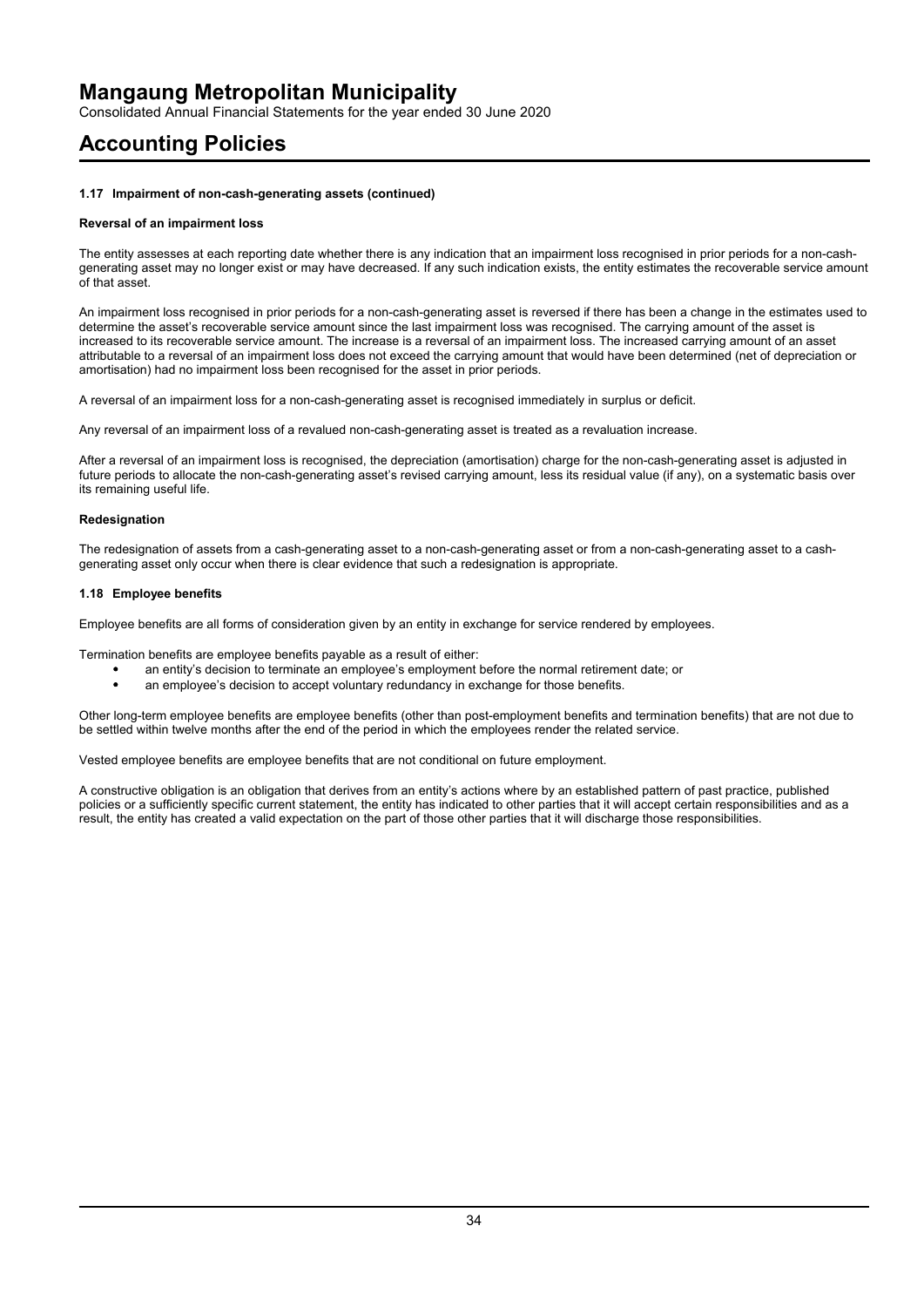Consolidated Annual Financial Statements for the year ended 30 June 2020

# **Accounting Policies**

### **1.18 Employee benefits (continued)**

### **Short-term employee benefits**

Short-term employee benefits are employee benefits (other than termination benefits) that are due to be settled within twelve months after the end of the period in which the employees render the related service.

Short-term employee benefits include items such as:

- wages, salaries and social security contributions;
- short-term compensated absences (such as paid annual leave and paid sick leave) where the compensation for the absences is due to be settled within twelve months after the end of the reporting period in which the employees render the related employee service;
- bonus, incentive and performance related payments payable within twelve months after the end of the reporting period in which the employees render the related service; and
- non-monetary benefits (for example, medical care, and free or subsidised goods or services such as housing, cars and cellphones) for current employees.

When an employee has rendered service to the entity during a reporting period, the entity recognises the undiscounted amount of short-term employee benefits expected to be paid in exchange for that service:

- as a liability (accrued expense), after deducting any amount already paid. If the amount already paid exceeds the undiscounted amount of the benefits, the entity recognises that excess as an asset (prepaid expense) to the extent that the prepayment will lead to, for example, a reduction in future payments or a cash refund; and
- as an expense, unless another Standard requires or permits the inclusion of the benefits in the cost of an asset.

The expected cost of compensated absences is recognised as an expense as the employees render services that increase their entitlement or, in the case of non-accumulating absences, when the absence occurs. The entity measures the expected cost of accumulating compensated absences as the additional amount that the entity expects to pay as a result of the unused entitlement that has accumulated at the reporting date.

The entity recognises the expected cost of bonus, incentive and performance related payments when the entity has a present legal or constructive obligation to make such payments as a result of past events and a reliable estimate of the obligation can be made. A present obligation exists when the entity has no realistic alternative but to make the payments.

### **Post-employment benefits**

Post-employment benefits are employee benefits (other than termination benefits) which are payable after the completion of employment.

Post-employment benefit plans are formal or informal arrangements under which an entity provides post-employment benefits for one or more employees.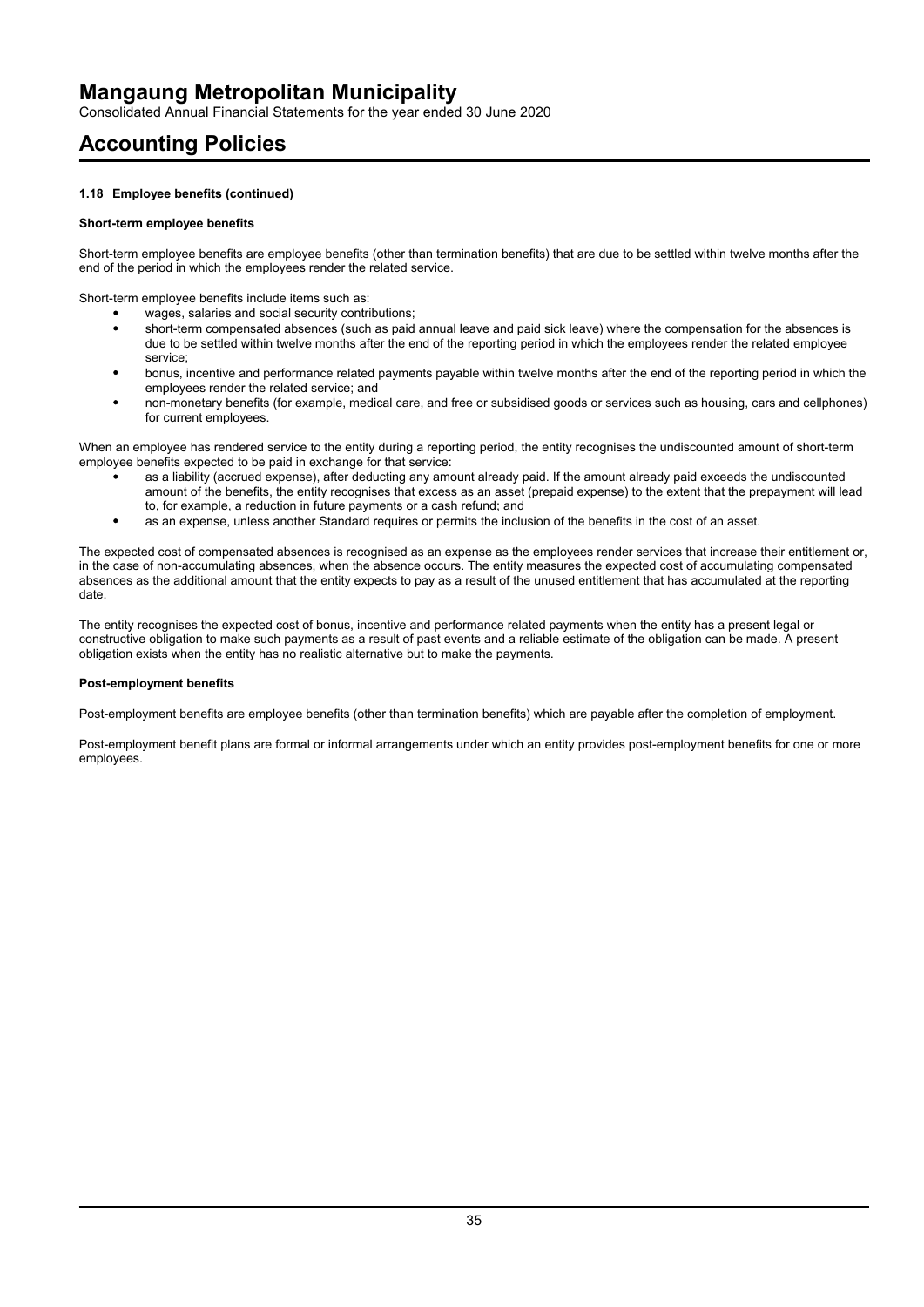Consolidated Annual Financial Statements for the year ended 30 June 2020

# **Accounting Policies**

### **1.18 Employee benefits (continued)**

### **Post-employment benefits: Defined benefit plans**

Defined benefit plans are post-employment benefit plans other than defined contribution plans.

Actuarial gains and losses comprise experience adjustments (the effects of differences between the previous actuarial assumptions and what has actually occurred) and the effects of changes in actuarial assumptions. In measuring its defined benefit liability the entity recognises actuarial gains and losses in surplus or deficit in the reporting period in which they occur.

Assets held by a long-term employee benefit fund are assets (other than non-transferable financial instruments issued by the reporting entity) that are held by an entity (a fund) that is legally separate from the reporting entity and exists solely to pay or fund employee benefits and are available to be used only to pay or fund employee benefits, are not available to the reporting entity's own creditors (even in liquidation), and cannot be returned to the reporting entity, unless either:

- the remaining assets of the fund are sufficient to meet all the related employee benefit obligations of the plan or the reporting entity; or
- the assets are returned to the reporting entity to reimburse it for employee benefits already paid.

Current service cost is the increase in the present value of the defined benefit obligation resulting from employee service in the current period.

Interest cost is the increase during a period in the present value of a defined benefit obligation which arises because the benefits are one period closer to settlement.

Past service cost is the change in the present value of the defined benefit obligation for employee service in prior periods, resulting in the current period from the introduction of, or changes to, post-employment benefits or other long-term employee benefits. Past service cost may be either positive (when benefits are introduced or changed so that the present value of the defined benefit obligation increases) or negative (when existing benefits are changed so that the present value of the defined benefit obligation decreases). In measuring its defined benefit liability the entity recognises past service cost as an expense in the reporting period in which the plan is amended.

Plan assets comprise assets held by a long-term employee benefit fund and qualifying insurance policies.

The present value of a defined benefit obligation is the present value, without deducting any plan assets, of expected future payments required to settle the obligation resulting from employee service in the current and prior periods.

The return on plan assets is interest, dividends or similar distributions and other revenue derived from the plan assets, together with realised and unrealised gains or losses on the plan assets, less any costs of administering the plan (other than those included in the actuarial assumptions used to measure the defined benefit obligation) and less any tax payable by the plan itself.

The entity account not only for its legal obligation under the formal terms of a defined benefit plan, but also for any constructive obligation that arises from the entity's informal practices. Informal practices give rise to a constructive obligation where the entity has no realistic alternative but to pay employee benefits. An example of a constructive obligation is where a change in the entity's informal practices would cause unacceptable damage to its relationship with employees.

The amount recognised as a defined benefit liability is the net total of the following amounts:

- the present value of the defined benefit obligation at the reporting date;
- minus the fair value at the reporting date of plan assets (if any) out of which the obligations are to be settled directly;
- plus any liability that may arise as a result of a minimum funding requirement

The amount determined as a defined benefit liability may be negative (an asset). The entity measures the resulting asset at the lower of:

- the amount determined above; and
- the present value of any economic benefits available in the form of refunds from the plan or reductions in future contributions to the plan. The present value of these economic benefits is determined using a discount rate which reflects the time value of money.

Any adjustments arising from the limit above is recognised in surplus or deficit.

The entity determines the present value of defined benefit obligations and the fair value of any plan assets with sufficient regularity such that the amounts recognised in the consolidated annual financial statements do not differ materially from the amounts that would be determined at the reporting date.

The entity recognises the net total of the following amounts in surplus or deficit, except to the extent that another Standard requires or permits their inclusion in the cost of an asset:

- current service cost;
- interest cost;
- the expected return on any plan assets and on any reimbursement rights:
- actuarial gains and losses;
- past service cost;
- the effect of any curtailments or settlements; and
- the effect of applying the limit on a defined benefit asset (negative defined benefit liability).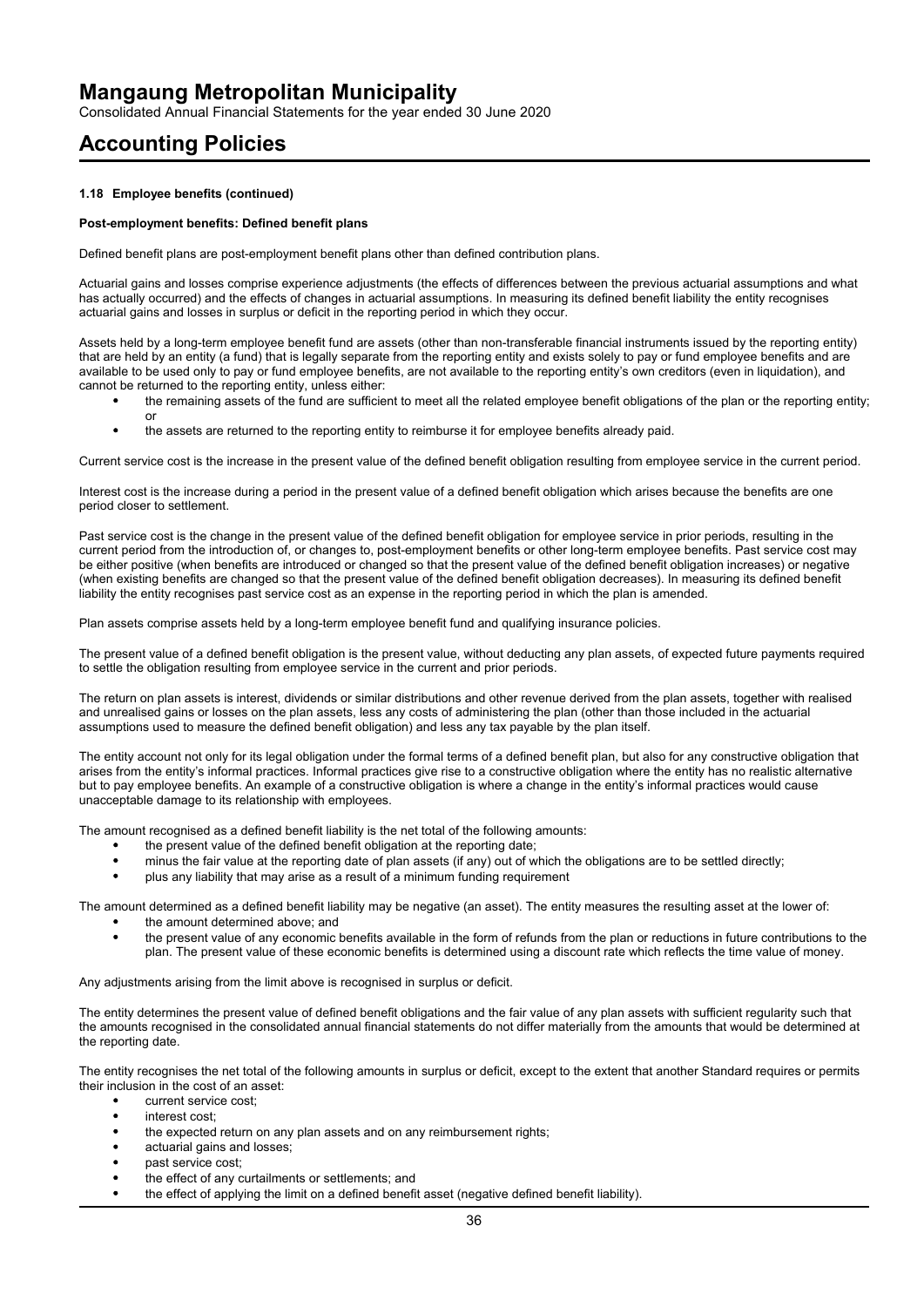Consolidated Annual Financial Statements for the year ended 30 June 2020

# **Accounting Policies**

## **1.18 Employee benefits (continued)**

The entity uses the Projected Unit Credit Method to determine the present value of its defined benefit obligations and the related current service cost and, where applicable, past service cost. The Projected Unit Credit Method (sometimes known as the accrued benefit method pro-rated on service or as the benefit/years of service method) sees each period of service as giving rise to an additional unit of benefit entitlement and measures each unit separately to build up the final obligation.

In determining the present value of its defined benefit obligations and the related current service cost and, where applicable, past service cost, an entity shall attribute benefit to periods of service under the plan's benefit formula. However, if an employee's service in later years will lead to a materially higher level of benefit than in earlier years, an entity shall attribute benefit on a straight-line basis from:

- the date when service by the employee first leads to benefits under the plan (whether or not the benefits are conditional on further service); until
- the date when further service by the employee will lead to no material amount of further benefits under the plan, other than from further salary increases.

Actuarial valuations are conducted on an annual basis by independent actuaries separately for each plan. The results of the valuation are updated for any material transactions and other material changes in circumstances (including changes in market prices and interest rates) up to the reporting date.

The entity recognises gains or losses on the curtailment or settlement of a defined benefit plan when the curtailment or settlement occurs. The gain or loss on a curtailment or settlement comprises:

- any resulting change in the present value of the defined benefit obligation; and
- any resulting change in the fair value of the plan assets.

Before determining the effect of a curtailment or settlement, the entity re-measure the obligation (and the related plan assets, if any) using current actuarial assumptions (including current market interest rates and other current market prices).

When it is virtually certain that another party will reimburse some or all of the expenditure required to settle a defined benefit obligation, the right to reimbursement is recognised as a separate asset. The asset is measured at fair value. In all other respects, the asset is treated in the same way as plan assets. In surplus or deficit, the expense relating to a defined benefit plan is [OR is not] presented as the net of the amount recognised for a reimbursement.

The entity offsets an asset relating to one plan against a liability relating to another plan when the entity has a legally enforceable right to use a surplus in one plan to settle obligations under the other plan and intends either to settle the obligations on a net basis, or to realise the surplus in one plan and settle its obligation under the other plan simultaneously.

## **Actuarial assumptions**

Actuarial assumptions are unbiased and mutually compatible.

Financial assumptions are based on market expectations, at the reporting date, for the period over which the obligations are to be settled.

The rate used to discount post-employment benefit obligations (both funded and unfunded) reflect the time value of money. The currency and term of the financial instrument selected to reflect the time value of money is consistent with the currency and estimated term of the postemployment benefit obligations.

Post-employment benefit obligations are measured on a basis that reflects:

- estimated future salary increases;
- the benefits set out in the terms of the plan (or resulting from any constructive obligation that goes beyond those terms) at the reporting date; and
- estimated future changes in the level of any state benefits that affect the benefits payable under a defined benefit plan, if, and only if, either:
- those changes were enacted before the reporting date; or
- past history, or other reliable evidence, indicates that those state benefits will change in some predictable manner, for example, in line with future changes in general price levels or general salary levels.

Assumptions about medical costs take account of estimated future changes in the cost of medical services, resulting from both inflation and specific changes in medical costs.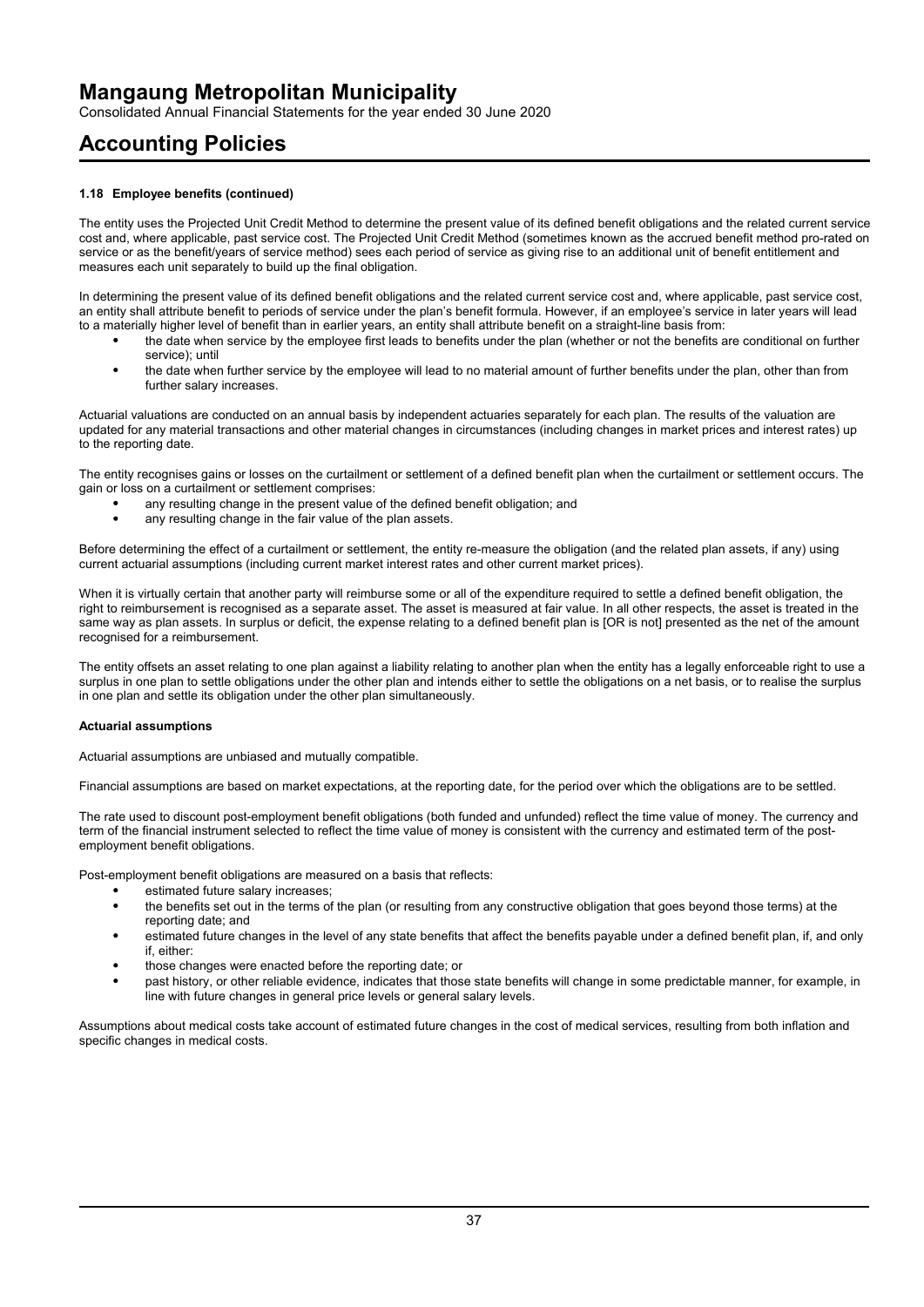Consolidated Annual Financial Statements for the year ended 30 June 2020

# **Accounting Policies**

## **1.18 Employee benefits (continued)**

## **Other long term employee benefits**

The entity provides other long term employee benefits to qualifying employees in the form of long service award.

The amount recognised as a liability for other long-term employee benefits is the net total of the following amounts:

- the present value of the defined benefit obligation at the reporting date;
- minus the fair value at the reporting date of plan assets (if any) out of which the obligations are to be settled directly.

The entity shall recognise the net total of the following amounts as expense or revenue, except to the extent that another Standard requires or permits their inclusion in the cost of an asset:

- current service cost;
- interest cost;
- the expected return on any plan assets and on any reimbursement right recognised as an asset;
- actuarial gains and losses, which shall all be recognised immediately;
- past service cost, which shall all be recognised immediately; and
- the effect of any curtailments or settlements.

The entity determines the present value of long term employee benefit obligations and the fair value of any plan assets with sufficient regularity such that the amounts recognised in the annual financial statements do not differ materially from the amounts that would be determined at the reporting date.

The entity uses the Projected Unit Credit Method to determine the present value of its long service employee benefit and the related current service cost and, where applicable, past service cost. The Projected Unit Credit Method sees each period of service as giving rise to an additional unit of benefit entitlement and measures each unit separately to build up the final obligation.

### **1.19 Provisions and contingencies**

Provisions are recognised when:

- the entity has a present obligation as a result of a past event;
- it is probable that an outflow of resources embodying economic benefits or service potential will be required to settle the obligation; and
- a reliable estimate can be made of the obligation.

The amount of a provision is the best estimate of the expenditure expected to be required to settle the present obligation at the reporting date.

Where the effect of time value of money is material, the amount of a provision is the present value of the expenditures expected to be required to settle the obligation.

The discount rate is a pre-tax rate that reflects current market assessments of the time value of money and the risks specific to the liability.

Where some or all of the expenditure required to settle a provision is expected to be reimbursed by another party, the reimbursement is recognised when, and only when, it is virtually certain that reimbursement will be received if the entity settles the obligation. The reimbursement is treated as a separate asset. The amount recognised for the reimbursement does not exceed the amount of the provision.

Provisions are reviewed at each reporting date and adjusted to reflect the current best estimate. Provisions are reversed if it is no longer probable that an outflow of resources embodying economic benefits or service potential will be required, to settle the obligation.

Where discounting is used, the carrying amount of a provision increases in each period to reflect the passage of time. This increase is recognised as an interest expense.

A provision is used only for expenditures for which the provision was originally recognised.

Provisions are not recognised for future operating surplus.

If an entity has a contract that is onerous, the present obligation (net of recoveries) under the contract is recognised and measured as a provision.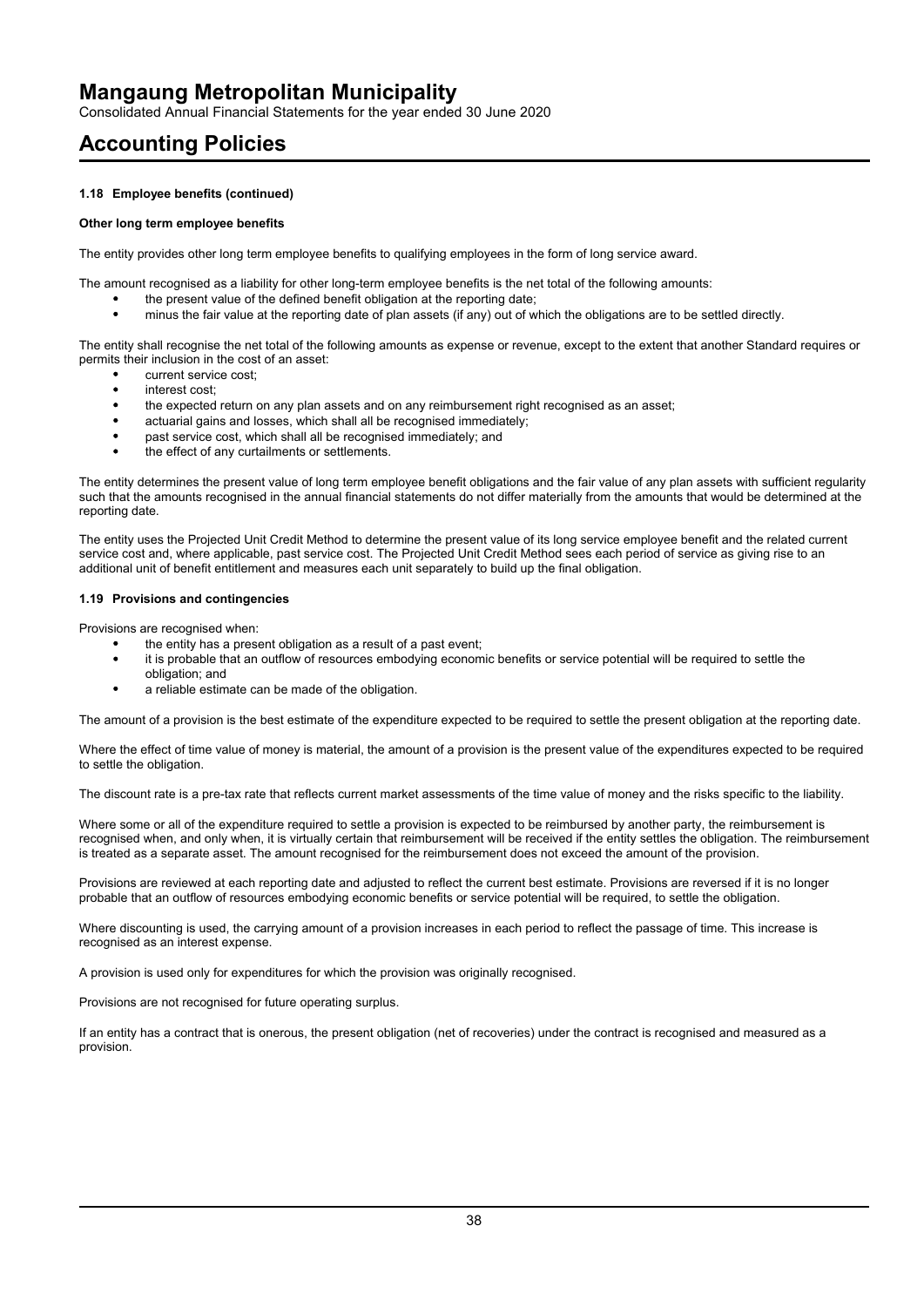Consolidated Annual Financial Statements for the year ended 30 June 2020

# **Accounting Policies**

## **1.19 Provisions and contingencies (continued)**

A constructive obligation to restructure arises only when an entity:

- has a detailed formal plan for the restructuring, identifying at least:
	- **-** the activity/operating unit or part of an activity/operating unit concerned;
- **-** the principal locations affected;
- **-** the location, function, and approximate number of employees who will be compensated for services being terminated;
- **-** the expenditures that will be undertaken; and
- when the plan will be implemented; and
- has raised a valid expectation in those affected that it will carry out the restructuring by starting to implement that plan or announcing its main features to those affected by it.

A restructuring provision includes only the direct expenditures arising from the restructuring, which are those that are both:

- necessarily entailed by the restructuring; and
- not associated with the ongoing activities of the entity

No obligation arises as a consequence of the sale or transfer of an operation until the entity is committed to the sale or transfer, that is, there is a binding arrangement.

After their initial recognition contingent liabilities recognised in entity combinations that are recognised separately are subsequently measured at the higher of:

- the amount that would be recognised as a provision; and
- the amount initially recognised less cumulative amortisation.

Contingent assets and contingent liabilities are not recognised. Contingencies are disclosed in note 53.

A financial guarantee contract is a contract that requires the issuer to make specified payments to reimburse the holder for a loss it incurs because a specified debtor fails to make payment when due in accordance with the original or modified terms of a debt instrument.

Loan commitment is a firm commitment to provide credit under pre-specified terms and conditions.

The entity recognises a provision for financial guarantees and loan commitments when it is probable that an outflow of resources embodying economic benefits and service potential will be required to settle the obligation and a reliable estimate of the obligation can be made.

Determining whether an outflow of resources is probable in relation to financial guarantees requires judgement. Indications that an outflow of resources may be probable are:

- financial difficulty of the debtor;
- defaults or delinquencies in interest and capital repayments by the debtor;
- breaches of the terms of the debt instrument that result in it being payable earlier than the agreed term and the ability of the debtor to settle its obligation on the amended terms; and
- a decline in prevailing economic circumstances (e.g. high interest rates, inflation and unemployment) that impact on the ability of entities to repay their obligations.

Where a fee is received by the entity for issuing a financial guarantee and/or where a fee is charged on loan commitments, it is considered in determining the best estimate of the amount required to settle the obligation at reporting date. Where a fee is charged and the entity considers that an outflow of economic resources is probable, an entity recognises the obligation at the higher of:

- the amount determined using in the Standard of GRAP on Provisions, Contingent Liabilities and Contingent Assets; and
- the amount of the fee initially recognised less, where appropriate, cumulative amortisation recognised in accordance with the Standard of GRAP on Revenue from Exchange Transactions.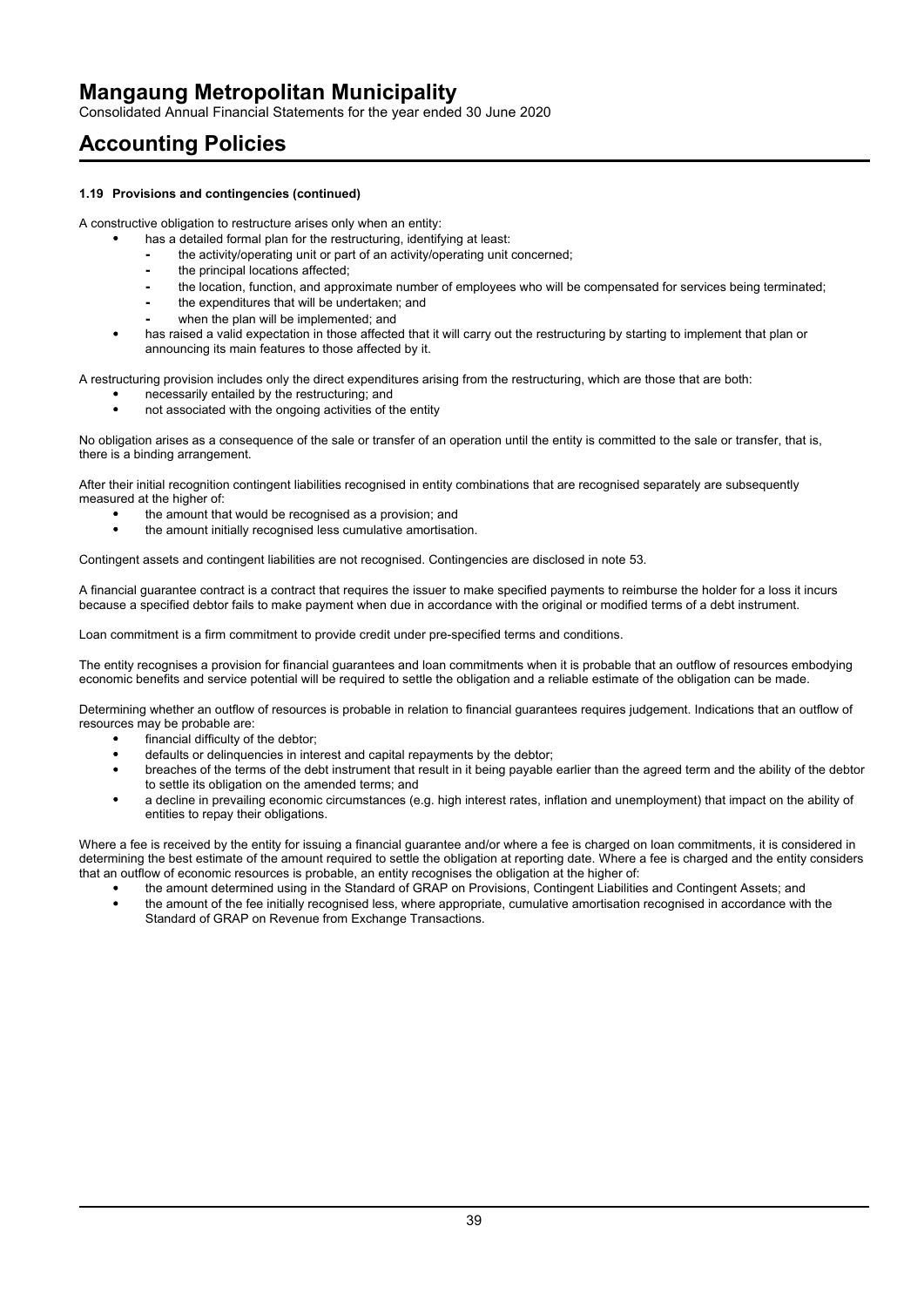Consolidated Annual Financial Statements for the year ended 30 June 2020

# **Accounting Policies**

## **1.19 Provisions and contingencies (continued)**

### **Decommissioning, restoration and similar liability**

Changes in the measurement of an existing decommissioning, restoration and similar liability that result from changes in the estimated timing or amount of the outflow of resources embodying economic benefits or service potential required to settle the obligation, or a change in the discount rate, is accounted for as follows:

If the related asset is measured using the cost model:

- changes in the liability is added to, or deducted from, the cost of the related asset in the current period.
- the amount deducted from the cost of the asset does not exceed its carrying amount. If a decrease in the liability exceeds the carrying amount of the asset, the excess is recognised immediately in surplus or deficit.
- if the adjustment results in an addition to the cost of an asset, the entity consider whether this is an indication that the new carrying amount of the asset may not be fully recoverable. If there is such an indication, the entity tests the asset for impairment by estimating its recoverable amount or recoverable service amount, and account for any impairment loss, in accordance with the accounting policy on impairment of assets as described in accounting policy 1.16 and 1.17.

If the related asset is measured using the revaluation model:

- changes in the liability alter the revaluation surplus or deficit previously recognised on that asset, so that:
- **-** a decrease in the liability is credited directly to revaluation surplus in net assets, except that it is recognised in surplus or deficit to the extent that it reverses a revaluation deficit on the asset that was previously recognised in surplus or deficit; and **-** an increase in the liability is recognised in surplus or deficit, except that it is debited directly to revaluation surplus in net
- assets to the extent of any credit balance existing in the revaluation surplus in respect of that asset; in the event that a decrease in the liability exceeds the carrying amount that would have been recognised had the asset been carried under the cost model, the excess is recognised immediately in surplus or deficit;
- a change in the liability is an indication that the asset may have to be revalued in order to ensure that the carrying amount does not differ materially from that which would be determined using fair value at the reporting date. Any such revaluation is taken into account in determining the amounts to be taken to surplus or deficit and net assets. If a revaluation is necessary, all assets of that class is revalued; and
- the Standard of GRAP on Presentation of Financial Statements requires disclosure on the face of the statement of changes in net assets of each item of revenue or expense that is recognised directly in net assets. In complying with this requirement, the change in the revaluation surplus arising from a change in the liability is separately identified and disclosed as such.

The adjusted depreciable amount of the asset is depreciated over its useful life. Therefore, once the related asset has reached the end of its useful life, all subsequent changes in the liability is recognised in surplus or deficit as they occur. This applies under both the cost model and the revaluation model.

The periodic unwinding of the discount is recognised in surplus or deficit as a finance cost as it occurs.

### **1.20 Commitments**

Where the entity has a contractual commitment in respect of the acquisition of property, plant and equipment, these are disclosed in note .52

The commitments as disclosed are the contractual amount less any payments made in respect of the contract.

### **1.21 Revenue from exchange transactions**

Revenue is the gross inflow of economic benefits or service potential during the reporting period when those inflows result in an increase in net assets, other than increases relating to contributions from owners.

An exchange transaction is one in which the entity receives assets or services, or has liabilities extinguished, and directly gives approximately equal value (primarily in the form of goods, services or use of assets) to the other party in exchange.

Revenue from exchange transactions consists primarily of services charges, rentals, interest received and other services rendered.

When considering the probability of the future economic benefits that will flow to the entity, consideration is given to the requirements as outlined in IGRAP 1.

### **Measurement**

Revenue is measured at the fair value of the consideration received or receivable, net of trade discounts and volume rebates.

Fair value is the amount for which an asset could be exchanged, or a liability settled, between knowledgeable, willing parties in an arm's length transaction.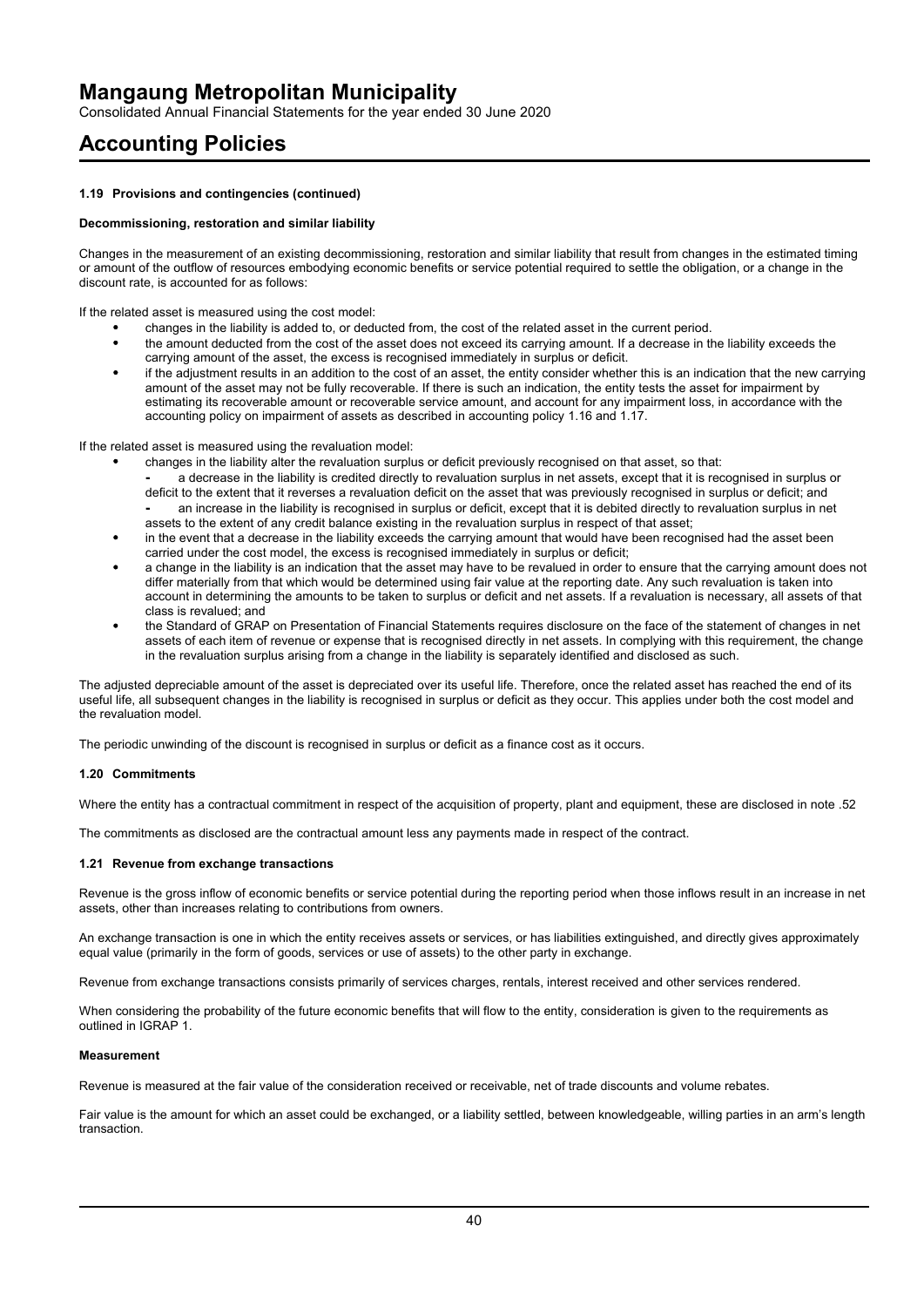Consolidated Annual Financial Statements for the year ended 30 June 2020

# **Accounting Policies**

### **1.21 Revenue from exchange transactions (continued)**

### **Sale of goods**

Revenue from the sale of goods is recognised when all the following conditions have been satisfied:

- the entity has transferred to the purchaser the significant risks and rewards of ownership of the goods;
- the entity retains neither continuing managerial involvement to the degree usually associated with ownership nor effective control over the goods sold;
- the amount of revenue can be measured reliably;
- it is probable that the economic benefits or service potential associated with the transaction will flow to the entity; and
- the costs incurred or to be incurred in respect of the transaction can be measured reliably.

### **Rendering of services**

When the outcome of a transaction involving the rendering of services can be estimated reliably, revenue associated with the transaction is recognised by reference to the stage of completion of the transaction at the reporting date. The outcome of a transaction can be estimated reliably when all the following conditions are satisfied:

- the amount of revenue can be measured reliably;
- it is probable that the economic benefits or service potential associated with the transaction will flow to the entity;
- the stage of completion of the transaction at the reporting date can be measured reliably; and
- the costs incurred for the transaction and the costs to complete the transaction can be measured reliably.

When services are performed by an indeterminate number of acts over a specified time frame, revenue is recognised on a straight line basis over the specified time frame unless there is evidence that some other method better represents the stage of completion. When a specific act is much more significant than any other acts, the recognition of revenue is postponed until the significant act is executed.

When the outcome of the transaction involving the rendering of services cannot be estimated reliably, revenue is recognised only to the extent of the expenses recognised that are recoverable.

Service fees included in the price of the product are recognised as revenue over the period during which the service is performed.

Rendering of services consist out of solid waste, sanitation, sewerage and water services.

### **Interest, royalties and dividends**

Revenue arising from the use by others of entity assets yielding interest, royalties and dividends or similar distributions is recognised when:

- It is probable that the economic benefits or service potential associated with the transaction will flow to the entity, and
	- The amount of the revenue can be measured reliably.

Interest is recognised, in surplus or deficit, using the effective interest rate method.

Royalties are recognised as they are earned in accordance with the substance of the relevant agreements.

Dividends or similar distributions are recognised, in surplus or deficit, when the entity's right to receive payment has been established.

### **Rental income**

Leases revenue from operating leases shall be recognised as revenue on a straight-line basis over the lease term in accordance with the accounting policy on Leases.

Revenue arising from the use by others of entity assets yielding rental income is recognised when:

- a) it is probable that the economic benefits or service potential associated with the transaction will flow to the entity; and
- b) the amount of the revenue can be measured reliably.

### **1.22 Revenue from non-exchange transactions**

Revenue comprises gross inflows of economic benefits or service potential received and receivable by an entity, which represents an increase in net assets, other than increases relating to contributions from owners.

Revenue from non-exchange transactions consists primarily of grants from National - and Provincial Government, Property rates and Fines revenue.

Conditions on transferred assets are stipulations that specify that the future economic benefits or service potential embodied in the asset is required to be consumed by the recipient as specified or future economic benefits or service potential must be returned to the transferor.

Control of an asset arise when the entity can use or otherwise benefit from the asset in pursuit of its objectives and can exclude or otherwise regulate the access of others to that benefit.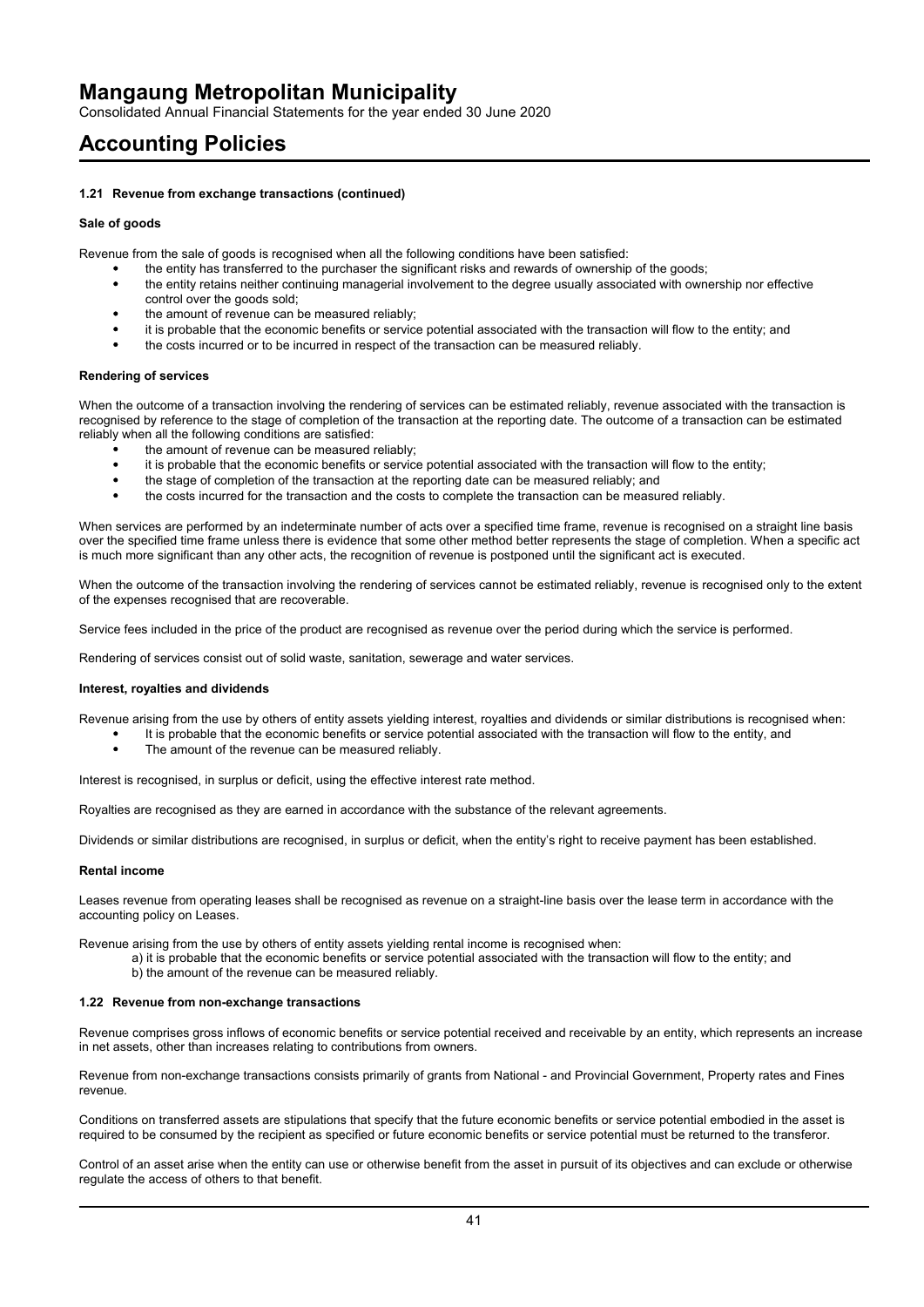Consolidated Annual Financial Statements for the year ended 30 June 2020

# **Accounting Policies**

### **1.22 Revenue from non-exchange transactions (continued)**

Fines are economic benefits or service potential received or receivable by entities, as determined by a court or other law enforcement body, as a consequence of the breach of laws or regulations.

Non-exchange transactions are transactions that are not exchange transactions. In a non-exchange transaction, an entity either receives value from another entity without directly giving approximately equal value in exchange, or gives value to another entity without directly receiving approximately equal value in exchange.

Restrictions on transferred assets are stipulations that limit or direct the purposes for which a transferred asset may be used, but do not specify that future economic benefits or service potential is required to be returned to the transferor if not deployed as specified.

Stipulations on transferred assets are terms in laws or regulation, or a binding arrangement, imposed upon the use of a transferred asset by entities external to the reporting entity.

Tax expenditures are preferential provisions of the tax law that provide certain taxpayers with concessions that are not available to others.

The taxable event is the event that the government, legislature or other authority has determined will be subject to taxation.

Taxes are economic benefits or service potential compulsorily paid or payable to entities, in accordance with laws and or regulations, established to provide revenue to government. Taxes do not include fines or other penalties imposed for breaches of the law.

Transfers are inflows of future economic benefits or service potential from non-exchange transactions, other than taxes.

### **Recognition**

An inflow of resources from a non-exchange transaction recognised as an asset is recognised as revenue, except to the extent that a liability is also recognised in respect of the same inflow.

As the entity satisfies a present obligation recognised as a liability in respect of an inflow of resources from a non-exchange transaction recognised as an asset, it reduces the carrying amount of the liability recognised and recognises an amount of revenue equal to that reduction.

When considering the probability of the future economic benefits that will flow to the entity, consideration is given to the requirements as outlined in IGRAP 1.

### **Measurement**

Revenue from a non-exchange transaction is measured at the amount of the increase in net assets recognised by the entity.

When, as a result of a non-exchange transaction, the entity recognises an asset, it also recognises revenue equivalent to the amount of the asset measured at its fair value as at the date of acquisition, unless it is also required to recognise a liability. Where a liability is required to be recognised it will be measured as the best estimate of the amount required to settle the obligation at the reporting date, and the amount of the increase in net assets, if any, recognised as revenue. When a liability is subsequently reduced, because the taxable event occurs or a condition is satisfied, the amount of the reduction in the liability is recognised as revenue.

### **Taxes**

The entity recognises an asset in respect of taxes when the taxable event occurs and the asset recognition criteria are met.

Resources arising from taxes satisfy the definition of an asset when the entity controls the resources as a result of a past event (the taxable event) and expects to receive future economic benefits or service potential from those resources. Resources arising from taxes satisfy the criteria for recognition as an asset when it is probable that the inflow of resources will occur and their fair value can be reliably measured. The degree of probability attached to the inflow of resources is determined on the basis of evidence available at the time of initial recognition, which includes, but is not limited to, disclosure of the taxable event by the taxpayer.

The entity analyses the taxation laws to determine what the taxable events are for the various taxes levied.

The taxable event for property tax is the passing of the date on which the tax is levied, or the period for which the tax is levied, if the tax is levied on a periodic basis.

Taxation revenue is determined at a gross amount. It is not reduced for expenses paid through the tax system.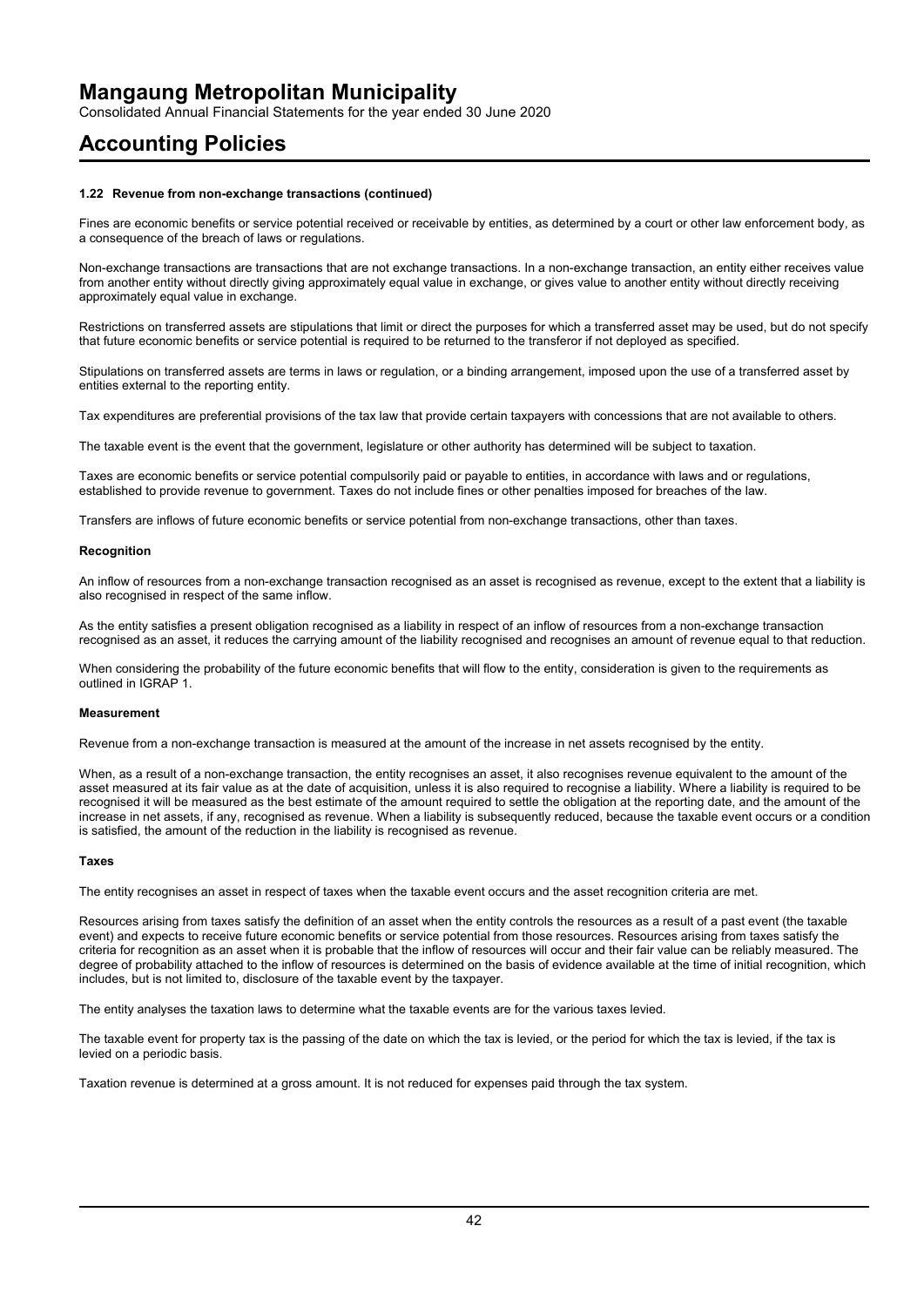Consolidated Annual Financial Statements for the year ended 30 June 2020

# **Accounting Policies**

### **1.22 Revenue from non-exchange transactions (continued)**

### **Transfers**

Apart from Services in kind, which are not recognised unless it is significant to the entity's operations, the entity recognises an asset in respect of transfers when the transferred resources meet the definition of an asset and satisfy the criteria for recognition as an asset.

The entity recognises an asset in respect of transfers when the transferred resources meet the definition of an asset and satisfy the criteria for recognition as an asset.

Transferred assets are measured at their fair value as at the date of acquisition.

### **Debt forgiveness and assumption of liabilities**

The entity recognise revenue in respect of debt forgiveness when the former debt no longer meets the definition of a liability or satisfies the criteria for recognition as a liability, provided that the debt forgiveness does not satisfy the definition of a contribution from owners.

Revenue arising from debt forgiveness is measured at the carrying amount of debt forgiven.

#### **Fines**

Fines are recognised as revenue when the receivable meets the definition of an asset and satisfies the criteria for recognition as an asset.

Assets arising from fines are measured at the best estimate of the inflow of resources to the entity.

Where the entity collects fines in the capacity of an agent, the fine will not be revenue of the collecting entity.

#### **Bequests**

Bequests that satisfy the definition of an asset are recognised as assets and revenue when it is probable that the future economic benefits or service potential will flow to the entity, and the fair value of the assets can be measured reliably.

### **Gifts and donations, including goods in-kind**

Gifts and donations, including goods in kind, are recognised as assets and revenue when it is probable that the future economic benefits or service potential will flow to the entity and the fair value of the assets can be measured reliably.

### **Services in-kind**

The entity recognise services in-kind that are significant to its operations and/or service delivery objectives as assets and recognise the related revenue when it is probable that the future economic benefits or service potential will flow to the entity and the fair value of the assets can be measured reliably.

Where services in-kind are not significant to the entity's operations and/or service delivery objectives and/or do not satisfy the criteria for recognition, the entity disclose the nature and type of services in-kind received during the reporting period.

#### **Concessionary loans received**

A concessionary loan is a loan granted to, or received by an entity on terms that are not market related.

The portion of the loan that is repayable, along with any interest payments, is an exchange transaction and is accounted for in accordance with the Standard of GRAP on Financial Instruments. The off-market portion of the loan is a non-exchange transaction. The off-market portion of the loan that is recognised as non-exchange revenue is calculated as the difference between the proceeds received from the loan, and the present value of the contractual cash flows of the loan, discounted using a market related rate of interest.

The recognition of revenue is determined by the nature of any conditions that exist in the loan agreement that may give rise to a liability. Where a liability exists the entity recognises revenue as and when it satisfies the conditions of the loan agreement.

### **Conditional grants and receipts**

Revenue received from conditional grants, donations and funding are recognised as revenue to the extent that the entity has complied with any of the criteria, conditions or obligations embodied in the agreement. To the extent that the criteria, conditions or obligations have not been met a liability is recognised.

### **1.23 Investment income**

Investment income is recognised on a time-proportion basis using the effective interest method.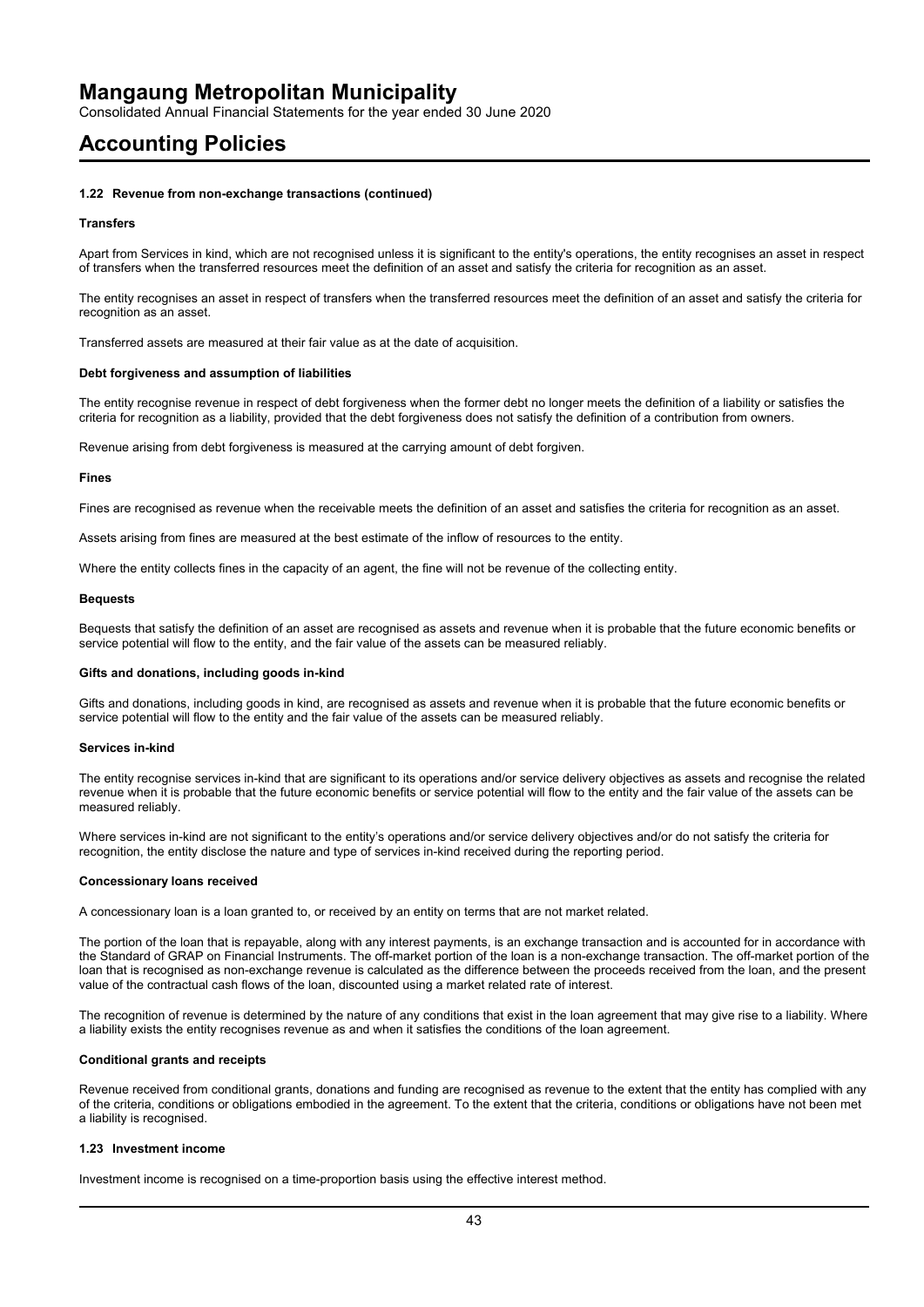Consolidated Annual Financial Statements for the year ended 30 June 2020

# **Accounting Policies**

### **1.24 Borrowing costs**

Borrowing costs are interest and other expenses incurred by an entity in connection with the borrowing of funds.

Borrowing costs are recognised as an expense in the period in which they are incurred.

### **1.25 Accounting by principals and agents**

### **Identification**

An agent is an entity that has been directed by another entity (a principal), through a binding arrangement, to undertake transactions with third parties on behalf of the principal and for the benefit of the principal.

A principal is an entity that directs another entity (an agent), through a binding arrangement, to undertake transactions with third parties on its behalf and for its own benefit.

A principal-agent arrangement results from a binding arrangement in which one entity (an agent), undertakes transactions with third parties on behalf, and for the benefit of, another entity (the principal).

#### **Identifying whether an entity is a principal or an agent**

When the entity is party to a principal-agent arrangement, it assesses whether it is the principal or the agent in accounting for revenue, expenses, assets and/or liabilities that result from transactions with third parties undertaken in terms of the arrangement.

The assessment of whether an entity is a principal or an agent requires the entity to assess whether the transactions it undertakes with third parties are for the benefit of another entity or for its own benefit.

#### **Binding arrangement**

The entity assesses whether it is an agent or a principal by assessing the rights and obligations of the various parties established in the binding arrangement.

Where the terms of a binding arrangement are modified, the parties to the arrangement re-assess whether they act as a principal or an agent.

### **Assessing which entity benefits from the transactions with third parties**

When the entity in a principal-agent arrangement concludes that it undertakes transactions with third parties for the benefit of another entity, then it is the agent. If the entity concludes that it is not the agent, then it is the principal in the transactions.

The entity is an agent when, in relation to transactions with third parties, all three of the following criteria are present:

- It does not have the power to determine the significant terms and conditions of the transaction.
- It does not have the ability to use all, or substantially all, of the resources that result from the transaction for its own benefit.
- It is not exposed to variability in the results of the transaction.

Where the entity has been granted specific powers in terms of legislation to direct the terms and conditions of particular transactions, it is not required to consider the criteria of whether it does not have the power to determine the significant terms and conditions of the transaction, to conclude that is an agent. The entity applies judgement in determining whether such powers exist and whether they are relevant in assessing whether the entity is an agent.

### **Recognition**

The entity, as a principal, recognises revenue and expenses that arise from transactions with third parties in a principal-agent arrangement in accordance with the requirements of the relevant Standards of GRAP.

The entity, as an agent, recognises only that portion of the revenue and expenses it receives or incurs in executing the transactions on behalf of the principal in accordance with the requirements of the relevant Standards of GRAP.

The entity recognises assets and liabilities arising from principal-agent arrangements in accordance with the requirements of the relevant Standards of GRAP.

### **1.26 Comparative figures**

Where necessary, comparative figures have been reclassified to conform to changes in presentation in the current year.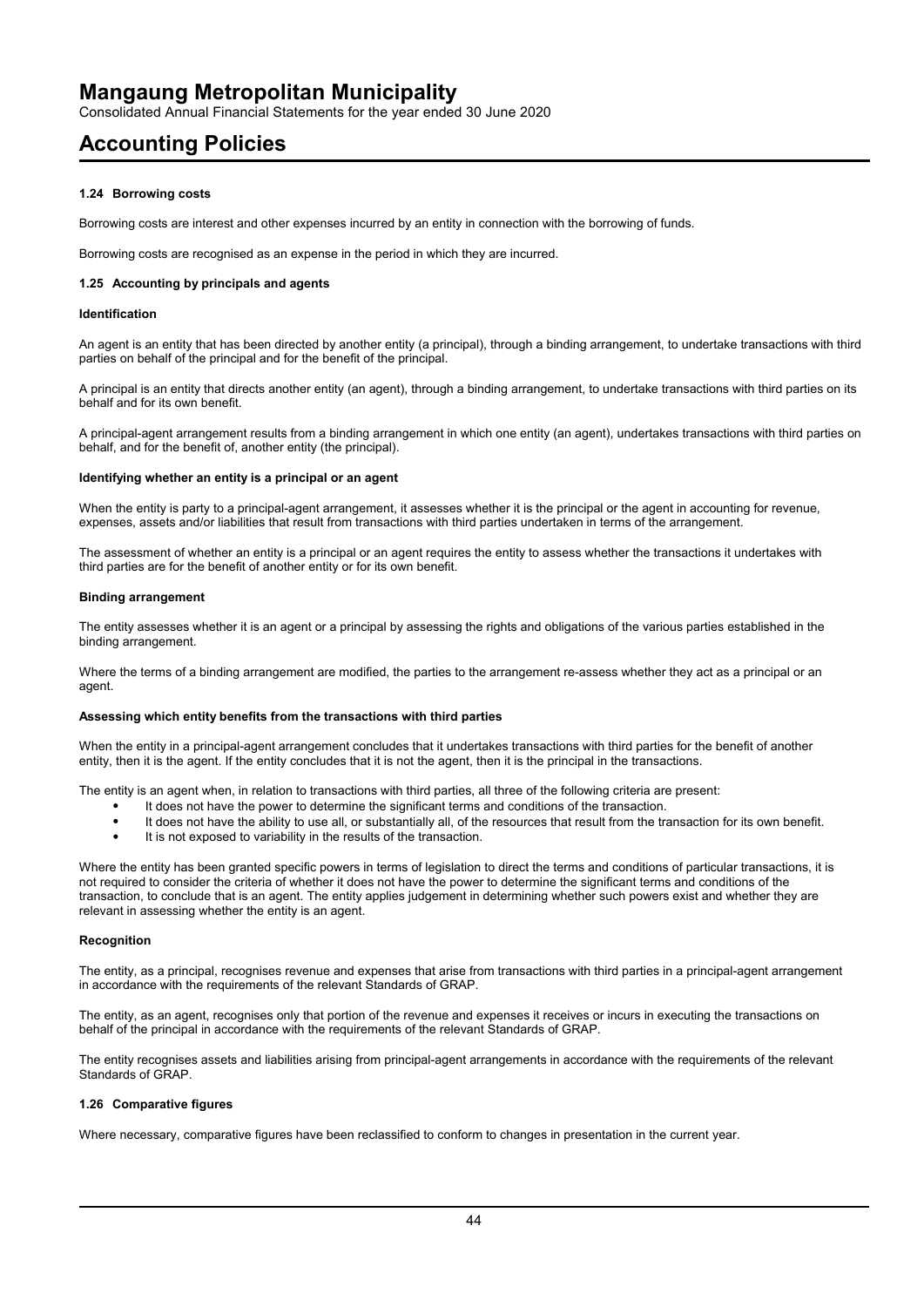Consolidated Annual Financial Statements for the year ended 30 June 2020

# **Accounting Policies**

### **1.27 Unauthorised expenditure**

Unauthorised expenditure means:

- overspending of a vote or a main division within a vote; and
- expenditure not in accordance with the purpose of a vote or, in the case of a main division, not in accordance with the purpose of the main division.

All expenditure relating to unauthorised expenditure is recognised as an expense in the statement of financial performance in the year that the expenditure was incurred. The expenditure is classified in accordance with the nature of the expense, and where recovered, it is subsequently accounted for as revenue in the statement of financial performance.

Detailed disclosures are made in note 62 to the annual financial statements as required by the Municipal Finance Management Act, (Act No. 56 of 2003).

### **1.28 Fruitless and wasteful expenditure**

Fruitless expenditure means expenditure which was made in vain and would have been avoided had reasonable care been exercised.

All expenditure relating to fruitless and wasteful expenditure is recognised as an expense in the statement of financial performance in the year that the expenditure was incurred. The expenditure is classified in accordance with the nature of the expense, and where recovered, it is subsequently accounted for as revenue in the statement of financial performance.

Detailed disclosures are made in note 63 to the annual financial statements as required by the Municipal Finance Management Act, (Act No. 56 of 2003).

### **1.29 Irregular expenditure**

Irregular expenditure as defined by the Municipal Finance Management Act, (Act No. 56 of 2003) is expenditure incurred by a municipality or municipal entity that is not in accordance with or in contravention of:

a) the MFMA, and which has not been condoned in terms of sections 170

- b) the Municipal Systems Act (Act No.32 of 2000),
- c) the Public Office Bearers Act (Act No. 20 of 1998)

d) the requirements of the entity's supply chain management policy of the municipality or municipal entity or in or in accordance with the municipality's by-laws giving effect to such policy and which has not been condoned in terms of such policy or by-law.

Irregular expenditure excludes unauthorised expenditure.

Irregular expenditure is accounted for as expenditure in the Statement of Financial Performance and where recovered, it is subsequently accounted for as revenue in the Statement of Financial Performance.

Detailed disclosures are made in note 64 to the annual financial statements as required by the Municipal Finance Management Act, (Act No. 56 of 2003).

## **1.30 Internal reserves**

### **Self insurance reserve**

The entity has a Self Insurance Reserve to set aside amounts to offset potential losses or claims that cannot be insured externally. The balance of the Self-Insurance Reserve is determined based on the insurance risk carried by the entity, which is calculated by the entity's external insurance broker and is reinstated or increased by a transfer from the accumulated surplus or deficit.

Claims are settled by transferring a corresponding amount from the self-insurance reserve to the accumulated surplus.

### **Compensation for occupational injuries and diseases (COID) reserve**

The Compensation for Occupational Injuries and Diseases Act (Act 130 of 1993) is to provide for payment of medical treatment and compensation for disablement caused by occupational injuries or diseases sustained or contracted by employees in the course of their employment, or for death resulting from such injuries or diseases. The contribution to the COID fund is determined by the Compensation Commissioner. The entity is an exempt employer in terms of Section 84 (1) (a)(ii) & (2) and as such does not pay any assessments to the COID Commissioner. In terms of the exempt status the entity is mandated to establish its own fund and administers this fund in terms of the COID Act.

Amounts are transferred to the COID reserve from the accumulated surplus or deficit based on the amounts as approved in the annual budget and determined by the Compensation Commissioner as well as additional amounts deemed necessary to ensure that the balance of the reserve is adequate to offset potential claims.

Claims are paid as determined by the Compensation Commissioner. Claims are settled by transferring a corresponding amount from the COID reserve to the accumulated surplus or deficit.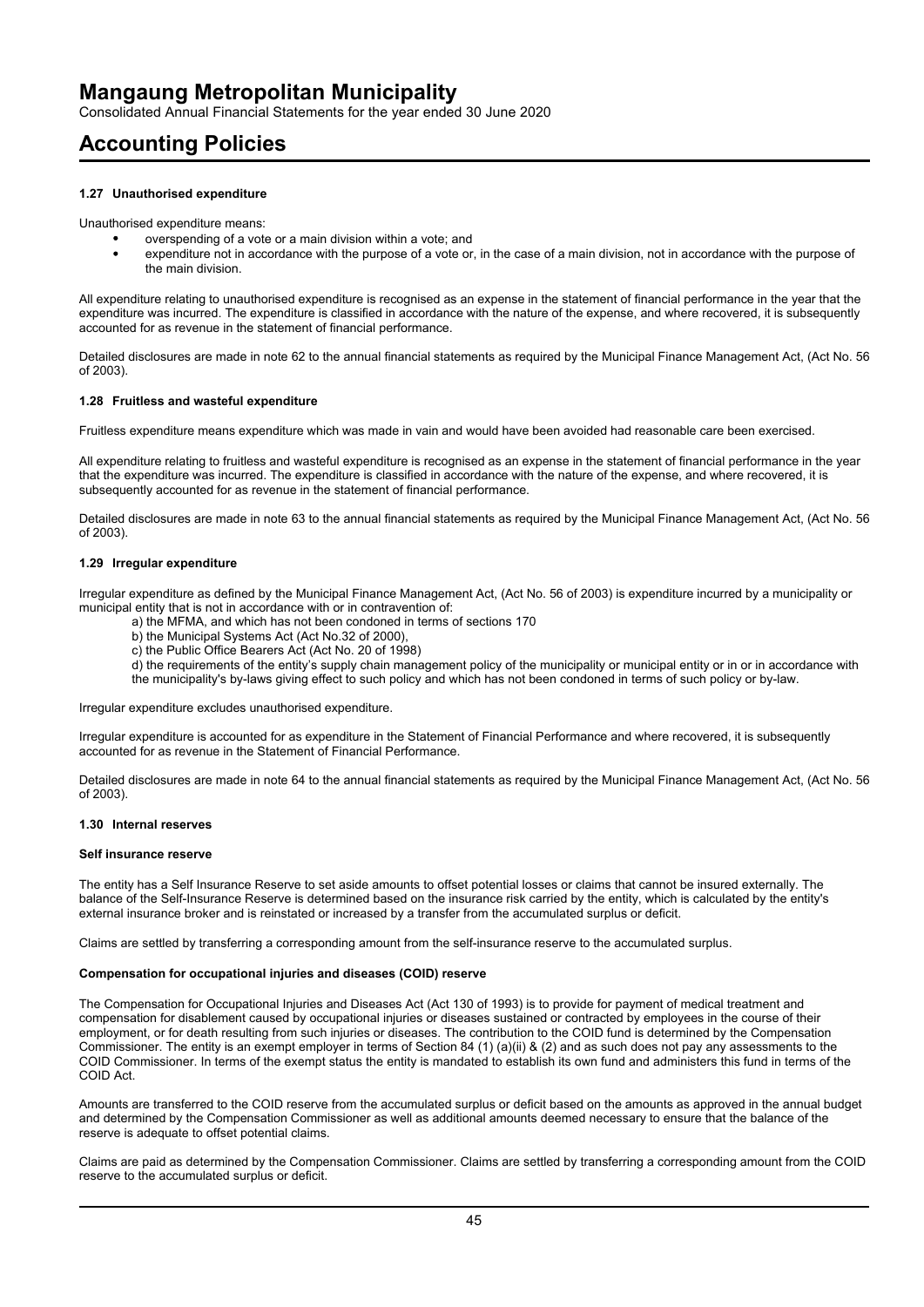Consolidated Annual Financial Statements for the year ended 30 June 2020

# **Accounting Policies**

### **1.31 Revaluation reserve**

The surplus arising from the revaluation of land, buildings, water meters and zoo animals is credited to a non-distributable reserve. The revaluation surplus is realised as revalued assets are depreciated, through a transfer from the revaluation reserve to the accumulated surplus/deficit. On disposal, the net revaluation surplus is transferred to the accumulated surplus/deficit while gains or losses on disposal, based on revalued amounts, are credited or charged to the statement of financial performance.

Any impairment loss of a revalued asset shall be treated as a revaluation decrease. To the extent that the impairment loss exceeds the revaluation surplus for the same asset, the impairment loss is recognised in the accumulated surplus/(deficit).

### **1.32 Segment information**

Segmental information on property, plant and equipment, as well as income and expenditure is set out in Appendices **F2 and F4**, based on the International Government Financial Statistics classifications and the budget formats prescribed by National Treasury. The entity operates solely in its area of jurisdiction as determined by the Demarcation Board.

Segment information is prepared in conformity with the accounting policies applied for preparing and presenting the annual financial statements.

GRAP 18 has not been considered in developing these policies.

### **1.33 Budget information**

The entity is subject to budgetary limits in the form of appropriations or budget authorisations (or equivalent), which is given effect through authorising legislation, appropriation or similar.

General purpose financial reporting by the entity shall provide information on whether resources were obtained and used in accordance with the legally adopted budget.

The approved budget is prepared on a accrual basis and presented by nature classification. The approved budget and the annual financial statements are not prepared on the same classification basis.

The annual budget figures included in the annual financial statements are for the entity and do not include budget information relating to subsidiaries. The separate budget for the entity has been recompiled for the presentation in the annual financial statements. The recompilation does not constitute changes or revisions of the consolidated budget as approved by the Council.

The Statement of comparative and actual information has been included in the consolidated annual financial statements as the recommended disclosure when the consolidated annual financial statements and the budget are not on the same basis of accounting as determined by National Treasury. Explanatory comments to material differences are provided in note 69 to the annual financial statements.

### **1.34 Related parties**

A related party is a person or an entity with the ability to control or jointly control the other party, or exercise significant influence over the other party, or vice versa, or an entity that is subject to common control, or joint control.

Control is the power to govern the financial and operating policies of an entity so as to obtain benefits from its activities.

Joint control is the agreed sharing of control over an activity by a binding arrangement, and exists only when the strategic financial and operating decisions relating to the activity require the unanimous consent of the parties sharing control (the venturers).

Related party transaction is a transfer of resources, services or obligations between the reporting entity and a related party, regardless of whether a price is charged.

Significant influence is the power to participate in the financial and operating policy decisions of an entity, but is not control over those policies.

Management are those persons responsible for planning, directing and controlling the activities of the entity, including those charged with the governance of the entity in accordance with legislation, in instances where they are required to perform such functions.

Close members of the family of a person are considered to be those family members who may be expected to influence, or be influenced by, that management in their dealings with the entity.

The entity is exempt from disclosure requirements in relation to related party transactions if that transaction occurs within normal supplier and/or client/recipient relationships on terms and conditions no more or less favourable than those which it is reasonable to expect the entity to have adopted if dealing with that individual entity or person in the same circumstances and terms and conditions are within the normal operating parameters established by that reporting entity's legal mandate.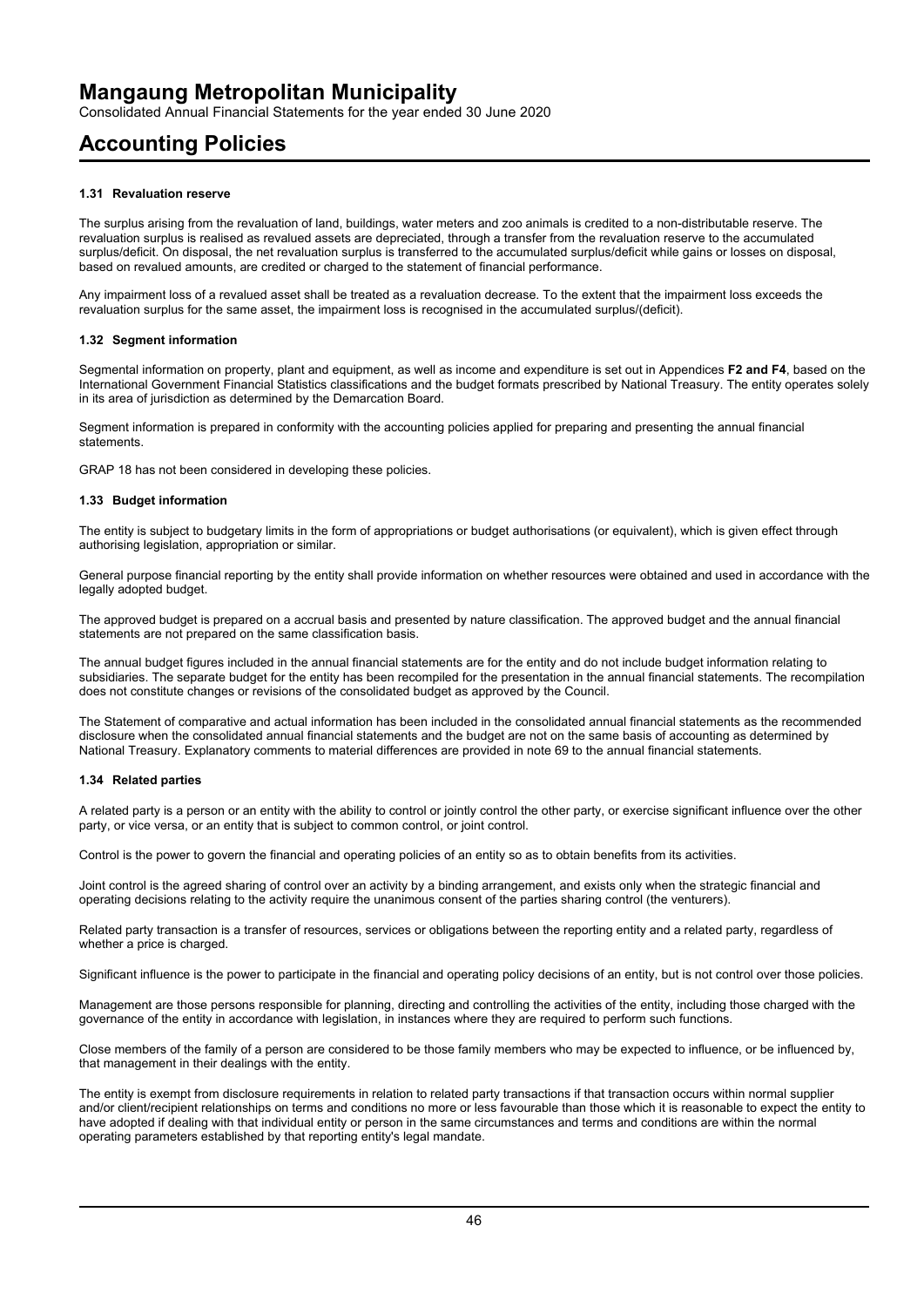Consolidated Annual Financial Statements for the year ended 30 June 2020

# **Accounting Policies**

## **1.34 Related parties (continued)**

Where the entity is exempt from the disclosures in accordance with the above, the entity discloses narrative information about the nature of the transactions and the related outstanding balances, to enable users of the entity's financial statements to understand the effect of related party transactions on its consolidated annual financial statements.

### **1.35 Events after reporting date**

Events after reporting date are those events, both favourable and unfavourable, that occur between the reporting date and the date when the financial statements are authorised for issue. Two types of events can be identified:

- those that provide evidence of conditions that existed at the reporting date (adjusting events after the reporting date); and
- those that are indicative of conditions that arose after the reporting date (non-adjusting events after the reporting date).

The entity will adjust the amount recognised in the financial statements to reflect adjusting events after the reporting date once the event occurred.

The entity will disclose the nature of the event and an estimate of its financial effect or a statement that such estimate cannot be made in respect of all material non-adjusting events, where non-disclosure could influence the economic decisions of users taken on the basis of the financial statements.

### **1.36 Service concession arrangements: Entity as grantor**

### **Identification**

Service concession arrangement is a contractual arrangement between a grantor and an operator in which an operator uses the services concession asset to provide a mandated function on behalf of a grantor for a specified period, where the operator is compensated for its services over the period of service concession arrangement.

A grantor is the entity that grants the right to use the service concession asset to the operator.

A mandated function involves the delivery of a public service by an operator on behalf of a grantor that falls within the grantor's mandate.

An operator is the entity that uses the service concession asset to provide a mandated function subject to the grantor's control of the asset.

A service concession asset is an asset used to provide a mandated function in a service concession arrangement that:

- is provided by the operator which:
	- **-** the operator constructs, develops, or acquires from a third party; or
	- **-** is an existing asset of the operator; or
- is provided by the grantor which:
	- **-** is an existing asset of the grantor; or
	- **-** is an upgrade to an existing asset of the grantor.

### **Recognition of asset and liability**

The entity recognises an asset provided by the operator and an upgrade to an existing asset of the entity, as a service concession asset if the entity controls or regulates what services the operator must provide with the asset, to whom it must provide them, and at what price, and if the entity controls (through ownership, beneficial entitlement or otherwise) any significant residual interest in the asset at the end of the term of the arrangement. This applies to an asset used in a service concession arrangement for its entire economic life (a "whole-of-life" asset).

After initial recognition or reclassification, service concession assets are clearly identified from other assets within the same asset category, and are clearly identified from owned and/or leased assets.

Where the entity recognises a service concession asset, and the asset is not an existing asset of the entity (grantor), the entity (grantor) also recognises a liability.

The entity does not recognise a liability when an existing asset of the entity is reclassified as a service concession asset, except in circumstances where additional consideration is provided by the operator.

## **Measurement of asset and liability**

The entity initially measures the service concession asset as follows:

- Where the asset is not an existing asset of the entity, the asset is measured at its fair value.
- Where the asset is an existing asset of the entity and it meets the recognition criteria of a service concession asset, the asset is reclassified as a service concession asset, and the asset is accounted for in accordance with the policy on Investment property, Property, plant and equipment, Intangible assets, or Heritage assets, as appropriate.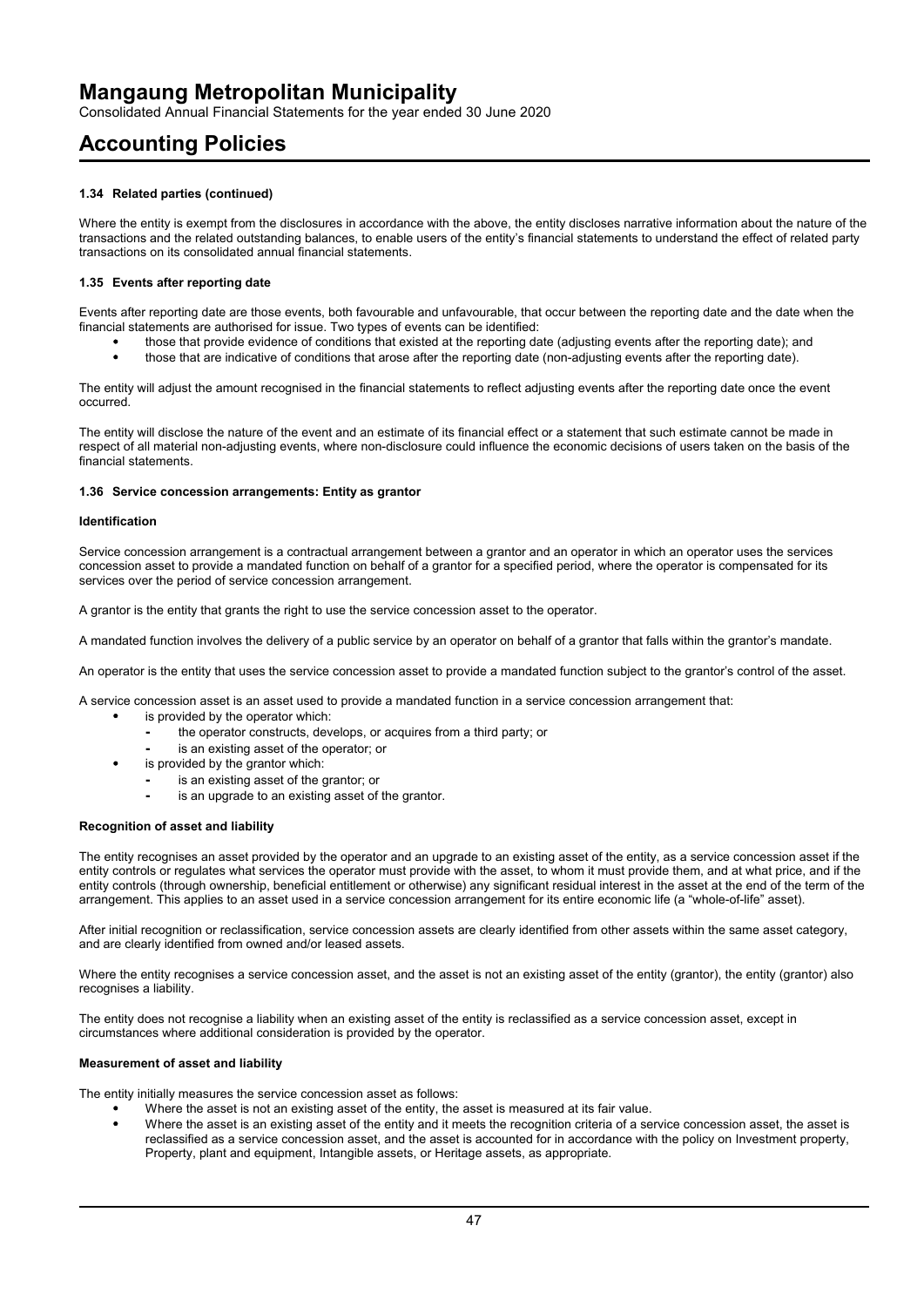Consolidated Annual Financial Statements for the year ended 30 June 2020

# **Accounting Policies**

### **1.36 Service concession arrangements: Entity as grantor (continued)**

The entity initially measures the liability at the same amount as the service concession asset, adjusted by the amount of any other consideration from the entity to the operator, or from the operator to the entity.

### **Financial liability model**

Where the entity has an unconditional obligation to pay cash or another financial asset to the operator for the construction, development, acquisition, or upgrade of a service concession asset, the entity accounts for the liability as a financial liability.

The entity allocates the payments to the operator and accounts for them according to their substance as a reduction in the liability recognised, a finance charge, and charges for services provided by the operator.

The finance charge and charges for services provided by the operator in a service concession arrangement are accounted for as expenses.

Where the asset and service components of a service concession arrangement are separately identifiable, the service components of payments from the entity to the operator are allocated by reference to the relative fair values of the service concession asset and the services.

Where the asset and service components are not separately identifiable, the service component of payments from the entity to the operator is determined using estimation techniques.

#### **Grant of a right to the operator model**

Where the entity does not have an unconditional obligation to pay cash or another financial asset to the operator for the construction, development, acquisition, or upgrade of a service concession asset, and grants the operator the right to earn revenue from third-party users or another revenue-generating asset, the entity accounts for the liability as the unearned portion of the revenue arising from the exchange of assets between the entity and the operator.

The entity recognises revenue and reduces the liability according to the substance of the service concession arrangement.

#### **Dividing the arrangement**

If the entity pays for the construction, development, acquisition, or upgrade of a service concession asset partly by incurring a financial liability and partly by the grant of a right to the operator, it accounts separately for each part of the total liability.

#### **Other liabilities, contingent liabilities and contingent assets**

The entity accounts for other liabilities, contingent liabilities, and contingent assets arising from a service concession arrangement in accordance with the policy on Provisions, Contingent liabilities and contingent assets and Financial instruments.

#### **Other revenues**

The entity accounts for revenues from a service concession arrangement, other than those relating to the grant of a right to the operator model, in accordance with the Standard of GRAP on Revenue from exchange transactions.

#### **Recognition of the performance obligation and the right to receive a significant interest in a service concession asset**

If the entity controls a significant residual interest in a service concession asset at the end of the service concession arrangement through ownership, beneficial entitlement or otherwise, and the arrangement does not constitute a finance or an operating lease, the entity recognises its right to receive the residual interest (i.e. a receivable) in the service concession asset at the commencement of the arrangement.

The right to receive a residual interest in the service concession asset to be received at the end of the arrangement, is an exchange consideration. This is because the entity will receive an asset in exchange for granting the operator access to the asset while providing a mandated function on its behalf in accordance with the substance of the arrangement.

In terms of the policy on Revenue from exchange transactions, the exchange consideration is recognised and measured at fair value. The value of the receivable (the right to the residual interest in the asset), receivable at the end of the service concession arrangement, reflects the value of the service concession asset as if it were already in the age and in the condition expected at the end of the service concession arrangement.

When the entity recognises the right to receive a residual interest in the service concession asset, it also recognises its performance obligation for granting the operator access to the service concession asset in accordance with the substance of the arrangement. The value of the performance obligation is the same as the receivable interest recognised at the commencement of the service concession arrangement.

The performance obligation is reduced and revenue is recognised based on the substance of the arrangement.

Where service concession arrangements include provisions to adjust the arrangement for changes, the effect of such changes is deemed to have taken place at the inception of the service concession arrangements.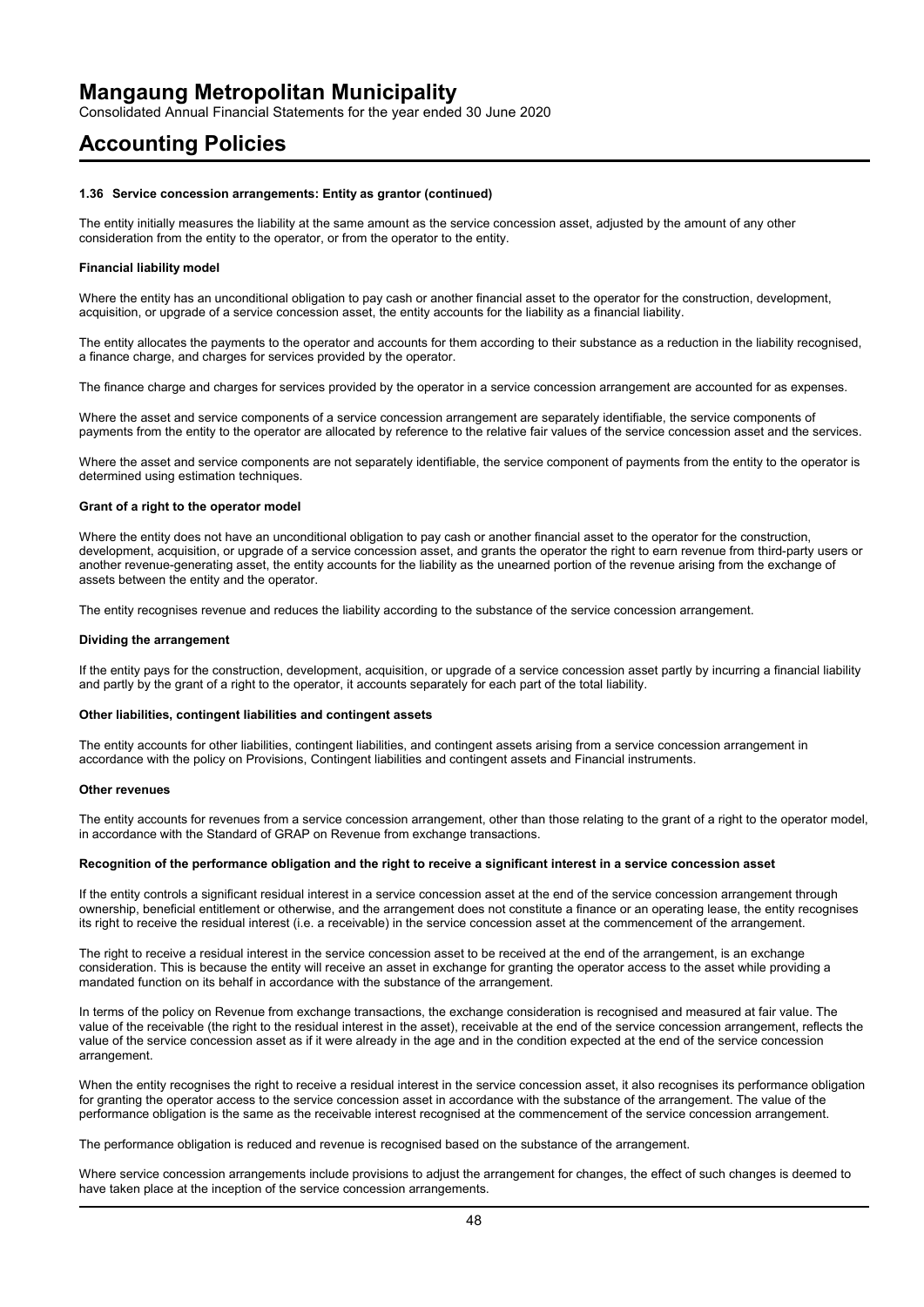Consolidated Annual Financial Statements for the year ended 30 June 2020

# **Accounting Policies**

## **1.37 Advance receipts**

Exchange transactions are transactions in which one entity receives assets or services, or has liabilities extinguished, and directly gives approximately equal value (primarily in the form of cash, goods, services, or use of assets) to another entity in exchange.

In a non-exchange transaction, an entity either receives value from another entity without directly giving approximately equal value in exchange, or gives value to another entity without directly receiving approximately equal value in exchange.

All receipts received in advance are classified as non-exchange transactions as no approximate equal value is exchanged between the parties. Refer to note 16 Payables from non-exchange transactions where these receipts in advance are disclosed.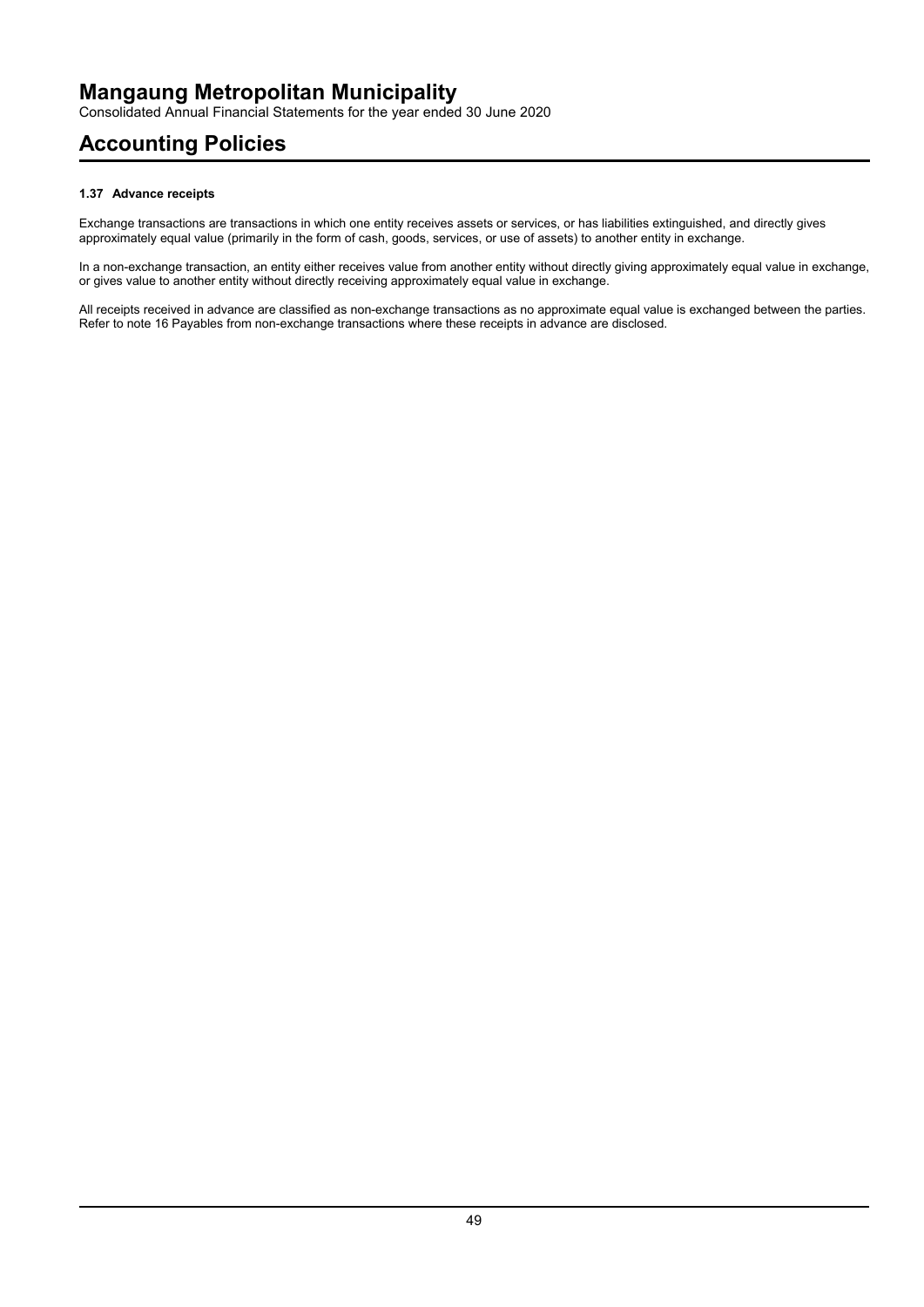Consolidated Annual Financial Statements for the year ended 30 June 2020

# **Notes to the Consolidated Annual Financial Statements**

| --<br>Rand<br>Figure<br>ິ້<br>- 11 1<br>$\cdot$ | 2020<br>$\sim$ $\sim$ | 201<br>∸∽<br>$\sim$ $\sim$ |
|-------------------------------------------------|-----------------------|----------------------------|
|                                                 |                       |                            |

## **2. New standards and interpretations**

### **2.1 Standards and interpretations effective and adopted in the current year**

In the current year, the municipality has adopted the following standards and interpretations that are effective for the current financial year and that are relevant to its operations:

**Expected impact:**

### **Standard/ Interpretation: Effective date:**

|   |                                                                    | Years beginning on or after |
|---|--------------------------------------------------------------------|-----------------------------|
|   | Guideline: Accounting for Arrangements Undertaken i.t.o the        | 01 April 2019               |
|   | National Housing Programme                                         |                             |
|   | GRAP 6 (as revised 2010): Consolidated and Separate Financial      | 01 April 2019               |
|   | <b>Statements</b>                                                  |                             |
|   | GRAP 7 (as revised 2010): Investments in Associates                | 01 April 2019               |
|   | GRAP 8 (as revised 2010): Interests in Joint Ventures              | 01 April 2019               |
|   | Directive 7 (revised): The Application of Deemed Cost              | 01 April 2019               |
|   | GRAP 20: Related parties                                           | 01 April 2019               |
|   | <b>GRAP 32: Service Concession Arrangements: Grantor</b>           | 01 April 2019               |
|   | GRAP 105: Transfers of functions between entities under common     | 01 April 2019               |
|   | control                                                            |                             |
| ٠ | GRAP 106 (as amended 2016): Transfers of functions between         | 01 April 2019               |
|   | entities not under common control                                  |                             |
|   | GRAP 107: Mergers                                                  | 01 April 2019               |
|   | <b>GRAP 108: Statutory Receivables</b>                             | 01 April 2019               |
|   | GRAP 109: Accounting by Principals and Agents                      | 01 April 2019               |
|   | IGRAP 11: Consolidation - Special purpose entities                 | 01 April 2019               |
|   | IGRAP 12: Jointly controlled entities - Non-monetary contributions | 01 April 2019               |
|   | by ventures                                                        |                             |
|   | IGRAP 17: Service Concession Arrangements where a Grantor          | 01 April 2019               |
|   | Controls a Significant Residual Interest in an Asset               |                             |
|   | IGRAP 18: Interpretation of the Standard of GRAP on Recognition    | 01 April 2019               |
|   | and Derecognition of Land                                          |                             |
| ٠ | IGRAP 19: Liabilities to Pay Levies                                | 01 April 2019               |
|   |                                                                    |                             |

## **2.2 Standards and interpretations issued, but not yet effective**

The entity has not applied the following standards and interpretations, which have been published and are mandatory for the entity's accounting periods beginning on or after 01 July 2020 or later periods:

| Standard/Interpretation: |  |  |
|--------------------------|--|--|
|                          |  |  |

| ndard/ Interpretation:                                                                   | <b>Effective date:</b><br>Years beginning on or after | <b>Expected impact:</b>                     |
|------------------------------------------------------------------------------------------|-------------------------------------------------------|---------------------------------------------|
| GRAP 104 (amended): Financial Instruments                                                | 01 April 2099                                         | Unlikely there will be a<br>material impact |
| Guideline: Guideline on the Application of Materiality to Financial<br><b>Statements</b> | 01 April 2099                                         | Unlikely there will be a<br>material impact |
| IGRAP 20: Accounting for Adjustments to Revenue                                          | 01 April 2020                                         | Unlikely there will be a<br>material impact |
| GRAP 1 (amended): Presentation of Financial Statements                                   | 01 April 2020                                         | Unlikely there will be a<br>material impact |
| <b>GRAP 34: Separate Financial Statements</b>                                            | 01 April 2020                                         | Unlikely there will be a<br>material impact |
| <b>GRAP 35: Consolidated Financial Statements</b>                                        | 01 April 2020                                         | Unlikely there will be a<br>material impact |
| <b>GRAP 36: Investments in Associates and Joint Ventures</b>                             | 01 April 2020                                         | Unlikely there will be a<br>material impact |
| <b>GRAP 37: Joint Arrangements</b>                                                       | 01 April 2020                                         | Unlikely there will be a<br>material impact |
| <b>GRAP 38: Disclosure of Interests in Other Entities</b>                                | 01 April 2020                                         | Unlikely there will be a<br>material impact |
| GRAP 110 (as amended 2016): Living and Non-living Resources                              | 01 April 2020                                         | Unlikely there will be a<br>material impact |
| IGRAP 1 (revised): Applying the Probability Test on Initial<br>Recognition of Revenue    | 01 April 2020                                         | Unlikely there will be a<br>material impact |
| GRAP 18 (as amended 2016): Segment Reporting                                             | 01 April 2020                                         | Unlikely there will be a<br>material impact |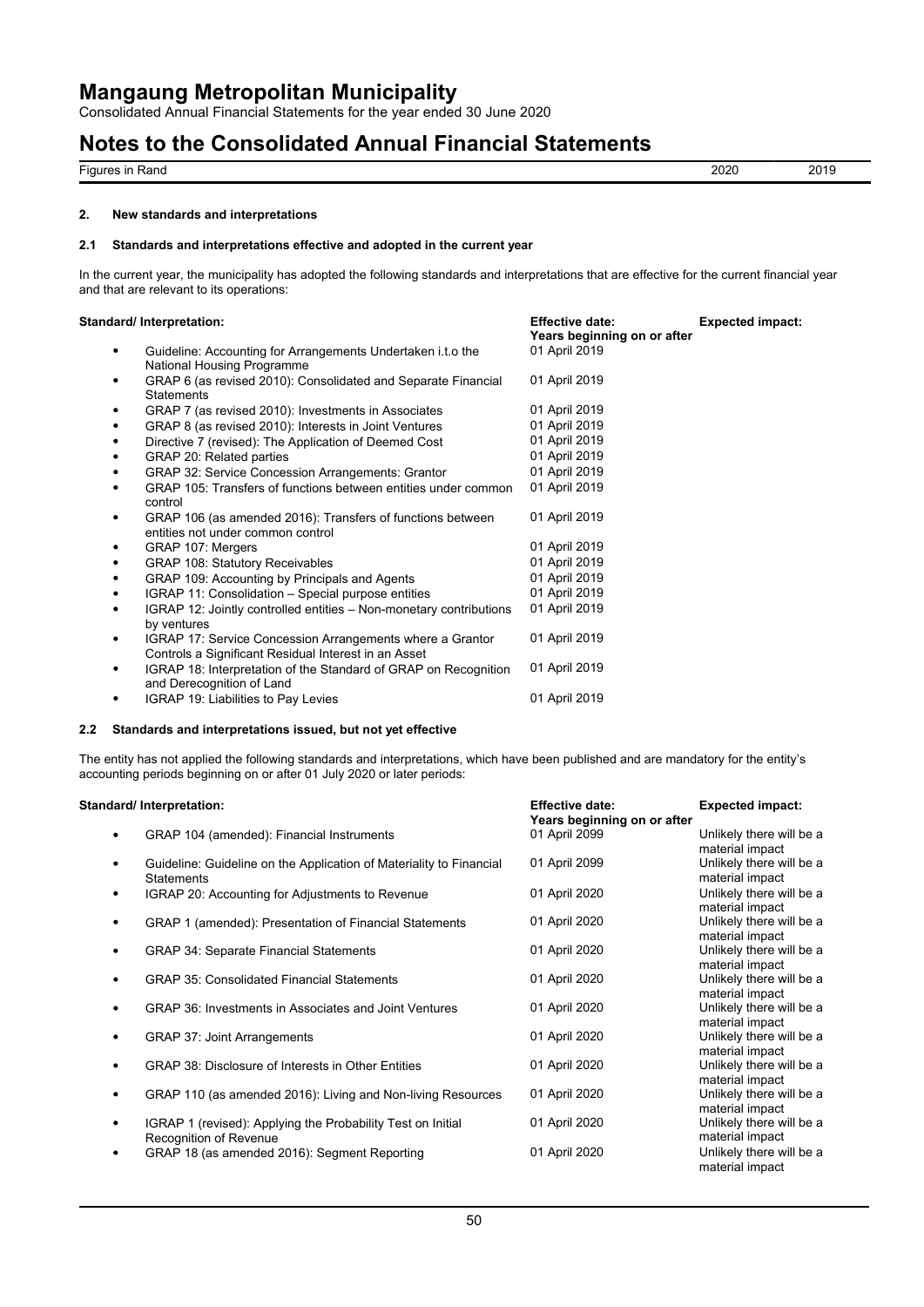Consolidated Annual Financial Statements for the year ended 30 June 2020

# **Notes to the Consolidated Annual Financial Statements**

| Figures in Rand |                                                                                                                       | 2020                                               | 2019                                               |
|-----------------|-----------------------------------------------------------------------------------------------------------------------|----------------------------------------------------|----------------------------------------------------|
| 3.              | <b>Inventories</b>                                                                                                    |                                                    |                                                    |
|                 | Consumable stores<br>Fuel (diesel, petrol)<br>Maintenance materials<br>Raw materials, components                      | 5 375 057<br>1 298 286<br>1 025 244<br>107 776 047 | 5 5 18 8 9 0<br>519 109<br>1 097 664<br>87 367 937 |
|                 | Unsold properties held for resale<br>Water for distribution (in pipes and reservoirs)<br>Inventory - Work in progress | 340 270 016<br>3 448 527<br>161 395 234            | 332 673 432<br>3 386 464<br>150 710 282            |
|                 | 620 588 411                                                                                                           | 581 273 778                                        |                                                    |
|                 | Inventory recognised as an expense                                                                                    |                                                    |                                                    |
|                 | Inventories recognised as an expense during the year<br>Inventories written off                                       | 81 323 377<br>2 538 905                            | 84 915 426<br>1 572 450                            |
|                 |                                                                                                                       | 83 862 282                                         | 86 487 876                                         |
|                 | Raw materials, components                                                                                             | 110 121 195                                        | 88 792 053                                         |
|                 | NRV adjustment                                                                                                        | 110 121 195<br>(2345148)                           | 88 792 053<br>(1424116)                            |
|                 |                                                                                                                       | 107 776 047                                        | 87 367 937                                         |

An assessment of the net realisable value against cost was performed and inventory was written down.

Inventories that were recognised as stores issues during the year amounted to R55 269 714 (2019: R51 249 457), of which a portion was capitalised.

## **Inventory pledged as security**

No inventory was pledged as security for any financial liability.

## **4. Consumer receivables from non-exchange transactions**

| Rates - Gross balance              | 1622 311 890  | 1 324 898 673 |
|------------------------------------|---------------|---------------|
| Rates - Impairment                 | (773 648 935) | (639632315)   |
|                                    | 848 662 955   | 685 266 358   |
| <b>Ageing of Rates receivables</b> |               |               |
| Current (0 - 30 days)              | 213 660 703   | 97 036 465    |
| $31 - 60$ days                     | 59 927 431    | 62 220 818    |
| 61 - 90 days                       | 51 974 109    | 52 068 537    |
| $91 + days$                        | 1 296 749 647 | 1 113 572 853 |
| Gross balance                      | 1622 311 890  | 1 324 898 673 |
| Less: Allowance for impairment     | (773 648 935) | (639632315)   |
|                                    | 848 662 955   | 685 266 358   |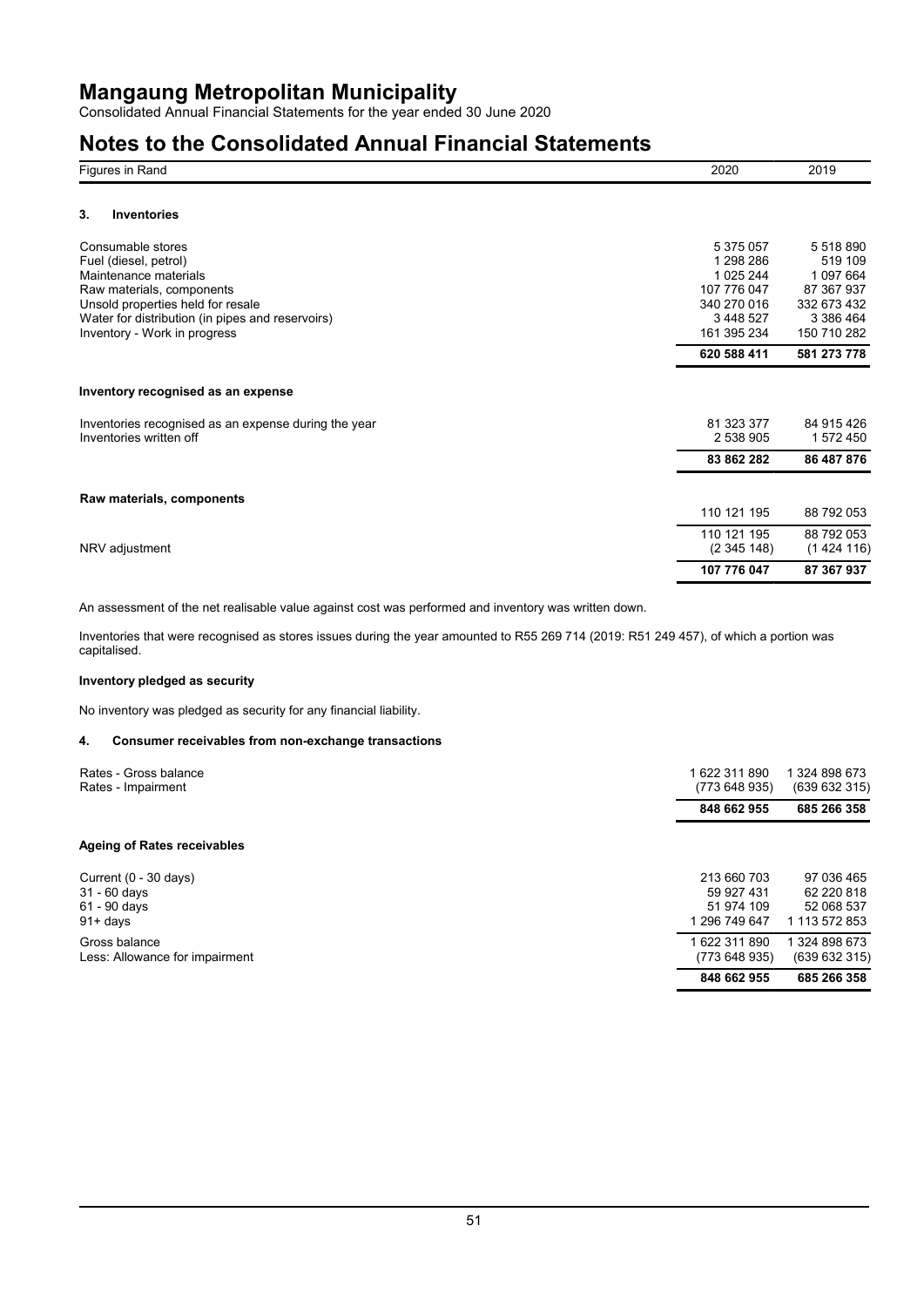Consolidated Annual Financial Statements for the year ended 30 June 2020

# **Notes to the Consolidated Annual Financial Statements**

| Figures in Rand                                                                                          | 2020                                                                  | 2019                                                                 |
|----------------------------------------------------------------------------------------------------------|-----------------------------------------------------------------------|----------------------------------------------------------------------|
| Consumer receivables from non-exchange transactions (continued)<br>4.                                    |                                                                       |                                                                      |
| Summary by customer classification                                                                       |                                                                       |                                                                      |
| <b>Residential and sundry</b><br>Current (0 - 30 days)<br>31 - 60 days<br>61 - 90 days<br>$90 + days$    | 32 421 528<br>20 827 881<br>17 689 916<br>545 832 433                 | 34 655 744<br>20 541 907<br>16 692 646<br>445 301 506                |
| Gross balance                                                                                            | 616 771 758<br>(505 853 015)                                          | 517 191 803<br>(430 002 363)                                         |
| Less: Allowance for impairment                                                                           | 110 918 743                                                           | 87 189 440                                                           |
| <b>Business / commercial</b><br>Current (0 - 30 days)<br>$31 - 60$ days<br>$61 - 90$ days<br>$91 + days$ | 35 236 317<br>22 686 935<br>18 134 519<br>280 596 258                 | 32 298 001<br>14 159 977<br>8714624<br>236 024 799                   |
| Gross balance                                                                                            | 356 654 029                                                           | 291 197 401                                                          |
| Less: Allowance for impairment                                                                           | (267 795 920)<br>88 858 109                                           | (209 629 952)<br>81 567 449                                          |
| Government<br>Current (0 - 30 days)<br>31 - 60 days<br>61 - 90 days<br>$91 + days$                       | 146 002 858<br>16 412 616<br>16 149 674<br>470 320 955<br>648 886 103 | 30 082 720<br>27 518 934<br>26 661 267<br>432 246 548<br>516 509 469 |

### **Consumer receivables from non-exchange transactions pledged as security**

None of the consumer receivables from non-exchange transactions were pledged as security for any financial liability.

#### **Credit quality of consumer receivables from non-exchange transactions**

The credit quality of consumer receivables from non-exchange transactions that are neither past due, nor impaired can be assessed by reference to external credit ratings (if available) or to historical information about counterparty default rates.

Consumer receivables from non-exchange transactions are only due after 30 days. Interest shall be paid on accounts which have not been paid within 30 days from the date on which the account became due, at a rate of 1% higher than the prime rate for the period.

The credit quality of consumer receivables from non-exchange transactions was evaluated in terms of the risk group and aging of the individual receivable account.

### **Consumer receivables from non-exchange transactions past due but not impaired**

Consumer receivables from non-exchange transactions which are less than 3 months past due are not considered to be impaired. At 30 June 2020, R 112 436 164 (2019: R 114 289 355) were past due but not impaired.

The ageing of amounts past due but not impaired is as follows:

| 1 month past due  | 59 927 431 | 62 220 818 |
|-------------------|------------|------------|
| 2 months past due | 51 974 109 | 52 068 537 |
|                   |            |            |

### **Consumer receivables from non-exchange transactions impaired**

As of 30 June 2020, other receivables from non-exchange transactions of R 734 046 113 (2019: R 639 632 315) were impaired and provided for.

The ageing of these loans is as follows: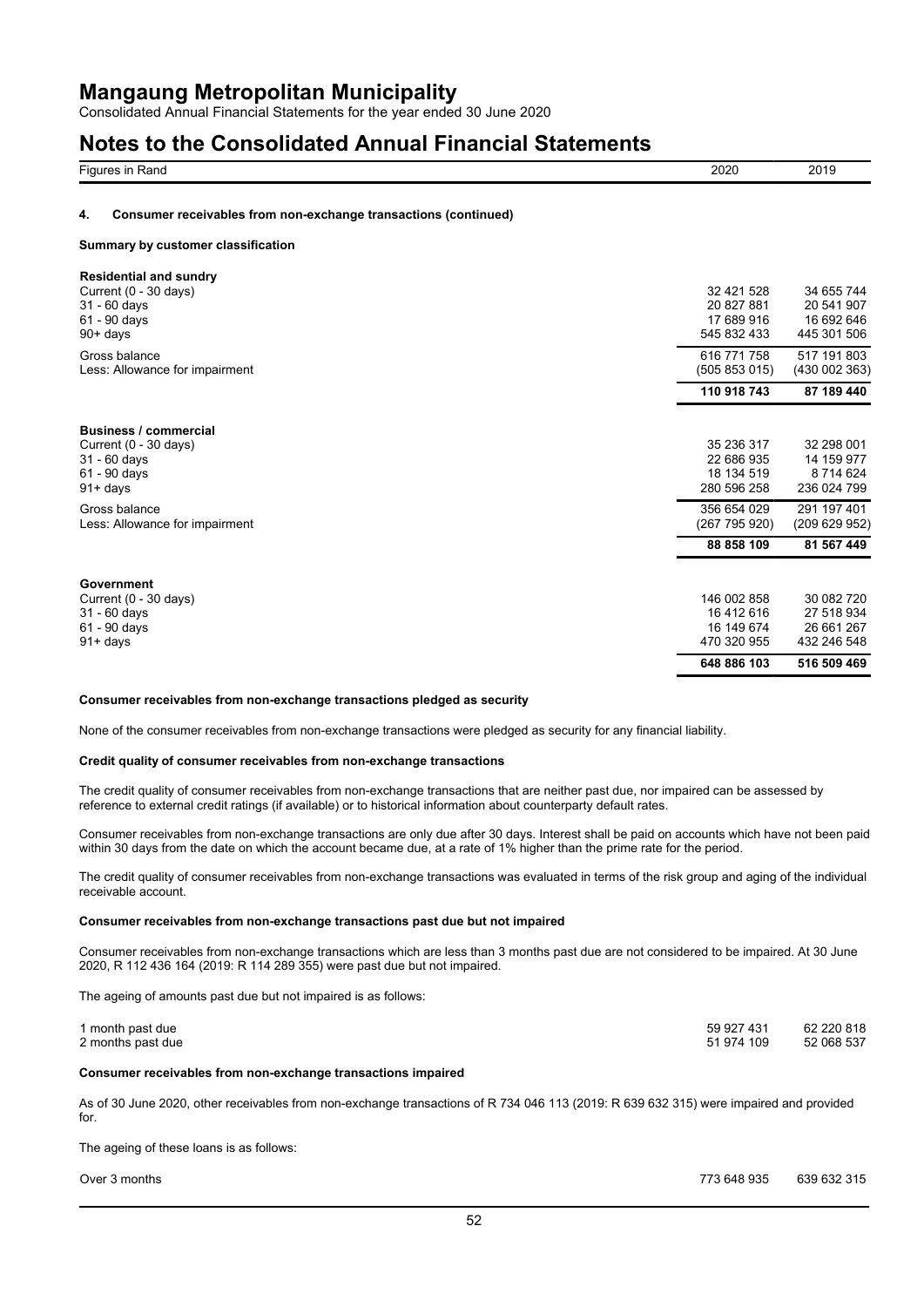Consolidated Annual Financial Statements for the year ended 30 June 2020

# **Notes to the Consolidated Annual Financial Statements**

Figures in Rand 2019 2019

|                                                                                                    | 639 632 315<br>134 016 620                                                                                         | 512 318 544<br>127 313 771                                                                                                                                                                        |
|----------------------------------------------------------------------------------------------------|--------------------------------------------------------------------------------------------------------------------|---------------------------------------------------------------------------------------------------------------------------------------------------------------------------------------------------|
|                                                                                                    | 773 648 935                                                                                                        | 639 632 315                                                                                                                                                                                       |
|                                                                                                    |                                                                                                                    |                                                                                                                                                                                                   |
|                                                                                                    |                                                                                                                    |                                                                                                                                                                                                   |
|                                                                                                    | 794 213 936<br>560 580 256<br>310 713 099<br>55 192 293<br>5 305 453                                               | 768 845 276<br>518 560 825<br>237 706 889<br>46 010 044<br>3614965                                                                                                                                |
|                                                                                                    |                                                                                                                    | 1 574 737 999                                                                                                                                                                                     |
|                                                                                                    |                                                                                                                    |                                                                                                                                                                                                   |
| <b>Gross balance</b><br>1 050 973 274<br>2 527 251 797<br>752 984 159<br>306 035 724<br>37 160 971 | Impairment<br>(256 759 338)<br>(1966671541)<br>(442 271 060)<br>(250843431)<br>(31855518)                          | <b>Net balance</b><br>794 213 936<br>560 580 256<br>310 713 099<br>55 192 293<br>5 305 453                                                                                                        |
| 4 674 405 925                                                                                      | (2 948 400 888)                                                                                                    | 1726 005 037                                                                                                                                                                                      |
| Gross balance<br>947 929 998<br>2 196 173 243<br>605 977 562<br>254 651 093<br>30 206 747          | Impairment<br>(179 084 722)<br>(1677612418)<br>(368 270 673)<br>(208641049)<br>(26 591 782)                        | <b>Net balance</b><br>768 845 276<br>518 560 825<br>237 706 889<br>46 010 044<br>3 614 965                                                                                                        |
|                                                                                                    |                                                                                                                    | 1 574 737 999                                                                                                                                                                                     |
|                                                                                                    | 309 565 539<br>19 552 227<br>19 825 509<br>536 965 846<br>165 099 316<br>(35163)                                   | 116 185 981<br>27 472 048<br>19 131 568<br>624 094 919<br>165 064 827<br>(1229163)<br>(2790182)                                                                                                   |
|                                                                                                    | 1 050 973 274<br>(256 759 338)                                                                                     | 947 929 998<br>(179 084 722)                                                                                                                                                                      |
|                                                                                                    | 794 213 936                                                                                                        | 768 845 276                                                                                                                                                                                       |
|                                                                                                    | 87 454 130<br>58 029 994<br>44 106 535<br>2 314 469 732<br>23 191 406                                              | 95 998 388<br>61 304 263<br>55 692 092<br>1966 131 640<br>17 046 860                                                                                                                              |
|                                                                                                    | $(1966671541)$ $(1677612418)$<br>560 580 256                                                                       | 2 196 173 243<br>518 560 825                                                                                                                                                                      |
|                                                                                                    | Reconciliation of provision for impairment of consumer receivables from non-exchange transactions<br>4 034 938 643 | Due to the limitations on the financial system, it is impractical to disclose the impaired interest on consumer receivables from non-exchange<br>1726 005 037<br>(2 460 200 644)<br>2 527 251 797 |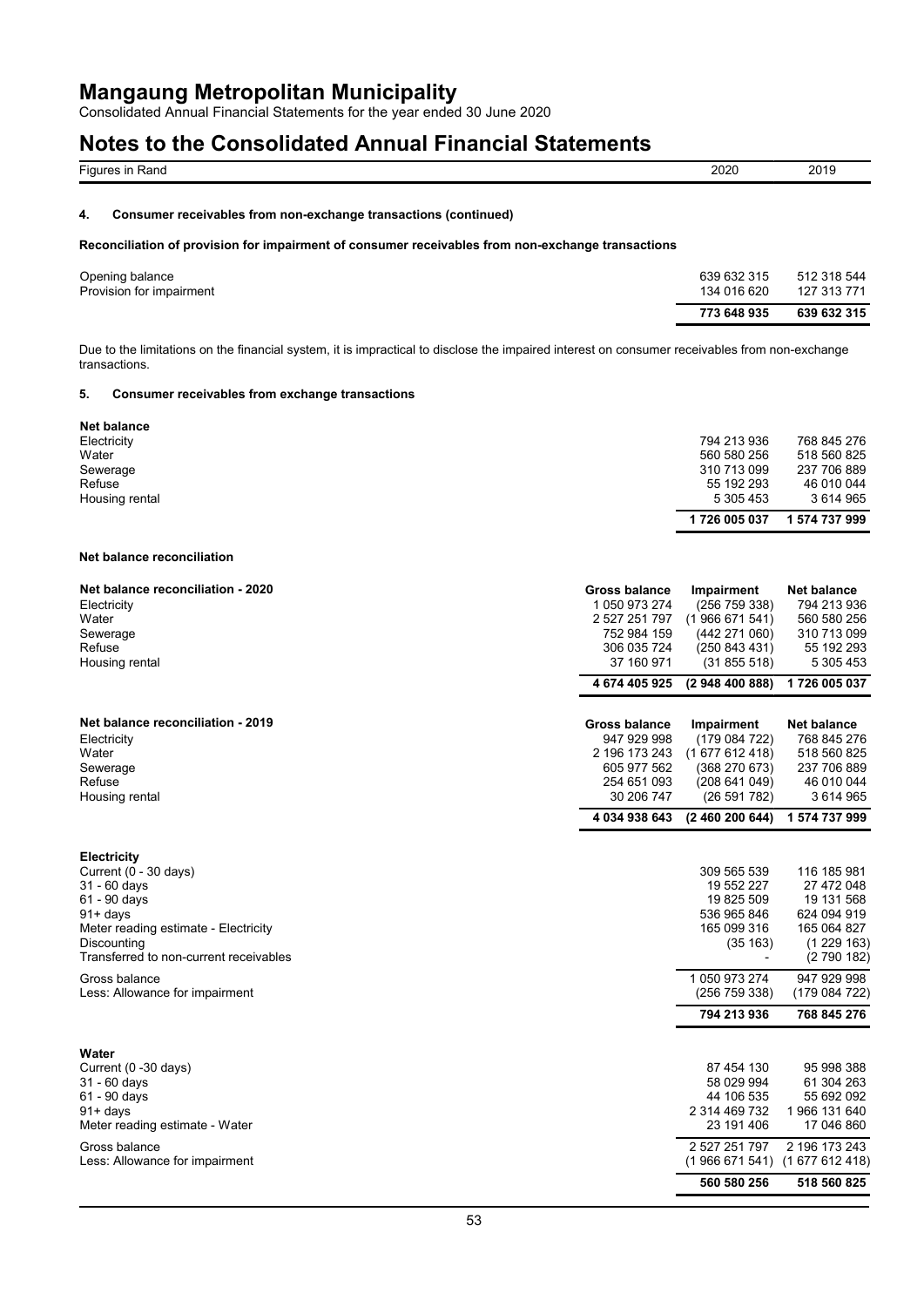Consolidated Annual Financial Statements for the year ended 30 June 2020

# **Notes to the Consolidated Annual Financial Statements**

| Figures in Rand                                                                              | 2020                                                  | 2019                                                  |
|----------------------------------------------------------------------------------------------|-------------------------------------------------------|-------------------------------------------------------|
| 5.<br>Consumer receivables from exchange transactions (continued)                            |                                                       |                                                       |
| Sewerage<br>Current (0 -30 days)<br>31 - 60 days<br>61 - 90 days<br>91 - 120 days            | 28 747 538<br>21 420 396<br>19 182 257<br>683 633 968 | 30 112 860<br>20 719 224<br>17 935 402<br>537 210 076 |
| Gross balance<br>Less: Allowance for impairment                                              | 752 984 159<br>(442 271 060)<br>310 713 099           | 605 977 562<br>(368 270 673)<br>237 706 889           |
| <b>Refuse</b><br>Current (0 -30 days)<br>31 - 60 days<br>61 - 90 days<br>$91 + days$         | 9 905 567<br>7 432 774<br>6716308<br>281 981 075      | 10 563 456<br>7703608<br>6823090<br>229 560 939       |
| Gross balance<br>Less: Allowance for impairment                                              | 306 035 724<br>(250843431)<br>55 192 293              | 254 651 093<br>(208641049)<br>46 010 044              |
| <b>Housing rental</b><br>Current (0 -30 days)<br>31 - 60 days<br>61 - 90 days<br>$91 + days$ | 1863 592<br>737 780<br>714 917<br>34 206 048          | 1498538<br>645 550<br>648 973<br>27 413 686           |
| Gross balance<br>Less: Allowance for impairment                                              | 37 522 337<br>(31855518)<br>5 666 819                 | 30 206 747<br>(26 591 782)<br>3614965                 |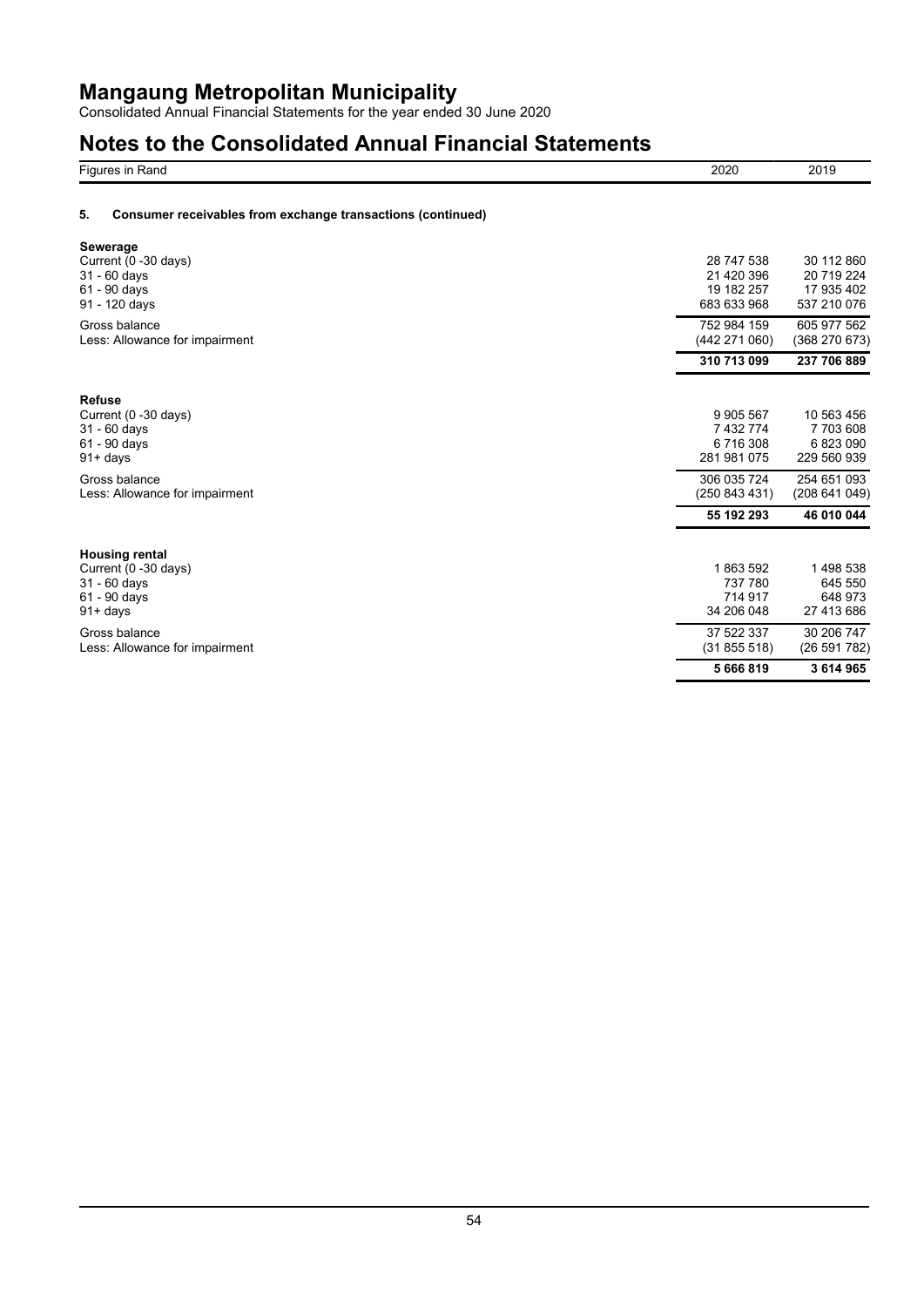Consolidated Annual Financial Statements for the year ended 30 June 2020

# **Notes to the Consolidated Annual Financial Statements**

| Figures<br>Rand<br>۰. . | 2020<br>$- - - -$ | 2019 |
|-------------------------|-------------------|------|
|                         |                   |      |

## **5. Consumer receivables from exchange transactions (continued)**

### **Summary of debtors by customer classification**

## **Residential and sundry** Current (0 -30 days)  $\sim$  101 284 106 105 307 101 284 106 105 307 101 284 106 105 307 101 284 106 105 307 101 31 - 60 days 56 601 413 63 200 493

| 61 - 90 days<br>$91 + days$<br>Meter reading estimate - Water<br>Meter reading estimate - Electricity<br>Discounting<br>Transferred to non-current receivables | 50 069 747<br>2 590 782 566<br>23 191 406<br>165 099 316<br>(35163)<br>2986993391 | 59 290 919<br>2 212 549 691<br>17 046 860<br>165 064 827<br>(1229163)<br>(2790182)<br>2 618 440 546 |
|----------------------------------------------------------------------------------------------------------------------------------------------------------------|-----------------------------------------------------------------------------------|-----------------------------------------------------------------------------------------------------|
| Less: Allowance for impairment                                                                                                                                 | (2 506 978 086) (2 142 718 120)<br>480 015 305                                    | 475 722 426                                                                                         |
| <b>Business / commercial</b><br>Current (0 -30 days)                                                                                                           | 92 657 526                                                                        | 111 458 021                                                                                         |
| $31 - 60$ days                                                                                                                                                 | 24 473 692                                                                        | 21 496 981                                                                                          |
| 61 - 90 days                                                                                                                                                   | 17 808 490                                                                        | 13 783 043                                                                                          |
| $91 + days$                                                                                                                                                    | 439 856 762                                                                       | 386 737 875                                                                                         |
|                                                                                                                                                                | 574 796 470                                                                       | 533 475 920                                                                                         |
| Less: Allowance for impairment                                                                                                                                 | (441 422 802)                                                                     | (317 482 524)                                                                                       |
|                                                                                                                                                                | 133 373 668                                                                       | 215 993 396                                                                                         |
| National and provincial government                                                                                                                             |                                                                                   |                                                                                                     |
| Current (0 -30 days)                                                                                                                                           | 243 233 368                                                                       | 37 594 102                                                                                          |
| 31 - 60 days                                                                                                                                                   | 26 098 066                                                                        | 33 147 219                                                                                          |
| 61 - 90 days                                                                                                                                                   | 22 667 289                                                                        | 27 157 162                                                                                          |
| $91 + days$                                                                                                                                                    | 820 617 342                                                                       | 785 123 694                                                                                         |
|                                                                                                                                                                | 1 112 616 065                                                                     | 883 022 177                                                                                         |
|                                                                                                                                                                |                                                                                   |                                                                                                     |
| Total                                                                                                                                                          |                                                                                   |                                                                                                     |
| Current (0 -30 days)                                                                                                                                           | 437 175 000<br>107 173 171                                                        | 254 359 224<br>117 844 693                                                                          |
| $31 - 60$ days<br>61 - 90 days                                                                                                                                 | 90 545 526                                                                        | 100 231 124                                                                                         |
| $91 + days$                                                                                                                                                    | 3 851 256 670                                                                     | 3 384 411 260                                                                                       |
| Meter reading estimate - Water                                                                                                                                 | 23 191 406                                                                        | 17 046 860                                                                                          |
| Meter reading estimate - Electricity                                                                                                                           | 165 099 315                                                                       | 165 064 827                                                                                         |
| Discounting                                                                                                                                                    | (35163)                                                                           | (1229163)                                                                                           |
| Transferred to non-current receivables                                                                                                                         |                                                                                   | (2790182)                                                                                           |
|                                                                                                                                                                | 4 674 405 925                                                                     | 4 034 938 643                                                                                       |
| Less: Allowance for impairment                                                                                                                                 | (2 948 400 888)                                                                   | (2460200644)                                                                                        |
|                                                                                                                                                                | 1726 005 037                                                                      | 1 574 737 999                                                                                       |

## **Consumer debtors pledged as security**

None of the consumer receivables from exchange transactions were pledged as security for any financial liability.

### **Credit quality of consumer debtors**

The credit quality of consumer receivables from exchange transactions that are neither past due nor impaired can be assessed by reference to external credit ratings (if available) or to historical information about counterparty default rates.

Consumer receivables from exchange transactions are only due after 30 days. Interest shall be paid on accounts which have not been paid within 30 days from the date on which the account became due, at a rate of 1% higher than the prime rate for the period.

None of the consumer receivables from exchange transactions that are fully performing have been renegotiated in the last year.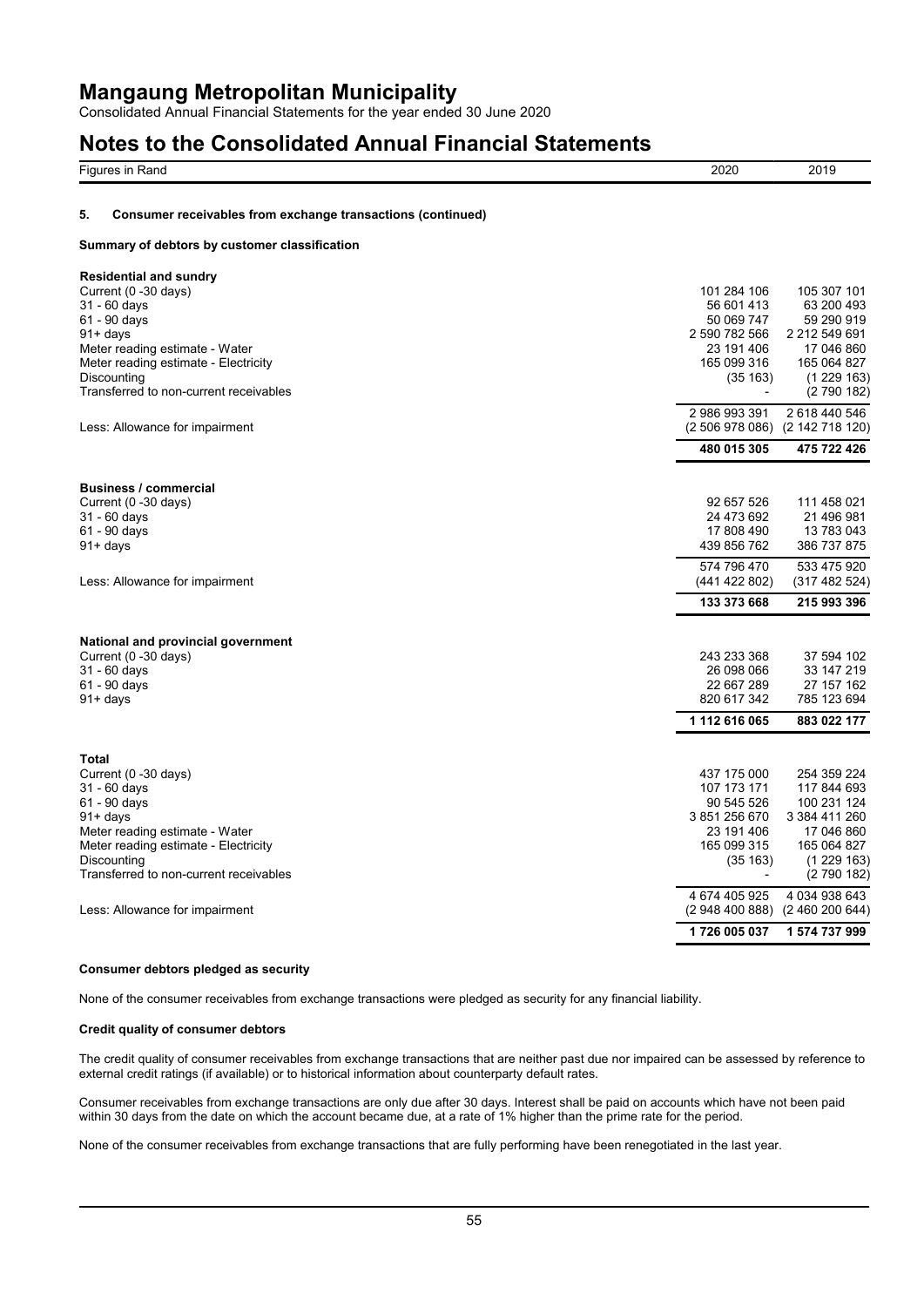Consolidated Annual Financial Statements for the year ended 30 June 2020

# **Notes to the Consolidated Annual Financial Statements**

|    | Figures in Rand                                                                                                                                                                   | 2020                                                                 | 2019                                                                |
|----|-----------------------------------------------------------------------------------------------------------------------------------------------------------------------------------|----------------------------------------------------------------------|---------------------------------------------------------------------|
|    |                                                                                                                                                                                   |                                                                      |                                                                     |
| 5. | Consumer receivables from exchange transactions (continued)                                                                                                                       |                                                                      |                                                                     |
|    | Consumer debtors past due but not impaired                                                                                                                                        |                                                                      |                                                                     |
|    | Consumer debtors which are less than 3 months past due are not considered to be impaired. At 30 June 2020, R 853 294 705 (2019: R<br>779 264 804) were past due but not impaired. |                                                                      |                                                                     |
|    | The ageing of amounts past due but not impaired is as follows:                                                                                                                    |                                                                      |                                                                     |
|    | 1 month past due<br>2 months past due<br>3 months past due                                                                                                                        | 392 742 609<br>87 925 942<br>372 626 154                             | 205 005 762<br>107 044 997<br>467 214 045                           |
|    | <b>Consumer debtors impaired</b>                                                                                                                                                  |                                                                      |                                                                     |
|    | As of 30 June 2020, consumer debtors of R 2 943 716 509 (2019: R 2 460 200 644) were impaired and provided for.                                                                   |                                                                      |                                                                     |
|    | The amount of the provision was R 2 943 716 509 as of 30 June 2020 (2019: R 2 460 200 644).                                                                                       |                                                                      |                                                                     |
|    | The ageing of these loans is as follows:                                                                                                                                          |                                                                      |                                                                     |
|    | Current<br>1 month past due<br>2 months past due<br>3 months past due<br>Over 3 months                                                                                            | 9 5 65 138<br>7 569 458<br>10 819 686<br>22 805 056<br>2 691 641 550 | 1 552 865<br>1 526 608<br>1 551 500<br>174 453 749<br>2 281 115 922 |
|    | Reconciliation of allowance for impairment of consumer debtors                                                                                                                    |                                                                      |                                                                     |
|    | Opening balance<br>Allowance for impairment                                                                                                                                       | 2 460 200 644<br>488 200 244                                         | 2 221 846 091<br>238 354 553                                        |
|    |                                                                                                                                                                                   | 2948400888                                                           | 2 460 200 644                                                       |
|    | Due to the limitations on the financial system it is impractical to disclose the impaired interest on consumer receivables from exchange<br>transactions.                         |                                                                      |                                                                     |
| 6. | Other receivables from non-exchange transactions                                                                                                                                  |                                                                      |                                                                     |
|    | <b>Fines receivables</b><br>Fines receivables - Impairment<br><b>Grants receivables</b><br>Grants receivables - Impairment                                                        | 274 646 292<br>(274 246 022)<br>114 350 195<br>(114 350 195)         | 276 820 019<br>(276 213 605)<br>114 350 195<br>(114350195)          |

Fines receivables consists out of debtors raised from Fines revenue as disclosed in note 39.

Grants receivables relates to VAT on grants in prior years claimed from National Treasury which has not yet been finalised.

### **Other receivables from non-exchange pledged as security**

None of the other receivables from non-exchange transactions were pledged as security for any financial liability.

### **Credit quality of other receivables from non-exchange transactions**

The credit quality of other receivables from non-exchange transactions that are neither past due nor impaired can be assessed by reference to external credit ratings (if available) or to historical information about counterparty default rates.

**400 270 606 414**

None of the financial assets that are fully performing have been renegotiated in the last year.

The entity does not hold any collateral as security.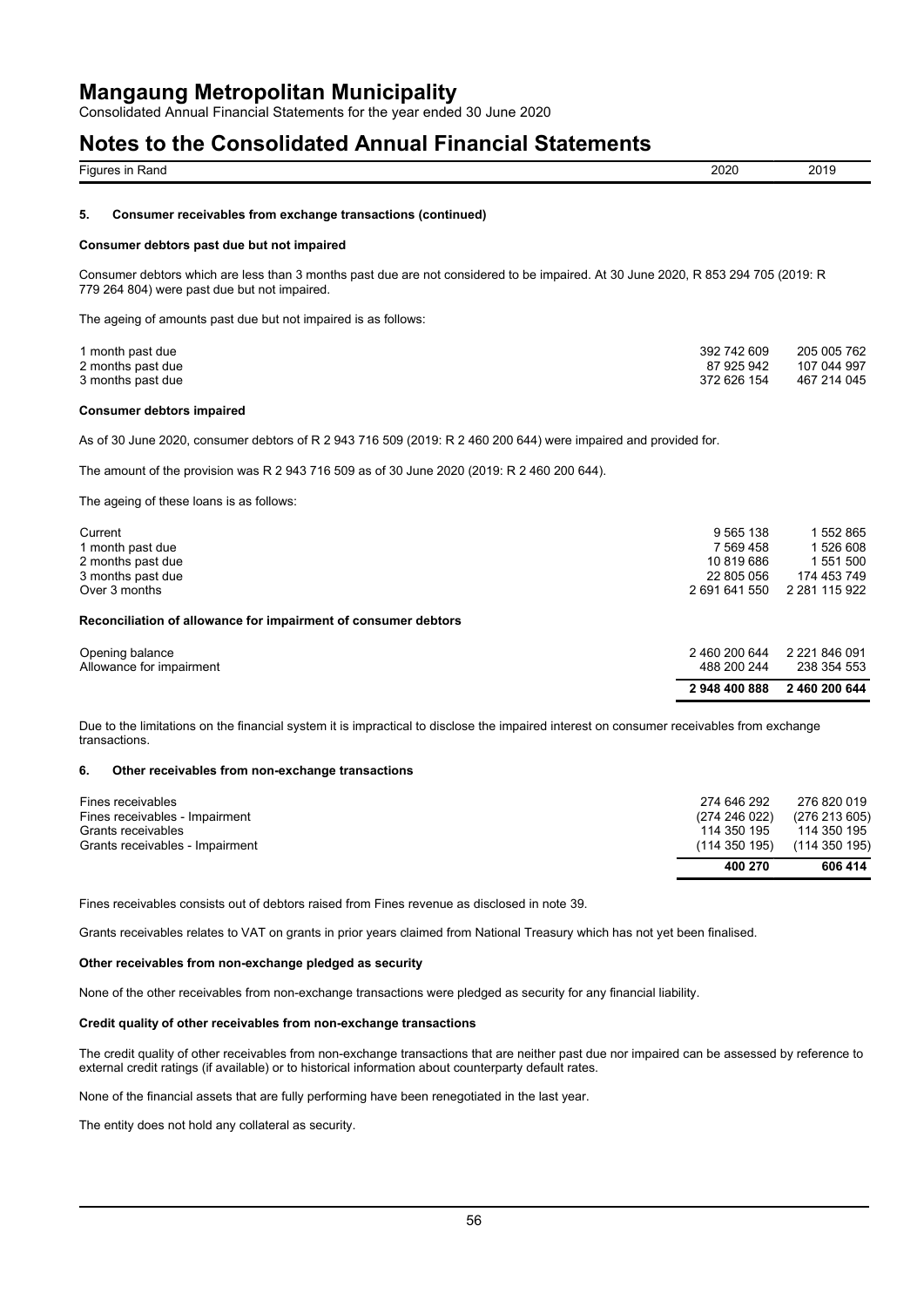Consolidated Annual Financial Statements for the year ended 30 June 2020

# **Notes to the Consolidated Annual Financial Statements**

| --<br>.<br><b>Liqure</b><br>ır<br>≺and<br> | ____ |  |
|--------------------------------------------|------|--|
|                                            |      |  |

## **6. Other receivables from non-exchange transactions (continued)**

### **Other receivables from non-exchange transactions impaired**

As of 30 June 2020, other receivables from non-exchange transactions of R 124,951,115 (2019: R 390,563,800) were impaired and provided for.

The amount of the provision was R 124,951,115 as of 30 June 2020 (2019: R 390,563,800).

No amounts for other receivables from non-exchange transactions were past due but not impaired.

### **Reconciliation of provision for impairment of Fines receivables**

| Opening balance<br>Provision for impairment adjustment                   | 276 213 605<br>(265 612 685)           | 225 777 675<br>50 435 930             |
|--------------------------------------------------------------------------|----------------------------------------|---------------------------------------|
|                                                                          | 10 600 920                             | 276 213 605                           |
| Reconciliation of provision for impairment of Grants receivables         |                                        |                                       |
| Opening balance<br>Provision for impairment adjustment                   | 114 350 195                            | 111 584 929<br>2 765 266              |
|                                                                          | 114 350 195                            | 114 350 195                           |
| 7.<br>Other receivables from exchange transactions                       |                                        |                                       |
| DOE Grant - Southern Free State Towns<br>Deferred lease<br>Deposits      | 4 737 728<br>1 009 308<br>1 032 338    | 4 737 728<br>516 625<br>1 006 367     |
| Interest on investments<br>Kopanong Local Municipality                   | 83 451<br>14 256 305                   | 203 598<br>15 540 615                 |
| Mohokare Local Municipality<br>Other receivables                         | 41 029 182<br>1810282                  | 36 173 210<br>3982161                 |
| Overpayment of contractors<br>Overpayment of contractors - Impairment    | 19 351 080<br>(19351079)<br>15 015 291 | 21 661 661<br>(21661660)<br>5 864 163 |
| Prepaid electricity vendors<br>Prepaid water vendors<br>Receipt reversal | 4 193 099<br>734 887                   | 8 940 996<br>1 043 416                |
| Staff leave days receivable<br>Sundry receivables                        | 12 706<br>111 641 549                  | 94 358<br>87 055 704                  |
| Sundry receivables - Impairment                                          | (53664322)                             | (40718412)                            |
|                                                                          | 141 891 805                            | 124 440 530                           |

### **Other receivables from exchange transactions pledged as security**

None of the other receivables from exchange transactions were pledged as security for any financial liability.

### **Credit quality of other receivables from exchange transactions**

The credit quality of other receivables from exchange transactions that are neither past nor due nor impaired can be assessed by reference to external credit ratings (if available) or to historical information about counterparty default rates.

None of the other receivables from exchange transactions that are fully performing have been renegotiated in the last year.

## **Other receivables from exchange transactions past due but not impaired**

Other receivables from exchange transactions which are less than 3 months past due are not considered to be impaired. At 30 June 2020, R 3 533 476 (2019: R 4 584 416) were past due but not impaired.

The ageing of amounts past due but not impaired is as follows:

1 month past due 3 533 476 4 584 416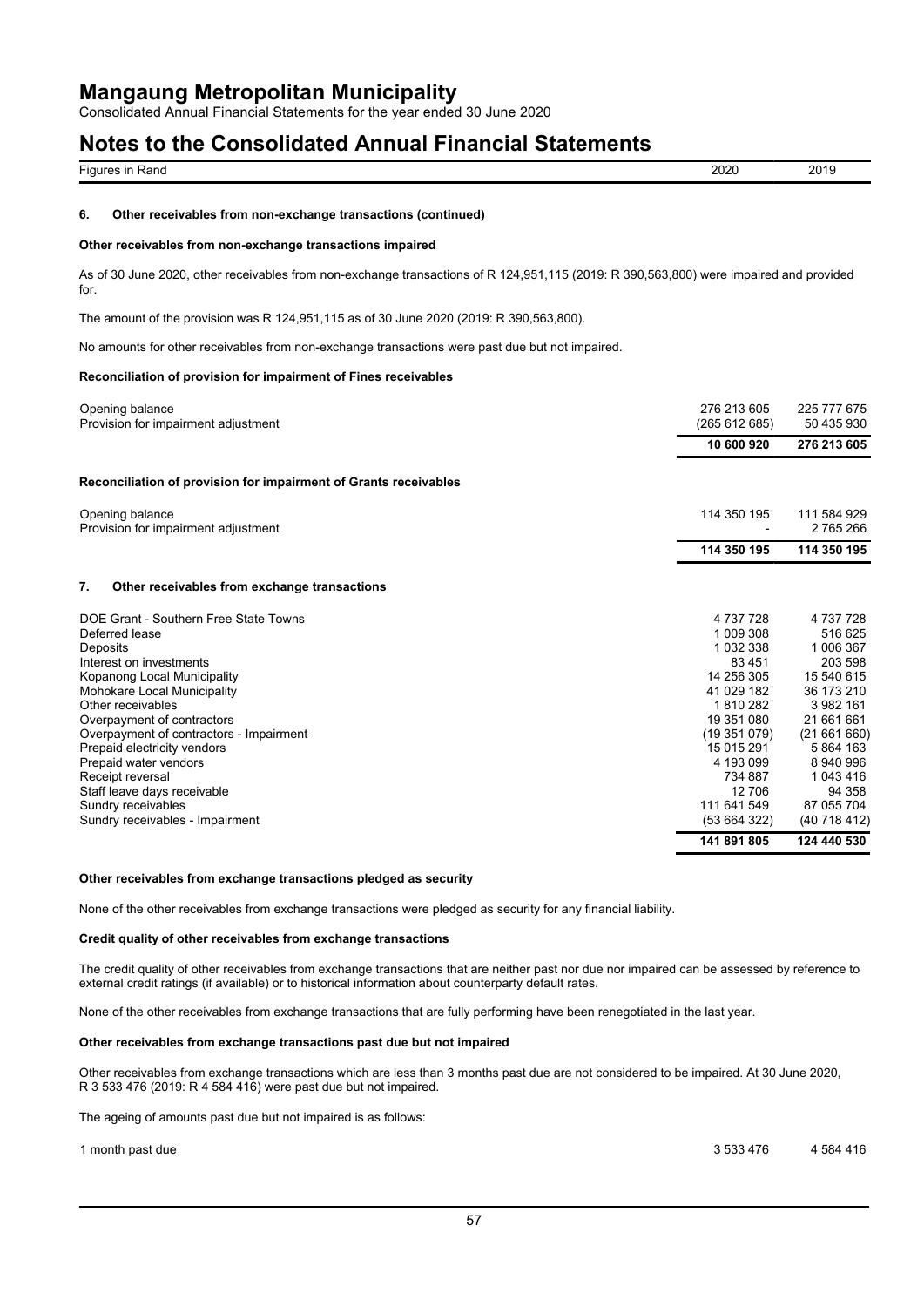Consolidated Annual Financial Statements for the year ended 30 June 2020

# **Notes to the Consolidated Annual Financial Statements**

| Figures in Rand                                                                       | 2020                                                                                                                                  | 2019                     |  |
|---------------------------------------------------------------------------------------|---------------------------------------------------------------------------------------------------------------------------------------|--------------------------|--|
| 7.<br>Other receivables from exchange transactions (continued)                        |                                                                                                                                       |                          |  |
| Other receivables from exchange transactions impaired                                 |                                                                                                                                       |                          |  |
|                                                                                       | As of 30 June 2020, other receivables from exchange transactions of R 65 977 230 (2019: R 62 380 072) were impaired and provided for. |                          |  |
| The amount of the provision was R 65 977 230 as of 30 June 2020 (2019: R 62 380 072). |                                                                                                                                       |                          |  |
| The ageing of these loans is as follows:                                              |                                                                                                                                       |                          |  |
| Over 3 months                                                                         | 65 977 230                                                                                                                            | 62 380 072               |  |
| Reconciliation of provision for impairment of trade and other receivables             |                                                                                                                                       |                          |  |
| Opening balance<br>Provision for impairment                                           | 62 380 071<br>3 564 768                                                                                                               | 36 610 485<br>25 769 586 |  |
|                                                                                       | 65 944 839                                                                                                                            | 62 380 071               |  |

Sundry debtors consist of debtors raised from other income from exchange transactions recognised (refer to note 33).

Due to the limitations on the financial system it is impractical to disclose the impaired interest on other receivables from exchange transactions.

## **8. Cash and cash equivalents**

Cash and cash equivalents consist of:

|                     | 427 624 591 | 127 986 225 |
|---------------------|-------------|-------------|
| Short-term deposits | 352 375 208 | 84 409 325  |
| Bank balances       | 75 112 334  | 43 443 151  |
| Cash on hand        | 137 049     | 133 749     |
|                     |             |             |

An unlimited surety is provided by Free State Provincial Government, National Treasury and the Development Bank of South Africa.

The total of the overdraft facility available to the entity is R50,000,000 (2019: R50,000,000).

There are no restrictions on the entity's ability to realise cash balances.

## **Credit quality of cash at bank and short term deposits, excluding cash on hand**

The credit quality of cash at bank and short term deposits, excluding cash on hand that are neither past due nor impaired can be assessed by reference to external credit ratings (if available) or historical information about counterparty default rates:

**Credit rating**

| BB+<br>Ba1                                                                                                                                                                                                                                                                 |    | 427 487 542 | 127 852 476 |
|----------------------------------------------------------------------------------------------------------------------------------------------------------------------------------------------------------------------------------------------------------------------------|----|-------------|-------------|
|                                                                                                                                                                                                                                                                            |    | 427 487 542 | 127 852 476 |
| Cash and cash equivalents pledged as collateral                                                                                                                                                                                                                            |    |             |             |
| Total financial assets pledged as collateral for the COID Reserve<br>The term deposit investment is pledged as security to the Compensation Commissioner of the<br>Workmen's Compensation Fund to quarantee the payment of claims in respect of injuries while on<br>duty. | 29 | 24 481 528  | 21 909 130  |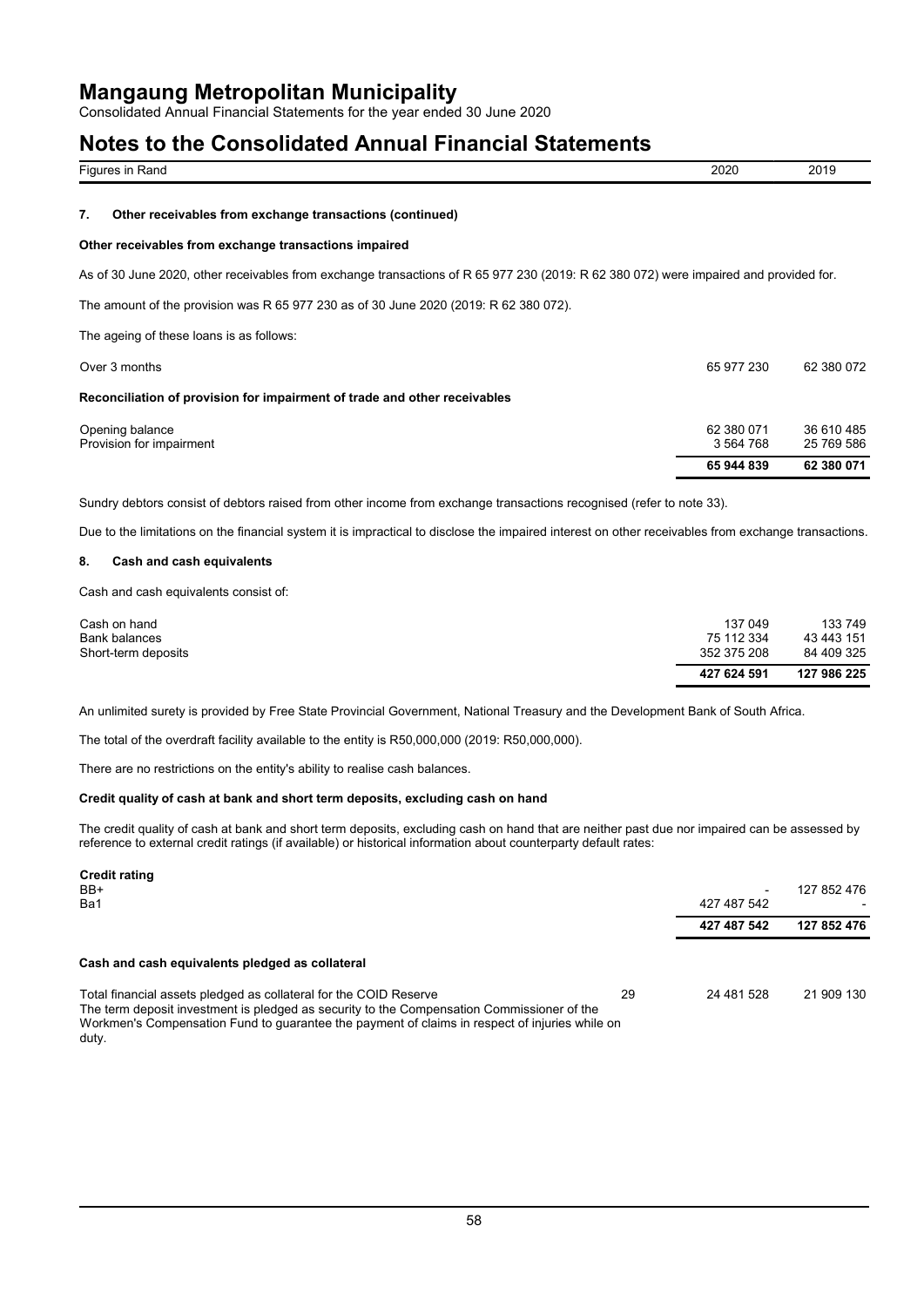Consolidated Annual Financial Statements for the year ended 30 June 2020

# **Notes to the Consolidated Annual Financial Statements**

Figures in Rand 2019

## **8. Cash and cash equivalents (continued)**

**The entity had the following bank accounts**

| Account number / description                                    | 30 June 2020             | <b>Bank statement balances</b><br>30 June 2019 | 30 June 2018 | 30 June 2020 | <b>Cash book balances</b><br>30 June 2019 | 30 June 2018 |
|-----------------------------------------------------------------|--------------------------|------------------------------------------------|--------------|--------------|-------------------------------------------|--------------|
| <b>Mangaung Metropolitan</b>                                    |                          |                                                |              |              |                                           |              |
| <b>Municipality</b>                                             |                          |                                                |              |              |                                           |              |
| Nedbank - Primary Account -<br>1186196793                       | 34 258 129               | 20 122 282                                     |              | 34 258 129   | 20 122 282                                |              |
| Nedbank - Traffic - 1186245379                                  | 11 290                   | 1590                                           |              | 11 290       | 1590                                      |              |
| Nedbank - Charges - 1186660643                                  | (37293)                  | (28685)                                        |              | (37293)      | (28685)                                   |              |
| Nedbank - Cashiers - 1186239778                                 | 562 784                  | (6667)                                         |              | 1795925      | 939 908                                   |              |
| Nedbank - Fresh Produce Market -<br>1186414936                  | 5926673                  | 4 032 826                                      |              | 5926673      | 4 032 826                                 |              |
| ABSA - Primary account - 470 000<br>465                         | 769 186                  | 4 502 279                                      | 12 015 461   | 769 186      | 4 502 279                                 | 12 015 461   |
| ABSA - Fresh Produce - 470 001<br>348                           | $\overline{\phantom{0}}$ | 468 986                                        | 4 4 69 2 09  |              | 468 986                                   | 4 471 209    |
| ABSA - Direct deposits - 470 001<br>380                         |                          | $\overline{\phantom{a}}$                       |              |              |                                           | 2 741 227    |
| <b>First National Bank - Current</b><br>account - 624 019 56729 |                          |                                                | 659 524      |              |                                           | 659 524      |
| Centlec (SOC) Limited                                           |                          |                                                |              |              |                                           |              |
| ABSA bank - Cheque Account<br>4058833582                        | 7 339 445                | 5 807 147                                      | 67 092 738   | 12 217 477   | 10 081 227                                | 74 971 033   |
| ABSA bank - Cheque Account<br>4055133721                        | 65 118                   | 733                                            | 12 597       | 65 118       | 733                                       | 12 597       |
| ABSA bank - Cheque Account<br>470001402                         | 28 037 946               | 5497729                                        | 3 598 112    | 21 868 526   | 5498154                                   | 3 605 869    |
| ABSA bank - Cheque Account<br>4054065339                        | 508 858                  | 59 655                                         | 292 339      | 505 129      | 64 395                                    | 300 339      |
| ABSA bank - Cheque Account<br>4054530924                        | 815                      | (19612)                                        | 3619         | (325)        | (19.551)                                  | 3619         |
| ABSA bank - Cheque Account<br>4078209583                        | 905 890                  | 43 2 2 9                                       | 92 981       | (2044416)    | (664 145)                                 | (426626)     |
| ABSA bank - Cheque Account<br>4080522070                        | 66 316                   | 1806                                           | 78 579       | (399 124)    | (1526429)                                 | 84 674       |
| ABSA bank - Cheque Account<br>4080521896                        | 128 543                  | 1 504                                          | 77 894       | 128 543      | 1 504                                     | 77894        |
| ABSA bank - Cheque Account<br>9326102088                        | 60 816                   | 3 3 3 7                                        | 208 912      | 47 496       | (31923)                                   | 208 913      |
| <b>Total</b>                                                    | 78 604 516               | 40 488 139                                     | 88 601 965   | 75 112 334   | 43 443 151                                | 98 725 733   |

## **Summary of short term deposits held**

|                                             | 352 375 208 | 84 409 325 |
|---------------------------------------------|-------------|------------|
| Short term deposits held with Standard bank |             | 5 916 437  |
| Short term deposits held with Nedbank       | 327 888 672 | 6 680 591  |
| Short term deposits held with FNB           |             | 697 275    |
| Short term deposits held with ABSA          | 24 486 536  | 71 115 022 |
|                                             |             |            |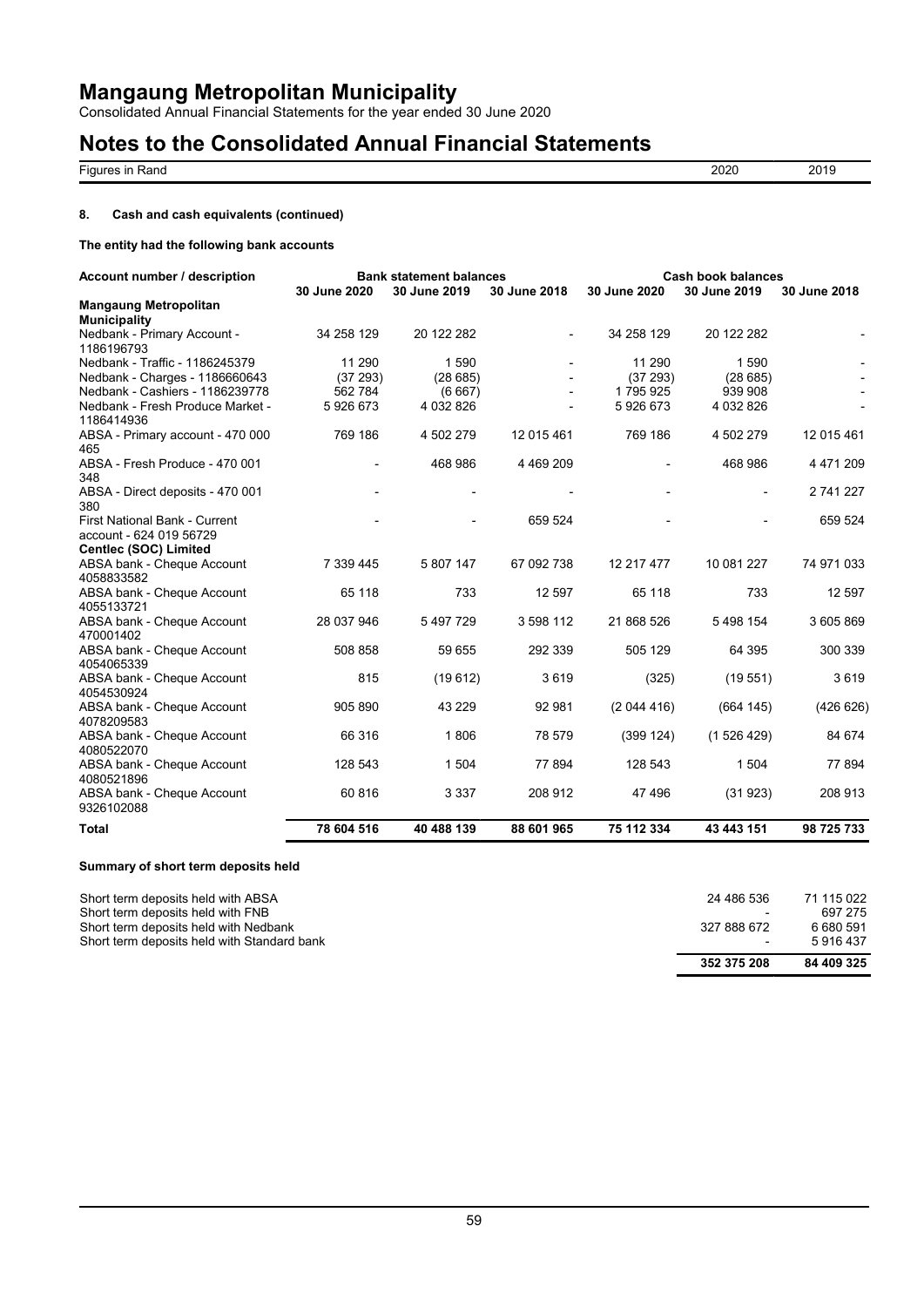Consolidated Annual Financial Statements for the year ended 30 June 2020

# **Notes to the Consolidated Annual Financial Statements**

| -iqures in Rand | 2020<br>___ | 2019 |
|-----------------|-------------|------|

## **9. Investment property**

|                                              |                  | 2020                                                         |                |                  | 2019                                                         |                |  |
|----------------------------------------------|------------------|--------------------------------------------------------------|----------------|------------------|--------------------------------------------------------------|----------------|--|
|                                              | Cost / Valuation | Accumulated<br>depreciation and<br>accumulated<br>impairment | Carrying value | Cost / Valuation | Accumulated<br>depreciation and<br>accumulated<br>impairment | Carrying value |  |
| Investment property                          | 571 238 441      | ٠                                                            | 1 571 238 441  | 1 570 113 653    | -                                                            | 1 570 113 653  |  |
| Reconciliation of investment property - 2020 |                  |                                                              |                | Opening balance  | Fair value<br>adjustments                                    | Total          |  |
| Investment property                          |                  |                                                              |                | 1 570 113 653    | 1 124 788                                                    | 1 571 238 441  |  |
| Reconciliation of investment property - 2019 |                  |                                                              |                |                  |                                                              |                |  |
|                                              |                  |                                                              |                | Opening balance  | Fair value<br>adjustments                                    | Total          |  |
| Investment property                          |                  |                                                              |                | 1 566 340 435    | 3773218                                                      | 1 570 113 653  |  |
|                                              |                  |                                                              |                |                  |                                                              |                |  |

## **Pledged as security**

No investment property has been pledged as security for any financial liability.

### **Investment property in the process of being constructed or developed**

No investment property is in the process of being constructed or developed.

### **Details of property**

A register containing the information required by section 63 of the Municipal Finance Management Act is available for inspection at the registered office of the entity.

### **Details of valuation**

The effective date of the valuation was 30 June 2020. The entity's investment property was revalued by independent professional qualified valuers who hold a recognised relevant professional qualification and have recent experience in the locations and categories of the investment properties valued.

The investment properties were revalued with reference to comparable market data where available, as well as information from the deeds office.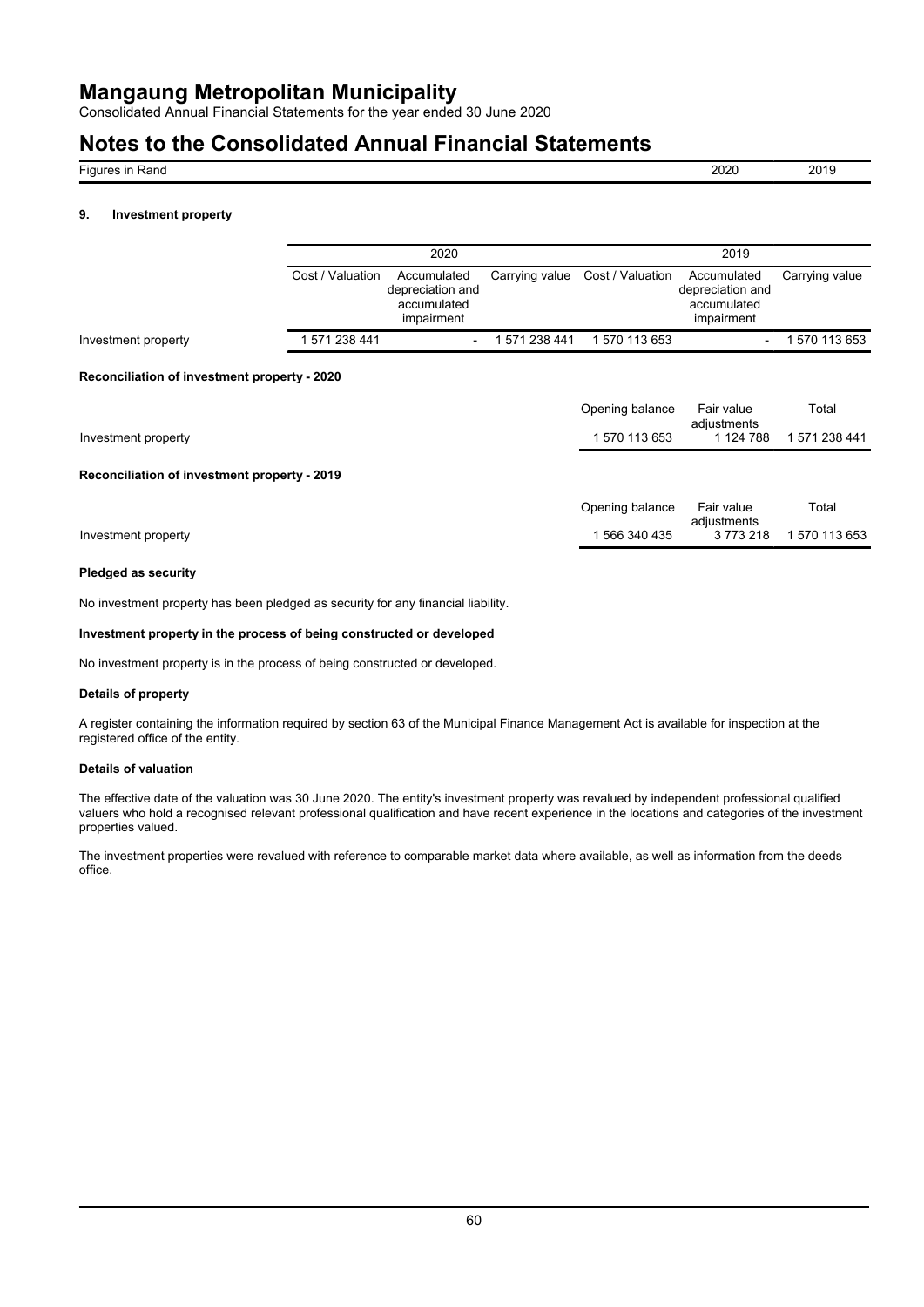Consolidated Annual Financial Statements for the year ended 30 June 2020

# **Notes to the Consolidated Annual Financial Statements**

Figures in Rand

## **10. Property, plant and equipment**

|                                                                                  |                  | 2020                                                         |                | 2019             |                                                              |                |  |
|----------------------------------------------------------------------------------|------------------|--------------------------------------------------------------|----------------|------------------|--------------------------------------------------------------|----------------|--|
|                                                                                  | Cost / Valuation | Accumulated<br>depreciation and<br>accumulated<br>impairment | Carrying value | Cost / Valuation | Accumulated<br>depreciation and<br>accumulated<br>impairment | Carrying value |  |
| Land                                                                             | 1616786547       | $\overline{\phantom{a}}$                                     | 1616786547     | 1 622 341 736    |                                                              | 1 622 341 736  |  |
| <b>Buildings</b>                                                                 | 1 159 530 961    | (115 577 859)                                                | 1043953102     | 140 584 037      | (79 241 970)                                                 | 061 342 067    |  |
| Buildings - Service concession asset                                             | 304 959 226      | (56691877)                                                   | 248 267 349    | 304 959 226      | (41383071)                                                   | 263 576 155    |  |
| <b>Buildings WIP</b>                                                             | 14 106 166       |                                                              | 14 106 166     | 12 662 932       |                                                              | 12 662 932     |  |
| Infrastructure - Electricity network                                             | 6 964 141 370    | (863318505)                                                  | 6 100 822 865  | 4 256 732 941    | (735484968)                                                  | 3 521 247 973  |  |
| Infrastructure - Roads and roads related                                         | 5 822 279 992    | (3004921997)                                                 | 2817357995     | 5737770400       | (2669337151)                                                 | 3 068 433 249  |  |
| Infrastructure - Sanitation network                                              | 3 439 174 793    | (867 112 748)                                                | 2 572 062 045  | 3 410 555 587    | (739 869 298)                                                | 2670686289     |  |
| Infrastructure - Water meters                                                    | 201 583 935      | (38106229)                                                   | 163 477 706    | 181 388 508      | (17217733)                                                   | 164 170 775    |  |
| Infrastructure - Water network                                                   | 2 446 136 899    | (936445518)                                                  | 509 691 381    | 2 410 324 970    | (857 848 150)                                                | 552 476 820    |  |
| Infrastructure - WIP                                                             | 747 835 953      | $\blacksquare$                                               | 747 835 953    | 703 725 289      |                                                              | 703 725 289    |  |
| Community - Landfill sites and quarries                                          | 708 848 611      | (496 402 141)                                                | 212 446 470    | 677 961 142      | (448040290)                                                  | 229 920 852    |  |
| Community - Other                                                                | 1 334 739 440    | (609 832 275)                                                | 724 907 165    | 309 288 014      | (548 829 792)                                                | 760 458 222    |  |
| Community - WIP                                                                  | 99 639 240       |                                                              | 99 639 240     | 130 682 977      |                                                              | 130 682 977    |  |
| Fleet                                                                            | 624 925 028      | (238638963)                                                  | 386 286 065    | 509 150 678      | (194 751 761)                                                | 314 398 917    |  |
| Zoo animals                                                                      | 4 574 265        | (1850264)                                                    | 2 724 001      | 5 5 20 1 6 5     |                                                              | 5 5 20 1 66    |  |
| Other property, plant and equipment                                              | 191 446 917      | (130961900)                                                  | 60 485 017     | 184 958 436      | (112 735 184)                                                | 72 223 252     |  |
| Infrastructure - Infrastructure Roads and roads related Service concession asset | 196 882 933      | (36890481)                                                   | 159 992 452    | 196 882 933      | (21611172)                                                   | 175 271 761    |  |
| Infrastructure - Sanitation network Service concession asset                     | 29 731 906       | (2083538)                                                    | 27 648 368     | 29 731 906       | (1351570)                                                    | 28 380 336     |  |
| Infrastructure Water network Service concession asset                            | 14 836 180       | (1000596)                                                    | 13 835 584     | 14 836 180       | (654 266)                                                    | 14 181 914     |  |
| <b>Total</b>                                                                     | 25 922 160 362   | (7 399 834 891) 18 522 325 471                               |                | 22 840 058 057   | (6 468 356 375) 16 371 701 682                               |                |  |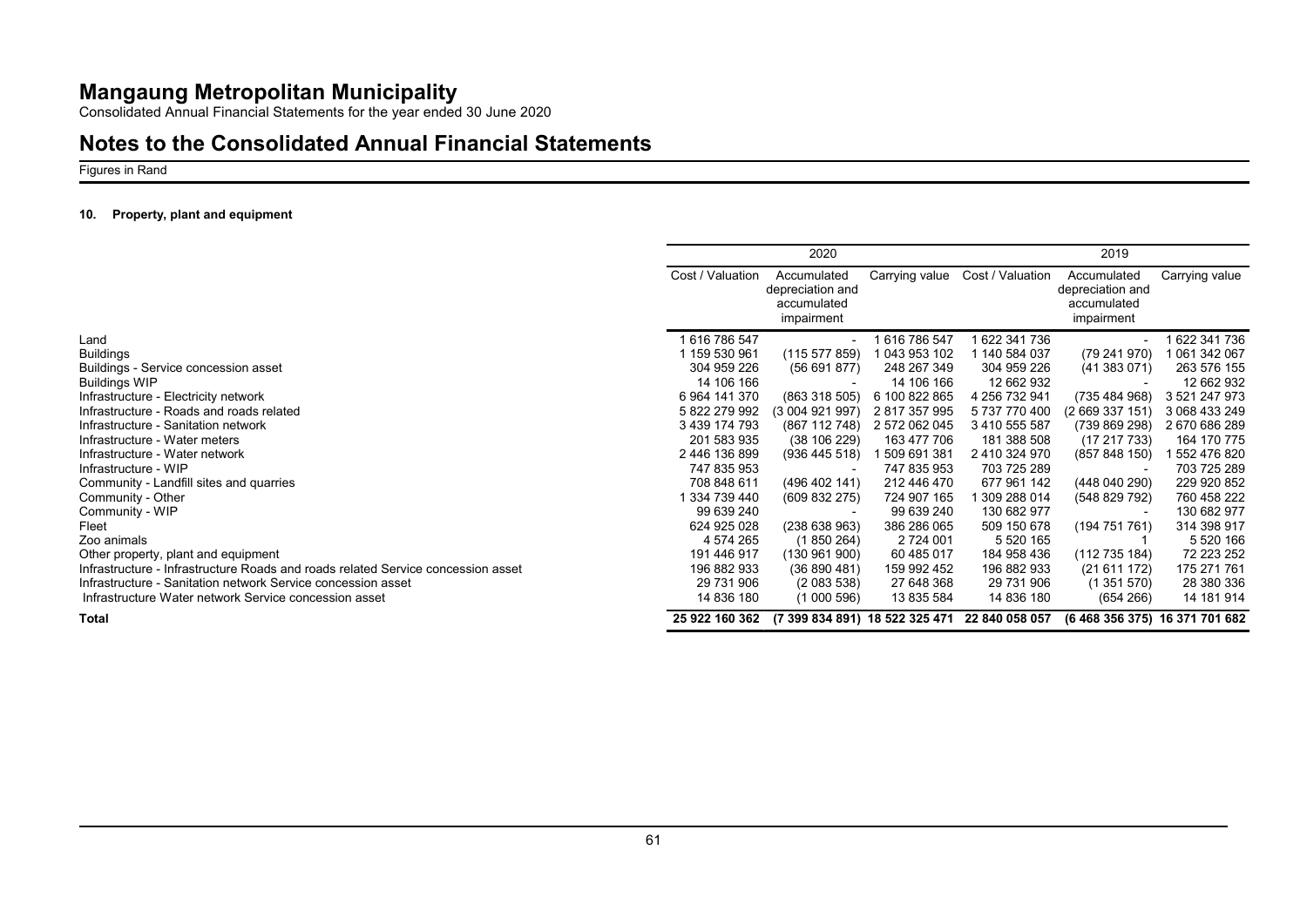Consolidated Annual Financial Statements for the year ended 30 June 2020

# **Notes to the Consolidated Annual Financial Statements**

Figures in Rand

## **10. Property, plant and equipment (continued)**

**Reconciliation of property, plant and equipment - 2020**

|                                                                                     | Opening balance | Additions   | <b>WIP Additions</b><br>and WIP<br>Transfers | <b>Disposals</b> | Transfers                | <b>Revaluations</b> | Depreciation  | Impairment<br>reversal   | Total                       |
|-------------------------------------------------------------------------------------|-----------------|-------------|----------------------------------------------|------------------|--------------------------|---------------------|---------------|--------------------------|-----------------------------|
| Land                                                                                | 1 622 341 736   |             |                                              | (580001)         | (4447000)                | (528 188)           |               | $\overline{\phantom{a}}$ | 616 786 547                 |
| <b>Buildings</b>                                                                    | 1 061 342 067   | 2 300 836   |                                              |                  |                          | 16 646 088          | (36335889)    |                          | 043 953 102                 |
| Buildings - Service concession asset                                                | 263 576 155     |             |                                              |                  |                          |                     | (15 308 806)  |                          | 248 267 349                 |
| <b>Buildings WIP</b>                                                                | 12 662 932      | 1 443 234   |                                              |                  |                          |                     |               |                          | 14 106 166                  |
| Infrastructure - Electricity network                                                | 3 521 247 973   |             | 97 067 018                                   | (9005687)        |                          | 2621110854          | (125 239 089) | (4358204)                | 6 100 822 865               |
| Infrastructure - Roads and roads related                                            | 3 068 433 249   | 42 842 424  | 43 504 161                                   | (217982)         |                          |                     | (337 203 857) |                          | 2817357995                  |
| Infrastructure - Sanitation network                                                 | 2670686289      | 340 880     | 28 278 327                                   |                  |                          |                     | (127 243 451) |                          | 2 572 062 045               |
| Infrastructure - Water meters                                                       | 164 170 775     | 22 229 875  | 3 205 380                                    | (4480376)        |                          |                     | (21647948)    |                          | 163 477 706                 |
| Infrastructure - Water network                                                      | 552 476 820     | 25 208 785  | 14 257 207                                   | (2366382)        |                          |                     | (79885049)    | -                        | 509 691 381                 |
| Infrastructure - WIP                                                                | 703 725 289     | 230 650 437 | (186 539 773)                                |                  |                          |                     |               | $\overline{\phantom{a}}$ | 747 835 953                 |
| Community - Landfill sites and quarries                                             | 229 920 852     | 5 331 666   | 9 630 100                                    |                  | $\overline{\phantom{a}}$ | 15 925 704          | (48361852)    |                          | 212 446 470                 |
| Community - Other                                                                   | 760 458 222     | 4 052 294   | 23 539 702                                   | (295 157)        |                          |                     | (61520869)    | (1327027)                | 724 907 165                 |
| Community - WIP                                                                     | 130 682 977     | 2 126 065   | (33 169 802)                                 |                  |                          |                     |               |                          | 99 639 240                  |
| Fleet                                                                               | 314 398 917     | 116 110 113 | $\overline{\phantom{0}}$                     | (75, 489)        |                          |                     | (35441638)    | (8705838)                | 386 286 065                 |
| Zoo animals                                                                         | 5 5 20 1 66     | 223 400     | $\overline{\phantom{a}}$                     | (106 846)        | $\overline{\phantom{a}}$ | (854 244)           | (297059)      | (1761416)                | 2 724 001                   |
| Other property, plant and equipment                                                 | 72 223 252      | 9 122 618   |                                              | (600733)         |                          |                     | (20039288)    | (220 832)                | 60 485 017                  |
| Infrastructure - Infrastructure Roads and roads<br>related Service concession asset | 175 271 761     |             |                                              |                  |                          |                     | (15 279 309)  | $\overline{\phantom{0}}$ | 159 992 452                 |
| Infrastructure - Sanitation network Service<br>concession asset                     | 28 380 336      |             |                                              |                  |                          |                     | (731968)      | $\sim$                   | 27 648 368                  |
| Infrastructure Water network Service concession<br>asset                            | 14 181 914      |             |                                              |                  |                          |                     | (346330)      | $\sim$                   | 13 835 584                  |
|                                                                                     | 16 371 701 682  | 461 982 627 | (227680)                                     | (17 728 653)     | (4447000)                | 2 652 300 214       | (924 882 402) |                          | (16 373 317) 18 522 325 471 |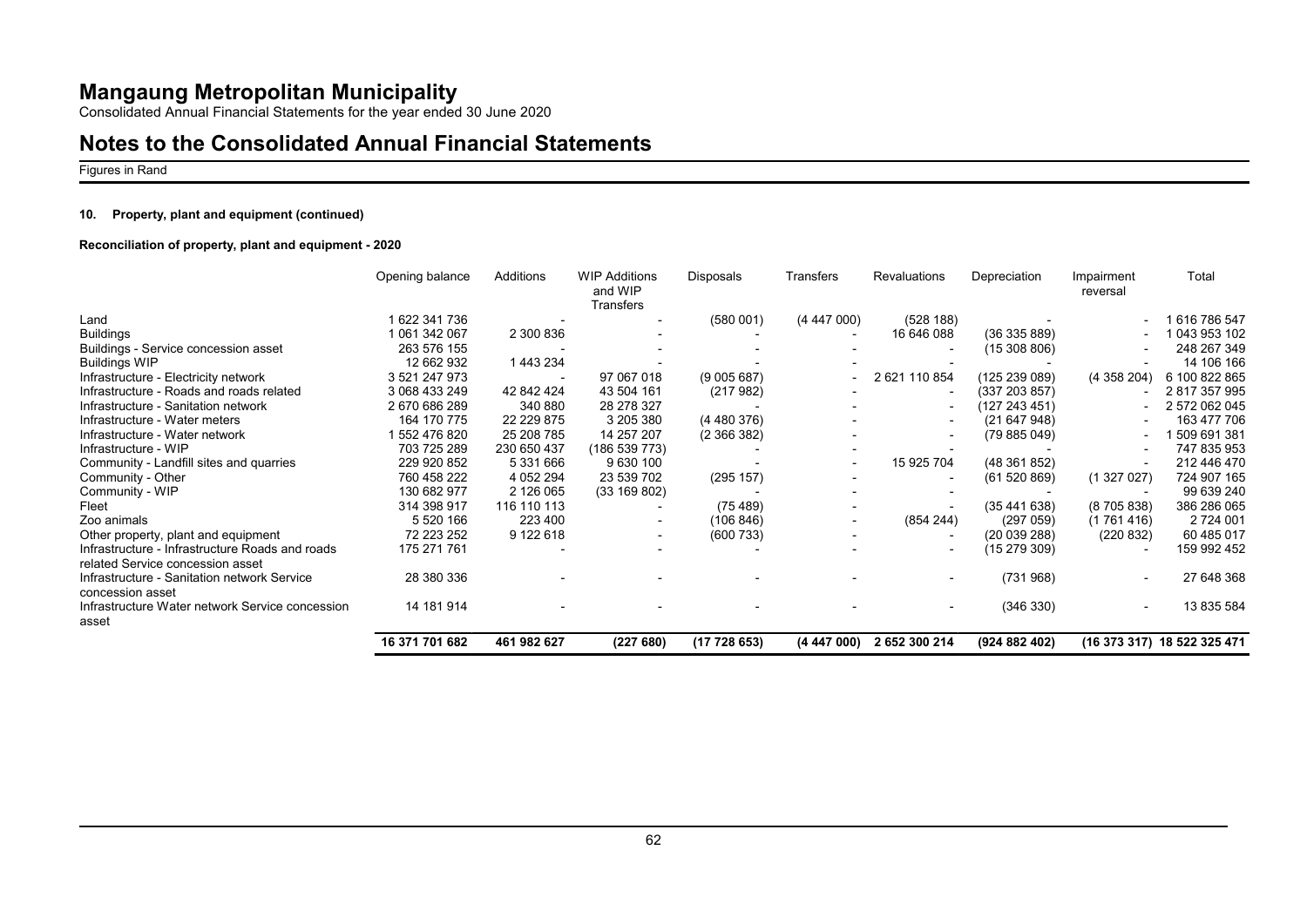Consolidated Annual Financial Statements for the year ended 30 June 2020

# **Notes to the Consolidated Annual Financial Statements**

Figures in Rand

## **10. Property, plant and equipment (continued)**

**Reconciliation of property, plant and equipment - 2019**

|                                                                 | Opening balance | Additions   | <b>WIP Additions</b><br>and WIP<br>Transfers | Disposals    | Transfers                | <b>Revaluations</b>      | Depreciation  | Impairment<br>reversal   | Total                    |
|-----------------------------------------------------------------|-----------------|-------------|----------------------------------------------|--------------|--------------------------|--------------------------|---------------|--------------------------|--------------------------|
| Land                                                            | 1 630 620 435   | 1 0 0 0     | $\overline{\phantom{0}}$                     | (128000)     | (8151699)                |                          |               | $\sim$                   | 622 341 736              |
| <b>Buildings</b>                                                | 1 094 325 531   | 3790713     |                                              | (26038)      |                          |                          | (36748139)    |                          | 061 342 067              |
| Buildings - Service concession asset                            | 281 540 063     |             |                                              |              |                          |                          | (17 963 908)  | $\overline{\phantom{a}}$ | 263 576 155              |
| <b>Buildings WIP</b>                                            | 12 234 500      | 428 432     |                                              |              |                          |                          |               | $\overline{\phantom{a}}$ | 12 662 932               |
| Infrastructure - Electricity network                            | 3 455 044 359   | 87 015 981  | 87 310 849                                   | (118239)     | $\overline{\phantom{a}}$ | (100 829)                | (107 904 148) | -                        | 3 521 247 973            |
| Infrastructure - Roads and roads related                        | 3 283 852 835   | 36 549 721  | 136 675 516                                  | (1829076)    |                          |                          | (386 815 747) |                          | 3 068 433 249            |
| Infrastructure - Sanitation network                             | 2 399 883 338   | 97 541 860  | 296 255 825                                  |              |                          |                          | (122 994 734) |                          | 2670686289               |
| Infrastructure - Water meters                                   | 136 321 817     | 56 322 198  |                                              | (10789825)   |                          |                          | (17 683 415)  |                          | 164 170 775              |
| Infrastructure - Water network                                  | 519 802 658     | 32 756 227  | 86 482 910                                   | (2844308)    |                          | $\overline{\phantom{a}}$ | (83720667)    | $\sim$                   | 552 476 820              |
| Infrastructure - WIP                                            | 917 435 606     | 62 366 187  | (276 076 504)                                |              |                          |                          |               | $\overline{\phantom{a}}$ | 703 725 289              |
| Community - Landfill sites and quarries                         | 171 867 445     |             |                                              |              | $\overline{\phantom{a}}$ | 87 393 419               | (29340012)    | $\overline{\phantom{a}}$ | 229 920 852              |
| Community - Other                                               | 821 695 285     | 3 636 812   | 3 541 397                                    | (582541)     |                          |                          | (67782675)    | (50056)                  | 760 458 222              |
| Community - WIP                                                 | 101 286 130     | 32 938 244  | (3541397)                                    |              |                          |                          |               |                          | 130 682 977              |
| Fleet                                                           | 296 910 774     | 46 342 440  |                                              | (537688)     |                          |                          | (27429471)    | (887 138)                | 314 398 917              |
| Zoo animals                                                     | 5 549 089       | 613 900     | $\overline{\phantom{a}}$                     | (612899)     | $\overline{\phantom{a}}$ | 289 355                  | (319 279)     |                          | 5 520 166                |
| Other property, plant and equipment                             | 73 053 874      | 21 150 635  |                                              | (983 321)    |                          |                          | (2096041)     | (1895)                   | 72 223 252               |
| Infrastructure - Infrastructure Roads and roads                 | 196 882 933     |             |                                              |              |                          |                          | (21 611 172)  | $\overline{\phantom{a}}$ | 175 271 761              |
| related Service concession asset                                |                 |             |                                              |              |                          |                          |               |                          |                          |
| Infrastructure - Sanitation network Service<br>concession asset | 29 731 906      |             |                                              |              |                          |                          | (1351570)     | $\sim$                   | 28 380 336               |
| Infrastructure - Water network Service concession<br>asset      | 14 836 180      |             |                                              |              |                          | -                        | (654 266)     | $\sim$                   | 14 181 914               |
|                                                                 | 16 442 874 758  | 481 454 350 | 330 648 596                                  | (18 451 935) | (8151699)                | 87 581 945               | (943 315 244) |                          | (939 089) 16 371 701 682 |

### **Pledged as security**

No PPE has been pledged as security for any financial liability.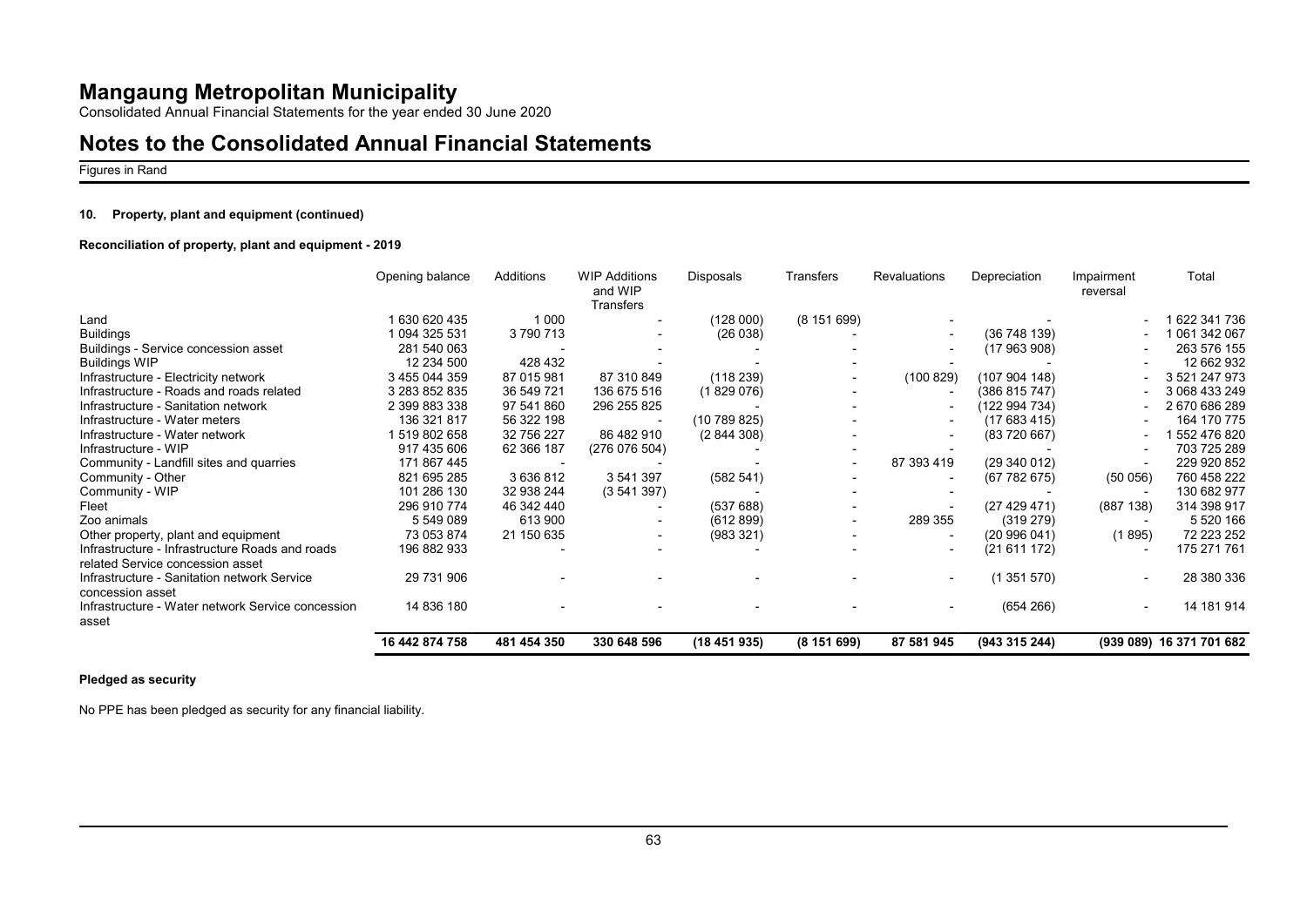Consolidated Annual Financial Statements for the year ended 30 June 2020

# **Notes to the Consolidated Annual Financial Statements**

| $-$<br>FIOUL<br>≺anc<br>שו<br>$\cdot$ | วกวเ<br><b>LULU</b> | 2019 |
|---------------------------------------|---------------------|------|
|                                       |                     |      |

## **10. Property, plant and equipment (continued)**

### **Assets subject to finance lease (Net carrying amount)**

|                                     | 172 687 905 | 77 260 438 |
|-------------------------------------|-------------|------------|
| Other equipment                     | 172 234 323 | 73 030 601 |
| Other property, plant and equipment | 453 582     | 4 229 837  |

## **Revaluations**

### Revaluation of land and buildings:

The effective date of the revaluations was 30 June 2017. Revaluations were performed by independent professionally qualified valuers who hold a recognised professional qualification and have recent experience in the locations and categories of the properties valued. The values of the properties were determined based on the market values and the information obtained from the deeds office.

Revaluation of zoo animals:

The effective date of the revaluation was 30 June 2020. The revaluation is performed by independent professionally qualified valuers who hold a recognised professional qualification and have recent experience in valuations of zoo animals.

### Revaluations of water meters:

The effective date of the revaluation was 30 June 2018. Revaluations were performed by independent professionally qualified valuers who hold a recognised professional qualification and have recent experience in the locations and categories of the meters valued.

The valuations were performed after the following factors were taken into account:

- the useful lives and;

- the condition of the asset.

### **Details of properties**

A register containing the information required by section 63 of the Municipal Finance Management Act, (Act 56 of 2003) is available for inspection at the registered office of the entity.

The entity's asset management policy requires the verification of all moveable assets on an annual basis. However, due to the Covid-19 pandemic, the verification exercise could not be completed for all moveable assets.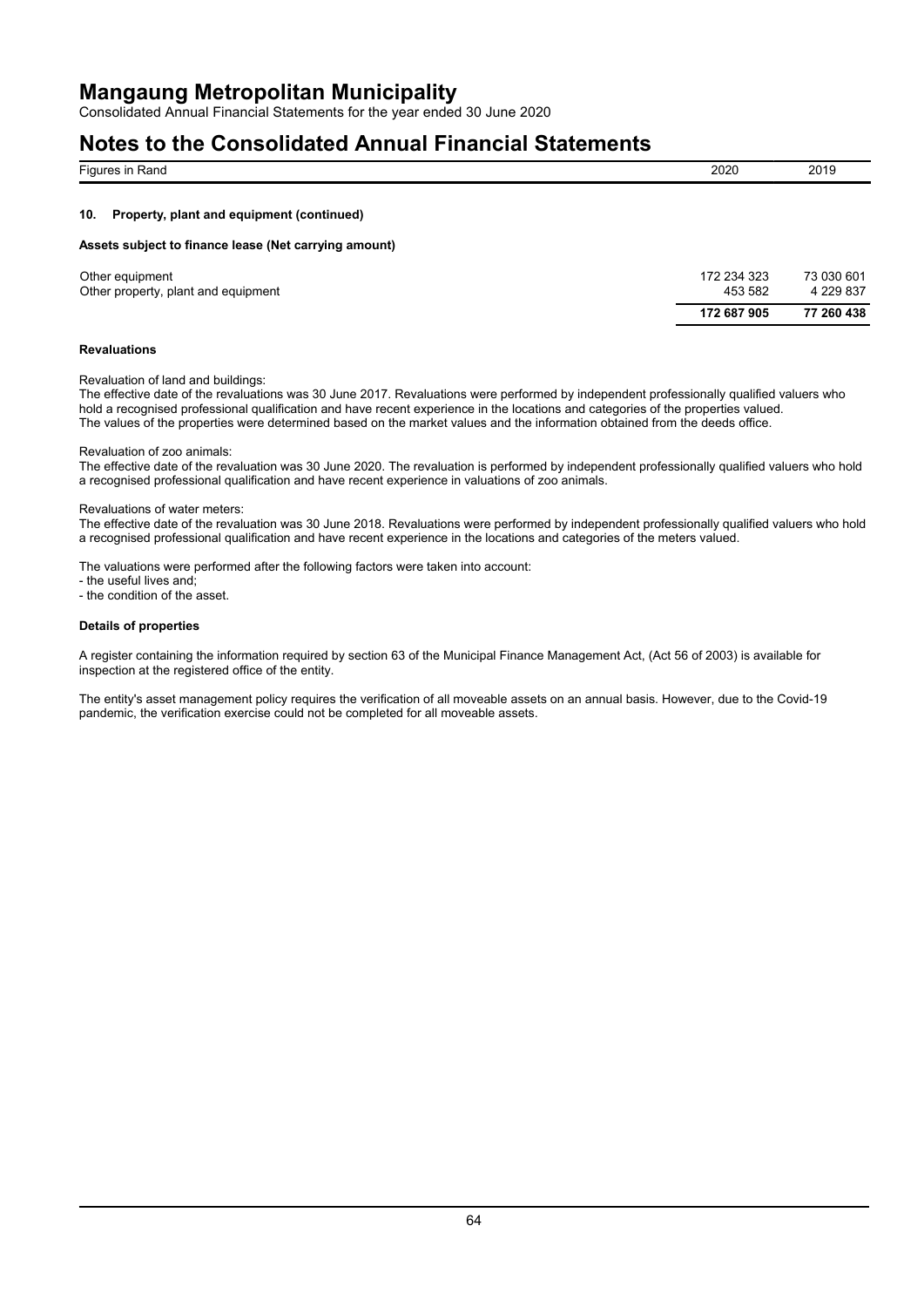Consolidated Annual Financial Statements for the year ended 30 June 2020

# **Notes to the Consolidated Annual Financial Statements**

| Figures in Rand                                                                                                                       | 2020        | 2019          |
|---------------------------------------------------------------------------------------------------------------------------------------|-------------|---------------|
|                                                                                                                                       |             |               |
| Property, plant and equipment (continued)<br>10.                                                                                      |             |               |
| Property, plant and equipment in the process of being constructed or developed                                                        |             |               |
| Carrying value of property, plant and equipment that is taking a significantly longer period<br>of time to complete than expected     |             |               |
| Contract C155 - Relocation of the zoo                                                                                                 | 17 213 348  | 17 213 348    |
| The project was halted during the 2019 financial year due to budgetary constraints.                                                   |             |               |
| Project Bid455 - Development Park - Wepener                                                                                           | 24 587      | 24 587        |
| Project was delayed due to COVID19.                                                                                                   | 6824642     | 5859979       |
| Project T1429B, B1 & B2 - Mangaung Road 11548 Upgrade<br>Project delayed due to slow progress and lack of cooperation from contractor |             |               |
| Project T1610A(S1201) - Upgrade of streets and Storm Water                                                                            | 1892624     | 1892624       |
| The project was cancelled at inception stage.                                                                                         |             |               |
| Project C273/PP3 & C534 - Botshabelo Development Node Phase 2                                                                         | 22 315 370  | 21 079 336    |
| Project long outstanding due to delayed payments.                                                                                     |             |               |
| Project T1430C - Upgrading of streets & stormwater                                                                                    | 1 551 790   | 1 551 790     |
| The project was halted during the 2019 financial year due to budgetary constraints no construction                                    |             |               |
| activities taking place                                                                                                               |             |               |
| Project C415/B1 - Internal sewer reticulation                                                                                         | 9981631     | 9981631       |
| The project was halted during the 2019 financial year due to community unrest.<br>Project T1527A & A(1) - Bochabela: Mompati Street   | 8959611     | 5953384       |
| The project was halted and no further action was taken yet.                                                                           |             |               |
| Project C582/I1 & C273/C21 - Fort Hare truck route                                                                                    | 11 619 049  | 1822843       |
| The project was delayed due to slow moving progress.                                                                                  |             |               |
| Project C582/A1 & C273/KK6A - Moshoeshoe trunk route                                                                                  | 14 616 266  | 6 112 691     |
| The project was delayed due to slow moving progress.                                                                                  |             |               |
| Project C582/C1 & C273/C22 - Chief Moroka crescent trunk road                                                                         | 16 197 998  | 8 3 6 3 6 7 4 |
| The project was delayed due to slow moving progress.                                                                                  |             |               |
| Project C273/KK6D - IPTN Bus depot                                                                                                    | 37 391 595  | 21 805 140    |
| The project was halted due to community unrest, COVID19, additional work to be done and                                               |             |               |
| subcontractors appointed.                                                                                                             | 98 327 336  | 98 327 336    |
| Botshabelo substation and 132kv line project<br>The commissioning of the projects have been delayed as Eskom needs to do the          |             |               |
| necessary connections. This should take place in early 2020/2021.                                                                     |             |               |
|                                                                                                                                       | 246 915 847 | 199 988 363   |
| Expenditure incurred to repair and maintain property, plant and equipment                                                             |             |               |
| Expenditure incurred to repair and maintain property, plant and equipment included in                                                 |             |               |
| <b>Statement of Financial Performance</b>                                                                                             |             |               |
| Contracted services                                                                                                                   | 189 437 970 | 237 844 015   |
| General expenses                                                                                                                      | 13 361 050  | 11 536 471    |
|                                                                                                                                       | 202 799 020 | 249 380 486   |

## **Deemed cost**

Deemed cost was determined using depreciated replacement cost.

## **11. Intangible assets**

|                                              |                  | 2020                                                         |                | 2019             |                                                              |                |
|----------------------------------------------|------------------|--------------------------------------------------------------|----------------|------------------|--------------------------------------------------------------|----------------|
|                                              | Cost / Valuation | Accumulated<br>amortisation and<br>accumulated<br>impairment | Carrying value | Cost / Valuation | Accumulated<br>amortisation and<br>accumulated<br>impairment | Carrying value |
| Computer software                            | 69 304 736       | (46024549)                                                   | 23 280 187     | 55 749 598       | (37756607)                                                   | 17 992 991     |
| Intangible assets under development<br>- WIP | 2 699 560        | -                                                            | 2 699 560      |                  |                                                              |                |
| <b>Servitudes</b>                            | 69 712 076       | 8 836 197                                                    | 78 548 273     | 85 326 581       | (15 800 785)                                                 | 69 525 796     |
| <b>Total</b>                                 | 141 716 372      | (37 188 352)                                                 | 104 528 020    | 141 076 179      | (53 557 392)                                                 | 87 518 787     |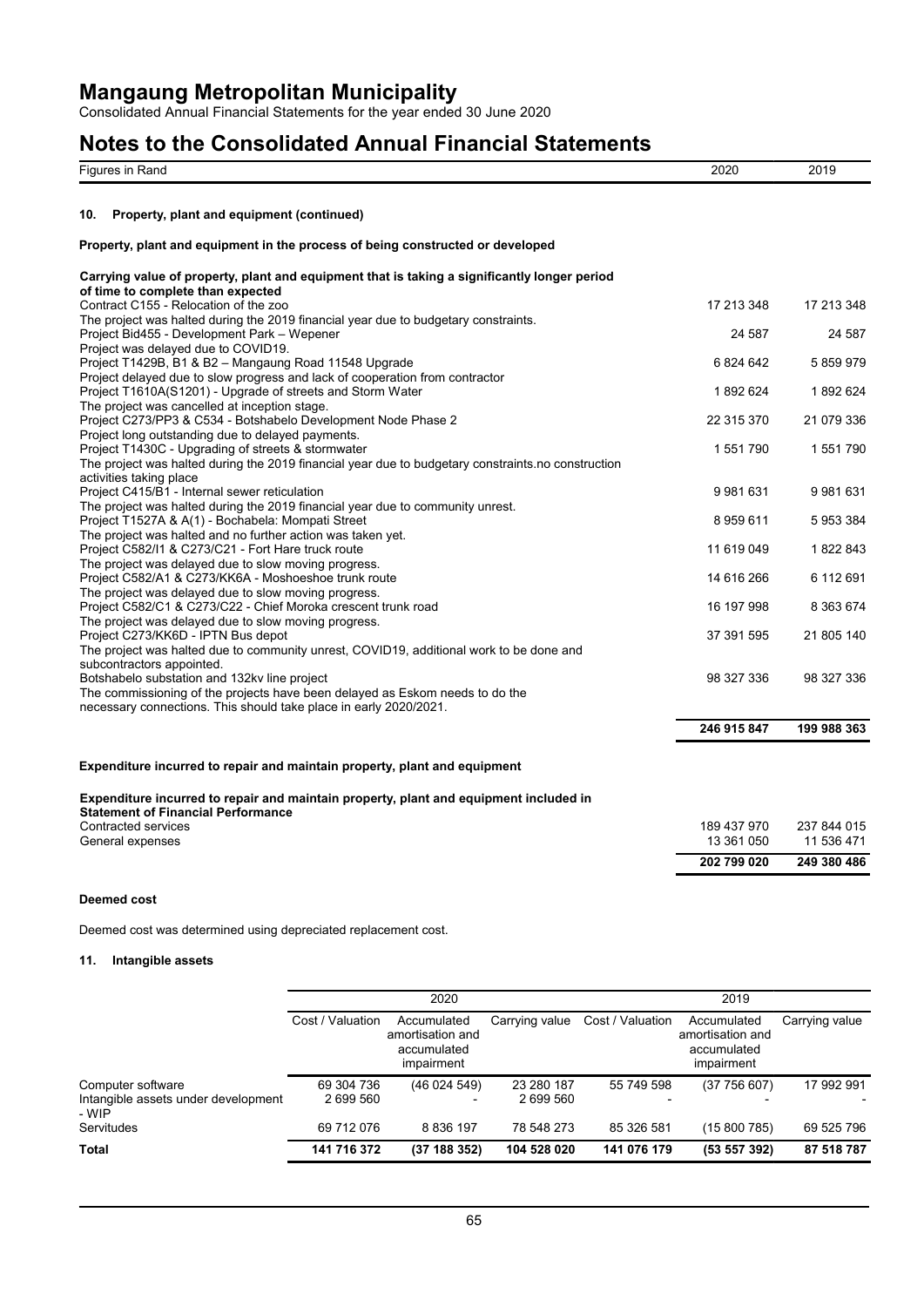Consolidated Annual Financial Statements for the year ended 30 June 2020

# **Notes to the Consolidated Annual Financial Statements**

| $- \cdot$<br>.<br>Fiau<br>≺ano<br>------<br>$\cdot$ | 2020 | 2011<br>ZUIY |
|-----------------------------------------------------|------|--------------|
|                                                     |      |              |

## **11. Intangible assets (continued)**

### **Reconciliation of intangible assets - 2020**

| Computer software                            | Opening balance<br>17 992 991 | Additions<br>14 296 639 | Disposals<br>(132 861)   | Amortisation<br>(8827793) | Impairment loss<br>(48 789) | Total<br>23 280 187 |
|----------------------------------------------|-------------------------------|-------------------------|--------------------------|---------------------------|-----------------------------|---------------------|
| Intangible assets under development<br>- WIP | ۰.                            | 2 699 560               | $\overline{\phantom{a}}$ |                           |                             | 2 699 560           |
| Servitudes                                   | 69 525 796                    | 186 280                 | $\overline{\phantom{0}}$ | $\overline{\phantom{a}}$  | 8 8 3 6 1 9 7               | 78 548 273          |
|                                              | 87 518 787                    | 17 182 479              | (132861)                 | (8 827 793)               | 8787408                     | 104 528 020         |

## **Reconciliation of intangible assets - 2019**

| Computer software<br>Servitudes | Opening balance<br>22 786 452<br>69 450 638 | Additions<br>10 952 901<br>75 158 | Disposals<br>(3531164) | Amortisation<br>(12215198) | Total<br>17 992 991<br>69 525 796 |
|---------------------------------|---------------------------------------------|-----------------------------------|------------------------|----------------------------|-----------------------------------|
|                                 | 92 237 090                                  | 11 028 059                        | (3531164)              | (12 215 198)               | 87 518 787                        |

## **Pledged as security**

No intangible assets have been pledged as security for any financial liability.

## **Intangible assets in the process of being constructed or developed**

| Cumulative expenditure recognised in the carrying value of Intangible assets<br>Servitudes | 186 280    | 75 158     |
|--------------------------------------------------------------------------------------------|------------|------------|
| Intangible assets with indefinite useful lives                                             |            |            |
| Servitudes                                                                                 | 78 548 273 | 69 525 796 |

The servitudes held by the entity are land rights that have been issued. The land held by the entity, including servitudes, is deemed to have an indefinite useful life.

## **Deemed cost**

Deemed cost was determined using depreciated replacement cost.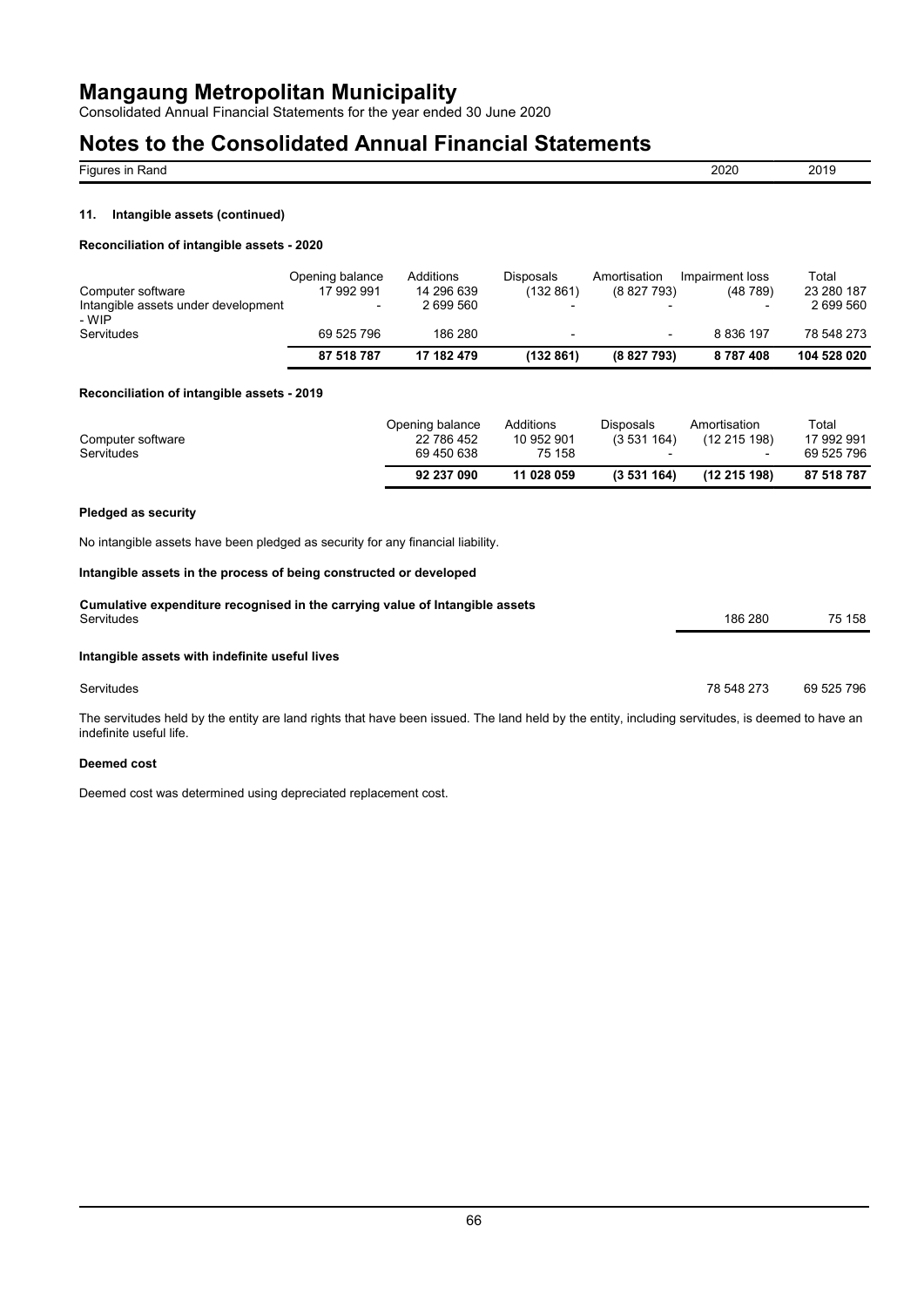Consolidated Annual Financial Statements for the year ended 30 June 2020

# **Notes to the Consolidated Annual Financial Statements**

| $-$<br>$ -$<br>Figur.<br>ules III Railu<br>. ւայ. | 2020<br>$\sim$ $\sim$ | 20 <sup>4</sup><br>$\sim$ $\sim$ $\sim$ |
|---------------------------------------------------|-----------------------|-----------------------------------------|
|                                                   |                       |                                         |

## **12. Heritage assets**

|                  | 2020                                |             |             | 2019                                |                |
|------------------|-------------------------------------|-------------|-------------|-------------------------------------|----------------|
| Cost / Valuation | Accumulated<br>impairment<br>losses |             |             | Accumulated<br>impairment<br>losses | Carrying value |
| 279 968 687      | $\overline{\phantom{a}}$            | 279 968 687 | 279 968 687 |                                     | 279 968 687    |
|                  |                                     |             |             | Carrying value Cost / Valuation     |                |

### **Reconciliation of heritage assets 2020**

| Heritage assets                        | Opening balance<br>279 968 687 | Total<br>279 968 687 |
|----------------------------------------|--------------------------------|----------------------|
| Reconciliation of heritage assets 2019 |                                |                      |
| Heritage assets                        | Opening balance<br>279 968 687 | Total<br>279 968 687 |

#### **Pledged as security**

No heritage assets have been pledged as security for any financial liability.

## **Revaluations**

## **Other heritage assets**

The effective date of the revaluation was 30 June 2017. Revaluations were performed by independent professionally qualified valuers who hold a recognised professional qualification and have recent experience in the locations and categories of the properties valued.

The values of the properties were determined based on the market values and the information obtained from the deeds office.

The valuation was performed after the following factors were taken into account:

- the useful life of the asset;

- the condition of the asset; and

- the location of the asset.

### **Heritage assets in the process of being constructed or developed**

No heritage assets are in the process of being constructed or developed.

### **Deemed costs**

Deemed cost was determined using depreciated replacement cost.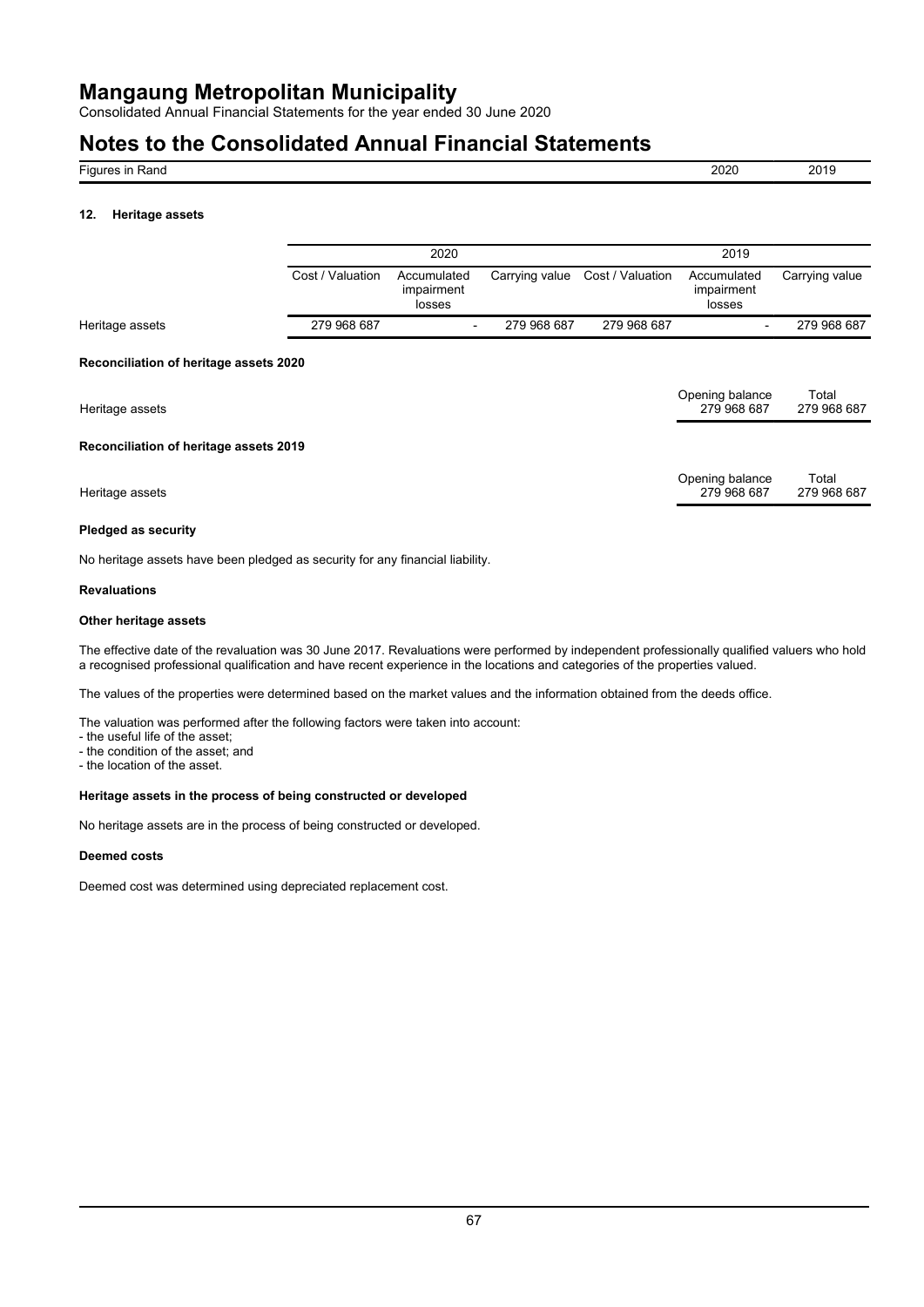Consolidated Annual Financial Statements for the year ended 30 June 2020

# **Notes to the Consolidated Annual Financial Statements**

| Figures in Rand             |  | 2019 |
|-----------------------------|--|------|
| 13. Non-current receivables |  |      |

| Designated at fair value<br>2535 Unlisted shares - OVK Limited                                                                                                                                                                                                                                                                           | 37 594                                | 37 022                                  |
|------------------------------------------------------------------------------------------------------------------------------------------------------------------------------------------------------------------------------------------------------------------------------------------------------------------------------------------|---------------------------------------|-----------------------------------------|
| 2573 Unlisted shares - OVK Limited                                                                                                                                                                                                                                                                                                       | 40 782                                | 40 267                                  |
| 3685 Unlisted shares - Senwes Ltd                                                                                                                                                                                                                                                                                                        | 25 700                                | 26 859                                  |
|                                                                                                                                                                                                                                                                                                                                          | 104 076                               | 104 148                                 |
| At amortised cost<br>Housing and erven selling schemes                                                                                                                                                                                                                                                                                   | 12 676 422                            | 12 507 581                              |
| Loans were granted to qualifying individuals and public organisations in terms of the housing<br>program. These loans attract interest of between 6% and 14% per annum and are repayable on a<br>monthly basis by way of salary deductions for officials and six monthly payments for public<br>organisations over a period of 20 years. |                                       |                                         |
| Cricket stadium                                                                                                                                                                                                                                                                                                                          | 6 0 84 3 30                           | 7 258 724                               |
| The entity has a contract with the Free State Cricket Union for the purchase of the cricket<br>stadium. The loan bears interest at 10% per annum and is repayable on an annual basis over 27<br>years ending 1 July 2022.                                                                                                                |                                       |                                         |
| Kopanong Local Municipality                                                                                                                                                                                                                                                                                                              | 729 576                               | 909 504                                 |
| The capital funding provided to Kopanong Local Municipality is repayable in monthly installments<br>based on the estimated useful life of the capital asset. The capital advances bears interest at 10%                                                                                                                                  |                                       |                                         |
| Mohokare Local Municipality                                                                                                                                                                                                                                                                                                              | 394 835                               | 490 377                                 |
| The capital funding provided to Mohokare Local Municipality is repayable in monthly installments<br>based on the estimated useful life of the capital asset. The capital advances bears interest at 10%                                                                                                                                  |                                       |                                         |
| Consumer debtors - Arrangements                                                                                                                                                                                                                                                                                                          |                                       | 2790182                                 |
| Consumer debtors with arrangements which stretches over a period longer than 12 months.                                                                                                                                                                                                                                                  |                                       |                                         |
| Impairment - Housing and erven selling schemes<br>Impairment - Cricket stadium                                                                                                                                                                                                                                                           | 19 885 163<br>(12623607)<br>(6084330) | 23 956 368<br>(12 456 171)<br>(7258724) |
|                                                                                                                                                                                                                                                                                                                                          | 1 177 226                             | 4 241 473                               |
| <b>Total other financial assets</b>                                                                                                                                                                                                                                                                                                      | 1 281 302                             | 4 345 621                               |
| <b>Non-current assets</b><br>Designated at fair value<br>At amortised cost                                                                                                                                                                                                                                                               | 104 076<br>901 756                    | 104 148<br>3 966 003                    |
|                                                                                                                                                                                                                                                                                                                                          | 1005832                               | 4 070 151                               |
| <b>Current assets</b><br>At amortised cost                                                                                                                                                                                                                                                                                               | 275470                                | 275470                                  |

### **Financial assets at fair value**

### **Fair value hierarchy of financial assets at fair value**

For financial assets recognised at fair value, disclosure is required of a fair value hierarchy which reflects the significance of the inputs used to make the measurements. The fair value hierarchy have the following levels:

Level 1 represents those assets which are measured using unadjusted quoted prices in active markets for identical assets.

Level 2 applies inputs other than quoted prices that are observable for the assets either directly (i.e. as prices) or indirectly (i.e. derived from prices).

Level 3 applies inputs which are not based on observable market data.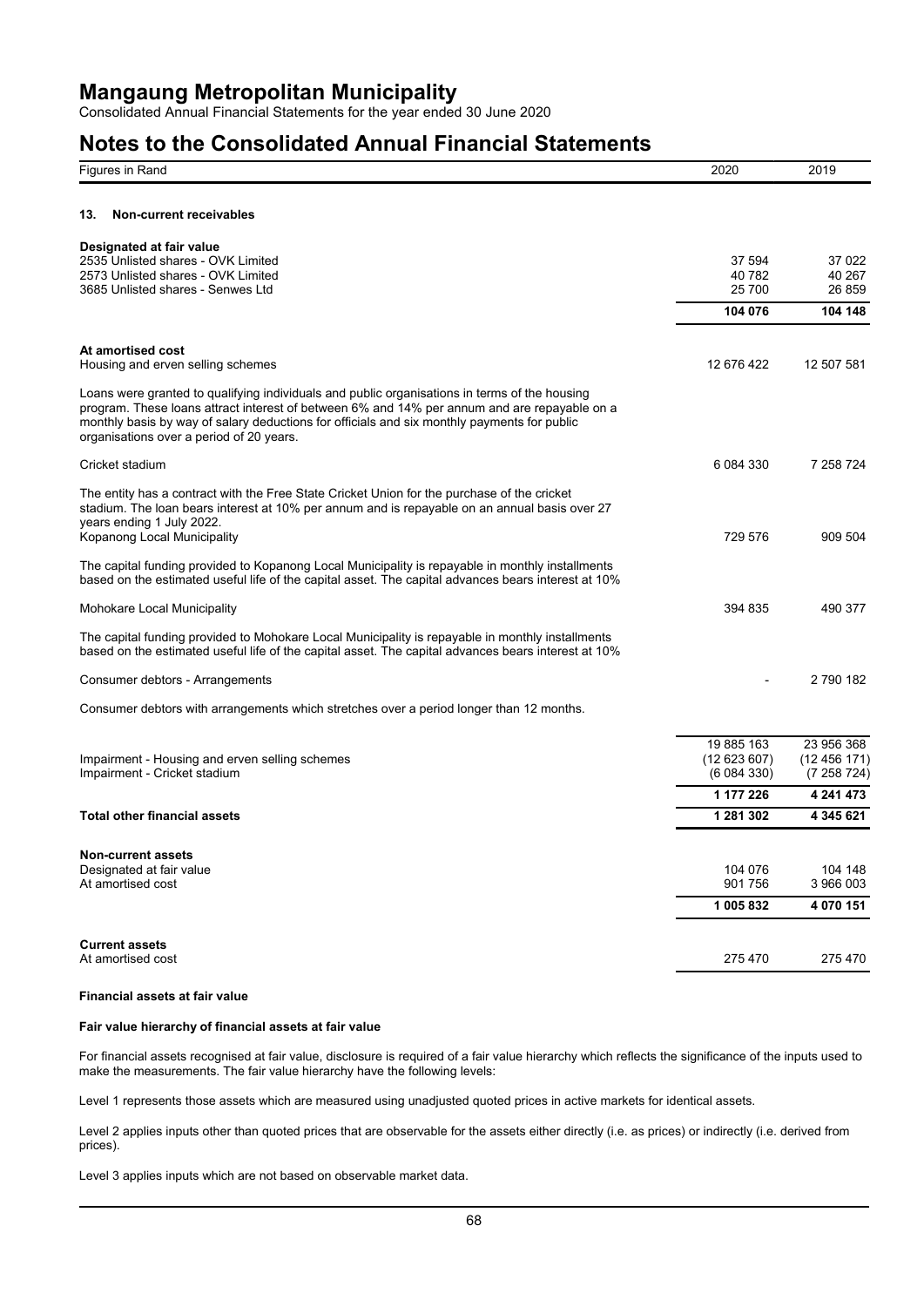Consolidated Annual Financial Statements for the year ended 30 June 2020

# **Notes to the Consolidated Annual Financial Statements**

| Non-current receivables (continued)<br>13.<br>Level 3<br>Class 1 - Unlisted shares<br>104 076<br>104 148<br>Financial assets at amortised cost<br>Financial assets at amortised cost past due but not impaired<br>Non-current receivables which are less than 3 months past due are not considered to be impaired. At 30 June 2020, none of the non-current<br>receivables were past due but not impaired.<br>Financial assets at amortised cost impaired<br>As of 30 June 2020, non-current receivables of R 18 707 937 (2019: R 19 714 895) were impaired and provided for.<br>The amount of the provision was R 18 707 937 as of 30 June 2020 (2019: R 19,714,895).<br>The ageing of these loans is as follows.<br>Over 3 months<br>18 707 937<br>19 714 895<br>Reconciliation of provision for impairment of financial assets at amortised cost<br>Impairment of Housing and erven selling schemes<br>12 456 171<br>12 299 959<br>Opening balance<br>156 212<br>Provision for impairment adjustment<br>167436<br>12 456 171<br>12 623 607<br><b>Impairment of Cricket stadium</b><br>7 258 724<br>8 127 615<br>Opening balance<br>Provision for impairment adjustment<br>(1174394)<br>(868 891)<br>7 258 724<br>6 084 330 | Figures in Rand | 2020 | 2019 |
|-------------------------------------------------------------------------------------------------------------------------------------------------------------------------------------------------------------------------------------------------------------------------------------------------------------------------------------------------------------------------------------------------------------------------------------------------------------------------------------------------------------------------------------------------------------------------------------------------------------------------------------------------------------------------------------------------------------------------------------------------------------------------------------------------------------------------------------------------------------------------------------------------------------------------------------------------------------------------------------------------------------------------------------------------------------------------------------------------------------------------------------------------------------------------------------------------------------------------------|-----------------|------|------|
|                                                                                                                                                                                                                                                                                                                                                                                                                                                                                                                                                                                                                                                                                                                                                                                                                                                                                                                                                                                                                                                                                                                                                                                                                               |                 |      |      |
|                                                                                                                                                                                                                                                                                                                                                                                                                                                                                                                                                                                                                                                                                                                                                                                                                                                                                                                                                                                                                                                                                                                                                                                                                               |                 |      |      |
|                                                                                                                                                                                                                                                                                                                                                                                                                                                                                                                                                                                                                                                                                                                                                                                                                                                                                                                                                                                                                                                                                                                                                                                                                               |                 |      |      |
|                                                                                                                                                                                                                                                                                                                                                                                                                                                                                                                                                                                                                                                                                                                                                                                                                                                                                                                                                                                                                                                                                                                                                                                                                               |                 |      |      |
|                                                                                                                                                                                                                                                                                                                                                                                                                                                                                                                                                                                                                                                                                                                                                                                                                                                                                                                                                                                                                                                                                                                                                                                                                               |                 |      |      |
|                                                                                                                                                                                                                                                                                                                                                                                                                                                                                                                                                                                                                                                                                                                                                                                                                                                                                                                                                                                                                                                                                                                                                                                                                               |                 |      |      |
|                                                                                                                                                                                                                                                                                                                                                                                                                                                                                                                                                                                                                                                                                                                                                                                                                                                                                                                                                                                                                                                                                                                                                                                                                               |                 |      |      |
|                                                                                                                                                                                                                                                                                                                                                                                                                                                                                                                                                                                                                                                                                                                                                                                                                                                                                                                                                                                                                                                                                                                                                                                                                               |                 |      |      |
|                                                                                                                                                                                                                                                                                                                                                                                                                                                                                                                                                                                                                                                                                                                                                                                                                                                                                                                                                                                                                                                                                                                                                                                                                               |                 |      |      |
|                                                                                                                                                                                                                                                                                                                                                                                                                                                                                                                                                                                                                                                                                                                                                                                                                                                                                                                                                                                                                                                                                                                                                                                                                               |                 |      |      |
|                                                                                                                                                                                                                                                                                                                                                                                                                                                                                                                                                                                                                                                                                                                                                                                                                                                                                                                                                                                                                                                                                                                                                                                                                               |                 |      |      |
|                                                                                                                                                                                                                                                                                                                                                                                                                                                                                                                                                                                                                                                                                                                                                                                                                                                                                                                                                                                                                                                                                                                                                                                                                               |                 |      |      |
|                                                                                                                                                                                                                                                                                                                                                                                                                                                                                                                                                                                                                                                                                                                                                                                                                                                                                                                                                                                                                                                                                                                                                                                                                               |                 |      |      |
|                                                                                                                                                                                                                                                                                                                                                                                                                                                                                                                                                                                                                                                                                                                                                                                                                                                                                                                                                                                                                                                                                                                                                                                                                               |                 |      |      |
|                                                                                                                                                                                                                                                                                                                                                                                                                                                                                                                                                                                                                                                                                                                                                                                                                                                                                                                                                                                                                                                                                                                                                                                                                               |                 |      |      |
|                                                                                                                                                                                                                                                                                                                                                                                                                                                                                                                                                                                                                                                                                                                                                                                                                                                                                                                                                                                                                                                                                                                                                                                                                               |                 |      |      |
|                                                                                                                                                                                                                                                                                                                                                                                                                                                                                                                                                                                                                                                                                                                                                                                                                                                                                                                                                                                                                                                                                                                                                                                                                               |                 |      |      |

## **Non-current receivables pledged as security**

None of the non-current receivables were pledged as security for any financial liability.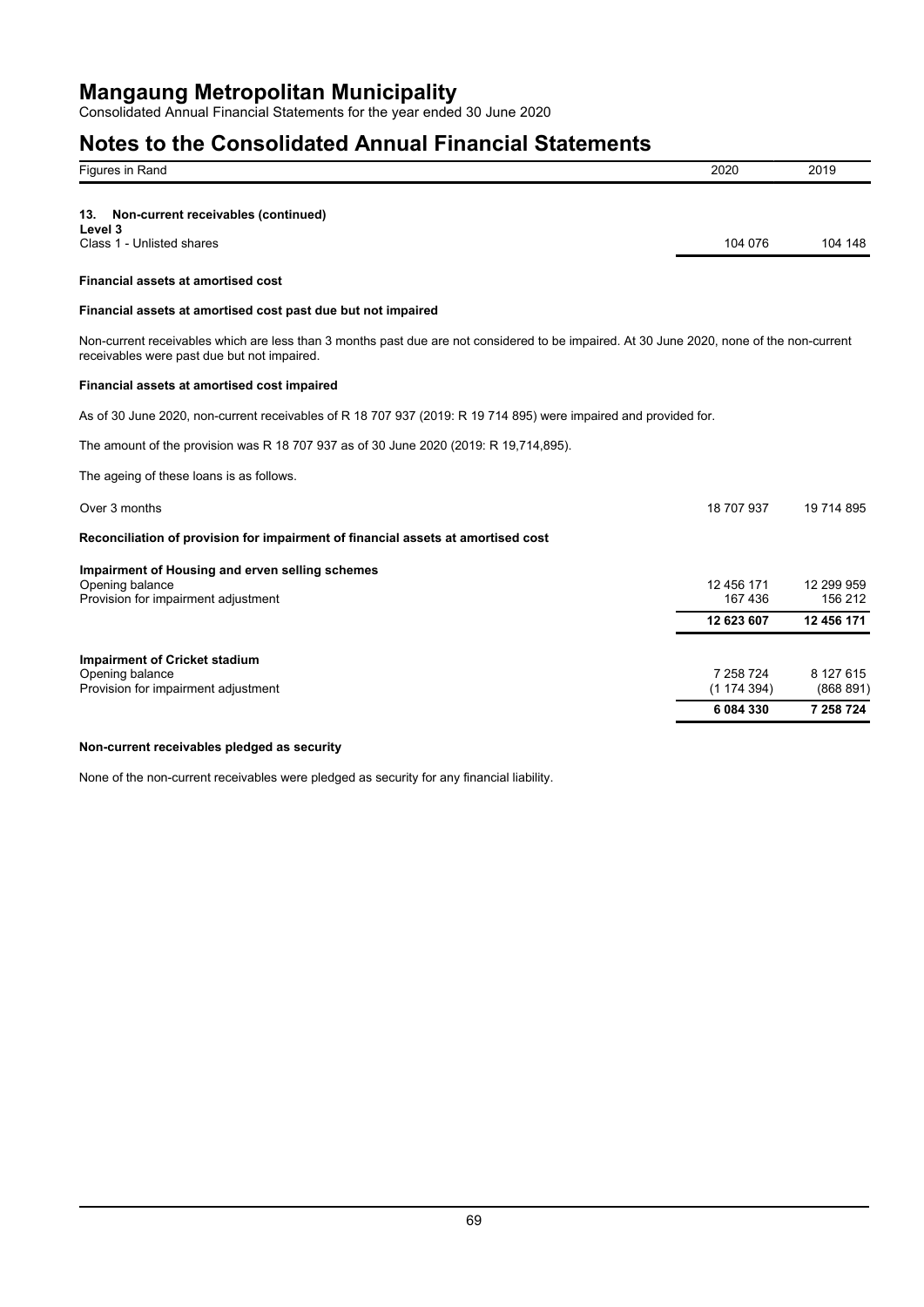Consolidated Annual Financial Statements for the year ended 30 June 2020

# **Notes to the Consolidated Annual Financial Statements**

| Eiour<br>InnA<br>i in Rand<br>$\cdot$ | 2020 | 2019 |
|---------------------------------------|------|------|
|                                       |      |      |

## **14. Deferred tax**

## **Deferred tax liability**

|                                                                | (188 153 229)                  | (213 159 152)               |
|----------------------------------------------------------------|--------------------------------|-----------------------------|
| Assessed loss                                                  | 750 702 036                    | 90 519 185                  |
| Provisions                                                     | 19 321 188                     | (9018601)                   |
| Finance leases                                                 |                                | 824                         |
| Depreciable assets                                             | (745 017 301)                  | (92326529)                  |
| At beginning of year                                           | (213 159 152)                  | (202334031)                 |
| Reconciliation of deferred tax asset \ (liability)             |                                |                             |
| Total net deferred tax liability                               | (188 153 229)                  | (213 159 152)               |
| Deferred tax asset                                             | 1 224 504 758                  | 454 432 719                 |
| Deferred tax liability                                         | (1412657987)                   | (667 591 871)               |
| <b>Total deferred tax asset</b>                                | 1 224 504 758                  | 454 432 719                 |
| Tax losses available for set off against future taxable income | 750 702 036                    | 90 519 185                  |
| Opening balance<br>Taxable temporary differences               | 454 432 719<br>19 370 003      | 372 919 868<br>(9006334)    |
|                                                                |                                |                             |
| Deferred tax asset                                             |                                |                             |
| <b>Total deferred tax liability</b>                            | (1412 657 987)                 | (667 591 871)               |
| Taxable temporary differences                                  | (48815)                        | (11443)                     |
| Opening balance<br>Property, plant and equipment               | (667 591 871)<br>(745 017 301) | (575 253 899)<br>(92326529) |
|                                                                |                                |                             |

## **Recognition of deferred tax asset**

An entity shall disclose the amount of a deferred tax asset and the nature of the evidence supporting its recognition, when:

- the utilisation of the deferred tax asset is dependent on future taxable surpluses in excess of the surpluses arising from the reversal of existing taxable temporary differences; and
- the municipality entity has suffered a deficit in either the current or preceding period in the tax jurisdiction to which the deferred tax asset relates.

The deferred tax asset arose as a result of the municipal entity not having been subject to income tax in the past. However in the 2014/15 financial year the municipal entity had to account for income tax which resulted in the wear and tear allowances being in excess of the available surplus. The municipal entity has the ability to generate profit in the foreseeable future against which temporary differences will be utilised.

### **Deferrred tax assumptions**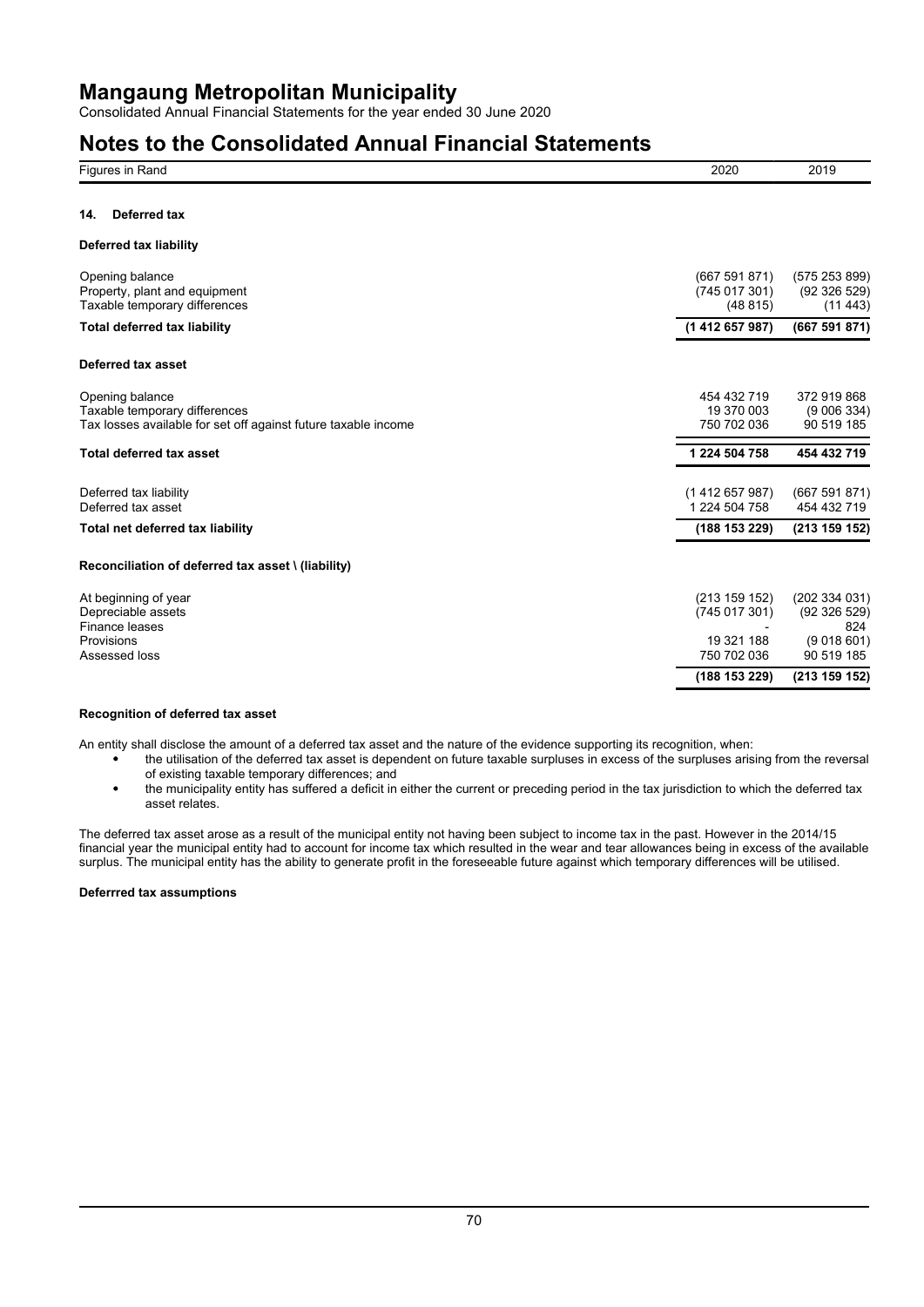Consolidated Annual Financial Statements for the year ended 30 June 2020

# **Notes to the Consolidated Annual Financial Statements**

| $- \cdot$<br>Figures in<br>Rand | 2020 | ว∩ฯ ด  |
|---------------------------------|------|--------|
|                                 |      | .<br>_ |

### **14. Deferred tax (continued)**

As at 30 June 2016 no guidance was received from SARS on the transition from a tax exempt entity to a taxable entity. Due to this, uncertainties in the calculation of the municipal entity's taxation exist and will continue to exist going forward until a pronunciation is made by SARS on the municipal entity's tax calculation. In the absence of a pronunciation from SARS and the fact that the municipal entity is no longer tax exempt, the municipal entity had to make certain key assumptions relating to income- and deferred tax to be able to account for tax. These assumptions are set out as follows:

### **Infrastructure assets**

The base cost for the electrical infrastructure assets of the municipal entity was determined by using the audited infrastructure fixed asset register. The tax exemption for the municipal entity was no longer applicable as at the 1 July 2014, on this date the municipal entity embarked on an exercise to determine the base cost for each of the Infrastructure assets. The closing balance for the 2013/2014 financial year was deemed as the most accurate value to be used as the base cost and carrying values for tax purposes moving forward. Up until 1 July 2014 management had never claimed any wear & tear on infrastructure assets. The base cost was therefore the deemed cost as at 1 July 2014.

Infrastructure assets of the municipal entity are all carried on the revaluation model as per General Recognised Accounting Standards 17 - Property plant and equipment. There is no General Recognised Accounting Standards standard applicable to taxation, therefore the municipal entity referred to the international accounting standards (IAS) for further guidance, which is IAS 12: Income taxation. Through inspection of the income tax act and the practice notes it was noted that there was no clear guidance regarding the write off periods for electrical infrastructure assets. Due to this Section 12D of the income tax action was deemed as the best alternative to use to determine the write off periods for most of the electrical infrastructure assets. Section 12D was applied to the following electrical infrastructure assets:

High Voltage conductors, Medium Voltage conductors, Low Voltage conductors and the Streetlights. All other categories of infrastructure assets could operate independent of transmission lines and Section 12D would not be applicable to these assets.

As per the Income Tax Act, 1962 (Act 58 of 1962) the kind of information that could be useful in determining the expected useful life of an asset/write off period include:

- Independent engineering information;
- The taxpayer's own past experience with similar assets;

Based on the above and due to insufficient guidance in the Income Tax Act, 1962 (Act 58 of 1962) the option of best professional judgment in determining an accurate write off period for the Infrastructure assets was used as follows:

- For all the distribution lines and cables a 5% write off period was used
- For all other infrastructure assets a 5 year write off period was adopted as the assets have been in operation for some time and as
- per the engineering information they cannot fall within Section 12D of the Income Tax Act, 1962 (Act 58 of 1962) .

Section 12 of the Income Tax Act, 1962 (Act 58 of 1962) was applied therefore no apportionment of the wear and tear was done. The wear and tear of assets is the amount that the South African Receiver of Revenue considers an appropriate write off timeframe for each asset.

The wear and tear was calculated as follows:

- The depreciated replacement cost was taken per asset and any addition for the year was added and this value was multiplied by 20%
- When an asset is disposed of during the financial year wear and tear is still calculated for that asset and an inspection for a possible recoupment is done.

### **Non-Infrastructure assets**

All assets other than infrastructure assets were written off by making use of Practice note 19.

#### **Debt impairment**

The provision for debt impairment is limited as a tax deduction to the extent that the originating revenue was taxable. Since the municipal entity was tax exempt for a period the revenue recognised and subsequently impaired during this period could not fully be included as a tax deduction. Due to this only the movement in the debt impairment for the year when the municipal entity first became taxable was used in calculating the tax.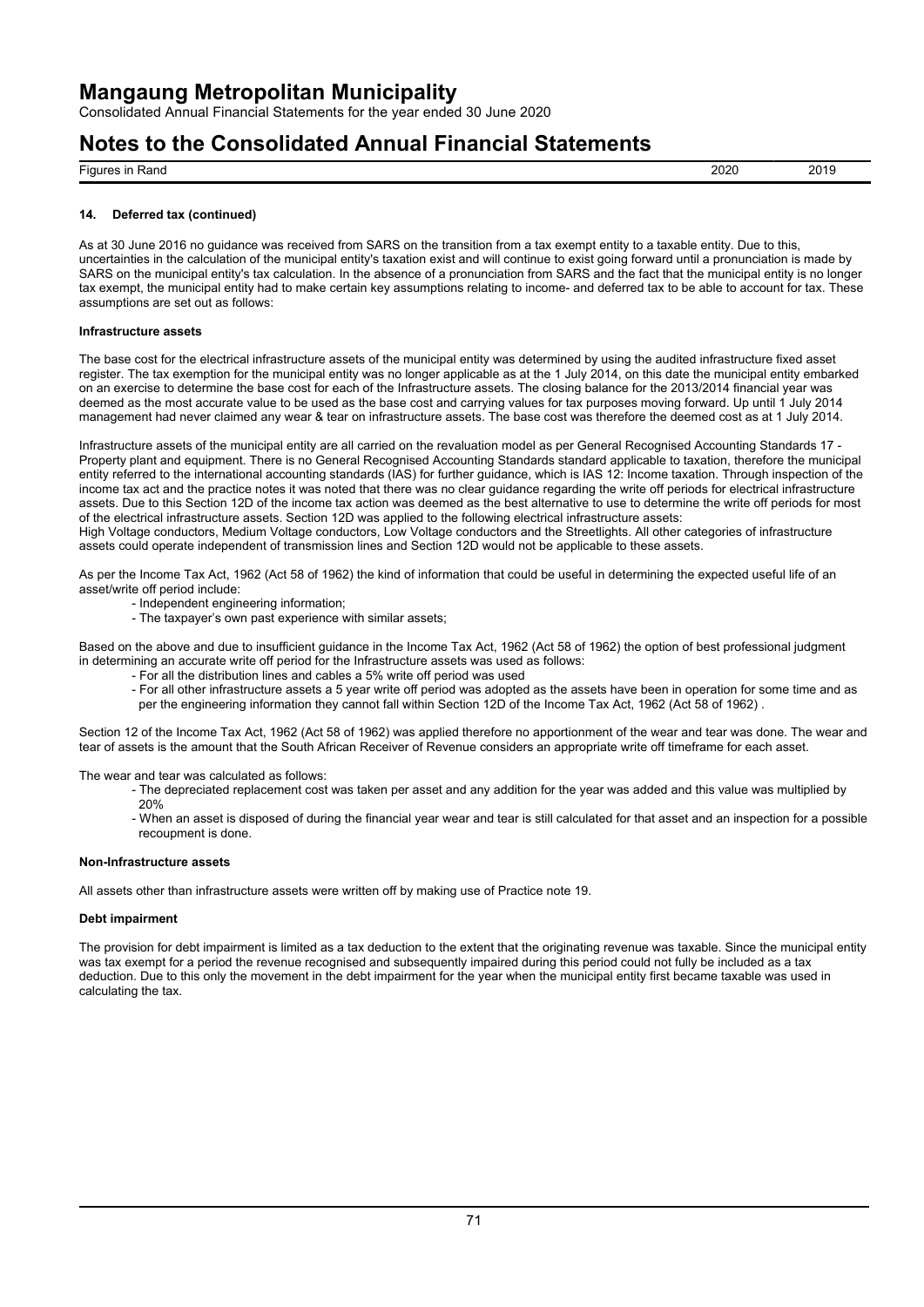Consolidated Annual Financial Statements for the year ended 30 June 2020

## **Notes to the Consolidated Annual Financial Statements**

| <b>Figure</b><br>.<br>$\sim$ | 2020<br>$- - -$ | 2019 |
|------------------------------|-----------------|------|
|                              |                 |      |

### **15. Payables from exchange transactions**

| Accrued bonus                                                            | 43 574 739    | 44 823 792    |
|--------------------------------------------------------------------------|---------------|---------------|
| Accrued leave pay                                                        | 262 778 957   | 210 435 380   |
| Claims - Unfair dismissal                                                | 4879817       | 4879817       |
| Deferred revenue                                                         | 18 201 411    | 13 037 709    |
| Electricity connections                                                  | 13 607 092    | 12 781 371    |
| Mantsopa Local Municipality                                              | 2659168       | 2665081       |
| Operating expense accrual                                                | 15 271 652    | 26 751 544    |
| Other creditors                                                          | 26 000        | 26 000        |
| Other payables - Grants                                                  | 979 450       | 979 450       |
| Other payables - Salary related                                          | 72 925 571    | 74 462 602    |
| Retentions                                                               | 101 314 062   | 99 609 255    |
| Unallocated electricity consumer and vendor payments received in advance | 56 563 726    | 64 671 953    |
| Trade payables                                                           | 1 248 134 633 | 1 160 662 565 |
|                                                                          | 1840916278    | 1 715 786 519 |

The entity defaulted on the payment of suppliers within 30 days. The average term of payment of suppliers for the year was 169 days (2019: 137 days).

### **16. Payables from non-exchange transactions**

| 17. VAT payable              |             |             |
|------------------------------|-------------|-------------|
|                              | 266 325 253 | 286 291 274 |
| Deposits                     | 911748      | 858 889     |
| Other                        | 2 499 765   | 2416377     |
| Payments received in advance | 262 913 740 | 283 016 008 |

| VAT payable | 41 104 500<br>. | 12 196 997<br>. |
|-------------|-----------------|-----------------|
|             |                 |                 |

VAT is payable on the payment basis. VAT is paid over to SARS only once payment is received from debtors.

### **18. Consumer deposits**

| Water       | 33 599 273<br>162 375 447 | 33 349 144<br>148 402 252 |
|-------------|---------------------------|---------------------------|
| Electricity | 128 776 174               | 115 053 108               |

Guarantees in lieu of water consumer deposits amounted to R 2,614,769 (2019: R 2,517,079). Guarantees in lieu of electricity vendor deposits amounted to R 2,153,891 (2019: R 2,103,891). Guarantees in lieu of consumer deposits amounted to R 39,164,721 (2019: R 37,859,074).

#### **Fair value hierarchy**

For financial liabilities recognised at fair value, disclosure is required of a fair value hierarchy which reflects the significance of the inputs used to make the measurements. The fair value hierarchy have the following levels:

Level 1 represents those liabilities which are measured using unadjusted quoted prices in active markets for identical liabilities. Level 2 applies inputs other than quoted prices that are observable for the liabilities either directly (i.e. as prices) or indirectly (i.e. derived from prices).

Level 3 applies inputs which are not based on observable market data.

#### **Fair values of financial liabilities measured or disclosed at fair value Level 1**

|             | 162 375 447 | 148 402 252 |
|-------------|-------------|-------------|
| Water       | 33 599 273  | 33 349 144  |
| Electricity | 128 776 174 | 115 053 108 |
| Level I     |             |             |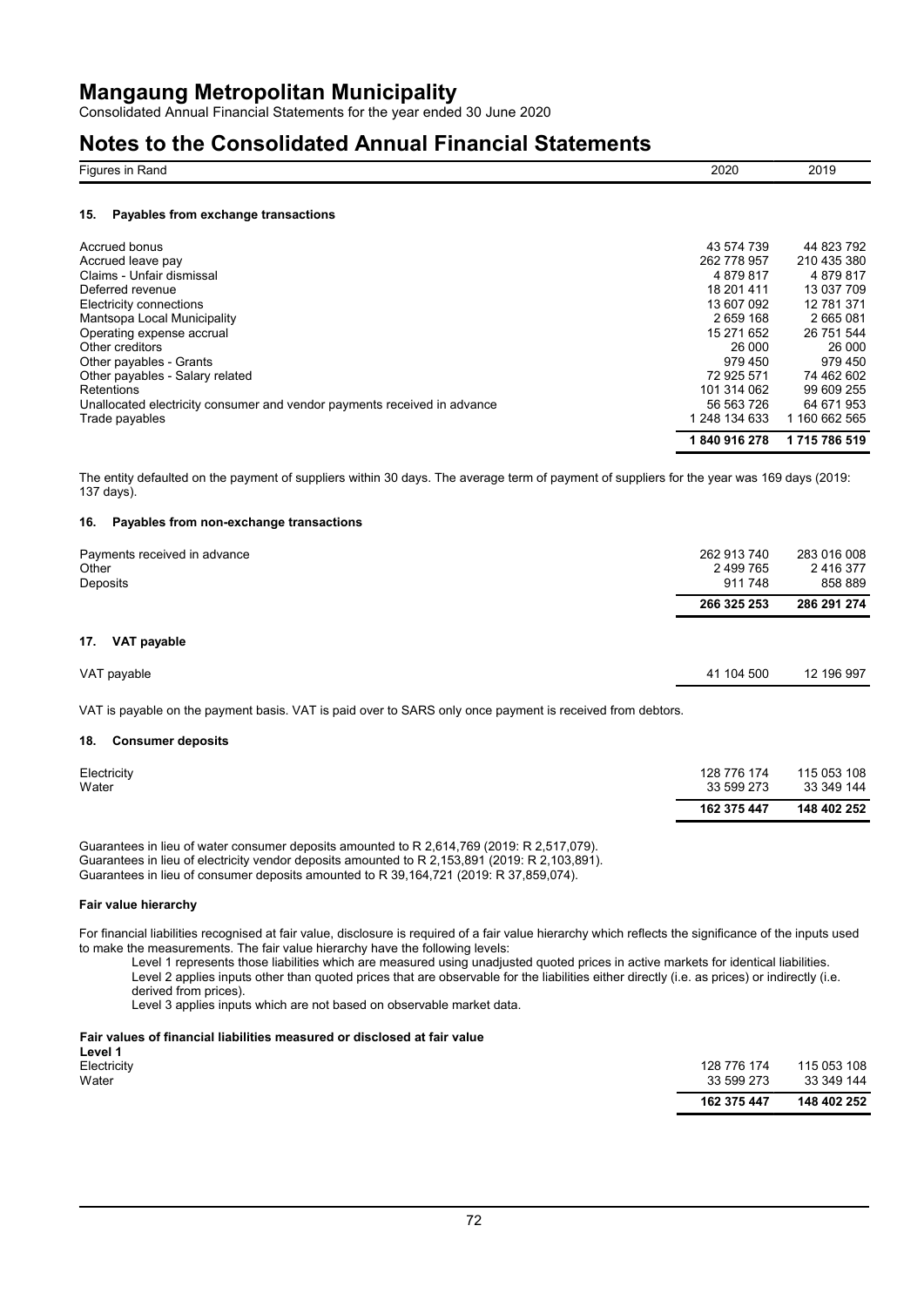Consolidated Annual Financial Statements for the year ended 30 June 2020

# **Notes to the Consolidated Annual Financial Statements**

| Figure<br><b>Jail</b> u<br> | 2020 | 2019 |
|-----------------------------|------|------|
|                             |      |      |

### **19. Unspent conditional grants and receipts**

### **Unspent conditional grants and receipts comprises of:**

|                                                  | 436 229 060 | 459 078 487 |
|--------------------------------------------------|-------------|-------------|
| Urban settlement development grant               | 233 327 552 | 243 576 206 |
| Sustainable human settlement grant               | 1 595 782   | 595 782     |
| Sports, arts and culture - Admin libraries grant | 3450862     | 710 188     |
| Public transport infrastructure grant            | 103 044 313 | 59 771 976  |
| Neighbourhood development grant                  | 11 757 795  | 3732275     |
| Municipal systems improvement grant              | 1 055 000   | 1 055 000   |
| Municipal human settlement capacity grant        | 2 000 000   | 2 000 000   |
| Municipal disaster recovery grant                | 69 815 066  | 139 630 132 |
| Integrated city development grant                | 7 192 099   | 3428424     |
| Expanded public work programme incentive grant   | 1 375 087   | 963 000     |
| Department of telecoms and postal services grant | 1 133 554   | 1 133 554   |
| City of Ghent - Youth development grant          | 481 950     | 481 950     |
|                                                  |             |             |

See note 37 for reconciliation of grants from National/Provincial Government.

### **Additional information**

Included in the unspent grants balance are grants for which the roll-over has already been denied and which should be reverted back to National Treasury. These are as follows:

| 108 124 000              |
|--------------------------|
| 79 587 182               |
| 28 461 094               |
| 75 724                   |
| $\overline{\phantom{a}}$ |
| ۰                        |
| ۰                        |
|                          |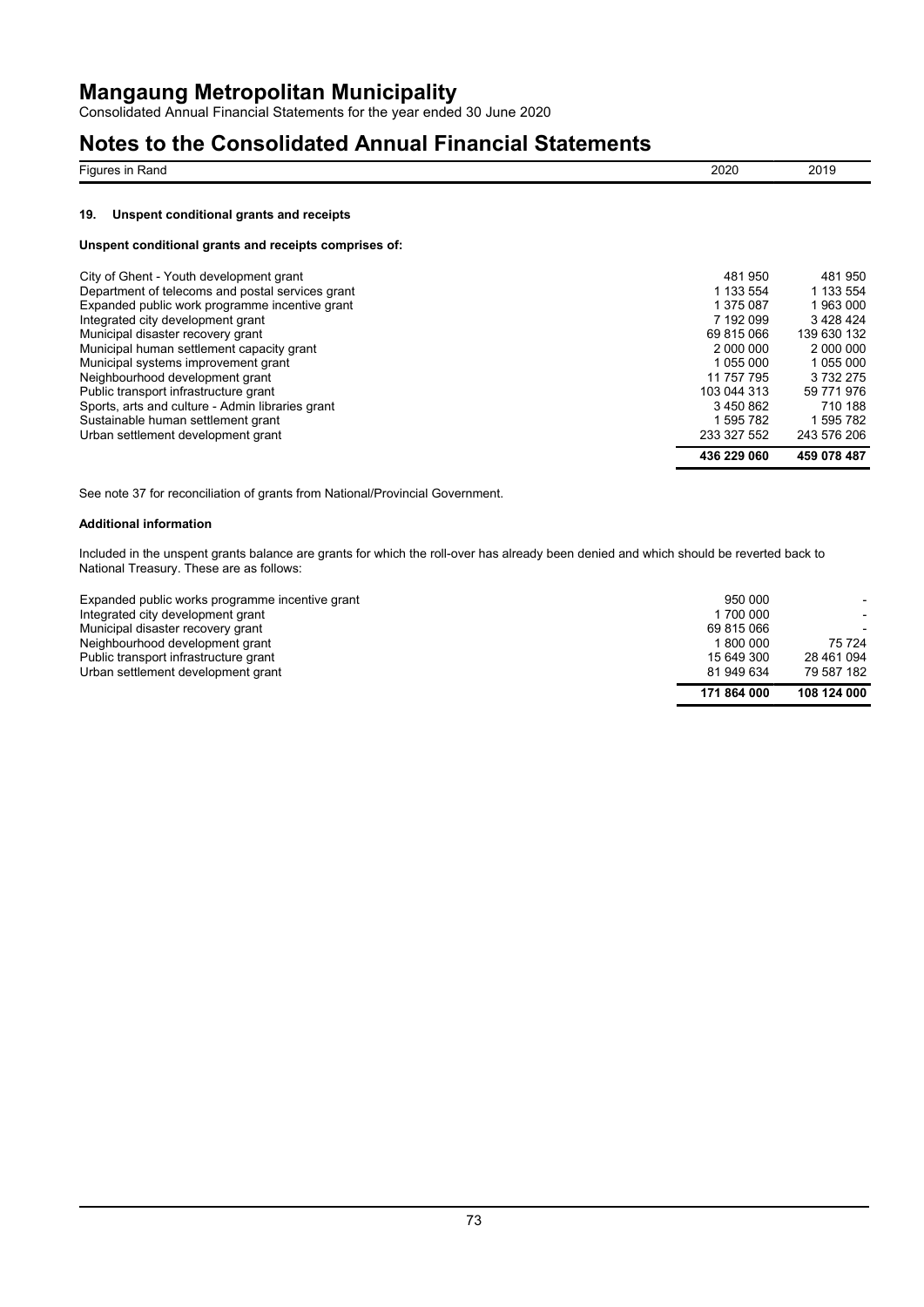Consolidated Annual Financial Statements for the year ended 30 June 2020

### **Notes to the Consolidated Annual Financial Statements**

| Figures in Rand                                          | 2020                      | 2019                     |
|----------------------------------------------------------|---------------------------|--------------------------|
| <b>Finance lease obligation</b><br>20.                   |                           |                          |
| Finance lease obligation                                 | 148 755 920               | 70 315 350               |
| Minimum lease payments due                               |                           |                          |
| - within one year<br>- in second to fifth year inclusive | 86 559 722<br>79 840 782  | 34 898 379<br>45 209 027 |
| less: future finance charges                             | 166 400 504<br>(17644584) | 80 107 406<br>(9792056)  |
| Present value of minimum lease payments                  | 148 755 920               | 70 315 350               |
| Present value of minimum lease payments due              |                           |                          |
| - within one year<br>- in second to fifth year inclusive | 74 143 072<br>74 612 848  | 28 654 747<br>41 660 603 |
|                                                          | 148 755 920               | 70 315 350               |
| Non-current liabilities<br><b>Current liabilities</b>    | 74 561 668<br>74 194 252  | 41 660 603<br>28 654 747 |
|                                                          | 148 755 920               | 70 315 350               |

The entity leases various equipment and vehicles under finance leases. The average lease term is between 2 and 5 years and the average borrowing rate is between 9% and 15%. Leases are not renewed automatically upon expiry, unless otherwise instructed by the entity.

No arrangements have been entered into for contingent rent.

The entity did not default on any of the finance lease obligations, whether it be on the capital or interest portion.

None of the terms attached to the existing finance lease obligations were renegotiated.

The entity's obligations under finance leases are secured by the lessor's charge over the leased assets. Refer note 10.

#### **21. Borrowings**

| At amortised cost                        |             |               |
|------------------------------------------|-------------|---------------|
| DBSA - FS1034/01                         | 102 758 539 | 112 439 845   |
| DBSA - FS1034/02                         | 29 030 696  | 31 904 514    |
| DBSA - 6100 7294                         | 215 276 846 | 241 645 066   |
| Standard Bank - Loan 33714314            | 171 139 150 | 223 488 090   |
| ABSA - Loan                              | 378 639 888 | 417 687 066   |
|                                          | 896 845 119 | 1 027 164 581 |
|                                          |             |               |
| <b>Total other financial liabilities</b> | 896 845 119 | 1 027 164 581 |

These loans are from ABSA, The Development Bank of South Africa and Standard Bank of South Africa Limited. Repayments are made either monthly or on a six monthly basis. The final loan will be redeemed at 30 October 2027 and the loans bear interest between 6% and 14%.

|                                                     | 651 842 697 | 635 916 992 |
|-----------------------------------------------------|-------------|-------------|
| Rehabilitation of quarry sites                      | 429 364 124 | 398 550 154 |
| Rehabilitation of landfill sites                    | 222 478 573 | 237 366 838 |
| 22.<br><b>Provisions</b>                            |             |             |
| <b>Current liabilities</b><br>At amortised cost     | 190 591 008 | 158 581 540 |
| <b>Non-current liabilities</b><br>At amortised cost | 706 254 111 | 868 583 041 |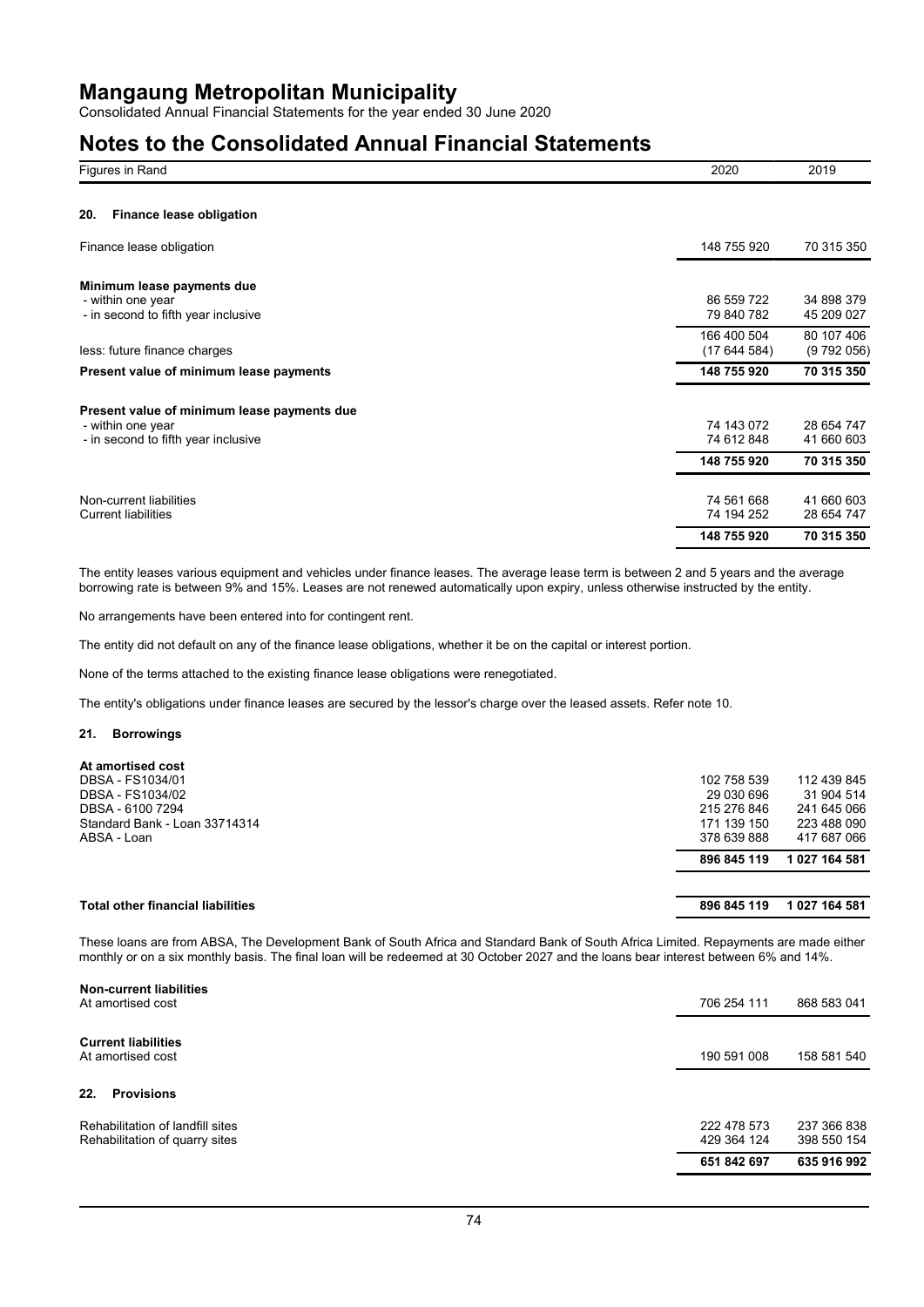Consolidated Annual Financial Statements for the year ended 30 June 2020

## **Notes to the Consolidated Annual Financial Statements**

| $- \cdot$<br>.<br>Fiau<br>каnс<br>$\cdot$ | 2020 | 2019 |
|-------------------------------------------|------|------|
|                                           |      |      |

### **22. Provisions (continued)**

### **Reconciliation of provisions - 2020**

| Rehabilitation of landfill sites<br>Rehabilitation of quarry sites | Opening Balance Re-assessment<br>237 366 838<br>398 550 154 | (14888265)<br>30 813 970                  | Total<br>222 478 573<br>429 364 124       |
|--------------------------------------------------------------------|-------------------------------------------------------------|-------------------------------------------|-------------------------------------------|
|                                                                    | 635 916 992                                                 | 15 925 705                                | 651 842 697                               |
| <b>Reconciliation of provisions - 2019</b>                         |                                                             |                                           |                                           |
| Rehabilitation of landfill sites<br>Rehabilitation of quarry sites | Opening Balance Re-assessment<br>209 514 769<br>339 008 802 | 27 852 069<br>59 541 352                  | Total<br>237 366 838<br>398 550 154       |
|                                                                    | 548 523 571                                                 | 87 393 421                                | 635 916 992                               |
| Non-current liabilities<br><b>Current liabilities</b>              |                                                             | 178 043 636<br>473 799 061<br>651 842 697 | 178 043 636<br>457 873 356<br>635 916 992 |

### **Rehabilitation of landfill sites**

The provision for rehabilitation of landfill sites relates to the legal obligation to rehabilitate landfill sites to a condition whereby it complies to the permit requirements issued in terms of the Mineral and Petroleum Resources Development Act, (Act 28 of 2002). The provision was determined by an independent expert for the rehabilitation cost in 2019 and then approximated the expected future cash flows using reasonable estimation techniques. The discount rate used for all the landfill sites is based on a CPA rate that matures as close as possible to the future date of the rehabilitation, the rate is 9.914% (2019: 12.074%) for the circumstances of the entity.

| Landfill sites consists of:       | <b>Restoration date:</b> |
|-----------------------------------|--------------------------|
| Botshabelo Landfill Site          | 2116                     |
| Northern Landfill Site            | 2022                     |
| Southern Landfill Site            | 2037                     |
| Van Stadensrus Landfill Site      | 2033                     |
| Wepener Landfill Site             | 2034                     |
| Dewetsdorp                        | 2028                     |
| Soutpan/Ikgomotseng Landfill site | 2023                     |

The final restoration of landfill sites are expected to be in the year listed above, being the estimated useful lives of landfill sites. No uncertainties were listed in the engineer's report. The certainty and the timing of the outflow of these liabilities are uncertain and the amounts disclosed are the possible outflow amounts.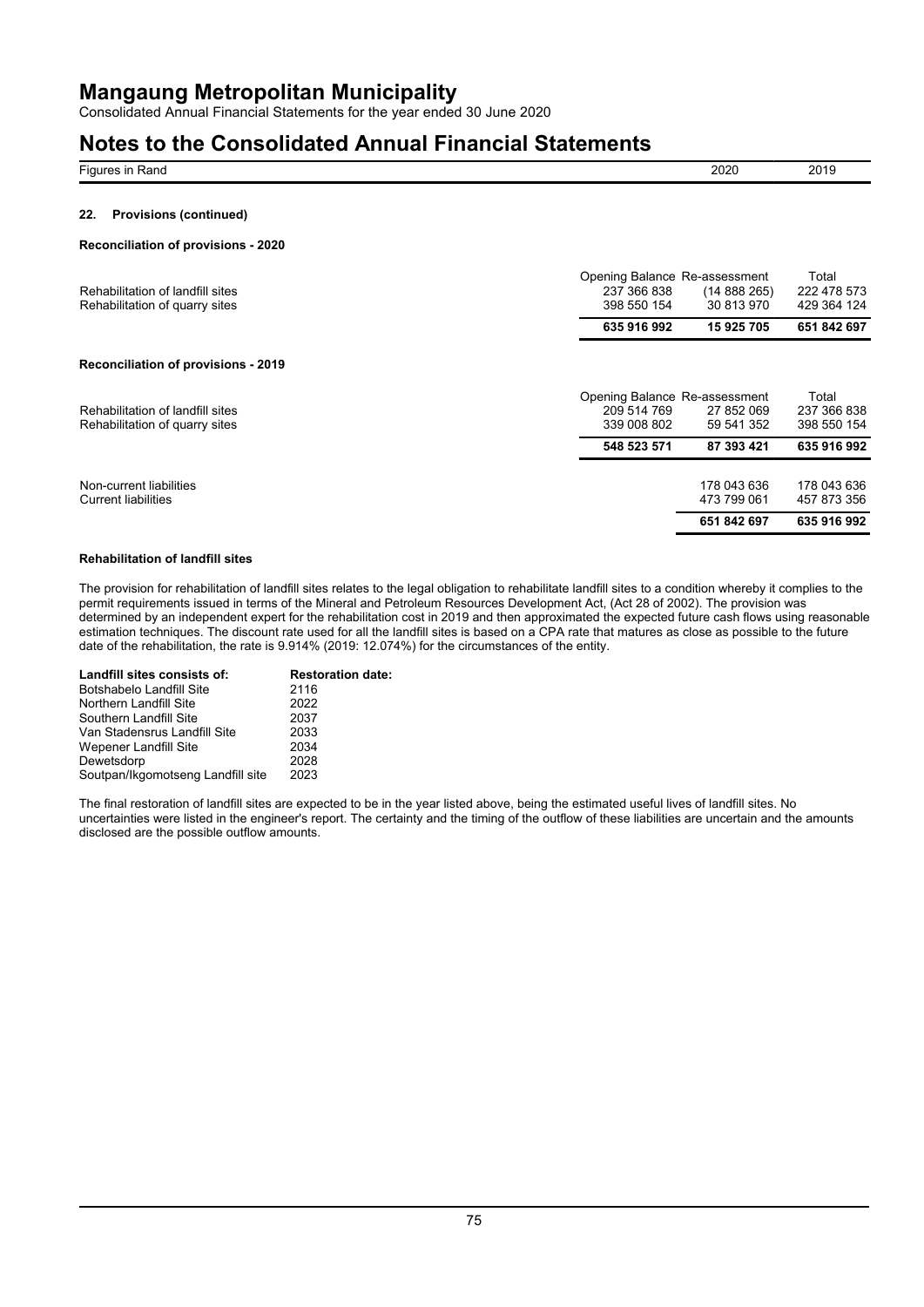Consolidated Annual Financial Statements for the year ended 30 June 2020

## **Notes to the Consolidated Annual Financial Statements**

Figures in Rand 2002 2019

### **22. Provisions (continued)**

#### **Rehabilitation of quarry sites**

The provision for rehabilitation of quarry sites relates to the legal obligation to rehabilitate quarry sites to a condition whereby it complies to the permit requirements issued in terms of the Mineral and Petroleum Resources Development Act, (Act 28 of 2002).The provision was determined by an independent expert for the rehabilitation cost in 2019 and then approximated the expected future cash flows using reasonable estimation techniques. The discount rate used for all the quarry sites is based on a CPA rate that matures as close as possible to the future date of the rehabilitation, the rate is 9.914% (2019: 12.074%) for the circumstances of the entity.

#### **Quarries consists of: Restoration date:** Bloemfontein

| <b>PROPERTY</b><br>Cecelia<br>Sunnyside<br>Kgotsong<br>Ipopeng<br>Chris Hani<br>Caleb Motsoabi<br>Ν1                                                                                    | 2021<br>2021<br>2020<br>2020<br>2020<br>2020<br>2020                                                         |
|-----------------------------------------------------------------------------------------------------------------------------------------------------------------------------------------|--------------------------------------------------------------------------------------------------------------|
| Botshabelo<br>K-Section<br>F1-Section<br>F2.1-Section<br>F2.2-Section<br><b>W-Section</b><br>S-Section<br><b>B-Section</b>                                                              | 2020<br>2020<br>2020<br>2020<br>2020<br>2020<br>2020                                                         |
| Thaba Nchu<br>Seroala<br>Thubisi<br>Putsane<br>Merino<br>Rhakoi<br>Sediba<br>Rooibult<br>Kgalala<br>Baraclava 1<br>Baraclava<br><b>Bultfontein 3</b><br>Modutung<br>Talla<br>Nogas Post | 2020<br>2020<br>2020<br>2020<br>2020<br>2020<br>2020<br>2020<br>2020<br>2020<br>2020<br>2020<br>2020<br>2020 |

The final restoration of quarry sites are expected to be in the year listed above, being the estimated useful lives of quarry sites. No uncertainties were listed in the engineer's report. The certainty and the timing of the outflow of these liabilities are uncertain and the amounts disclosed are the possible outflow amounts.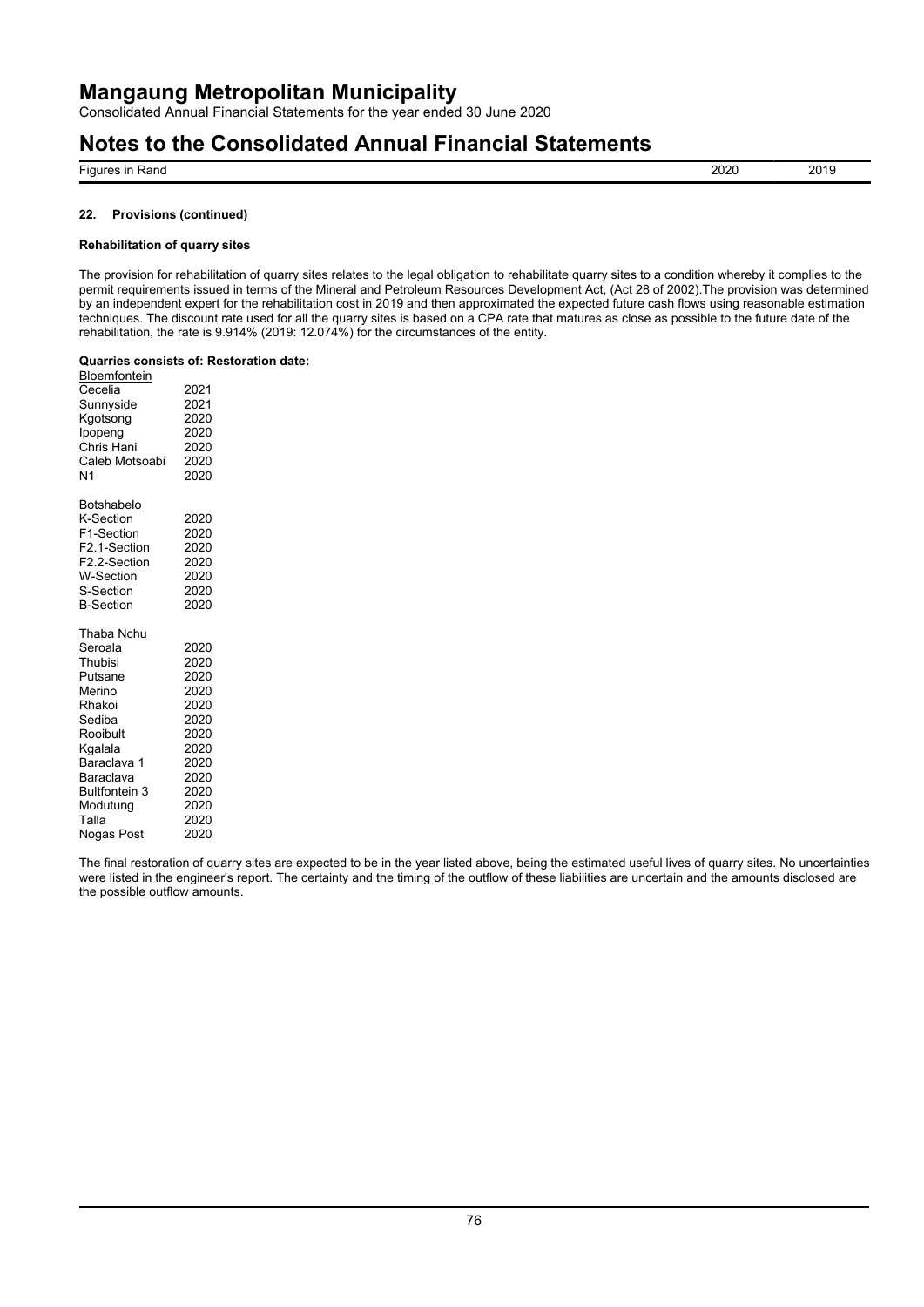Consolidated Annual Financial Statements for the year ended 30 June 2020

### **Notes to the Consolidated Annual Financial Statements**

| $- \cdot$<br>.<br>$F1$ $F1$<br>∕* €°<br>Ranu<br>≂ | 2020 | ົ<br>20 P<br>-- |
|---------------------------------------------------|------|-----------------|
|                                                   |      |                 |

### **23. Employee benefit obligations**

### **Defined benefit plan**

The defined benefit liability as disclosed below is represented by three different post-employment benefits. None of the benefits set out below are externally funded.

### **Post retirement medical aid plan**

Active members receive a fixed subsidy of 60% of medical aid contributions during the current working year, up to a specified maximum employer contribution. The spouse or adult dependant of an active member is entitled to a 60% subsidy of their contributions. This proportion of the subsidy will continue to be paid in the event of the principal member's death.

Continuation members receive a fixed subsidy of 60% of medical aid contributions during the current working year, up to a specified maximum employer contribution. The spouse or adult dependant of a continuation member is entitled to a 60% subsidy of their contributions.

#### **Pension benefits**

Pension gratuities are payable to retired employees and pensioners who were in service of the council on or before 1 October 1981, who did not qualify to be members of the Free State Joint Municipal Pension Fund or Free State Local Government Pension Fund, or who were not members of a pension fund by this date, with 20 years of uninterrupted service and a minimum retirement age of 60 years have been obtained.

#### **Long service awards**

Long service awards are payable to qualifying in-service employees. The leave benefits are in accordance with paragraph 11 of the South African Local Government Bargaining Council (SALGBC) collective agreement on conditions of service for the Free State division of SALGBC.

#### **The amounts recognised in the statement of financial position are as follows:**

| Carrying value                                        |                          |                        |
|-------------------------------------------------------|--------------------------|------------------------|
| Opening balance                                       | 559 097 163              | 740 373 000            |
| Interest costs                                        | 50 327 443               | 75 118 000             |
| Current service costs                                 | 28 705 532               | 40 815 000             |
| Benefits paid                                         | (29650983)               | (28880624)             |
| Actuarial (gains)/losses                              | (84954526)               | (268 328 213)          |
|                                                       | 523 524 629              | 559 097 163            |
| Non-current liabilities<br><b>Current liabilities</b> | 520 253 629<br>3 271 000 | 557 528 163<br>569 000 |
|                                                       | 523 524 629              | 559 097 163            |
|                                                       |                          |                        |

#### **Changes in the present value of the defined benefit obligation are as follows:**

| 523 524 629  | 559 097 163 |
|--------------|-------------|
| (84 954 526) | (268328213) |
| (29650983)   | (28880624)  |
| 28 705 532   | 40 815 000  |
| 50 327 443   | 75 118 000  |
| 559 097 163  | 740 373 000 |
|              |             |

#### **Changes in present value of defined benefit obligation**

| 2019                                          | <b>Pension fund</b> | <b>Medical aid</b> | Long service | Total       |
|-----------------------------------------------|---------------------|--------------------|--------------|-------------|
|                                               |                     |                    | award        |             |
| Defined benefit obligation as at 30 June 2018 | 4 536 000           | 612 318 000        | 123 519 000  | 740 373 000 |
| Interest cost                                 | 405 000             | 63 877 000         | 10 836 000   | 75 118 000  |
| Current service cost                          | 56 000              | 28 184 000         | 12 575 000   | 40 815 000  |
| Benefits paid                                 | (275952)            | (11960432)         | (16644240)   | (28880624)  |
| Actuarial gains/losses                        | (2439293)           | (253954886)        | (11934034)   | (268328213) |
|                                               | 2 2 8 1 7 5 5       | 438 463 682        | 118 351 726  | 559 097 163 |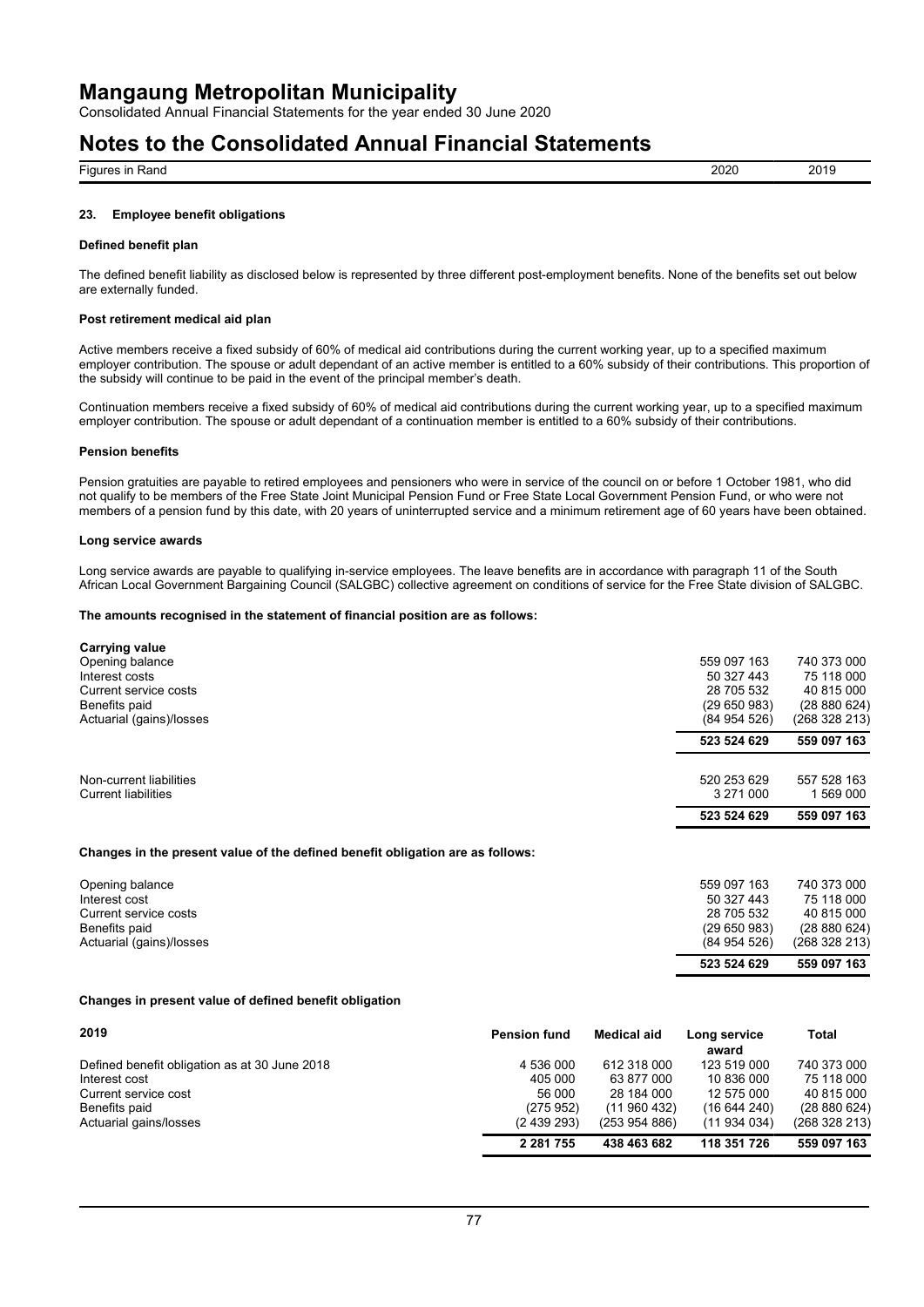Consolidated Annual Financial Statements for the year ended 30 June 2020

# **Notes to the Consolidated Annual Financial Statements**

| Figur<br>Ranc<br>$\cdot$ | 2020<br>$- - -$ | 2019<br>$- - -$ |
|--------------------------|-----------------|-----------------|
|                          |                 |                 |

### **23. Employee benefit obligations (continued)**

| 2020                                          | <b>Pension fund</b> | <b>Medical aid</b> | Long service<br>award | Total       |
|-----------------------------------------------|---------------------|--------------------|-----------------------|-------------|
| Defined benefit obligation as at 30 June 2019 | 2 2 8 1 7 5 5       | 438 463 682        | 118 351 726           | 559 097 163 |
| Interest costs                                | 155 741             | 41 031 448         | 9 140 254             | 50 327 443  |
| Current service costs                         |                     | 17 039 615         | 11 665 917            | 28 705 532  |
| Benefits paid                                 | (290016)            | (13411651)         | (15949316)            | (29650983)  |
| Actuarial gains/losses                        | (155 851)           | (90829094)         | 6 030 419             | (84954526)  |
|                                               | 1991629             | 392 294 000        | 129 239 000           | 523 524 629 |

### **Key assumptions used**

Assumptions used at the reporting date:

| Discount rate - Pension fund               | 5.47 % | 7.28 % |
|--------------------------------------------|--------|--------|
| Discount rate - Medical aid                | 10.54% | 9.50%  |
| Discount rate - Long service award         | 6.98%  | 7.88 % |
| Expected increase in healthcare costs      | 6.57%  | 6.95%  |
| Inflation rate - Medical aid               | 4.55 % | 4.84 % |
| Salary inflation rate - Long service award | 3.75%  | 5.38 % |
| Expected retirement age (years)            | 62     | 62     |

A health care cost inflation rate of 6.57% has been assumed. This is 1.50% in excess of expected CPI inflation over the expected term of the liability, namely 5.07%.

A larger differential would be unsustainable, eventually forcing members to less expensive options. This implies a net discount rate of 3.73% which derives from ((1+10.54%)/(1+6.57%))-1.

The expected inflation assumption of 5.07% was obtained from the differential between market yields on index-linked bonds consistent with the estimated term of the liabilities (4.72%) and those of fixed interest bonds (10.54%) with a risk premium adjustment for the uncertainty implicit in guaranteeing real increases (0.50%). This was therefore determined as follows: ((1+10.54%-0.50%)/(1+4.72%))-1.

#### **Withdrawal rate assumptions:**

In the absence of credible past withdrawal data for these particular schemes, the withdrawal assumptions have been set in line with those generally observed in the South African market.

The withdrawal rates vary from 3% to 9% for the age group 20 - 50 years, while the estimated withdrawal rate from 55 years is calculated at 0%.

### **Other assumptions**

Assumed healthcare cost trends rates have a significant effect on the amounts recognised in surplus or deficit. A one percentage point change in assumed healthcare cost trends rates would have the following effects:

|                                                                 |      |      |      | One percentage One percentage<br>point increase point decrease |             |
|-----------------------------------------------------------------|------|------|------|----------------------------------------------------------------|-------------|
| Effect on defined benefit obligation                            |      |      |      | 426 429 000                                                    | 353 916 000 |
| Effect on the aggregate of the service cost                     |      |      |      | 15 203 000                                                     | 11 593 000  |
| Effect on the aggregate of the interest cost                    |      |      |      | 44 214 000                                                     | 36 576 000  |
| Amounts for the current and previous four years are as follows: |      |      |      |                                                                |             |
|                                                                 | 2020 | 2019 | 2018 | 2017                                                           | 2016        |
|                                                                 | R    | R    | R    | R                                                              |             |

|                            | 2020        | 2019        | 2018        | 2017        | 2016        |
|----------------------------|-------------|-------------|-------------|-------------|-------------|
|                            |             |             |             |             |             |
| Defined benefit obligation | 523 524 629 | 559 097 163 | 740 373 000 | 841 139 000 | 730 560 000 |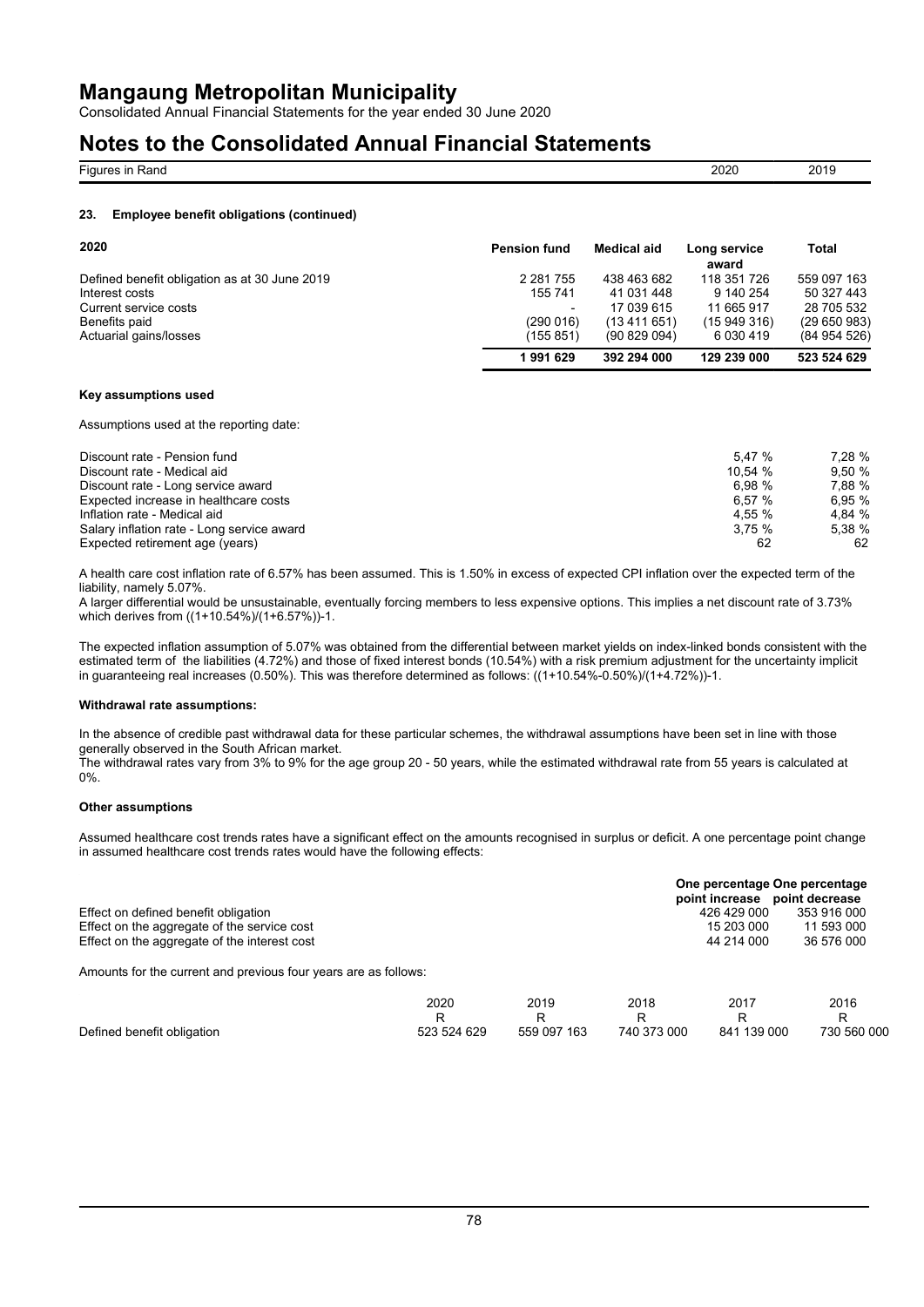Consolidated Annual Financial Statements for the year ended 30 June 2020

### **Notes to the Consolidated Annual Financial Statements**

| $- \cdot$<br>⊢iau.<br>var ru<br>$\cdot$ | .<br>.,<br>--- | r<br>-<br>$\sim$ $\sim$ |
|-----------------------------------------|----------------|-------------------------|
|                                         |                |                         |

### **24. FRESHCO Liability**

FRESHCO Liability 177 776 030 191 903 926

The entity has entered into an agreement with the Free State Social Housing Company (FRESHCO), a section 21 company, to implement and pursue a programme of Social Housing suitable for low to medium income households. The agreement commenced on 1 February 2010 and shall be terminated on 31 January 2033 unless both parties agree to extend the agreement period. The entity charges FRESHCO a nominal rental amount on a monthly basis which escalates by 5% annually. The rental amount is included in note 32 – Rental of facilities and equipment.

In terms of the agreement, FRESHCO will refurbish and maintain 351 existing municipal flats and build 592 additional flats in the suburb called Brandwag. This will remain the property of the entity. The entity will provide municipal infrastructure where these are not currently in existence. FRESHCO will utilise a portion of the rental income earned from renting out these properties to maintain and refurbish these flats.

The amount is recognised as revenue over the period of the agreement upon completion of the assets.

#### **25. Land availability liability**

Hillside view 293 973 089 294 475 115

The entity has entered into agreements with developers to implement and pursue a programme of land development which will provide infrastructure and housing suitable for low to medium income households.

#### *Hillside view:*

The agreement commenced on 10 July 2014 and shall be terminated on 31 October 2032, unless both parties agree to extend the agreement period.

In terms of the agreement, the developer will develop 762 erven in Mangaung Extension 34, and 1580 erven in Mangaung Extension 35. This development will be known as the Hillside Development.

The land shall remain the property of the entity throughout the development. Upon completion of development, the entity shall retain 30% of the single residential erven within the development, as well as the infrastructure services.

The developer shall be entitled to sell the remaining developed and serviced erven to third parties, and will retain the proceeds of these sales as compensation for the developed assets retained by the entity.

The developer shall contribute to the bulk infrastructure installations within the development and shall provide a contribution for the land, upon sale to the third parties.

The revenue from these sales will be recognised upon transfer to the third party, and the related liability shall be derecognised.

The buildings retained by the entity shall be capitalised throughout the development process.

#### **26. Revaluation reserve**

|                                                           | 5 018 707 913 2 402 238 396 |            |
|-----------------------------------------------------------|-----------------------------|------------|
| Impairment                                                | $\overline{\phantom{a}}$    | (100829)   |
| Realisation of revaluation reserve - through disposal     |                             | (22 964)   |
| Realisation of revaluation reserve - through depreciation | (20 759 236)                | (24190956) |
| Revaluation of assets                                     | 2 637 228 753               | 289 355    |
| Opening balance                                           | 2 402 238 396 2 426 263 790 |            |

There are no restrictions on the distribution of the revaluation reserve.

#### **27. Other NDR**

In accordance with the terms of the NERSA agreement it was agreed that R60 000 000 is to be held as a non-distributable reserve.

Other non-distributable reserve and the serve of the server of the server of the server of the server of the server of the server of the server of the server of the server of the server of the server of the server of the s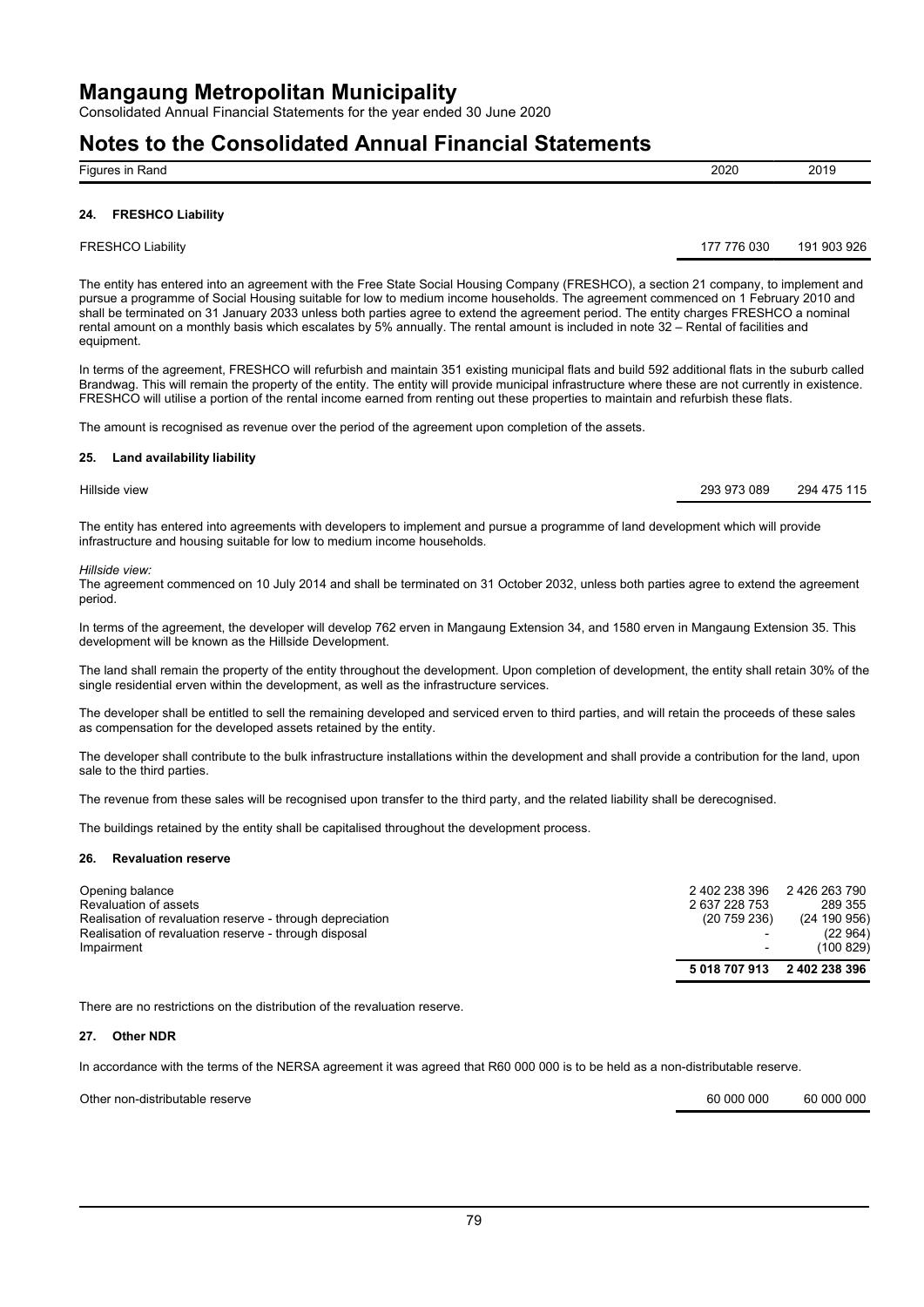Consolidated Annual Financial Statements for the year ended 30 June 2020

# **Notes to the Consolidated Annual Financial Statements**

| Figures in Rand                                                                      | 2020                        | 2019                     |
|--------------------------------------------------------------------------------------|-----------------------------|--------------------------|
| 28.<br>Self-insurance reserve                                                        |                             |                          |
| Opening balance                                                                      | 10 000 000                  | 5 000 000                |
| Contributions received                                                               | 416 673                     | 5 0 94 4 7 5             |
| Insurance claims processed                                                           | (416673)                    | (94475)                  |
|                                                                                      | 10 000 000                  | 10 000 000               |
| 29.<br><b>COID reserve</b>                                                           |                             |                          |
| Opening balance                                                                      | 20 922 250                  | 16 690 714               |
| Contributions received                                                               | 2 718 755                   | 5450081                  |
| Insurance claims processed                                                           | (1353730)                   | (1218545)                |
|                                                                                      | 22 287 275                  | 20 922 250               |
| Revenue<br>30.                                                                       |                             |                          |
| Service charges                                                                      | 3748895528                  | 3 506 499 189            |
| Rental of facilities and equipment                                                   | 46 910 288                  | 45 993 141               |
| Gain or loss on exchange differences<br>Agency services                              | 5 566 565                   | 1 0 0 0<br>8 195 007     |
| Fair value adjustments                                                               | 1 124 715                   | 3777387                  |
| Actuarial gains/losses                                                               | 84 954 526                  | 268 328 213              |
| Other income from exchange transactions                                              | 77 207 270                  | 139 520 665              |
| Interest received from exchange transactions                                         | 214 477 966                 | 237 048 703              |
| Dividends received                                                                   | 2849                        | 1420                     |
| Property rates                                                                       | 1 334 854 287               | 1 209 977 460            |
| Interest received from non-exchange transactions<br>Government grants & subsidies    | 62 804 076<br>1 556 357 427 | 69 751 900<br>1871199842 |
| Public contributions and donations                                                   | 6406736                     | 2894962                  |
| Fines, penalties and forfeits                                                        | 18 343 894                  | 63 775 784               |
|                                                                                      | 7 157 906 127               | 7426964673               |
| The amount included in revenue arising from exchanges of goods or services are as    |                             |                          |
| follows:                                                                             |                             |                          |
| Service charges                                                                      | 3748895528<br>46 910 288    | 3 506 499 189            |
| Rental of facilities and equipment<br>Gain or loss on exchange differences           |                             | 45 993 141<br>1 000      |
| Agency services                                                                      | 5 5 6 5 5 6 5               | 8 195 007                |
| Fair value adjustments                                                               | 1 124 715                   | 3777387                  |
| Actuarial gains/losses                                                               | 84 954 526                  | 268 328 213              |
| Other income from exchange transactions                                              | 77 207 270                  | 139 520 665              |
| Interest received from exchange transactions<br>Dividends received                   | 214 477 966<br>2849         | 237 048 703<br>1 4 2 0   |
|                                                                                      | 4 179 139 707               | 4 209 364 725            |
| The amount included in revenue arising from non-exchange transactions is as follows: |                             |                          |
| <b>Taxation revenue</b>                                                              |                             |                          |
| Property rates                                                                       | 1 334 854 287               | 1 209 977 460            |
| Interest received from non-exchange transactions                                     | 62 804 076                  | 69 751 900               |
| <b>Transfer revenue</b><br>Government grants & subsidies                             | 1 556 357 427               | 1871199842               |
| Public contributions and donations                                                   | 6406736                     | 2894962                  |
| Fines, penalties and forfeits                                                        | 18 343 894                  | 63 775 784               |
|                                                                                      | 2978766420                  | 3 217 599 948            |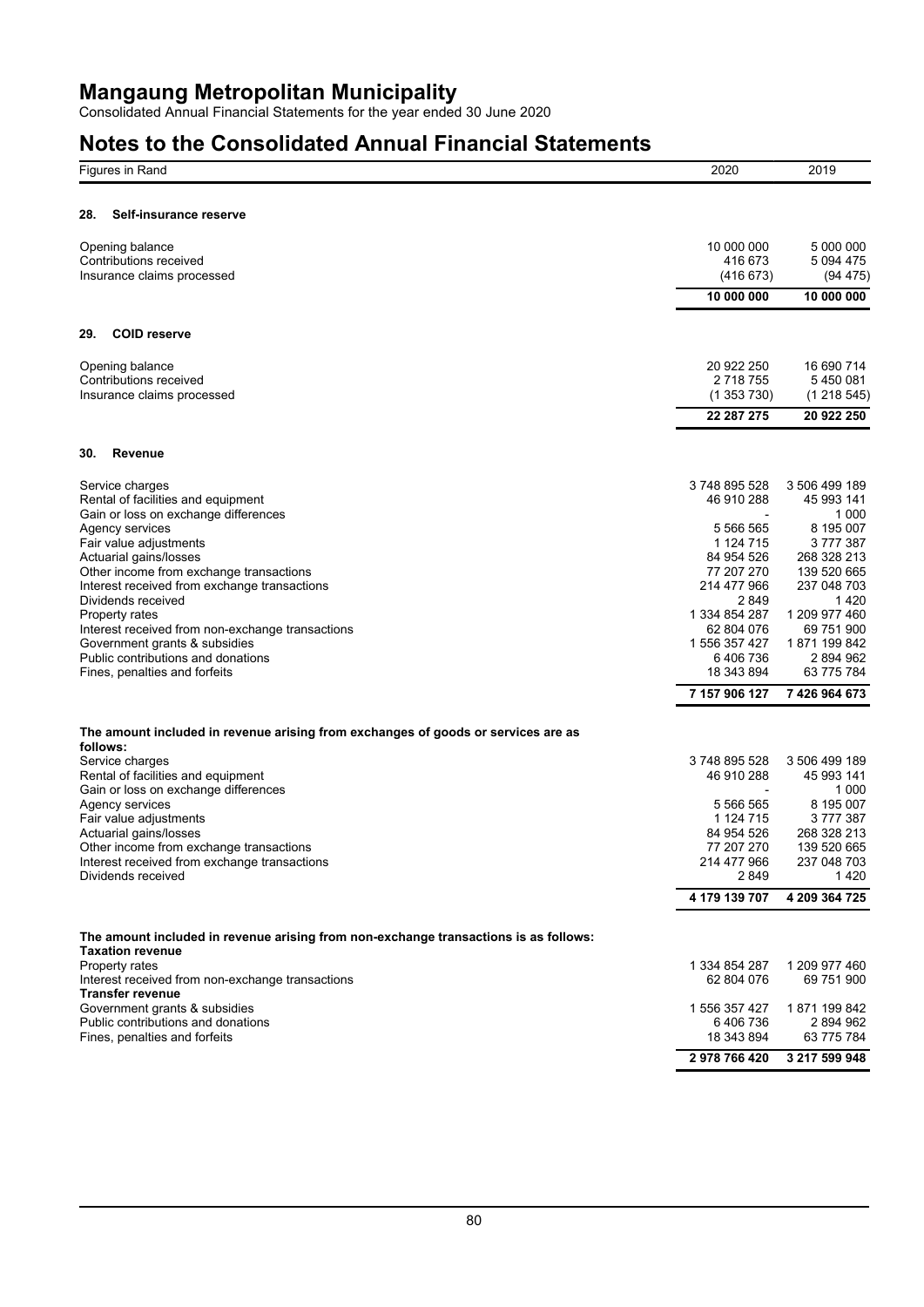Consolidated Annual Financial Statements for the year ended 30 June 2020

# **Notes to the Consolidated Annual Financial Statements**

| Figures in Rand                                | 2020                 | 2019                   |
|------------------------------------------------|----------------------|------------------------|
| Service charges<br>31.                         |                      |                        |
| Sale of electricity - Conventional             | 1465 191 633         | 1 405 258 202          |
| Sale of electricity - Prepaid                  | 957 330 446          | 858 427 169            |
| Sale of water - Conventional                   | 779 490 891          | 756 641 825            |
| Sale of water - Prepaid                        | 53 901 725           | 41 220 347             |
| Sewerage and sanitation charges                | 357 633 792          | 323 382 930            |
| Refuse removal                                 | 134 651 857          | 120 875 772            |
| Other service charges                          | 695 184              | 692 944                |
|                                                | 3748895528           | 3 506 499 189          |
| 32.<br>Rental of facilities and equipment      |                      |                        |
| <b>Facilities and equipment</b>                |                      |                        |
| Rental of facilities                           | 45 750 100           | 44 671 361             |
| Rental of equipment                            | 1 160 188            | 1 321 780              |
|                                                | 46 910 288           | 45 993 141             |
| Other income from exchange transactions<br>33. |                      |                        |
| Advertising                                    | 2415855              | 2 2 9 1 5 5 1          |
| Grave plots                                    | 3 0 3 6 1 9 3        | 3 4 3 8 2 9 5          |
| Building plan fees                             | 4 3 63 7 27          | 5 635 138              |
| Commission - Fresh produce market              | 23 866 015           | 23 954 183             |
| <b>Entrance fees</b>                           | 710 656              | 1 343 670              |
| Clearance certificates                         | 3 448 693            | 3 126 505              |
| Insurance collection                           | 1 533 624<br>1560682 | 5 872 585<br>1 329 788 |
| Parking<br>Sale of tender documents            | 762 173              | 1 306 349              |
| Training                                       | 2 666 744            | 3 816 944              |
| Service concession revenue*                    | 11 134 854           | 52 784 311             |
| Sale of erven                                  | 1 322 747            | 470 624                |
| Credit control fees                            | 5463290              | 8925800                |
| New connections                                | 9 949 952            | 20 415 044             |
| Sundry income                                  | 4 972 065            | 4809878                |
|                                                | 77 207 270           | 139 520 665            |

\* The service concession revenue relates to the revenue recognised from the land availability liability. Refer to note 25 for further information.

### **34. Investment revenue**

|                                                                                             | (73)<br>1 124 715     | 3777387             |
|---------------------------------------------------------------------------------------------|-----------------------|---------------------|
| Investment property (Fair value model)<br>Non-current financial assets at fair value        | 1 124 788             | 3773218<br>4 1 6 9  |
| <b>Fair value adjustments</b><br>35.                                                        |                       |                     |
|                                                                                             | 277 284 891           | 306 802 023         |
|                                                                                             | 277 282 042           | 306 800 603         |
| Rent on land                                                                                |                       | 2 2 7 2             |
| Interest charged on non-current receivables<br>Interest earned on cash and cash equivalents | 507 257<br>14 558 025 | 619 296<br>19886912 |
| Interest charged on consumer and other receivables - non-exchange transactions              | 62 804 076            | 69 751 900          |
| Interest charged on consumer and other receivables - exchange transactions                  | 198 802 650           | 215 634 351         |
| Interest earned on bank investments                                                         | 584 064               | 837 008             |
| Interest revenue<br>Interest on Eskom deposit                                               | 25 970                | 68 864              |
| Dividend revenue<br>Unlisted financial assets - Local                                       | 2849                  | 1 4 2 0             |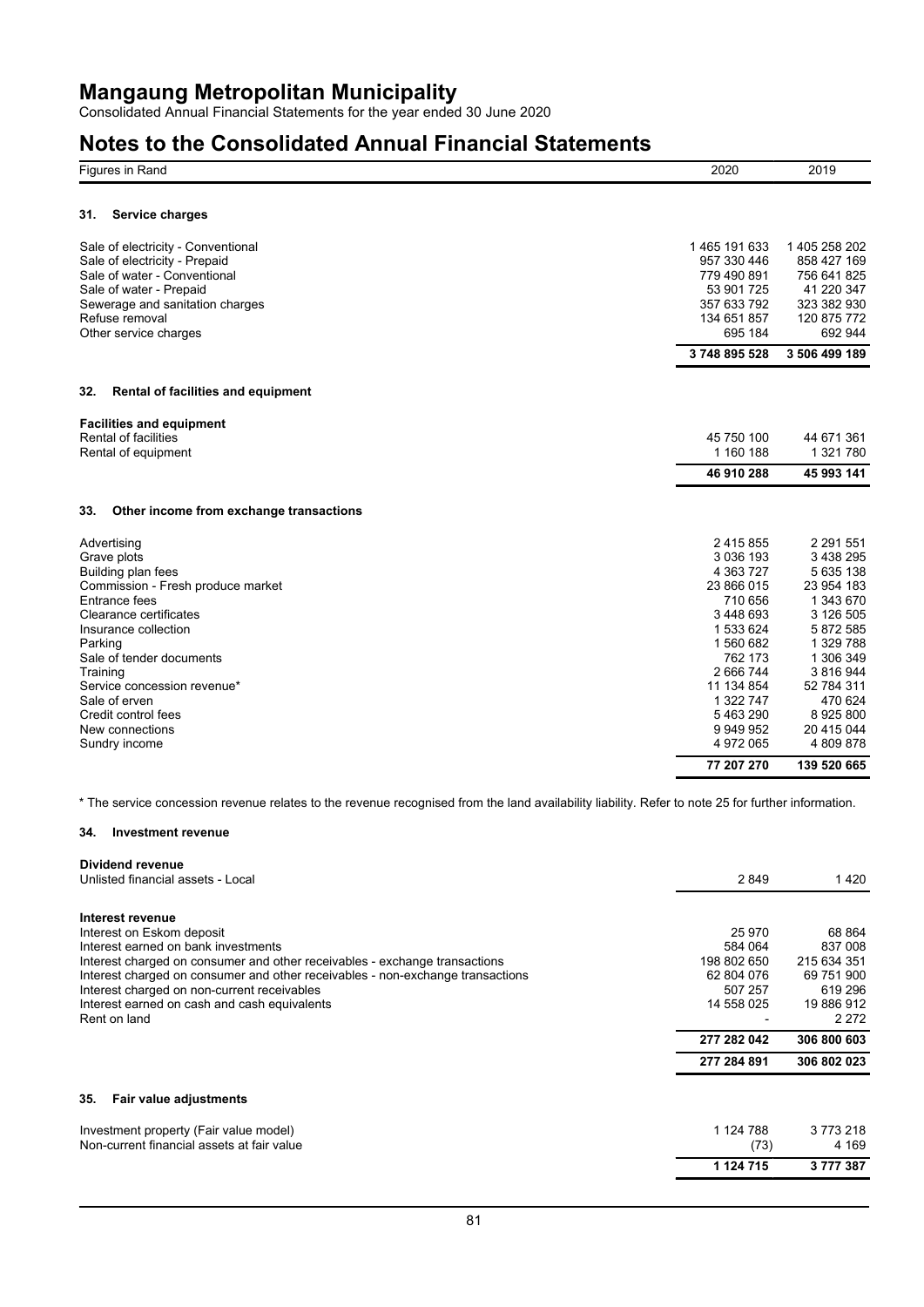Consolidated Annual Financial Statements for the year ended 30 June 2020

### **Notes to the Consolidated Annual Financial Statements**

| Figure<br>Rand<br>.<br>$\mathbf{r}$ | 2020 | 2019<br>$  \cdot$ |
|-------------------------------------|------|-------------------|
|                                     |      |                   |

### **36. Property rates**

### **Rates received**

| Residential and business / commercial<br>Government  | 1057911094<br>276 943 193                        | 962 468 282<br>247 509 178                                                                                       |
|------------------------------------------------------|--------------------------------------------------|------------------------------------------------------------------------------------------------------------------|
|                                                      | 1 334 854 287                                    | 1 209 977 460                                                                                                    |
| <b>Valuations</b>                                    |                                                  |                                                                                                                  |
| Residential<br>Commercial<br>Government<br>Municipal | 4 284 822 158<br>108 189 160 353 107 149 094 613 | 68 452 458 163 67 983 442 143<br>22 060 662 133 21 322 728 293<br>13 391 217 899 13 527 418 019<br>4 315 506 158 |

Valuations on land and buildings are performed every 4 years. The last general valuation came into effect on 1 July 2017. Interim valuations are processed on an annual basis to take into account changes in individual property values due to alterations and subdivisions.

The first R 80,000 of the rateable value of residential property is exempted from taxes, including properties which are zoned for the purpose of town houses and flats, as well as smallholdings and farms used solely for residential and agricultural purposes.

In respect of qualifying senior citizens and disabled persons, the first R 250,000 of the rateable value of their residential properties is exempted from rates subject to the property value not exceeding R 2,000,000.

#### **2020:**

- From 1 July 2019 the basic rates were adjusted as follows:
- R0.002010 on the value of rateable farm property
- R0.008038 on the value of rateable residential property
- R0.033016 on the value of rateable government property
- R0.033016 on the value of rateable business/commercial property
- R0.008038 on the value of public service infrastructure

#### **2019:**

From 1 July 2018 the basic rates were adjusted as follows:

- R0.001873 on the value of rateable farm property
- R0.007491 on the value of rateable residential property
- R0.030770 on the value of rateable government property
- R0.030770 on the value of rateable business/commercial property
- R0.001873 on the value of public service infrastructure

#### **37. Government grants and subsidies**

### **Operating grants**

| Equitable share                                           | 735 867 000   | 683 500 000 |
|-----------------------------------------------------------|---------------|-------------|
| Fuel levy                                                 | 311 514 000   | 308 296 000 |
| Finance management grant                                  | 3 000 000     | 3 345 000   |
| Sports, arts and culture - Admin libraries grant          | 759 325       | 1917128     |
| Expanded public works programme incentive grant           | 1019914       | 460 000     |
| Municipal disaster recovery grant                         |               | 99 403 868  |
|                                                           | 1052160239    | 1096921996  |
| Capital grants                                            |               |             |
| Public transport infrastructure and network systems grant | 142 213 268   | 203 519 697 |
| Neighbourhood development grant                           | 98 756        | 9 116 449   |
| Integrated city development grant                         | 1 317 326     | 3778576     |
| Urban settlement development grant                        | 360 567 838   | 542 413 124 |
| National electrification programme grant                  |               | 15 450 000  |
|                                                           | 504 197 188   | 774 277 846 |
|                                                           | 1 556 357 427 | 1871199842  |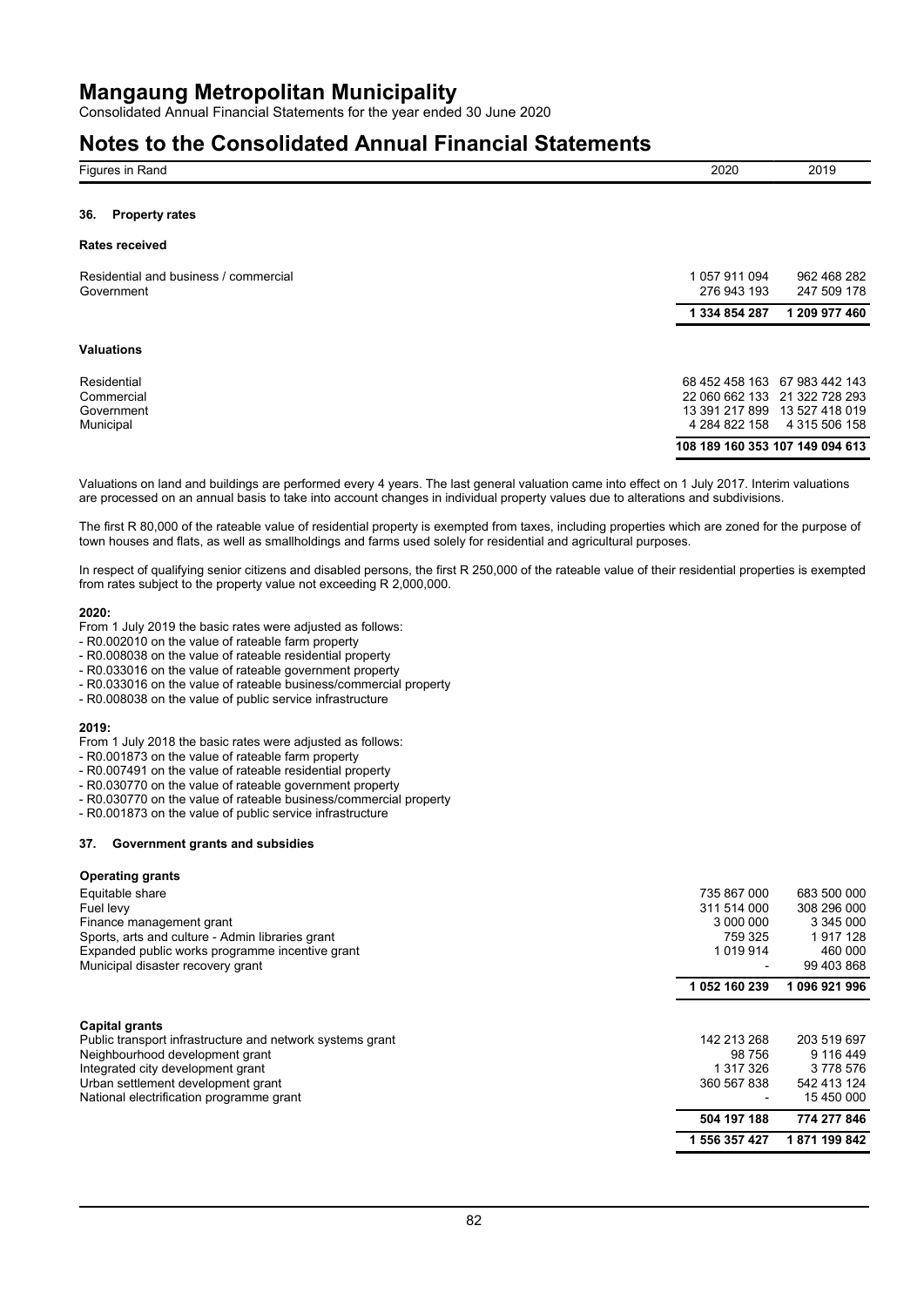Consolidated Annual Financial Statements for the year ended 30 June 2020

### **Notes to the Consolidated Annual Financial Statements**

| Figures in Rand                                                  | 2020                         | 2019                         |
|------------------------------------------------------------------|------------------------------|------------------------------|
| Government grants and subsidies (continued)<br>37.               |                              |                              |
| <b>Equitable Share</b>                                           |                              |                              |
| Current year receipts<br>Conditions met - transferred to revenue | 735 867 000<br>(735 867 000) | 683 500 000<br>(683 500 000) |

**- -**

In terms of the Constitution, this grant is used to subsidise the provision of basic services to indigent community members.

### **Fuel levy**

| 311 514 000 | 308 296 000                     |
|-------------|---------------------------------|
|             | $(311 514 000)$ $(308 296 000)$ |

The fuel levy is allocated to the entity from the General Fuel Levy Revenue Fund.

### **Finance management grant**

| (3000000) | (3345000) |
|-----------|-----------|
| 3 000 000 | 3 345 000 |
|           |           |

The purpose of the grant is to promote and support reforms to financial management and the implementation of the MFMA.

#### **City of Ghent**

| Balance unspent at beginning of year                                                                     | 481 950                           | 481950                            |
|----------------------------------------------------------------------------------------------------------|-----------------------------------|-----------------------------------|
| Conditions still to be met - remain liabilities (see note 19).                                           |                                   |                                   |
| The grant is given by the City of Ghent for youth development.                                           |                                   |                                   |
| Sports, arts and culture - Admin libraries                                                               |                                   |                                   |
| Balance unspent at beginning of year<br>Current-year receipts<br>Conditions met - transferred to revenue | 710 188<br>3 500 000<br>(759 326) | 627 315<br>2 000 000<br>(1917127) |
|                                                                                                          | 3 450 862                         | 710 188                           |

Conditions still to be met - remain liabilities (see note 19).

The purpose of the grant is to fund the administration of public libraries within the Mangaung Metropolitan Municipality area.

### **Expanded public works programme incentive grant**

|                                         | 1 375 087   | 1963000   |
|-----------------------------------------|-------------|-----------|
| Surrendered to National Treasury        | (95000)     |           |
| Conditions met - transferred to revenue | (1 019 913) | (46000)   |
| Current-year receipts                   | 1 382 000   | 2 423 000 |
| Balance unspent at beginning of year    | 963 000     |           |

Conditions still to be met - remain liabilities (see note 19).

The purpose of the grant is to expand work creation efforts through the use of labour incentives delivery methods in identified focus areas, in compliance with Expanded Public Works Programme (EPWP) guidelines.

Included in the unspent grant balance is R 950,000 for which the roll-over has already been denied and which should be reverted back to National Treasury.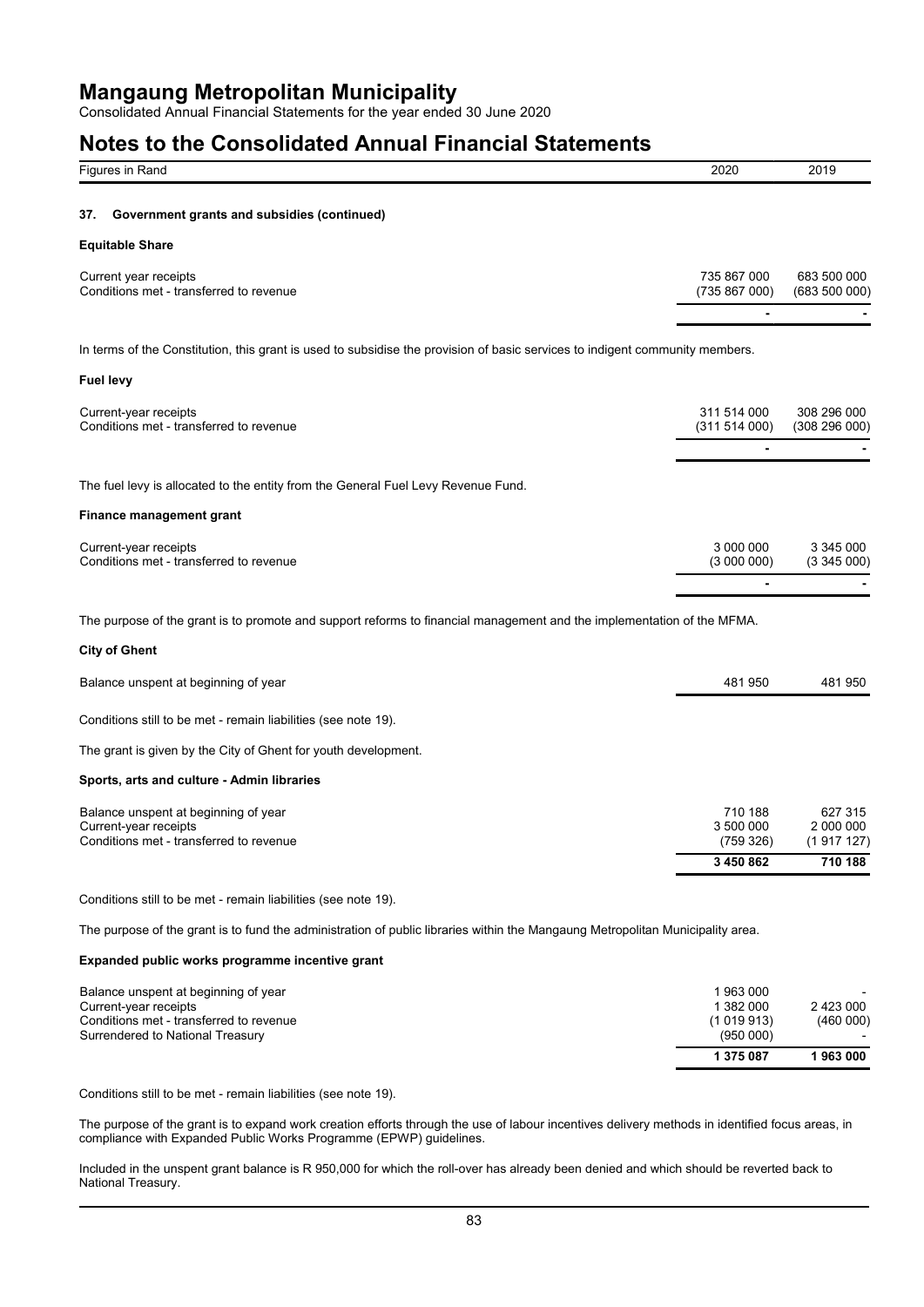Consolidated Annual Financial Statements for the year ended 30 June 2020

### **Notes to the Consolidated Annual Financial Statements**

|     | Figures in Rand                             | 2020 | 2019 |
|-----|---------------------------------------------|------|------|
|     |                                             |      |      |
| 37. | Government grants and subsidies (continued) |      |      |

### **Public transport infrastructure and network systems grant**

|                                         | 103 044 313   | 59 771 976    |
|-----------------------------------------|---------------|---------------|
| Surrendered to National Treasury        | (44 110 394)  | (56 856 905)  |
| Conditions met - transferred to revenue | (142 213 269) | (203 519 697) |
| Current-year receipts                   | 229 596 000   | 234 831 000   |
| Balance unspent at beginning of year    | 59 771 976    | 85 317 578    |
|                                         |               |               |

Conditions still to be met - remain liabilities (see note 19).

The grant is allocated to the entity to improve public transport infrastructure and systems, in accordance with agreed project plans.

Included in the unspent grant balance is R 15,650,700 (2019: R 28,461,094) for which the roll-over has already been denied and which should be reverted back to National Treasury.

### **Municipal disaster recovery grant**

|                                         | 69 815 066  | 139 630 132  |
|-----------------------------------------|-------------|--------------|
| Surrendered to National Treasury        | (69815066)  |              |
| Conditions met - transferred to revenue |             | (99 403 868) |
| Current-year receipts                   |             | 239 034 000  |
| Balance unspent at beginning of year    | 139 630 132 |              |

Conditions still to be met - remain liabilities (see note 19).

The purpose of the grant is to assist municipalities that have been severely impacted by the drought with the reconstruction and rehabilitation of municipal infrastructure.

Included in the unspent grant balance is R 69,815,066 for which the roll-over has already been denied and which should be reverted back to National Treasury.

#### **National electrification grant**

| Current-year receipts<br>Conditions met - transferred to revenue | 15 450 000<br>(15 450 000) |
|------------------------------------------------------------------|----------------------------|
|                                                                  |                            |

The grant is used to address the electrification backlog of permanently occupied residential dwellings, the installation of bulk infrastructure and the rehabilitation of electrification infrastructure. The grant was transferred to Centlec (SOC) Limited.

#### **Municipal human settlement capacity grant**

| Balance unspent at beginning of year | 2 000 000 | 2 000 000 |
|--------------------------------------|-----------|-----------|
|                                      |           |           |

Conditions still to be met - remain liabilities (see note 19).

The purpose of the grant is to build capacity in municipalities to deliver and subsidise the operational costs of administering human settlement programmes.

#### **Sustainable human settlement grant**

Balance unspent at beginning of year 1 595 782 1 595 782 1 595 782 1 595 782 1 595 782 1 595 782 1 595 782 1 595 782 1 595 782 1 595 782 1 595 782 1 595 782 1 595 782 1 595 782 1 595 782 1 595 782 1 595 782 1 595 782 1 595

Conditions still to be met - remain liabilities (see note 19).

The grant is used to supplement the capital revenues of metropolitan municipalities in order to support the national human settlements development programme, focusing on poor households.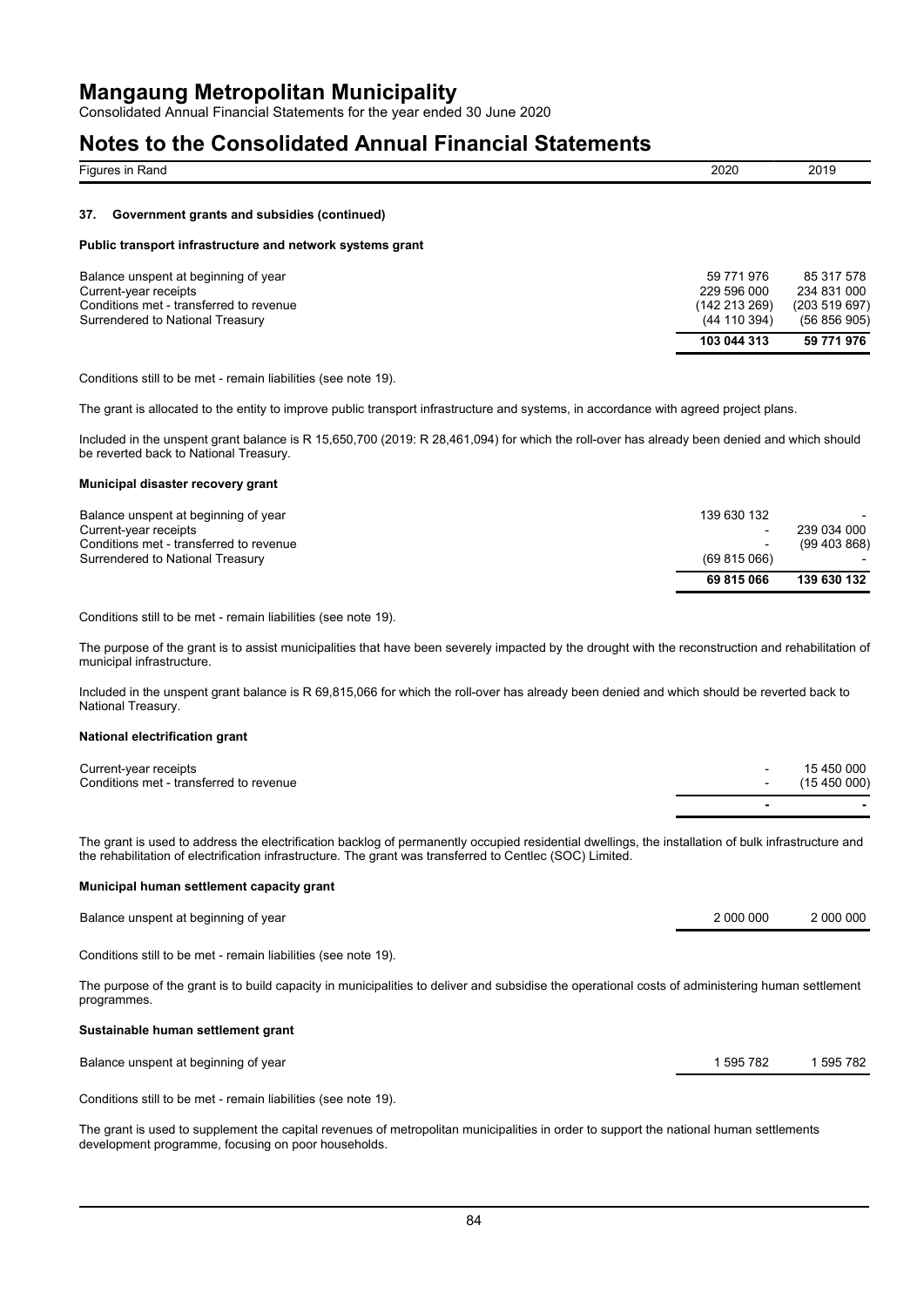Consolidated Annual Financial Statements for the year ended 30 June 2020

## **Notes to the Consolidated Annual Financial Statements**

| Figures in Rand                                                                                                                                                                                                                 | 2020      | 2019      |
|---------------------------------------------------------------------------------------------------------------------------------------------------------------------------------------------------------------------------------|-----------|-----------|
| 37.<br>Government grants and subsidies (continued)                                                                                                                                                                              |           |           |
| Municipal systems improvement grant                                                                                                                                                                                             |           |           |
| Balance unspent at beginning of year<br>Current-year receipts                                                                                                                                                                   | 1 055 000 | 1 055 000 |
|                                                                                                                                                                                                                                 | 1055000   | 1055000   |
| Conditions still to be met - remain liabilities (see note 19).                                                                                                                                                                  |           |           |
| The purpose of the grant is to assist municipalities to perform their functions and stabilise institutional and governance systems as required in<br>the Municipal System Act, the Municipal Rates Act and related legislation. |           |           |

### **Department of telecoms and postal services**

| Balance unspent at beginning of year | 1 133 554 | 1 133 554 |
|--------------------------------------|-----------|-----------|
|                                      |           |           |

Conditions still to be met - remain liabilities (see note 19).

The purpose of the grant is to develop information and communication technology (ICT) policies and legislation that create favourable conditions for accelerated and shared sustainable economic growth that positively impacts on the wellbeing of all South Africans.

### **Neighbourhood development grant**

|                                         | 11 757 795    | 3 732 275  |
|-----------------------------------------|---------------|------------|
| Surrendered to National Treasury        | (1875724)     | (151276)   |
| Conditions met - transferred to revenue | (98, 756)     | (9116449)  |
| Current-year receipts                   | 10 000 000    | 13 000 000 |
| Balance unspent at beginning of year    | 3 7 3 2 2 7 5 |            |

Conditions still to be met - remain liabilities (see note 19).

This grant is to be used for the development of urban network plans, to improve the quality of life and access of residents in under-served neighbourhoods.

Included in the unspent grant balance is R 1,800,000 (2019: R 75,724) for which the roll-over has already been denied and which should be reverted back to National Treasury.

#### **Integrated city development grant**

|                                         | 7 192 099 | 3 4 2 8 4 2 4 |
|-----------------------------------------|-----------|---------------|
| Surrendered to National Treasury        | (1700000) |               |
| Conditions met - transferred to revenue | (1317325) | (3778576)     |
| Current-year receipts                   | 6 781 000 | 7 207 000     |
| Balance unspent at beginning of year    | 3428424   |               |

Conditions still to be met - remain liabilities (see note 19).

The purpose of the grant is to provide a financial incentive for metropolitan municipalities to achieve a more compact urban spatial form through integrating and focusing their use of available infrastructure investment and regulatory instruments.

Included in the unspent grant balance is R 1,700,000 for which the roll-over has already been denied and which should be reverted back to National Treasury.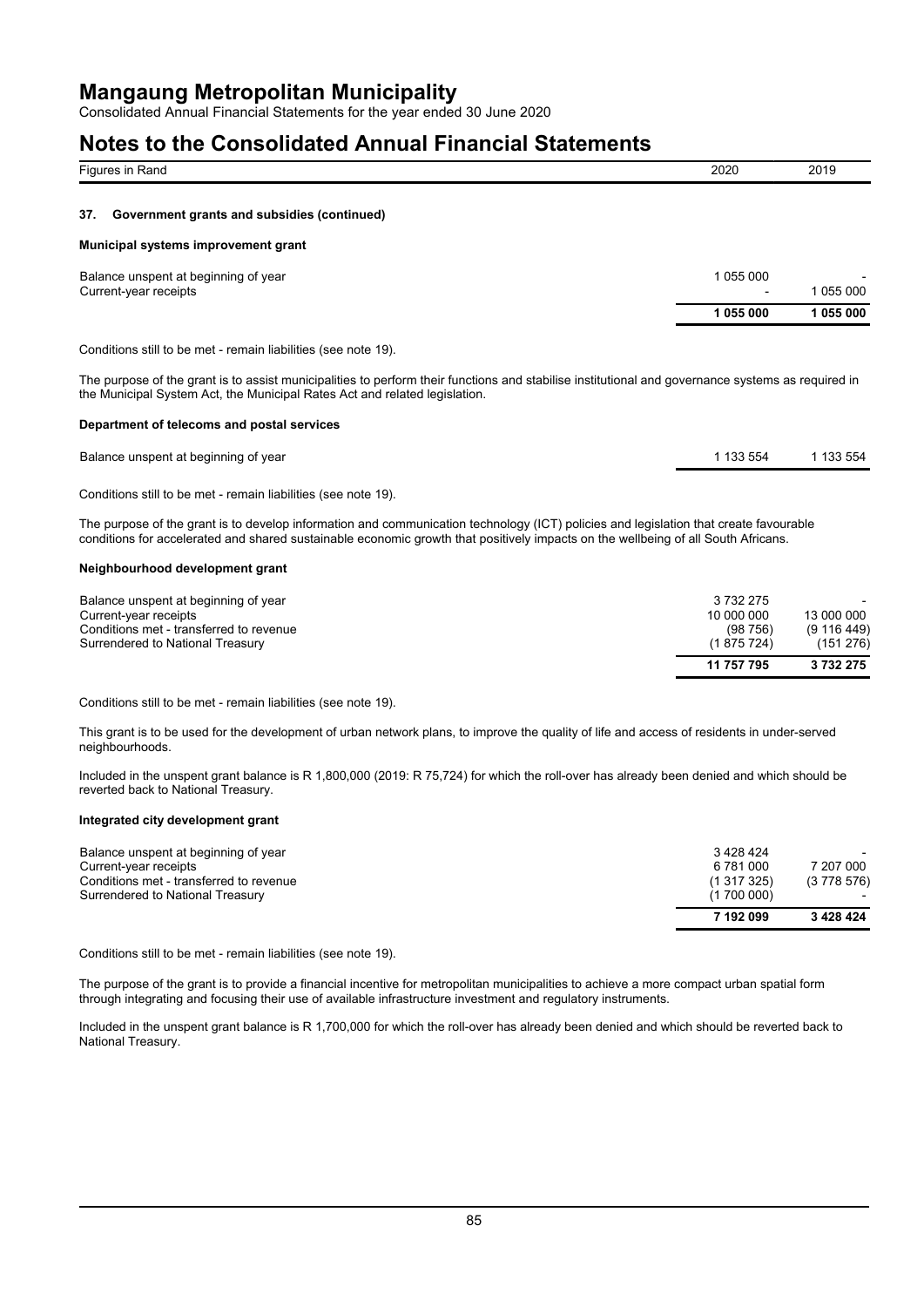Consolidated Annual Financial Statements for the year ended 30 June 2020

# **Notes to the Consolidated Annual Financial Statements**

| Figure.<br>in Rand | റററ<br>ZUZU | 2019 |
|--------------------|-------------|------|
|                    |             |      |

### **37. Government grants and subsidies (continued)**

#### **Urban settlement development grant**

| (158 991 819)<br>(161 536 816) |                                             |
|--------------------------------|---------------------------------------------|
|                                |                                             |
| (542 413 123)                  |                                             |
| 706 402 000                    |                                             |
| 238 579 148                    |                                             |
|                                | 243 576 206<br>511 856 000<br>(360 567 838) |

Conditions still to be met - remain liabilities (see note 19).

The purpose of the grant is to supplement the capital revenues of metropolitan municipalities in order to support the national human settlements development programme, focusing on poor households.

Included in the unspent grant balance is R 81,950,366 (2019: R 79,587,182) for which the roll-over has already been denied and which should be reverted back to National Treasury.

### **Changes in level of government grants**

Based on the allocations set out in the Division of Revenue Act, (Act 4 of 2020), no significant changes in the level of government grant funding are expected over the forthcoming 3 financial years.

### **38. Public contributions and donations**

|                                            | 18 343 894 | 63 775 784 |
|--------------------------------------------|------------|------------|
| Unclaimed deposits & stale cheques         | 788 613    | 5 204 409  |
| Fines                                      | 17 555 281 | 58 571 375 |
| 39.<br>Fines, penalties and forfeits       |            |            |
| Capital public contributions and donations | 6406736    | 2894962    |
|                                            |            |            |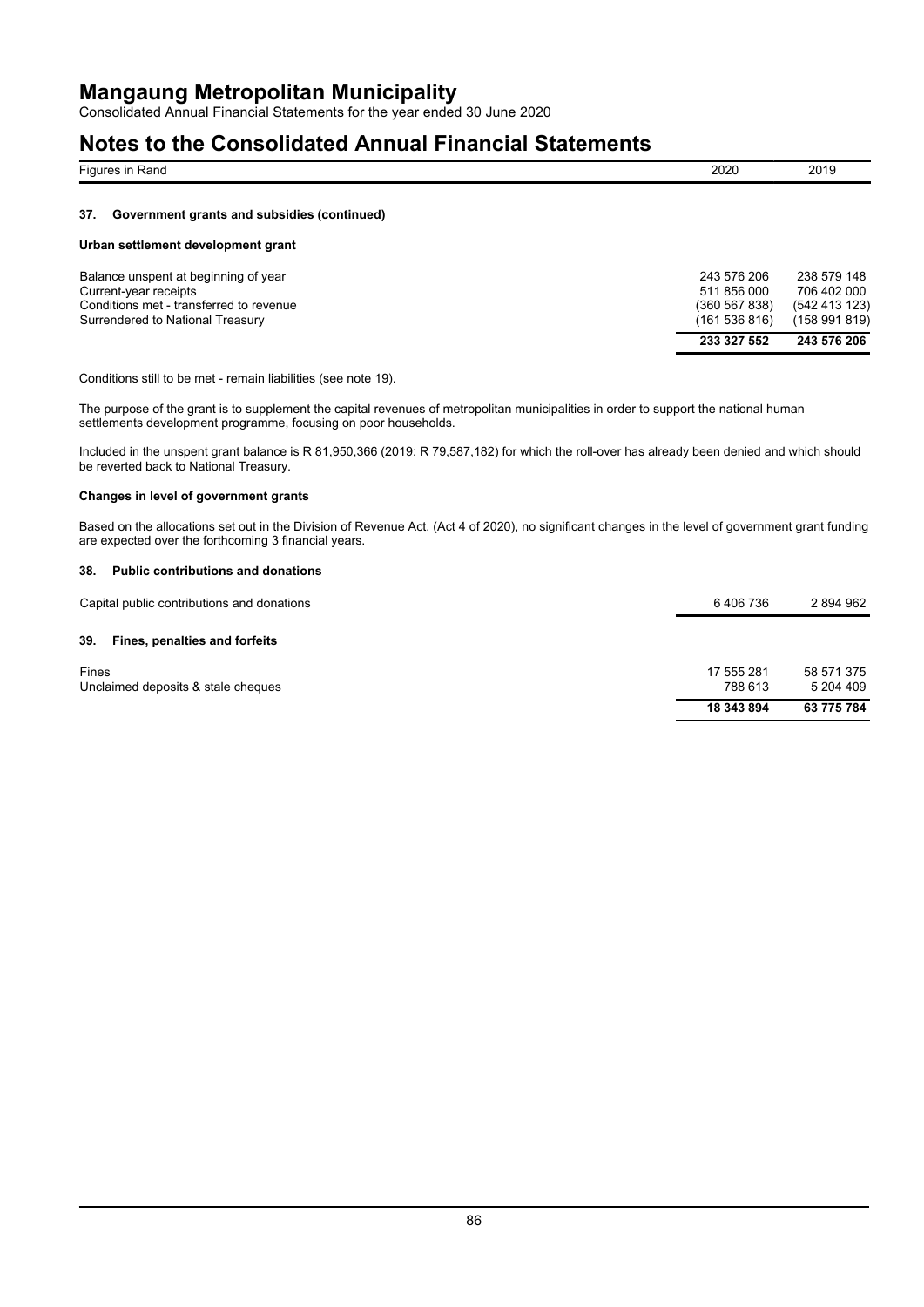Consolidated Annual Financial Statements for the year ended 30 June 2020

## **Notes to the Consolidated Annual Financial Statements**

| <b>Figures</b><br>Rand | 2020 | 2019 |
|------------------------|------|------|
|                        |      |      |

### **40. Employee related costs**

|                                                                    | 2 091 169 670 | 2 073 251 137 |
|--------------------------------------------------------------------|---------------|---------------|
| Travel, motor car, accommodation, subsistence and other allowances | 139 710 348   | 135 304 468   |
| Overtime, shift and standby allowances                             | 214 381 528   | 231 973 666   |
| Leave pay                                                          | 65 083 309    | 80 660 265    |
| Housing benefits and allowances                                    | 6 712 143     | 5843928       |
| Defined benefit plan - Current service costs                       | 28 705 532    | 40 815 000    |
| Contributions to UIF                                               | 7416875       | 7 735 826     |
| Contributions to Pension funds                                     | 198 292 121   | 188 995 291   |
| Contributions to Medical aid                                       | 108 880 371   | 101 446 602   |
| Basic salaries and wages                                           | 1 321 987 443 | 1 280 476 091 |
|                                                                    |               |               |

### **Remuneration of key management**

| 2020                                            | Annual<br>Remuneration | allowances | <b>Car and other Contributions to</b><br><b>UIF, Medical Aid</b><br>and Pension<br><b>Funds</b> | <b>Total</b>  |
|-------------------------------------------------|------------------------|------------|-------------------------------------------------------------------------------------------------|---------------|
| City Manager - Adv TB Mea                       | 1 566 467              | 504 000    | 320 937                                                                                         | 2 391 404     |
| Chief Financial Officer - S Mofokeng            | 1 227 031              | 976 665    | 69 408                                                                                          | 2 2 7 3 1 0 4 |
| HOD - Corporate Services - DSR Nkaiseng         | 1 177 719              | 448 068    | 282 962                                                                                         | 1908749       |
| HOD - Economic and Rural Development - TA Maine | 1409628                | 139 200    | 360 806                                                                                         | 1 909 634     |
| HOD - Engineering - M Ndlovu                    | 1 161 093              | 523 018    | 225 925                                                                                         | 1910036       |
| HOD - Human Settlements - Adv MJN Phaladi       | 1 261 733              | 370 214    | 278 124                                                                                         | 1910071       |
| HOD - Planning - BS Mthembu                     | 1 121 751              | 523 706    | 264 100                                                                                         | 1 909 557     |
| HOD - Social Services - MG Nkungwana            | 1 382 223              | 199 200    | 328 005                                                                                         | 1 909 428     |
| HOD - Waste and Fleet Management - S More       | 1874280                | 19 200     | 19 253                                                                                          | 1912733       |
| Head of Police - KI Kgamanyane                  | 1 180 655              | 465 620    | 262 996                                                                                         | 1909271       |
|                                                 | 13 362 580             | 4 168 891  | 2 412 516                                                                                       | 19 943 987    |

| 2019                                              | Annual<br>Remuneration | allowances | <b>Car and other Contributions to</b><br><b>UIF. Medical Aid</b><br>and Pension<br><b>Funds</b> | <b>Total</b> |
|---------------------------------------------------|------------------------|------------|-------------------------------------------------------------------------------------------------|--------------|
| City Manager - Adv TB Mea                         | 1777267                | 355 500    | 323 907                                                                                         | 2456674      |
| Chief Financial Officer - S Mofokeng              | 641 626                | 285 857    | 35 207                                                                                          | 962 690      |
| Acting Chief Financial Officer - KS Rapulungoane* | 419854                 | 254 270    | 91 201                                                                                          | 765 325      |
| HOD - Corporate Services - DSR Nkaiseng           | 1 192 776              | 447 593    | 259 689                                                                                         | 1 900 058    |
| HOD - Economic and Rural Development - TA Maine   | 1418305                | 139 200    | 343 153                                                                                         | 1 900 658    |
| HOD - Engineering - M Ndlovu                      | 1 189 510              | 507 903    | 204 526                                                                                         | 1901939      |
| HOD - Human Settlements - Adv MJN Phaladi         | 1 182 910              | 471 648    | 248 437                                                                                         | 1 902 995    |
| HOD - Planning - BS Mthembu                       | 1 140 121              | 507 336    | 255 379                                                                                         | 1902836      |
| HOD - Social Services - MG Nkungwana              | 1 389 717              | 199 200    | 312 300                                                                                         | 1901217      |
| HOD - Waste and Fleet Management - S More         | 1831276                | 54 200     | 20 674                                                                                          | 1 906 150    |
| Head of Police - KI Kgamanyane                    | 1 193 043              | 483 989    | 222 926                                                                                         | 1899958      |
|                                                   | 13 376 405             | 3706696    | 2 317 399                                                                                       | 19 400 500   |

\*The official acted in the position from 26 April 2018 to 7 December 2018.

### **41. Remuneration of councillors**

| Councillors pension contributions     | 1 7 3 1 1 4 5<br>67 201 568 | 1762 162<br>64 434 209 |
|---------------------------------------|-----------------------------|------------------------|
| Housing allowance                     | 74 246                      | 65 247                 |
| Cell phone allowance                  | 4 4 4 4 5 9 4 7             | 4 388 700              |
| Travel allowance                      | 12 669 774                  | 12 740 682             |
| Councillors medical aid contributions | 691 548                     | 585 967                |
| Councillors allowance                 | 47 587 908                  | 44 891 451             |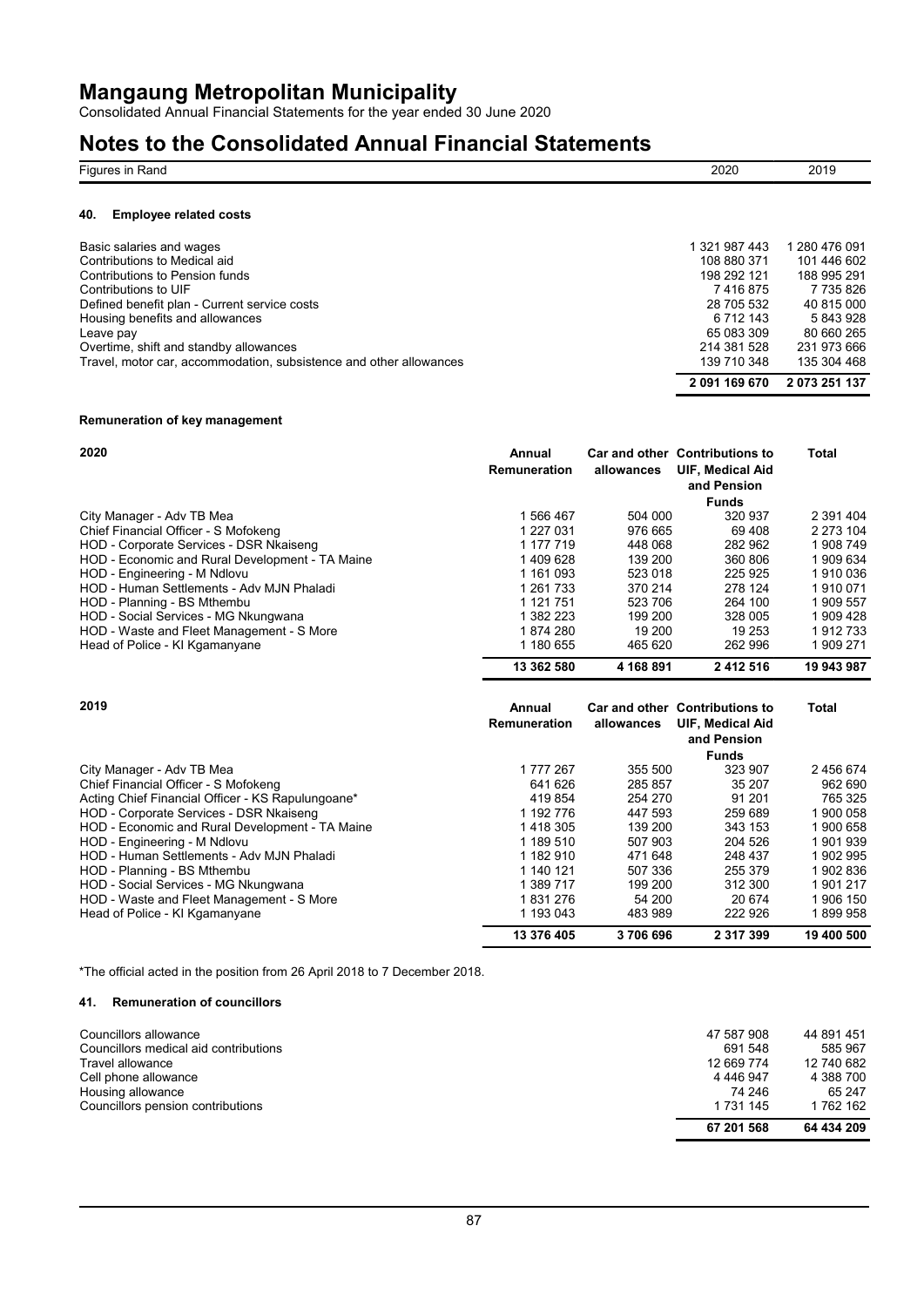Consolidated Annual Financial Statements for the year ended 30 June 2020

### **Notes to the Consolidated Annual Financial Statements**

| --<br>Figures<br>Rand<br>ır | 2020 | $\Omega$ |
|-----------------------------|------|----------|
|                             |      |          |

### **41. Remuneration of councillors (continued)**

### **In-kind benefits**

The Executive Mayor, Deputy Executive Mayor, Speaker, Chief Whip and Mayoral Committee Members are full-time employees of the entity and each is provided with an office and secretarial support at the cost of the Council.

The Mayor and the Deputy Mayor each have the use of separate Council owned vehicles for official duties.

### **Analysis of Councillors Remuneration**

| 2020                                                                    | <b>Councillor</b><br>allowance | <b>Contributions</b><br>to Pension<br>and Medical | Travel,<br>cellphone and<br>other | Total      |
|-------------------------------------------------------------------------|--------------------------------|---------------------------------------------------|-----------------------------------|------------|
|                                                                         |                                | aid                                               | allowances                        |            |
| Executive Mayor - SM Mlamleli                                           | 1404 260                       |                                                   | 44 400                            | 1448 660   |
| Deputy Executive Mayor - LA Masoetsa                                    | 731899                         | 121 612                                           | 324 537                           | 1 178 048  |
| Speaker - MA Siyonzana                                                  | 816 446                        | 17 280                                            | 344 783                           | 1 178 509  |
| Chief Whip - ZE Mancotywa                                               | 703 687                        | 117 275                                           | 291 329                           | 1 112 291  |
| MMC: SMME and Rural Development - VE Jonas                              | 804 103                        | 17 280                                            | 291 329                           | 1 112 712  |
| MMC: Community and Social Services - MM Mahase                          | 804 103                        | 17 280                                            | 291 329                           | 1 112 712  |
| MMC: Transport & Public Safety - NP Monyakoana                          | 821 383                        |                                                   | 291 329                           | 1 112 712  |
| MMC: Human Settlement - G Thipenyane                                    | 703 711                        | 117 701                                           | 291 329                           | 1 112 741  |
| MMC: Spatial Planning and Land Use Management - M Nkhabu                | 804 215                        | 17 280                                            | 291 329                           | 1 112 824  |
| MMC: Rural Development - J Nothnagel                                    | 821 383                        |                                                   | 291 329                           | 1 112 712  |
| MMC: Environmental Management - XD Pongolo                              | 703 687                        | 117 697                                           | 291 329                           | 1 112 713  |
| MMC: Corporate Services - NA Morake                                     | 804 103                        | 17 280                                            | 291 329                           | 1 112 712  |
| MMC: Finance, IDP and Performance Management - LM Titi-Odili            | 804 103                        | 17 280                                            | 291 329                           | 1 112 712  |
| S79 Chairperson: Motions and Petitions - MJ Nkoe                        | 682 604                        | 114 685                                           | 284 085                           | 1081374    |
| S79 Chairperson: Remunerations and Benefits Committee - MM<br>Shounyana | 682 604                        | 114 685                                           | 284 085                           | 1 081 374  |
| S79 Chairperson: Municipal Public Accounts Committee - MM Tladi         | 780 009                        | 17 280                                            | 284 085                           | 1 081 374  |
| Chairperson: Geographical and Street Naming Committee - NA Ratsiu       | 697 630                        | 99 659                                            | 284 085                           | 1 081 374  |
| Section 79 Chairperson: Rules - MM Mothibi-Nkoane                       | 797 289                        |                                                   | 284 085                           | 1 081 374  |
| Subtotal                                                                | 14 367 219                     | 924 274                                           | 5 047 435                         | 20 338 928 |
| Part-time councillors                                                   | 33 220 687                     | 12 143 538                                        | 1498419                           | 46 862 644 |
|                                                                         | 47 587 906                     | 13 067 812                                        | 6 545 854                         | 67 201 572 |

| 2019                                 | <b>Councillor</b><br>allowance | <b>Contributions</b><br>to Pension<br>and Medical<br>aid | Travel.<br>cellphone and<br>other<br>allowances | Total      |
|--------------------------------------|--------------------------------|----------------------------------------------------------|-------------------------------------------------|------------|
| Executive Mayor - SM Mlamleli        | 1 350 250                      | $\overline{\phantom{0}}$                                 | 44 400                                          | 1 394 650  |
| Deputy Executive Mayor - LA Masoetsa | 692 163                        | 121 104                                                  | 324 537                                         | 1 137 804  |
| Speaker - MA Siyonzana               | 772825                         | 17 280                                                   | 344 784                                         | 1 134 889  |
| Chief Whip - ZE Mancotywa            | 673 581                        | 118 317                                                  | 291 329                                         | 1 083 227  |
| Mayoral committee members            | 6709022                        | 320 121                                                  | 2621957                                         | 9 651 100  |
| Subtotal                             | 10 197 841                     | 576822                                                   | 3627007                                         | 14 401 670 |
| Part-time Councillors                | 34 693 611                     | 1 771 306                                                | 13 578 724                                      | 50 043 641 |
|                                      | 44 891 452                     | 2 348 128                                                | 17 205 731                                      | 64 445 311 |

#### **42. Depreciation and amortisation**

|                               | 933 710 193 | 953 727 223 |
|-------------------------------|-------------|-------------|
| Intangible assets             | 8 827 793   | 12 215 197  |
| Property, plant and equipment | 924 882 400 | 941 512 026 |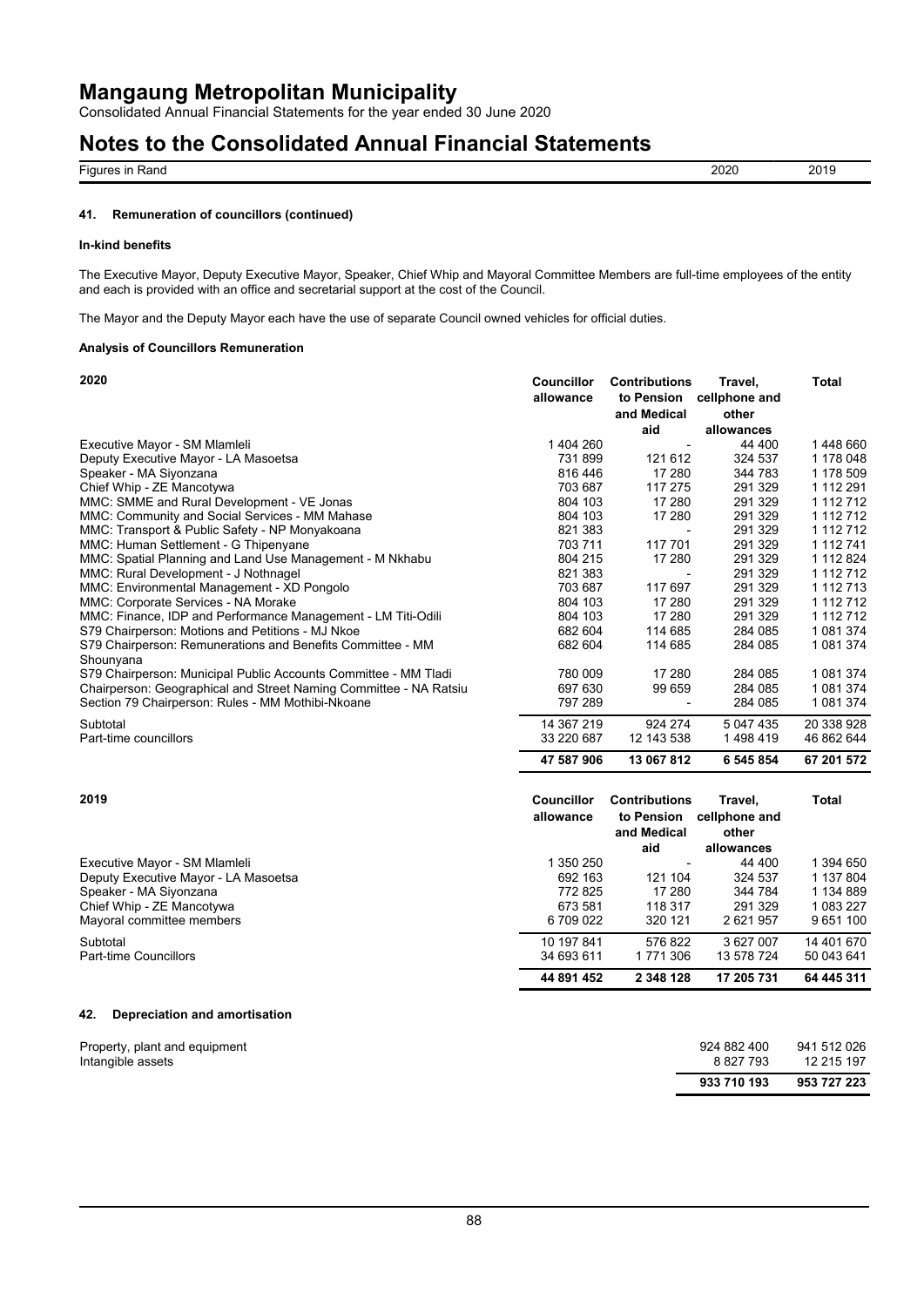Consolidated Annual Financial Statements for the year ended 30 June 2020

# **Notes to the Consolidated Annual Financial Statements**

| 15 864 488                | 939 089                                                                                                                                                                                       |
|---------------------------|-----------------------------------------------------------------------------------------------------------------------------------------------------------------------------------------------|
| (8836197)                 |                                                                                                                                                                                               |
|                           |                                                                                                                                                                                               |
| 921 032                   | 746 694                                                                                                                                                                                       |
|                           |                                                                                                                                                                                               |
|                           |                                                                                                                                                                                               |
| 7949323                   | 1685783                                                                                                                                                                                       |
|                           |                                                                                                                                                                                               |
| 23 594 818                | 14 646 488                                                                                                                                                                                    |
| 5 865 974                 | 5421137                                                                                                                                                                                       |
| 102 120 406<br>50 327 443 | 109 930 191<br>75 118 000                                                                                                                                                                     |
| 181 908 641               | 205 115 816                                                                                                                                                                                   |
|                           |                                                                                                                                                                                               |
|                           |                                                                                                                                                                                               |
|                           | 416 124 628                                                                                                                                                                                   |
|                           | 349 974 014                                                                                                                                                                                   |
|                           | 766 098 642                                                                                                                                                                                   |
|                           | 299 083 126<br>513 679 369<br>812 762 495<br>During the financial year, the write off amounting to R 206,380,916 (2019: R349,974,014) related to the write off of indigent consumers' debt as |

### **46. Bulk purchases**

| Electricity<br>Water                         | 1692794873<br>311 146 661 | 1 519 656 103<br>818 335 854 |
|----------------------------------------------|---------------------------|------------------------------|
|                                              | 2 003 941 534             | 2 337 991 957                |
| <b>Contracted services</b><br>47.            |                           |                              |
| <b>Outsourced Services</b>                   |                           |                              |
| <b>Burial services</b>                       | 2 3 8 5 6 1 7             | 1622712                      |
| <b>Internal Auditors</b>                     | 1705890                   | 5 370 388                    |
| Meter management services                    | 12 590 042                | 16 471 668                   |
| Refuse removal services                      | 1 553 018                 | 6 278 811                    |
| Sewerage services                            | 28 400 721                | 7 793 257                    |
| <b>Consultants and Professional Services</b> |                           |                              |
| Business and advisory services               | 121 592 398               | 143 557 501                  |
| Infrastructure and planning services         | 7 243 037                 | 2632283                      |
| Legal costs                                  | 62 992 664                | 48 312 709                   |
| <b>Contractors</b>                           |                           |                              |
| Catering services                            | 1 116 615                 | 3730765                      |
| Electrical                                   | 1 115 570                 | 1 122 915                    |
| Gardening services                           | 1952218                   | 2 538 570                    |
| Repairs and maintenance                      | 189 437 970               | 237 844 015                  |
| Safeguard and security services              | 78 173 087                | 64 702 571                   |
| Prepaid electricity vendors                  | 53 807 642                | 102 812 607                  |
| Other contracted services                    | 4 191 360                 | 17 931 214                   |
|                                              | 568 257 849               | 662 721 986                  |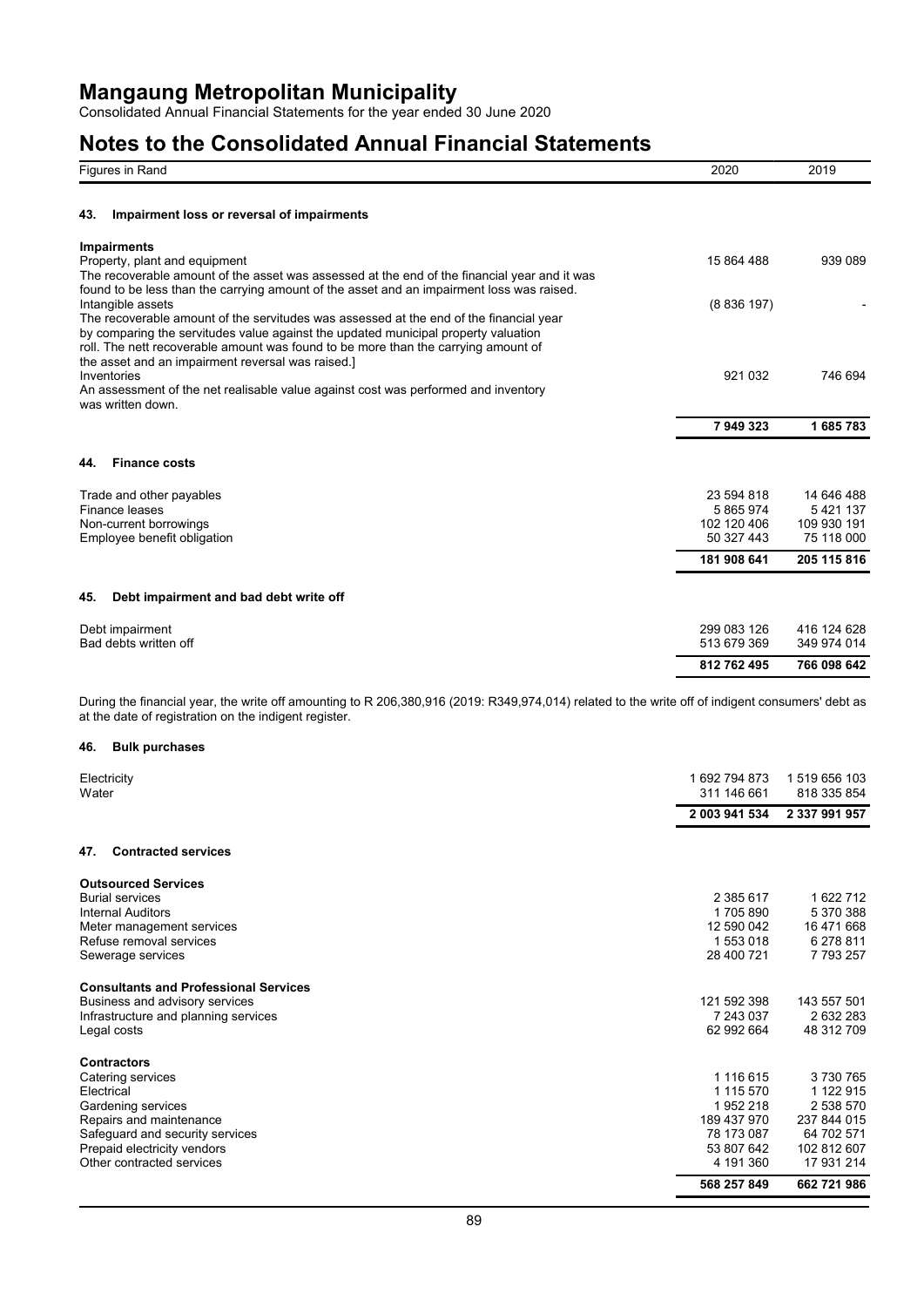Consolidated Annual Financial Statements for the year ended 30 June 2020

## **Notes to the Consolidated Annual Financial Statements**

| --------<br>___<br>__<br>_____<br>_ _ _ _ _ _ _ _ _<br>___<br>___<br>--------<br>___ |      |      |
|--------------------------------------------------------------------------------------|------|------|
| Figur.<br>₹ano<br>۰υ.                                                                | 2020 | 2019 |
|                                                                                      |      |      |

### **48. Grants and subsidies paid**

| Other grants and subsidies paid |                          |           |
|---------------------------------|--------------------------|-----------|
| Central agricultural society    | ۰                        | 25 846    |
| Cricket                         | $\overline{\phantom{a}}$ | 2 387 700 |
| Miscellaneous grants            | 2 0 0 0                  | 4 246 254 |
|                                 | 2000                     | 6 659 800 |
|                                 |                          |           |

*Central Agricultural Society:*

The payments to the society is for the maintenance of Council's property at the show grounds which are used in accordance with an agreement with the society.

*Miscellaneous grants:*

These grants are allocated mainly for ad hoc grants and the free use of Council facilities, as approved during the year.

### **49. General expenses**

|                                    | 311 199 931 | 348 235 541   |
|------------------------------------|-------------|---------------|
| Workmenscompensation               | 4 652 754   | 4 308 422     |
| Repairs and maintenance            | 37 388 302  | 53 085 675    |
| Travel - local                     | 6 178 385   | 9 002 636     |
| Transport and freight              | 1432866     | 2 664 347     |
| Title deed search fees             | 345 785     | 900 844       |
| Telephone and fax                  | 13 796 476  | 22 003 080    |
| Sundry expenses                    | 4 883 416   | 3 576 363     |
| Subscriptions and membership fees  | 15 028 084  | 16 126 624    |
| Skills development levy            | 16 297 241  | 17 240 030    |
| Royalties and license fees         | 9796948     | 20 299 699    |
| Research and development costs     | 4 323 624   | 4 0 59 7 7 1  |
| Remuneration of ward committees    | 5 134 551   | 5 4 5 4 2 9 2 |
| Protective clothing                | 5 644 061   | 5931822       |
| Printing and stationery            | 5790074     | 7 498 962     |
| Postage and courier                | 5 394 484   | 9 0 7 5 4 8 4 |
| Motor vehicle expenses             | 6774472     | 6816934       |
| Marketing and advertising          | 1991254     | 5912560       |
| Learnerships and internships       | 2975709     | 2 559 459     |
| <b>Inventory losses</b>            | 528 605     | 584 847       |
| Insurance                          | 24 089 263  | 19 790 620    |
| Indigent relief - Free electricity | 4 179 383   | 3 901 032     |
| Fuel and oil                       | 26 272 112  | 29 663 574    |
| Electricity                        | 887 905     | 662 237       |
| Consumables                        | 21 465 125  | 12 097 099    |
| Operating lease expenditure        | 35 402 737  | 36 100 466    |
| Chemicals                          | 6 152 461   | 4 281 886     |
| Bursaries to employees             | 1651595     | 1919292       |
| <b>Bulk SMS</b>                    | 1 032 950   |               |
| Bank charges and commissions       | 15 000 898  | 14 669 057    |
| Auditors remuneration              | 25 307 778  | 26 094 540    |
| Animal costs                       | 1400 633    | 1953887       |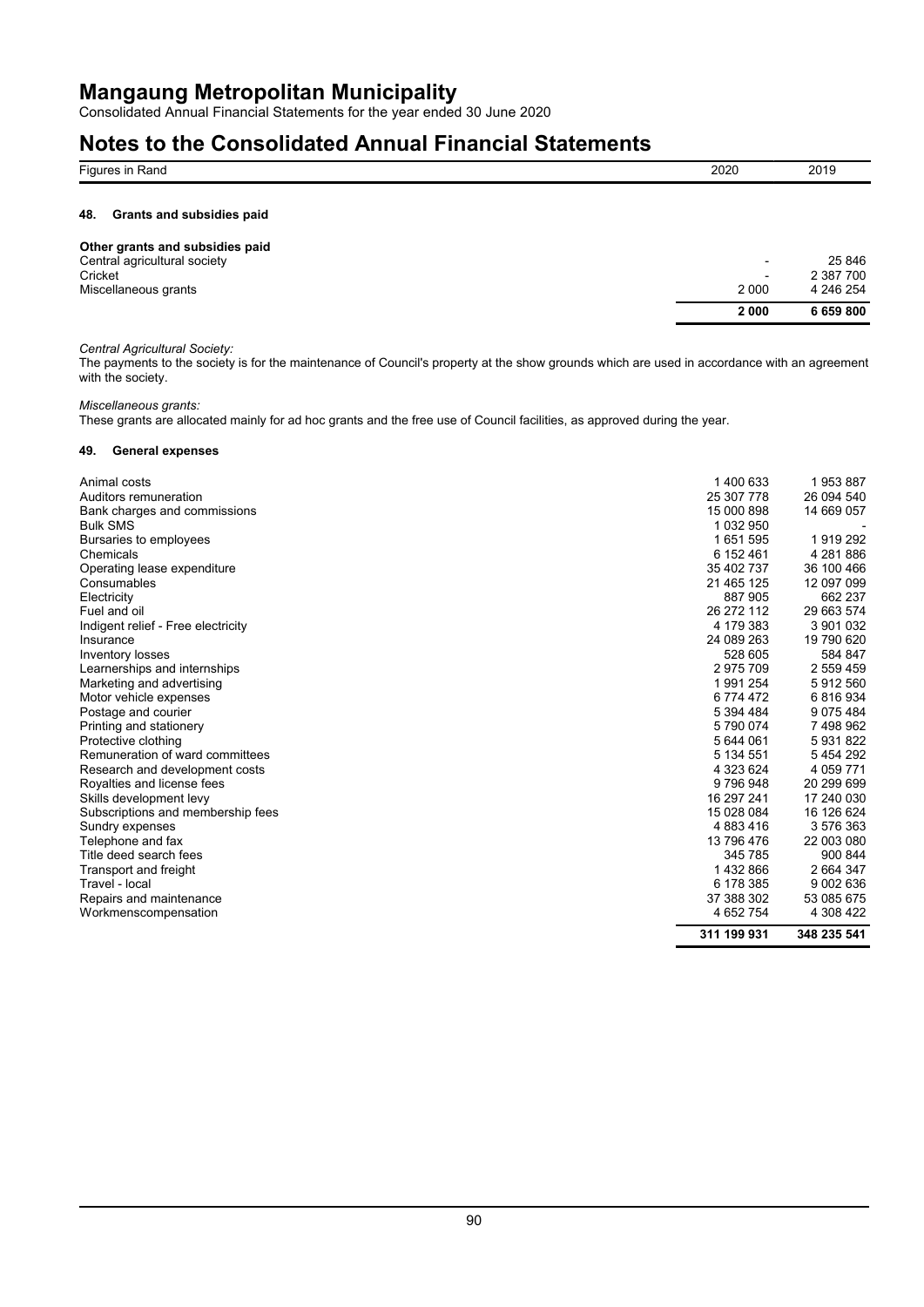Consolidated Annual Financial Statements for the year ended 30 June 2020

# **Notes to the Consolidated Annual Financial Statements**

| Figures in Rand                                                                    | 2020                       | 2019                        |
|------------------------------------------------------------------------------------|----------------------------|-----------------------------|
| <b>Taxation</b><br>50.                                                             |                            |                             |
| Major components of the tax (income) expense                                       |                            |                             |
| <b>Current</b>                                                                     |                            |                             |
| Local income tax - current period                                                  |                            |                             |
| Deferred                                                                           |                            |                             |
| Originating and reversing temporary differences                                    | 725 696 113                | 101 344 306                 |
| Assessed loss used<br>Assessed loss raised                                         | 396 476 621                | 305 957 436                 |
|                                                                                    | (1147178657)<br>(25005923) | (396 476 621)<br>10 825 121 |
|                                                                                    |                            |                             |
| Reconciliation of the tax expense                                                  |                            |                             |
| Reconciliation between accounting surplus and tax expense.                         |                            |                             |
| Accounting surplus (deficit)                                                       | 160 287 140                | (14 844 826)                |
| Tax at the applicable tax rate of 28% (2019: 28%)                                  | 44 880 399                 | (4156551)                   |
| Tax effect of adjustments on taxable income                                        |                            |                             |
| Non-taxable income                                                                 | (6330435)                  | (3761739)                   |
| Non-deductable expenses                                                            | 3 113 414                  | 1 538 623                   |
| Effect of intercompany transactions                                                | (66669301)                 | 17 204 788                  |
|                                                                                    | (25005923)                 | 10 825 121                  |
| Income tax was accounted for in terms of the principals set out in IAS 12.         |                            |                             |
| Cash generated from operations<br>51.                                              |                            |                             |
| Surplus (deficit)                                                                  | 185 293 063                | (25669947)                  |
| <b>Adjustments for:</b>                                                            |                            |                             |
| Depreciation and amortisation<br>(Gain)/Loss on disposal of assets and liabilities | 933 710 193<br>19 515 783  | 953 727 223<br>21 886 405   |
| Fair value adjustments                                                             | (1124715)                  | (3777387)                   |
| Impairment loss                                                                    | 7 028 291                  | 939 089                     |
| Movements in retirement benefit assets and liabilities                             | (35572534)                 | (181 275 837)               |
| Taxation<br>Public contributions and donations                                     | (25005923)                 | 10 825 121                  |
| Unwinding of Freshco Liability                                                     | (6406736)<br>(14 127 896)  | (2894962)<br>(14 127 897)   |
| Unwinding of Land availability liability                                           | (16 730 126)               | (16 512 837)                |
| Finance costs - Borrowings                                                         | 102 120 406                | 109 930 191                 |
| Finance costs - Finance leases                                                     | 5 865 974                  | 5421137                     |
| Interest received                                                                  | (1091321)                  | (1456304)                   |
| Changes in working capital:<br>Inventories                                         | (43 761 633)               | 29 951 275                  |
| Other receivables from exchange transactions                                       | (17451275)                 | 11 608 455                  |
| Consumer receivables from exchange transactions                                    | (151 267 038)              | (249 744 596)               |
| Consumer receivables from non-exchange transactions                                | (163 396 597)              | (144425815)                 |
| Other receivables from non-exchange transactions                                   | 206 144                    | 2 158 852                   |
| Payables from exchange transactions                                                | 125 129 759                | 240 578 514                 |
| VAT<br>Payables from non-exchange transactions                                     | 28 907 503<br>(19966021)   | 4 446 799<br>22 744 385     |
| Unspent conditional grants and receipts                                            | (22849427)                 | 129 343 160                 |
|                                                                                    | 889 025 874                | 903 675 024                 |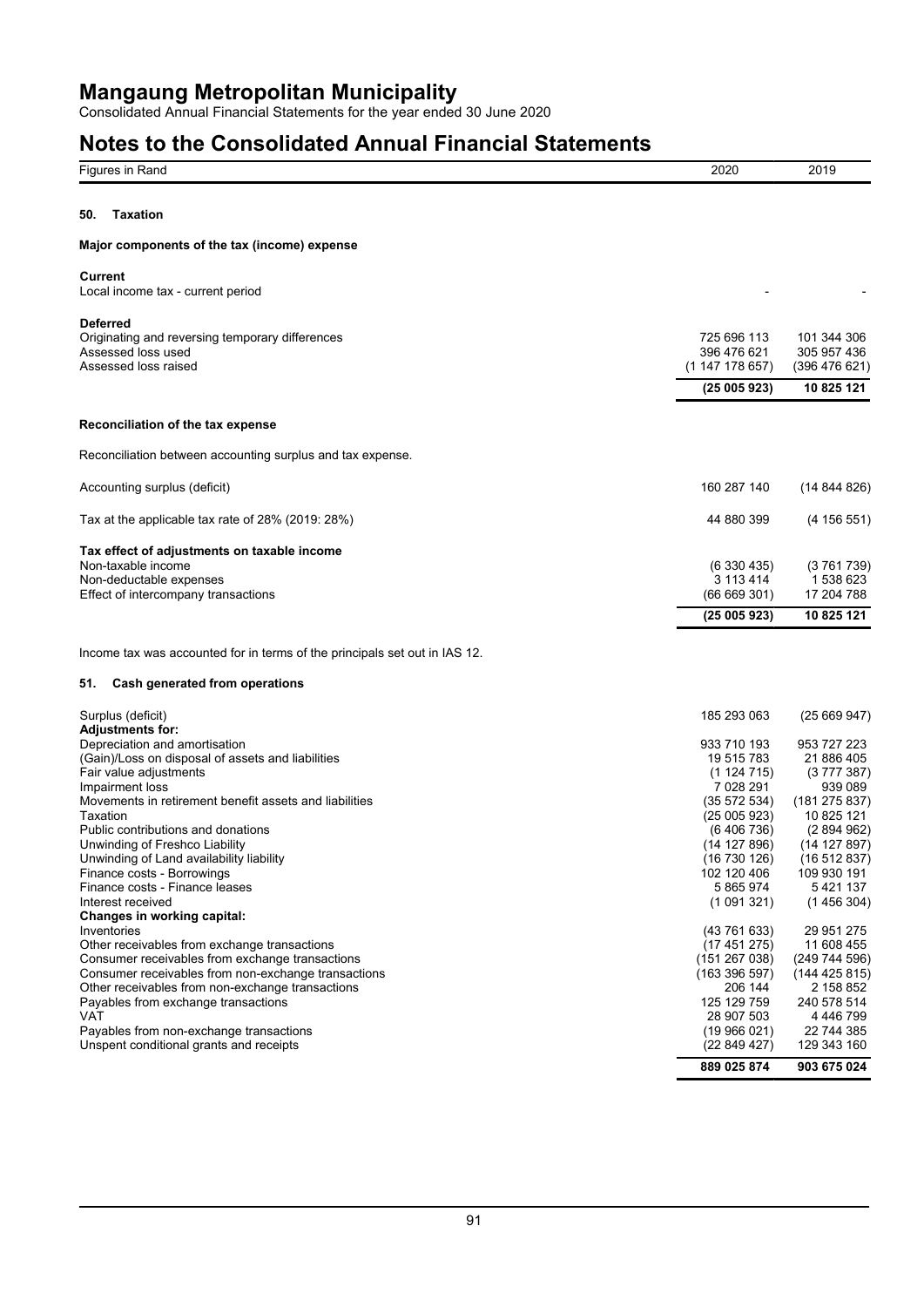Consolidated Annual Financial Statements for the year ended 30 June 2020

# **Notes to the Consolidated Annual Financial Statements**

| Figure.<br>– – – – | 2020 | 2019 |
|--------------------|------|------|
|                    |      |      |

### **52. Commitments**

### **Commitments in respect of capital expenditure**

### **Approved and contracted for**

|           |                                                             | 187 585 944 | 199 879 620 |
|-----------|-------------------------------------------------------------|-------------|-------------|
| $\bullet$ | Investment property                                         | 36 842 421  | 31 346 861  |
| $\bullet$ | Unspent conditional grants                                  | 150 743 523 | 168 532 759 |
|           | The capital expenditure will be financed from               |             |             |
|           |                                                             | 187 585 944 | 199 879 620 |
| ٠         | Other assets                                                | 37 972 451  | 37 019 522  |
| $\bullet$ | <b>Approved and contracted for</b><br>Infrastructure assets | 149 613 493 | 162 860 098 |

In the prior year, there were Commitments amounting to R2 970 676 which were erronously not included in the balance disclosed. The comparative amount has been restated accordingly.

This committed expenditure relates to property and will be financed by available bank facilities, retained surpluses, rights issue of shares,, existing cash resources, funds internally generated, etc. All commitments include VAT.

### **Operating leases - as lessee (expense)**

| Minimum lease payments due |         |         |
|----------------------------|---------|---------|
| - within one year          | 759 406 | 808 159 |

Operating lease payments represent rentals payable by the entity for certain of its office properties. Leases are negotiated for an average term of three to five years and rentals are fixed for an average of three years. The lease agreements have escalations of 8% to 10% per annum. There were no renewal purchase options. No contingent rent is payable.

### **Operating leases - as lessor (income)**

| Minimum lease payments due          |            |            |
|-------------------------------------|------------|------------|
| - within one year                   | 5919612    | 5 794 328  |
| - in second to fifth year inclusive | 18 307 618 | 21 636 043 |
| - later than five vears             | 23 247 435 | 28 927 319 |
|                                     | 47 474 665 | 56 357 690 |

The entity leases various fixed properties under non-cancellable operating leases to various institutions. The lease agreements have escalations between 8 and 12% per year with the agreements varying between 2 to 50 years. Rental income, for these agreements, to the value of R 32,395,601 (2019: R 29,821,839) has been recognised in the Statement of Financial Performance during the year. Renewal options have been taken into account during the calculation of the deferred lease. There are no purchase options. There was no contingent rent during the year.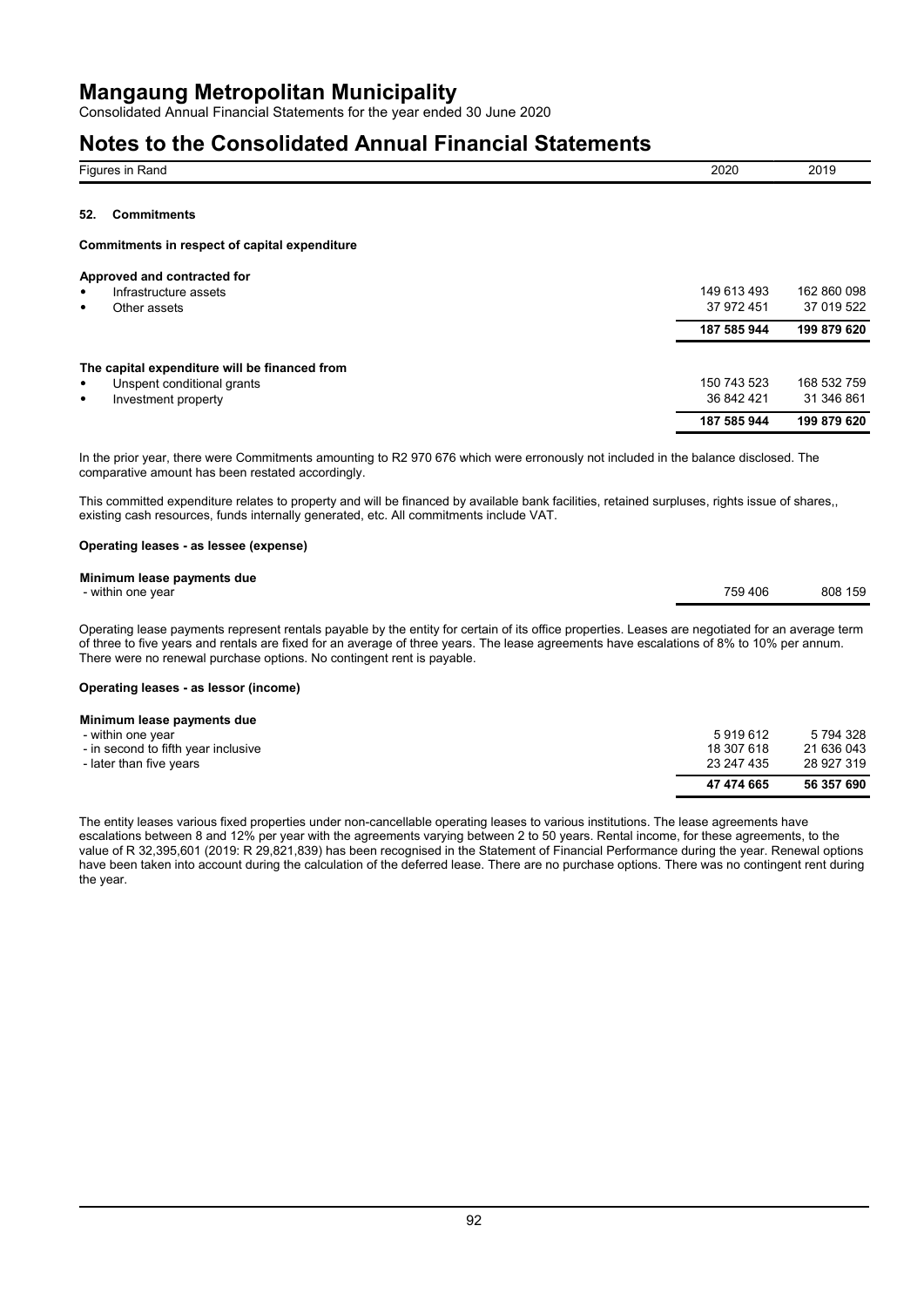Consolidated Annual Financial Statements for the year ended 30 June 2020

### **Notes to the Consolidated Annual Financial Statements**

| $- \cdot$<br>- 17 | וכיר<br>∸<br>. | . ب _<br>. .<br>$\sim$ $\sim$ |
|-------------------|----------------|-------------------------------|
|                   |                |                               |

### **53. Contingencies**

### **Contingent assets**

During the prior year the entity lodged a dispute with Bloemwater relating to the raw water charges by Bloemwater which are not in terms of the service level agreement in place between the entity and Bloemwater.

Bloemwater - 313 600 131

### **Housing guarantees**

The entity has provided housing guarantees for bonds of municipal officials. The certainty and the timing of the outflow of these guarantees are uncertain. The amounts disclosed below are the possible outflow amounts.

| Housing guarantees | 3 628 223<br>__<br>$   -$ | 3 621 443 |
|--------------------|---------------------------|-----------|
|                    |                           |           |

### **Contingent liabilities**

The entity is involved in the following pending claims. All the claims are being contested based on legal advice. The certainty and the timing of the outflow of these liabilities are uncertain. The amounts disclosed below are possible outflow amounts:

|                                                                                      | 172 774 957 | 132 745 254 |
|--------------------------------------------------------------------------------------|-------------|-------------|
| Claims by individuals due to various incidents                                       | 162 735 531 | 108 422 200 |
| Claims by individuals due to property damages in various incidents                   | 2 776 184   | 235 000     |
| Labour cases and employee related matters                                            | 7 000 000   | 10 150 000  |
| Probable legal costs to be incurred for various matters handled by various attorneys | 263 242     | 13 938 054  |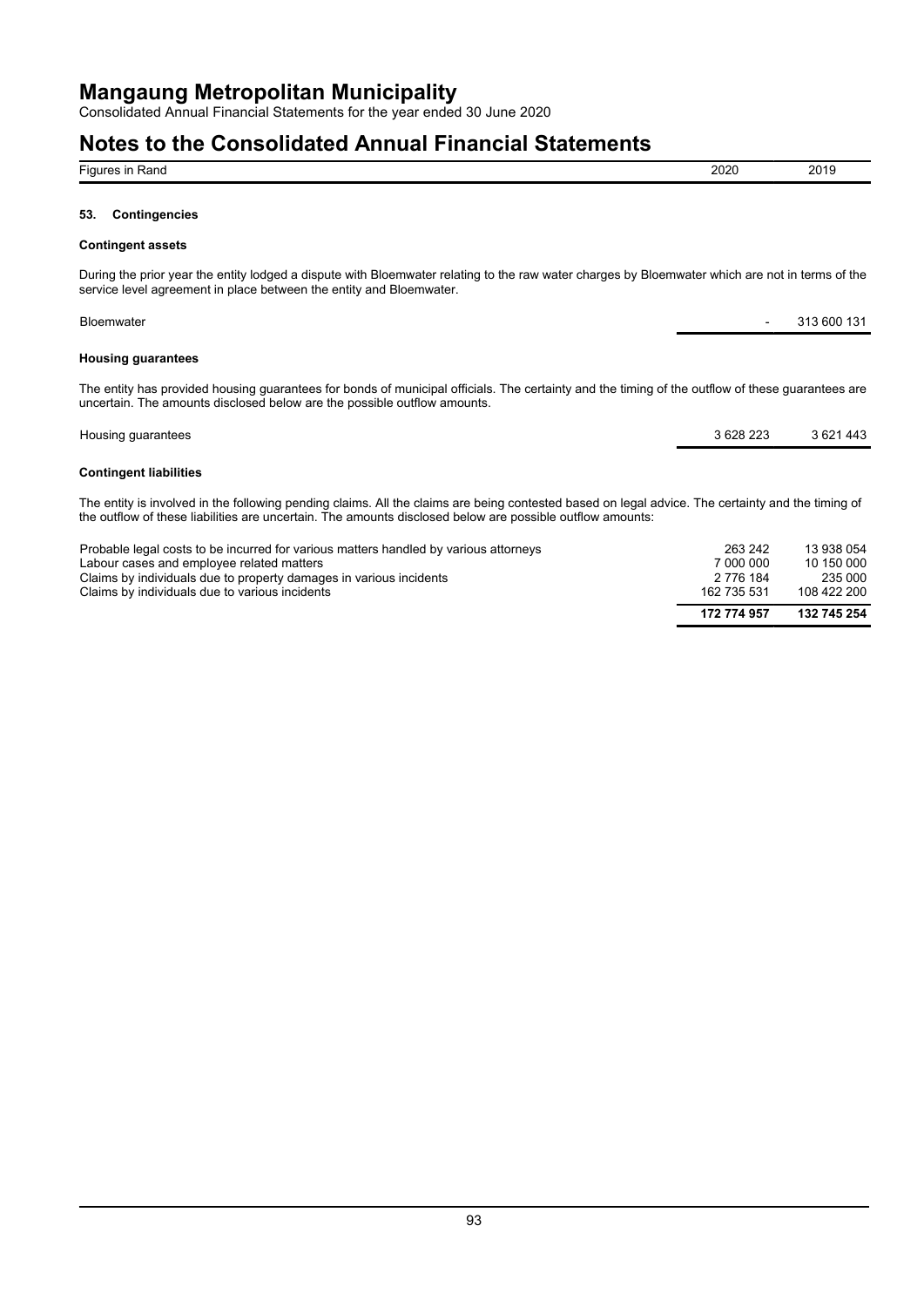Consolidated Annual Financial Statements for the year ended 30 June 2020

## **Notes to the Consolidated Annual Financial Statements**

Figures in Rand 2020 2019

#### **54. Related parties**

Relationships Accounting Officer Adv TB Mea Members of the Mayoral committee **Refer to note 41 Refer to note 41** Members of key management Refer to note 40<br>
Controlled entity Center Controlled entity Center Controlled entity Center Controlled entity Center Controlled entity Center Controlled entity Center Controlled entity Center Con

#### **Remuneration of management**

### **Councillors/Mayoral committee members**

Refer to note 41 for details relating to remuneration of councillors.

Councillors also have accounts with the entity for the provision of normal municipal services. These are not disclosed as it is done on terms and conditions which is no more or less favourable than those which it is reasonable to expect the entity to have adopted if dealing with that individual entity or person in the same circumstances and those terms and conditions are within the normal operating parameters established by the reporting entity's legal mandate.

Centlec (SOC) Limited

#### **Executive management**

Refer to note 40 for details relating to the remuneration of executive management.

Executive management also have accounts with the entity for the provision of normal municipal services. These are not disclosed as it is done on terms and conditions which is no more or less favourable than those which it is reasonable to expect the entity to have adopted if dealing with that individual entity or person in the same circumstances and those terms and conditions are within the normal operating parameters established by the reporting entity's legal mandate.

No further transactions took place between the entity and key management personnel or their close family members during the reporting period.

### **Non-executive directors'emoluments - Centlec (SOC) Limited**

| 2020                              | Directors' fees | Company<br>contribution -<br>UIF        | Company<br>contribution -<br><b>SDL</b> | Total   |
|-----------------------------------|-----------------|-----------------------------------------|-----------------------------------------|---------|
| Mr. N Mokhesi (Chairperson)       | 242 892         | 1785                                    | 2429                                    | 247 106 |
| Me. DC Myeni (Deputy Chairperson) | 161 928         | 1619                                    | 1619                                    | 165 166 |
| Mr. KM Moroka                     | 96 204          | 962                                     | 962                                     | 98 128  |
| Mr. CAK Choeu                     | 96 204          | 962                                     | 962                                     | 98 128  |
|                                   | 597 228         | 5 3 2 8                                 | 5972                                    | 608 528 |
| 2019                              | Directors' fees | Company<br>contribution -<br><b>UIF</b> | Company<br>contribution -<br><b>SDL</b> | Total   |
| Mr. N Mokhesi (Chairperson)       | 121 446         | 892                                     | 1 2 1 4                                 | 123 552 |
| Me. DC Myeni (Deputy Chairperson) | 148 434         | 1484                                    | 1484                                    | 151 402 |
| Mr. KM Moroka                     | 48 102          | 481                                     | 481                                     | 49 0 64 |
| Mr. CAK Choeu                     | 48 102          | 481                                     | 481                                     | 49 0 64 |
| Mr. MP Mohale                     | 40 085          | 401                                     | 401                                     | 40 887  |
|                                   | 406 169         | 3739                                    | 4 0 6 1                                 | 413 969 |

#### **55. Changes in accounting policy**

The consolidated annual financial statements have been prepared in accordance with Standards of Generally Recognised Accounting Practice on a basis consistent with the prior year except for the adoption of the following new or revised standards.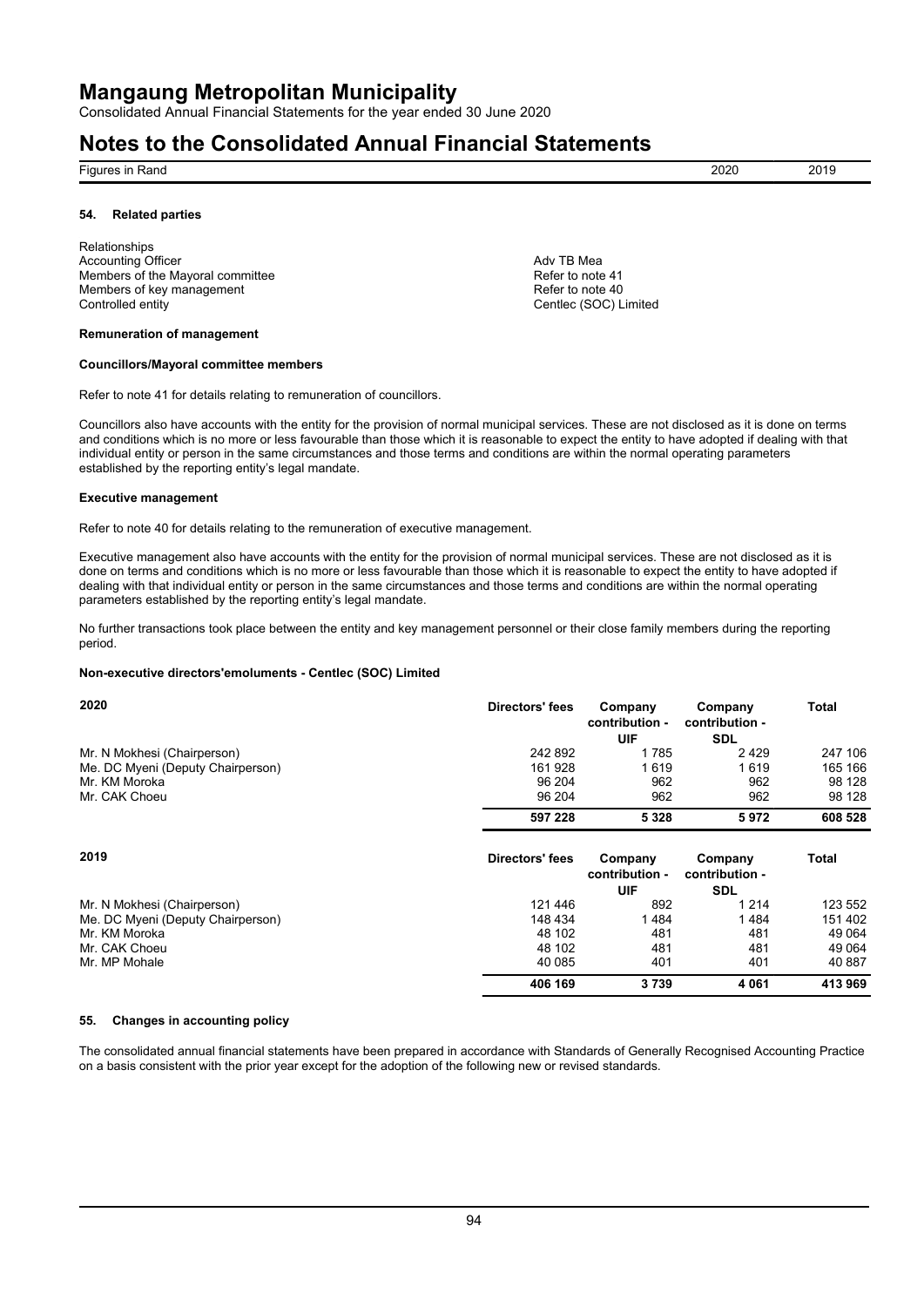Consolidated Annual Financial Statements for the year ended 30 June 2020

### **Notes to the Consolidated Annual Financial Statements**

| $- \cdot$<br>Figure<br>Rand<br>ш | 2020 | 201<br>. |
|----------------------------------|------|----------|
|                                  |      |          |

### **55. Changes in accounting policy (continued)**

#### **GRAP 108 - Statutory Receivables**

During the year, the entity changed its accounting policy with respect to the treatment of Fines receivables due to the adoption of GRAP 108 in accordance with the transitional provisions which provides for the prospective application of the derecognition and impairment principles.

The effect is as follows:

### **Statement of financial position**

| $\frac{1}{2}$<br>Decrease in Other receivables from non-exchange transactions - Fines receivables Impairment | (276 820 019) |  |
|--------------------------------------------------------------------------------------------------------------|---------------|--|
| <b>Statement of financial performance</b>                                                                    |               |  |
| Increase in Debt impairment and bad debt write off - Bad debts written off                                   | 276 820 019   |  |
|                                                                                                              |               |  |
|                                                                                                              |               |  |

#### **GRAP 32 - Service Consession Arrangements**

During the year the entity changed its accounting policy in line with the standard on Service Consession Arrangements due to the adoption of GRAP 32.

This had an effect on the disclosure of service consession assets as a separate class of assets. Refer to note 13 where this has been disclosed.

### **Statement of financial position**

| <b>Statement of middleng poortion</b><br>Decrease in Carrying value of PPE - Buildings<br>Increase in Carrying value of PPE - Buildings - Service consession asset | (263 576 155)<br>263 576 155 |
|--------------------------------------------------------------------------------------------------------------------------------------------------------------------|------------------------------|
|                                                                                                                                                                    |                              |

### **GRAP 20 - Related parties**

During the year, the entity changed its accounting policy with respect to the treatment of related party transactions due to the adoption of GRAP 20. The standard requires a more disaggregated disclosure of related party transactions.

The change in accounting policy is made in accordance with its transitional provisions with allows for the prospective application of the disclosure requirements.

This has had an effect on the disclosure of councillors remuneration. Refer to notes 41 and 54 for further details.

#### **56. Change in estimate**

#### **Property, plant and equipment**

For the following classes of PPE, the remaining useful lives were adjusted to a minimum remaining usefil life of 3 years. The effect of the change has resulted in a decrease in depreciation of R 69,460,625. It is impracticable to estimate the effect on future periods as the remaining useful lives is reviewed at each reporting date.

**Asset Class Depreciation 2018/19 Depreciation 2019/20 Increase/ (Decrease) in Depreciation**<br>(3 495 310) Buildings 10 553 413 7 058 103 (3 495 310) Community - Landfill sites & quarries 6 6 1392 083 12 476 038 12 476 938 12 476 938 12 476 938 12 476 938 12 4<br>19 781 842 13 286 289 13 286 1397 13 286 289 14 553 142 13 286 289 14 553 142 142 142 142 143 286 289 142 143 Community - Other 19 781 842 13 286 289 (6 495 553) Infrastructure - Roads and roads related 192 418 660 132 663 085 (59 755 575)<br>- Infrastructure - Sanitation 15 372 261 10 315 440 (5 056 820) Infrastructure - Sanitation 15 372 261 10 315 440 (5 056 820) Infrastructure - Water 20 597 960 14 262 631 (6 335 328) Infrastructure - Water meters 2 519 761 1 721 684 (798 077) Other property, plant and equipment **295 127 901 223 047 808 (72 080 090)**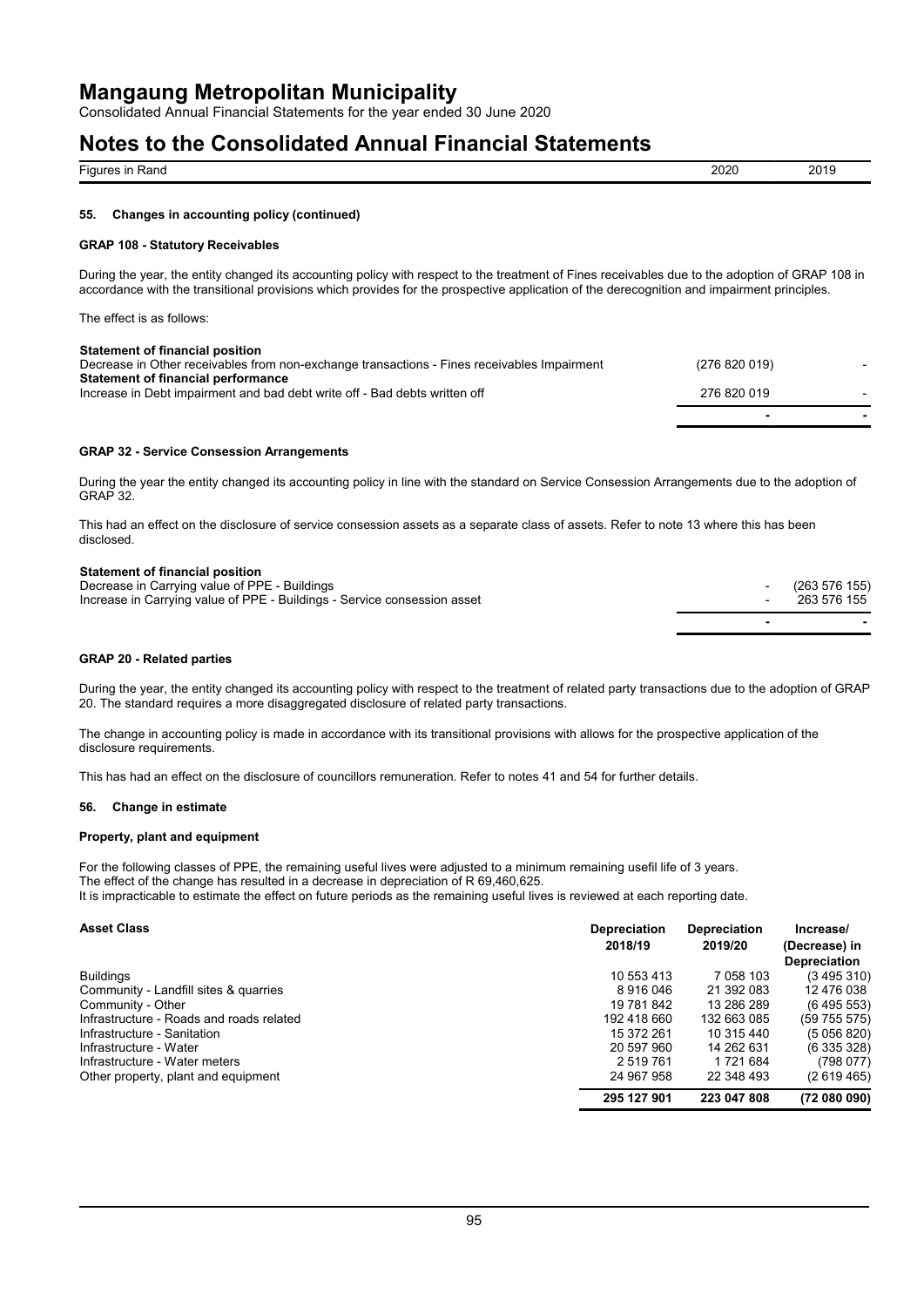Consolidated Annual Financial Statements for the year ended 30 June 2020

### **Notes to the Consolidated Annual Financial Statements**

| Figures in<br>Rand | 2020 | 20a<br>-u |
|--------------------|------|-----------|
|                    |      |           |

### **57. Prior period errors**

Prior period errors were identified during the current year and corrected in line with GRAP 3 - Accounting Policies, Changes in Accounting Policies and Errors.

The correction of the error(s) relating to line items disclosed in the statements of financial position, performance and cash flow statement results in adjustments as follows:

### **1. Prior period error - Finance lease additions**

During the current year it was noted that VAT for qualifying vehicle purchases were not claimed. The effect of the restatement is as follows:

#### **Statement of financial position**

| Increase in VAT Receivable                          |        | 8 364 613   |
|-----------------------------------------------------|--------|-------------|
| Decrease in Cost of PPE - Fleet                     |        | (8359426)   |
| Decrease in Accumulated depreciation of PPE - Fleet |        | 1 328 652   |
| Increase in Accumulated surplus                     |        | (114 321)   |
| <b>Statement of financial performance</b>           |        |             |
| Decrease in Depreciation                            | $\sim$ | (1 219 518) |
|                                                     |        |             |

### **2. Prior period error - VAT apportionment**

During the current year the VAT was recovered for the apportionment of the 2019 VAT. The effect of the restatement is as follows:

| <b>Statement of financial position</b>            |                  |           |
|---------------------------------------------------|------------------|-----------|
| Decrease in VAT receivable                        | $\sim$ 100 $\mu$ | (1821693) |
| <b>Statement of financial performance</b>         |                  |           |
| Increase in General expenses - Sundry expenditure |                  | 1 821 693 |
|                                                   |                  |           |

### **3. Prior period error - Inventory identified**

During the current year properties were identified which were not previously included in the properties register. The effect of the adjustment is as follows:

### **Statement of financial position**

| Increase in Inventory - Unsold properties held for resale<br>Increase in Accumulated surplus | 920 000<br>(920000) |
|----------------------------------------------------------------------------------------------|---------------------|
|                                                                                              |                     |

### **4. Prior period error - CCTV Cameras**

During the current year it was noted that a previous disposal recognised for CCTV cameras, was incorrectly recorded. The effect of the adjustment is as follows:

### **Statement of financial position**

| Increase in Cost of PPE - Community assets                     | $\overline{\phantom{a}}$ | 290 191   |
|----------------------------------------------------------------|--------------------------|-----------|
| Increase in Accumulated depreciation of PPE - Community assets | $\overline{\phantom{a}}$ | (276 507) |
| <b>Statement of financial performance</b>                      |                          |           |
| Increase in Depreciation                                       | $\overline{\phantom{a}}$ | 6832      |
| Decrease in Loss on disposal of assets                         | ٠                        | (20516)   |
|                                                                |                          |           |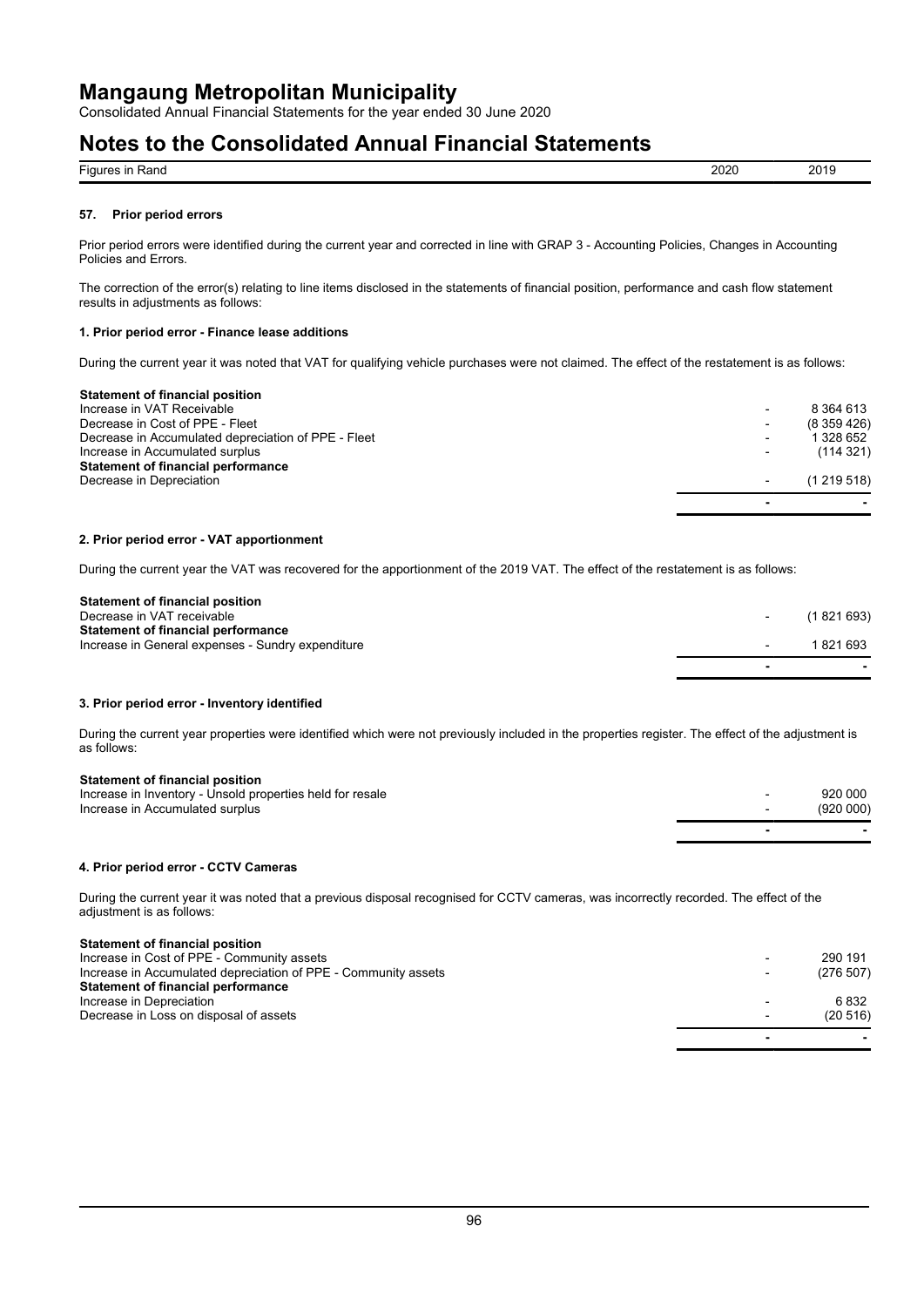Consolidated Annual Financial Statements for the year ended 30 June 2020

## **Notes to the Consolidated Annual Financial Statements**

| Figures<br>¬ - - -<br>nanu | 2020 | 20 <sup>4</sup><br>. . |
|----------------------------|------|------------------------|
|                            |      |                        |

### **57. Prior period errors (continued)**

### **5. Prior period error - Payables not accrued**

During the current year it was noted that the certain payables were not accrued for in the prior year. The effect of the restatement is as follows:

| <b>Statement of financial position</b>                                 |               |
|------------------------------------------------------------------------|---------------|
| Increase in Payables from exchange transactions - Trade payables       | (24 772 840)  |
| Increase in VAT Receivable                                             | 3 069 586     |
| Decrease in Accumulated surplus                                        | 441 287       |
| <b>Statement of financial performance</b>                              |               |
| Increase in General expenses - Insurance                               | 32 607        |
| Increase in General expenses - Indigent relief - Free electricity      | 310           |
| Increase in Finance costs - Trade and other payables                   | 21 517        |
| Increase in Contracted services - Repairs and maintenance              | 9 208 042     |
| Increase in Contracted services - Legal costs                          | 6 041 924     |
| Increase in Contracted services - Infrastructure and Planning services | 308 110       |
| Increase in Contracted services - Burial services                      | 8440          |
| Increase in Contracted services - Other contracted services            | 116 665       |
| Increase in Contracted services - Meter Management                     | 2 065 795     |
| Increase in Contracted services - Business and advisory services       | 3 3 3 0 3 2 5 |
| Increase in Contracted services - Catering services                    | 16 943        |
| Increase in Contracted services - Gardening services                   | 21 582        |
| Increase in Contracted services - Electrical                           | 89 707        |
|                                                                        |               |

### **6. Prior period error - Accruals not reversed**

During the current year it was noted that accruals created previously were note reversed when it was paid. The effect of the restatement is as follows:

| <b>Statement of financial position</b>                            |           |
|-------------------------------------------------------------------|-----------|
| Decrease in Payables from exchange transactions - Trade payables  | 1 740 570 |
| Decrease in VAT Receivable                                        | (111173)  |
| Increase in Accumulated surplus                                   | (121633)  |
| <b>Statement of financial performance</b>                         |           |
| Decrease in General expenses - Indigent relief - Free electricity | (1507785) |
| Decrease in Contracted services                                   |           |
|                                                                   |           |

### **7. Prior period error - Impairment of receivables**

During the current year it was noted that debtor accounts for employees were incorrectly included in the impairment calculation. The effect of the adjustment is as follows:

| <b>Statement of financial position</b>                               |           |
|----------------------------------------------------------------------|-----------|
| Increase in Consumer receivables from exchange transactions          | 2044818   |
| Increase in Other receivables from exchange transactions             | 32 390    |
| Increase Consumer receivables from non-exchange transactions         | 198 815   |
| Decrease in VAT Receivable                                           | (191612)  |
| <b>Statement of financial performance</b>                            |           |
| Decrease in Debt impairment and bad debt write off - Debt impairment | (2084411) |
|                                                                      |           |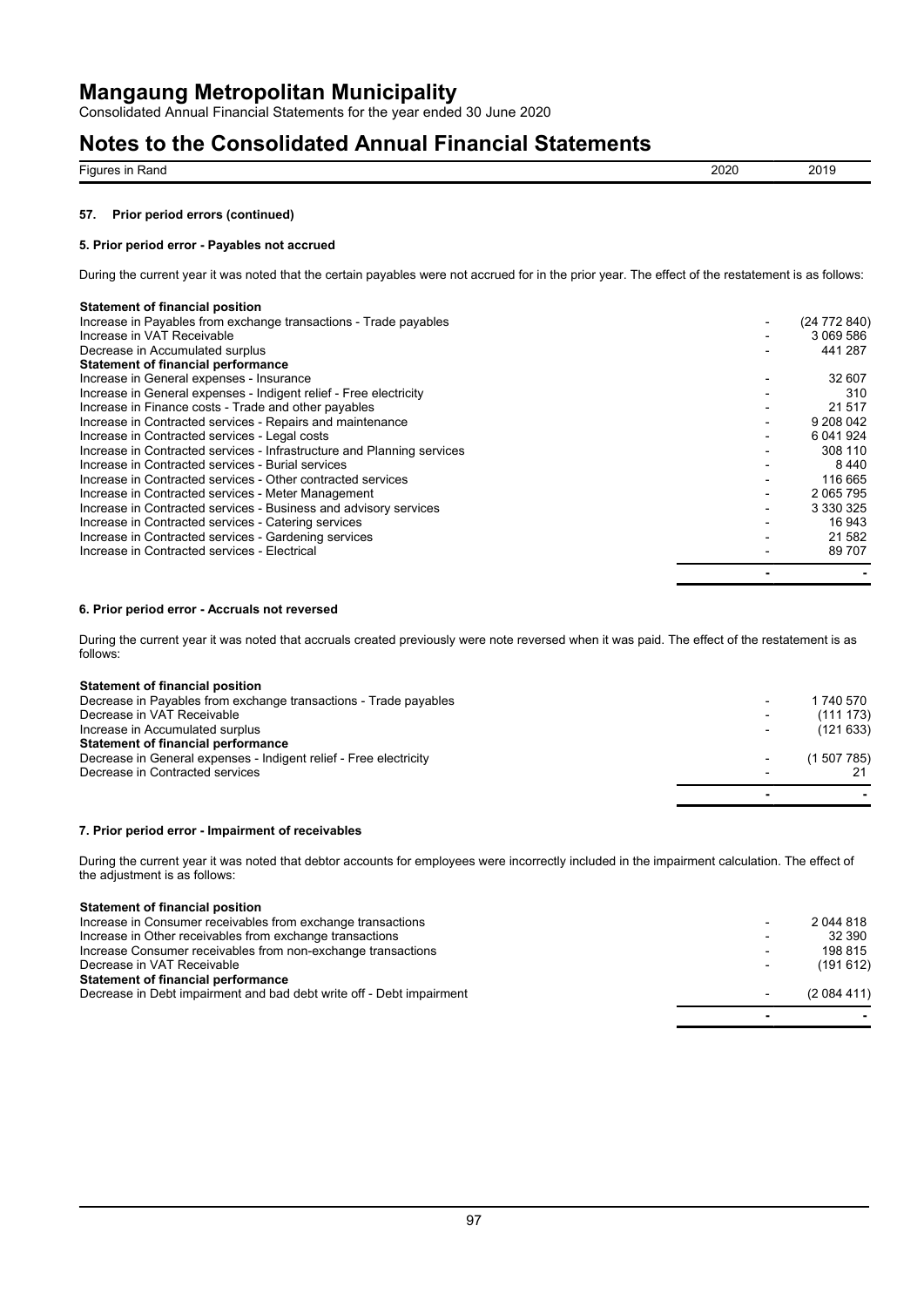Consolidated Annual Financial Statements for the year ended 30 June 2020

## **Notes to the Consolidated Annual Financial Statements**

| $- \cdot$<br><b>Flaur</b><br>nai<br>.<br>. | 2020 | 201<br><b>2019</b> |  |
|--------------------------------------------|------|--------------------|--|
|                                            |      |                    |  |

### **57. Prior period errors (continued)**

### **8. Prior period error - Unbundling of PPE**

During the prior year sufficient information was not provided to appropriately capitalise and calculate depreciation on capital expenditure. Information was subsequently received and depreciation recalculated. The effect of the restatement is as follows:

#### **Statement of financial position**

| Decrease in Accumulated depreciation of PPE - Roads and roads related |      | 102 383   |
|-----------------------------------------------------------------------|------|-----------|
| Decrease in Cost of PPE - Sanitation                                  |      | (6528151) |
| Increase in Cost of PPE - Water                                       | $\,$ | 6 528 151 |
| Increase in Cost of PPE - Roads and roads related                     | $\,$ | 9 042 961 |
| Decrease in Cost of PPE - Community WIP                               |      | (9042961) |
| Increase in Accumulated depreciation of PPE - Sanitation              |      | (221918)  |
| Increase in Accumulated depreciation of PPE - Water                   |      | (62 865)  |
| <b>Statement of financial performance</b>                             |      |           |
| Increase in Depreciation                                              |      | 182 400   |
|                                                                       |      |           |

#### **9. Prior period error - Leave accrual**

During the current year the leave records were reviewed and leave transactions not processed on the system were identified and corrected. The effect of the restatement is as follows:

### **Statement of financial position**

| $\frac{1}{2}$                                                                          |                          |              |
|----------------------------------------------------------------------------------------|--------------------------|--------------|
| Increase in Payables from exchange transactions - Leave accrual                        | $\overline{\phantom{0}}$ | (50 377 729) |
| Decrease in Other receivables from exchange transactions - Staff leave days receivable | $\blacksquare$           | (1 857 949)  |
| Decrease in Accumulated surplus                                                        | $\overline{\phantom{0}}$ | 36 142 724   |
| <b>Statement of financial performance</b>                                              |                          |              |
| Decrease in Employee related costs - Leave pay                                         | $\overline{\phantom{0}}$ | 16 092 954   |
|                                                                                        |                          |              |

### **10. Prior period error - Correction of project T1326D**

Due to the availability of information relating to the costs for capital project T1326D the accounting records could not be completed. The effect of the restatement is as follows:

| <b>Statement of financial position</b>                                |             |
|-----------------------------------------------------------------------|-------------|
| Increase in Cost of PPE - Roads and roads related                     | 1480261     |
| Increase in Payables from exchange transactions - Trade payables      | (3 298 831) |
| Increase in VAT Receivable                                            | 430 282     |
| Decrease in Accumulated depreciation of PPE - Roads and roads related | 196 727     |
| <b>Statement of financial performance</b>                             |             |
| Increase in Depreciation                                              | 931 596     |
| Increase in Loss on derecognition of assets                           | 259 965     |
|                                                                       |             |

### **11. Prior period error - Employee benefit obligation**

The 2018 balances for the Employee benefit obligation were misstated. This had an effect on the movement for the 2019 financial year. The belances were corrected during the current financial year. The effect of the restatement is as follows:

| <b>Statement of financial position</b>                     |               |
|------------------------------------------------------------|---------------|
| Decrease in Accumulated surplus                            | 219 899 965   |
| <b>Statement of financial performance</b>                  |               |
| Increase in Finance cost - Employee benefit obligation     | 26 686 221    |
| Increase in Employee related costs - Current service costs | 11 898 089    |
| Increase in Actuarial gains                                | (258 484 275) |
|                                                            |               |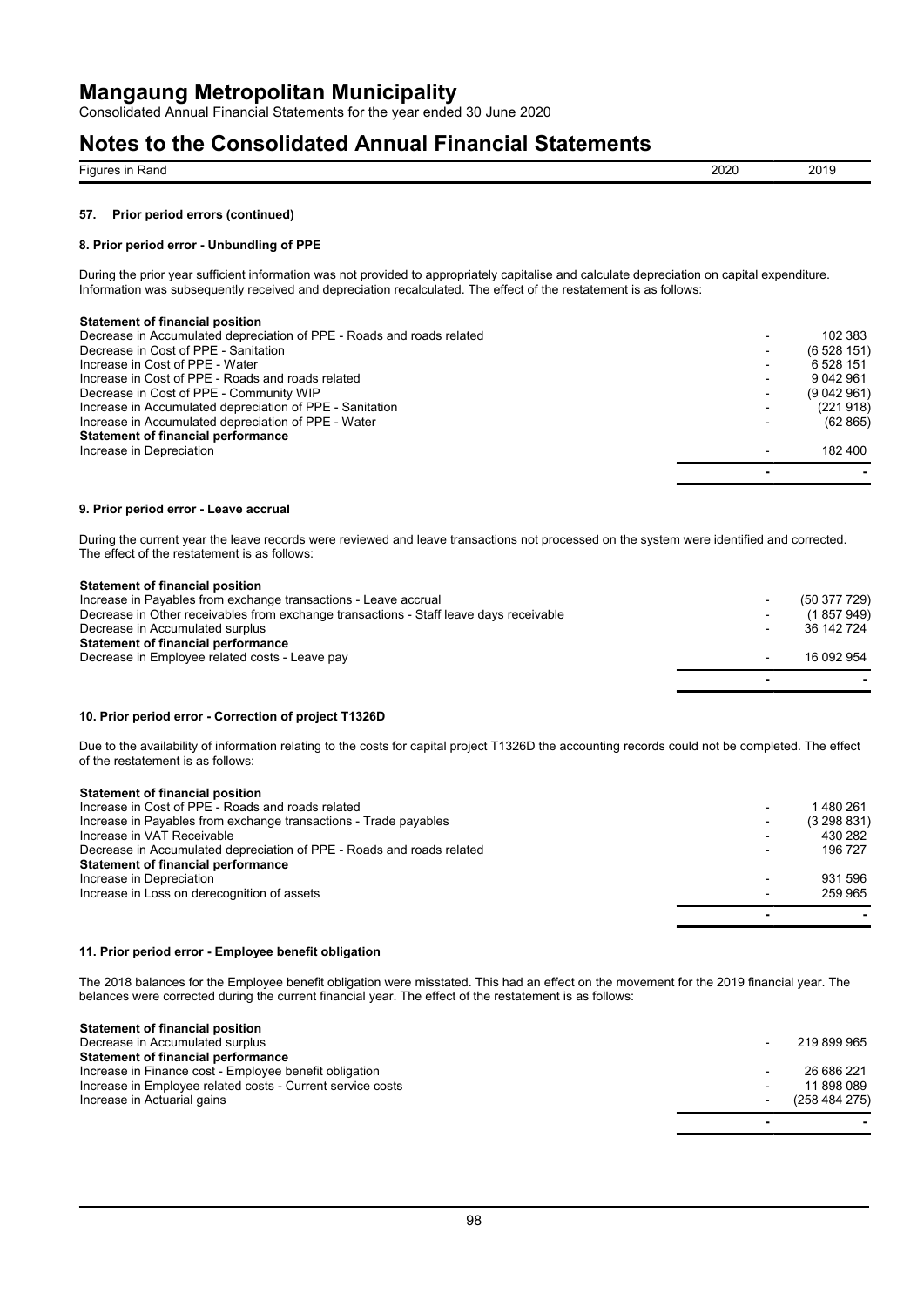Consolidated Annual Financial Statements for the year ended 30 June 2020

## **Notes to the Consolidated Annual Financial Statements**

| $-$<br>.<br>FlQU <sup>rc</sup><br><b>101</b><br> | 2020 | 201<br>טו ט<br>-<br>$\sim$ $\sim$ |
|--------------------------------------------------|------|-----------------------------------|
|                                                  |      |                                   |

### **57. Prior period errors (continued)**

### **13. Prior period error - Correction of project C415**

Due to the availability of information relating to the costs for capital project C415 the accounting records could not be completed. The effect of the restatement is as follows:

### **Statement of financial position**

| Increase in Payables from exchange transactions - Trade payables | (2877032) |
|------------------------------------------------------------------|-----------|
| Increase in VAT Receivable                                       | 375 265   |
| Increase in Payables from exchange transactions - Retentions     | (241542)  |
| Increase in Cost of PPE - Sanitation                             | 1 541 599 |
| Increase in Cost of PPE - Infrastructure WIP                     | 1 201 710 |
| Increase in Accumulated depreciation of PPE - Sanitation         | (39968)   |
| <b>Statement of financial performance</b>                        |           |
| Increase in Depreciation                                         | 39 968    |
|                                                                  |           |

### **14. Prior period error - Interest charged**

During the current year it was noted that interest were incorrectly charged on certain accounts. The effect of the restatement is as follows:

### **Statement of financial position**

| <b>UNIVERSITY OF HIRLIUM PUBLICITY</b>                              |               |
|---------------------------------------------------------------------|---------------|
| Decrease in Consumer receivables from exchange transactions - Water | $- (1777379)$ |
| <b>Statement of financial performance</b>                           |               |
| Decrease in Interest received from exchange transactions            | - 1777379     |
|                                                                     |               |
|                                                                     |               |

### **15. Prior period error - Correction of project W1510C & W1510E**

Due to the availability of information relating to the costs for capital project W1510C and W1510E the accounting records could not be completed. The effect of the restatement is as follows:

| <b>Statement of financial position</b>                                |                          |              |
|-----------------------------------------------------------------------|--------------------------|--------------|
| Decrease in Cost of PPE - Water                                       |                          | (12 108 980) |
| Decrease in Accumulated depreciation of PPE - Water                   | $\overline{\phantom{0}}$ | 1755632      |
| Decrease in Cost of PPE - Roads and roads related                     |                          | (115 504)    |
| Decrease in Accumulated depreciation of PPE - Roads and roads related |                          | 63 099       |
| Increase in Payables from exchange transactions - Trade payables      |                          | (1434062)    |
| <b>Statement of financial performance</b>                             |                          |              |
| Increase in Loss on derecognition of assets                           |                          | 4 700 232    |
| Increase in Contracted services - Repairs and maintenance             |                          | 8958314      |
| Decrease in Depreciation                                              |                          | (1818731)    |
|                                                                       |                          |              |

#### **16. Prior period error - Contibution to bulk infrastructure**

During the current year it was noted that a contribution to bulk infrastructure was not recorded as revenue in prior periods. The effect of the restatement is as follows:

### **Statement of financial position**

| <b>UNIVERSITY OF HIRALDIAL POSITION</b><br>Decrease in Payables from exchange transactions | 7 148 301   |
|--------------------------------------------------------------------------------------------|-------------|
| Increase in Accumulated surplus                                                            | (7 148 301) |
|                                                                                            |             |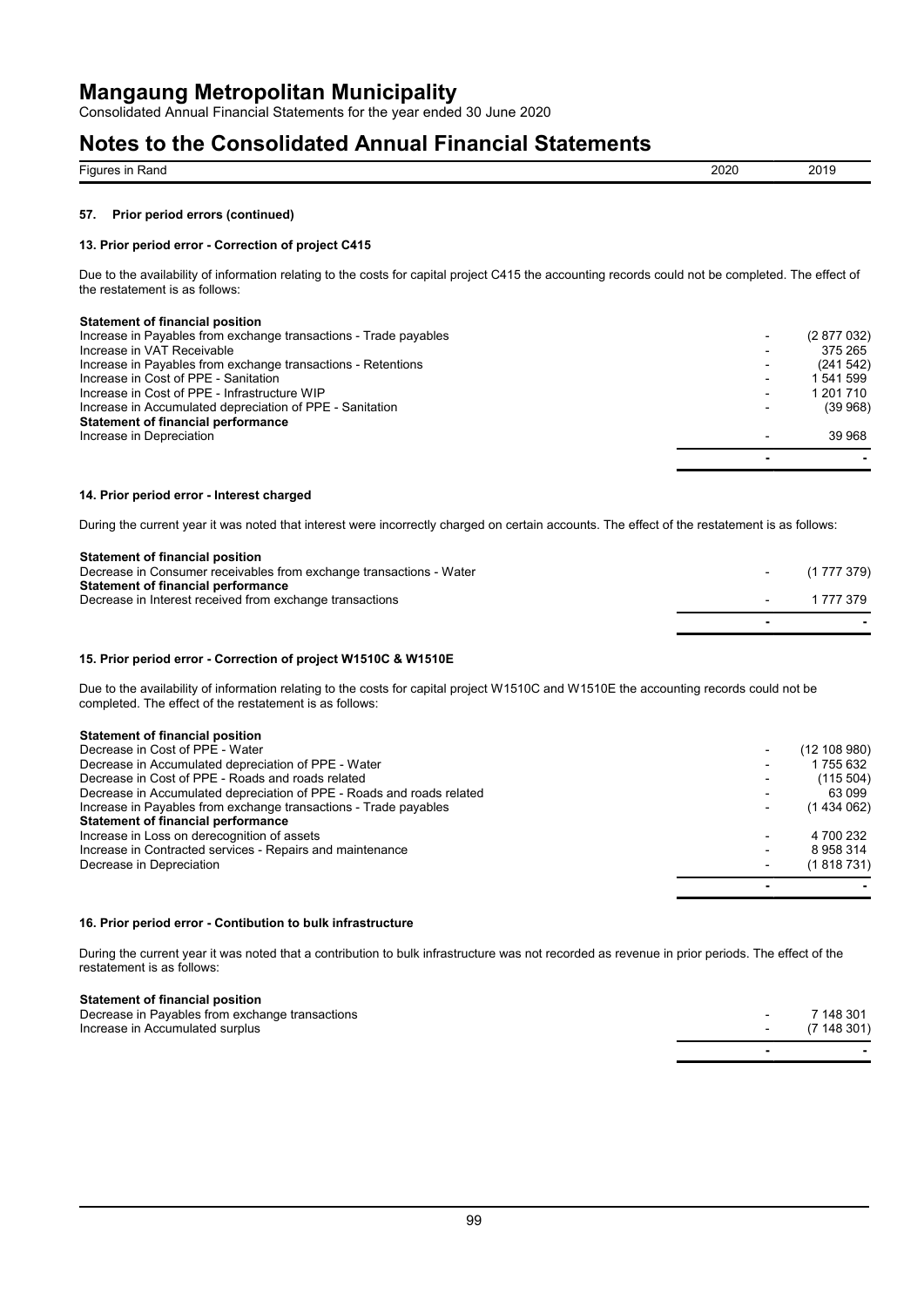Consolidated Annual Financial Statements for the year ended 30 June 2020

## **Notes to the Consolidated Annual Financial Statements**

| $- \cdot$<br>.<br>$-10^{6}$<br>ומר<br><br>. | ∩מרי<br><u>_v_</u><br>$\sim$ $\sim$ | nn.<br>.<br>. .<br>$\sim$ $\sim$ |
|---------------------------------------------|-------------------------------------|----------------------------------|
|                                             |                                     |                                  |

### **57. Prior period errors (continued)**

### **17. Prior period error - Bulk purchases**

During the current year it was noted that accruals related to bulk purchases were note reversed when the settlement agreement between the entity and Bloemwater was reached. The effect of the restatement is as follows:

### **Statement of financial position**

| Decrease in Payables from exchange transactions - Trade payables | 40 716 832   |
|------------------------------------------------------------------|--------------|
| Decrease in VAT Receivable                                       | (4606006)    |
| <b>Statement of financial performance</b>                        |              |
| Decrease in Bulk purchases - Water                               | (36 110 826) |
|                                                                  |              |
|                                                                  |              |

### **18. Prior period error - Asset Accruals**

During the current year it was noted that accruals created previously were note reversed when it was paid. The effect of the restatement is as follows:

### **Statement of financial position**

| Decrease in Payables from exchange transactions - Trade payables |                          | 3 902 524   |
|------------------------------------------------------------------|--------------------------|-------------|
| Decrease in Payables from exchange transactions - Retensions     |                          | 1 233 400   |
| Decrease in VAT Receivable                                       |                          | (764092)    |
| Decrease in Accumulated surplus                                  | $\overline{\phantom{a}}$ | (4 371 832) |
|                                                                  |                          |             |
|                                                                  |                          |             |

### **19. Prior period error - Land availability liability**

During the current year it was noted that the landavailability liability was incorrcetly recognised. The effect of the restatement is as follows:

| <b>Statement of financial position</b>                                        |                          |               |
|-------------------------------------------------------------------------------|--------------------------|---------------|
| Decrease in Other receivables from exchange transactions - Sundry receivables |                          | (2 200 595)   |
| Decrease in Land availability liability                                       | $\overline{\phantom{0}}$ | 104 575 909   |
| Decrease in Cost of PPE - Infrastructure WIP                                  |                          | 1947294       |
| Decrease in inventory - Unsold properties held for resale                     |                          | (188 876 608) |
| Increase in Inventory - Work in progress                                      |                          | 150 710 282   |
| Decrease in Accumulated surplus                                               |                          | (29884808)    |
| <b>Statement of financial performance</b>                                     |                          |               |
| Increasecrease Other income - Service concession revenue                      |                          | (36271474)    |
|                                                                               |                          |               |

### **20. Prior period error - Traffic fines**

During the current year it was noted that traffic fines revenue were not recorded. The effect of the restatement is as follows:

| <b>Statement of financial position</b>                                                    |           |
|-------------------------------------------------------------------------------------------|-----------|
| Increase in Other receivables from exchange transactions - Fines receivables              | 2 592 020 |
| Increase in Other receivables from exchange transactions - Fines receivables - Impairment | (2592020) |
| <b>Statement of financial performance</b>                                                 |           |
| Increase in Fines, penalties and forfeits - Fines                                         | (2592020) |
| Increase in Debt impairment and bad debt written off - Debt impairment                    | 2 592 020 |
|                                                                                           |           |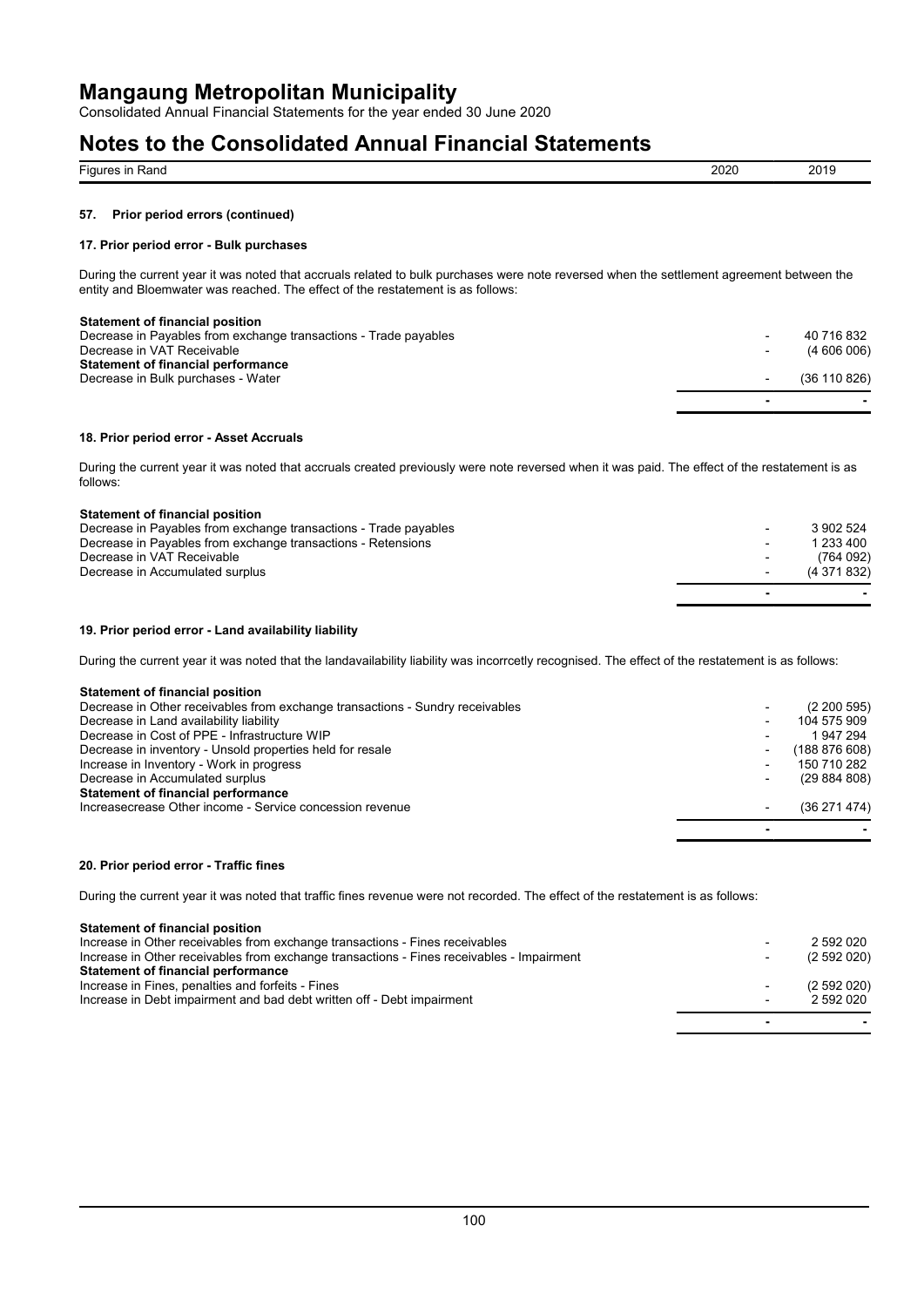Consolidated Annual Financial Statements for the year ended 30 June 2020

### **Notes to the Consolidated Annual Financial Statements**

| $- \cdot$<br>Figure.<br><br>Ranc<br>יוו כ<br>. | ורחי<br>-- | ำก.<br>$-0$ |
|------------------------------------------------|------------|-------------|
|                                                |            |             |

### **57. Prior period errors (continued)**

### **21. Prior period error - Payables from exchange transactions**

During the period under review the municipal entity noted that an accrual for legal settlements as a payable from exchange transaction as at 30 June 2019 was incorrectly duplicated. One of these duplication accruals was also incorrectly accrued for against legal costs. A correction was made and the comparative statements for the 2018/19 financial year have been restated. The effect of the correction of the error(s) is summarised below:

### **Statement of financial position**

| $\frac{1}{2}$                                                    |          |
|------------------------------------------------------------------|----------|
| Decrease in Payables from exchange transactions - Trade payables | 610 000  |
| <b>Statement of financial performance</b>                        |          |
| Decrease in Contracted services - Legal fees                     | (610000) |
|                                                                  |          |
|                                                                  |          |

#### **22. Prior period error - Inventories**

During the period under review the municipal entity noted that the 2017/18 financial year end stock adjustments were incorrectly allocated to the statement of financial position instead of the statement of financial performance. A correction was made and the comparative statements for the 2018/19 financial year have been restated. The effect of the correction of the error(s) is summarised below:

### **Statement of financial position**

| Increase in Inventories<br>Increase in Accumulated surplus | $\overline{\phantom{a}}$<br>$\overline{\phantom{a}}$ | 2465490<br>(2,465,490) |
|------------------------------------------------------------|------------------------------------------------------|------------------------|
| <b>Statement of middle-position</b>                        |                                                      |                        |

#### **23. Prior period error - VAT**

During the period under review the municipal entity noted that there was an error relating to the accounting system generated VAT journal. The accounting system software was updated during June & July 2018 and part of the upgrade was to allow the system to enhance the accounting for VAT on the cash basis. Unfortunately an error occurred with the first few times the system generated journal was generated resulting in duplicate transactions in the general ledger. A correction was made and the comparative statements for the 2018/19 financial year have been restated. The effect of the correction of the error(s) is summarised below:

### **Statement of financial position**

| <b>Diatement of Imancial position</b> |                          |           |
|---------------------------------------|--------------------------|-----------|
| Increase in VAT Payable               | $\overline{\phantom{a}}$ | 2 761 719 |
| Decrease in Inventories               | $\sim$                   | (2761719) |
|                                       |                          |           |
|                                       |                          |           |

#### **24. Prior period error - Intangible assets**

During the period under review the municipal entity noted that prior period fair value adjustments relating to servitudes was not accounted for accurately due to outdated property valuation roll information. A correction was made and the comparative statements for the 2018/19 financial year have been restated. The effect of the correction of the error(s) is summarised below:

### **Statement of financial position**

| Decrease in Accumulated surplus            | 15 800 785 |
|--------------------------------------------|------------|
| Decrease in Intangible assets - Servitudes | (15800785) |

#### **25. Prior period error - Other receivables from exchange transactions**

During the period under review the municipal entity noted that pre-paid vendor sales relating to the 2018/19 and prior financial years was not accounted for accurately. A correction was made and the comparative statements for the 2018/19 financial year have been restated. The effect of the correction of the error(s) is summarised below:

| <b>Statement of financial position</b>                             |                          |           |
|--------------------------------------------------------------------|--------------------------|-----------|
| Increase in Other receivables from exchange transactions - Vendors |                          | 1 011 084 |
| Increase in Accumulated surplus                                    |                          | (772 214) |
| <b>Statement of financial performance</b>                          |                          |           |
| Increase in Service charges - Electricity                          | $\overline{\phantom{a}}$ | (238 870) |
|                                                                    | -                        |           |
|                                                                    |                          |           |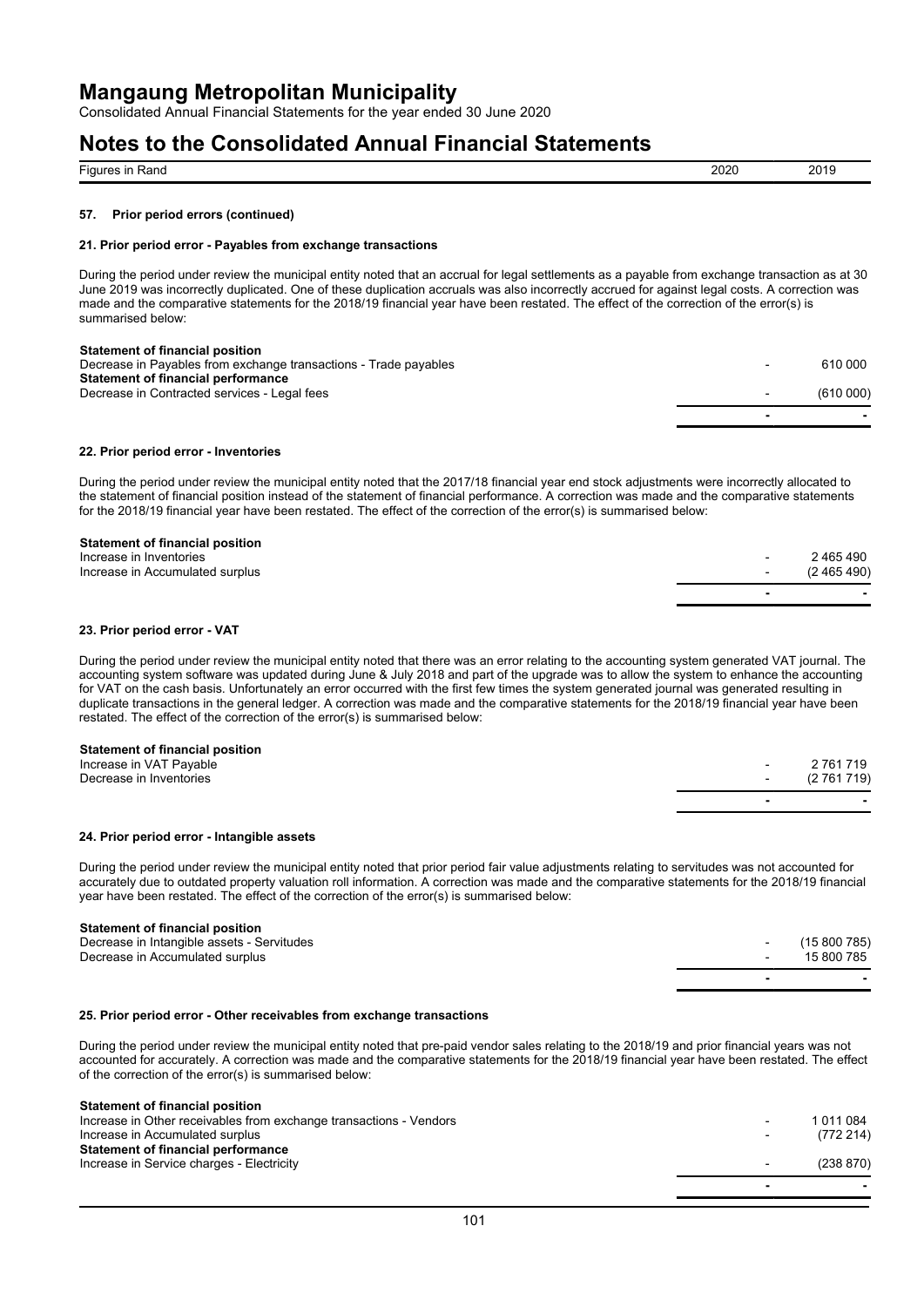Consolidated Annual Financial Statements for the year ended 30 June 2020

### **Notes to the Consolidated Annual Financial Statements**

| $- \cdot$<br>Figure.<br><br>Ranc<br>וו כי<br>. | ״חר<br>v<br>____ | 201<br>∠∪ |
|------------------------------------------------|------------------|-----------|
|                                                |                  |           |

### **57. Prior period errors (continued)**

### **26. Prior period error - Payables from exchange transactions**

During the period under review the municipal entity obtained approval from the board of directors to write off vendors with credit balances. Upon inspection of the vendors with credit balances it was noted that the credit balances originated from prior period transactions and should have been written off in the prior period. A correction was made and the comparative statements for the 2018/19 financial year have been restated. The effect of the correction of the error(s) is summarised below:

### **Statement of financial position**

| Decrease in Payables from exchange transactions<br>Increase in Accumulated surplus | 22 823 856<br>(22 823 856) |
|------------------------------------------------------------------------------------|----------------------------|
|                                                                                    |                            |

#### **27. Prior period error - Impairment loss**

During the period under review the municipal entity noted that an impairment loss on property plant and equipment relating to the 2018/19 financial year was incorrectly classified as a loss on disposal of assets. A reclassification adjustment was made and the comparative statements for 2018/19 financial year have been restated. The effect of the restatement is summarised below:

### **Statement of financial performance**

| Increase in Impairment loss                            | 5497   |
|--------------------------------------------------------|--------|
| Decrease in Loss on disposal of assets and liabilities | (5497) |
|                                                        |        |

#### **28. Prior period error - Property plant and equipment**

During the period under review the municipal entity noted that office equipment was incorretly classified as part of motor vehicles during the 2018/19 financial year. A reclassification adjustment was made and the comparative statements for 2018/19 financial year have been restated. The effect of the restatement is summarised below:

### **Statement of financial position**

| <b>UNIVERSITY OF HINAHUMA POSITION</b> |        |        |
|----------------------------------------|--------|--------|
| Decrease in Cost of PPE - Fleet        | $\sim$ | (2177) |
| Increase in Cost of PPE - Other PPE    |        | 2 177  |
|                                        |        |        |
|                                        |        |        |
|                                        |        |        |

### **29. Prior period error - Taxation**

During the period under review restatements were made to the 2018/19 comparative figures by the municipal entity resulting in a change to the deferred and income tax calculations. The calculation was adjusted and the comparative statements for 2018/19 financial year have been restated. The effect of the correction of the error(s) is summarised below:

**- -**

#### **Statement of financial position** Decrease in Deferred tax liability and the control of the control of the control of the control of the control of the control of the control of the control of the control of the control of the control of the control of the **Statement of financial performance** Decrease in Taxation - (79 240)

#### **30. Prior period error - Prior period error - Other from exchange transactions**

During the prior year there was a sale of land which was incorrectly classified as interest received

| <b>Statement of financial performance</b> |                          |          |
|-------------------------------------------|--------------------------|----------|
| Increase in other income                  | $\overline{\phantom{0}}$ | (470624) |
| Decrease in interest received             | $\overline{\phantom{0}}$ | 470 624  |
|                                           |                          |          |
|                                           |                          |          |

#### **31. Prior period error - Payables from exchange transactions:**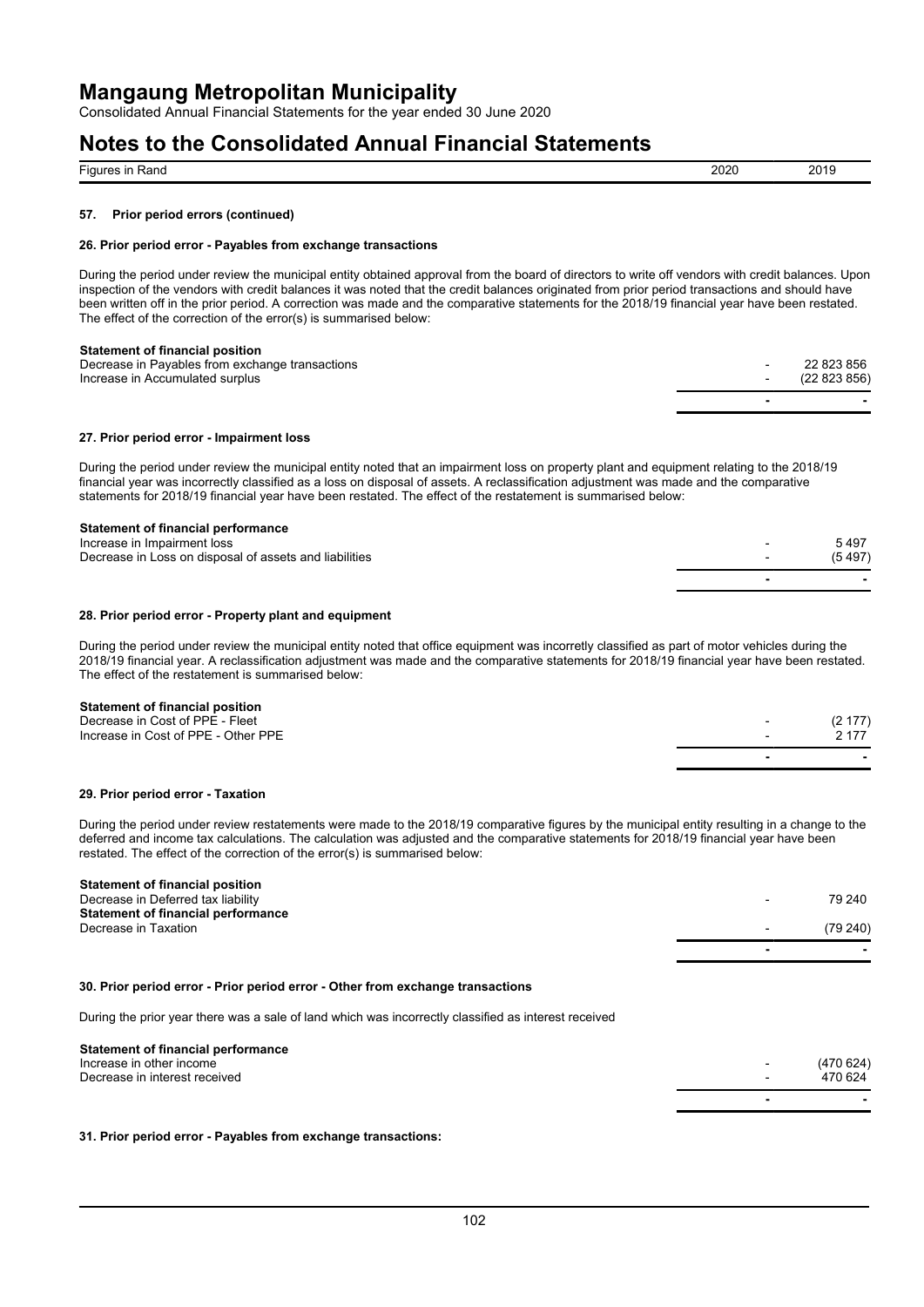Consolidated Annual Financial Statements for the year ended 30 June 2020

# **Notes to the Consolidated Annual Financial Statements**

| Figure<br>. <b>.</b><br>Ranu | $\sim$<br>2020 | 2019 |
|------------------------------|----------------|------|
|                              |                |      |

### **57. Prior period errors (continued)**

During the period under review it was noted that expenditure relating to the 2018/19 and 2017/18 financial years was incorrectly recorded during the 2019/20 financial year. The comparative statements for 2018/19 financial year have been restated. The effect of the correction of the error(s) is summarised below:

### **Statement of financial position**

| Increase in payables from exchange transactions    | $\overline{\phantom{0}}$ | (872942) |
|----------------------------------------------------|--------------------------|----------|
| Decrease in VAT liability                          |                          | 113 773  |
| <b>Statement of financial performance</b>          |                          |          |
| Increase in general expenditure                    | $\overline{\phantom{0}}$ | 742 175  |
| Decrease in opening accumulated surplus or deficit | $\overline{\phantom{0}}$ | 16 994   |
|                                                    |                          |          |

### **32. Prior period error - Commitments**

During the current year, it was identified that there were Commitments amounts which were erronously not included in the balance disclosed. The comparative amount has been restated accordingly and the effect of the restatement is as follows:

### **Contigent Assets**

Increase in Commitments - Infrastructure assets - 2 970 676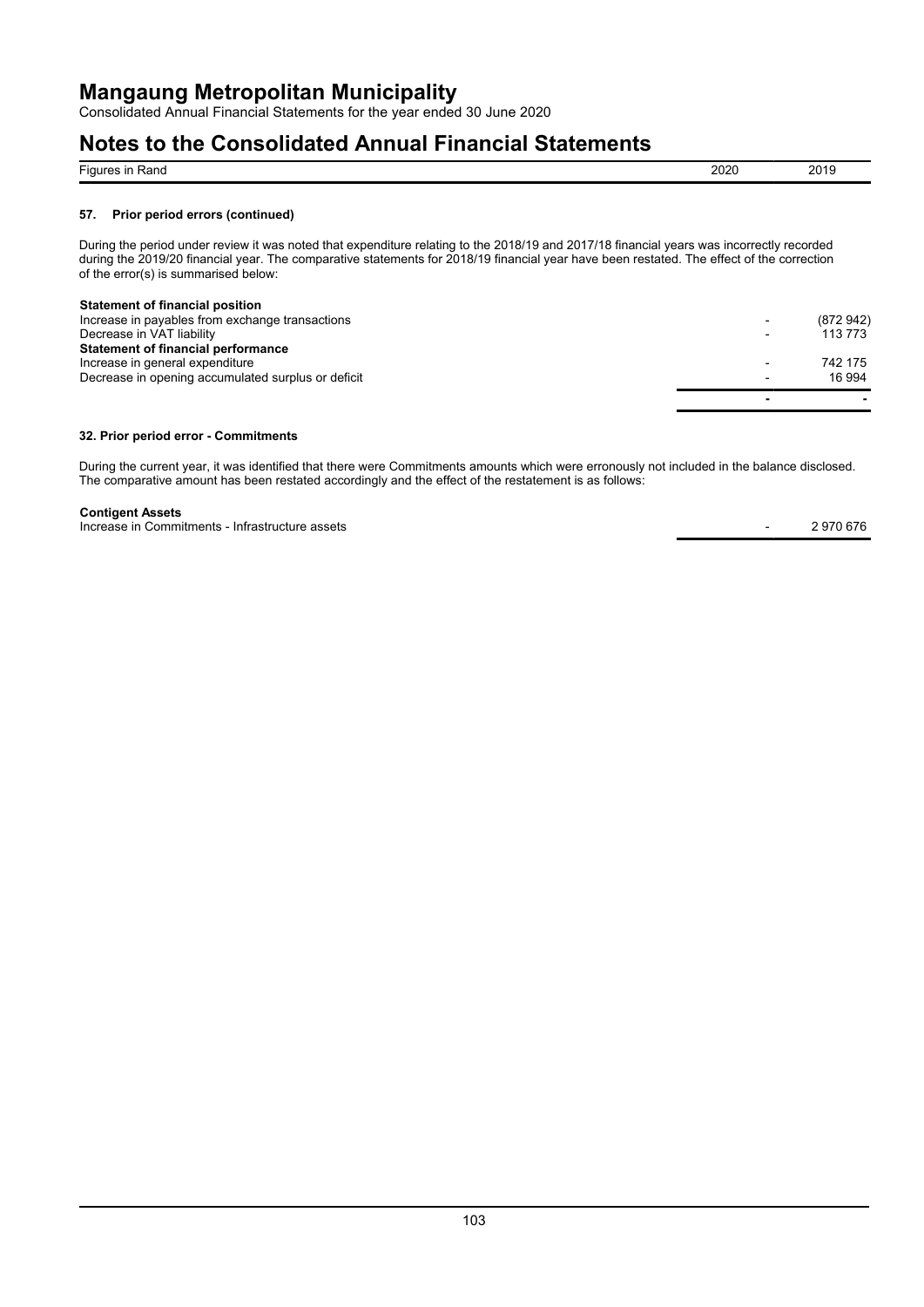Consolidated Annual Financial Statements for the year ended 30 June 2020

# **Notes to the Consolidated Annual Financial Statements**

| Figures in Rand                                                                                                                                         |                                                          |                                                                                               | 2020                                                                                        | 2019                                                                                                |
|---------------------------------------------------------------------------------------------------------------------------------------------------------|----------------------------------------------------------|-----------------------------------------------------------------------------------------------|---------------------------------------------------------------------------------------------|-----------------------------------------------------------------------------------------------------|
|                                                                                                                                                         |                                                          |                                                                                               |                                                                                             |                                                                                                     |
| <b>Financial instruments disclosure</b><br>58.                                                                                                          |                                                          |                                                                                               |                                                                                             |                                                                                                     |
| <b>Categories of financial instruments</b>                                                                                                              |                                                          |                                                                                               |                                                                                             |                                                                                                     |
| 2020                                                                                                                                                    |                                                          |                                                                                               |                                                                                             |                                                                                                     |
| <b>Financial assets</b>                                                                                                                                 |                                                          |                                                                                               |                                                                                             |                                                                                                     |
| Non-current receivables<br>Other receivables from exchange transactions<br>Consumer receivables from exchange transactions<br>Cash and cash equivalents |                                                          | At fair value<br>104 076<br>104 076                                                           | At amortised cost<br>901 756<br>141 891 805<br>1726 005 037<br>427 487 542<br>2 296 286 140 | Total<br>1 005 832<br>141 891 805<br>1726 005 037<br>427 487 542<br>2 296 390 216                   |
| <b>Financial liabilities</b>                                                                                                                            |                                                          |                                                                                               |                                                                                             |                                                                                                     |
| Borrowings<br>Consumer deposits<br>Finance lease obligation<br>Payables from exchange transactions<br>Payables from non-exchange transactions           | At fair value<br>162 375 447<br>162 375 447              | At amortised cost<br>896 845 119<br>148 755 920<br>1 534 562 582<br>266 325 253<br>2846488874 | At cost                                                                                     | Total<br>896 845 119<br>162 375 447<br>148 755 920<br>1 534 562 582<br>266 325 253<br>3 008 864 321 |
| 2019                                                                                                                                                    |                                                          |                                                                                               |                                                                                             |                                                                                                     |
| <b>Financial assets</b>                                                                                                                                 |                                                          |                                                                                               |                                                                                             |                                                                                                     |
| Non-current receivables<br>Other receivables from exchange transactions<br>Consumer receivables from exchange transactions<br>Cash and cash equivalents |                                                          | At fair value<br>104 148<br>104 148                                                           | At amortised cost<br>3 966 003<br>124 440 530<br>1 574 737 999<br>127 852 476<br>1830997008 | Total<br>4 070 151<br>124 440 530<br>1 574 737 999<br>127 852 476<br>1831101156                     |
|                                                                                                                                                         |                                                          |                                                                                               |                                                                                             |                                                                                                     |
| <b>Financial liabilities</b>                                                                                                                            |                                                          |                                                                                               |                                                                                             |                                                                                                     |
| Borrowings<br>Consumer deposits<br>Finance lease obligation<br>Payables from exchange transactions<br>Payables from non-exchange transactions           | At fair value<br>$\overline{\phantom{a}}$<br>148 402 252 | At amortised cost<br>1 027 164 581<br>70 315 350<br>1 460 527 347<br>286 291 274              | At cost                                                                                     | Total<br>1027 164 581<br>148 402 252<br>70 315 350<br>1 460 527 347<br>286 291 274                  |

**148 402 252 2 844 298 552 - 2 992 700 804**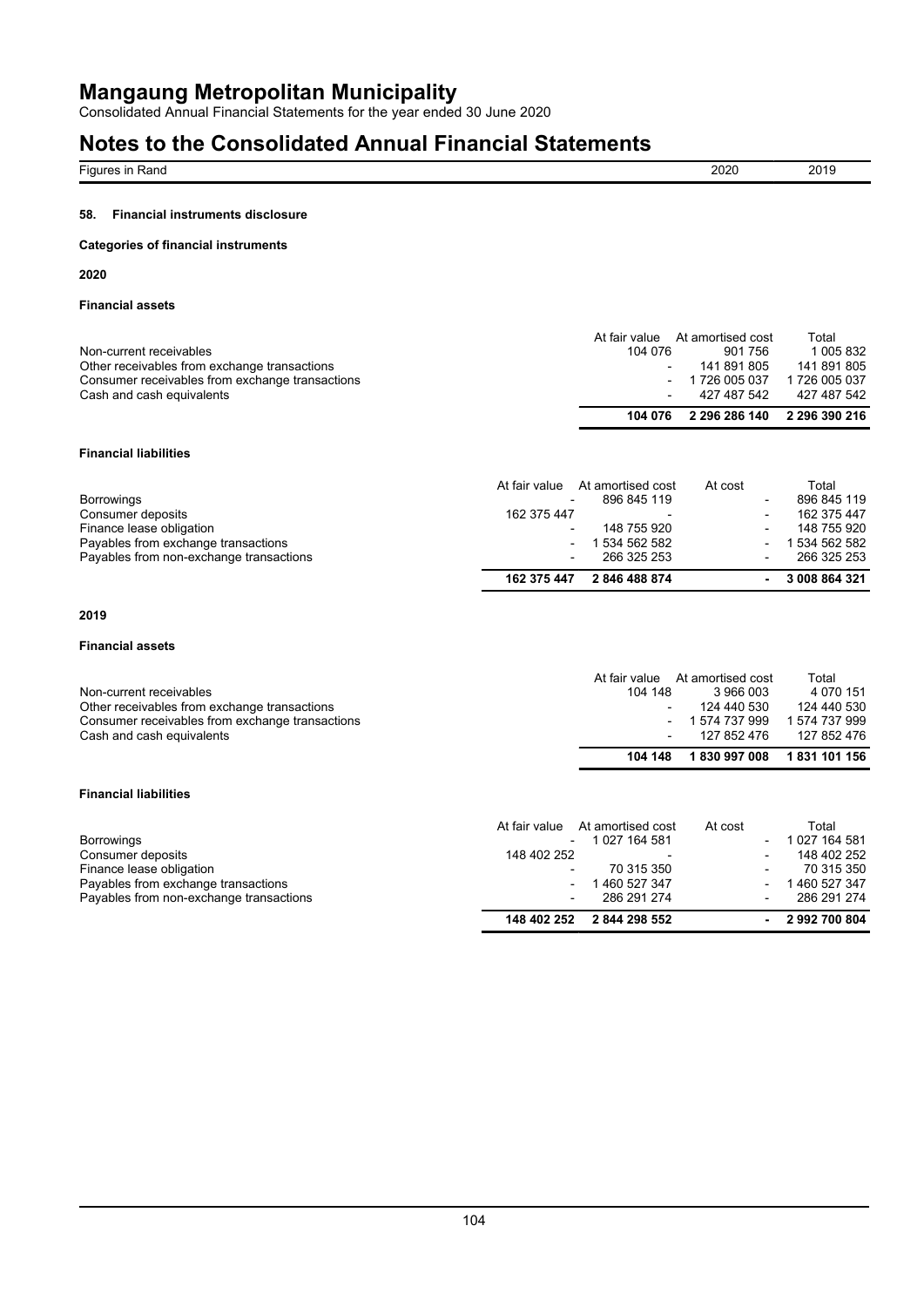Consolidated Annual Financial Statements for the year ended 30 June 2020

### **Notes to the Consolidated Annual Financial Statements**

| Figure<br>.<br>Ranc | 2020 | 201<br>__ |
|---------------------|------|-----------|
|                     |      |           |

#### **59. Risk management**

### **Financial risk management**

The entity's activities expose it to a variety of financial risks: market risk (including currency risk, fair value interest rate risk, cash flow interest rate risk and price risk), credit risk and liquidity risk.

This note presents information about the entity's exposure to each of the financial risks below and the entity's objectives, policies and processes for measuring and managing the financial risks. Further quantitative disclosures are included throughout the annual financial **statements** 

The Council has overall responsibility for the establishment and oversight of the entity's risk management framework.

The entity's audit committee oversees the monitoring of compliance with the entity's risk management policies and procedures, and reviews the adequacy of the risk management framework in relation to the risks faced by the entity. The audit committee is assisted in its oversight role by the entity's internal audit function.

The entity monitors and manages the financial risks relating to the operations of the entity through internal risk reports which analyse exposures by degree and magnitude of risks.

The entity seeks to minimise the effects of these risks in accordance with the entity's policies approved by the Council. The policies provide written principals on interest rate risk, credit risk and the investment of excess liquidity.

Compliance with policies and exposure limits is reviewed by the internal auditors on a continuous basis. The entity does not enter into or trade in financial instruments for speculative purposes.

#### **Liquidity risk**

Prudent liquidity risk management implies maintaining sufficient cash and marketable securities, the availability of funding through an adequate amount of committed credit facilities and the ability to close out market positions.

Prudent liquidity risk management implies maintaining sufficient cash and marketable securities, the availability of funding through an adequate amount of committed credit facilities and the ability to close out market positions.

The entity's risk to liquidity is a result of the funds available to cover future commitments. The entity manages liquidity risk through an ongoing review of future commitments and credit facilities.

Cash flow forecasts are prepared and adequate utilised borrowing facilities are monitored.

The table below analyses the entity's financial liabilities and net-settled derivative financial liabilities into relevant maturity groupings based on the remaining period at the statement of financial position to the contractual maturity date. The amounts disclosed in the table are the contractual undiscounted cash flows. Balances due within 12 months equal their carrying balances as the impact of discounting is not significant.

| Less than 1 year Between 1 and 5 Over 5 years |             |                                                             |
|-----------------------------------------------|-------------|-------------------------------------------------------------|
|                                               | years       |                                                             |
| 190 591 008                                   | 654 651 810 | 51 602 301                                                  |
|                                               | 81 660 306  |                                                             |
| 1840916278                                    |             |                                                             |
| 266 325 253                                   |             |                                                             |
|                                               |             |                                                             |
|                                               | years       |                                                             |
| 158 581 540                                   | 714 531 588 | 154 051 452                                                 |
| 28 654 747                                    | 41 660 603  |                                                             |
| 1715786519                                    |             |                                                             |
| 286 291 274                                   |             |                                                             |
|                                               |             | 74 194 252<br>Less than 1 year Between 1 and 5 Over 5 years |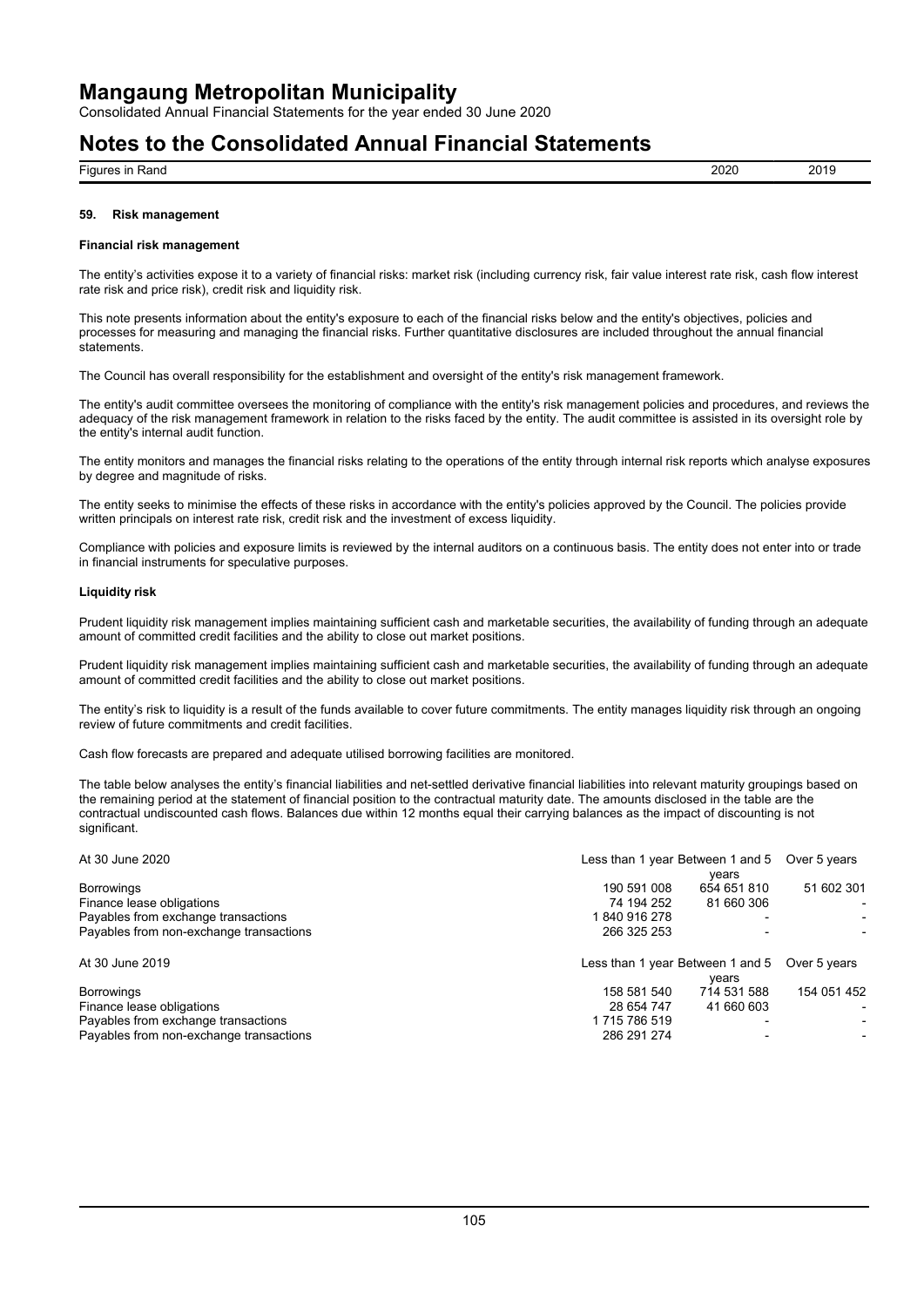Consolidated Annual Financial Statements for the year ended 30 June 2020

### **Notes to the Consolidated Annual Financial Statements**

| $- \cdot$<br>.<br>Fiaur<br>אמר | _∩כ∩כ<br>., | . |
|--------------------------------|-------------|---|
|                                |             |   |

### **59. Risk management (continued)**

#### **Credit risk**

Credit risk consists mainly of cash deposits, cash equivalents, derivative financial instruments and trade debtors. The municipality only deposits cash with major banks with high quality credit standing and limits exposure to any one counter-party.

Trade receivables comprise a widespread customer base. Management evaluated credit risk relating to customers on an ongoing basis. If customers are independently rated, these ratings are used. Otherwise, if there is no independent rating, risk control assesses the credit quality of the customer, taking into account its financial position, past experience and other factors.

Financial assets exposed to credit risk at year end were as follows:

| Financial instrument                            | 2020          | 2019          |
|-------------------------------------------------|---------------|---------------|
| Cash and cash equivalents                       | 427 624 591   | 127 986 225   |
| Consumer receivables from exchange transactions | 1 726 005 037 | 1 574 737 999 |
| Other receivables from exchange transactions    | 141 891 805   | 124 440 530   |
| Non-current receivables - at fair value         | 104 076       | 104 148       |
| Non-current receivables - at amortised cost     | 1 281 302     | 4 345 621     |

The entity is exposed to a number of guarantees for housing loans to employees. Refer to note 52 for additional details.

These balances represent the maximum exposure to credit risk.

There has been no change, since the previous financial year, to the entity's exposure to credit risks or the manner in which it manages and measures the risks.

#### **Market risk**

#### **Interest rate risk**

Interest rate risk is defined as the risk that the fair value of future cash flows associated with a financial instrument will fluctuate in amount as a result of market interest rate changes.

The entity's policy is to minimise interest rate cash flow risk exposures on long-term financing. Longer term borrowings are therefore usually at fixed rates.

At year end, the financial instruments exposed to interest rate risk were as follows:

- Call, notice and fixed deposits
- Development Bank of South Africa, Standard Bank of South Africa Limited and ABSA loans

- Finance lease obligations

The entity's interest rate risk arises from long-term borrowings and finance leases. Borrowings and finance leases issued at variable rates expose the entity to cash flow interest rate risk.

Borrowings and finance leases issued at fixed rates expose the entity to fair value interest rate risk. Entity policy is to maintain the majority of its borrowings and finance leases in fixed rate instruments. During 2020 and 2019, the entity's borrowings and finance leases at variable rate were denominated in the Rand.

#### **Foreign exchange risk**

The entity does not enter into significant foreign currency transactions and has had very limited exposure to foreign currency risk. The entity does not hedge foreign exchange fluctuations.

#### **Price risk**

The entity is exposed to equity securities price risk because of investments held by the entity and classified on the statement of financial position either as available-for-sale or at fair value through surplus or deficit. The entity is not exposed to commodity price risk.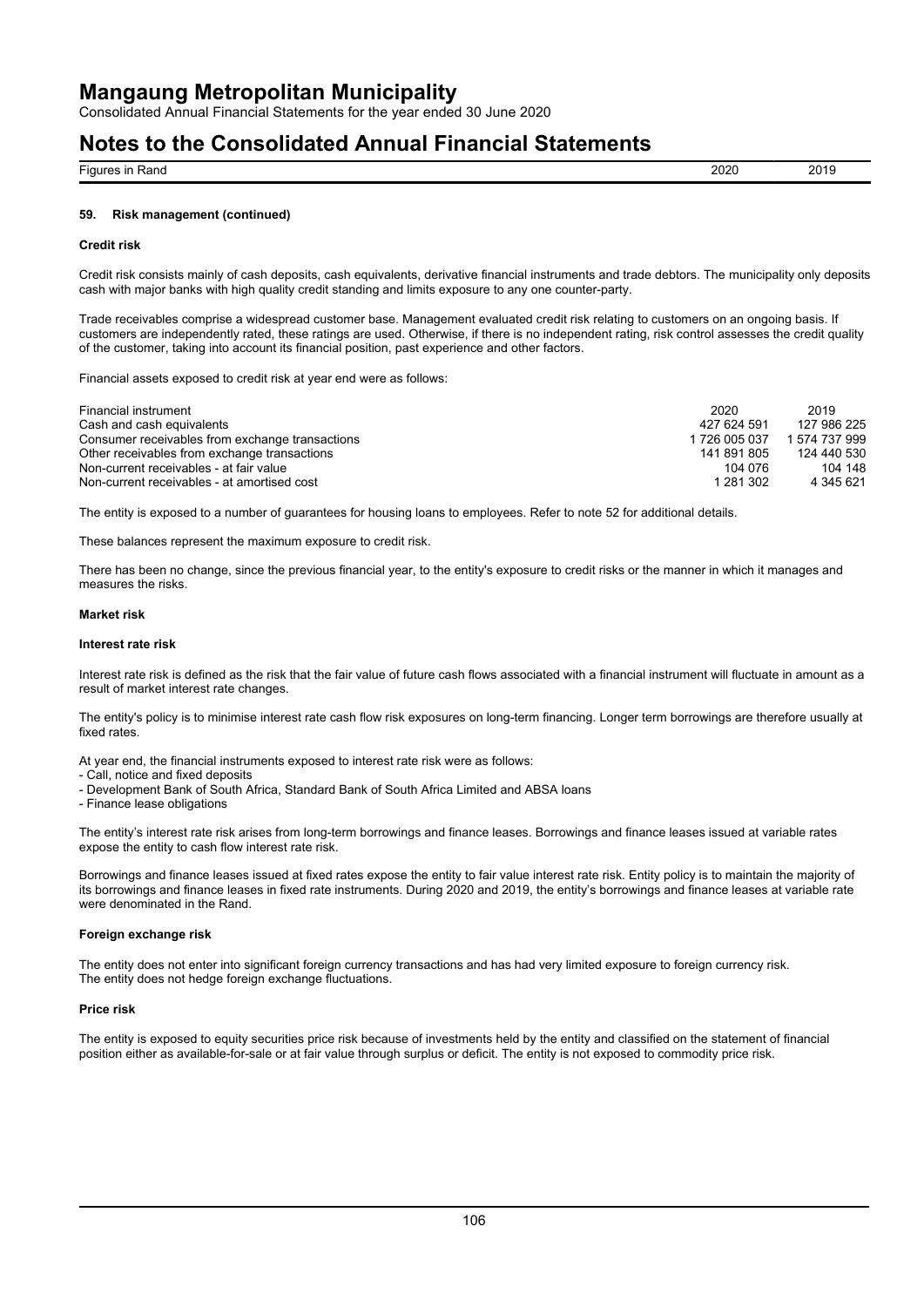Consolidated Annual Financial Statements for the year ended 30 June 2020

### **Notes to the Consolidated Annual Financial Statements**

| $- \cdot$<br>∽iar<br><b>Natio</b><br><br>.<br>. . | วกวก<br>.<br>$\sim$ $\sim$ $\sim$ | ໍ<br>ΣU<br>$\sim$ $\sim$ $\sim$ |
|---------------------------------------------------|-----------------------------------|---------------------------------|

### **60. Going concern**

The annual financial statements have been prepared on the basis of accounting policies applicable to a going concern. This basis presumes that funds will be available to finance future operations and that the realisation of assets and settlement of liabilities, contingent obligations and commitments will occur in the ordinary course of business.

During the current year, the entity was placed under section 139(5)(a) & (c) of the Constitution due to financial constraints. A financial recovery plan has been put in place and is closely monitored by Provincial Government. Adjustments were made to the budget of the current and next three financial years to ensure that financial stability is reached and maintained.

We draw attention to the fact that at 30 June 2020, the entity had an accumulated surplus of R 13 505 698 551 and that the entity's total assets exceed its liabilities by R 18 616 693 739.

The entity had a deficit of R 185 293 063 (2019: deficit R (25 669 947)) for the year. The current assets exceed the current liabilities by R 276 642 680 (2019: R (173 847 398)).

As disclosed in Note 15, the average repayment term of suppliers were 169 days and the Trade payables included an amount owed to the water board of R538 810 190 (2019: R485 403 376) which was long overdue. Furthermore, as disclosed in Note 19 to the financial statements, the Unspent conditional grants of R436 229 060 exceeded the available cash and cash equvalents of R427 624 591 as dislcosed in Note 08 to the financial statements. These events or conditions, along with other matters as set forth in Note 60 indicate that a material uncertainity exists that may cast significant doubt on the entity's ability to continue as a going concern.

The entity incurred material water losses, refer to note 65 for further detail.

The entity provided for material impairments for receivables from exchange and non-exchange transactions, refer to notes 4, 5, 6 & 7 for further details.

The entity experienced a positive cash movement during the current year, refer to the Cash Flow Statement on page 9.

Management has assessed the impact of the COVID-19 pandemic through various means and the result of the assessment is that the entity continues as a going concern based on the income generation potential and also grant allocation from National Treasury.

#### **61. Events after the reporting date**

There was a settlement agreement reached with Bloemwater on 09 December 2020, after the reporting date and before the annual financial statements were authorised for issue, whereby the liability as at 30 June 2020 was agreed to be R538 810 190.

### **62. Unauthorised expenditure**

| Opening balance as previously reported                                        | 2 404 106 970                  | 4 460 261 233                  |
|-------------------------------------------------------------------------------|--------------------------------|--------------------------------|
| Opening balance as restated<br>Add: Unauthorised expenditure - current period | 2 404 106 970<br>1 475 175 240 | 4 460 261 233<br>1 363 962 321 |
| Less: Amount written off by Council on 4 December 2018                        |                                | $-$ (3 420 116 584)            |
| <b>Closing balance</b>                                                        | 3879282210                     | 2 404 106 970                  |

### **Incidents identified 2019/20**

|                                                            | <b>Disciplinary</b><br>steps taken /<br>criminal<br>proceedings | <b>Balance</b><br>reported | Written off /<br>Recovered | <b>Balance</b><br>remaining |
|------------------------------------------------------------|-----------------------------------------------------------------|----------------------------|----------------------------|-----------------------------|
| Overspending by Executive Mayor                            |                                                                 | 1889702                    |                            | 1889702                     |
| Overspending by Corporate services                         |                                                                 | 235 758 551                |                            | 235 758 551                 |
| Overspending by Finance                                    |                                                                 | 24 893 732                 |                            | 24 893 732                  |
| Overspending by Social Services                            |                                                                 | 60 683 815                 |                            | 60 683 815                  |
| Overspending by Planning                                   |                                                                 | 983 070                    |                            | 983 070                     |
| Overspending by Human Settlement and Housing               |                                                                 | 68 484 577                 |                            | 68 484 577                  |
| Overspending by Engineering                                |                                                                 | 282 663 310                |                            | 282 663 310                 |
| Overspending by Waste and Fleet Management                 |                                                                 | 488 674 278                |                            | 488 674 278                 |
| Overspending by Strategic Projects and Service Delivery    |                                                                 | 1 303 151                  |                            | 1 303 151                   |
| Overspending by Centlec (SOC) Limited (operational budget) |                                                                 | 309 841 054                |                            | 309 841 054                 |
|                                                            |                                                                 | 1 475 175 240              |                            | 1 475 175 240               |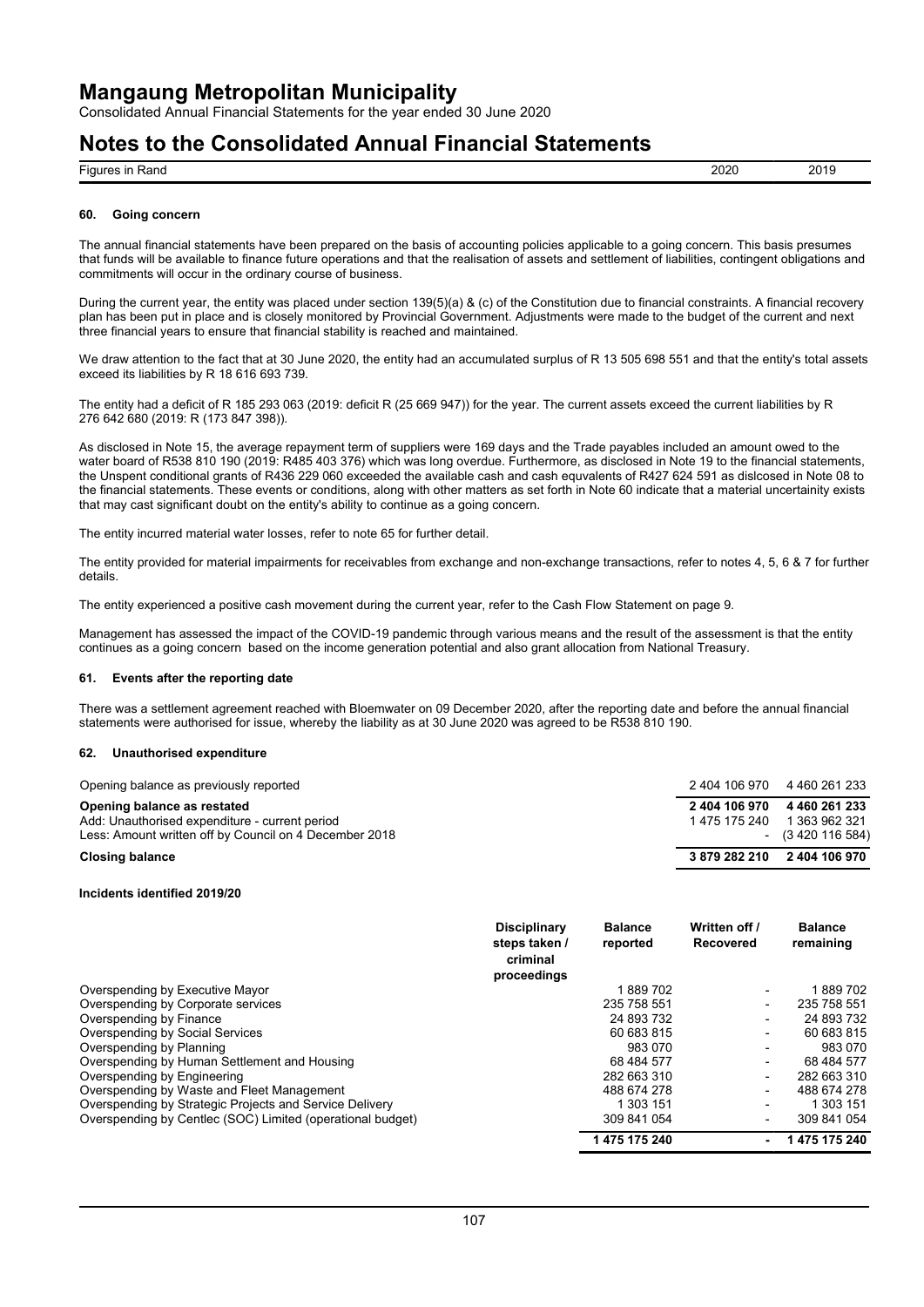Consolidated Annual Financial Statements for the year ended 30 June 2020

# **Notes to the Consolidated Annual Financial Statements**

| $\overline{\phantom{0}}$<br><b>Rand</b><br>·iaures | 2020 | 2010<br><b>LUIJ</b> |
|----------------------------------------------------|------|---------------------|

#### **62. Unauthorised expenditure (continued)**

#### **Incidents identified 2018/19**

|                                                                        | <b>Disciplinary</b><br>steps taken /<br>criminal<br>proceedings | <b>Balance</b><br>reported | Written off /<br>Recovered | <b>Balance</b><br>remaining |
|------------------------------------------------------------------------|-----------------------------------------------------------------|----------------------------|----------------------------|-----------------------------|
| Overspending by Executive Mayor                                        | None                                                            | 2 007 003                  |                            | 2 007 003                   |
| Overspending by Corporate services                                     | None                                                            | 80 473 293                 |                            | 80 473 293                  |
| Overspending by Miscellaneous services                                 | None                                                            | 164 186 060                |                            | 164 186 060                 |
| Overspending by Social services                                        | None                                                            | 38 821 773                 |                            | 38 821 773                  |
| Overspending by Engineering services                                   | None                                                            | 356 585 726                |                            | 356 585 726                 |
| Overspending by Water services                                         | None                                                            | 663 908 445                |                            | 663 908 445                 |
| Overspending by Waste and fleet management services                    | None                                                            | 45 165 711                 |                            | 45 165 711                  |
| Overspending by Naledi infrastructure                                  | None                                                            | 2 614 199                  |                            | 2614 199                    |
| Overspending by Strategic Projects and Service Delivery<br>Regulations | None                                                            | 10 200 111                 |                            | 10 200 111                  |
|                                                                        |                                                                 | 1 363 962 321              | ۰                          | 1 363 962 321               |

#### **Incidents identified 2017/18**

|                                                             | <b>Disciplinary</b><br>steps taken /<br>criminal<br>proceedings | <b>Balance</b><br>reported | Written off /<br>Recovered | <b>Balance</b><br>remaining |
|-------------------------------------------------------------|-----------------------------------------------------------------|----------------------------|----------------------------|-----------------------------|
| Overspending by Executive Mayor                             | None                                                            | 7893535                    |                            | 7893535                     |
| Overspending by Corporate services                          | None                                                            | 75 409 774                 |                            | 75 409 774                  |
| Overspending by Social services                             | None                                                            | 35 105 144                 |                            | 35 105 144                  |
| Overspending by Engineering services                        | None                                                            | 206 441 966                |                            | 206 441 966                 |
| Overspending by Water services                              | None                                                            | 381 138 360                |                            | 381 138 360                 |
| Overspending by Waste and fleet management services         | None                                                            | 98 697 148                 |                            | 98 697 148                  |
| Overspending by Human settlement and housing                | None                                                            | 43 855 269                 |                            | 43 855 269                  |
| Overspending by Economic and rural development              | None                                                            | 3774857                    |                            | 3774857                     |
| Overspending by Centlec (SOC) Limited (capital expenditure) | None                                                            | 21 875 934                 |                            | 21 875 934                  |
|                                                             |                                                                 | 874 191 987                |                            | 874 191 987                 |

#### **Incidents identified 2016/17**

|                                                       | <b>Disciplinary</b><br>steps taken /<br>criminal | <b>Balance</b><br>reported | Written off /<br>Recovered | <b>Balance</b><br>remaining |
|-------------------------------------------------------|--------------------------------------------------|----------------------------|----------------------------|-----------------------------|
|                                                       | proceedings                                      |                            |                            |                             |
| Overspending by Engineering services                  |                                                  | 326 486 669                | (326 486 669)              |                             |
| Overspending by Water services                        | $\ast$                                           | 171 274 442                | (171274442)                |                             |
| Overspending by Miscellaneous services                | $\star$                                          | 231 892 412                | (231 892 412)              |                             |
| Overspending by Corporate services                    | $\star$                                          | 3 543 745                  | (3543745)                  |                             |
| Overspending by Fleet and Waste Management services   | $\star$                                          | 10 826 857                 | (10826857)                 |                             |
| Incorporation of the former Naledi Local Municipality | $***$                                            | 75 843 689                 | (62815000)                 | 13 028 689                  |
| Overspending by Centlec (SOC) Limited                 |                                                  | 113 449 441                |                            | 113 449 441                 |
|                                                       |                                                  | 933 317 255                | (806 839 125)              | 126 478 130                 |

\* Written off by Council on 4 December 2018.

\*\* The balance relates to the incorporation of the former Naledi Local Municipality. A portion of the balance was written off by Council on 31 August 2017. The remainder of the balance has been referred for further investigation.

During the prior year the balance was not included in the disclosure for 2017, but was part of the balance reported as the total unauthorised expenditure.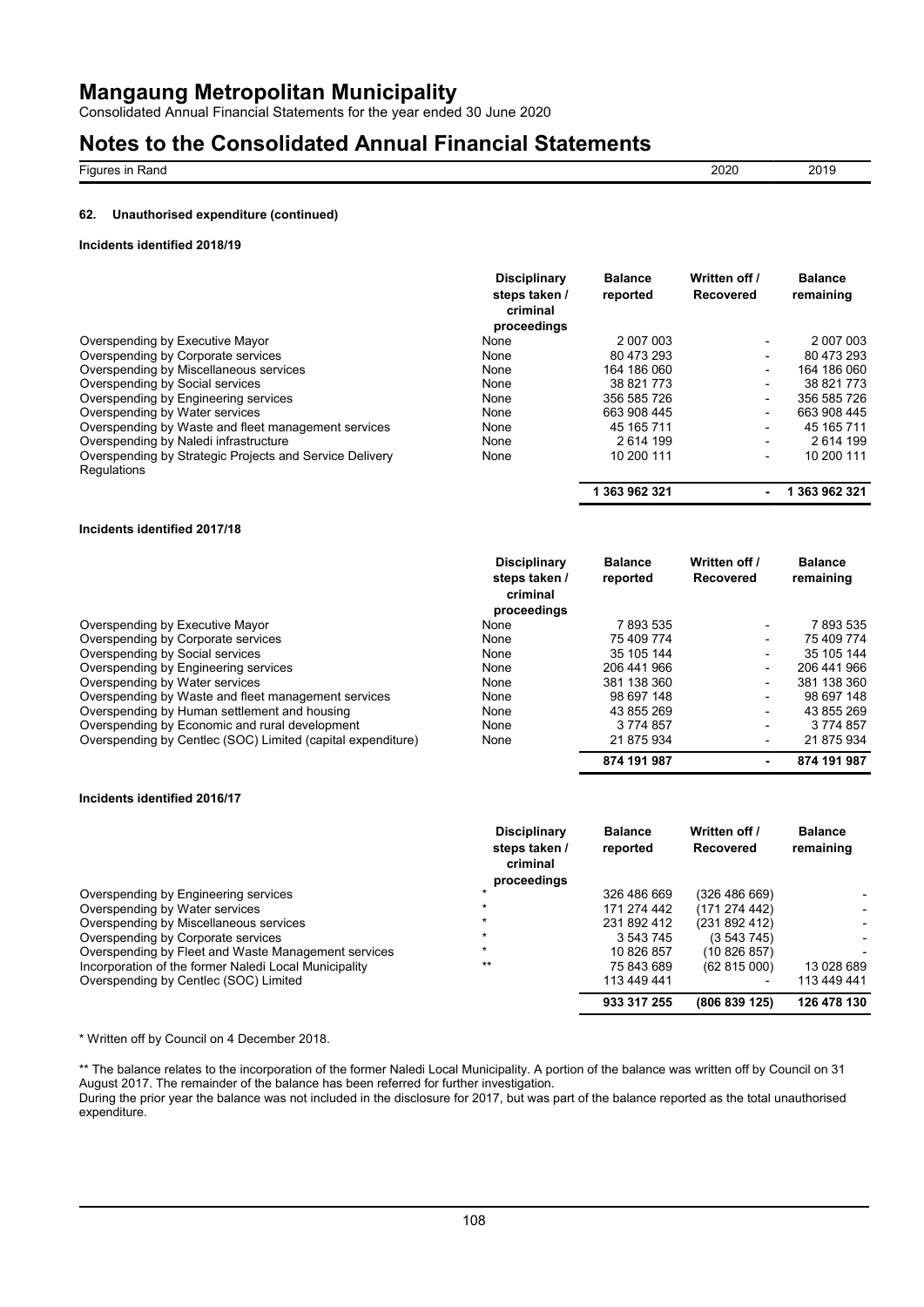Consolidated Annual Financial Statements for the year ended 30 June 2020

# **Notes to the Consolidated Annual Financial Statements**

| $\overline{\phantom{0}}$<br>---<br>Figur<br>$\sim$<br>⊼a⊓u<br><br>$\ddot{\phantom{1}}$ | 2020 | 0.04<br>.<br>_____ |
|----------------------------------------------------------------------------------------|------|--------------------|

#### **62. Unauthorised expenditure (continued)**

#### **Incidents identified 2015/16**

| <b>Disciplinary</b><br>steps taken /<br>criminal<br>proceedings | <b>Balance</b><br>reported | Written off /<br><b>Recovered</b> | <b>Balance</b><br>remaining |
|-----------------------------------------------------------------|----------------------------|-----------------------------------|-----------------------------|
|                                                                 | 58 351 818                 | (58351818)                        |                             |
|                                                                 | 376 693 435                | (376 693 435)                     |                             |
| $\star$                                                         | 68 623 507                 | (68 623 507)                      |                             |
| None **                                                         | 8718871                    |                                   | 8718871                     |
|                                                                 | 122 261 302                | (122 261 302)                     |                             |
| $\star$                                                         | 428 285                    | (428 285)                         |                             |
| $\star$                                                         | 24 220 513                 | (24 220 513)                      |                             |
| $^\star$                                                        | 1 535 723                  | (1535723)                         |                             |
|                                                                 |                            |                                   |                             |
|                                                                 | 660 833 454                | (652 114 583)                     | 8718871                     |
|                                                                 |                            |                                   |                             |

\* Written off by Council on 4 December 2018.

\*\* These items relates to overtime which Council has referred for further investigation.

### **Incidents identified 2014/15**

|                                         | <b>Disciplinary</b><br>steps taken /<br>criminal<br>proceedings | <b>Balance</b><br>reported | Written off /<br>Recovered | <b>Balance</b><br>remaining |
|-----------------------------------------|-----------------------------------------------------------------|----------------------------|----------------------------|-----------------------------|
| Overspending by Infrastructure services | $\star$                                                         | 476 310 085                | (476310085)                | $\overline{\phantom{a}}$    |
| Overspending by Water services          | $\star$                                                         | 16 073 144                 | (16073144)                 | $\overline{\phantom{a}}$    |
| Overspending by Miscellaneous services  | $\star$                                                         | 494 749 304                | (494 749 304)              |                             |
|                                         |                                                                 | 987 132 533                | (987 132 533)              |                             |

#### \* Written off by Council on 4 December 2018.

#### **Incidents identified 2013/14**

|                                         | <b>Disciplinary</b><br>steps taken /<br>criminal<br>proceedings | <b>Balance</b><br>reported | Written off /<br>Recovered | <b>Balance</b><br>remaining |
|-----------------------------------------|-----------------------------------------------------------------|----------------------------|----------------------------|-----------------------------|
| Overspending by Infrastructure services | $\star$                                                         | 335 548 820                | (335 548 820)              |                             |
| Overspending by Water services          | $\star$                                                         | 6 503 968                  | (6503968)                  | $\overline{\phantom{0}}$    |
| Overspending by Miscellaneous services  | $\star$                                                         | 324 571 205                | (324 571 205)              | $\overline{\phantom{0}}$    |
| Overspending by Property rates          | $\star$                                                         | 6472972                    | (6472972)                  | -                           |
|                                         |                                                                 | 673 096 965                | (673 096 965)              |                             |

\* Written off by Council on 4 December 2018.

#### **Incidents identified 2012/13**

| <b>Disciplinary</b><br>steps taken /<br>criminal<br>proceedings | <b>Balance</b><br>reported | Written off /<br>Recovered | Balance<br>remaining |
|-----------------------------------------------------------------|----------------------------|----------------------------|----------------------|
| * None                                                          | 19 535 661                 | $\overline{\phantom{0}}$   | 19 535 661           |
|                                                                 |                            |                            |                      |

\* These items relates to overtime which Council has referred for further investigation.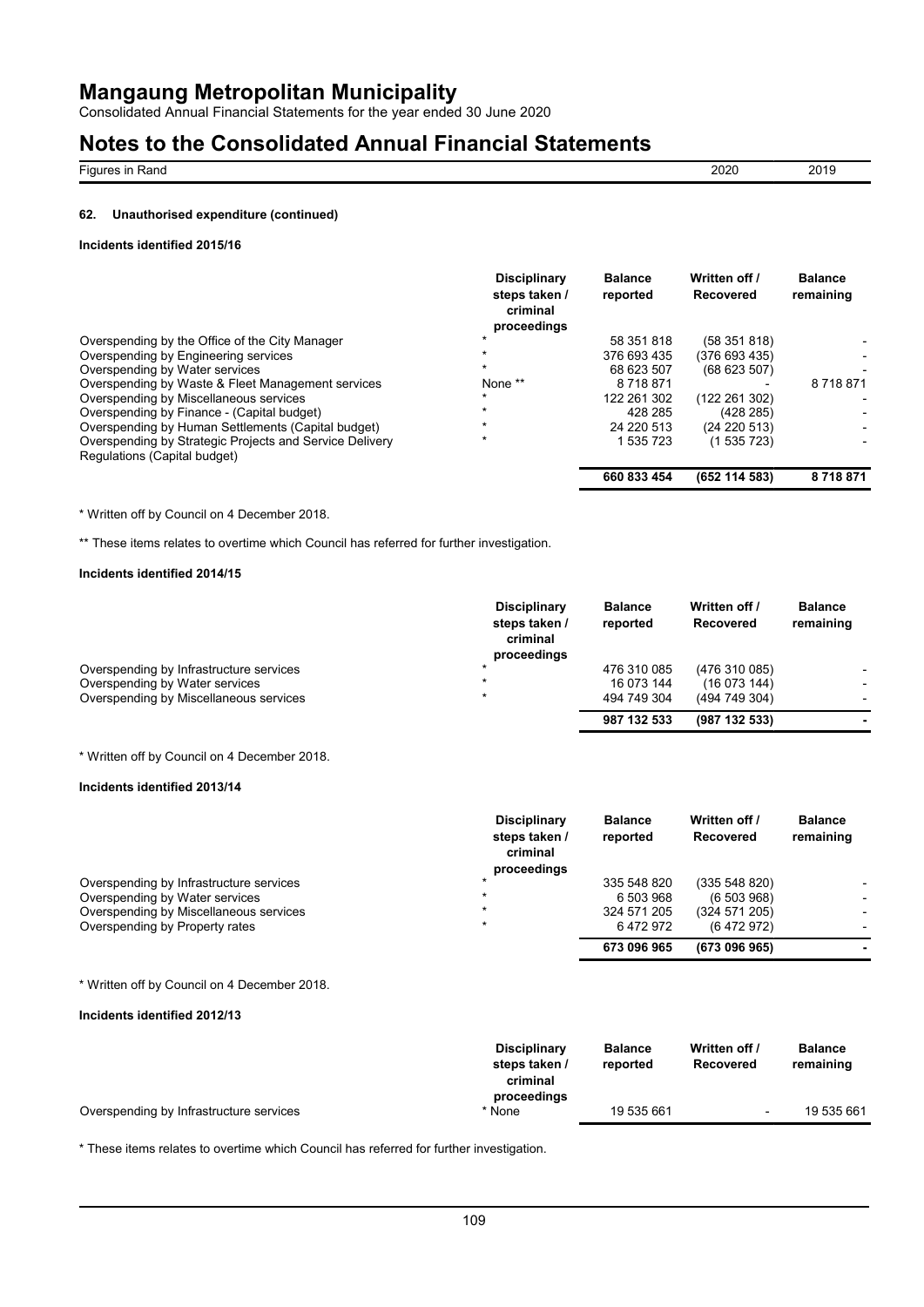Consolidated Annual Financial Statements for the year ended 30 June 2020

# **Notes to the Consolidated Annual Financial Statements**

| $\overline{\phantom{0}}$<br>Fiau<br>≺anɑ<br>ш<br>$-22$ $-22$ | ∩∩∩<br>2020 | ດ^າ |
|--------------------------------------------------------------|-------------|-----|

### **62. Unauthorised expenditure (continued)**

#### **Incidents identified 2011/12**

|                                         | <b>Disciplinary</b><br>steps taken /<br>criminal<br>proceedings | <b>Balance</b><br>reported | Written off /<br>Recovered | <b>Balance</b><br>remaining |
|-----------------------------------------|-----------------------------------------------------------------|----------------------------|----------------------------|-----------------------------|
| Overspending by Finance directorate     |                                                                 | 35 020 886                 | (35020886)                 |                             |
| Overspending by Infrastructure services | $\star$                                                         | 29 551 033                 | (29 551 033)               | $\overline{\phantom{0}}$    |
| Overspending by Regional operations     | $\ast$                                                          | 159 247 863                | (159 247 863)              |                             |
| Overspending by Miscellaneous services  | $\star$                                                         | 44 318 396                 | (44318396)                 |                             |
| Overspending by Corporate services      | $\ast$                                                          | 37 317 682                 | (37317682)                 |                             |
| Overspending by Fresh Produce Market    | $\star$                                                         | 177 295                    | (177295)                   | $\overline{\phantom{0}}$    |
| Overspending by Water services          | $\star$                                                         | 1 623 331                  | (1623331)                  |                             |
|                                         |                                                                 | 307 256 486                | (307 256 486)              |                             |

### \* Written off by Council on 4 December 2018.

#### **Incidents identified 2010/11**

|                                            | <b>Disciplinary</b><br>steps taken /<br>criminal<br>proceedings | <b>Balance</b><br>reported | Written off /<br>Recovered | <b>Balance</b><br>remaining |
|--------------------------------------------|-----------------------------------------------------------------|----------------------------|----------------------------|-----------------------------|
| Overspending by Fresh Produce Market       | $\star$                                                         | 417 912                    | (417912)                   |                             |
| Overspending by Miscellaneous services     | $\star$                                                         | 29 774 764                 | (29774764)                 |                             |
| Overspending by Water services - Operating | $\star$                                                         | 23 353 983                 | (23353983)                 |                             |
| Overspending by Water services - Capital   | $\star$                                                         | 14 165 233                 | (2945233)                  | 11 220 000                  |
|                                            |                                                                 | 67 711 892                 | (56 491 892)               | 11 220 000                  |

\* Written off by Council on 4 December 2018.

\*\*Partially written off by Council on 4 December 2018. The balance has been referred for further investigation.

### **63. Fruitless and wasteful expenditure**

| 28 562 451<br>(2310580) | (12247)                  |
|-------------------------|--------------------------|
|                         |                          |
| 88 786 617              | 71 040 530<br>17 758 334 |
| 88 786 617              | 70 461 536<br>578 994    |
|                         |                          |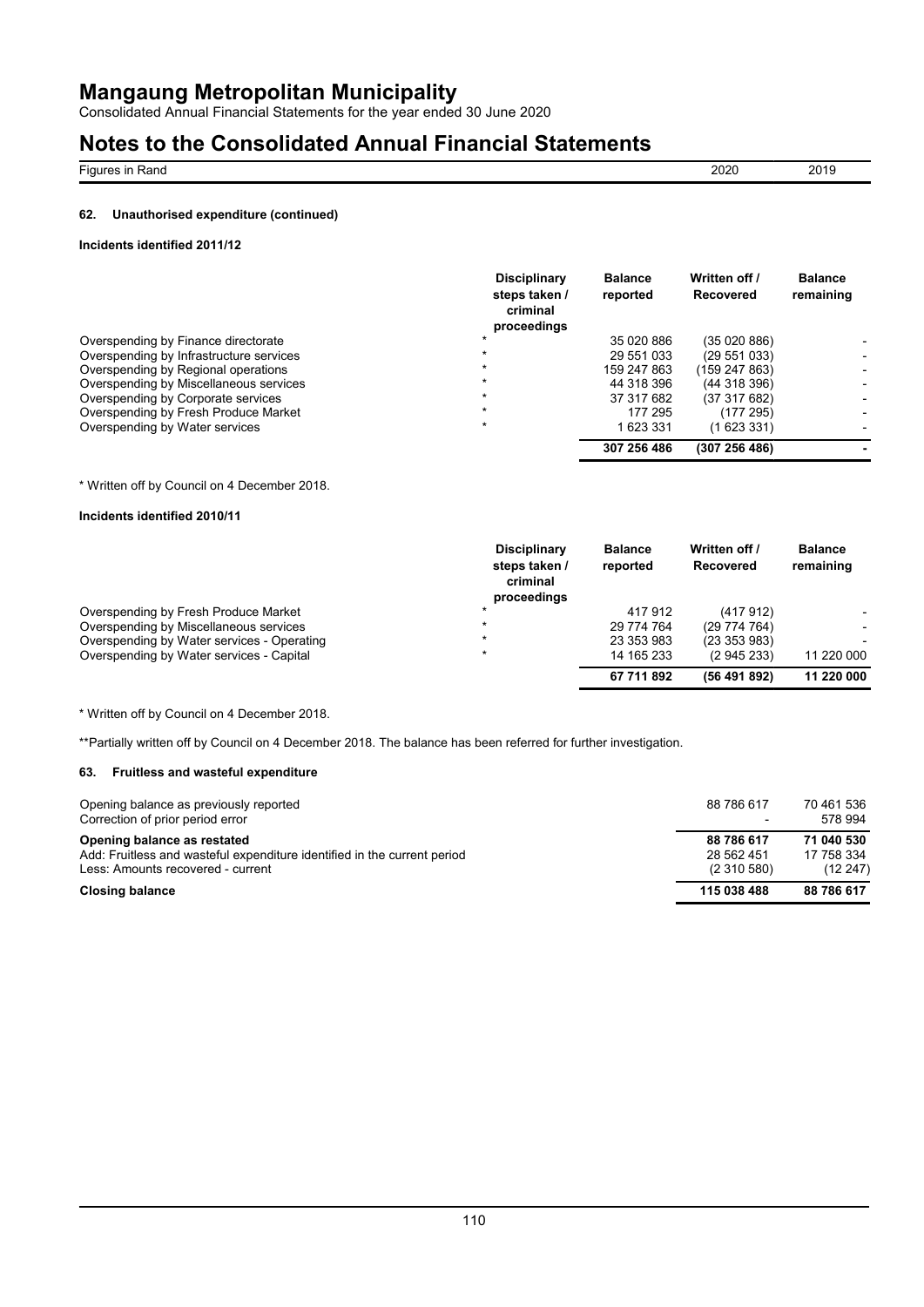Consolidated Annual Financial Statements for the year ended 30 June 2020

# **Notes to the Consolidated Annual Financial Statements**

| $\overline{\phantom{0}}$<br>---<br><b>Figu</b><br>≺ano | 2020 | 2010<br><b>LUIJ</b> |
|--------------------------------------------------------|------|---------------------|

#### **63. Fruitless and wasteful expenditure (continued)**

**Incidents identified - 2019/20**

|                                                                                                                                                                                                                                                                                                                                                                                                                                | <b>Disciplinary</b><br>steps taken /<br>criminal<br>proceedings | <b>Balance</b><br>reported | Written off /<br><b>Recovered</b>                             | <b>Balance</b><br>remaining                        |
|--------------------------------------------------------------------------------------------------------------------------------------------------------------------------------------------------------------------------------------------------------------------------------------------------------------------------------------------------------------------------------------------------------------------------------|-----------------------------------------------------------------|----------------------------|---------------------------------------------------------------|----------------------------------------------------|
| Mangaung Metropolitan Municipality                                                                                                                                                                                                                                                                                                                                                                                             |                                                                 |                            |                                                               |                                                    |
| Penalties and interest paid to SARS relating to PAYE, UIF and<br>SDL                                                                                                                                                                                                                                                                                                                                                           | None                                                            | 2 082 100                  |                                                               | 2 082 100                                          |
| Interest paid to Eskom SOC due to late payment                                                                                                                                                                                                                                                                                                                                                                                 |                                                                 | 110 895                    |                                                               | 110 895                                            |
| Interest paid to Telkom SA Limited due to late payment                                                                                                                                                                                                                                                                                                                                                                         |                                                                 | 97 167                     |                                                               | 97 167                                             |
| Interest paid to Hendrikz & De Vletter due to late payment                                                                                                                                                                                                                                                                                                                                                                     |                                                                 | 100                        |                                                               | 100                                                |
| Interest paid to Graham Attorneys due to late payment                                                                                                                                                                                                                                                                                                                                                                          |                                                                 | 867                        |                                                               | 867                                                |
| Interest paid to AGSA due to late payment                                                                                                                                                                                                                                                                                                                                                                                      |                                                                 | 301 320                    |                                                               | 301 320                                            |
| Interest paid to Modderrivier due to overdue account<br>Councillors whose remuneration was overpaid contrary to the                                                                                                                                                                                                                                                                                                            |                                                                 | 6 3 5 9                    | ٠                                                             | 6 3 5 9                                            |
| requirements of the Remuneration of Public Office Bearers Act 20<br>of 1998                                                                                                                                                                                                                                                                                                                                                    |                                                                 | 288 910                    |                                                               | 288 910                                            |
| Interest paid to WTW Civil due to late payment (Court Order)                                                                                                                                                                                                                                                                                                                                                                   |                                                                 | 1452014                    | ٠                                                             | 1452014                                            |
| Interest paid to MIIB business Technology due to Court order<br>judgement                                                                                                                                                                                                                                                                                                                                                      |                                                                 | 15 706                     |                                                               | 15 706                                             |
| Sheriff costs paid to Balju Sheriff due to Court case judgement                                                                                                                                                                                                                                                                                                                                                                |                                                                 | 4 764                      |                                                               | 4 764                                              |
| Interest paid to due to Varymix due Court order judgement                                                                                                                                                                                                                                                                                                                                                                      |                                                                 | 75 737                     |                                                               | 75 737                                             |
| Interest paid to FMP Contractor due to Court case judgement                                                                                                                                                                                                                                                                                                                                                                    |                                                                 | 183 433                    | $\overline{a}$                                                | 183 433                                            |
| Interest charged (IMATU) due to Court Judgement                                                                                                                                                                                                                                                                                                                                                                                |                                                                 | 143 817<br>156 247         | $\overline{a}$<br>$\overline{a}$                              | 143817<br>156 247                                  |
| Interest paid to BBT Electrical due to Court case judgement<br>Interest paid to Erasmus due to Court case judgement                                                                                                                                                                                                                                                                                                            |                                                                 | 160 839                    |                                                               | 160 839                                            |
| Interest paid to Dibetsi Civil due to Court case judgement                                                                                                                                                                                                                                                                                                                                                                     |                                                                 | 42 716                     | $\overline{a}$                                                | 42716                                              |
| Interest paid to JJ Heerden due to Court case judgement                                                                                                                                                                                                                                                                                                                                                                        |                                                                 | 565                        |                                                               | 565                                                |
| Interest paid to WK Construction due to Court order judgement<br>Centlec (SOC) Limited                                                                                                                                                                                                                                                                                                                                         |                                                                 | 205 809                    | $\overline{a}$                                                | 205 809                                            |
| Interest paid to Eskom, Telkom and AGSA due to late payment                                                                                                                                                                                                                                                                                                                                                                    |                                                                 | 17 443 293                 | $\overline{a}$                                                | 17 443 293                                         |
| Additional costs relating to Elite distribution                                                                                                                                                                                                                                                                                                                                                                                |                                                                 | 5789793                    |                                                               | 5789793                                            |
|                                                                                                                                                                                                                                                                                                                                                                                                                                |                                                                 | 28 562 451                 |                                                               | 28 562 451                                         |
| 64.<br>Irregular expenditure                                                                                                                                                                                                                                                                                                                                                                                                   |                                                                 |                            |                                                               |                                                    |
| Opening balance as previously reported<br>Correction of prior period error                                                                                                                                                                                                                                                                                                                                                     |                                                                 |                            | 1071309749                                                    | 552 967 800<br>(51697)                             |
| Opening balance as restated                                                                                                                                                                                                                                                                                                                                                                                                    |                                                                 |                            | 1 071 309 749                                                 | 552 916 103                                        |
| Add: Irregular expenditure - current period<br>Add: Irregular expenditure - Prior year expenditure identified in the current year                                                                                                                                                                                                                                                                                              |                                                                 |                            | 761 583 510<br>840 165 335                                    | 854 942 432                                        |
| Less: Amount written off - current                                                                                                                                                                                                                                                                                                                                                                                             |                                                                 |                            |                                                               | (336 548 786)                                      |
| <b>Closing balance</b>                                                                                                                                                                                                                                                                                                                                                                                                         |                                                                 |                            | 2673058594                                                    | 1 071 309 749                                      |
| Incidents/cases identified in the current year include those listed below:                                                                                                                                                                                                                                                                                                                                                     |                                                                 |                            |                                                               |                                                    |
|                                                                                                                                                                                                                                                                                                                                                                                                                                |                                                                 |                            | <b>Disciplinary</b><br>steps<br>taken/criminal<br>proceedings |                                                    |
| Mangaung Metropolitan Municipality<br>Expenditure items identified were that of supply chain process that was not followed<br>Service providers where contracts were extended without council approval<br>Expenditure in contravention of section 33 of the Division of Revenue Act<br>Councillors whose remuneration was overpaid contrary to the requirements of the Remuneration of<br>Public Office Bearers Act 20 of 1998 |                                                                 |                            | None<br>None<br>None<br>None                                  | 44 528 040<br>244 411 986<br>40 997 901<br>288 910 |
| Centlec (SOC) Limited<br>Preferential Procurement Regulations of 2011 was not                                                                                                                                                                                                                                                                                                                                                  |                                                                 |                            | None                                                          | 1 271 522 008                                      |

fully complied with due to inadequate specifications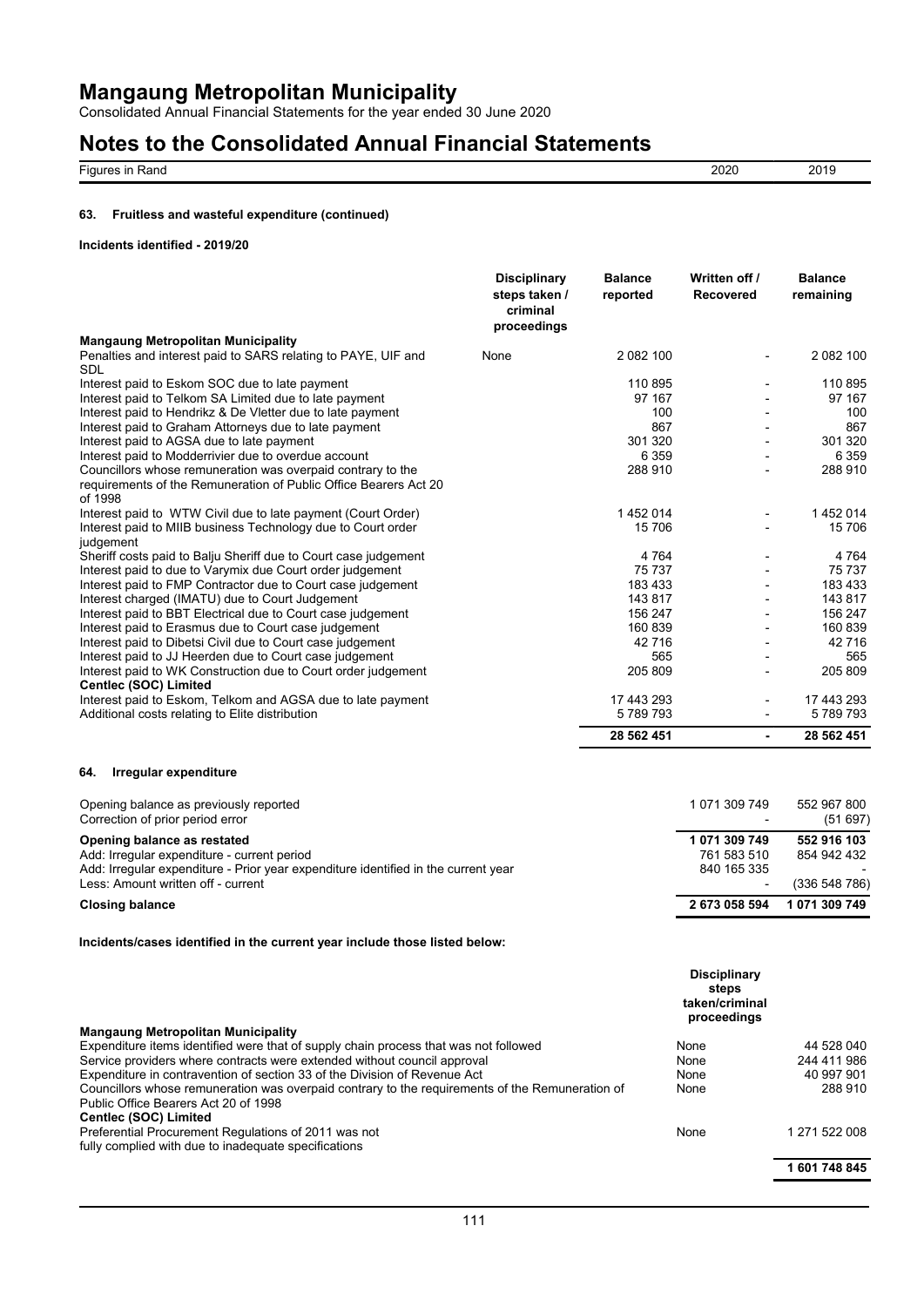Consolidated Annual Financial Statements for the year ended 30 June 2020

# **Notes to the Consolidated Annual Financial Statements**

| Figures in Rand                                                                                                  | 2020                                                                   | 2019                                                                     |
|------------------------------------------------------------------------------------------------------------------|------------------------------------------------------------------------|--------------------------------------------------------------------------|
| Additional disclosure in terms of Municipal Finance Management Act<br>65.                                        |                                                                        |                                                                          |
| Contributions to organised local government                                                                      |                                                                        |                                                                          |
| Current year subscription / fee<br>Amount paid - current year                                                    | 14 900 000<br>(14900000)<br>$\blacksquare$                             | 14 100 000<br>(14 100 000)                                               |
| Contributions to organised local government consists of annual subscriptions paid to SALGA.                      |                                                                        |                                                                          |
| <b>Audit fees</b>                                                                                                |                                                                        |                                                                          |
| Opening balance<br>Current year subscription / fee<br>Amount paid - current year<br>Amount paid - previous years | 1 351 281<br>25 167 784<br>(21337827)<br>(1351281)                     | 809 759<br>25 842 602<br>(24491321)<br>(809759)                          |
|                                                                                                                  | 3829957                                                                | 1 351 281                                                                |
| PAYE, UIF and SDL                                                                                                |                                                                        |                                                                          |
| Opening balance<br>Current year subscription / fee<br>Amount paid - current year<br>Amount paid - previous years | 31 332 631<br>392 349 326<br>(364 919 492)<br>(31332631)<br>27 429 834 | 27 667 375<br>376 892 679<br>(345 502 200)<br>(27 725 223)<br>31 332 631 |
| <b>Pension and Medical Aid Deductions</b>                                                                        |                                                                        |                                                                          |
| Opening balance<br>Current year subscription / fee<br>Amount paid - current year<br>Amount paid - previous years | 31 072 021<br>479 492 161<br>(446 632 983)<br>(31072021)               | 29 490 612<br>452 275 983<br>(421 128 615)<br>(29 565 959)               |
|                                                                                                                  | 32 859 178                                                             | 31 072 021                                                               |
| <b>VAT</b>                                                                                                       |                                                                        |                                                                          |
| VAT payable                                                                                                      | 41 104 500                                                             | 12 196 997                                                               |
| VAT are shown in notes                                                                                           |                                                                        |                                                                          |

All VAT returns have been submitted by the due date throughout the year.

#### **Councillors' arrear consumer accounts**

Refer to Appendix B for details relating to Councillors arrear debt.

#### **Bulk water losses**

Material bulk water losses during the year under review were as follows and are not recoverable. The main reason for incurring water losses related to burst water pipes, leaks and unmetered sites.

|      | <b>Kilo litres</b> | Cost per Kilo<br>litre | Total loss in<br>Rands |
|------|--------------------|------------------------|------------------------|
| 2020 | 22.785.178         | 9.99                   | 227,623,932            |
| 2019 | 20.658.016         | 9.04                   | 186,748,463            |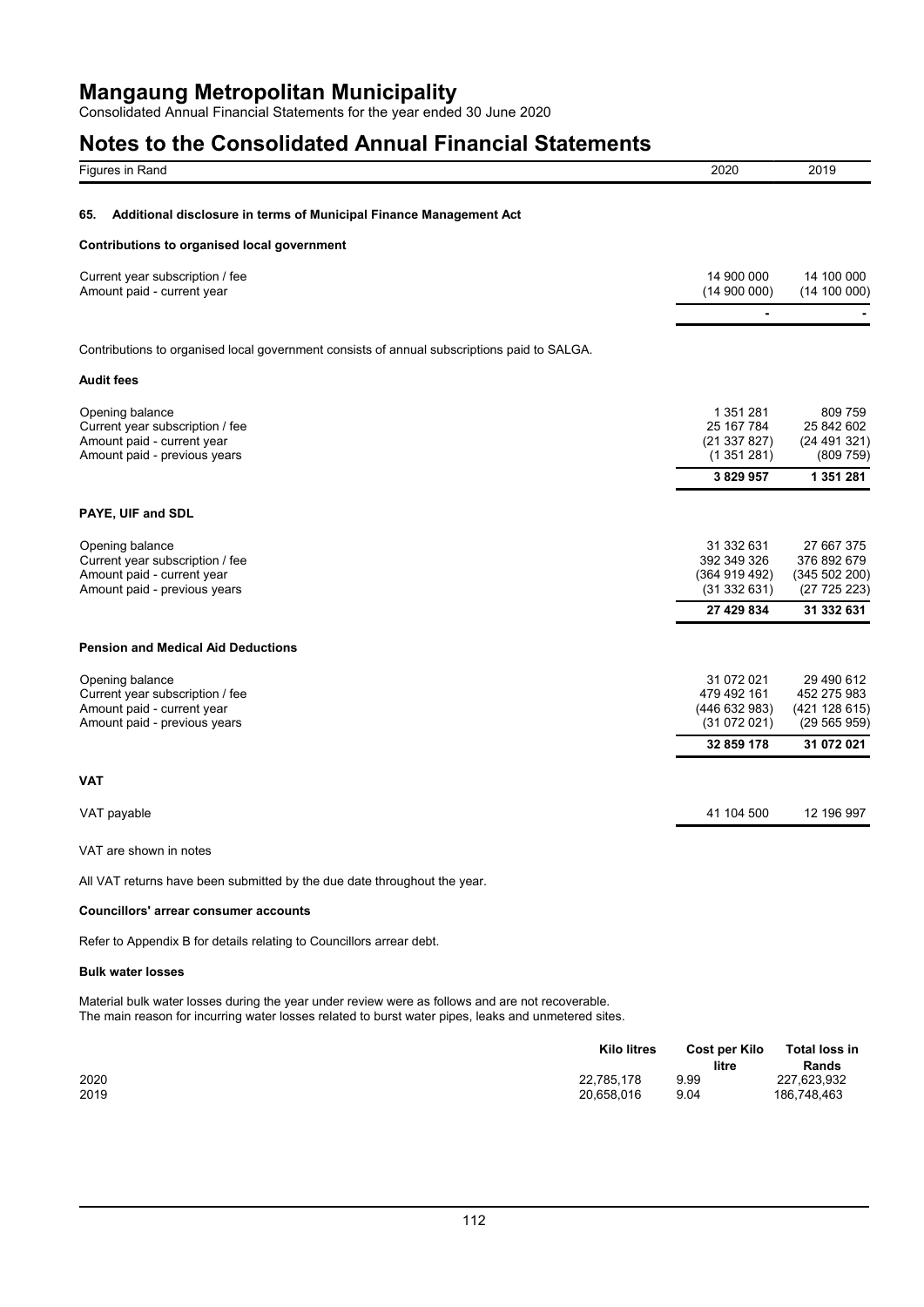Consolidated Annual Financial Statements for the year ended 30 June 2020

# **Notes to the Consolidated Annual Financial Statements**

| Figures in Rand                                                                                                                                                       | 2020                      | 2019        |
|-----------------------------------------------------------------------------------------------------------------------------------------------------------------------|---------------------------|-------------|
| Additional disclosure in terms of Municipal Finance Management Act (continued)<br>65.                                                                                 |                           |             |
| <b>Grants withheld</b>                                                                                                                                                |                           |             |
| During the prior year, the following amount was withheld by National Treasury due to the slow implementation of projects. The amounts were<br>subsequently forfeited. |                           |             |
| Grant<br>Urban settlement development grant                                                                                                                           |                           | 49 814 000  |
| <b>Electricity distribution losses</b>                                                                                                                                |                           |             |
|                                                                                                                                                                       | $LMA/L$ Unite Dendization | $0/1 - - -$ |

|      | KVVN - UNITS | - Rang value | ั∕o LOSS |
|------|--------------|--------------|----------|
| 2020 | 127 757 457  | 138 776 833  | 8.04%    |
| 2019 | 144 172 798  | 138 097 200  | 8.67%    |
|      |              |              |          |

In the current year the energy losses were 8.04% (2019: 8.67%). These losses are the result off theft, vandalism, faulty meters and variances in monthly consumption estimates. Management has determined that these losses are not recoverable.

For the 2019/20 financial year the distribution losses amount to 8.04% (2019: 8.67%). The annual electricity distribution losses are made up of technical and non-technical losses which are the difference between electricity purchased and electricity sold.

#### **Non-technical losses:**

Non-technical losses are amongst others the result of administrative and technical errors, negligence, theft of electricity, tampering with meters and connections which form part of illegal consumption, faulty meters, etc. Non-technical losses amounted to 42,585,819 kWh - units (2019: 48,057,599 kWh - units) with a Rand value of R 46,258,944 (2019: R 46,032,400).

#### **Technical losses:**

Technical losses are the result of electricity losses while being distributed from the source of generation through the transmission and distribution network to the final consumer. The wires (copper or aluminium) being used to distribute electricity have certain resistance which resist the throughput of current, as a result there is a certain portion of electricity that is lost due to distribution. Technical losses amounted to 85,171,638 kWh - units (2019: 96,115,199 kWh - units) with a Rand value of R 92,517,889 (2019: R 92,064,800).

#### **66. Actual operating expenditure versus budgeted operating expenditure**

Refer to Appendix D(2) for the comparison of actual operating expenditure versus budgeted expenditure.

#### **67. Actual capital expenditure versus budgeted capital expenditure**

Refer to Appendix D(4) for the comparison of actual capital expenditure versus budgeted expenditure.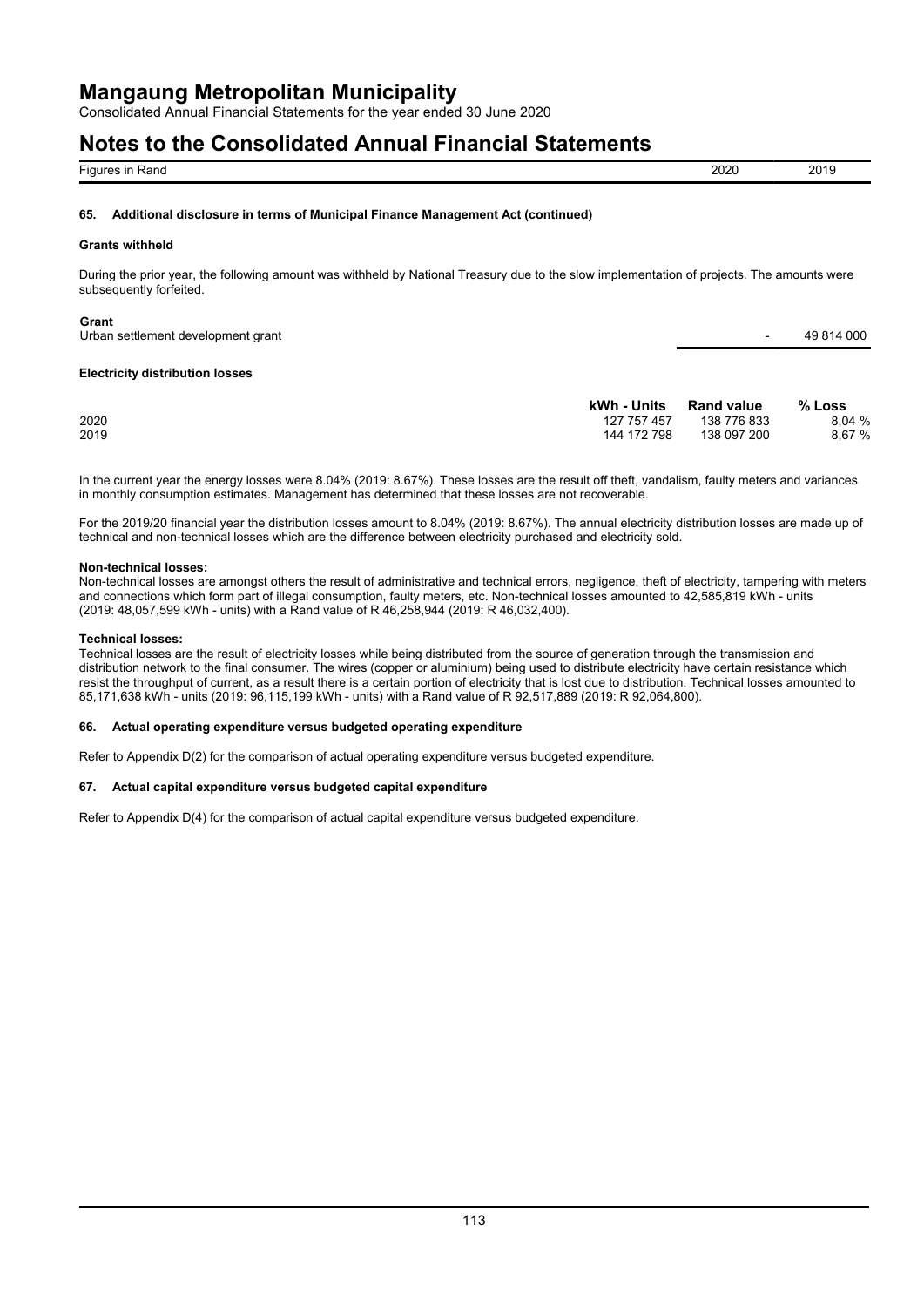Consolidated Annual Financial Statements for the year ended 30 June 2020

| Notes to the Consolidated Annual Financial Statements |      |      |
|-------------------------------------------------------|------|------|
| Figures in Rand                                       | 2020 | 2019 |

#### **68. Deviation from supply chain management regulations**

Paragraph 12(1)(d)(i) of Government gazette No. 27636 issued on 30 May 2005 states that a supply chain management policy must provide for the procurement of goods and services by way of a competitive bidding process.

Paragraph 36 of the same gazette states that the accounting officer may dispense with the official procurement process in certain circumstances, provided that he records the reasons for any deviations and reports them to the next meeting of the accounting officer and includes a note to the consolidated annual financial statements.

| <b>Deviations 2020</b> | <b>Number of</b><br>deviations | <b>Rand value</b> |
|------------------------|--------------------------------|-------------------|
| Emergency              | 29                             | 1824 496          |
| Sole supplier          | 9                              | 3 642 742         |
| Impractical            | 4                              | 277 257           |
| Other                  | 12                             | 318 043           |
|                        | 54                             | 6 062 538         |
| <b>Deviations 2019</b> | Number of<br>deviations        | <b>Rand value</b> |
| Emergency              | 6                              | 4 0 5 9 2 5 7     |
| Sole supplier          | 10                             | 2 709 770         |
| Urgent                 | 21                             | 177 422           |
| Other                  | 9                              | 777 496           |
|                        | 46                             | 7723945           |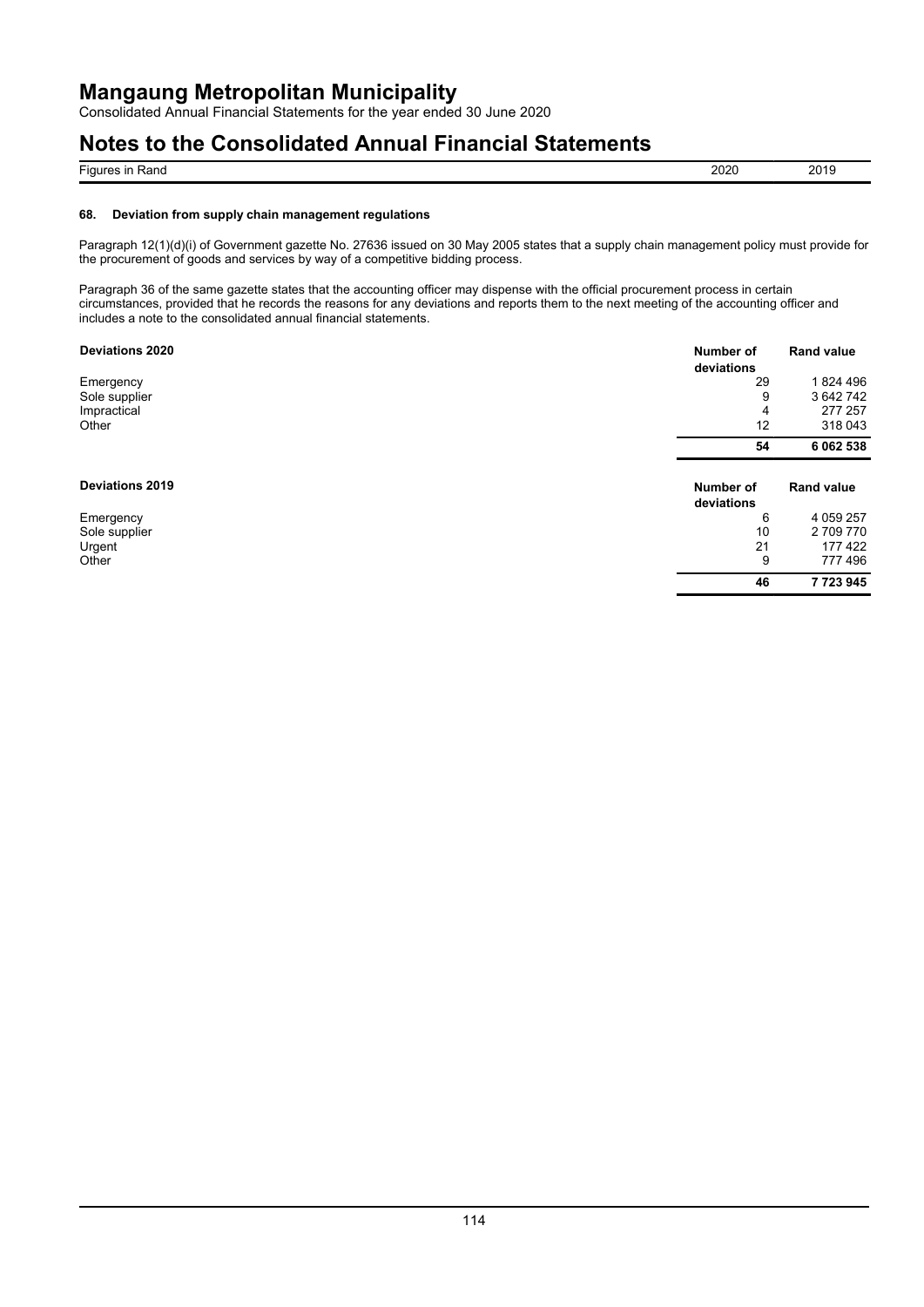Consolidated Annual Financial Statements for the year ended 30 June 2020

# **Notes to the Consolidated Annual Financial Statements**

| $- \cdot$<br>.<br>- 16<br>71 I I<br>. | חמחר<br><u>LUL</u> |  |
|---------------------------------------|--------------------|--|
|                                       |                    |  |

#### **69. Budget differences**

#### **Changes from the approved budget to the final budget**

#### **Financial performance:**

Employee costs: Employee costs were reduced as a result of non-filling of vacant positions, control of overtime and acting allowances;

Debt impairment: The debt impairment was increased to make provision for possible impairments on receivables as a result of low revenue collection.

Depreciation and asset impairment: Depreciation was reduced as a result of expected lower depreciation.

Finance charges

Finance charges were reduced as a result of expected savings on finance lease costs.

#### Bulk purchases and other materials:

Bulk purchases were reduced as a result of less demand (as a result of the lockdown/ COVID-19 pandemic) and expected reduction in distribution losses.

Other materials were increased as a result of the expected increase in Personal Protective Equipment due to the COVID-19 pandemic.

#### Other expenditure:

Other expenditure were reduced as result of COVID-19 impact on reduced activities as well as increases due to additional expenditure. The overall effect is a reduction of General expenditure and Contracted services.

### Transfers recognised - Capital:

The budget was reduced due to the reduction of grant funding on the USDG grant from National Treasury.

#### **Capital expenditure**:

#### Own funded projects:

Capital expenditure on own funded projects were reduced as a result of low revenue collection rate.

#### Grant funded projects:

Capital expenditure were reduced as a result of unplanned interruptions on projects, deficiencies in project management and poor planning on some projects which led to reduction of infrastructure grants like USDG.

#### **Financial Position:**

Changes to the statement of financial position budget were made in order to align the budget statement of financial position taking into account the closing balances as per the audited annual financial statements (which became available after the finalisation of the audit) as well as changes made on the statement of financial performance and budgeted capital expenditure.

#### **Cash flow:**

Changes to the cash flow statement were made due to the anticipated cash position of the entity as a result of the adjustments made to the statements of financial performance and position.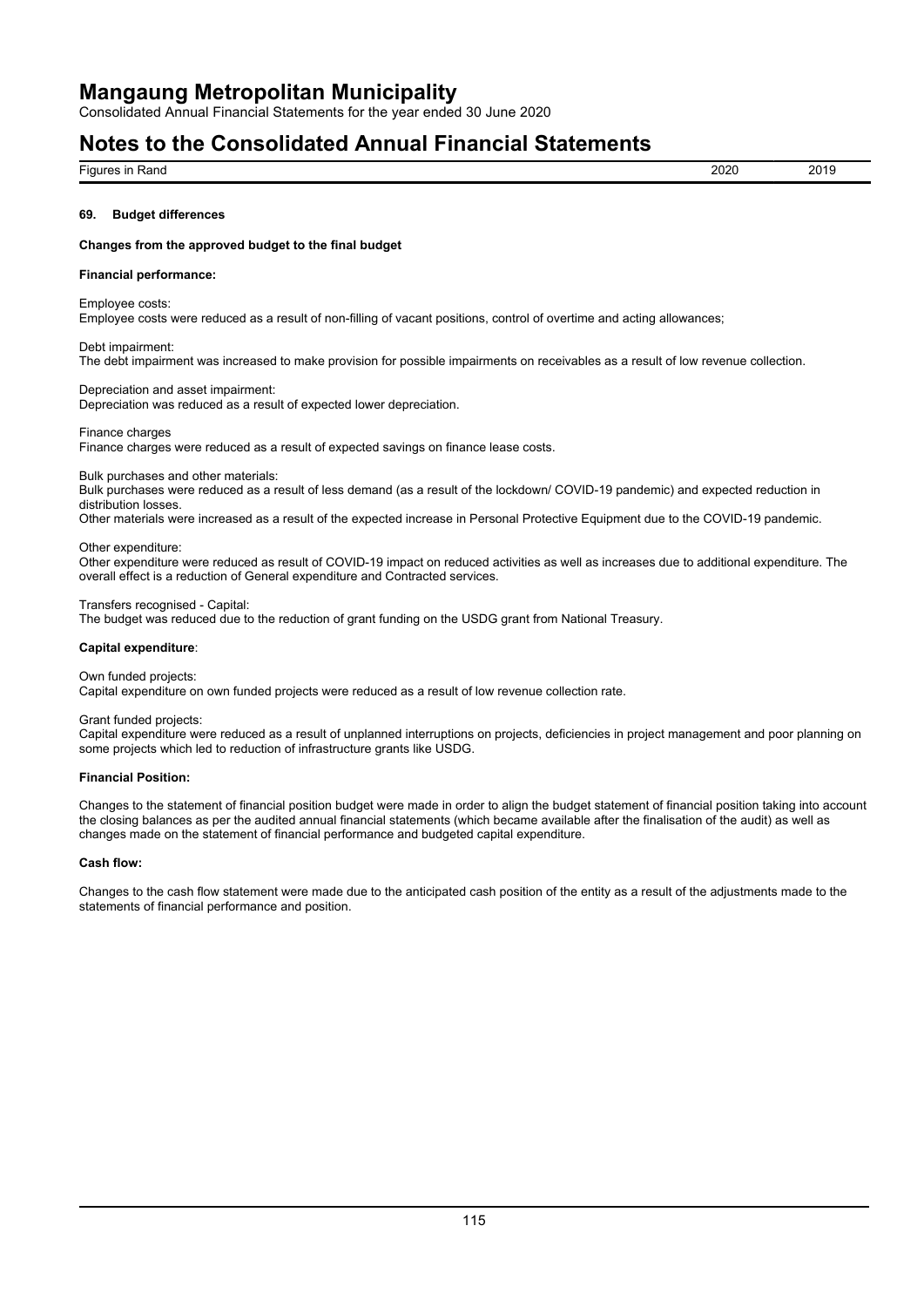Consolidated Annual Financial Statements for the year ended 30 June 2020

# **Notes to the Consolidated Annual Financial Statements**

| $- \cdot$<br>.<br>Figure<br>Rand<br>19 J | זרחי<br>- - - | . .<br>$ -$ |
|------------------------------------------|---------------|-------------|
|                                          |               |             |

#### **69. Budget differences (continued)**

#### **Material differences between budget and actual amounts**

#### **Financial Performance:**

Property rates:

Higher than expected performance on Property rates due to more properties being billed for the period than budgeted and the number of new developments and supplementary valuation role.

#### Service charges:

Favourable variance due to estimates made on water accounts and cycles were partly completed during the national lockdown period. The negative impact of estimates on total water revenue were rectified during the month of June 2020 through journals on the billing system.

#### Other own revenue:

The unfavourable variance is due to the lack of the traffic management system for the administration of traffic fines and deficiencies in internal control measures.

#### Employee related costs:

The variance is mainly due to a proportionate savings on unfilled vacancies over the twelve months period. There is a direct linkage between the unfilled vacancies and the overspending on overtime to date of R71.601 million.

#### Debt impairment:

Unfavourable variance due to the write off of indigent dentors when they were registered as indigent.

Depreciation and asset impairment:

Unfavourable variance due to insufficient budget for depreciation.

Materials and bulk purchases:

Unfavourable variance due to insufficient budget for water purchases.

#### **Capital expenditure:**

Underspending on capital projects were due to slow implementation of projects as well as the effect of the national lockdown due to the COVID-19 pandemic.

#### **Financial Position:**

The variances are due to the impact of the over and under performance on revenue and expenditure items as indicated above under financial performance and capital expenditure.

#### **Cash flow:**

The variances are due to the impact of the over and under performance on revenue and expenditure items as indicated above under financial performance and capital expenditure.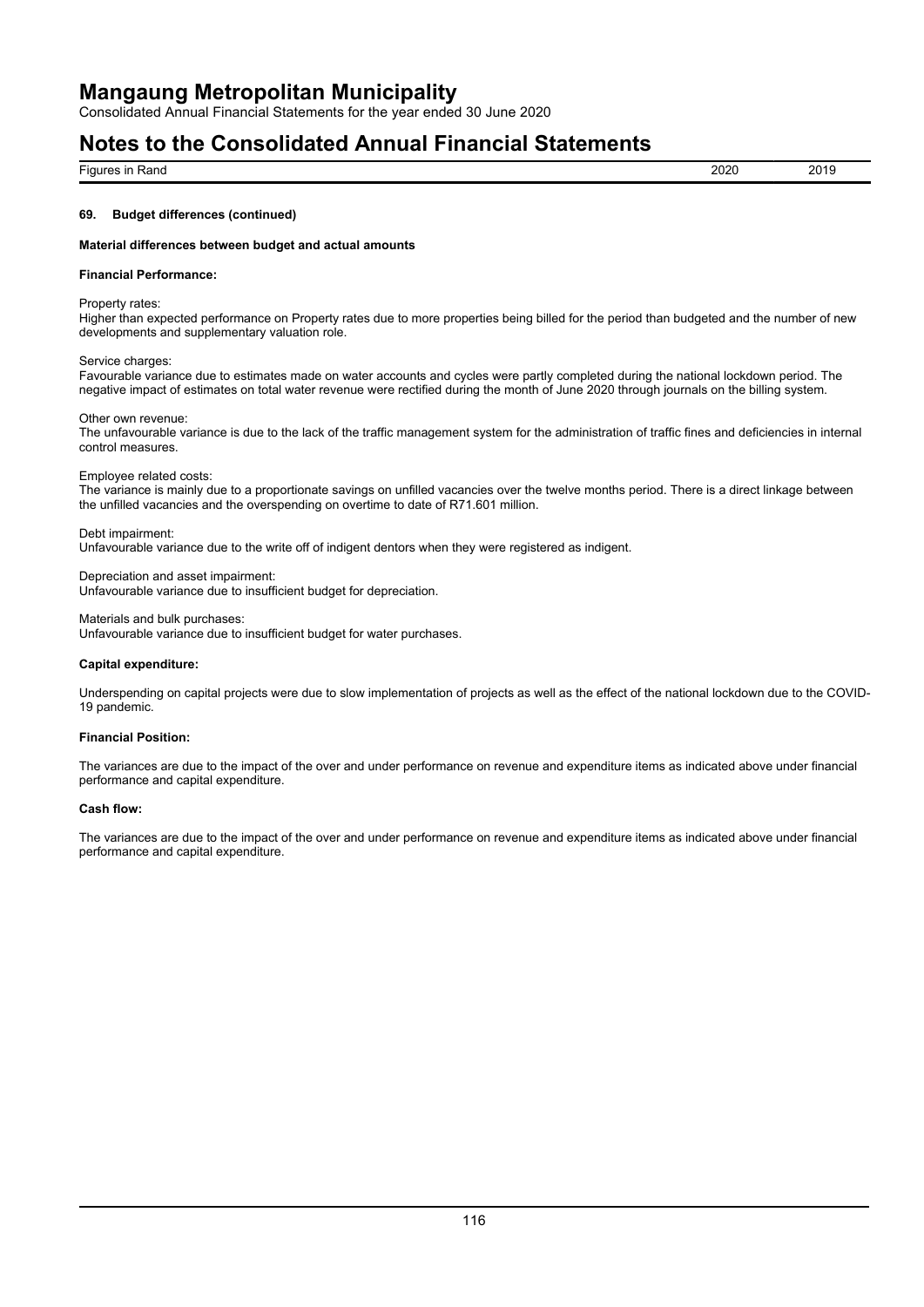### **Mangaung Metropolitan Municipality Appendix A to the Annual Financial Statements for the year ended 30 June 2020 Schedule of External Loans - Unaudited**

|                                                                    | <b>Loan Number</b>                                      | Redeemable                                                                        | <b>Balance at 30 June</b><br>2019<br>Rand                              | Received during the<br>period<br>Rand | <b>Redeemed written off</b><br>during the period<br>Rand       | <b>Balance at 30 June</b><br>2020<br>Rand                              |
|--------------------------------------------------------------------|---------------------------------------------------------|-----------------------------------------------------------------------------------|------------------------------------------------------------------------|---------------------------------------|----------------------------------------------------------------|------------------------------------------------------------------------|
| <b>External loans</b>                                              |                                                         |                                                                                   |                                                                        |                                       |                                                                |                                                                        |
| <b>DBSA</b><br><b>DBSA</b><br><b>DBSA</b><br>Standard bank<br>ABSA | 103433/01<br>103433/02<br>12007885<br>33714314<br>23135 | 31 March 2026<br>31 March 2026<br>30 June 2025<br>30 June 2025<br>30 October 2026 | 31 904 513<br>112 439 845<br>241 645 066<br>223 488 090<br>417 687 066 |                                       | 2873817<br>9 681 306<br>26 368 220<br>52 348 940<br>39 047 178 | 29 030 696<br>102 758 539<br>215 276 846<br>171 139 150<br>378 639 888 |
|                                                                    |                                                         |                                                                                   | 1 027 164 580                                                          |                                       | 130 319 461                                                    | 896 845 119                                                            |

**Schedule of external loans as at 30 June 2020**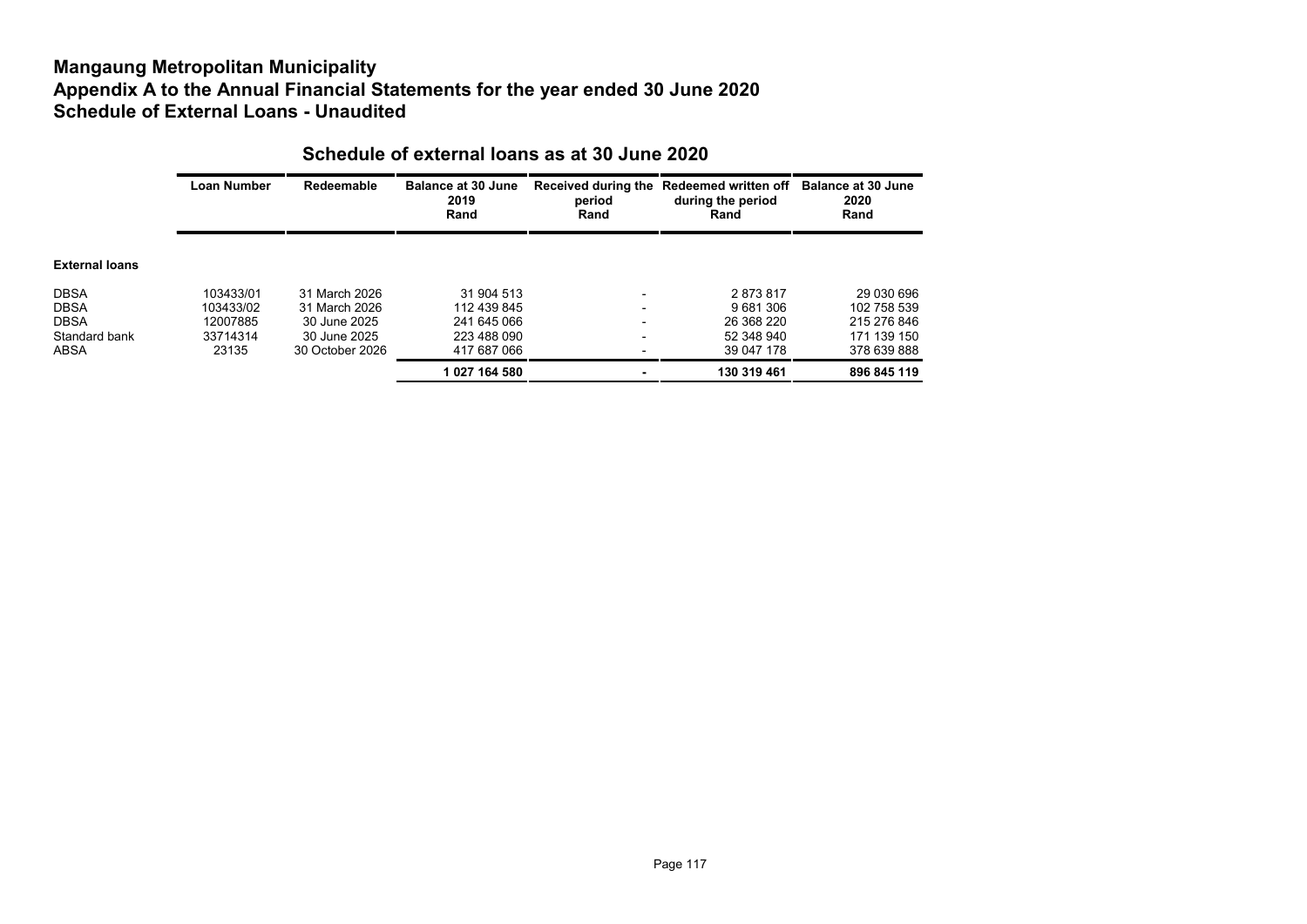### **Appendix B to the Annual Financial Statement for the year ended 30 June 2020 Councillors' arrear consumer accounts (over 90 days) - Audited**

| <b>Surname &amp; Initials</b> | July<br>2019 | <b>August</b><br>2019 | September<br>2019 | October<br>2019 | <b>November</b><br>2019 | <b>December</b><br>2019 | January<br>2020 | February<br>2020 | <b>March</b><br>2020 | <b>April</b><br>2020 | May<br>2020    | June<br>2020 |
|-------------------------------|--------------|-----------------------|-------------------|-----------------|-------------------------|-------------------------|-----------------|------------------|----------------------|----------------------|----------------|--------------|
| <b>Brits JF</b>               |              |                       |                   |                 |                         |                         |                 |                  |                      |                      | $\overline{2}$ |              |
| Chaka NS                      | 40 163       | 40 879                | 41 596            | 42 349          | 43 104                  | 43 862                  | 44 748          | 45 635           | 46 529               | 8 9 0 2              | 9796           | 10 700       |
| Ferreira TI                   |              |                       |                   |                 |                         | 86                      |                 |                  |                      |                      |                |              |
| Gailele IL                    | 1915         | 1 6 9 3               | 1468              | 1 2 7 2         | 1071                    | 868                     | 663             | 456              | 888                  | 679                  | 468            | 255          |
| <b>Goliath EK</b>             | 45 4 54      | 41859                 | 38 983            | 36 178          | 33 4 23                 | 30 654                  | 32 4 36         | 34 319           | 36 195               | 33 049               | 29 911         | 26 795       |
| Jonas VE                      | 1576         | 1954                  | 2 3 3 5           | 2749            | 3 1 6 6                 | 3 5 8 6                 | 3 2 8 7         | 2 9 9 2          | 3422                 | 3 0 9 4              | 2 5 2 4        | 1952         |
| Kotze GDP                     | 5433         | 5433                  | 5433              | 5433            | 5433                    | 792                     |                 |                  |                      |                      |                |              |
| Mabale G                      |              |                       |                   |                 |                         |                         | 113             | 746              | 3 0 0 3              | 19 9 58              | 40 834         | 53 456       |
| Mahase MM                     | 508          |                       |                   |                 |                         |                         |                 |                  |                      |                      |                |              |
| Makhalanyane TS               | 1 6 2 4      | 1646                  | 1668              | 1689            | 1712                    | 1 7 3 4                 |                 |                  |                      |                      |                |              |
| Mangcotywa ZE                 |              | 7 2 5 2               | 7 1 1 1           | 6 6 0 8         | 6 2 7 1                 | 5928                    | 6 6 0 9         | 7 0 8 6          | 7 5 6 0              | 6823                 | 6088           | 5 3 5 6      |
| Masoeu TD                     |              |                       | 444               | 1602            | 2769                    | 3 9 4 6                 | 5923            | 7911             | 9 9 0 9              | 10 327               |                |              |
| Matetha NR                    | 844          | 1 3 8 1               | 2 0 5 1           |                 |                         | 14                      |                 |                  |                      |                      |                |              |
| Mogapi KT                     | 572          | 965                   | 1 1 0 6           | 1 1 4 2         | 1 2 7 4                 | 1 1 7 0                 | 680             | 261              | 282                  |                      |                |              |
| <b>Mohibidu PM</b>            | 19674        | 17820                 | 17854             | 17944           | 18 0 31                 | 18 339                  | 18 943          | 20 116           | 21 4 64              | 21 135               | 20 781         | 20 354       |
| Mohlabane RJ                  | 43 667       | 44 192                | 44 718            | 45 269          | 45816                   | 46 365                  | 42 363          | 40 40 8          | 40 963               | 39 013               | 36 505         | 34 536       |
| Mokoakoa MI                   |              |                       |                   |                 |                         | 256                     | 513             | 771              | 1 0 3 2              | 1 2 9 5              | 1 5 5 9        | 1826         |
| Mononyane MB                  | 15 3 53      | 16 689                | 18 0 36           | 19519           | 21 0 17                 | 22 5 26                 | 24 047          | 25 578           | 27 122               | 28 676               | 30 237         | 31 809       |
| Monyakoana NPM                | 10 662       | 11 098                | 11 534            | 11 983          | 12 459                  | 12 938                  | 11 739          |                  |                      |                      |                |              |
| Morake AM                     | 1516         | 2 1 0 3               | 2695              | 3 3 6 9         | 4 0 4 8                 | 4 7 3 3                 | 5816            | 6 9 0 5          | 7999                 | 9099                 | 10 20 6        | 11 248       |
| Motloung MV                   | 1 2 5 4      | 1 2 6 0               | 1 2 6 6           | 1 2 7 3         | 1 2 7 9                 | 1 2 8 5                 | 1 2 9 1         | 1 2 9 8          | 1 3 0 4              | 1 3 1 0              | 1 3 1 6        | 1 3 2 2      |
| Ndzuzo T                      | 626          | 672                   |                   |                 |                         |                         |                 |                  |                      |                      |                |              |
| Nkhabu ML                     |              |                       |                   |                 |                         |                         |                 | 183              | 393                  | 603                  | 816            | 1 0 3 0      |
| Nkoe MJ                       | 166 075      | 168 217               | 170 204           | 172 193         | 174 367                 | 176 618                 | 179 144         | 181 695          | 184 111              | 180 791              | 183 120        | 184 306      |
| Nothnagel J                   | 20 127       | 6 0 0 7               | 7 5 7 6           | 8472            | 4 2 6 6                 | 5 1 8 1                 | 4 0 2 9         | 5 3 2 1          | 4701                 | 6069                 | 7 3 8 6        | 9 0 9 0      |
| Petersen JE                   | 132          | 132                   | 132               | 132             | 132                     | 132                     | 132             | 132              | 132                  |                      |                |              |
| Phalatse OP                   | 3785         | 4 0 18                | 4 2 5 3           | 4 5 0 7         | 4762                    | 5019                    | 4 5 3 2         | 4 0 4 7          | 4 3 0 9              | 503                  | 16             |              |
| Pongolo DX                    |              |                       |                   |                 |                         |                         |                 |                  | 275                  | 645                  | 1017           | 1 3 9 2      |
| Poone PP                      | 755          | 789                   | 823               | 857             | 894                     | 932                     |                 |                  |                      |                      |                |              |
| Pretorius JC                  |              | 1 6 5 3               |                   |                 |                         | 1787                    | 3574            | 1802             | 3620                 | 1833                 | 1 3 9 9        | 966          |
| Pretorius S                   | 8 2 2 7      | 7959                  |                   | 7959            | 7959                    | 3 1 2 5                 | 985             | 526              |                      |                      |                | 1 2 8 8      |
| Qwema MB                      | 4790         | 5 0 2 9               | 7959<br>5 2 7 0   | 5 5 3 1         | 5792                    | 6 0 5 5                 | 5 4 8 0         | 4 9 0 7          | 5 1 7 5              | 4 60 6               | 4 0 3 1        | 3 4 5 2      |
| Ranchobe T                    | 281          | 309                   | 338               | 369             | 402                     | 437                     | 471             | 505              | 540                  | 575                  | 611            | 31           |
| Ratsiu NA                     | 1 0 0 2      |                       |                   | 82              |                         |                         |                 |                  | 613                  | 915                  |                |              |
|                               |              | 502                   | 279               |                 |                         | 33 761                  | 30 4 22         | 310              | 18787                | 941                  | 1 2 1 9        | 1 5 2 5      |
| Sebolao JE                    | 35 0 32      | 35 298                | 34 076            | 34 598          | 34 181                  |                         |                 | 23 2 35          |                      |                      | 1642           | 2 1 2 1      |
| Sefuthi NM                    | 6704         | 6928                  | 7 1 3 3           | 7 3 9 7         | 7653                    | 7921                    | 8 1 7 0         | 8 4 4 1          | 8714                 | 7991                 | 8 2 8 7        | 8 5 8 4      |
| Seleke PL                     | 7 5 5 8      | 7 2 7 3               | 7 3 5 4           | 7436            | 7457                    | 7 4 0 3                 | 6483            | 5 6 2 6          | 5675                 | 4735                 | 3775           | 2808         |
| Shounyana MM                  |              |                       |                   |                 |                         |                         |                 |                  | 299                  | 669                  | 1 1 1 2        | 1690         |
| Siyonzana MA                  | 4 8 7 7      | 10883                 | 11897             | 16 675          | 22 871                  | 26 582                  | 23 164          | 19 703           | 9 0 0 2              | 7896                 | 9 3 1 7        | 8 1 0 9      |
| Terblanche AP                 | 24 016       | 21 154                | 18 500            | 15 9 52         | 13 4 21                 | 10 901                  | 8 3 9 5         | 5886             | 7 3 6 1              | 4814                 | 2 2 4 4        |              |
| Thatho MV                     | 3 2 2 5      | 3886                  | 4 5 5 3           | 5 2 7 4         | 6 0 0 0                 | 6732                    | 7471            | 8 2 1 6          | 8967                 | 8 2 8 8              | 7614           | 6945         |
| Thipenyane G                  |              |                       |                   |                 |                         |                         |                 |                  | 1 0 2 4              | 3 4 8 7              | 2 1 2 5        |              |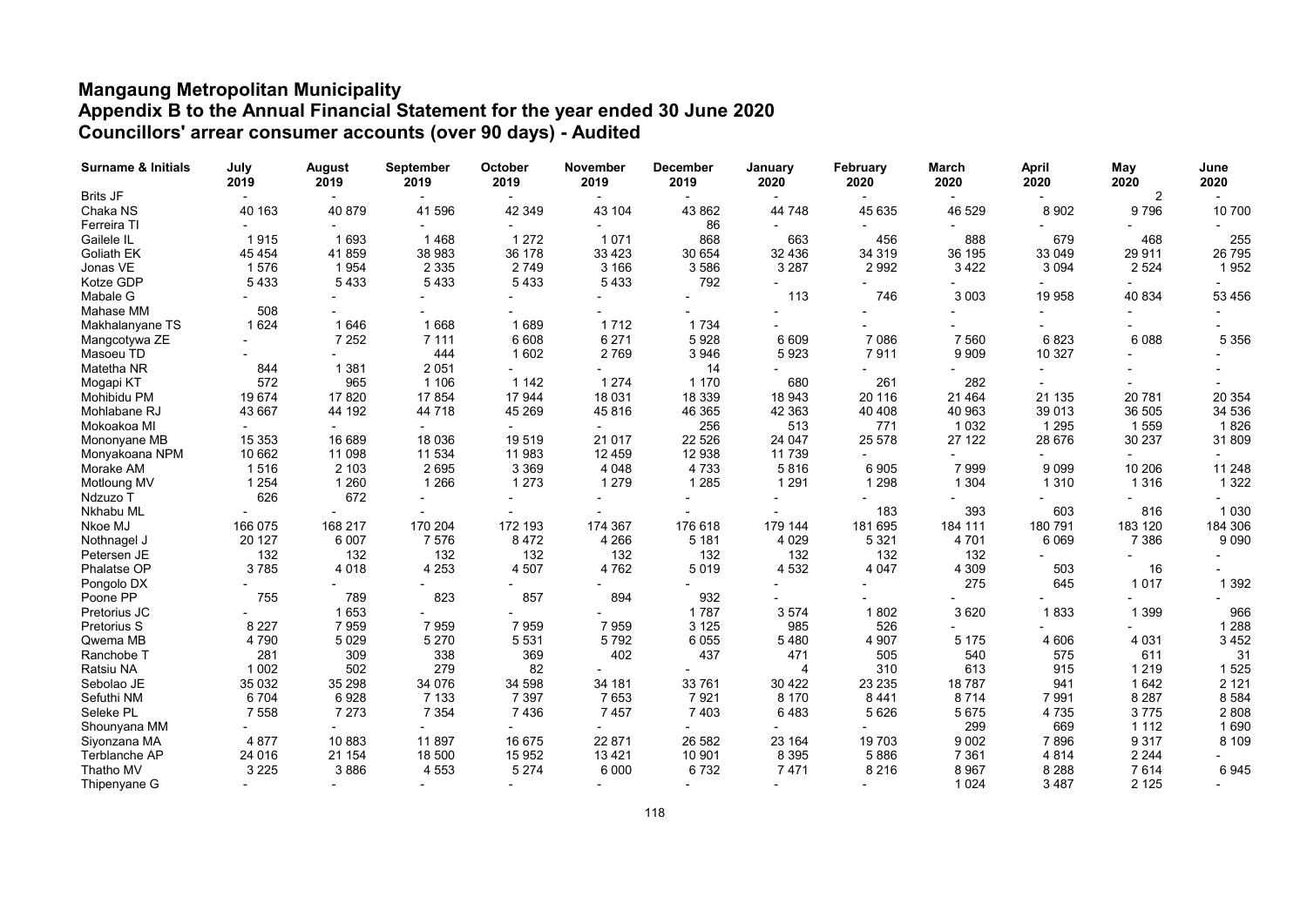### **Appendix B to the Annual Financial Statement for the year ended 30 June 2020 Councillors' arrear consumer accounts (over 90 days) - Audited**

| <b>Surname &amp; Initials</b> | July<br>2019   | August<br>2019 | September<br>2019 | October<br>2019 | <b>November</b><br>2019 | December<br>2019 | Januarv<br>2020 | February<br>2020         | March<br>2020 | April<br>2020 | May<br>2020 | June<br>2020 |
|-------------------------------|----------------|----------------|-------------------|-----------------|-------------------------|------------------|-----------------|--------------------------|---------------|---------------|-------------|--------------|
| Titi LM                       | $^{\circ}$ 133 | 1514           | 898               | 2 3 1 6         | 2736                    | 3 160            | 175             | $\overline{\phantom{0}}$ | 749           | 2052          | 3 3 6 6     | 4 6 6 5      |
| Tsiane MMP                    |                |                |                   | 62771           | 63 924                  | 62 084           | 63 250          | 62 422                   | 61 601        | 7568          | 8721        | 7881         |
|                               |                |                |                   |                 |                         |                  |                 |                          |               |               |             |              |
| <b>TOTAL</b>                  | 478 560        | 478 447        | 480 543           | 550 900         | 557 690                 | 556 912          | 546 052         | 527 439                  | 533720        | 428 341       | 438 045     | 445 492      |
|                               |                |                |                   |                 |                         |                  |                 |                          |               |               |             |              |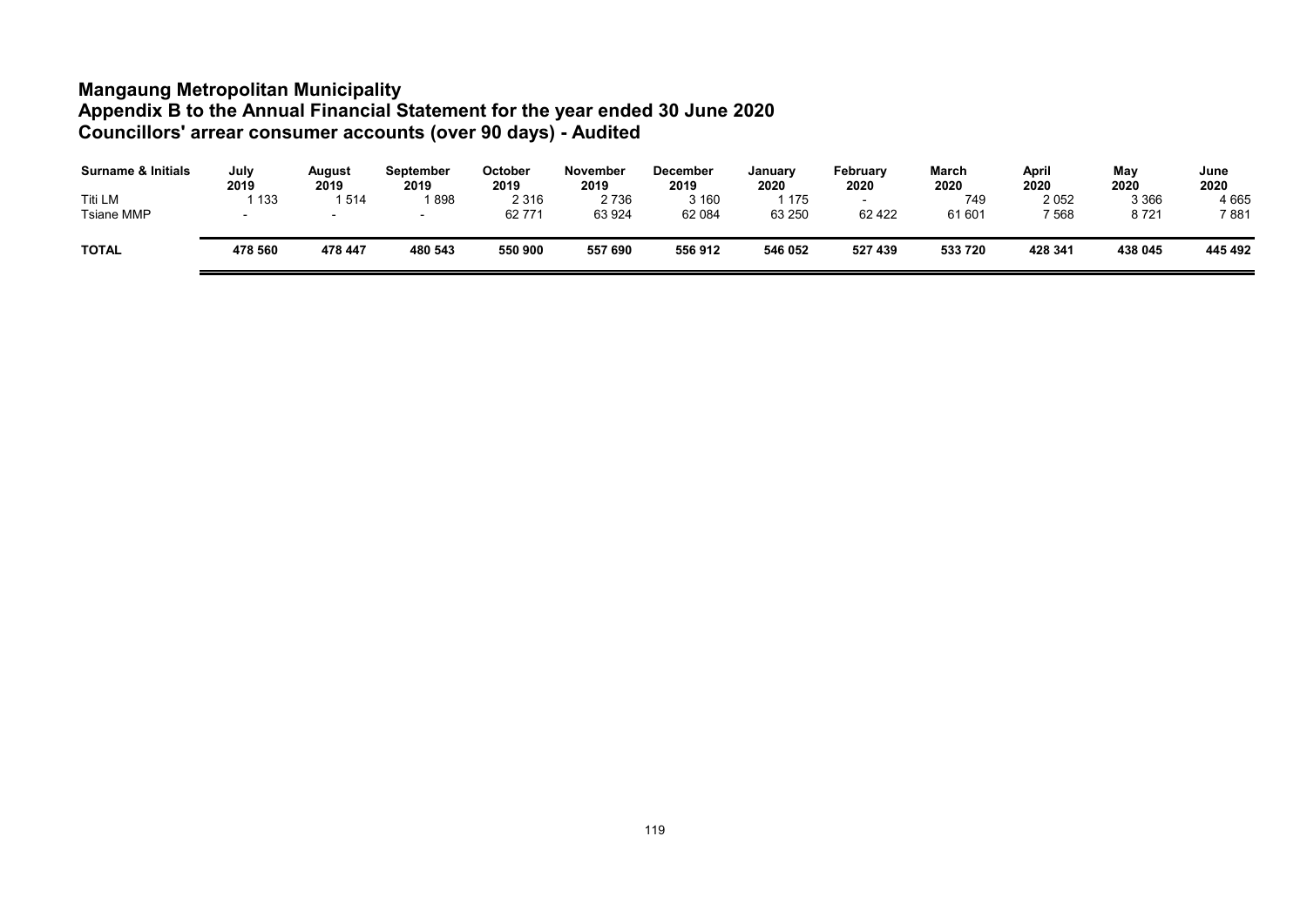### **Appendix B to the Annual Financial Statement for the year ended 30 June 2020 Councillors' arrear consumer accounts (over 90 days) - Audited**

| <b>Surname &amp; Initials</b> | <b>July 2018</b> | August 2018    | September<br>2018 | October 2018 | November<br>2018 | <b>December</b><br>2018 | January 2019 | February<br>2019 | <b>March 2019</b> | <b>April 2019</b> | May 2019 | <b>June 2019</b> |
|-------------------------------|------------------|----------------|-------------------|--------------|------------------|-------------------------|--------------|------------------|-------------------|-------------------|----------|------------------|
| Chaka NS                      | 34 715           | 35 296         | 35 879            | 30 4 94      | 21 338           | 15 674                  | 16 116       | 16 523           | 31 238            | 37 754            |          | 821              |
| Dyosiba S                     | 1764             | 1 3 9 6        | 884               | 411          |                  | 259                     |              |                  |                   |                   |          |                  |
| Ferreira TI                   |                  |                | 191               | 403          |                  |                         | 50           | 269              | 482               | 697               | 913      |                  |
| Gailele IL                    | 3 4 5 8          | 3838           | 4 2 2 2           | 3 9 6 7      | 3745             | 4 1 6 6                 | 3 3 1 2      | 3734             | 3517              | 3 2 9 7           | 3 0 7 5  | 2 4 9 6          |
| Goliath EK                    | 96 565           | 98 773         | 100 987           | 94 358       | 79 353           | 81 756                  | 67 444       | 69 541           | 61753             | 55 4 54           | 55 4 54  | 55 454           |
| Jonas VE                      |                  | $\blacksquare$ |                   |              |                  |                         |              |                  | 94                | 462               | 830      | 1 2 0 1          |
| Kotze GDP                     | 1995             | 61             | 1 3 3 1           | 656          | 1089             | 2 4 5 9                 | 3 0 4 8      | 3635             | 3 1 6 4           | 3762              | 5433     | 5 4 3 3          |
| Mabale G                      | 16 659           | 17 043         | 17457             | 15 2 35      | 13 150           | 7 5 3 4                 | 1 2 9 1      | 1881             | 853               |                   |          |                  |
| Mahase MM                     | 5765             | 6 0 0 4        | 6 2 4 4           | 5482         | 4 7 7 1          | 5 0 6 2                 | 3 3 5 4      | 3640             | 2920              | 2 1 9 4           |          |                  |
| Makhalanyane TS               | 281              | 291            | 301               | 310          | 207              | 219                     | 230          | 1529             | 1539              | 1560              | 1582     | 1 603            |
| Mangcotywa ZE                 | 710              | 210            |                   |              |                  |                         |              |                  |                   |                   |          |                  |
| <b>Mapitse TK</b>             | 24 615           | 24 9 25        | 25 503            | 18 374       | 12 3 52          | 12 974                  |              | 472              |                   |                   |          |                  |
| Masoetsa LA                   | 47 666           | 49 806         | 51 965            | 54 549       | 34 4 68          | 34 634                  | 5 5 0 7      | 7654             | 4 2 7 1           |                   |          |                  |
| Masoeu TD                     | 1694             | 2 0 4 6        | 2 0 9 7           | 3679         | 5 3 3 9          | 1994                    |              |                  |                   |                   |          |                  |
| Matetha NR                    | 782              | 1 1 5 9        |                   |              |                  |                         | 492          | 1026             | 73                | 848               | 1 3 9 4  | 1847             |
| Mogapi KT                     |                  |                |                   |              |                  |                         |              |                  |                   |                   | 174      | 345              |
| <b>Mohibidu PM</b>            | 39 870           | 41 170         | 42 478            | 37811        | 32 951           | 34 368                  | 5 1 2 6      | 5887             | 5915              | 19744             |          | 5839             |
| Mohlabane RJ                  | 37 860           | 38 335         | 38 812            | 39 059       | 39 560           | 40 063                  | 40 568       | 41 0 74          | 41 589            | 42 105            | 42 624   | 43 144           |
| Mokoakoa MI                   | 29 900           | 29 900         | 30 311            | 25 5 64      | 21 011           | 21 4 4 4                | 11 912       | 12 3 16          | 7711              |                   |          |                  |
| Mokoena JI *                  | 8783             | 9598           | 9413              | 8411         | 7 2 3 7          | 6 194                   | 2 160        | 3 1 1 5          |                   |                   |          |                  |
| Mononyane MB                  | 769              | 1479           | 2 5 8 7           | 3804         | 5 0 4 5          | 6 2 9 7                 | 7 5 5 8      | 8830             | 10 114            | 11 408            | 12713    | 14 0 28          |
| Monyakoana NPM                | 5974             | 6 3 4 3        | 6712              | 7 0 4 4      | 7451             | 7861                    | 8 2 5 3      | 8644             | 9043              | 9441              | 9842     | 10 255           |
| Morake AM                     |                  |                |                   |              |                  |                         |              |                  |                   |                   | 358      | 935              |
| Motloung MV                   | 1 1 8 5          | 1 1 9 1        | 1 1 9 7           | 1 1 9 7      | 1 2 0 3          | 1 2 1 0                 | 1 2 1 6      | 1 2 2 2          | 1 2 2 8           | 1 2 3 5           | 1 2 4 1  | 1 2 4 7          |
| Mvuyo A                       | 9 1 0 9          | 9411           | 9750              | 8488         | 7 3 0 3          | 5 5 20                  | 2676         | 2967             | 4 0 4 3           | 2864              | 1659     | 457              |
| Naile TJ                      | 1451             | 1 6 2 3        | 1796              | 1793         | 1805             | 636                     | 73           | 265              | 68                |                   |          |                  |
| Ndzuzo T                      | 97               | 134            | 172               | 221          | 273              | 316                     | 359          | 403              | 447               | 491               | 536      | 581              |
| Nkhabu ML                     | 19 28 6          | 19 4 64        | 19642             | 16 557       | 13 4 73          | 13 666                  | 7 3 0 4      | 7497             | 4412              | 1 3 2 7           |          |                  |
| Nkoe MJ                       | 147 802          | 148 095        | 150 109           | 148 031      | 149 683          | 153 378                 | 154 650      | 156 645          | 158 815           | 160 441           | 162 157  | 164 260          |
| Nothnagel J                   | 3 4 5 6          | 4 8 9 3        | 6 3 4 6           | 7878         | 9465             | 11 065                  | 12 678       | 14 304           | 15 946            | 17601             | 19 270   | 20 953           |
| Petersen JE                   | 3 0 6 9          | 4 5 6 8        | 6071              | 7462         | 7968             | 660                     | 132          | 132              | 132               | 132               | 132      | 132              |
| Phalatse OP                   | 1 1 6 5          | 1 3 6 2        | 1561              | 1766         | 1984             | 2 2 0 3                 | 2 4 2 4      | 2646             | 2871              | 3 0 9 7           | 3 3 2 5  | 3 5 5 4          |
| Pongolo DX                    | 9 2 1 6          | 9531           | 9845              | 8598         | 7 3 5 0          | 7 6 9 0                 | 4 8 5 4      | 5 1 9 5          | 3947              | 2699              | 1451     | 203              |
| Poone PP                      | 430              | 433            | 436               | 462          | 494              | 526                     | 558          | 590              | 622               | 655               | 688      | 722              |
| Pretorius JC                  |                  |                |                   |              |                  |                         |              |                  |                   | 1667              |          |                  |
| Pretorius S                   | 1888             | 1 2 3 8        |                   |              | 267              | 1787                    | 3466         | 4 8 4 6          | 8068              | 9 3 8 2           | 13 27 2  | 11 567           |
| Qwema MB                      | 2 101            | 2 3 0 4        | 2 5 0 9           | 2714         | 2938             | 3 1 6 3                 | 3 3 9 0      | 3619             | 3850              | 4 0 8 2           | 4 3 1 7  | 4 5 5 2          |
| Ranchobe T                    |                  |                |                   | 26           | 54               | 83                      | 111          | 139              | 168               | 196               | 224      | 253              |
| Ratsiu NA                     | 2 9 5 5          | 3 2 2 3        | 3 2 7 7           |              |                  | 766                     | 682          | 1682             | 1909              | 1666              | 1439     | 1 2 1 8          |
| Sebolao JE                    | 36 561           | 38 100         | 39 974            | 41 653       | 34 175           | 35 212                  | 37 130       | 38 338           | 38 824            | 36 431            | 35 961   | 35 510           |
| Sefuthi NM                    | 4 1 7 9          | 4 2 4 5        | 4 4 0 6           | 4581         | 4763             | 4 9 4 6                 | 5 1 2 8      | 5311             | 5493              | 5676              | 4 8 3 0  | 5012             |
| Seleke PL                     | 6718             | 6768           | 6817              | 6843         | 6921             | 6999                    | 7 0 7 8      | 7 1 5 6          | 7 2 3 6           | 7316              | 7 3 9 7  | 7477             |
| Shounyana MM                  | 8 3 5 4          | 8822           | 9 2 9 3           | 8 3 7 1      | 7 5 28           | 5 2 6 3                 | 2985         | 3591             | 2669              | 1639              |          | 353              |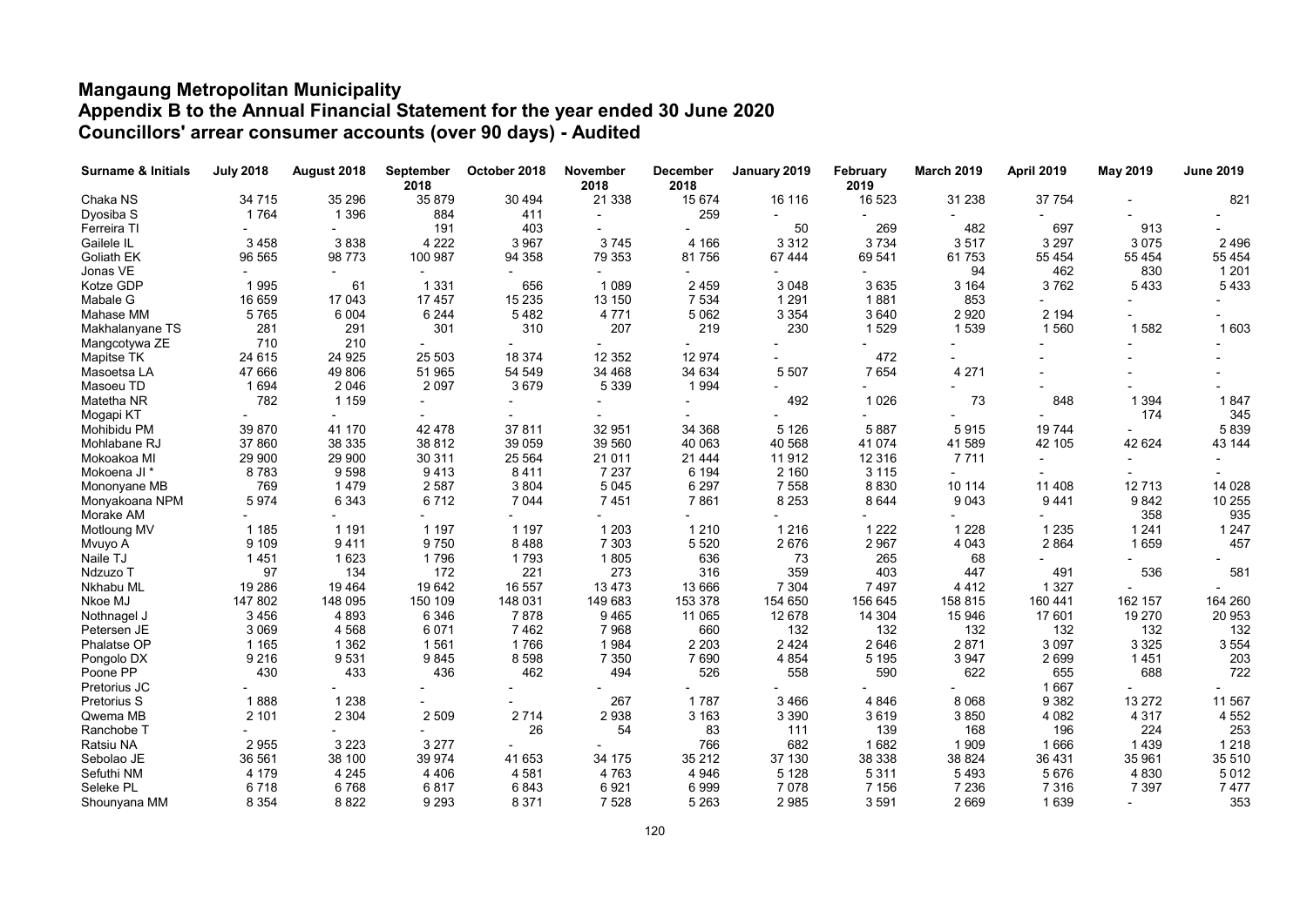| Appendix D to the Annual Financial Oldienicht for the year chucu ov bunc 2020.<br>Councillors' arrear consumer accounts (over 90 days) - Audited |                  |             |      |                        |                  |                  |              |                  |            |  |
|--------------------------------------------------------------------------------------------------------------------------------------------------|------------------|-------------|------|------------------------|------------------|------------------|--------------|------------------|------------|--|
| <b>Surname &amp; Initials</b>                                                                                                                    | <b>July 2018</b> | August 2018 | 2018 | September October 2018 | November<br>2018 | December<br>2018 | Januarv 2019 | Februarv<br>2019 | March 2019 |  |

**Appendix B to the Annual Financial Statement for the year ended 30 June 2020**

| Surname & Initials    | <b>July 2018</b> | August 2018              | September<br>2018        | October 2018             | <b>November</b><br>2018  | <b>December</b><br>2018  | January 2019 | February<br>2019         | <b>March 2019</b>        | <b>April 2019</b>        | May 2019 | <b>June 2019</b> |
|-----------------------|------------------|--------------------------|--------------------------|--------------------------|--------------------------|--------------------------|--------------|--------------------------|--------------------------|--------------------------|----------|------------------|
| Siyonzana MA          | 12 123           | 7 071                    | 17                       | $\overline{\phantom{0}}$ | $\overline{\phantom{0}}$ | 2770                     | 7565         | 12 135                   | 18 508                   | 14 599                   | 21 305   | 21 750           |
| Snyman van Deventer E | 978              | 318                      |                          | 371                      | 923                      | 1480                     |              | $\overline{\phantom{0}}$ | $\overline{\phantom{0}}$ | $\overline{\phantom{0}}$ |          |                  |
| Terblanche AP         | 44 566           | 46 042                   | 47 528                   | $\overline{\phantom{a}}$ | $\overline{\phantom{0}}$ | 4 0 0 0                  |              | 5 2 4 3                  | 6485                     | 7 739                    | 3765     | 5070             |
| Thatho MV             |                  | $\overline{\phantom{0}}$ | -                        | $\overline{\phantom{0}}$ |                          | -                        |              | $\overline{\phantom{0}}$ | -                        | 1 2 8 3                  | 1920     | 2570             |
| Thipenyane G          |                  | 6                        |                          | $\overline{\phantom{0}}$ | $\overline{\phantom{0}}$ | -                        |              | $\overline{\phantom{0}}$ |                          |                          | 578      | 3 0 4 3          |
| Thwala ZJ             | 7 325            | 7 298                    | 7 397                    | 6 0 67                   | 4 8 0 9                  | 4 8 4 7                  | 2 2 1 0      | 2 3 3 6                  | l 132                    | 137                      |          |                  |
| Titi LM               | 7498             | 8678                     | 9866                     | 9 2 0 6                  | 7 477                    | 8759                     | 4 0 5 0      | 5 3 3 6                  | 3609                     | 1872                     | 3489     | 864              |
| Tladi MM              |                  | $\overline{\phantom{0}}$ | $\overline{\phantom{0}}$ | $\overline{\phantom{a}}$ | $\overline{\phantom{0}}$ | $\overline{\phantom{a}}$ | $\sim$       | $\overline{\phantom{0}}$ |                          | 13                       | 24       |                  |
| <b>TOTAL</b>          | 691 337          | 702 491                  | 715 383                  | 631896                   | 559923                   | 559 903                  | 437 140      | 471 368                  | 474 762                  | 472966                   | 423 372  | 434 749          |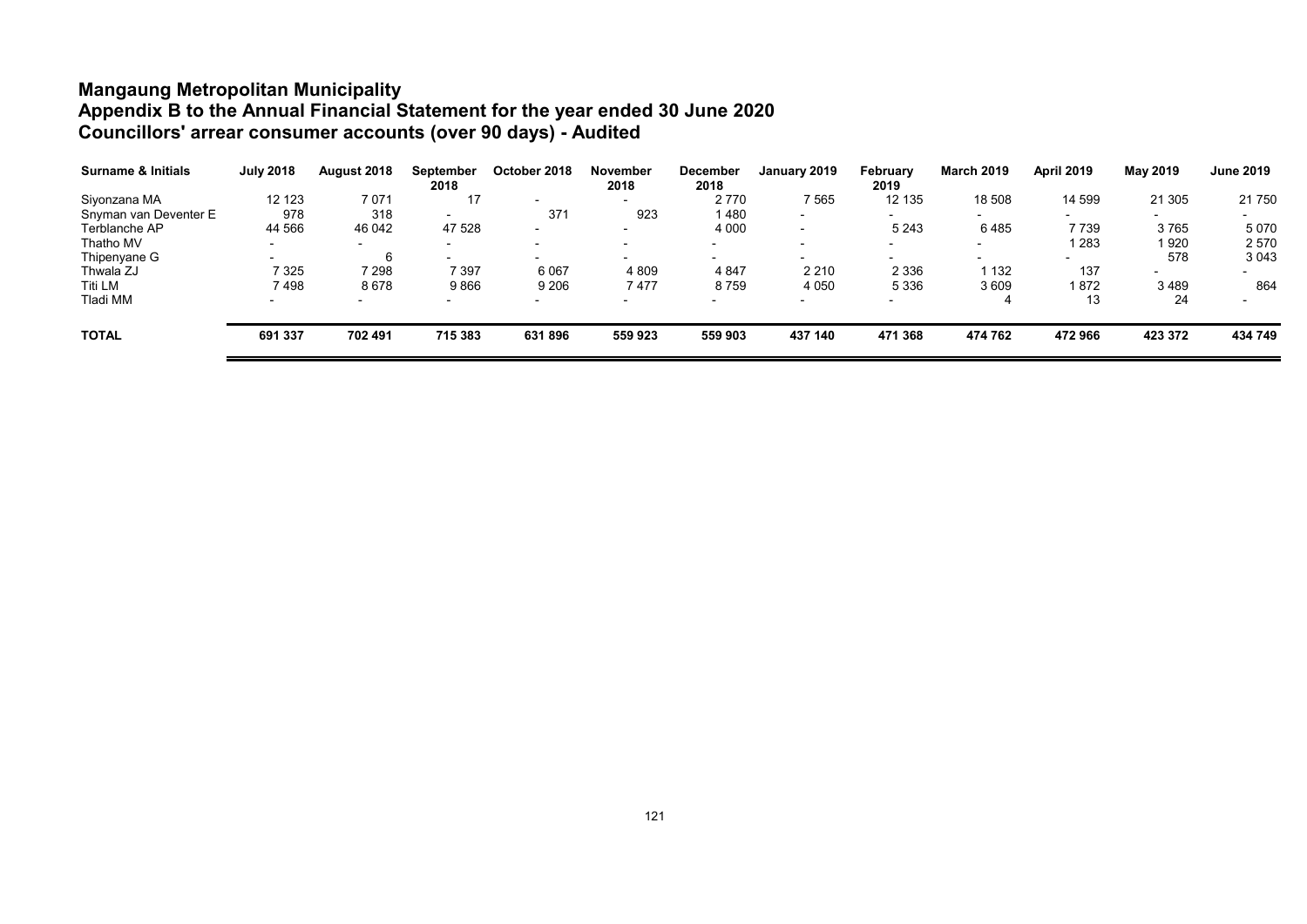**Appendix C to the Annual Financial Statements for the year ended 30 June 2020 Disclosure of Grants and Subsidies in terms of Section 123 MFMA, 56 of 2003 - Unaudited**

| <b>Name of Grants</b>                  | Name of organ of<br>state or municipal<br>entity |             | <b>Quarterly Receipts</b> |             |                          |             |             | Did your<br>municipality<br>comply with the<br>grant conditions<br>in terms of grant<br>framework in the<br>latest Division of<br><b>Revenue Act</b> |             |           |
|----------------------------------------|--------------------------------------------------|-------------|---------------------------|-------------|--------------------------|-------------|-------------|------------------------------------------------------------------------------------------------------------------------------------------------------|-------------|-----------|
|                                        |                                                  | Sep         | <b>Dec</b>                | Mar         | Jun                      | Sep         | <b>Dec</b>  | Mar                                                                                                                                                  | Jun         | Yes/No    |
| Equitable share                        | National government                              | 198 611 000 |                           | 257 268 000 | 279 988 000              | 148 958 250 | 49 652 750  | $\overline{\phantom{a}}$                                                                                                                             | 537 256 000 | No        |
| Fuel levy                              | National government                              | 103 838 000 | 103 838 000               | 103 838 000 | $\overline{\phantom{0}}$ | 77 878 500  | 77 878 500  | 77 878 500                                                                                                                                           | 77 878 500  | No        |
| <b>Financial Management Grant</b>      | National government                              | 3 000 000   |                           |             |                          |             |             | 1 337 967                                                                                                                                            | 1662033     | No        |
| National Electrification Program Grant | National government                              |             |                           |             | $\overline{\phantom{a}}$ |             |             |                                                                                                                                                      |             | No        |
| Urban Settlement Development Grant     | National government                              | 162 712 000 |                           | 349 144 000 | $\overline{\phantom{a}}$ | 31 691 782  | 69 370 859  | 60 494 793                                                                                                                                           | 199 010 405 | No        |
| Neighborhood Development Grant         | National government                              |             |                           |             | $\overline{\phantom{0}}$ |             |             |                                                                                                                                                      |             | No        |
| <b>Expanded Public Works Programme</b> | National government                              | 346 000     | 622 000                   | 414 000     | $\overline{\phantom{0}}$ | 131 296     | 315 834     | 220 849                                                                                                                                              | 351935      | No        |
| Neighborhood Development Grant         | National government                              | 5 000 000   |                           | 5 000 000   | $\overline{\phantom{a}}$ |             | 98 756      |                                                                                                                                                      |             | No        |
| Integrated City Development Grant      | National government                              | 3 391 000   | 3 390 000                 |             | $\overline{\phantom{0}}$ |             | 623 235     |                                                                                                                                                      | 694 091     | <b>No</b> |
| Public Transport Network Grant         | National government                              | 34 439 000  | 68 879 000                | 126 278 000 | $\overline{\phantom{a}}$ | 24 964 262  | 44 000 413  | 21 561 091                                                                                                                                           | 51 687 502  |           |
| Department SACR grant - Admin          | Provincial government                            |             | 000 000                   | 2 500 000   |                          |             |             |                                                                                                                                                      | 759 325     |           |
| Library                                |                                                  |             |                           |             |                          |             |             |                                                                                                                                                      |             |           |
|                                        |                                                  | 511 337 000 | 177 729 000               | 844 442 000 | 279 988 000              | 283 624 090 | 241 940 347 | 161 493 200                                                                                                                                          | 869 299 791 |           |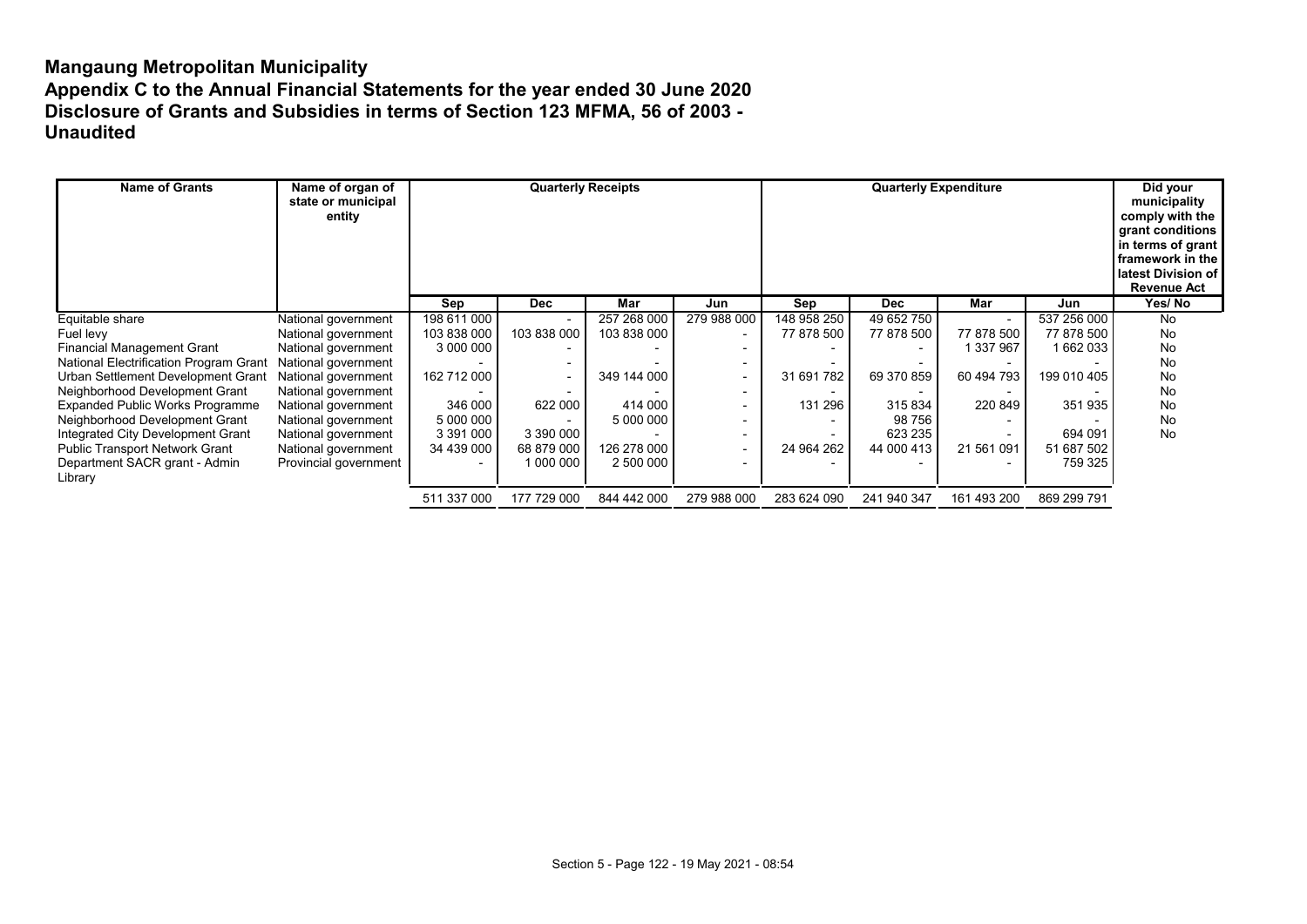### **Appendix D1 to the Annual Financial Statements for the year ended 30 June 2020 Budgeted Financial Performance (revenue and expenditure) - Unaudited**

|                                                                                                                                                                                                                                                                                                                                                                                                                                                                                                      | <b>Original Budget</b>                                                                                                                                                                         | Budget<br><b>Adjustments</b><br>(i.t.o. s28 and<br>s31 of the<br>MFMA)                                                                         | <b>Final adjustments</b><br>budget                                                                                                                                                              | Shifting of<br>funds (i.t.o.<br>s31 of the<br><b>MFMA)</b> | <b>Virement</b><br>(i.t.o. Council<br>approved<br>policy) | <b>Final Budget</b>                                                                                                                                                                          | <b>Actual Outcome</b>                                                                                                                                                                               | Variance of<br>Actual<br>Outcome<br>against<br><b>Adjustments</b>                                                                                                                                                            | Actual<br>Outcome as % Outcome as %<br>of Final<br><b>Budget</b>                                                                                    | Actual<br>of Original<br><b>Budget</b>                                                                                                           |
|------------------------------------------------------------------------------------------------------------------------------------------------------------------------------------------------------------------------------------------------------------------------------------------------------------------------------------------------------------------------------------------------------------------------------------------------------------------------------------------------------|------------------------------------------------------------------------------------------------------------------------------------------------------------------------------------------------|------------------------------------------------------------------------------------------------------------------------------------------------|-------------------------------------------------------------------------------------------------------------------------------------------------------------------------------------------------|------------------------------------------------------------|-----------------------------------------------------------|----------------------------------------------------------------------------------------------------------------------------------------------------------------------------------------------|-----------------------------------------------------------------------------------------------------------------------------------------------------------------------------------------------------|------------------------------------------------------------------------------------------------------------------------------------------------------------------------------------------------------------------------------|-----------------------------------------------------------------------------------------------------------------------------------------------------|--------------------------------------------------------------------------------------------------------------------------------------------------|
|                                                                                                                                                                                                                                                                                                                                                                                                                                                                                                      | Rand                                                                                                                                                                                           | Rand                                                                                                                                           | Rand                                                                                                                                                                                            | Rand                                                       | Rand                                                      | Rand                                                                                                                                                                                         | Rand                                                                                                                                                                                                | <b>Budget</b><br>Rand                                                                                                                                                                                                        | Rand                                                                                                                                                | Rand                                                                                                                                             |
| <b>Revenue By Source</b>                                                                                                                                                                                                                                                                                                                                                                                                                                                                             |                                                                                                                                                                                                |                                                                                                                                                |                                                                                                                                                                                                 |                                                            |                                                           |                                                                                                                                                                                              |                                                                                                                                                                                                     |                                                                                                                                                                                                                              |                                                                                                                                                     |                                                                                                                                                  |
| Property rates<br>Service charges - electricity revenue<br>Service charges - water revenue<br>Service charges - sanitation revenue<br>Service charges - refuse revenue<br>Service charges - other<br>Rental of facilities and equipment<br>Interest earned - external investments<br>Interest earned - outstanding debtors<br>Dividends received<br>Fines, penalties and forfeits<br>Licences and permits<br>Agency services<br>Transfers and subsidies<br>Other revenue<br>Gains on disposal of PPE | 1 266 537 837<br>2 670 702 115<br>823 391 629<br>327 614 700<br>135 206 958<br>42 556 311<br>27 497 123<br>275 560 834<br>554<br>38 631 145<br>548 671<br>1057008219<br>284 037 072<br>344 360 | 2 3 3 4 2 3 8<br>(189990)<br>(6166564)<br>(10000)<br>(71197)<br>(311514000)<br>274 586 854                                                     | 1 266 537 837<br>2 673 036 353<br>823 391 629<br>327 614 700<br>135 206 958<br>42 366 321<br>27 497 123<br>269 394 270<br>554<br>38 621 145<br>477 474<br>745 494 219<br>558 623 926<br>344 360 |                                                            |                                                           | 1 266 537 837<br>2673036353<br>823 391 629<br>327 614 700<br>135 206 958<br>42 366 321<br>27 497 123<br>269 394 270<br>554<br>38 621 145<br>477 474<br>745 494 219<br>558 623 926<br>344 360 | 1 334 854 287<br>2 422 522 079<br>833 392 616<br>357 633 792<br>134 651 857<br>695 184<br>46 527 415<br>15 142 089<br>262 139 953<br>2849<br>18 343 894<br>5 566 565<br>1052 160 239<br>168 881 856 | 68 316 450<br>(250 514 274)<br>10 000 987<br>30 019 092<br>(555 101)<br>695 184<br>4 161 094<br>(12355034)<br>(7254317)<br>2 2 9 5<br>(20 277 251)<br>(477 474)<br>5 5 6 5 5 6 5<br>306 666 020<br>(389 742 070)<br>(344360) | 105 %<br>91 %<br>101 %<br>109 %<br>100 %<br>DIV/0 %<br>110 %<br>55 %<br>97 %<br>514 %<br>47 %<br>%<br>a.<br>DIV/0 %<br>141 %<br>30 %<br>%<br>$\sim$ | 105 %<br>91 %<br>101 %<br>109 %<br>100 %<br>DIV/0 %<br>109 %<br>55 %<br>95 %<br>514 %<br>47 %<br>$\%$<br>a.<br>DIV/0 %<br>100 %<br>59 %<br>$-$ % |
| Total Revenue (excluding capital<br>transfers and contributions)                                                                                                                                                                                                                                                                                                                                                                                                                                     | 6 949 637 528                                                                                                                                                                                  | (41 030 659)                                                                                                                                   | 6908606869                                                                                                                                                                                      | L                                                          |                                                           | 6908606869                                                                                                                                                                                   | 6 652 514 675 (256 092 194)                                                                                                                                                                         |                                                                                                                                                                                                                              | 96 %                                                                                                                                                | 96 %                                                                                                                                             |
| <b>Expenditure By Type</b>                                                                                                                                                                                                                                                                                                                                                                                                                                                                           |                                                                                                                                                                                                |                                                                                                                                                |                                                                                                                                                                                                 |                                                            |                                                           |                                                                                                                                                                                              |                                                                                                                                                                                                     |                                                                                                                                                                                                                              |                                                                                                                                                     |                                                                                                                                                  |
| Employee related costs<br>Remuneration of councillors<br>Debt impairment<br>Depreciation & asset impairment<br>Finance charges<br><b>Bulk purchases</b><br>Other materials<br>Contracted services<br>Transfers and subsidies<br>Other expenditure<br>Loss on disposal of PPE                                                                                                                                                                                                                         | 2 065 238 049<br>69 547 125<br>390 476 699<br>401 249 322<br>245 946 199<br>2 309 090 916<br>89 839 189<br>809 454 532<br>7 937 980<br>431 014 753                                             | (61689459)<br>(4040000)<br>639 175 896<br>(100488376)<br>(12000000)<br>(383 051 330)<br>(6749290)<br>(240 799 673)<br>(5584971)<br>(106083392) | 2 003 548 590<br>65 507 125<br>1029 652 595<br>300 760 946<br>233 946 199<br>1926 039 586<br>83 089 899<br>568 654 859<br>2 353 009<br>324 931 361                                              |                                                            | ÷.<br>÷.                                                  | 2 003 548 590<br>65 507 125<br>1 029 652 595<br>300 760 946<br>233 946 199<br>1926 039 586<br>83 089 899<br>568 654 859<br>2 353 009<br>324 931 361                                          | 2 068 018 507<br>67 201 568<br>763 309 559<br>934 727 974<br>189 007 279<br>2 455 003 921<br>580 801 884<br>2 0 0 0<br>311 411 545<br>22 910 329                                                    | 64 469 917<br>1694 443<br>(266 343 036)<br>633 967 028<br>(44 938 920)<br>528 964 335<br>(8308989)<br>12 147 025<br>(2351009)<br>(13519816)<br>22 910 329                                                                    | 103 %<br>103 %<br>74 %<br>311 %<br>81 %<br>127 %<br>$-$ %<br>102 %<br>$\frac{0}{0}$<br>$\sim$<br>96 %<br>DIV/0 %                                    | 100 %<br>97 %<br>195 %<br>233 %<br>77 %<br>106 %<br>$-$ %<br>72 %<br>$\%$<br>a.<br>72 %<br>DIV/0 %                                               |
| <b>Total Expenditure</b>                                                                                                                                                                                                                                                                                                                                                                                                                                                                             | 6 819 794 764                                                                                                                                                                                  | (281 310 595)                                                                                                                                  | 6 538 484 169                                                                                                                                                                                   | ä,                                                         |                                                           | 6 538 484 169                                                                                                                                                                                | 7 392 394 566                                                                                                                                                                                       | 853 910 397                                                                                                                                                                                                                  | 113 %                                                                                                                                               | 108 %                                                                                                                                            |
| Surplus/(Deficit)                                                                                                                                                                                                                                                                                                                                                                                                                                                                                    | 129 842 764                                                                                                                                                                                    | 240 279 936                                                                                                                                    | 370 122 700                                                                                                                                                                                     | $\blacksquare$                                             |                                                           | 370 122 700                                                                                                                                                                                  |                                                                                                                                                                                                     | (739 879 891) 1 110 002 591)                                                                                                                                                                                                 | (200)%                                                                                                                                              | (570)%                                                                                                                                           |
| Transfers and subsidies - capital<br>(monetary allocations) (National /<br><b>Provincial and District)</b><br>Transfers and subsidies - capital (in-<br>kind - all)                                                                                                                                                                                                                                                                                                                                  | 1 077 940 000<br>11 408 079                                                                                                                                                                    | (275 700 000)                                                                                                                                  | 802 240 000<br>11 408 079                                                                                                                                                                       |                                                            |                                                           | 802 240 000<br>11 408 079                                                                                                                                                                    | 504 197 188<br>6 406 736                                                                                                                                                                            | (298 042 812)<br>(5001343)                                                                                                                                                                                                   | 63 %<br>56 %                                                                                                                                        | 47 %<br>56 %                                                                                                                                     |
| Surplus/(Deficit) for the year                                                                                                                                                                                                                                                                                                                                                                                                                                                                       | 1 219 190 843                                                                                                                                                                                  | (35 420 064)                                                                                                                                   | 1 183 770 779                                                                                                                                                                                   |                                                            |                                                           | 1 183 770 779                                                                                                                                                                                |                                                                                                                                                                                                     | (229 275 967) 1 413 046 746)                                                                                                                                                                                                 | (19)%                                                                                                                                               | (19)%                                                                                                                                            |
| Taxation                                                                                                                                                                                                                                                                                                                                                                                                                                                                                             |                                                                                                                                                                                                |                                                                                                                                                |                                                                                                                                                                                                 |                                                            |                                                           |                                                                                                                                                                                              | 26 624 566                                                                                                                                                                                          | 26 624 566                                                                                                                                                                                                                   | DIV/0 %                                                                                                                                             | DIV/0 %                                                                                                                                          |
| Surplus/(Deficit) after taxation                                                                                                                                                                                                                                                                                                                                                                                                                                                                     | 1 219 190 843                                                                                                                                                                                  | (35 420 064)                                                                                                                                   | 1 183 770 779                                                                                                                                                                                   |                                                            |                                                           | 1 183 770 779                                                                                                                                                                                |                                                                                                                                                                                                     | (202 651 401) 1 386 422 180)                                                                                                                                                                                                 | (17)%                                                                                                                                               | (17)%                                                                                                                                            |
|                                                                                                                                                                                                                                                                                                                                                                                                                                                                                                      |                                                                                                                                                                                                |                                                                                                                                                |                                                                                                                                                                                                 |                                                            |                                                           |                                                                                                                                                                                              |                                                                                                                                                                                                     |                                                                                                                                                                                                                              |                                                                                                                                                     |                                                                                                                                                  |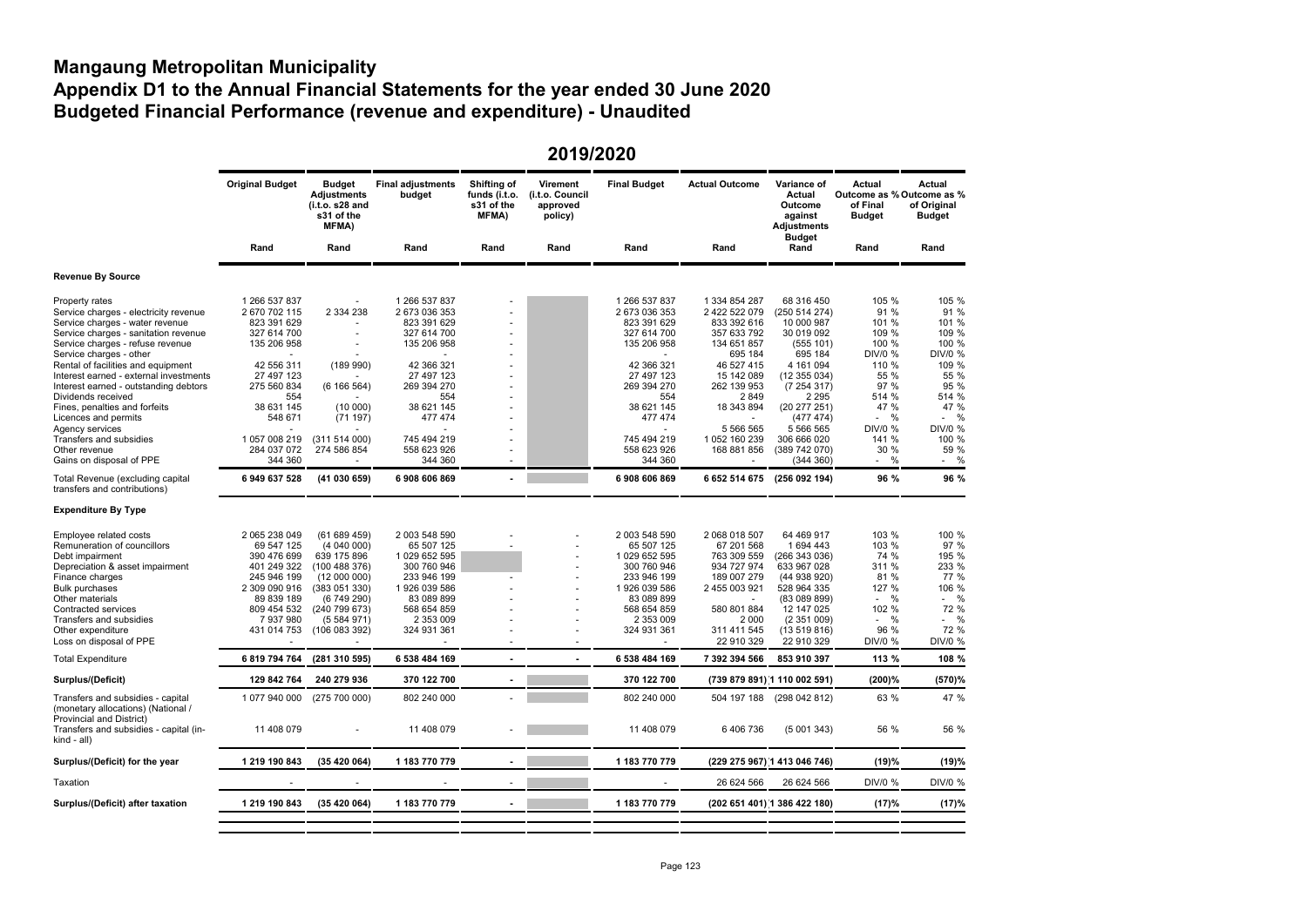**Appendix D2 to the Annual Financial Statements**

**Budgeted Financial Performance (revenue and expenditure by municipal vote) - Audited**

|                                                             | <b>Original Budget</b>    | <b>Budget</b><br>Adjustments (i.t.o.<br>s28 and s31 of the<br><b>MFMA)</b> | <b>Final adjustments</b><br>budget | Shifting of<br>funds (i.t.o.<br>s31 of the<br>MFMA) | Virement<br>(i.t.o. Council<br>approved<br>policy) | <b>Final Budget</b>       | <b>Actual Outcome</b>     | Unauthorised<br>expenditure | Variance of<br>Actual<br>Outcome<br>against<br><b>Adjustments</b> | Actual<br>Outcome as % Outcome as %<br>of Final<br><b>Budget</b> | Actual<br>of Original<br><b>Budget</b> |
|-------------------------------------------------------------|---------------------------|----------------------------------------------------------------------------|------------------------------------|-----------------------------------------------------|----------------------------------------------------|---------------------------|---------------------------|-----------------------------|-------------------------------------------------------------------|------------------------------------------------------------------|----------------------------------------|
|                                                             | Rand                      | Rand                                                                       | Rand                               | Rand                                                | Rand                                               | Rand                      | Rand                      | Rand                        | <b>Budget</b><br>Rand                                             | Rand                                                             | Rand                                   |
| <b>Revenue by Vote</b>                                      |                           |                                                                            |                                    |                                                     |                                                    |                           |                           |                             |                                                                   |                                                                  |                                        |
| Office of the City Manager<br>Office of the Executive Mayor | 500                       |                                                                            | 500                                |                                                     |                                                    | 500                       | 205                       |                             | (295)                                                             | 41 %<br>DIV/0 %                                                  | 41 %<br>DIV/0 %                        |
| <b>Corporate Services</b>                                   | 11 645 486                |                                                                            | 11 645 486                         |                                                     |                                                    | 11 645 486                | 87 379 812                |                             | 75 734 326                                                        | 750 %                                                            | 750 %                                  |
| Finance                                                     | 1462 290 729              | (14000)                                                                    | 1462 276 729                       |                                                     |                                                    | 1462 276 729              | 1 521 735 849             |                             | 59 459 120                                                        | 104 %                                                            | 104 %                                  |
| Social Services                                             | 38 225 150                | (791637)                                                                   | 37 433 513                         |                                                     |                                                    | 37 433 513                | 25 372 367                |                             | (12061146)                                                        | 68 %                                                             | 66 %                                   |
| Planning                                                    | 50 466 706                |                                                                            | 50 466 706                         |                                                     |                                                    | 50 466 706                | 36 182 436                |                             | (14 284 270)                                                      | 72 %                                                             | 72 %                                   |
| Human Settlements                                           | 46 607 691                |                                                                            | 46 607 691                         |                                                     |                                                    | 46 607 691                | 44 520 751                |                             | (2086940)                                                         | 96 %                                                             | 96 %<br>102 %                          |
| Economic and Rural Development                              | 311 120<br>505 308 598    |                                                                            | 311 120<br>505 308 598             |                                                     |                                                    | 311 120<br>505 308 598    | 316 906<br>584 647 834    |                             | 5786<br>79 339 236                                                | 102 %<br>116 %                                                   | 116 %                                  |
| <b>Engineering Services</b><br><b>Water Services</b>        | 1 233 154 636             | ٠                                                                          | 1 233 154 636                      |                                                     |                                                    | 1 233 154 636             | 1 207 540 325             |                             | (25614311)                                                        | 98 %                                                             | 98 %                                   |
| Waste and Fleet Services                                    | 271 636 156               | ÷                                                                          | 271 636 156                        |                                                     |                                                    | 271 636 156               | 273 218 526               |                             | 1 582 370                                                         | 101 %                                                            | 101 %                                  |
| <b>Miscellaneous Services</b>                               | 1600803588                | (301700000)                                                                | 1 299 103 588                      |                                                     |                                                    | 1 299 103 588             | 1 141 196 965             |                             | (157906623)                                                       | 88 %                                                             | 71 %                                   |
| Strategic Projects and Service Delivery                     | ٠                         |                                                                            |                                    |                                                     |                                                    | ۰                         |                           |                             |                                                                   | DIV/0 %                                                          | DIV/0 %                                |
| Naledi                                                      |                           |                                                                            |                                    |                                                     |                                                    |                           |                           |                             |                                                                   | DIV/0 %                                                          | DIV/0 %                                |
| Centlec (SOC) Limited                                       | 2 818 535 247             | (14 225 022)                                                               | 2 804 310 225                      |                                                     |                                                    | 2 804 310 225             | 2 686 191 522             |                             | (118 118 703)                                                     | 96 %                                                             | 95 %                                   |
| <b>Total Revenue by Vote</b>                                | 8 038 985 607             | (316 730 659)                                                              | 7722 254 948                       |                                                     |                                                    | 7722 254 948              | 7 608 303 498             |                             | (113951450)                                                       | 99 %                                                             | 95 %                                   |
| <b>Expenditure by Vote to be</b><br>appropriated            |                           |                                                                            |                                    |                                                     |                                                    |                           |                           |                             |                                                                   |                                                                  |                                        |
| Office of the City Manager                                  | 113 377 834               | 3 844 493                                                                  | 117 222 327                        |                                                     | ٠                                                  | 117 222 327               | 107 309 587               | $\overline{\phantom{a}}$    | (9912740)                                                         | 92 %                                                             | 95 %                                   |
| Office of the Executive Mayor                               | 267 512 724               | (40 927 670)                                                               | 226 585 054                        |                                                     | ٠                                                  | 226 585 054               | 228 449 373               | ٠                           | 1864319                                                           | 101 %                                                            | 85 %                                   |
| <b>Corporate Services</b>                                   | 353 659 455               | (89814461)                                                                 | 263 844 994                        |                                                     |                                                    | 263 844 994               | 501 242 282               |                             | 237 397 288                                                       | 190 %                                                            | 142 %                                  |
| Finance                                                     | 193 518 352               | 19 696 989                                                                 | 213 215 341                        |                                                     |                                                    | 213 215 341               | 239 928 885               |                             | 26 713 544                                                        | 113 %                                                            | 124 %                                  |
| Social Services                                             | 528 001 435               | (45875567)                                                                 | 482 125 868                        |                                                     | ×                                                  | 482 125 868               | 542 784 947               | ٠                           | 60 659 079                                                        | 113 %                                                            | 103 %                                  |
| Planning                                                    | 97 910 617                | (6678003)                                                                  | 91 232 614                         |                                                     | ×                                                  | 91 232 614                | 92 423 431                |                             | 1 190 817                                                         | 101 %                                                            | 94 %                                   |
| Human Settlement                                            | 150 597 743               | (2562953)                                                                  | 124 968 210<br>24 327 461          |                                                     | ×                                                  | 124 968 210<br>24 327 461 | 181 381 413               | $\blacksquare$              | 56 413 203                                                        | 145 %                                                            | 120 %<br>56 %                          |
| Economic and Rural Development                              | 41 808 303<br>634 273 820 | (17 480 842)<br>(86 319 775)                                               | 547 954 045                        |                                                     | ×.<br>×                                            | 547 954 045               | 23 504 145<br>830 617 355 | $\sim$                      | (823 316)<br>282 663 310                                          | 97 %<br>152 %                                                    | 131 %                                  |
| <b>Engineering Services</b><br><b>Water Services</b>        | 1 097 464 405             | 140 733 556                                                                | 1 238 197 961                      |                                                     | ٠                                                  | 1 238 197 961             | 1 263 061 099             | ٠                           | 24 863 138                                                        | 102 %                                                            | 115 %                                  |
| Waste and Fleet Services                                    | 387 175 674               | (28 927 213)                                                               | 358 248 461                        |                                                     | ٠                                                  | 358 248 461               | 810 099 423               | ٠                           | 451 850 962                                                       | 226 %                                                            | 209 %                                  |
| Miscellaneous Services                                      | 247 988 243               | 223 200 477                                                                | 471 188 720                        |                                                     | ٠                                                  | 471 188 720               | 136 968 147               |                             | (334 220 573)                                                     | 29 %                                                             | 55 %                                   |
| Strategic Projects and Service Delivery                     | 54 394 281                | (3778163)                                                                  | 50 616 118                         |                                                     |                                                    | 50 616 118                | 51 919 269                |                             | 1 303 151                                                         | 103 %                                                            | 95 %                                   |
| Naledi                                                      | 52 899 368                | 5 255 331                                                                  | 58 154 699                         |                                                     | ٠                                                  | 58 154 699                | 58 100 212                |                             | (54 487)                                                          | 100 %                                                            | 110 %                                  |
| Centlec (SOC) Limited                                       | 2 599 212 510             | (328 610 214)                                                              | 2 270 602 296                      |                                                     | ٠                                                  | 2 270 602 296             | 2 743 165 329             |                             | 472 563 033                                                       | 121 %                                                            | 106 %                                  |
| <b>Total Expenditure by Vote</b>                            | 6 819 794 764             | (281 310 595)                                                              | 6 538 484 169                      |                                                     | $\sim$                                             | 6 538 484 169             | 7810954897                |                             | 1 272 470 728                                                     | 119 %                                                            | 115 %                                  |
| Surplus/(Deficit) for the year                              | 1 219 190 843             | (35 420 064)                                                               | 1 183 770 779                      |                                                     |                                                    | 1 183 770 779             | (202 651 399)             |                             | 1 386 422 178)                                                    | (17)%                                                            | (17)%                                  |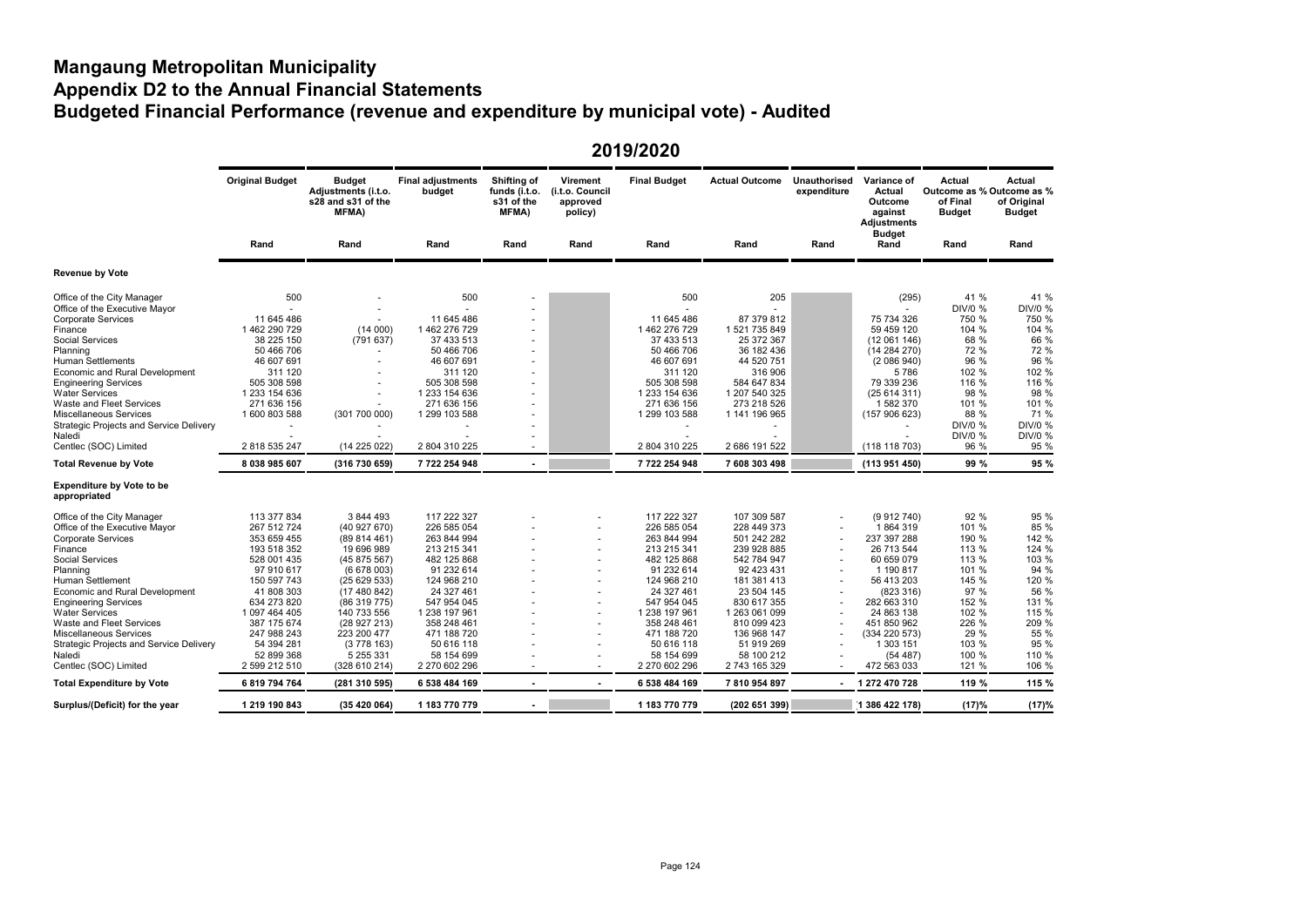**Appendix D3 to the Annual Financial Statements for the year ended 30 June 2020 Budgeted Financial Performance (revenue & expenditure by functional classification) Unaudited**

#### **Original Budget Budget Adjustments (i.t.o. s28 and s31 of the MFMA) Final adjustments budget Shifting of funds (i.t.o. s31 of the MFMA) Virement (i.t.o. Council approved policy) Final Budget Actual Outcome expenditure Outcome against Outcome as % Outcome as % Unauthorised Variance of Actual Adjustments Budget Actual of Final Budget Actual of Original Budget Rand Rand Rand Rand Rand Rand Rand Rand Rand Rand Rand Revenue - Functional Municipal governance and administration 3 123 175 846 (301 714 000) 2 821 461 846 - 2 821 461 846 2 795 849 839 (25 612 007) 99 % 90 %** Executive and council 11 120 - 11 120 - 11 120 316 906 305 786 2 850 % 2 850 % Finance and administration 3 123 164 726 (301 714 000) 2 821 450 726 - 2 821 450 726 2 795 532 933 (25 917 793) 99 % 90 % Internal audit - - - - - - - DIV/0 % DIV/0 % **Community and public safety 64 742 212 (714 880) 64 027 332 - 64 027 332 51 830 167 (12 197 165) 81 % 80 %** Community and social services 7 294 580 (214 890) 7 079 690 - 7 079 690 4 772 897 (2 306 793) 67 % 65 % Sport and recreation 8 073 273 **(499 990)** 7 573 283 - 7 573 283 2 384 013 (5 189 270) 31 % 30 % Public safety 24 183 161 - 24 183 161 - 24 183 161 19 078 267 (5 104 894) 79 % 79 % Housing 25 191 198 - 25 191 198 - 25 191 198 25 594 990 403 792 102 % 102 % Health - - - - - - - DIV/0 % DIV/0 % **Economic and environmental services**<br>Planning and development **21 095 669 (76 757) 21 018 912 - 21 018 912 25 163 981 4 145 069 120 % 119 %** Planning and development 20 630 940 - 20 630 940 - 20 630 940 - 20 630 940 8 716 557 (11 914 383) 42 % 42 % Road transport - - - - - 16 138 696 16 138 696 DIV/0 % DIV/0 % Environmental protection 464 729 (76 757) 387 972 - 387 972 308 728 (79 244) 80 % 66 % **Trading services 4 828 634 637 (14 225 022) 4 814 409 615 - 4 814 409 615 4 735 459 511 (78 950 104) 98 % 98 %** Energy sources 2 818 535 247 (14 225 022) 2 804 310 225 - 2 804 310 225 2 686 191 522 (118 118 703) 96 % 95 % Water management 1 233 154 636 1 233 154 636 1 233 154 636 1 207 540 325 (25 614 311) 98 % 98 % Waste water management 505 308 598 505 308 598 505 308 598 568 509 138 63 200 540 113 % 113 % Waste management 271 636 156 - 271 636 156 - 271 636 156 273 218 526 1 582 370 101 % 101 % **Other 1 337 243 - 1 337 243 - 1 337 243 - (1 337 243) - % - %** Other 1 337 243 - 1 337 243 - 1 337 243 - (1 337 243) - % - % **Total Revenue - Functional 8 038 985 607 (316 730 659) 7 722 254 948 - 7 722 254 948 7 608 303 498 (113 951 450) 99 % 95 %**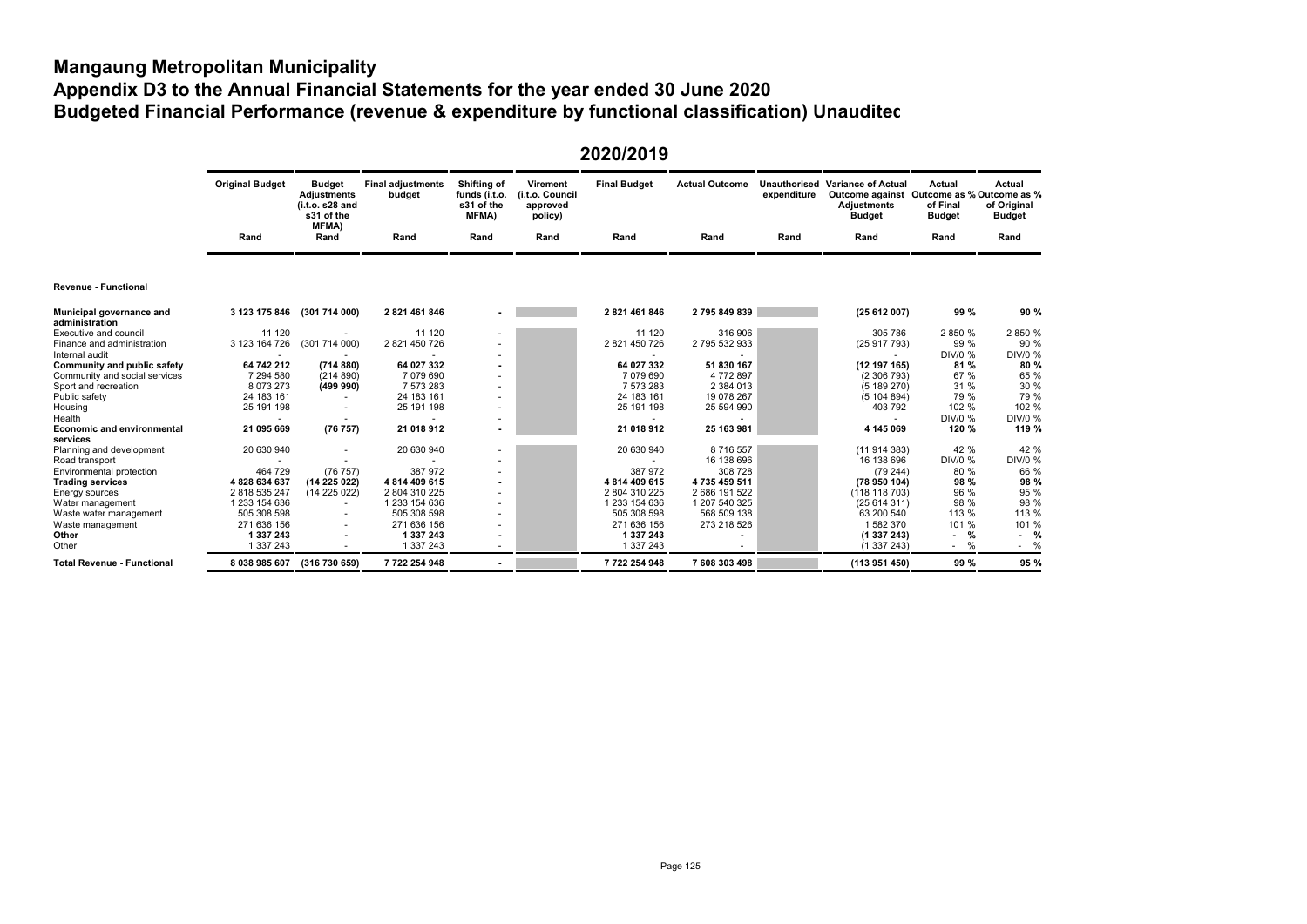### **Appendix D3 to the Annual Financial Statements for the year ended 30 June 2020** Budgeted Financial Performance (revenue & expenditure by functional classification) Unaudited

|                                                       | <b>Original Budget</b>    | <b>Budget</b><br><b>Adjustments</b><br>(i.t.o. s28 and<br>s31 of the<br><b>MFMA</b> | <b>Final adjustments</b><br>budget | Shifting of<br>funds (i.t.o.<br>s31 of the<br>MFMA) | Virement<br>(i.t.o. Council<br>approved<br>policy) | <b>Final Budget</b>       | <b>Actual Outcome</b>     | expenditure              | <b>Unauthorised Variance of Actual</b><br>Outcome against Outcome as % Outcome as %<br><b>Adjustments</b><br><b>Budget</b> | Actual<br>of Final<br><b>Budget</b> | Actual<br>of Original<br><b>Budget</b> |
|-------------------------------------------------------|---------------------------|-------------------------------------------------------------------------------------|------------------------------------|-----------------------------------------------------|----------------------------------------------------|---------------------------|---------------------------|--------------------------|----------------------------------------------------------------------------------------------------------------------------|-------------------------------------|----------------------------------------|
|                                                       | Rand                      | Rand                                                                                | Rand                               | Rand                                                | Rand                                               | Rand                      | Rand                      | Rand                     | Rand                                                                                                                       | Rand                                | Rand                                   |
|                                                       |                           |                                                                                     |                                    |                                                     |                                                    |                           |                           |                          |                                                                                                                            |                                     |                                        |
| <b>Expenditure Functional</b>                         |                           |                                                                                     |                                    |                                                     |                                                    |                           |                           |                          |                                                                                                                            |                                     |                                        |
| Governance and administration                         | 1379995905                | 45 007 383                                                                          | 1425 003 288                       |                                                     | $\sim$                                             | 1425 003 288              | 1744 384 001              | $\overline{a}$           | 319 380 713                                                                                                                | 122 %                               | 126 %                                  |
| Executive and council                                 | 152 532 194               | (24060195)                                                                          | 128 471 999                        |                                                     | ٠                                                  | 128 471 999               | 46 641 059                |                          | (81830940)                                                                                                                 | 36 %                                | 31 %                                   |
| Finance and administration                            | 1 227 463 711             | 69 067 578                                                                          | 1 296 531 289                      |                                                     | ٠                                                  | 1 296 531 289             | 1 697 742 942             |                          | 401 211 653                                                                                                                | 131 %                               | 138 %                                  |
| Internal audit                                        | $\sim$                    |                                                                                     |                                    |                                                     | $\overline{\phantom{a}}$                           |                           |                           |                          |                                                                                                                            | DIV/0 %                             | DIV/0 %                                |
| Community and public safety                           | 728 059 986<br>51 164 863 | (88 215 756)                                                                        | 639 844 230<br>45 503 815          |                                                     | $\bullet$                                          | 639 844 230<br>45 503 815 | 954 108 466<br>45 389 696 |                          | 314 264 236                                                                                                                | 149 %<br>100 %                      | 131 %<br>89 %                          |
| Community and social services<br>Sport and recreation | 224 689 565               | (5661048)<br>(4746430)                                                              | 177 243 135                        |                                                     | ٠<br>٠                                             | 177 243 135               | 399 582 219               | $\overline{\phantom{a}}$ | (114119)<br>222 339 084                                                                                                    | 225 %                               | 178 %                                  |
| Public safety                                         | 309 318 306               | (9718819)                                                                           | 299 599 487                        |                                                     | ٠                                                  | 299 599 487               | 329 087 583               |                          | 29 488 096                                                                                                                 | 110 %                               | 106 %                                  |
| Housing                                               | 125 376 372               | (20844088)                                                                          | 104 532 284                        |                                                     | ٠                                                  | 104 532 284               | 167 098 777               |                          | 62 566 493                                                                                                                 | 160 %                               | 133 %                                  |
| Health                                                | 17 510 880                | (4545371)                                                                           | 12 965 509                         |                                                     | ٠                                                  | 12 965 509                | 12 950 191                |                          | (15318)                                                                                                                    | 100 %                               | 74 %                                   |
| <b>Economic and environmental</b>                     | 438 095 043               | (108 151 342)                                                                       | 329 943 701                        |                                                     | $\sim$                                             | 329 943 701               | 565 247 260               |                          | 235 303 559                                                                                                                | 171 %                               | 129 %                                  |
| services                                              |                           |                                                                                     |                                    |                                                     |                                                    |                           |                           |                          |                                                                                                                            |                                     |                                        |
| Planning and development                              | 42 287 215                | 2 048 033                                                                           | 44 335 248                         |                                                     | ٠                                                  | 44 335 248                | 41 047 067                | $\overline{\phantom{a}}$ | (3288181)                                                                                                                  | 93 %                                | 97 %                                   |
| Road transport                                        | 367 826 141               | (107952466)                                                                         | 259 873 675                        |                                                     | ٠                                                  | 259 873 675               | 499 225 715               |                          | 239 352 040                                                                                                                | 192 %                               | 136 %                                  |
| Environmental protection                              | 27 981 687                | (2246909)                                                                           | 25 734 778                         |                                                     | ٠                                                  | 25 734 778                | 24 974 478                |                          | (760300)                                                                                                                   | 97 %                                | 89 %                                   |
| <b>Trading services</b>                               | 4 264 457 943             | (125 496 492)                                                                       | 4 138 961 451                      |                                                     | $\sim$                                             | 4 138 961 451             | 4 542 635 502             | $\blacksquare$           | 403 674 051                                                                                                                | 110 %                               | 107 %                                  |
| Energy sources                                        | 2 599 212 510             | (328 610 214)                                                                       | 2 270 602 296                      |                                                     | ٠                                                  | 2 270 602 296             | 2 743 165 329             |                          | 472 563 033                                                                                                                | 121 %                               | 106 %                                  |
| Water management                                      | 1 100 861 399             | 142 349 977                                                                         | 1 243 211 376                      |                                                     | ٠                                                  | 1 243 211 376             | 1 179 580 464             |                          | (63630912)                                                                                                                 | 95 %                                | 107 %                                  |
| Waste water management                                | 327 398 688               | 44 695 926                                                                          | 372 094 614                        |                                                     | ٠                                                  | 372 094 614               | 389 751 931               |                          | 17 657 317                                                                                                                 | 105 %                               | 119 %                                  |
| Waste management                                      | 236 985 346               | 16 067 819                                                                          | 253 053 165                        |                                                     | ٠                                                  | 253 053 165               | 230 137 778               |                          | (22 915 387)                                                                                                               | 91 %                                | 97 %                                   |
| Other                                                 | 9 185 887                 | (4 454 388)                                                                         | 4 731 499                          |                                                     |                                                    | 4 731 499                 | 4 579 671                 |                          | (151828)                                                                                                                   | 97 %                                | 50 %                                   |
| Other                                                 | 9 185 887                 | (4454388)                                                                           | 4731499                            |                                                     |                                                    | 4 731 499                 | 4579671                   |                          | (151 828)                                                                                                                  | 97 %                                | 50 %                                   |
| <b>Total Expenditure - Functional</b>                 | 6819794764                | (281 310 595)                                                                       | 6 538 484 169                      |                                                     | $\bullet$                                          | 6 538 484 169             | 7810954900                | $\sim$                   | 1 272 470 731                                                                                                              | 119 %                               | 115 %                                  |
| Surplus/(Deficit) for the year                        | 1 219 190 843             | (35 420 064)                                                                        | 1 183 770 779                      |                                                     |                                                    | 1 183 770 779             | (202 651 402)             |                          | (1 386 422 181)                                                                                                            | (17)%                               | (17)%                                  |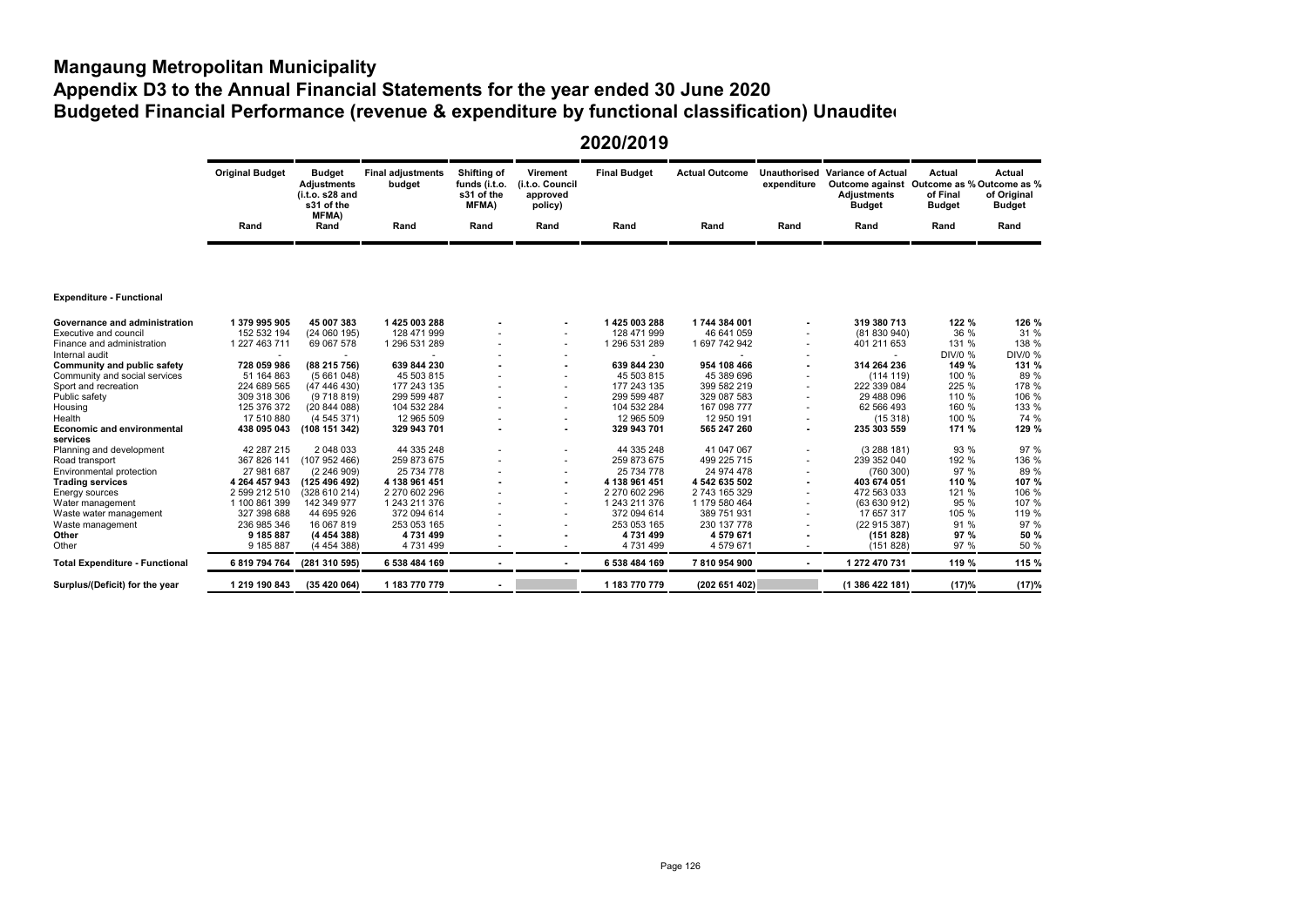### **Mangaung Metropolitan Municipality Appendix D4 to the Annual Financial Statements for the year ended 30 June 2020 Budgeted Capital Expenditure by vote - Unaudited**

|                                         | <b>Original Budget</b><br>Rand | <b>Budget</b><br>Adjustments (i.t.o.<br>s28 and s31 of the<br>MFMA)<br>Rand | <b>Final adjustments</b><br>budget<br>Rand | Shifting of<br>funds (i.t.o.<br>s31 of the<br><b>MFMA)</b><br>Rand | Virement<br>(i.t.o. Council<br>approved<br>policy)<br>Rand | <b>Final Budget</b><br>Rand | <b>Actual Outcome</b><br>Rand | <b>Variance of Actual</b><br>Outcome against<br>Adjustments<br><b>Budget</b><br>Rand | Actual<br>Outcome as % Outcome as %<br>of Final<br><b>Budget</b><br>Rand | Actual<br>of Original<br><b>Budget</b><br>Rand |
|-----------------------------------------|--------------------------------|-----------------------------------------------------------------------------|--------------------------------------------|--------------------------------------------------------------------|------------------------------------------------------------|-----------------------------|-------------------------------|--------------------------------------------------------------------------------------|--------------------------------------------------------------------------|------------------------------------------------|
| Capital expenditure by Vote             |                                |                                                                             |                                            |                                                                    |                                                            |                             |                               |                                                                                      |                                                                          |                                                |
| Office of the City Manager              | 167 252 200                    | (34 430 000)                                                                | 132 822 200                                |                                                                    | ۰                                                          | 132 822 200                 | 56 164 770                    | (76657430)                                                                           | 42 %                                                                     | 34 %                                           |
| Office of the Executive Mayor           |                                |                                                                             |                                            |                                                                    |                                                            |                             |                               |                                                                                      | DIV/0 %                                                                  | DIV/0 %                                        |
| Corporate Services                      | 32 300 000                     | (23458806)                                                                  | 8 841 194                                  |                                                                    |                                                            | 8 841 194                   | 2 018 770                     | (6 822 424)                                                                          | 23 %                                                                     | 6 %                                            |
| Finance                                 |                                | 10 000                                                                      | 10 000                                     |                                                                    |                                                            | 10 000                      |                               | (10 000)                                                                             | $\%$                                                                     | DIV/0 %                                        |
| Social Services                         | 17 330 000                     | (4 825 309)                                                                 | 12 504 691                                 |                                                                    | $\overline{\phantom{a}}$                                   | 12 504 691                  | 4 801 177                     | (7703514)                                                                            | 38 %                                                                     | 28 %                                           |
| Planning                                | 47 525 000                     | (37340782)                                                                  | 10 184 218                                 |                                                                    | $\overline{a}$                                             | 10 184 218                  | 5 869 763                     | (4 314 455)                                                                          | 58 %                                                                     | 12 %                                           |
| Human Settlement                        | 13 075 847                     | 17 214 153                                                                  | 30 290 000                                 |                                                                    |                                                            | 30 290 000                  |                               | (30 290 000)                                                                         | $\%$                                                                     | $-$ %                                          |
| Economic and Rural Development          | 29 381 000                     | (9679400)                                                                   | 19 701 600                                 |                                                                    | $\overline{a}$                                             | 19 701 600                  | 3 407 976                     | (16 293 624)                                                                         | 17 %                                                                     | 12 %                                           |
| <b>Engineering Services</b>             | 391 555 263                    | (187 078 363)                                                               | 204 476 900                                |                                                                    |                                                            | 204 476 900                 | 109 492 850                   | (94 984 050)                                                                         | 54 %                                                                     | 28 %                                           |
| <b>Water Services</b>                   | 278 000 000                    | (135 394 054)                                                               | 142 605 946                                |                                                                    | $\overline{\phantom{a}}$                                   | 142 605 946                 | 71 837 564                    | (70 768 382)                                                                         | 50 %                                                                     | 26 %                                           |
| Waste and Fleet Services                | 119 523 453                    | (37725342)                                                                  | 81 798 111                                 |                                                                    | ۰                                                          | 81 798 111                  | 54 185 931                    | (27612180)                                                                           | 66 %                                                                     | 45 %                                           |
| Miscellaneous Services                  |                                |                                                                             |                                            |                                                                    |                                                            |                             |                               |                                                                                      | DIV/0 %                                                                  | DIV/0 %                                        |
| Strategic Projects and Service Delivery | 28 000 000                     | (27 220 600)                                                                | 779 400                                    |                                                                    |                                                            | 779 400                     | 87 010                        | (692 390)                                                                            | 11 %                                                                     | $-$ %                                          |
| Naledi                                  |                                |                                                                             |                                            |                                                                    |                                                            |                             |                               |                                                                                      | DIV/0 %                                                                  | DIV/0 %                                        |
| Centlec (SOC) Limited                   | 142 318 113                    | (60 670 405)                                                                | 81 647 708                                 |                                                                    |                                                            | 81 647 708                  | 110 238 627                   | 28 590 919                                                                           | 135 %                                                                    | 77 %                                           |
| Capital expenditure sub-total           | 1 266 260 876                  | (540 598 908)                                                               | 725 661 968                                |                                                                    |                                                            | 725 661 968                 | 418 104 438                   | (307 557 530)                                                                        | 58 %                                                                     | 33 %                                           |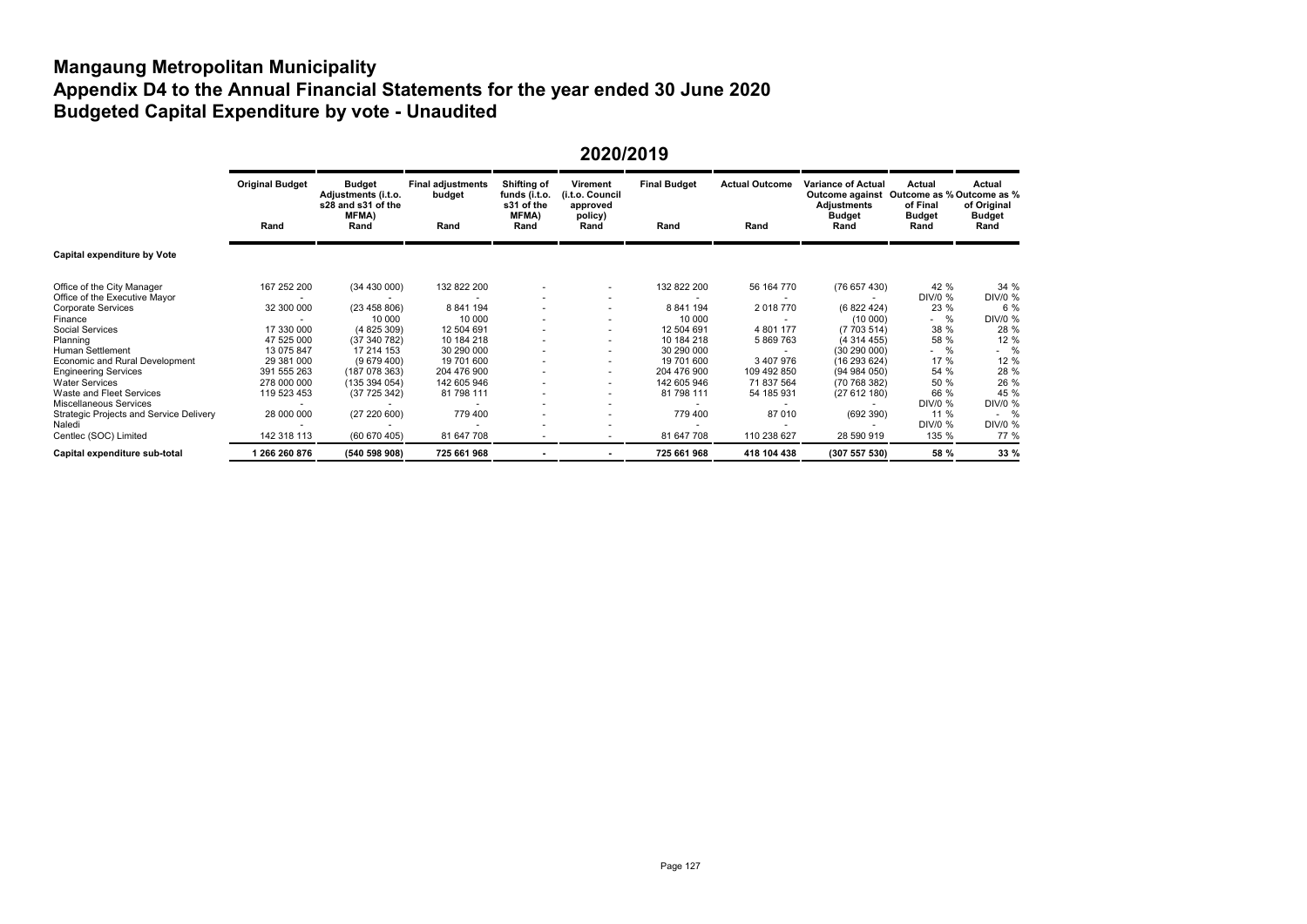**Appendix G5 to the Annual Financial Statements for the year ended 30 June 2020 Budgeted Capital Expenditure by functional classification and funding - Unaudited**

#### **2020/2019 Original Budget Budget Adjustments (i.t.o. s28 and s31 of the MFMA) Final adjustments budget Shifting of funds (i.t.o. s31 of the MFMA) Virement (i.t.o. Council approved policy) Final Budget Actual Outcome Variance of Actual Outcome against Outcome as % Outcome as % Adjustments Budget Actual of Final Budget Actual of Original Budget Rand Rand Rand Rand Rand Rand Rand Rand Rand Rand Capital Expenditure - Functional Governance and administration 165 704 453 (70 470 530) 95 233 923 - - 95 233 923 51 319 319 (43 914 604) 54 % 31 %** Executive and council 20 681 000 (2 979 400) 17 701 600 - - 17 701 600 1 778 855 (15 922 745) 10 % 9 % Finance and administration 145 023 453 (67 491 130) 77 532 323 - - 77 532 323 49 540 464 (27 991 859) 64 % 34 % Internal audit - - - - - - - - DIV/0 % DIV/0 % **Community and public safety 35 705 847 9 930 038 45 635 885 - - 45 635 885 6 244 411 (39 391 474) 14 % 17 %** Community and social services 5 000 000 900 000 5 900 000 - - 5 900 000 1 880 352 (4 019 648) 32 % 38 % Sport and recreation 11 900 000 (6 976 806) 4 923 194 2 222 603 (2 700 591) 45 % 19 % Public safety 5 730 000 (1 207 309) 4 522 691 - - 4 522 691 2 141 456 (2 381 235) 47 % 37 % Housing 13 075 847 17 214 153 30 290 000 - - 30 290 000 - (30 290 000) - % - % Health - - - - - - - - DIV/0 % DIV/0 % **Economic and environmental services 465 187 200 (164 953 882) 300 233 318 - - 300 233 318 159 543 610 (140 689 708) 53 % 34 %** Planning and development 45 425 000 (35 990 782) 9 434 218 - - 9 434 218 5 846 111 (3 588 107) 62 % 13 % Road transport 418 262 200 (127 463 100) 290 799 100 - - 290 799 100 153 697 499 (137 101 601) 53 % 37 % Environmental protection 1 500 000 (1 500 000) - - - - - - DIV/0 % - % **Trading services 590 963 376 (308 404 534) 282 558 842 - - 282 558 842 199 367 977 (83 190 865) 71 % 34 %** Energy sources 142 318 113 (60 670 405) 81 647 708 - - 81 647 708 110 238 627 28 590 919 135 % 77 % Water management 278 000 000 (135 394 054) 142 605 946 142 605 946 71 837 565 (70 768 381) 50 % 26 % Waste water management 140 545 263 (94 045 263) 46 500 000 - - 46 500 000 11 960 120 (34 539 880) 26 % 9 % Waste management 30 100 000 (18 294 812) 11 805 188 11 805 188 5 331 665 (6 473 523) 45 % 18 % **Other 8 700 000 (6 700 000) 2 000 000 - - 2 000 000 1 629 121 (370 879) 81 % 19 %** Other 8 700 000 (6 700 000) 2 000 000 - - 2 000 000 1 629 121 (370 879) 81 % 19 % **Total Capital Expenditure - Functional 1 266 260 876 (540 598 908) 725 661 968 - - 725 661 968 418 104 438 (307 557 530) 58 % 33 % Funded by:** National Government 985 339 310 (407 427 670) 577 911 640 577 911 640 279 576 385 (298 335 255) 48 % 28 % Provincial Government - - - - - - - DIV/0 % DIV/0 % District Municipality - - - - - - - DIV/0 % DIV/0 % Other transfers and grants 2 058 564 11 349 515 13 408 079 - 13 408 079 6 406 736 (7 001 343) 48 % 311 % **Transfers recognised - capital 987 397 874 (396 078 155) 591 319 719 - 591 319 719 285 983 121 (305 336 598) 48 % 29 %** Public contributions & donations - - - - - - - DIV/0 % DIV/0 % Borrowing 77 707 953 (8 500 000) 69 207 953 - 69 207 953 48 744 946 (20 463 007) 70 % 63 % Internally generated funds 201 155 049 (136 020 753) 65 134 296 - 65 134 296 83 376 371 18 242 075 128 % 41 % **Total Capital Funding 1 266 260 876 (540 598 908) 725 661 968 - 725 661 968 418 104 438 (307 557 530) 58 % 33 %**